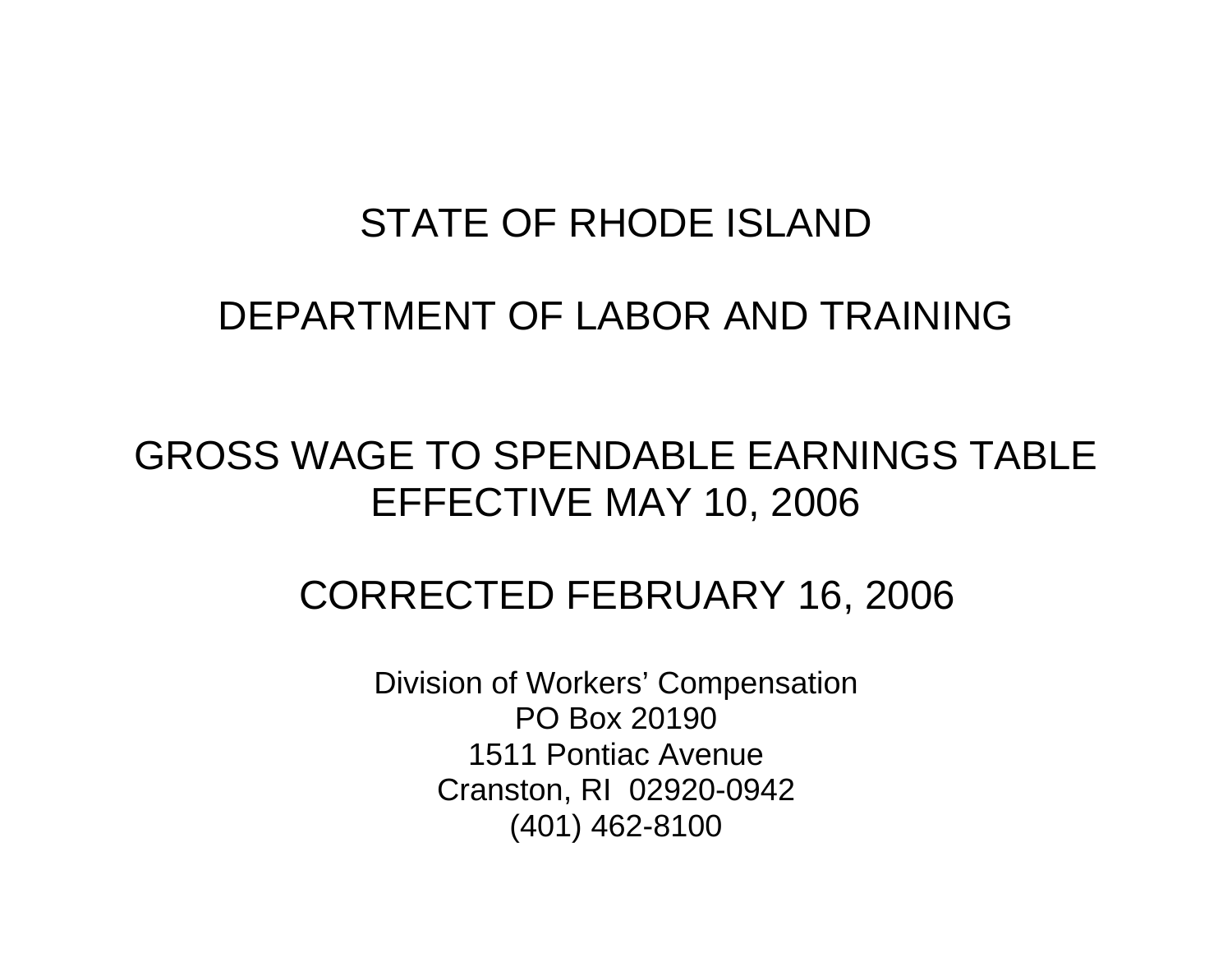# GROSS WAGE TO SPENDABLE EARNINGS TABLE EFFECTIVE MAY 10, 2006

This table is promulgated by the Director of Labor and Training May 10, 2006, pursuant to the statutory authority vested in him in R. I. General Laws Section 28-33-17 (a)(3)(ii), as amended, May 18, 1992.

Instructions to determine a spendable base wage using the table provided:

- 1. Determine the employee's average weekly wage. Round it to the nearest dollar.
- 2. Determine the employee's marital status: single or married. The single category includes head of household.
- 3. Determine the employee's number of exemptions. This is the maximum number of personal exemptions allowed for federal taxes. The maximum number of exemptions used here might not be the same number of exemptions the employee claims for withholding purposes. For example, a single employee with no dependents usually has a maximum number of personal exemptions of one (1). A married employee with three (3) dependent children usually has a maximum number of personal exemptions of five (5), the employee, spouse and children.
- 4. Find the place to start in the table. If the employee is single, use the single part of the table in the front half of this book. If the employee is married, use the married part of the table in the second half of this book.
- 5. Find the employee's average weekly wage. Average weekly wage is listed in the first column of each page of this book under the column titled "Gross Weekly Wage". If the wage is higher than \$2,000, refer to the following page for instructions on calculation.
- 6. Find the column that matches the employee's maximum number of personal exemptions. If the employee has more exemptions than the table lists, refer to the following page for instructions on calculation.
- 7. Follow the gross weekly wage line across to the exemptions column. The figure shown is the employee's spendable earnings.
- 8. Use the spendable earnings figure to calculate the employee's compensation rate.

If you have any questions, please call the Division of Workers' Compensation at (401) 462-8100 between 8:00 a.m. and 3:30 p.m. Select option # 6 and then option #1 to speak with a Claims Analyst.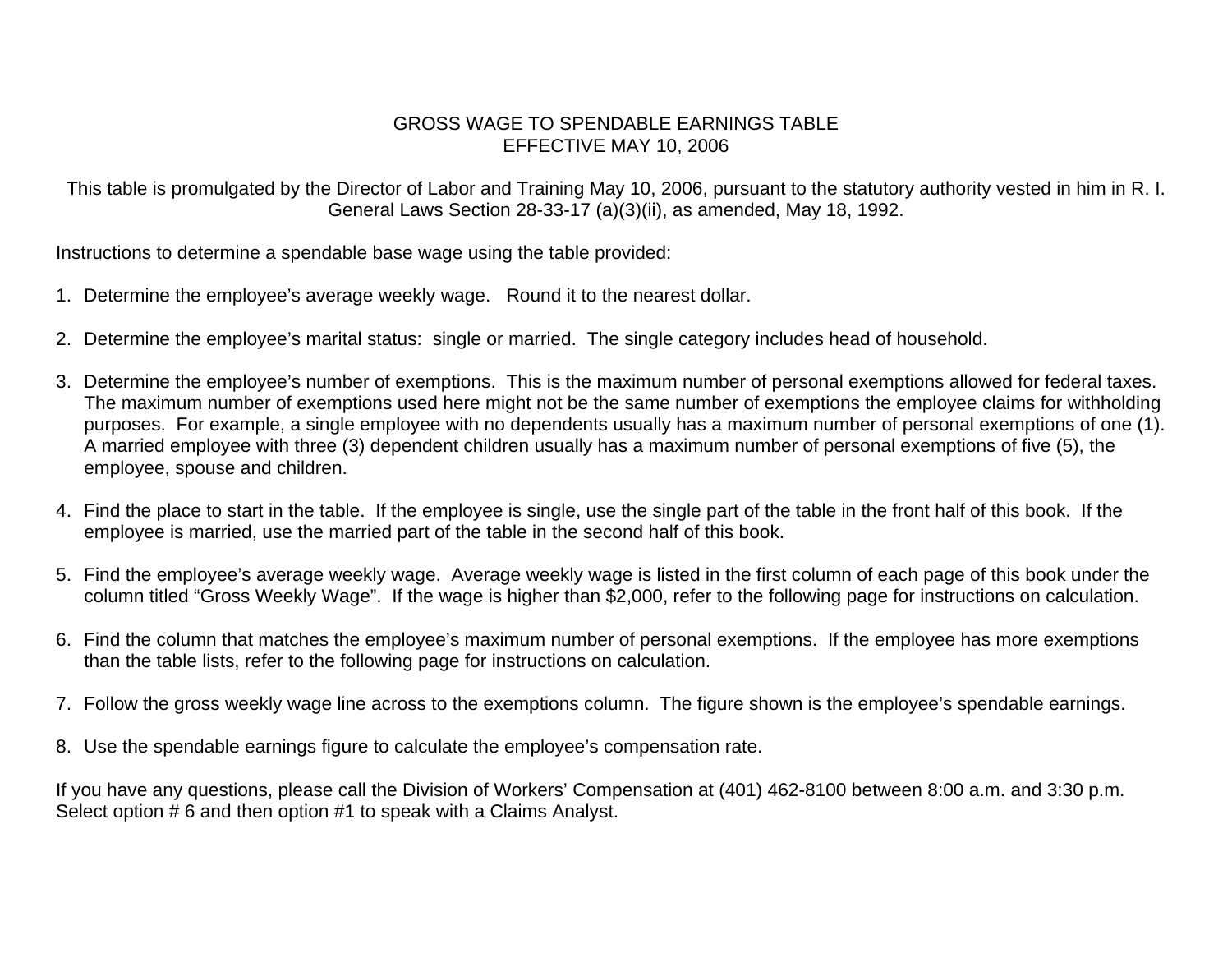# SPENDABLE EARNINGS CALCULATIONS EFFECTIVE MAY 10, 2006

# Variables:

- GW = Gross wage (average weekly wage)  $\begin{array}{rcl} GW & = & \text{State withholding} \\ ES & = & \text{Earninas subject to withholding} \\ \end{array}$
- 
- ES = Earnings subject to withholding FICA = FICA AL = Number of exemptions allowed including self  $SE =$  Spendable (net) earnings FW = Federal withholding
- Federal withholding
- 1. Calculate earnings subject to withholding (ES).
	- Multiply the number of exemptions by the amount per allowance, \$63.46, for total allowed for exemptions.
	- Subtract total allowed for exemptions from the gross wages to give earnings subject to withholding.
	- $ES = GW (AL \times $63.46)$
- 2. Calculate federal withholding (FW) depending on the value of ES:

# **For SINGLE (including head of household), if earnings subject to withholding (ES) is**

| over:                          | but not over: | Federal withholding (FW) is:                 |       |
|--------------------------------|---------------|----------------------------------------------|-------|
| $\mathbb{S}$<br>$\overline{0}$ | 51<br>\$      | $FW = $0.00$                                 |       |
| $\frac{1}{2}$ 51               | \$192         | $FW = (ES - $ 51) \times 0.100$              |       |
| \$ 192                         | \$620         | $FW = (ES - $ 192) \times 0.150 + $$         | 14.10 |
| \$620                          | \$1,409       | $FW = (ES - $ 620) \times 0.250 + $$         | 78.30 |
| \$1,409                        | \$3,013       | $FW = (ES - $1,409) \times 0.280 + $275.55$  |       |
| \$3,013                        | \$6,508       | $FW = (ES - $3,013) \times 0.330 + $724.67$  |       |
| \$6,508                        |               | $FW = (ES - $6,508) \times 0.350 + $1878.02$ |       |

# **For MARRIED, if earnings subject to withholding (ES) is**

| over:                          | but not over: | Federal withholding (FW) is:                  |        |
|--------------------------------|---------------|-----------------------------------------------|--------|
| \$<br>$\overline{\phantom{0}}$ | \$ 154        | $FW = $0.00$                                  |        |
| \$154                          | \$ 440        | $FW = (ES - $ 154) \times 0.100$              |        |
| \$ 440                         | \$1,308       | $FW = (ES - $ 440) \times 0.150 + $$          | 28.60  |
| \$1,308                        | \$2,440       | $FW = (ES - $1,308) \times 0.250 + $$         | 158.80 |
| \$2,440                        | \$3,759       | $FW = (ES - $2,440) \times 0.280 + $441.80$   |        |
| \$3,759                        | \$6,607       | $FW = (ES - $3,759) \times 0.330 + $881.12$   |        |
| \$6,607                        |               | $FW = (ES - $6,607) \times 0.350 + $1,750.96$ |        |

- -
	-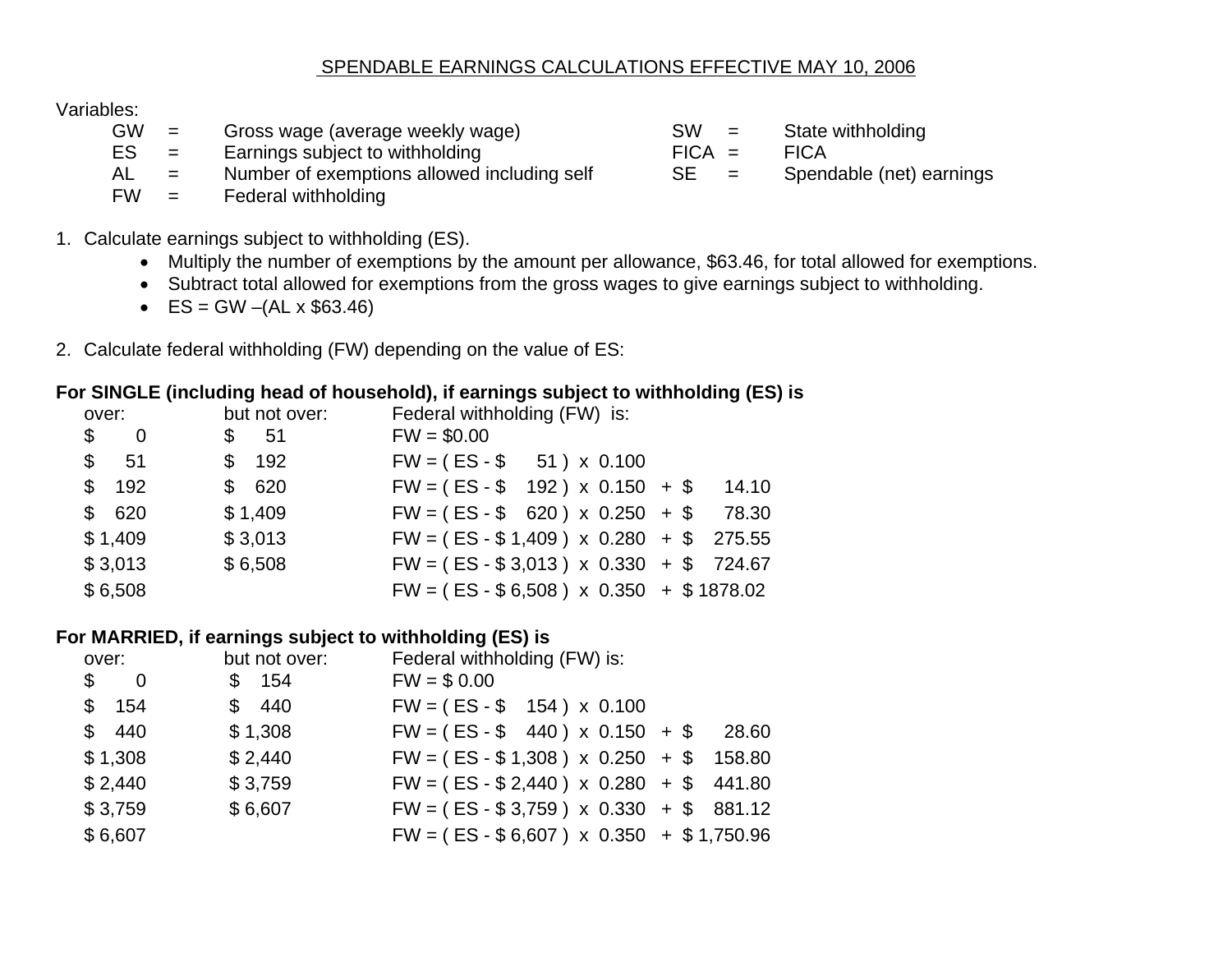3. Calculate State withholding (SW) depending on the value of ES:

# **For SINGLE (including head of household), if earnings subject to withholding (ES) is**

| over:            | but not over:      | State withholding (SW) is:                   |       |
|------------------|--------------------|----------------------------------------------|-------|
| \$<br>- 0        | $\mathbb{S}$<br>51 | $SW = $0.00$                                 |       |
| $\frac{1}{2}$ 51 | \$620              | $SW = (ES - $ 51) \times 0.0375$             |       |
| \$620            | \$1,409            | $SW = (ES - $ 620) \times 0.0700 + $$        | 21.34 |
| \$1,409          | \$3,013            | $SW = (ES - $1,409) \times 0.0775 + $76.57$  |       |
| \$3,013          | \$6,508            | $SW = (ES - $3,013) \times 0.0900 + $200.88$ |       |
| \$6,508          |                    | $SW = (ES - $6,508) \times 0.0990 + $515.43$ |       |

# **For MARRIED, if earnings subject to withholding (ES) is**

| over:                                        | but not over: | State withholding (SW) is:                   |  |
|----------------------------------------------|---------------|----------------------------------------------|--|
| $\begin{matrix} 1 & 0 \\ 0 & 1 \end{matrix}$ | \$124         | $SW = $0.00$                                 |  |
| \$124                                        | \$1,087       | $SW = (ES - $ 124) \times 0.0375$            |  |
| \$1,087                                      | \$2,312       | $SW = (ES - $1,087) \times 0.0700 + $36.11$  |  |
| \$2,312                                      | \$3,726       | $SW = (ES - $2,312) \times 0.0775 + $121.86$ |  |
| \$3,726                                      | \$6,574       | $SW = (ES - $3,726) \times 0.0900 + $231.45$ |  |
| \$6,574                                      |               | $SW = (ES - $6,574) \times 0.0990 + $487.77$ |  |

- 4. Calculate other withholding amounts:
	- FICA withholding is 6.2% of gross wages.
	- FICA =  $GW \times 0.062$
- 5. Calculate spendable earnings:
	- Spendable earnings equals gross wages minus federal withholding, minus state withholding, and minus FICA withholding.
	- $\bullet$  SE = GW-FW-SW-FICA
- 6. Use the spendable earnings figure to calculate the employee's compensation rate.

If you have any questions, please call the Division of Workers' Compensation at (401) 462-8100 between 8:00 a.m. and 3:30 p.m. Select option # 6 and then option #1 to speak with a Claims Analyst.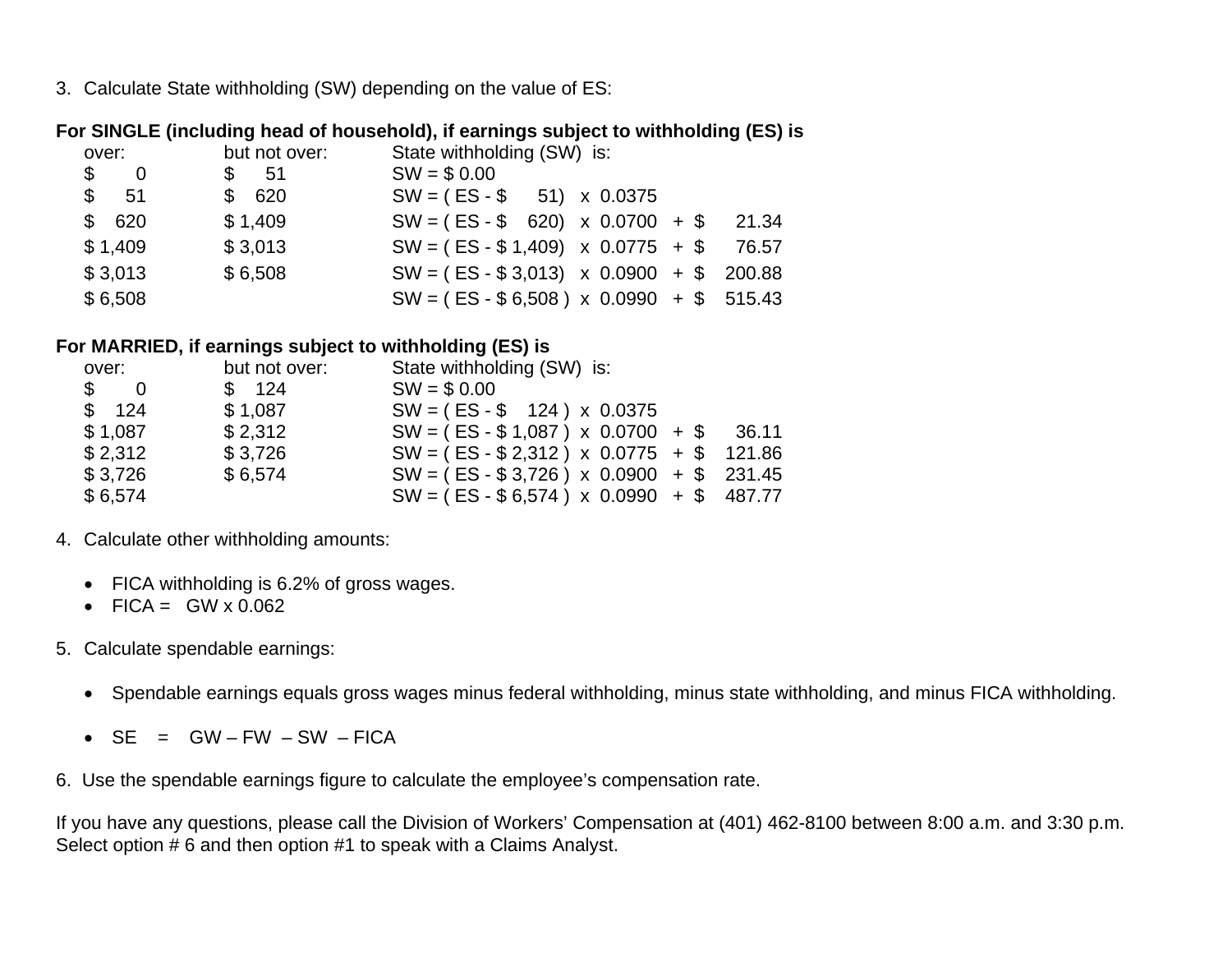# **Information on Corrections.**

The Department of Labor and Training's publications Gross Wage to Spendable Earnings Table Effective May 10, 2005 and Gross Wage to Spendable Earnings Table Effective May 10, 2004 were found to contain errors. The publication Gross Wage to Spendable Earnings Table Effective May 10, 2006 was in process of publication. The version posted on the web site January 25, 2006 also contained errors, but it had not been printed. The corrected version was posted February 9, 2006.

The formulas provided in each publication are correct. The tables that give the spendable base wage figures are incorrect in some cases which may result in a higher compensation rate for the claimant. A programming error caused the amount of state withholding to be calculated incorrectly for some married workers.

If there is a question about the correct spendable base wage, please contact the Division of Workers' Compensation claims staff at (401) 462-8023.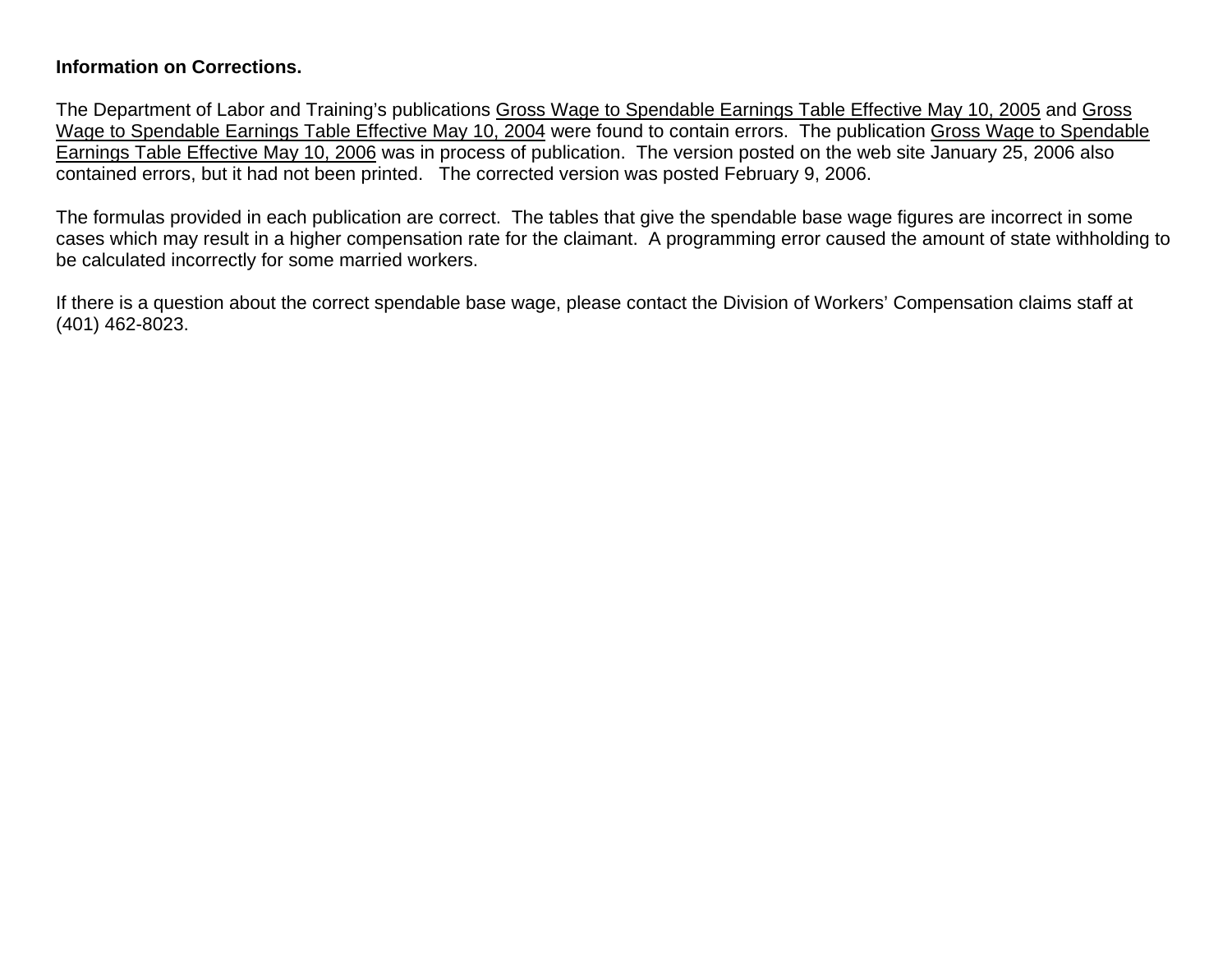| GROSS  |              |              |                                                                                                              |          |          |          |          |          |              |           |
|--------|--------------|--------------|--------------------------------------------------------------------------------------------------------------|----------|----------|----------|----------|----------|--------------|-----------|
| WEEKLY | SINGLE 1     | SINGLE 2     | SINGLE 3                                                                                                     | SINGLE 4 | SINGLE 5 | SINGLE 6 | SINGLE 7 | SINGLE 8 | SINGLE 9     | SINGLE 10 |
| WAGE   |              |              | EXEMPTION EXEMPTIONS EXEMPTIONS EXEMPTIONS EXEMPTIONS EXEMPTIONS EXEMPTIONS EXEMPTIONS EXEMPTIONS EXEMPTIONS |          |          |          |          |          |              |           |
|        |              |              |                                                                                                              |          |          |          |          |          |              |           |
| 1.00   | 0.94         | 0.94         | 0.94                                                                                                         | 0.94     | 0.94     | 0.94     | 0.94     | 0.94     | 0.94         | 0.94      |
| 2.00   | 1.88         | 1.88         | 1.88                                                                                                         | 1.88     | 1.88     | 1.88     | 1.88     | 1.88     | 1.88         | 1.88      |
| 3.00   | 2.81         | 2.81         | 2.81                                                                                                         | 2.81     | 2.81     | 2.81     | 2.81     | 2.81     | 2.81         | 2.81      |
| 4.00   | 3.75         | 3.75         | 3.75                                                                                                         | 3.75     | 3.75     | 3.75     | 3.75     | 3.75     | 3.75         | 3.75      |
| 5.00   | 4.69         | 4.69         | 4.69                                                                                                         | 4.69     | 4.69     | 4.69     | 4.69     | 4.69     | 4.69         | 4.69      |
| 6.00   | 5.63         | 5.63         | 5.63                                                                                                         | 5.63     | 5.63     | 5.63     | 5.63     | 5.63     | 5.63         | 5.63      |
| 7.00   | 6.57         | 6.57         | 6.57                                                                                                         | 6.57     | 6.57     | 6.57     | 6.57     | 6.57     | 6.57         | 6.57      |
| 8.00   | 7.50         | 7.50         | 7.50                                                                                                         | 7.50     | 7.50     | 7.50     | 7.50     | 7.50     | 7.50         | 7.50      |
| 9.00   |              |              | 8.44                                                                                                         |          | 8.44     | 8.44     |          | 8.44     |              | $8\,.44$  |
|        | 8.44<br>9.38 | 8.44<br>9.38 | 9.38                                                                                                         | 8.44     | 9.38     | 9.38     | 8.44     | 9.38     | 8.44<br>9.38 | 9.38      |
| 10.00  |              |              |                                                                                                              | 9.38     |          |          | 9.38     |          |              |           |
| 11.00  | 10.32        | 10.32        | 10.32                                                                                                        | 10.32    | 10.32    | 10.32    | 10.32    | 10.32    | 10.32        | 10.32     |
| 12.00  | 11.26        | 11.26        | 11.26                                                                                                        | 11.26    | 11.26    | 11.26    | 11.26    | 11.26    | 11.26        | 11.26     |
| 13.00  | 12.19        | 12.19        | 12.19                                                                                                        | 12.19    | 12.19    | 12.19    | 12.19    | 12.19    | 12.19        | 12.19     |
| 14.00  | 13.13        | 13.13        | 13.13                                                                                                        | 13.13    | 13.13    | 13.13    | 13.13    | 13.13    | 13.13        | 13.13     |
| 15.00  | 14.07        | 14.07        | 14.07                                                                                                        | 14.07    | 14.07    | 14.07    | 14.07    | 14.07    | 14.07        | 14.07     |
| 16.00  | 15.01        | 15.01        | 15.01                                                                                                        | 15.01    | 15.01    | 15.01    | 15.01    | 15.01    | 15.01        | 15.01     |
| 17.00  | 15.95        | 15.95        | 15.95                                                                                                        | 15.95    | 15.95    | 15.95    | 15.95    | 15.95    | 15.95        | 15.95     |
| 18.00  | 16.88        | 16.88        | 16.88                                                                                                        | 16.88    | 16.88    | 16.88    | 16.88    | 16.88    | 16.88        | 16.88     |
| 19.00  | 17.82        | 17.82        | 17.82                                                                                                        | 17.82    | 17.82    | 17.82    | 17.82    | 17.82    | 17.82        | 17.82     |
| 20.00  | 18.76        | 18.76        | 18.76                                                                                                        | 18.76    | 18.76    | 18.76    | 18.76    | 18.76    | 18.76        | 18.76     |
| 21.00  | 19.70        | 19.70        | 19.70                                                                                                        | 19.70    | 19.70    | 19.70    | 19.70    | 19.70    | 19.70        | 19.70     |
| 22.00  | 20.64        | 20.64        | 20.64                                                                                                        | 20.64    | 20.64    | 20.64    | 20.64    | 20.64    | 20.64        | 20.64     |
| 23.00  | 21.57        | 21.57        | 21.57                                                                                                        | 21.57    | 21.57    | 21.57    | 21.57    | 21.57    | 21.57        | 21.57     |
| 24.00  | 22.51        | 22.51        | 22.51                                                                                                        | 22.51    | 22.51    | 22.51    | 22.51    | 22.51    | 22.51        | 22.51     |
| 25.00  | 23.45        | 23.45        | 23.45                                                                                                        | 23.45    | 23.45    | 23.45    | 23.45    | 23.45    | 23.45        | 23.45     |
| 26.00  | 24.39        | 24.39        | 24.39                                                                                                        | 24.39    | 24.39    | 24.39    | 24.39    | 24.39    | 24.39        | 24.39     |
| 27.00  | 25.33        | 25.33        | 25.33                                                                                                        | 25.33    | 25.33    | 25.33    | 25.33    | 25.33    | 25.33        | 25.33     |
| 28.00  | 26.26        | 26.26        | 26.26                                                                                                        | 26.26    | 26.26    | 26.26    | 26.26    | 26.26    | 26.26        | 26.26     |
| 29.00  | 27.20        | 27.20        | 27.20                                                                                                        | 27.20    | 27.20    | 27.20    | 27.20    | 27.20    | 27.20        | 27.20     |
| 30.00  | 28.14        | 28.14        | 28.14                                                                                                        | 28.14    | 28.14    | 28.14    | 28.14    | 28.14    | 28.14        | 28.14     |
| 31.00  | 29.08        |              | 29.08                                                                                                        | 29.08    | 29.08    | 29.08    | 29.08    | 29.08    | 29.08        | 29.08     |
|        |              | 29.08        |                                                                                                              |          |          |          |          |          |              |           |
| 32.00  | 30.02        | 30.02        | 30.02                                                                                                        | 30.02    | 30.02    | 30.02    | 30.02    | 30.02    | 30.02        | 30.02     |
| 33.00  | 30.95        | 30.95        | 30.95                                                                                                        | 30.95    | 30.95    | 30.95    | 30.95    | 30.95    | 30.95        | 30.95     |
| 34.00  | 31.89        | 31.89        | 31.89                                                                                                        | 31.89    | 31.89    | 31.89    | 31.89    | 31.89    | 31.89        | 31.89     |
| 35.00  | 32.83        | 32.83        | 32.83                                                                                                        | 32.83    | 32.83    | 32.83    | 32.83    | 32.83    | 32.83        | 32.83     |
| 36.00  | 33.77        | 33.77        | 33.77                                                                                                        | 33.77    | 33.77    | 33.77    | 33.77    | 33.77    | 33.77        | 33.77     |
| 37.00  | 34.71        | 34.71        | 34.71                                                                                                        | 34.71    | 34.71    | 34.71    | 34.71    | 34.71    | 34.71        | 34.71     |
| 38.00  | 35.64        | 35.64        | 35.64                                                                                                        | 35.64    | 35.64    | 35.64    | 35.64    | 35.64    | 35.64        | 35.64     |
| 39.00  | 36.58        | 36.58        | 36.58                                                                                                        | 36.58    | 36.58    | 36.58    | 36.58    | 36.58    | 36.58        | 36.58     |
| 40.00  | 37.52        | 37.52        | 37.52                                                                                                        | 37.52    | 37.52    | 37.52    | 37.52    | 37.52    | 37.52        | 37.52     |
| 41.00  | 38.46        | 38.46        | 38.46                                                                                                        | 38.46    | 38.46    | 38.46    | 38.46    | 38.46    | 38.46        | 38.46     |
| 42.00  | 39.40        | 39.40        | 39.40                                                                                                        | 39.40    | 39.40    | 39.40    | 39.40    | 39.40    | 39.40        | 39.40     |
| 43.00  | 40.33        | 40.33        | 40.33                                                                                                        | 40.33    | 40.33    | 40.33    | 40.33    | 40.33    | 40.33        | 40.33     |
| 44.00  | 41.27        | 41.27        | 41.27                                                                                                        | 41.27    | 41.27    | 41.27    | 41.27    | 41.27    | 41.27        | 41.27     |
| 45.00  | 42.21        | 42.21        | 42.21                                                                                                        | 42.21    | 42.21    | 42.21    | 42.21    | 42.21    | 42.21        | 42.21     |
| 46.00  | 43.15        | 43.15        | 43.15                                                                                                        | 43.15    | 43.15    | 43.15    | 43.15    | 43.15    | 43.15        | 43.15     |
| 47.00  | 44.09        | 44.09        | 44.09                                                                                                        | 44.09    | 44.09    | 44.09    | 44.09    | 44.09    | 44.09        | 44.09     |
| 48.00  | 45.02        | 45.02        | 45.02                                                                                                        | 45.02    | 45.02    | 45.02    | 45.02    | 45.02    | 45.02        | 45.02     |
| 49.00  | 45.96        | 45.96        | 45.96                                                                                                        | 45.96    | 45.96    | 45.96    | 45.96    | 45.96    | 45.96        | 45.96     |
| 50.00  | 46.90        | 46.90        | 46.90                                                                                                        | 46.90    | 46.90    | 46.90    | 46.90    | 46.90    | 46.90        | 46.90     |
|        |              |              |                                                                                                              |          |          |          |          |          |              |           |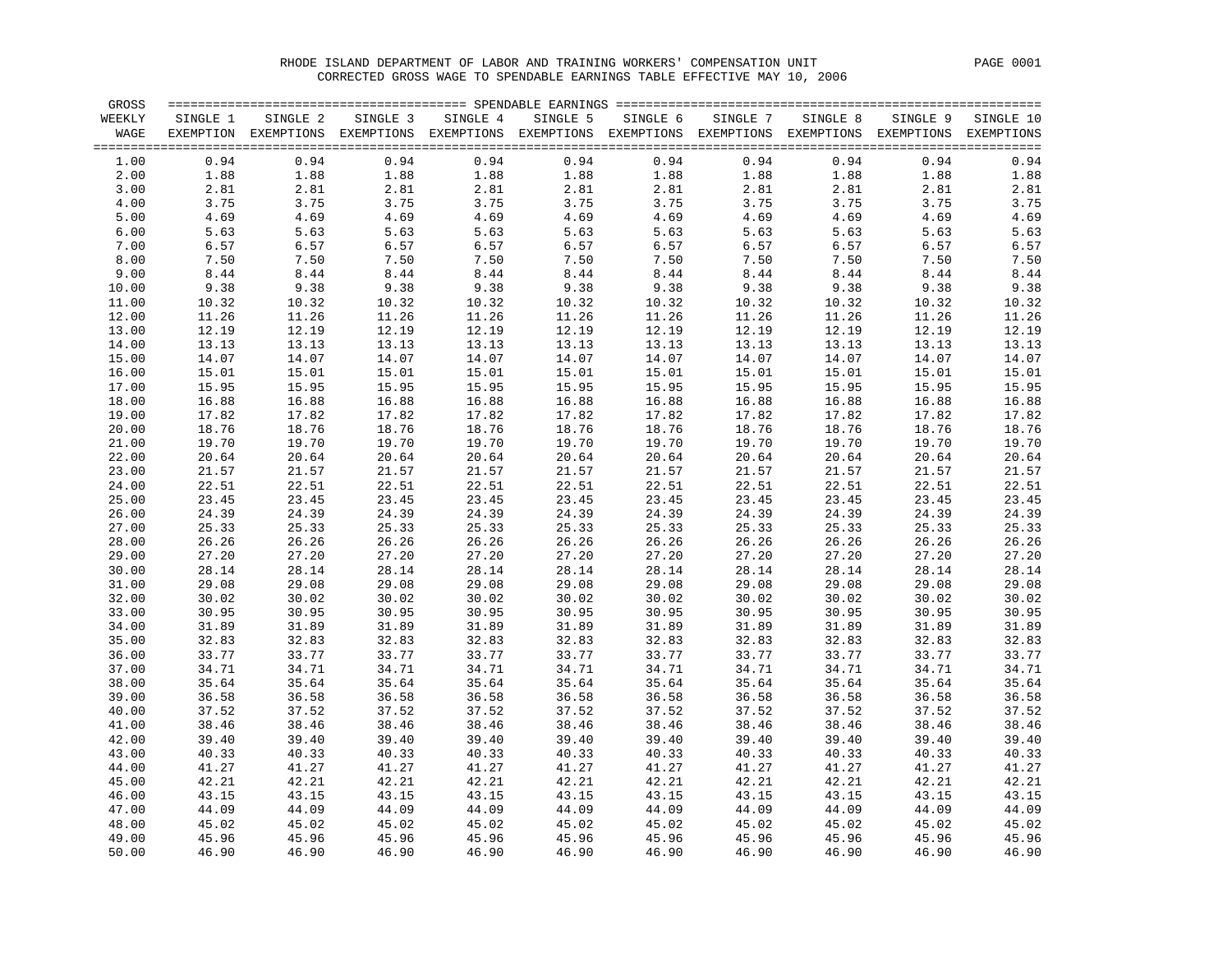| GROSS  |          |          |                                                                                                              |          |          |          |          |          |          | =====           |
|--------|----------|----------|--------------------------------------------------------------------------------------------------------------|----------|----------|----------|----------|----------|----------|-----------------|
| WEEKLY | SINGLE 1 | SINGLE 2 | SINGLE 3                                                                                                     | SINGLE 4 | SINGLE 5 | SINGLE 6 | SINGLE 7 | SINGLE 8 | SINGLE 9 | SINGLE 10       |
| WAGE   |          |          | EXEMPTION EXEMPTIONS EXEMPTIONS EXEMPTIONS EXEMPTIONS EXEMPTIONS EXEMPTIONS EXEMPTIONS EXEMPTIONS EXEMPTIONS |          |          |          |          |          |          |                 |
|        |          |          |                                                                                                              |          |          |          |          |          |          | $=$ $=$ $=$ $=$ |
| 51.00  | 47.84    | 47.84    | 47.84                                                                                                        | 47.84    | 47.84    | 47.84    | 47.84    | 47.84    | 47.84    | 47.84           |
| 52.00  | 48.78    | 48.78    | 48.78                                                                                                        | 48.78    | 48.78    | 48.78    | 48.78    | 48.78    | 48.78    | 48.78           |
| 53.00  | 49.71    | 49.71    | 49.71                                                                                                        | 49.71    | 49.71    | 49.71    | 49.71    | 49.71    | 49.71    | 49.71           |
| 54.00  | 50.65    | 50.65    | 50.65                                                                                                        | 50.65    | 50.65    | 50.65    | 50.65    | 50.65    | 50.65    | 50.65           |
| 55.00  | 51.59    | 51.59    | 51.59                                                                                                        | 51.59    | 51.59    | 51.59    | 51.59    | 51.59    | 51.59    | 51.59           |
| 56.00  | 52.53    | 52.53    | 52.53                                                                                                        | 52.53    | 52.53    | 52.53    | 52.53    | 52.53    | 52.53    | 52.53           |
| 57.00  | 53.47    | 53.47    | 53.47                                                                                                        | 53.47    | 53.47    | 53.47    | 53.47    | 53.47    | 53.47    | 53.47           |
| 58.00  | 54.40    | 54.40    | 54.40                                                                                                        | 54.40    | 54.40    | 54.40    | 54.40    | 54.40    | 54.40    | 54.40           |
| 59.00  | 55.34    | 55.34    | 55.34                                                                                                        | 55.34    | 55.34    | 55.34    | 55.34    | 55.34    | 55.34    | 55.34           |
| 60.00  | 56.28    | 56.28    | 56.28                                                                                                        | 56.28    | 56.28    | 56.28    | 56.28    | 56.28    | 56.28    | 56.28           |
| 61.00  | 57.22    | 57.22    | 57.22                                                                                                        | 57.22    | 57.22    | 57.22    | 57.22    | 57.22    | 57.22    | 57.22           |
|        |          |          |                                                                                                              |          |          | 58.16    |          | 58.16    |          |                 |
| 62.00  | 58.16    | 58.16    | 58.16                                                                                                        | 58.16    | 58.16    |          | 58.16    |          | 58.16    | 58.16           |
| 63.00  | 59.09    | 59.09    | 59.09                                                                                                        | 59.09    | 59.09    | 59.09    | 59.09    | 59.09    | 59.09    | 59.09           |
| 64.00  | 60.03    | 60.03    | 60.03                                                                                                        | 60.03    | 60.03    | 60.03    | 60.03    | 60.03    | 60.03    | 60.03           |
| 65.00  | 60.97    | 60.97    | 60.97                                                                                                        | 60.97    | 60.97    | 60.97    | 60.97    | 60.97    | 60.97    | 60.97           |
| 66.00  | 61.91    | 61.91    | 61.91                                                                                                        | 61.91    | 61.91    | 61.91    | 61.91    | 61.91    | 61.91    | 61.91           |
| 67.00  | 62.85    | 62.85    | 62.85                                                                                                        | 62.85    | 62.85    | 62.85    | 62.85    | 62.85    | 62.85    | 62.85           |
| 68.00  | 63.78    | 63.78    | 63.78                                                                                                        | 63.78    | 63.78    | 63.78    | 63.78    | 63.78    | 63.78    | 63.78           |
| 69.00  | 64.72    | 64.72    | 64.72                                                                                                        | 64.72    | 64.72    | 64.72    | 64.72    | 64.72    | 64.72    | 64.72           |
| 70.00  | 65.66    | 65.66    | 65.66                                                                                                        | 65.66    | 65.66    | 65.66    | 65.66    | 65.66    | 65.66    | 65.66           |
| 71.00  | 66.60    | 66.60    | 66.60                                                                                                        | 66.60    | 66.60    | 66.60    | 66.60    | 66.60    | 66.60    | 66.60           |
| 72.00  | 67.54    | 67.54    | 67.54                                                                                                        | 67.54    | 67.54    | 67.54    | 67.54    | 67.54    | 67.54    | 67.54           |
| 73.00  | 68.47    | 68.47    | 68.47                                                                                                        | 68.47    | 68.47    | 68.47    | 68.47    | 68.47    | 68.47    | 68.47           |
| 74.00  | 69.41    | 69.41    | 69.41                                                                                                        | 69.41    | 69.41    | 69.41    | 69.41    | 69.41    | 69.41    | 69.41           |
| 75.00  | 70.35    | 70.35    | 70.35                                                                                                        | 70.35    | 70.35    | 70.35    | 70.35    | 70.35    | 70.35    | 70.35           |
| 76.00  | 71.29    | 71.29    | 71.29                                                                                                        | 71.29    | 71.29    | 71.29    | 71.29    | 71.29    | 71.29    | 71.29           |
| 77.00  | 72.23    | 72.23    | 72.23                                                                                                        | 72.23    | 72.23    | 72.23    | 72.23    | 72.23    | 72.23    | 72.23           |
| 78.00  | 73.16    | 73.16    | 73.16                                                                                                        | 73.16    | 73.16    | 73.16    | 73.16    | 73.16    | 73.16    | 73.16           |
| 79.00  | 74.10    | 74.10    | 74.10                                                                                                        | 74.10    | 74.10    | 74.10    | 74.10    | 74.10    | 74.10    | 74.10           |
| 80.00  | 75.04    | 75.04    | 75.04                                                                                                        | 75.04    | 75.04    | 75.04    | 75.04    | 75.04    | 75.04    | 75.04           |
| 81.00  | 75.98    | 75.98    | 75.98                                                                                                        | 75.98    | 75.98    | 75.98    | 75.98    | 75.98    | 75.98    | 75.98           |
| 82.00  | 76.92    | 76.92    | 76.92                                                                                                        | 76.92    | 76.92    | 76.92    | 76.92    | 76.92    | 76.92    | 76.92           |
| 83.00  | 77.85    | 77.85    | 77.85                                                                                                        | 77.85    | 77.85    | 77.85    | 77.85    | 77.85    | 77.85    | 77.85           |
| 84.00  | 78.79    | 78.79    | 78.79                                                                                                        | 78.79    | 78.79    | 78.79    | 78.79    | 78.79    | 78.79    | 78.79           |
| 85.00  | 79.73    | 79.73    | 79.73                                                                                                        | 79.73    | 79.73    | 79.73    | 79.73    | 79.73    | 79.73    | 79.73           |
| 86.00  | 80.67    | 80.67    | 80.67                                                                                                        | 80.67    | 80.67    | 80.67    | 80.67    | 80.67    | 80.67    | 80.67           |
| 87.00  | 81.61    | 81.61    | 81.61                                                                                                        | 81.61    | 81.61    | 81.61    | 81.61    | 81.61    | 81.61    | 81.61           |
| 88.00  | 82.54    | 82.54    | 82.54                                                                                                        | 82.54    | 82.54    | 82.54    | 82.54    | 82.54    | 82.54    | 82.54           |
| 89.00  | 83.48    | 83.48    | 83.48                                                                                                        | 83.48    | 83.48    | 83.48    | 83.48    | 83.48    | 83.48    | 83.48           |
| 90.00  | 84.42    | 84.42    | 84.42                                                                                                        | 84.42    | 84.42    | 84.42    | 84.42    | 84.42    | 84.42    | 84.42           |
| 91.00  | 85.36    | 85.36    | 85.36                                                                                                        | 85.36    | 85.36    | 85.36    | 85.36    | 85.36    | 85.36    | 85.36           |
| 92.00  | 86.30    | 86.30    | 86.30                                                                                                        | 86.30    | 86.30    | 86.30    | 86.30    | 86.30    | 86.30    | 86.30           |
| 93.00  | 87.23    | 87.23    | 87.23                                                                                                        | 87.23    | 87.23    | 87.23    | 87.23    | 87.23    | 87.23    | 87.23           |
| 94.00  | 88.17    | 88.17    | 88.17                                                                                                        | 88.17    | 88.17    | 88.17    | 88.17    | 88.17    | 88.17    | 88.17           |
| 95.00  | 89.11    | 89.11    | 89.11                                                                                                        | 89.11    | 89.11    | 89.11    | 89.11    | 89.11    | 89.11    | 89.11           |
| 96.00  | 90.05    | 90.05    | 90.05                                                                                                        | 90.05    | 90.05    | 90.05    | 90.05    | 90.05    | 90.05    | 90.05           |
| 97.00  | 90.99    | 90.99    | 90.99                                                                                                        | 90.99    | 90.99    | 90.99    | 90.99    | 90.99    | 90.99    | 90.99           |
| 98.00  | 91.92    | 91.92    | 91.92                                                                                                        | 91.92    | 91.92    | 91.92    | 91.92    | 91.92    | 91.92    | 91.92           |
| 99.00  | 92.86    | 92.86    | 92.86                                                                                                        | 92.86    | 92.86    | 92.86    | 92.86    | 92.86    | 92.86    | 92.86           |
| 100.00 | 93.80    | 93.80    | 93.80                                                                                                        | 93.80    | 93.80    | 93.80    | 93.80    | 93.80    | 93.80    | 93.80           |
|        |          |          |                                                                                                              |          |          |          |          |          |          |                 |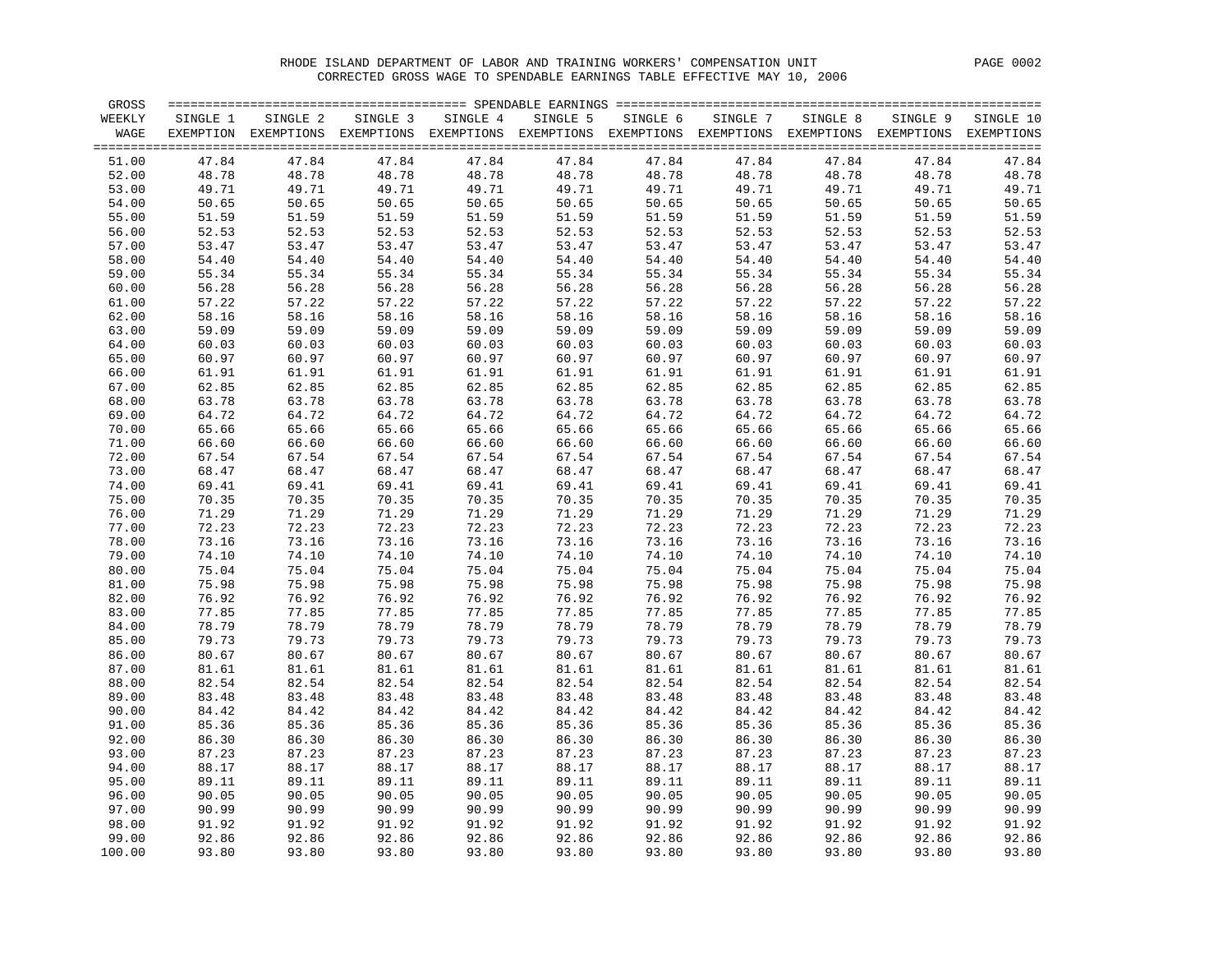| GROSS  |          |          |               |          |               |                                                                                                              |          |               |          |           |
|--------|----------|----------|---------------|----------|---------------|--------------------------------------------------------------------------------------------------------------|----------|---------------|----------|-----------|
| WEEKLY | SINGLE 1 | SINGLE 2 | SINGLE 3      | SINGLE 4 | SINGLE 5      | SINGLE 6                                                                                                     | SINGLE 7 | SINGLE 8      | SINGLE 9 | SINGLE 10 |
| WAGE   |          |          |               |          |               | EXEMPTION EXEMPTIONS EXEMPTIONS EXEMPTIONS EXEMPTIONS EXEMPTIONS EXEMPTIONS EXEMPTIONS EXEMPTIONS EXEMPTIONS |          |               |          |           |
|        |          |          |               |          |               |                                                                                                              |          |               |          | =====     |
| 101.00 | 94.74    | 94.74    | 94.74         | 94.74    | 94.74         | 94.74                                                                                                        | 94.74    | 94.74         | 94.74    | 94.74     |
| 102.00 | 95.68    | 95.68    | 95.68         | 95.68    | 95.68         | 95.68                                                                                                        | 95.68    | 95.68         | 95.68    | 95.68     |
| 103.00 | 96.61    | 96.61    | 96.61         | 96.61    | 96.61         | 96.61                                                                                                        | 96.61    | 96.61         | 96.61    | 96.61     |
| 104.00 | 97.55    | 97.55    | 97.55         | 97.55    | 97.55         | 97.55                                                                                                        | 97.55    | 97.55         | 97.55    | 97.55     |
| 105.00 | 98.49    | 98.49    | 98.49         | 98.49    | 98.49         | 98.49                                                                                                        | 98.49    | 98.49         | 98.49    | 98.49     |
| 106.00 | 99.43    | 99.43    | 99.43         | 99.43    | 99.43         | 99.43                                                                                                        | 99.43    | 99.43         | 99.43    | 99.43     |
| 107.00 | 100.37   | 100.37   | 100.37        | 100.37   | 100.37        | 100.37                                                                                                       | 100.37   | 100.37        | 100.37   | 100.37    |
| 108.00 | 101.30   | 101.30   | 101.30        | 101.30   | 101.30        | 101.30                                                                                                       | 101.30   | 101.30        | 101.30   | 101.30    |
| 109.00 | 102.24   | 102.24   | 102.24        | 102.24   | 102.24        | 102.24                                                                                                       | 102.24   | 102.24        | 102.24   | 102.24    |
| 110.00 | 103.18   | 103.18   | 103.18        | 103.18   | 103.18        | 103.18                                                                                                       | 103.18   | 103.18        | 103.18   | 103.18    |
| 111.00 | 104.12   | 104.12   | 104.12        | 104.12   | 104.12        | 104.12                                                                                                       | 104.12   | 104.12        | 104.12   | 104.12    |
| 112.00 | 105.06   | 105.06   | 105.06        | 105.06   | 105.06        | 105.06                                                                                                       | 105.06   | 105.06        | 105.06   | 105.06    |
| 113.00 | 105.99   | 105.99   | 105.99        | 105.99   | 105.99        | 105.99                                                                                                       | 105.99   | 105.99        | 105.99   | 105.99    |
| 114.00 | 106.93   | 106.93   | 106.93        | 106.93   | 106.93        | 106.93                                                                                                       | 106.93   | 106.93        | 106.93   | 106.93    |
| 115.00 | 107.80   | 107.87   | 107.87        | 107.87   | 107.87        | 107.87                                                                                                       | 107.87   | 107.87        | 107.87   | 107.87    |
| 116.00 | 108.60   | 108.81   | 108.81        | 108.81   | 108.81        | 108.81                                                                                                       | 108.81   | 108.81        | 108.81   | 108.81    |
| 117.00 | 109.40   | 109.75   | 109.75        | 109.75   | 109.75        | 109.75                                                                                                       | 109.75   | 109.75        | 109.75   | 109.75    |
| 118.00 | 110.20   | 110.68   | 110.68        | 110.68   | 110.68        | 110.68                                                                                                       | 110.68   | 110.68        | 110.68   | 110.68    |
| 119.00 | 111.00   | 111.62   | 111.62        | 111.62   | 111.62        | 111.62                                                                                                       | 111.62   | 111.62        | 111.62   | 111.62    |
| 120.00 | 111.80   | 112.56   | 112.56        | 112.56   | 112.56        | 112.56                                                                                                       | 112.56   | 112.56        | 112.56   | 112.56    |
| 121.00 | 112.60   | 113.50   | 113.50        | 113.50   | 113.50        | 113.50                                                                                                       | 113.50   | 113.50        | 113.50   | 113.50    |
| 122.00 | 113.41   | 114.44   | 114.44        | 114.44   | 114.44        | 114.44                                                                                                       | 114.44   | 114.44        | 114.44   | 114.44    |
| 123.00 | 114.20   | 115.37   | 115.37        | 115.37   | 115.37        | 115.37                                                                                                       | 115.37   | 115.37        | 115.37   | 115.37    |
| 124.00 | 115.00   | 116.31   | 116.31        | 116.31   | 116.31        | 116.31                                                                                                       | 116.31   | 116.31        | 116.31   | 116.31    |
| 125.00 | 115.80   | 117.25   | 117.25        | 117.25   | 117.25        | 117.25                                                                                                       | 117.25   | 117.25        | 117.25   | 117.25    |
| 126.00 | 116.61   | 118.19   | 118.19        | 118.19   | 118.19        | 118.19                                                                                                       | 118.19   | 118.19        | 118.19   | 118.19    |
| 127.00 | 117.41   | 119.13   | 119.13        | 119.13   | 119.13        | 119.13                                                                                                       | 119.13   | 119.13        | 119.13   | 119.13    |
| 128.00 | 118.20   | 120.06   | 120.06        | 120.06   | 120.06        | 120.06                                                                                                       | 120.06   | 120.06        | 120.06   | 120.06    |
| 129.00 | 119.00   | 121.00   | 121.00        | 121.00   | 121.00        | 121.00                                                                                                       | 121.00   | 121.00        | 121.00   | 121.00    |
| 130.00 | 119.81   | 121.94   | 121.94        | 121.94   | 121.94        | 121.94                                                                                                       | 121.94   | 121.94        | 121.94   | 121.94    |
| 131.00 | 120.61   | 122.88   | 122.88        | 122.88   | 122.88        | 122.88                                                                                                       | 122.88   | 122.88        | 122.88   | 122.88    |
| 132.00 | 121.41   | 123.82   | 123.82        | 123.82   | 123.82        | 123.82                                                                                                       | 123.82   | 123.82        | 123.82   | 123.82    |
| 133.00 | 122.20   | 124.75   | 124.75        | 124.75   | 124.75        | 124.75                                                                                                       | 124.75   | 124.75        | 124.75   | 124.75    |
| 134.00 | 123.01   | 125.69   | 125.69        | 125.69   | 125.69        | 125.69                                                                                                       | 125.69   | 125.69        | 125.69   | 125.69    |
| 135.00 | 123.81   | 126.63   | 126.63        | 126.63   | 126.63        | 126.63                                                                                                       | 126.63   | 126.63        | 126.63   | 126.63    |
| 136.00 | 124.61   | 127.57   | 127.57        | 127.57   | 127.57        | 127.57                                                                                                       | 127.57   | 127.57        | 127.57   | 127.57    |
| 137.00 | 125.41   | 128.51   | 128.51        | 128.51   | 128.51        | 128.51                                                                                                       | 128.51   | 128.51        | 128.51   | 128.51    |
| 138.00 | 126.21   | 129.44   | 129.44        | 129.44   | 129.44        | 129.44                                                                                                       | 129.44   | 129.44        | 129.44   | 129.44    |
| 139.00 | 127.01   | 130.38   | 130.38        | 130.38   | 130.38        | 130.38                                                                                                       | 130.38   | 130.38        | 130.38   | 130.38    |
| 140.00 | 127.81   | 131.32   | 131.32        | 131.32   | 131.32        | 131.32                                                                                                       | 131.32   | 131.32        | 131.32   | 131.32    |
| 141.00 | 128.61   | 132.26   | 132.26        | 132.26   | 132.26        | 132.26                                                                                                       | 132.26   | 132.26        | 132.26   | 132.26    |
| 142.00 | 129.42   | 133.20   | 133.20        | 133.20   | 133.20        | 133.20                                                                                                       | 133.20   | 133.20        | 133.20   | 133.20    |
| 143.00 | 130.21   | 134.13   | 134.13        | 134.13   | 134.13        | 134.13                                                                                                       | 134.13   | 134.13        | 134.13   | 134.13    |
| 144.00 | 131.01   | 135.07   | 135.07        | 135.07   | 135.07        | 135.07                                                                                                       | 135.07   | 135.07        | 135.07   | 135.07    |
| 145.00 | 131.81   | 136.01   | 136.01        | 136.01   | 136.01        | 136.01                                                                                                       | 136.01   | 136.01        | 136.01   | 136.01    |
| 146.00 | 132.62   | 136.95   | 136.95        | 136.95   | 136.95        | 136.95                                                                                                       | 136.95   | 136.95        | 136.95   | 136.95    |
| 147.00 | 133.42   | 137.89   | 137.89        | 137.89   | 137.89        | 137.89                                                                                                       | 137.89   | 137.89        | 137.89   | 137.89    |
| 148.00 | 134.21   | 138.82   | 138.82        | 138.82   | 138.82        | 138.82                                                                                                       | 138.82   | 138.82        | 138.82   | 138.82    |
| 149.00 | 135.01   | 139.76   | 139.76        | 139.76   | 139.76        | 139.76                                                                                                       | 139.76   | 139.76        | 139.76   | 139.76    |
| 150.00 | 135.82   |          | 140.70 140.70 |          | 140.70 140.70 | 140.70                                                                                                       |          | 140.70 140.70 | 140.70   | 140.70    |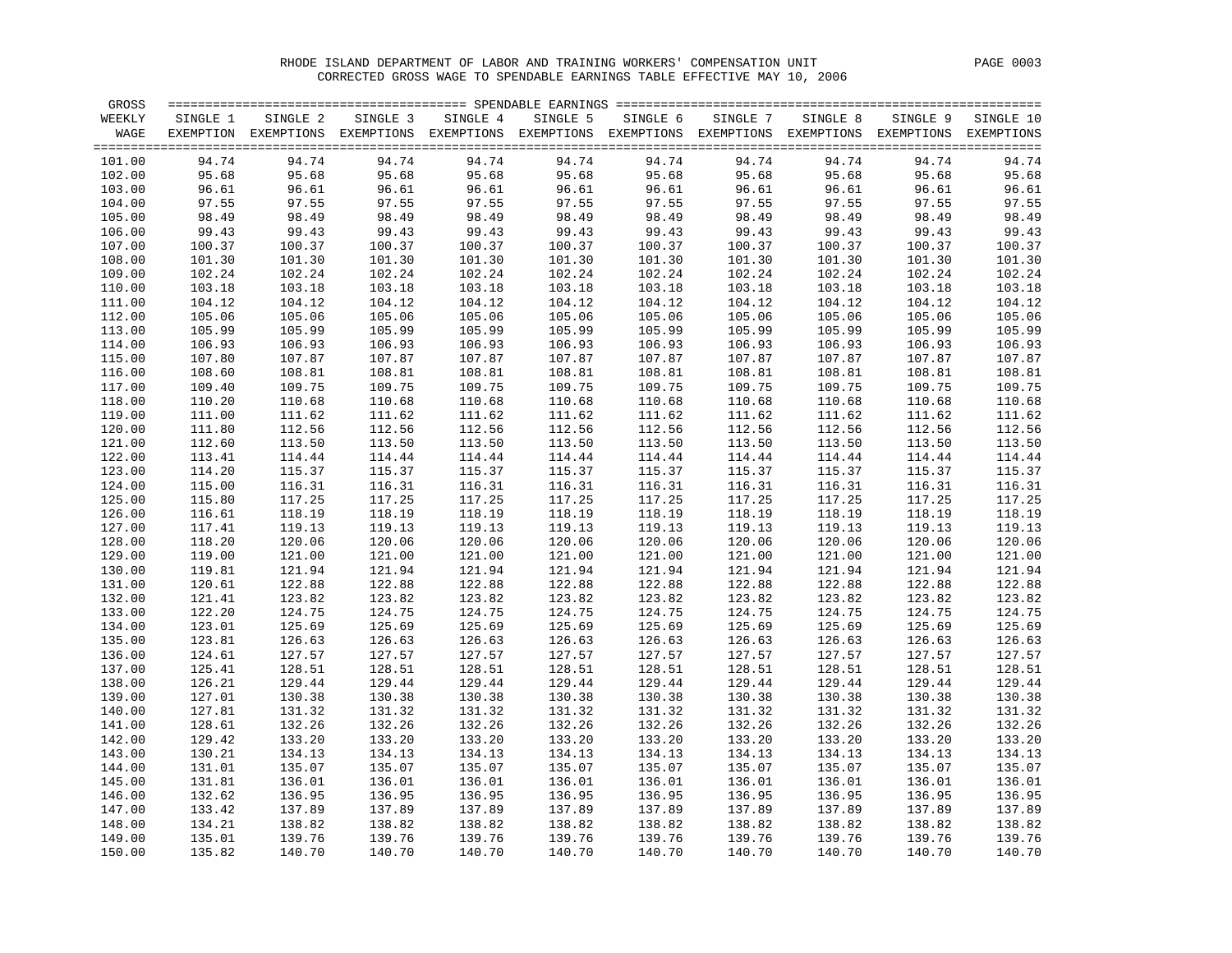| GROSS  |          |                                                                                                              |               |          |               |          |          |               |          |           |
|--------|----------|--------------------------------------------------------------------------------------------------------------|---------------|----------|---------------|----------|----------|---------------|----------|-----------|
| WEEKLY | SINGLE 1 | SINGLE 2                                                                                                     | SINGLE 3      | SINGLE 4 | SINGLE 5      | SINGLE 6 | SINGLE 7 | SINGLE 8      | SINGLE 9 | SINGLE 10 |
| WAGE   |          | EXEMPTION EXEMPTIONS EXEMPTIONS EXEMPTIONS EXEMPTIONS EXEMPTIONS EXEMPTIONS EXEMPTIONS EXEMPTIONS EXEMPTIONS |               |          |               |          |          |               |          |           |
| 151.00 | 136.62   | 141.64                                                                                                       | 141.64        | 141.64   | 141.64        | 141.64   | 141.64   | 141.64        | 141.64   | 141.64    |
| 152.00 | 137.42   | 142.58                                                                                                       | 142.58        | 142.58   | 142.58        | 142.58   | 142.58   | 142.58        | 142.58   | 142.58    |
| 153.00 | 138.21   | 143.51                                                                                                       | 143.51        | 143.51   | 143.51        | 143.51   | 143.51   | 143.51        | 143.51   | 143.51    |
| 154.00 | 139.02   | 144.45                                                                                                       | 144.45        | 144.45   | 144.45        | 144.45   | 144.45   | 144.45        | 144.45   | 144.45    |
| 155.00 | 139.82   | 145.39                                                                                                       | 145.39        | 145.39   | 145.39        | 145.39   | 145.39   | 145.39        | 145.39   | 145.39    |
| 156.00 | 140.62   | 146.33                                                                                                       | 146.33        | 146.33   | 146.33        | 146.33   | 146.33   | 146.33        | 146.33   | 146.33    |
| 157.00 | 141.42   | 147.27                                                                                                       | 147.27        | 147.27   | 147.27        | 147.27   | 147.27   | 147.27        | 147.27   | 147.27    |
| 158.00 | 142.22   | 148.20                                                                                                       | 148.20        | 148.20   | 148.20        | 148.20   | 148.20   | 148.20        | 148.20   | 148.20    |
| 159.00 | 143.02   | 149.14                                                                                                       | 149.14        | 149.14   | 149.14        | 149.14   | 149.14   | 149.14        | 149.14   | 149.14    |
| 160.00 | 143.82   | 150.08                                                                                                       | 150.08        | 150.08   | 150.08        | 150.08   | 150.08   | 150.08        | 150.08   | 150.08    |
| 161.00 | 144.62   | 151.02                                                                                                       | 151.02        | 151.02   | 151.02        | 151.02   | 151.02   | 151.02        | 151.02   | 151.02    |
| 162.00 | 145.43   | 151.96                                                                                                       | 151.96        | 151.96   | 151.96        | 151.96   | 151.96   | 151.96        | 151.96   | 151.96    |
| 163.00 | 146.22   | 152.89                                                                                                       | 152.89        | 152.89   | 152.89        | 152.89   | 152.89   | 152.89        | 152.89   | 152.89    |
| 164.00 | 147.02   | 153.83                                                                                                       | 153.83        | 153.83   | 153.83        | 153.83   | 153.83   | 153.83        | 153.83   | 153.83    |
| 165.00 | 147.82   | 154.77                                                                                                       | 154.77        | 154.77   | 154.77        | 154.77   | 154.77   | 154.77        | 154.77   | 154.77    |
| 166.00 | 148.63   | 155.71                                                                                                       | 155.71        | 155.71   | 155.71        | 155.71   | 155.71   | 155.71        | 155.71   | 155.71    |
| 167.00 | 149.43   | 156.65                                                                                                       | 156.65        | 156.65   | 156.65        | 156.65   | 156.65   | 156.65        | 156.65   | 156.65    |
| 168.00 | 150.22   | 157.58                                                                                                       | 157.58        | 157.58   | 157.58        | 157.58   | 157.58   | 157.58        | 157.58   | 157.58    |
| 169.00 | 151.02   | 158.52                                                                                                       | 158.52        | 158.52   | 158.52        | 158.52   | 158.52   | 158.52        | 158.52   | 158.52    |
| 170.00 | 151.83   | 159.46                                                                                                       | 159.46        | 159.46   | 159.46        | 159.46   | 159.46   | 159.46        | 159.46   | 159.46    |
| 171.00 | 152.63   | 160.40                                                                                                       | 160.40        | 160.40   | 160.40        | 160.40   | 160.40   | 160.40        | 160.40   | 160.40    |
| 172.00 | 153.43   | 161.34                                                                                                       | 161.34        | 161.34   | 161.34        | 161.34   | 161.34   | 161.34        | 161.34   | 161.34    |
| 173.00 | 154.22   | 162.27                                                                                                       | 162.27        | 162.27   | 162.27        | 162.27   | 162.27   | 162.27        | 162.27   | 162.27    |
| 174.00 | 155.03   | 163.21                                                                                                       | 163.21        | 163.21   | 163.21        | 163.21   | 163.21   | 163.21        | 163.21   | 163.21    |
| 175.00 | 155.83   | 164.15                                                                                                       | 164.15        | 164.15   | 164.15        | 164.15   | 164.15   | 164.15        | 164.15   | 164.15    |
| 176.00 | 156.63   | 165.09                                                                                                       | 165.09        | 165.09   | 165.09        | 165.09   | 165.09   | 165.09        | 165.09   | 165.09    |
| 177.00 | 157.43   | 166.03                                                                                                       | 166.03        | 166.03   | 166.03        | 166.03   | 166.03   | 166.03        | 166.03   | 166.03    |
| 178.00 | 158.23   | 166.95                                                                                                       | 166.96        | 166.96   | 166.96        | 166.96   | 166.96   | 166.96        | 166.96   | 166.96    |
| 179.00 | 159.03   | 167.75                                                                                                       | 167.90        | 167.90   | 167.90        | 167.90   | 167.90   | 167.90        | 167.90   | 167.90    |
| 180.00 | 159.83   | 168.55                                                                                                       | 168.84        | 168.84   | 168.84        | 168.84   | 168.84   | 168.84        | 168.84   | 168.84    |
| 181.00 | 160.63   | 169.35                                                                                                       | 169.78        | 169.78   | 169.78        | 169.78   | 169.78   | 169.78        | 169.78   | 169.78    |
| 182.00 | 161.44   | 170.16                                                                                                       | 170.72        | 170.72   | 170.72        | 170.72   | 170.72   | 170.72        | 170.72   | 170.72    |
| 183.00 | 162.23   | 170.95                                                                                                       | 171.65        | 171.65   | 171.65        | 171.65   | 171.65   | 171.65        | 171.65   | 171.65    |
| 184.00 | 163.03   | 171.75                                                                                                       | 172.59        | 172.59   | 172.59        | 172.59   | 172.59   | 172.59        | 172.59   | 172.59    |
| 185.00 | 163.83   | 172.55                                                                                                       | 173.53        | 173.53   | 173.53        | 173.53   | 173.53   | 173.53        | 173.53   | 173.53    |
| 186.00 | 164.64   | 173.36                                                                                                       | 174.47        | 174.47   | 174.47        | 174.47   | 174.47   | 174.47        | 174.47   | 174.47    |
| 187.00 | 165.44   | 174.16                                                                                                       | 175.41        | 175.41   | 175.41        | 175.41   | 175.41   | 175.41        | 175.41   | 175.41    |
| 188.00 | 166.23   | 174.95                                                                                                       | 176.34        | 176.34   | 176.34        | 176.34   | 176.34   | 176.34        | 176.34   | 176.34    |
| 189.00 | 167.03   | 175.75                                                                                                       | 177.28        | 177.28   | 177.28        | 177.28   | 177.28   | 177.28        | 177.28   | 177.28    |
| 190.00 | 167.84   | 176.56                                                                                                       | 178.22        | 178.22   | 178.22        | 178.22   | 178.22   | 178.22        | 178.22   | 178.22    |
| 191.00 | 168.64   | 177.36                                                                                                       | 179.16        | 179.16   | 179.16        | 179.16   | 179.16   | 179.16        | 179.16   | 179.16    |
| 192.00 | 169.44   | 178.16                                                                                                       | 180.10        | 180.10   | 180.10        | 180.10   | 180.10   | 180.10        | 180.10   | 180.10    |
| 193.00 | 170.23   | 178.95                                                                                                       | 181.03        | 181.03   | 181.03        | 181.03   | 181.03   | 181.03        | 181.03   | 181.03    |
| 194.00 | 171.04   | 179.76                                                                                                       | 181.97        | 181.97   | 181.97        | 181.97   | 181.97   | 181.97        | 181.97   | 181.97    |
| 195.00 | 171.84   | 180.56                                                                                                       | 182.91        | 182.91   | 182.91        | 182.91   | 182.91   | 182.91        | 182.91   | 182.91    |
| 196.00 | 172.64   | 181.36                                                                                                       | 183.85        | 183.85   | 183.85        | 183.85   | 183.85   | 183.85        | 183.85   | 183.85    |
| 197.00 | 173.44   | 182.16                                                                                                       | 184.79        | 184.79   | 184.79        | 184.79   | 184.79   | 184.79        | 184.79   | 184.79    |
| 198.00 | 174.24   | 182.96                                                                                                       | 185.72        | 185.72   | 185.72        | 185.72   | 185.72   | 185.72        | 185.72   | 185.72    |
| 199.00 | 175.04   | 183.76                                                                                                       | 186.66        | 186.66   | 186.66        | 186.66   | 186.66   | 186.66        | 186.66   | 186.66    |
| 200.00 | 175.84   |                                                                                                              | 184.56 187.60 |          | 187.60 187.60 | 187.60   |          | 187.60 187.60 | 187.60   | 187.60    |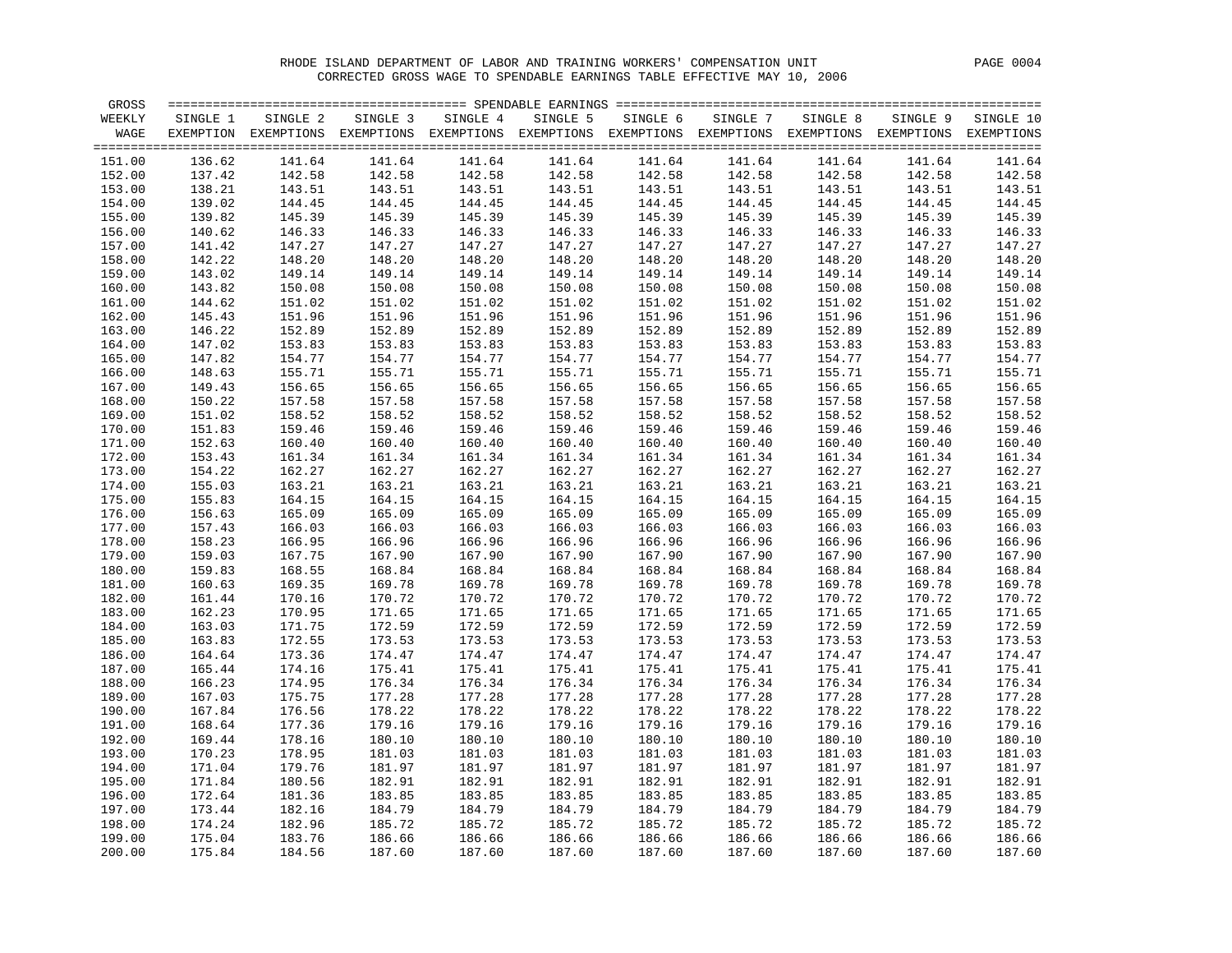| GROSS  |          |                                                                                                              |          |          |          |          |          |          |          |           |
|--------|----------|--------------------------------------------------------------------------------------------------------------|----------|----------|----------|----------|----------|----------|----------|-----------|
| WEEKLY | SINGLE 1 | SINGLE 2                                                                                                     | SINGLE 3 | SINGLE 4 | SINGLE 5 | SINGLE 6 | SINGLE 7 | SINGLE 8 | SINGLE 9 | SINGLE 10 |
| WAGE   |          | EXEMPTION EXEMPTIONS EXEMPTIONS EXEMPTIONS EXEMPTIONS EXEMPTIONS EXEMPTIONS EXEMPTIONS EXEMPTIONS EXEMPTIONS |          |          |          |          |          |          |          |           |
|        |          |                                                                                                              |          |          |          |          |          |          |          |           |
| 201.00 | 176.64   | 185.36                                                                                                       | 188.54   | 188.54   | 188.54   | 188.54   | 188.54   | 188.54   | 188.54   | 188.54    |
| 202.00 | 177.45   | 186.17                                                                                                       | 189.48   | 189.48   | 189.48   | 189.48   | 189.48   | 189.48   | 189.48   | 189.48    |
| 203.00 | 178.24   | 186.96                                                                                                       | 190.41   | 190.41   | 190.41   | 190.41   | 190.41   | 190.41   | 190.41   | 190.41    |
| 204.00 | 179.04   | 187.76                                                                                                       | 191.35   | 191.35   | 191.35   | 191.35   | 191.35   | 191.35   | 191.35   | 191.35    |
| 205.00 | 179.84   | 188.56                                                                                                       | 192.29   | 192.29   | 192.29   | 192.29   | 192.29   | 192.29   | 192.29   | 192.29    |
| 206.00 | 180.65   | 189.37                                                                                                       | 193.23   | 193.23   | 193.23   | 193.23   | 193.23   | 193.23   | 193.23   | 193.23    |
| 207.00 | 181.45   | 190.17                                                                                                       | 194.17   | 194.17   | 194.17   | 194.17   | 194.17   | 194.17   | 194.17   | 194.17    |
| 208.00 | 182.24   | 190.96                                                                                                       | 195.10   | 195.10   | 195.10   | 195.10   | 195.10   | 195.10   | 195.10   | 195.10    |
| 209.00 | 183.04   | 191.76                                                                                                       | 196.04   | 196.04   | 196.04   | 196.04   | 196.04   | 196.04   | 196.04   | 196.04    |
| 210.00 | 183.85   | 192.57                                                                                                       | 196.98   | 196.98   | 196.98   | 196.98   | 196.98   | 196.98   | 196.98   | 196.98    |
| 211.00 | 184.65   | 193.37                                                                                                       | 197.92   | 197.92   | 197.92   | 197.92   | 197.92   | 197.92   | 197.92   | 197.92    |
| 212.00 | 185.45   | 194.17                                                                                                       | 198.86   | 198.86   | 198.86   | 198.86   | 198.86   | 198.86   | 198.86   | 198.86    |
| 213.00 | 186.24   | 194.96                                                                                                       | 199.79   | 199.79   | 199.79   | 199.79   | 199.79   | 199.79   | 199.79   | 199.79    |
| 214.00 | 187.05   | 195.77                                                                                                       | 200.73   | 200.73   | 200.73   | 200.73   | 200.73   | 200.73   | 200.73   | 200.73    |
| 215.00 | 187.85   | 196.57                                                                                                       | 201.67   | 201.67   | 201.67   | 201.67   | 201.67   | 201.67   | 201.67   | 201.67    |
| 216.00 | 188.65   | 197.37                                                                                                       | 202.61   | 202.61   | 202.61   | 202.61   | 202.61   | 202.61   | 202.61   | 202.61    |
| 217.00 | 189.45   | 198.17                                                                                                       | 203.55   | 203.55   | 203.55   | 203.55   | 203.55   | 203.55   | 203.55   | 203.55    |
| 218.00 | 190.25   | 198.97                                                                                                       | 204.48   | 204.48   | 204.48   | 204.48   | 204.48   | 204.48   | 204.48   | 204.48    |
| 219.00 | 191.05   | 199.77                                                                                                       | 205.42   | 205.42   | 205.42   | 205.42   | 205.42   | 205.42   | 205.42   | 205.42    |
| 220.00 | 191.85   | 200.57                                                                                                       | 206.36   | 206.36   | 206.36   | 206.36   | 206.36   | 206.36   | 206.36   | 206.36    |
| 221.00 | 192.65   | 201.37                                                                                                       | 207.30   | 207.30   | 207.30   | 207.30   | 207.30   | 207.30   | 207.30   | 207.30    |
| 222.00 | 193.46   | 202.18                                                                                                       | 208.24   | 208.24   | 208.24   | 208.24   | 208.24   | 208.24   | 208.24   | 208.24    |
| 223.00 | 194.25   | 202.97                                                                                                       | 209.17   | 209.17   | 209.17   | 209.17   | 209.17   | 209.17   | 209.17   | 209.17    |
| 224.00 | 195.05   | 203.77                                                                                                       | 210.11   | 210.11   | 210.11   | 210.11   | 210.11   | 210.11   | 210.11   | 210.11    |
| 225.00 | 195.85   | 204.57                                                                                                       | 211.05   | 211.05   | 211.05   | 211.05   | 211.05   | 211.05   | 211.05   | 211.05    |
| 226.00 | 196.66   | 205.38                                                                                                       | 211.99   | 211.99   | 211.99   | 211.99   | 211.99   | 211.99   | 211.99   | 211.99    |
| 227.00 | 197.46   | 206.18                                                                                                       | 212.93   | 212.93   | 212.93   | 212.93   | 212.93   | 212.93   | 212.93   | 212.93    |
| 228.00 | 198.25   | 206.97                                                                                                       | 213.86   | 213.86   | 213.86   | 213.86   | 213.86   | 213.86   | 213.86   | 213.86    |
| 229.00 | 199.05   | 207.77                                                                                                       | 214.80   | 214.80   | 214.80   | 214.80   | 214.80   | 214.80   | 214.80   | 214.80    |
| 230.00 | 199.86   | 208.58                                                                                                       | 215.74   | 215.74   | 215.74   | 215.74   | 215.74   | 215.74   | 215.74   | 215.74    |
| 231.00 | 200.66   | 209.38                                                                                                       | 216.68   | 216.68   | 216.68   | 216.68   | 216.68   | 216.68   | 216.68   | 216.68    |
| 232.00 | 201.46   | 210.18                                                                                                       | 217.62   | 217.62   | 217.62   | 217.62   | 217.62   | 217.62   | 217.62   | 217.62    |
| 233.00 | 202.25   | 210.97                                                                                                       | 218.55   | 218.55   | 218.55   | 218.55   | 218.55   | 218.55   | 218.55   | 218.55    |
| 234.00 | 203.06   | 211.78                                                                                                       | 219.49   | 219.49   | 219.49   | 219.49   | 219.49   | 219.49   | 219.49   | 219.49    |
| 235.00 | 203.86   | 212.58                                                                                                       | 220.43   | 220.43   | 220.43   | 220.43   | 220.43   | 220.43   | 220.43   | 220.43    |
| 236.00 | 204.66   | 213.38                                                                                                       | 221.37   | 221.37   | 221.37   | 221.37   | 221.37   | 221.37   | 221.37   | 221.37    |
| 237.00 | 205.46   | 214.18                                                                                                       | 222.31   | 222.31   | 222.31   | 222.31   | 222.31   | 222.31   | 222.31   | 222.31    |
| 238.00 | 206.26   | 214.98                                                                                                       | 223.24   | 223.24   | 223.24   | 223.24   | 223.24   | 223.24   | 223.24   | 223.24    |
| 239.00 | 207.06   | 215.78                                                                                                       | 224.18   | 224.18   | 224.18   | 224.18   | 224.18   | 224.18   | 224.18   | 224.18    |
| 240.00 | 207.86   | 216.58                                                                                                       | 225.12   | 225.12   | 225.12   | 225.12   | 225.12   | 225.12   | 225.12   | 225.12    |
| 241.00 | 208.66   | 217.38                                                                                                       | 226.06   | 226.06   | 226.06   | 226.06   | 226.06   | 226.06   | 226.06   | 226.06    |
| 242.00 | 209.47   | 218.19                                                                                                       | 226.92   | 227.00   | 227.00   | 227.00   | 227.00   | 227.00   | 227.00   | 227.00    |
| 243.00 | 210.26   | 218.98                                                                                                       | 227.71   | 227.93   | 227.93   | 227.93   | 227.93   | 227.93   | 227.93   | 227.93    |
| 244.00 | 211.06   | 219.78                                                                                                       | 228.51   | 228.87   | 228.87   | 228.87   | 228.87   | 228.87   | 228.87   | 228.87    |
| 245.00 | 211.86   | 220.58                                                                                                       | 229.31   | 229.81   | 229.81   | 229.81   | 229.81   | 229.81   | 229.81   | 229.81    |
| 246.00 | 212.67   | 221.39                                                                                                       | 230.12   | 230.75   | 230.75   | 230.75   | 230.75   | 230.75   | 230.75   | 230.75    |
| 247.00 | 213.47   | 222.19                                                                                                       | 230.92   | 231.69   | 231.69   | 231.69   | 231.69   | 231.69   | 231.69   | 231.69    |
| 248.00 | 214.26   | 222.98                                                                                                       | 231.71   | 232.62   | 232.62   | 232.62   | 232.62   | 232.62   | 232.62   | 232.62    |
| 249.00 | 215.06   | 223.78                                                                                                       | 232.51   | 233.56   | 233.56   | 233.56   | 233.56   | 233.56   | 233.56   | 233.56    |
| 250.00 | 215.87   | 224.59                                                                                                       | 233.32   | 234.50   | 234.50   | 234.50   | 234.50   | 234.50   | 234.50   | 234.50    |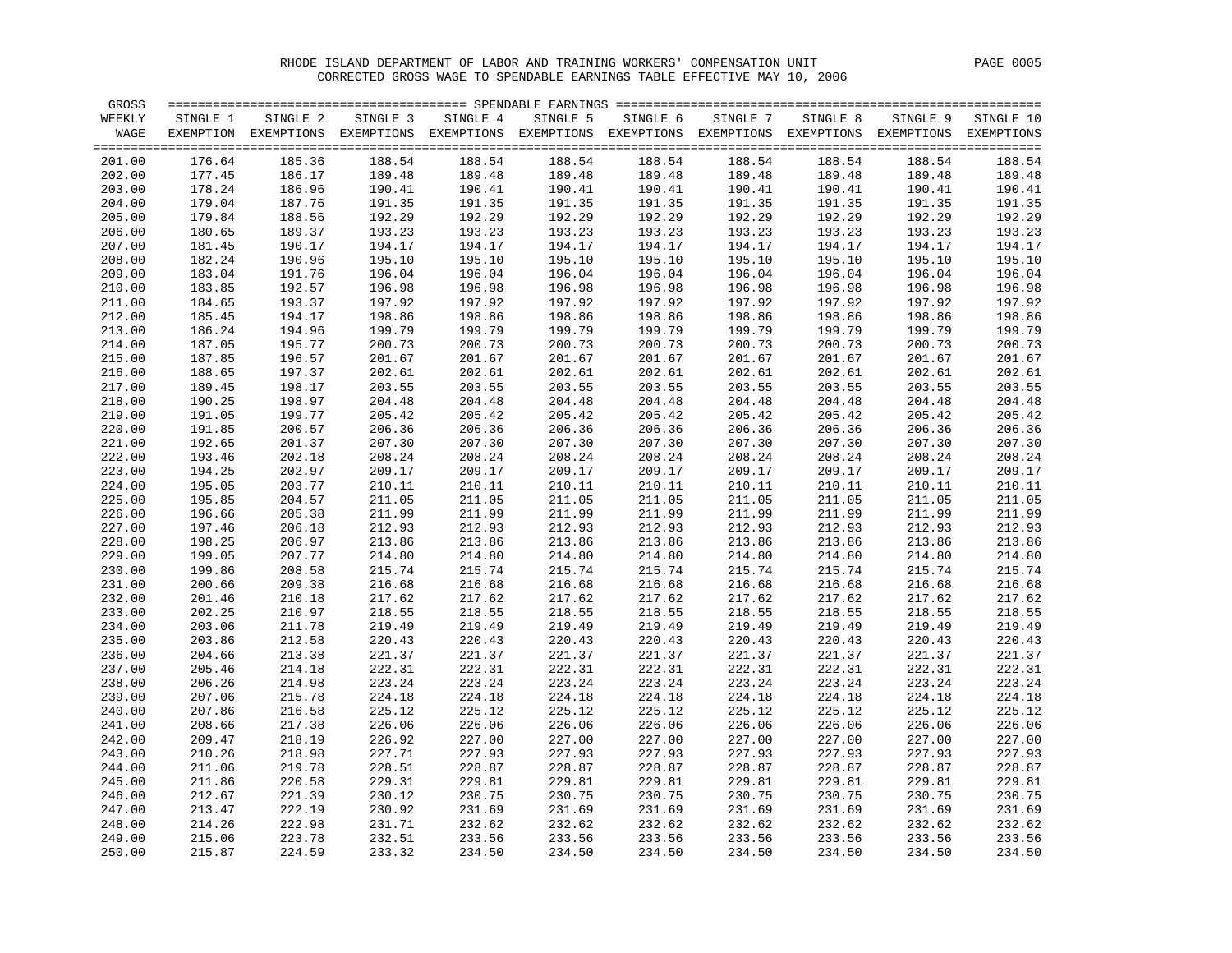| GROSS  |          |          |          |          |          |                                                                                                              |          |          |          |           |
|--------|----------|----------|----------|----------|----------|--------------------------------------------------------------------------------------------------------------|----------|----------|----------|-----------|
| WEEKLY | SINGLE 1 | SINGLE 2 | SINGLE 3 | SINGLE 4 | SINGLE 5 | SINGLE 6                                                                                                     | SINGLE 7 | SINGLE 8 | SINGLE 9 | SINGLE 10 |
| WAGE   |          |          |          |          |          | EXEMPTION EXEMPTIONS EXEMPTIONS EXEMPTIONS EXEMPTIONS EXEMPTIONS EXEMPTIONS EXEMPTIONS EXEMPTIONS EXEMPTIONS |          |          |          |           |
|        |          |          |          |          |          |                                                                                                              |          |          |          |           |
| 251.00 | 216.67   | 225.39   | 234.12   | 235.44   | 235.44   | 235.44                                                                                                       | 235.44   | 235.44   | 235.44   | 235.44    |
| 252.00 | 217.47   | 226.19   | 234.92   | 236.38   | 236.38   | 236.38                                                                                                       | 236.38   | 236.38   | 236.38   | 236.38    |
| 253.00 | 218.26   | 226.98   | 235.71   | 237.31   | 237.31   | 237.31                                                                                                       | 237.31   | 237.31   | 237.31   | 237.31    |
| 254.00 | 219.07   | 227.79   | 236.52   | 238.25   | 238.25   | 238.25                                                                                                       | 238.25   | 238.25   | 238.25   | 238.25    |
| 255.00 | 219.87   | 228.59   | 237.32   | 239.19   | 239.19   | 239.19                                                                                                       | 239.19   | 239.19   | 239.19   | 239.19    |
| 256.00 | 220.64   | 229.39   | 238.12   | 240.13   | 240.13   | 240.13                                                                                                       | 240.13   | 240.13   | 240.13   | 240.13    |
| 257.00 | 221.39   | 230.19   | 238.92   | 241.07   | 241.07   | 241.07                                                                                                       | 241.07   | 241.07   | 241.07   | 241.07    |
| 258.00 | 222.14   | 230.99   | 239.72   | 242.00   | 242.00   | 242.00                                                                                                       | 242.00   | 242.00   | 242.00   | 242.00    |
| 259.00 | 222.89   | 231.79   | 240.52   | 242.94   | 242.94   | 242.94                                                                                                       | 242.94   | 242.94   | 242.94   | 242.94    |
| 260.00 | 223.64   | 232.59   | 241.32   | 243.88   | 243.88   | 243.88                                                                                                       | 243.88   | 243.88   | 243.88   | 243.88    |
| 261.00 | 224.39   | 233.39   | 242.12   | 244.82   | 244.82   | 244.82                                                                                                       | 244.82   | 244.82   | 244.82   | 244.82    |
| 262.00 | 225.15   | 234.20   | 242.93   | 245.76   | 245.76   | 245.76                                                                                                       | 245.76   | 245.76   | 245.76   | 245.76    |
| 263.00 | 225.89   | 234.99   | 243.72   | 246.69   | 246.69   | 246.69                                                                                                       | 246.69   | 246.69   | 246.69   | 246.69    |
| 264.00 | 226.64   | 235.79   | 244.52   | 247.63   | 247.63   | 247.63                                                                                                       | 247.63   | 247.63   | 247.63   | 247.63    |
| 265.00 | 227.39   | 236.59   | 245.32   | 248.57   | 248.57   | 248.57                                                                                                       | 248.57   | 248.57   | 248.57   | 248.57    |
|        |          |          |          |          |          |                                                                                                              |          |          |          |           |
| 266.00 | 228.15   | 237.40   | 246.13   | 249.51   | 249.51   | 249.51                                                                                                       | 249.51   | 249.51   | 249.51   | 249.51    |
| 267.00 | 228.90   | 238.20   | 246.93   | 250.45   | 250.45   | 250.45                                                                                                       | 250.45   | 250.45   | 250.45   | 250.45    |
| 268.00 | 229.64   | 238.99   | 247.72   | 251.38   | 251.38   | 251.38                                                                                                       | 251.38   | 251.38   | 251.38   | 251.38    |
| 269.00 | 230.39   | 239.79   | 248.52   | 252.32   | 252.32   | 252.32                                                                                                       | 252.32   | 252.32   | 252.32   | 252.32    |
| 270.00 | 231.15   | 240.60   | 249.33   | 253.26   | 253.26   | 253.26                                                                                                       | 253.26   | 253.26   | 253.26   | 253.26    |
| 271.00 | 231.90   | 241.40   | 250.13   | 254.20   | 254.20   | 254.20                                                                                                       | 254.20   | 254.20   | 254.20   | 254.20    |
| 272.00 | 232.65   | 242.20   | 250.93   | 255.14   | 255.14   | 255.14                                                                                                       | 255.14   | 255.14   | 255.14   | 255.14    |
| 273.00 | 233.39   | 242.99   | 251.72   | 256.07   | 256.07   | 256.07                                                                                                       | 256.07   | 256.07   | 256.07   | 256.07    |
| 274.00 | 234.15   | 243.80   | 252.53   | 257.01   | 257.01   | 257.01                                                                                                       | 257.01   | 257.01   | 257.01   | 257.01    |
| 275.00 | 234.90   | 244.60   | 253.33   | 257.95   | 257.95   | 257.95                                                                                                       | 257.95   | 257.95   | 257.95   | 257.95    |
| 276.00 | 235.65   | 245.40   | 254.13   | 258.89   | 258.89   | 258.89                                                                                                       | 258.89   | 258.89   | 258.89   | 258.89    |
| 277.00 | 236.40   | 246.20   | 254.93   | 259.83   | 259.83   | 259.83                                                                                                       | 259.83   | 259.83   | 259.83   | 259.83    |
| 278.00 | 237.15   | 247.00   | 255.73   | 260.76   | 260.76   | 260.76                                                                                                       | 260.76   | 260.76   | 260.76   | 260.76    |
| 279.00 | 237.90   | 247.80   | 256.53   | 261.70   | 261.70   | 261.70                                                                                                       | 261.70   | 261.70   | 261.70   | 261.70    |
| 280.00 | 238.65   | 248.60   | 257.33   | 262.64   | 262.64   | 262.64                                                                                                       | 262.64   | 262.64   | 262.64   | 262.64    |
| 281.00 | 239.40   | 249.40   | 258.13   | 263.58   | 263.58   | 263.58                                                                                                       | 263.58   | 263.58   | 263.58   | 263.58    |
| 282.00 | 240.16   | 250.21   | 258.94   | 264.52   | 264.52   | 264.52                                                                                                       | 264.52   | 264.52   | 264.52   | 264.52    |
| 283.00 | 240.90   | 251.00   | 259.73   | 265.45   | 265.45   | 265.45                                                                                                       | 265.45   | 265.45   | 265.45   | 265.45    |
| 284.00 | 241.65   | 251.80   | 260.53   | 266.39   | 266.39   | 266.39                                                                                                       | 266.39   | 266.39   | 266.39   | 266.39    |
| 285.00 | 242.40   | 252.60   | 261.33   | 267.33   | 267.33   | 267.33                                                                                                       | 267.33   | 267.33   | 267.33   | 267.33    |
| 286.00 | 243.16   | 253.41   | 262.14   | 268.27   | 268.27   | 268.27                                                                                                       | 268.27   | 268.27   | 268.27   | 268.27    |
| 287.00 | 243.91   | 254.21   | 262.94   | 269.21   | 269.21   | 269.21                                                                                                       | 269.21   | 269.21   | 269.21   | 269.21    |
| 288.00 | 244.65   | 255.00   | 263.73   | 270.14   | 270.14   | 270.14                                                                                                       | 270.14   | 270.14   | 270.14   | 270.14    |
| 289.00 | 245.40   | 255.80   | 264.53   | 271.08   | 271.08   | 271.08                                                                                                       | 271.08   | 271.08   | 271.08   | 271.08    |
| 290.00 | 246.16   | 256.61   | 265.34   | 272.02   | 272.02   | 272.02                                                                                                       | 272.02   | 272.02   | 272.02   | 272.02    |
| 291.00 | 246.91   | 257.41   | 266.14   | 272.96   | 272.96   | 272.96                                                                                                       | 272.96   | 272.96   | 272.96   | 272.96    |
| 292.00 | 247.66   | 258.21   | 266.94   | 273.90   | 273.90   | 273.90                                                                                                       | 273.90   | 273.90   | 273.90   | 273.90    |
| 293.00 | 248.40   | 259.00   | 267.73   | 274.83   | 274.83   | 274.83                                                                                                       | 274.83   | 274.83   | 274.83   | 274.83    |
| 294.00 | 249.16   | 259.81   | 268.54   | 275.77   | 275.77   | 275.77                                                                                                       | 275.77   | 275.77   | 275.77   | 275.77    |
| 295.00 | 249.91   | 260.61   | 269.34   | 276.71   | 276.71   | 276.71                                                                                                       | 276.71   | 276.71   | 276.71   | 276.71    |
| 296.00 | 250.66   | 261.41   | 270.14   | 277.65   | 277.65   | 277.65                                                                                                       | 277.65   | 277.65   | 277.65   | 277.65    |
| 297.00 | 251.41   | 262.21   | 270.94   | 278.59   | 278.59   | 278.59                                                                                                       | 278.59   | 278.59   | 278.59   | 278.59    |
| 298.00 | 252.16   | 263.01   | 271.74   | 279.52   | 279.52   | 279.52                                                                                                       | 279.52   | 279.52   | 279.52   | 279.52    |
| 299.00 | 252.91   | 263.81   | 272.54   | 280.46   | 280.46   | 280.46                                                                                                       | 280.46   | 280.46   | 280.46   | 280.46    |
| 300.00 | 253.66   | 264.61   | 273.34   | 281.40   | 281.40   | 281.40                                                                                                       | 281.40   | 281.40   | 281.40   | 281.40    |
|        |          |          |          |          |          |                                                                                                              |          |          |          |           |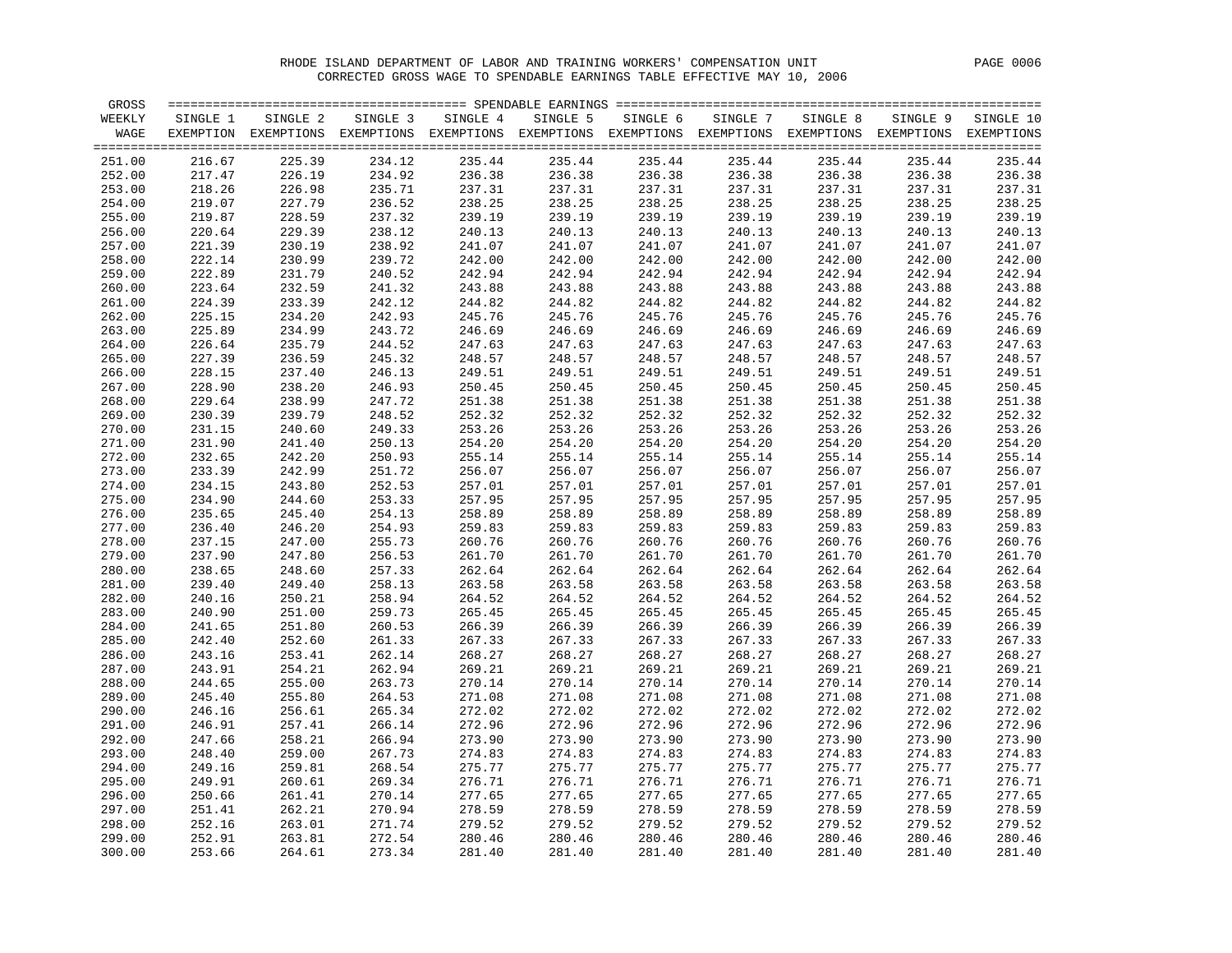| GROSS  |          |                                                                                                              |          |          |          |          |          |          |          |           |
|--------|----------|--------------------------------------------------------------------------------------------------------------|----------|----------|----------|----------|----------|----------|----------|-----------|
| WEEKLY | SINGLE 1 | SINGLE 2                                                                                                     | SINGLE 3 | SINGLE 4 | SINGLE 5 | SINGLE 6 | SINGLE 7 | SINGLE 8 | SINGLE 9 | SINGLE 10 |
| WAGE   |          | EXEMPTION EXEMPTIONS EXEMPTIONS EXEMPTIONS EXEMPTIONS EXEMPTIONS EXEMPTIONS EXEMPTIONS EXEMPTIONS EXEMPTIONS |          |          |          |          |          |          |          |           |
|        |          |                                                                                                              |          |          |          |          |          |          |          |           |
| 301.00 | 254.41   | 265.41                                                                                                       | 274.14   | 282.34   | 282.34   | 282.34   | 282.34   | 282.34   | 282.34   | 282.34    |
| 302.00 | 255.17   | 266.22                                                                                                       | 274.95   | 283.28   | 283.28   | 283.28   | 283.28   | 283.28   | 283.28   | 283.28    |
| 303.00 | 255.91   | 267.01                                                                                                       | 275.74   | 284.21   | 284.21   | 284.21   | 284.21   | 284.21   | 284.21   | 284.21    |
| 304.00 | 256.66   | 267.81                                                                                                       | 276.54   | 285.15   | 285.15   | 285.15   | 285.15   | 285.15   | 285.15   | 285.15    |
| 305.00 | 257.41   | 268.61                                                                                                       | 277.34   | 286.06   | 286.09   | 286.09   | 286.09   | 286.09   | 286.09   | 286.09    |
| 306.00 | 258.17   | 269.42                                                                                                       | 278.15   | 286.87   | 287.03   | 287.03   | 287.03   | 287.03   | 287.03   | 287.03    |
| 307.00 | 258.92   | 270.22                                                                                                       | 278.95   | 287.67   | 287.97   | 287.97   | 287.97   | 287.97   | 287.97   | 287.97    |
| 308.00 | 259.66   | 271.01                                                                                                       | 279.74   | 288.46   | 288.90   | 288.90   | 288.90   | 288.90   | 288.90   | 288.90    |
| 309.00 | 260.41   | 271.81                                                                                                       | 280.54   | 289.26   | 289.84   | 289.84   | 289.84   | 289.84   | 289.84   | 289.84    |
| 310.00 | 261.17   | 272.62                                                                                                       | 281.35   | 290.07   | 290.78   | 290.78   | 290.78   | 290.78   | 290.78   | 290.78    |
| 311.00 | 261.92   | 273.42                                                                                                       | 282.15   | 290.87   | 291.72   | 291.72   | 291.72   | 291.72   | 291.72   | 291.72    |
| 312.00 | 262.67   | 274.22                                                                                                       | 282.95   | 291.67   | 292.66   | 292.66   | 292.66   | 292.66   | 292.66   | 292.66    |
| 313.00 | 263.41   | 275.01                                                                                                       | 283.74   | 292.46   | 293.59   | 293.59   | 293.59   | 293.59   | 293.59   | 293.59    |
| 314.00 | 264.17   | 275.82                                                                                                       | 284.55   | 293.27   | 294.53   | 294.53   | 294.53   | 294.53   | 294.53   | 294.53    |
| 315.00 | 264.92   | 276.62                                                                                                       | 285.35   | 294.07   | 295.47   | 295.47   | 295.47   | 295.47   | 295.47   | 295.47    |
| 316.00 | 265.67   | 277.42                                                                                                       | 286.15   | 294.87   | 296.41   | 296.41   | 296.41   | 296.41   | 296.41   | 296.41    |
| 317.00 | 266.42   | 278.22                                                                                                       | 286.95   | 295.67   | 297.35   | 297.35   | 297.35   | 297.35   | 297.35   | 297.35    |
| 318.00 | 267.17   | 279.02                                                                                                       | 287.75   | 296.47   | 298.28   | 298.28   | 298.28   | 298.28   | 298.28   | 298.28    |
| 319.00 | 267.92   | 279.82                                                                                                       | 288.55   | 297.27   | 299.22   | 299.22   | 299.22   | 299.22   | 299.22   | 299.22    |
| 320.00 | 268.67   | 280.57                                                                                                       | 289.35   | 298.07   | 300.16   | 300.16   | 300.16   | 300.16   | 300.16   | 300.16    |
| 321.00 | 269.42   | 281.32                                                                                                       | 290.15   | 298.87   | 301.10   | 301.10   | 301.10   | 301.10   | 301.10   | 301.10    |
| 322.00 | 270.18   | 282.08                                                                                                       | 290.96   | 299.68   | 302.04   | 302.04   | 302.04   | 302.04   | 302.04   | 302.04    |
| 323.00 | 270.92   | 282.82                                                                                                       | 291.75   | 300.47   | 302.97   | 302.97   | 302.97   | 302.97   | 302.97   | 302.97    |
| 324.00 | 271.67   | 283.57                                                                                                       | 292.55   | 301.27   | 303.91   | 303.91   | 303.91   | 303.91   | 303.91   | 303.91    |
| 325.00 | 272.42   | 284.32                                                                                                       | 293.35   | 302.07   | 304.85   | 304.85   | 304.85   | 304.85   | 304.85   | 304.85    |
| 326.00 | 273.18   | 285.08                                                                                                       | 294.16   | 302.88   | 305.79   | 305.79   | 305.79   | 305.79   | 305.79   | 305.79    |
| 327.00 | 273.93   | 285.83                                                                                                       | 294.96   | 303.68   | 306.73   | 306.73   | 306.73   | 306.73   | 306.73   | 306.73    |
| 328.00 | 274.67   | 286.57                                                                                                       | 295.75   | 304.47   | 307.66   | 307.66   | 307.66   | 307.66   | 307.66   | 307.66    |
| 329.00 | 275.42   | 287.32                                                                                                       | 296.55   | 305.27   | 308.60   | 308.60   | 308.60   | 308.60   | 308.60   | 308.60    |
| 330.00 | 276.18   | 288.08                                                                                                       | 297.36   | 306.08   | 309.54   | 309.54   | 309.54   | 309.54   | 309.54   | 309.54    |
| 331.00 | 276.93   | 288.83                                                                                                       | 298.16   | 306.88   | 310.48   | 310.48   | 310.48   | 310.48   | 310.48   | 310.48    |
| 332.00 | 277.68   | 289.58                                                                                                       | 298.96   | 307.68   | 311.42   | 311.42   | 311.42   | 311.42   | 311.42   | 311.42    |
| 333.00 | 278.42   | 290.32                                                                                                       | 299.75   | 308.47   | 312.35   | 312.35   | 312.35   | 312.35   | 312.35   | 312.35    |
| 334.00 | 279.18   | 291.08                                                                                                       | 300.56   | 309.28   | 313.29   | 313.29   | 313.29   | 313.29   | 313.29   | 313.29    |
| 335.00 | 279.93   | 291.83                                                                                                       | 301.36   | 310.08   | 314.23   | 314.23   | 314.23   | 314.23   | 314.23   | 314.23    |
| 336.00 | 280.68   | 292.58                                                                                                       | 302.16   | 310.88   | 315.17   | 315.17   | 315.17   | 315.17   | 315.17   | 315.17    |
| 337.00 | 281.43   | 293.33                                                                                                       | 302.96   | 311.68   | 316.11   | 316.11   | 316.11   | 316.11   | 316.11   | 316.11    |
| 338.00 | 282.18   | 294.08                                                                                                       | 303.76   | 312.48   | 317.04   | 317.04   | 317.04   | 317.04   | 317.04   | 317.04    |
| 339.00 | 282.93   | 294.83                                                                                                       | 304.56   | 313.28   | 317.98   | 317.98   | 317.98   | 317.98   | 317.98   | 317.98    |
| 340.00 | 283.68   | 295.58                                                                                                       | 305.36   | 314.08   | 318.92   | 318.92   | 318.92   | 318.92   | 318.92   | 318.92    |
| 341.00 | 284.43   | 296.33                                                                                                       | 306.16   | 314.88   | 319.86   | 319.86   | 319.86   | 319.86   | 319.86   | 319.86    |
| 342.00 | 285.19   | 297.09                                                                                                       | 306.97   | 315.69   | 320.80   | 320.80   | 320.80   | 320.80   | 320.80   | 320.80    |
| 343.00 | 285.93   | 297.83                                                                                                       | 307.76   | 316.48   | 321.73   | 321.73   | 321.73   | 321.73   | 321.73   | 321.73    |
| 344.00 | 286.68   | 298.58                                                                                                       | 308.56   | 317.28   | 322.67   | 322.67   | 322.67   | 322.67   | 322.67   | 322.67    |
| 345.00 | 287.43   | 299.33                                                                                                       | 309.36   | 318.08   | 323.61   | 323.61   | 323.61   | 323.61   | 323.61   | 323.61    |
| 346.00 | 288.19   | 300.09                                                                                                       | 310.17   | 318.89   | 324.55   | 324.55   | 324.55   | 324.55   | 324.55   | 324.55    |
| 347.00 | 288.94   | 300.84                                                                                                       | 310.97   | 319.69   | 325.49   | 325.49   | 325.49   | 325.49   | 325.49   | 325.49    |
| 348.00 | 289.68   | 301.58                                                                                                       | 311.76   | 320.48   | 326.42   | 326.42   | 326.42   | 326.42   | 326.42   | 326.42    |
| 349.00 | 290.43   | 302.33                                                                                                       | 312.56   | 321.28   | 327.36   | 327.36   | 327.36   | 327.36   | 327.36   | 327.36    |
| 350.00 | 291.19   | 303.09                                                                                                       | 313.37   | 322.09   | 328.30   | 328.30   | 328.30   | 328.30   | 328.30   | 328.30    |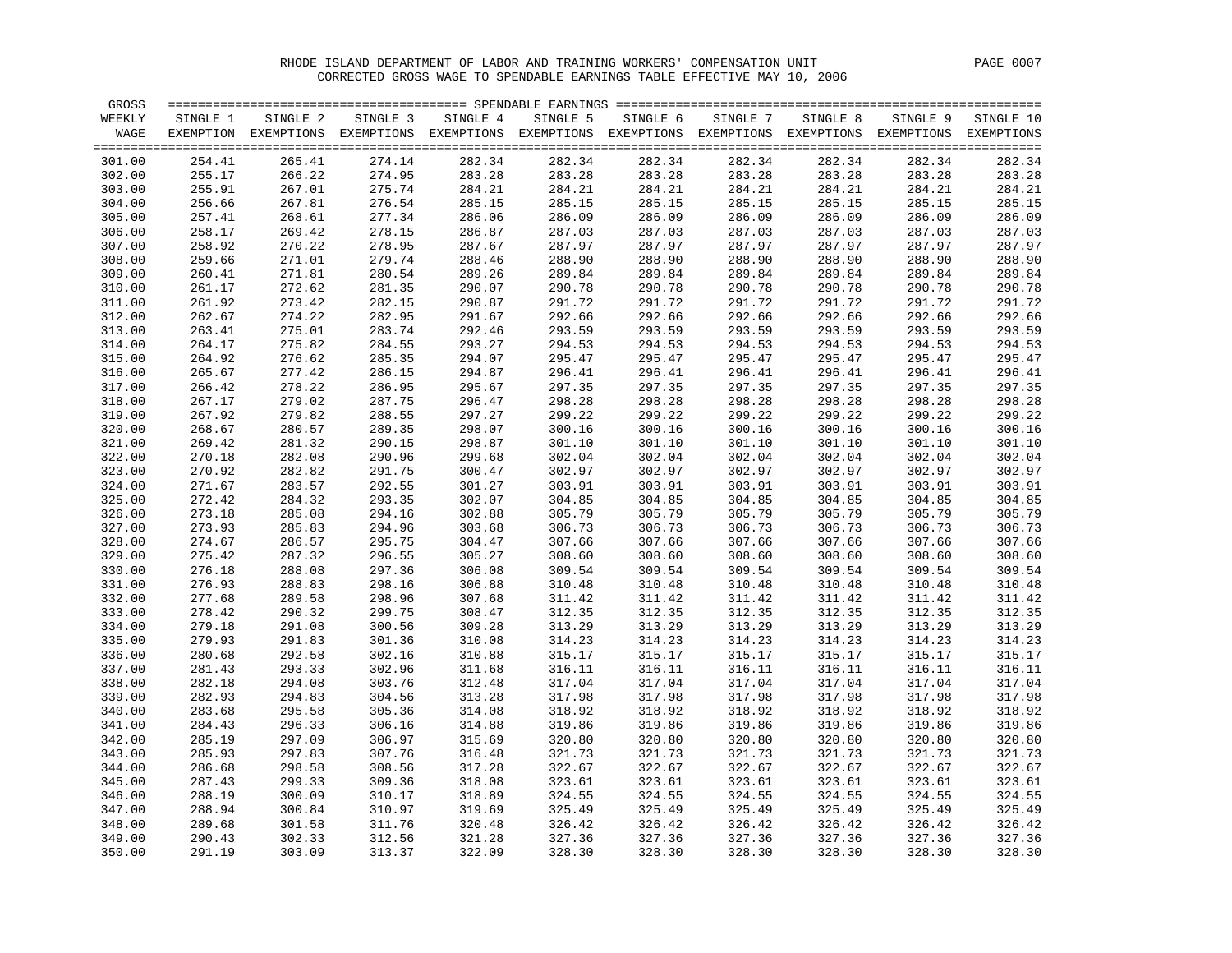| GROSS  |          |                                                                                                              |               |          |          |          |          |          |          |           |
|--------|----------|--------------------------------------------------------------------------------------------------------------|---------------|----------|----------|----------|----------|----------|----------|-----------|
| WEEKLY | SINGLE 1 | SINGLE 2                                                                                                     | SINGLE 3      | SINGLE 4 | SINGLE 5 | SINGLE 6 | SINGLE 7 | SINGLE 8 | SINGLE 9 | SINGLE 10 |
| WAGE   |          | EXEMPTION EXEMPTIONS EXEMPTIONS EXEMPTIONS EXEMPTIONS EXEMPTIONS EXEMPTIONS EXEMPTIONS EXEMPTIONS EXEMPTIONS |               |          |          |          |          |          |          |           |
| 351.00 | 291.94   | 303.84                                                                                                       | 314.17        | 322.89   | 329.24   | 329.24   | 329.24   | 329.24   | 329.24   | 329.24    |
| 352.00 | 292.69   | 304.59                                                                                                       | 314.97        | 323.69   | 330.18   | 330.18   | 330.18   | 330.18   | 330.18   | 330.18    |
| 353.00 | 293.43   | 305.33                                                                                                       | 315.76        | 324.48   | 331.11   | 331.11   | 331.11   | 331.11   | 331.11   | 331.11    |
| 354.00 | 294.19   | 306.09                                                                                                       | 316.57        | 325.29   | 332.05   | 332.05   | 332.05   | 332.05   | 332.05   | 332.05    |
| 355.00 | 294.94   | 306.84                                                                                                       | 317.37        | 326.09   | 332.99   | 332.99   | 332.99   | 332.99   | 332.99   | 332.99    |
| 356.00 | 295.69   | 307.59                                                                                                       | 318.17        | 326.89   | 333.93   | 333.93   | 333.93   | 333.93   | 333.93   | 333.93    |
| 357.00 | 296.44   | 308.34                                                                                                       | 318.97        | 327.69   | 334.87   | 334.87   | 334.87   | 334.87   | 334.87   | 334.87    |
| 358.00 | 297.19   | 309.09                                                                                                       | 319.77        | 328.49   | 335.80   | 335.80   | 335.80   | 335.80   | 335.80   | 335.80    |
| 359.00 | 297.94   | 309.84                                                                                                       | 320.57        | 329.29   | 336.74   | 336.74   | 336.74   | 336.74   | 336.74   | 336.74    |
| 360.00 | 298.69   | 310.59                                                                                                       | 321.37        | 330.09   | 337.68   | 337.68   | 337.68   | 337.68   | 337.68   | 337.68    |
| 361.00 | 299.44   | 311.34                                                                                                       | 322.17        | 330.89   | 338.62   | 338.62   | 338.62   | 338.62   | 338.62   | 338.62    |
| 362.00 | 300.20   | 312.10                                                                                                       | 322.98        | 331.70   | 339.56   | 339.56   | 339.56   | 339.56   | 339.56   | 339.56    |
| 363.00 | 300.94   | 312.84                                                                                                       | 323.77        | 332.49   | 340.49   | 340.49   | 340.49   | 340.49   | 340.49   | 340.49    |
| 364.00 | 301.69   | 313.59                                                                                                       | 324.57        | 333.29   | 341.43   | 341.43   | 341.43   | 341.43   | 341.43   | 341.43    |
| 365.00 | 302.44   | 314.34                                                                                                       | 325.37        | 334.09   | 342.37   | 342.37   | 342.37   | 342.37   | 342.37   | 342.37    |
| 366.00 | 303.20   | 315.10                                                                                                       | 326.18        | 334.90   | 343.31   | 343.31   | 343.31   | 343.31   | 343.31   | 343.31    |
| 367.00 | 303.95   | 315.85                                                                                                       | 326.98        | 335.70   | 344.25   | 344.25   | 344.25   | 344.25   | 344.25   | 344.25    |
| 368.00 | 304.69   | 316.59                                                                                                       | 327.77        | 336.49   | 345.18   | 345.18   | 345.18   | 345.18   | 345.18   | 345.18    |
| 369.00 | 305.44   | 317.34                                                                                                       | 328.57        | 337.29   | 346.02   | 346.12   | 346.12   | 346.12   | 346.12   | 346.12    |
| 370.00 | 306.20   | 318.10                                                                                                       | 329.38        | 338.10   | 346.83   | 347.06   | 347.06   | 347.06   | 347.06   | 347.06    |
| 371.00 | 306.95   | 318.85                                                                                                       | 330.18        | 338.90   | 347.63   | 348.00   | 348.00   | 348.00   | 348.00   | 348.00    |
| 372.00 | 307.70   | 319.60                                                                                                       | 330.98        | 339.70   | 348.43   | 348.94   | 348.94   | 348.94   | 348.94   | 348.94    |
| 373.00 | 308.44   | 320.34                                                                                                       | 331.77        | 340.49   | 349.22   | 349.87   | 349.87   | 349.87   | 349.87   | 349.87    |
| 374.00 | 309.20   | 321.10                                                                                                       | 332.58        | 341.30   | 350.03   | 350.81   | 350.81   | 350.81   | 350.81   | 350.81    |
| 375.00 | 309.95   | 321.85                                                                                                       | 333.38        | 342.10   | 350.83   | 351.75   | 351.75   | 351.75   | 351.75   | 351.75    |
| 376.00 | 310.70   | 322.60                                                                                                       | 334.18        | 342.90   | 351.63   | 352.69   | 352.69   | 352.69   | 352.69   | 352.69    |
| 377.00 | 311.45   | 323.35                                                                                                       | 334.98        | 343.70   | 352.43   | 353.63   | 353.63   | 353.63   | 353.63   | 353.63    |
| 378.00 | 312.20   | 324.10                                                                                                       | 335.78        | 344.50   | 353.23   | 354.56   | 354.56   | 354.56   | 354.56   | 354.56    |
| 379.00 | 312.95   | 324.85                                                                                                       | 336.58        | 345.30   | 354.03   | 355.50   | 355.50   | 355.50   | 355.50   | 355.50    |
| 380.00 | 313.70   | 325.60                                                                                                       | 337.38        | 346.10   | 354.83   | 356.44   | 356.44   | 356.44   | 356.44   | 356.44    |
| 381.00 | 314.45   | 326.35                                                                                                       | 338.18        | 346.90   | 355.63   | 357.38   | 357.38   | 357.38   | 357.38   | 357.38    |
| 382.00 | 315.21   | 327.11                                                                                                       | 338.99        | 347.71   | 356.44   | 358.32   | 358.32   | 358.32   | 358.32   | 358.32    |
| 383.00 | 315.95   | 327.85                                                                                                       | 339.75        | 348.50   | 357.23   | 359.25   | 359.25   | 359.25   | 359.25   | 359.25    |
| 384.00 | 316.70   | 328.60                                                                                                       | 340.50        | 349.30   | 358.03   | 360.19   | 360.19   | 360.19   | 360.19   | 360.19    |
| 385.00 | 317.45   | 329.35                                                                                                       | 341.25        | 350.10   | 358.83   | 361.13   | 361.13   | 361.13   | 361.13   | 361.13    |
| 386.00 | 318.21   | 330.11                                                                                                       | 342.01        | 350.91   | 359.64   | 362.07   | 362.07   | 362.07   | 362.07   | 362.07    |
| 387.00 | 318.96   | 330.86                                                                                                       | 342.76        | 351.71   | 360.44   | 363.01   | 363.01   | 363.01   | 363.01   | 363.01    |
| 388.00 | 319.70   | 331.60                                                                                                       | 343.50        | 352.50   | 361.23   | 363.94   | 363.94   | 363.94   | 363.94   | 363.94    |
| 389.00 | 320.45   | 332.35                                                                                                       | 344.25        | 353.30   | 362.03   | 364.88   | 364.88   | 364.88   | 364.88   | 364.88    |
| 390.00 | 321.21   | 333.11                                                                                                       | 345.01        | 354.11   | 362.84   | 365.82   | 365.82   | 365.82   | 365.82   | 365.82    |
| 391.00 | 321.96   | 333.86                                                                                                       | 345.76        | 354.91   | 363.64   | 366.76   | 366.76   | 366.76   | 366.76   | 366.76    |
| 392.00 | 322.71   | 334.61                                                                                                       | 346.51        | 355.71   | 364.44   | 367.70   | 367.70   | 367.70   | 367.70   | 367.70    |
| 393.00 | 323.45   | 335.35                                                                                                       | 347.25        | 356.50   | 365.23   | 368.63   | 368.63   | 368.63   | 368.63   | 368.63    |
| 394.00 | 324.21   | 336.11                                                                                                       | 348.01        | 357.31   | 366.04   | 369.57   | 369.57   | 369.57   | 369.57   | 369.57    |
| 395.00 | 324.96   | 336.86                                                                                                       | 348.76        | 358.11   | 366.84   | 370.51   | 370.51   | 370.51   | 370.51   | 370.51    |
| 396.00 | 325.71   | 337.61                                                                                                       | 349.51        | 358.91   | 367.64   | 371.45   | 371.45   | 371.45   | 371.45   | 371.45    |
| 397.00 | 326.46   | 338.36                                                                                                       | 350.26        | 359.71   | 368.44   | 372.39   | 372.39   | 372.39   | 372.39   | 372.39    |
| 398.00 | 327.21   | 339.11                                                                                                       | 351.01        | 360.51   | 369.24   | 373.32   | 373.32   | 373.32   | 373.32   | 373.32    |
| 399.00 | 327.96   | 339.86                                                                                                       | 351.76        | 361.31   | 370.04   | 374.26   | 374.26   | 374.26   | 374.26   | 374.26    |
| 400.00 | 328.71   |                                                                                                              | 340.61 352.51 | 362.11   | 370.84   | 375.20   | 375.20   | 375.20   | 375.20   | 375.20    |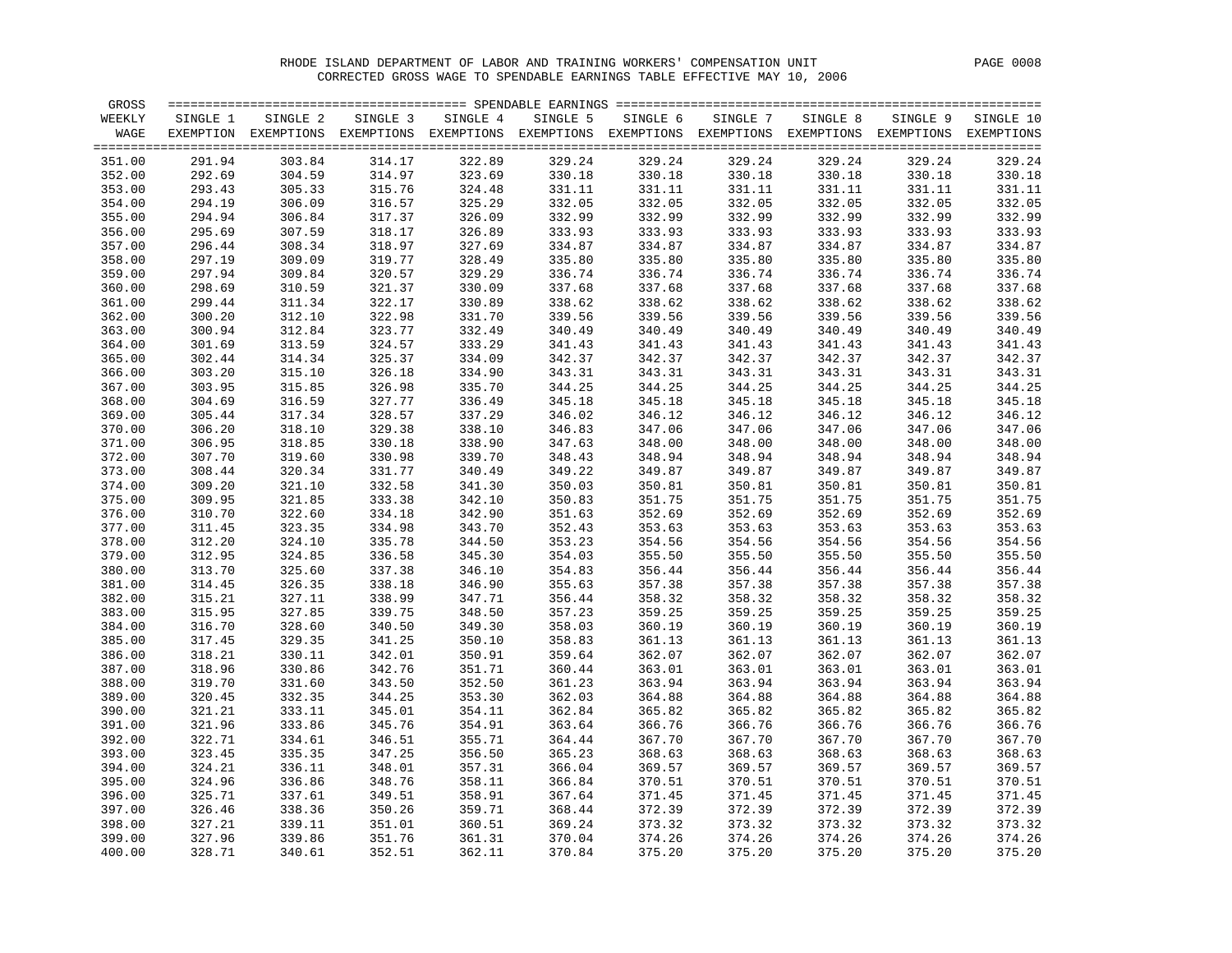| GROSS  |          |                                                                                                              |          |          |          |          |          |          |          |             |
|--------|----------|--------------------------------------------------------------------------------------------------------------|----------|----------|----------|----------|----------|----------|----------|-------------|
| WEEKLY | SINGLE 1 | SINGLE 2                                                                                                     | SINGLE 3 | SINGLE 4 | SINGLE 5 | SINGLE 6 | SINGLE 7 | SINGLE 8 | SINGLE 9 | SINGLE 10   |
| WAGE   |          | EXEMPTION EXEMPTIONS EXEMPTIONS EXEMPTIONS EXEMPTIONS EXEMPTIONS EXEMPTIONS EXEMPTIONS EXEMPTIONS EXEMPTIONS |          |          |          |          |          |          |          |             |
|        |          |                                                                                                              |          |          |          |          |          |          |          | $=$ $=$ $=$ |
| 401.00 | 329.46   | 341.36                                                                                                       | 353.26   | 362.91   | 371.64   | 376.14   | 376.14   | 376.14   | 376.14   | 376.14      |
| 402.00 | 330.22   | 342.12                                                                                                       | 354.02   | 363.72   | 372.45   | 377.08   | 377.08   | 377.08   | 377.08   | 377.08      |
| 403.00 | 330.96   | 342.86                                                                                                       | 354.76   | 364.51   | 373.24   | 378.01   | 378.01   | 378.01   | 378.01   | 378.01      |
| 404.00 | 331.71   | 343.61                                                                                                       | 355.51   | 365.31   | 374.04   | 378.95   | 378.95   | 378.95   | 378.95   | 378.95      |
| 405.00 | 332.46   | 344.36                                                                                                       | 356.26   | 366.11   | 374.84   | 379.89   | 379.89   | 379.89   | 379.89   | 379.89      |
| 406.00 | 333.22   | 345.12                                                                                                       | 357.02   | 366.92   | 375.65   | 380.83   | 380.83   | 380.83   | 380.83   | 380.83      |
| 407.00 | 333.97   | 345.87                                                                                                       | 357.77   | 367.72   | 376.45   | 381.77   | 381.77   | 381.77   | 381.77   | 381.77      |
| 408.00 | 334.71   | 346.61                                                                                                       | 358.51   | 368.51   | 377.24   | 382.70   | 382.70   | 382.70   | 382.70   | 382.70      |
| 409.00 | 335.46   | 347.36                                                                                                       | 359.26   | 369.31   | 378.04   | 383.64   | 383.64   | 383.64   | 383.64   | 383.64      |
| 410.00 | 336.22   | 348.12                                                                                                       | 360.02   | 370.12   | 378.85   | 384.58   | 384.58   | 384.58   | 384.58   | 384.58      |
| 411.00 | 336.97   | 348.87                                                                                                       | 360.77   | 370.92   | 379.65   | 385.52   | 385.52   | 385.52   | 385.52   | 385.52      |
| 412.00 | 337.72   | 349.62                                                                                                       | 361.52   | 371.72   | 380.45   | 386.46   | 386.46   | 386.46   | 386.46   | 386.46      |
| 413.00 | 338.46   | 350.36                                                                                                       | 362.26   | 372.51   | 381.24   | 387.39   | 387.39   | 387.39   | 387.39   | 387.39      |
| 414.00 | 339.22   | 351.12                                                                                                       | 363.02   | 373.32   | 382.05   | 388.33   | 388.33   | 388.33   | 388.33   | 388.33      |
| 415.00 | 339.97   | 351.87                                                                                                       | 363.77   | 374.12   | 382.85   | 389.27   | 389.27   | 389.27   | 389.27   | 389.27      |
| 416.00 | 340.72   | 352.62                                                                                                       | 364.52   | 374.92   | 383.65   | 390.21   | 390.21   | 390.21   | 390.21   | 390.21      |
| 417.00 | 341.47   | 353.37                                                                                                       | 365.27   | 375.72   | 384.45   | 391.15   | 391.15   | 391.15   | 391.15   | 391.15      |
| 418.00 | 342.22   | 354.12                                                                                                       | 366.02   | 376.52   | 385.25   | 392.08   | 392.08   | 392.08   | 392.08   | 392.08      |
| 419.00 | 342.97   | 354.87                                                                                                       | 366.77   | 377.32   | 386.05   | 393.02   | 393.02   | 393.02   | 393.02   | 393.02      |
| 420.00 | 343.72   | 355.62                                                                                                       | 367.52   | 378.12   | 386.85   | 393.96   | 393.96   | 393.96   | 393.96   | 393.96      |
| 421.00 | 344.47   | 356.37                                                                                                       | 368.27   | 378.92   | 387.65   | 394.90   | 394.90   | 394.90   | 394.90   | 394.90      |
| 422.00 | 345.23   | 357.13                                                                                                       | 369.03   | 379.73   | 388.46   | 395.84   | 395.84   | 395.84   | 395.84   | 395.84      |
| 423.00 | 345.97   | 357.87                                                                                                       | 369.77   | 380.52   | 389.25   | 396.77   | 396.77   | 396.77   | 396.77   | 396.77      |
| 424.00 | 346.72   | 358.62                                                                                                       | 370.52   | 381.32   | 390.05   | 397.71   | 397.71   | 397.71   | 397.71   | 397.71      |
| 425.00 | 347.47   | 359.37                                                                                                       | 371.27   | 382.12   | 390.85   | 398.65   | 398.65   | 398.65   | 398.65   | 398.65      |
| 426.00 | 348.23   | 360.13                                                                                                       | 372.03   | 382.93   | 391.66   | 399.59   | 399.59   | 399.59   | 399.59   | 399.59      |
| 427.00 | 348.98   | 360.88                                                                                                       | 372.78   | 383.73   | 392.46   | 400.53   | 400.53   | 400.53   | 400.53   | 400.53      |
| 428.00 | 349.72   | 361.62                                                                                                       | 373.52   | 384.52   | 393.25   | 401.46   | 401.46   | 401.46   | 401.46   | 401.46      |
| 429.00 | 350.47   | 362.37                                                                                                       | 374.27   | 385.32   | 394.05   | 402.40   | 402.40   | 402.40   | 402.40   | 402.40      |
| 430.00 | 351.23   | 363.13                                                                                                       | 375.03   | 386.13   | 394.86   | 403.34   | 403.34   | 403.34   | 403.34   | 403.34      |
| 431.00 | 351.98   | 363.88                                                                                                       | 375.78   | 386.93   | 395.66   | 404.28   | 404.28   | 404.28   | 404.28   | 404.28      |
| 432.00 | 352.73   | 364.63                                                                                                       | 376.53   | 387.73   | 396.46   | 405.19   | 405.22   | 405.22   | 405.22   | 405.22      |
| 433.00 | 353.47   | 365.37                                                                                                       | 377.27   | 388.52   | 397.25   | 405.98   | 406.15   | 406.15   | 406.15   | 406.15      |
| 434.00 | 354.23   | 366.13                                                                                                       | 378.03   | 389.33   | 398.06   | 406.79   | 407.09   | 407.09   | 407.09   | 407.09      |
| 435.00 | 354.98   | 366.88                                                                                                       | 378.78   | 390.13   | 398.86   | 407.59   | 408.03   | 408.03   | 408.03   | 408.03      |
| 436.00 | 355.73   | 367.63                                                                                                       | 379.53   | 390.93   | 399.66   | 408.39   | 408.97   | 408.97   | 408.97   | 408.97      |
| 437.00 | 356.48   | 368.38                                                                                                       | 380.28   | 391.73   | 400.46   | 409.19   | 409.91   | 409.91   | 409.91   | 409.91      |
| 438.00 | 357.23   | 369.13                                                                                                       | 381.03   | 392.53   | 401.26   | 409.99   | 410.84   | 410.84   | 410.84   | 410.84      |
| 439.00 | 357.98   | 369.88                                                                                                       | 381.78   | 393.33   | 402.06   | 410.79   | 411.78   | 411.78   | 411.78   | 411.78      |
| 440.00 | 358.73   | 370.63                                                                                                       | 382.53   | 394.13   | 402.86   | 411.59   | 412.72   | 412.72   | 412.72   | 412.72      |
| 441.00 | 359.48   | 371.38                                                                                                       | 383.28   | 394.93   | 403.66   | 412.39   | 413.66   | 413.66   | 413.66   | 413.66      |
| 442.00 | 360.24   | 372.14                                                                                                       | 384.04   | 395.74   | 404.47   | 413.20   | 414.60   | 414.60   | 414.60   | 414.60      |
| 443.00 | 360.98   | 372.88                                                                                                       | 384.78   | 396.53   | 405.26   | 413.99   | 415.53   | 415.53   | 415.53   | 415.53      |
| 444.00 | 361.73   | 373.63                                                                                                       | 385.53   | 397.33   | 406.06   | 414.79   | 416.47   | 416.47   | 416.47   | 416.47      |
| 445.00 | 362.48   | 374.38                                                                                                       | 386.28   | 398.13   | 406.86   | 415.59   | 417.41   | 417.41   | 417.41   | 417.41      |
| 446.00 | 363.24   | 375.14                                                                                                       | 387.04   | 398.94   | 407.67   | 416.40   | 418.35   | 418.35   | 418.35   | 418.35      |
| 447.00 | 363.99   | 375.89                                                                                                       | 387.79   | 399.69   | 408.47   | 417.20   | 419.29   | 419.29   | 419.29   | 419.29      |
| 448.00 | 364.73   | 376.63                                                                                                       | 388.53   | 400.43   | 409.26   | 417.99   | 420.22   | 420.22   | 420.22   | 420.22      |
| 449.00 | 365.48   | 377.38                                                                                                       | 389.28   | 401.18   | 410.06   | 418.79   | 421.16   | 421.16   | 421.16   | 421.16      |
| 450.00 | 366.24   | 378.14                                                                                                       | 390.04   | 401.94   | 410.87   | 419.60   | 422.10   | 422.10   | 422.10   | 422.10      |
|        |          |                                                                                                              |          |          |          |          |          |          |          |             |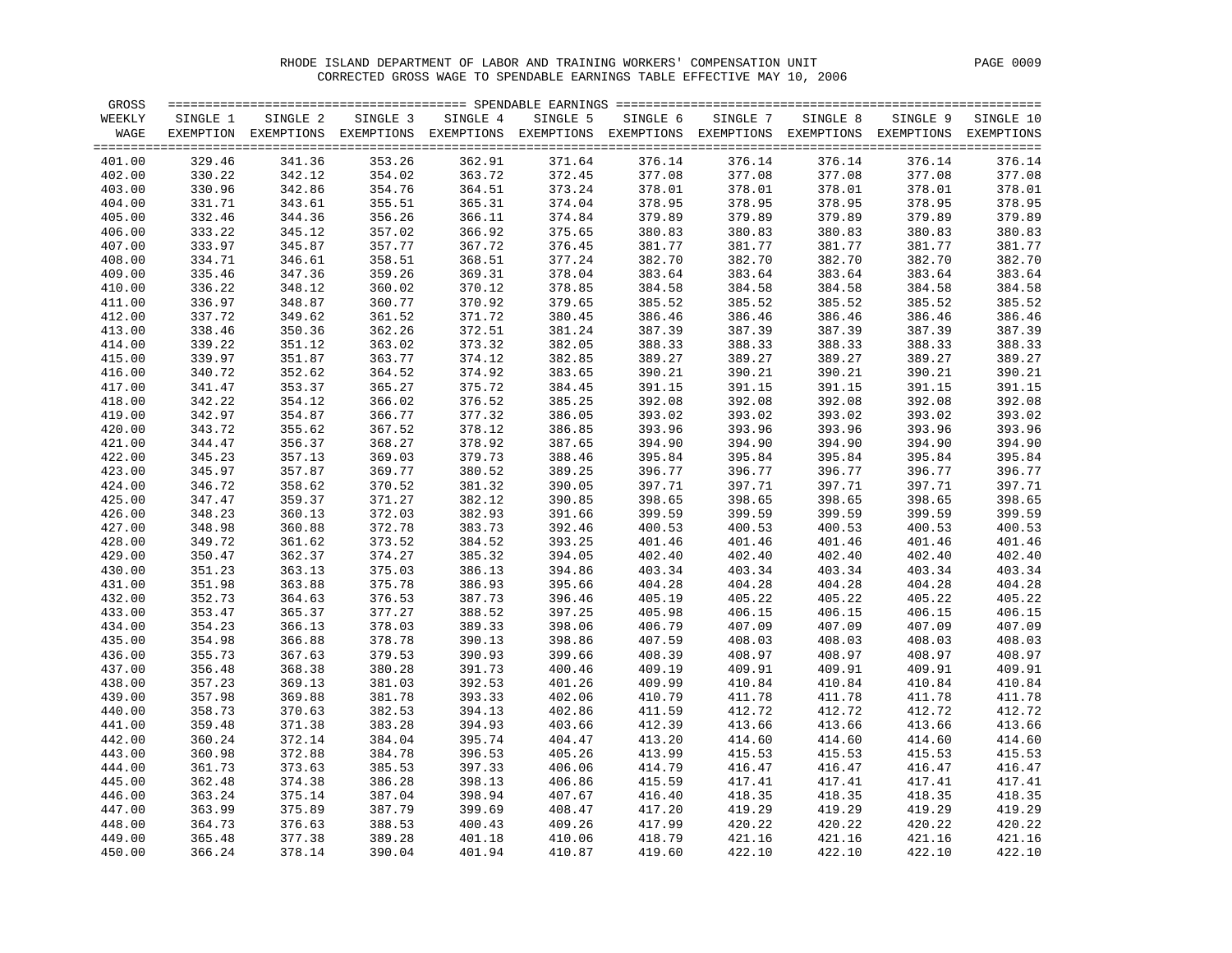| GROSS  |          |                                                                                                              |          |          |          |          |          |          |          |           |
|--------|----------|--------------------------------------------------------------------------------------------------------------|----------|----------|----------|----------|----------|----------|----------|-----------|
| WEEKLY | SINGLE 1 | SINGLE 2                                                                                                     | SINGLE 3 | SINGLE 4 | SINGLE 5 | SINGLE 6 | SINGLE 7 | SINGLE 8 | SINGLE 9 | SINGLE 10 |
| WAGE   |          | EXEMPTION EXEMPTIONS EXEMPTIONS EXEMPTIONS EXEMPTIONS EXEMPTIONS EXEMPTIONS EXEMPTIONS EXEMPTIONS EXEMPTIONS |          |          |          |          |          |          |          |           |
| 451.00 | 366.99   | 378.89                                                                                                       | 390.79   | 402.69   | 411.67   | 420.40   | 423.04   | 423.04   | 423.04   | 423.04    |
| 452.00 | 367.74   | 379.64                                                                                                       | 391.54   | 403.44   | 412.47   | 421.20   | 423.98   | 423.98   | 423.98   | 423.98    |
| 453.00 | 368.48   | 380.38                                                                                                       | 392.28   | 404.18   | 413.26   | 421.99   | 424.91   | 424.91   | 424.91   | 424.91    |
| 454.00 | 369.24   | 381.14                                                                                                       | 393.04   | 404.94   | 414.07   | 422.80   | 425.85   | 425.85   | 425.85   | 425.85    |
| 455.00 | 369.99   | 381.89                                                                                                       | 393.79   | 405.69   | 414.87   | 423.60   | 426.79   | 426.79   | 426.79   | 426.79    |
| 456.00 | 370.74   | 382.64                                                                                                       | 394.54   | 406.44   | 415.67   | 424.40   | 427.73   | 427.73   | 427.73   | 427.73    |
| 457.00 | 371.49   | 383.39                                                                                                       | 395.29   | 407.19   | 416.47   | 425.20   | 428.67   | 428.67   | 428.67   | 428.67    |
| 458.00 | 372.24   | 384.14                                                                                                       | 396.04   | 407.94   | 417.27   | 426.00   | 429.60   | 429.60   | 429.60   | 429.60    |
| 459.00 | 372.99   | 384.89                                                                                                       | 396.79   | 408.69   | 418.07   | 426.80   | 430.54   | 430.54   | 430.54   | 430.54    |
| 460.00 | 373.74   | 385.64                                                                                                       | 397.54   | 409.44   | 418.87   | 427.60   | 431.48   | 431.48   | 431.48   | 431.48    |
| 461.00 | 374.49   | 386.39                                                                                                       | 398.29   | 410.19   | 419.67   | 428.40   | 432.42   | 432.42   | 432.42   | 432.42    |
| 462.00 | 375.25   | 387.15                                                                                                       | 399.05   | 410.95   | 420.48   | 429.21   | 433.36   | 433.36   | 433.36   | 433.36    |
| 463.00 | 375.99   | 387.89                                                                                                       | 399.79   | 411.69   | 421.27   | 430.00   | 434.29   | 434.29   | 434.29   | 434.29    |
| 464.00 | 376.74   | 388.64                                                                                                       | 400.54   | 412.44   | 422.07   | 430.80   | 435.23   | 435.23   | 435.23   | 435.23    |
| 465.00 | 377.49   | 389.39                                                                                                       | 401.29   | 413.19   | 422.87   | 431.60   | 436.17   | 436.17   | 436.17   | 436.17    |
| 466.00 | 378.25   | 390.15                                                                                                       | 402.05   | 413.95   | 423.68   | 432.41   | 437.11   | 437.11   | 437.11   | 437.11    |
| 467.00 | 379.00   | 390.90                                                                                                       | 402.80   | 414.70   | 424.48   | 433.21   | 438.05   | 438.05   | 438.05   | 438.05    |
| 468.00 | 379.74   | 391.64                                                                                                       | 403.54   | 415.44   | 425.27   | 434.00   | 438.98   | 438.98   | 438.98   | 438.98    |
| 469.00 | 380.49   | 392.39                                                                                                       | 404.29   | 416.19   | 426.07   | 434.80   | 439.92   | 439.92   | 439.92   | 439.92    |
| 470.00 | 381.25   | 393.15                                                                                                       | 405.05   | 416.95   | 426.88   | 435.61   | 440.86   | 440.86   | 440.86   | 440.86    |
| 471.00 | 382.00   | 393.90                                                                                                       | 405.80   | 417.70   | 427.68   | 436.41   | 441.80   | 441.80   | 441.80   | 441.80    |
| 472.00 | 382.75   | 394.65                                                                                                       | 406.55   | 418.45   | 428.48   | 437.21   | 442.74   | 442.74   | 442.74   | 442.74    |
| 473.00 | 383.49   | 395.39                                                                                                       | 407.29   | 419.19   | 429.27   | 438.00   | 443.67   | 443.67   | 443.67   | 443.67    |
| 474.00 | 384.25   | 396.15                                                                                                       | 408.05   | 419.95   | 430.08   | 438.81   | 444.61   | 444.61   | 444.61   | 444.61    |
| 475.00 | 385.00   | 396.90                                                                                                       | 408.80   | 420.70   | 430.88   | 439.61   | 445.55   | 445.55   | 445.55   | 445.55    |
| 476.00 | 385.75   | 397.65                                                                                                       | 409.55   | 421.45   | 431.68   | 440.41   | 446.49   | 446.49   | 446.49   | 446.49    |
| 477.00 | 386.50   | 398.40                                                                                                       | 410.30   | 422.20   | 432.48   | 441.21   | 447.43   | 447.43   | 447.43   | 447.43    |
| 478.00 | 387.25   | 399.15                                                                                                       | 411.05   | 422.95   | 433.28   | 442.01   | 448.36   | 448.36   | 448.36   | 448.36    |
| 479.00 | 388.00   | 399.90                                                                                                       | 411.80   | 423.70   | 434.08   | 442.81   | 449.30   | 449.30   | 449.30   | 449.30    |
| 480.00 | 388.75   | 400.65                                                                                                       | 412.55   | 424.45   | 434.88   | 443.61   | 450.24   | 450.24   | 450.24   | 450.24    |
| 481.00 | 389.50   | 401.40                                                                                                       | 413.30   | 425.20   | 435.68   | 444.41   | 451.18   | 451.18   | 451.18   | 451.18    |
| 482.00 | 390.26   | 402.16                                                                                                       | 414.06   | 425.96   | 436.49   | 445.22   | 452.12   | 452.12   | 452.12   | 452.12    |
| 483.00 | 391.00   | 402.90                                                                                                       | 414.80   | 426.70   | 437.28   | 446.01   | 453.05   | 453.05   | 453.05   | 453.05    |
| 484.00 | 391.75   | 403.65                                                                                                       | 415.55   | 427.45   | 438.08   | 446.81   | 453.99   | 453.99   | 453.99   | 453.99    |
| 485.00 | 392.50   | 404.40                                                                                                       | 416.30   | 428.20   | 438.88   | 447.61   | 454.93   | 454.93   | 454.93   | 454.93    |
| 486.00 | 393.26   | 405.16                                                                                                       | 417.06   | 428.96   | 439.69   | 448.42   | 455.87   | 455.87   | 455.87   | 455.87    |
| 487.00 | 394.01   | 405.91                                                                                                       | 417.81   | 429.71   | 440.49   | 449.22   | 456.81   | 456.81   | 456.81   | 456.81    |
| 488.00 | 394.75   | 406.65                                                                                                       | 418.55   | 430.45   | 441.28   | 450.01   | 457.74   | 457.74   | 457.74   | 457.74    |
| 489.00 | 395.50   | 407.40                                                                                                       | 419.30   | 431.20   | 442.08   | 450.81   | 458.68   | 458.68   | 458.68   | 458.68    |
| 490.00 | 396.26   | 408.16                                                                                                       | 420.06   | 431.96   | 442.89   | 451.62   | 459.62   | 459.62   | 459.62   | 459.62    |
| 491.00 | 397.01   | 408.91                                                                                                       | 420.81   | 432.71   | 443.69   | 452.42   | 460.56   | 460.56   | 460.56   | 460.56    |
| 492.00 | 397.76   | 409.66                                                                                                       | 421.56   | 433.46   | 444.49   | 453.22   | 461.50   | 461.50   | 461.50   | 461.50    |
| 493.00 | 398.50   | 410.40                                                                                                       | 422.30   | 434.20   | 445.28   | 454.01   | 462.43   | 462.43   | 462.43   | 462.43    |
| 494.00 | 399.26   | 411.16                                                                                                       | 423.06   | 434.96   | 446.09   | 454.82   | 463.37   | 463.37   | 463.37   | 463.37    |
| 495.00 | 400.01   | 411.91                                                                                                       | 423.81   | 435.71   | 446.89   | 455.62   | 464.31   | 464.31   | 464.31   | 464.31    |
| 496.00 | 400.76   | 412.66                                                                                                       | 424.56   | 436.46   | 447.69   | 456.42   | 465.14   | 465.25   | 465.25   | 465.25    |
| 497.00 | 401.51   | 413.41                                                                                                       | 425.31   | 437.21   | 448.49   | 457.22   | 465.94   | 466.19   | 466.19   | 466.19    |
| 498.00 | 402.26   | 414.16                                                                                                       | 426.06   | 437.96   | 449.29   | 458.02   | 466.74   | 467.12   | 467.12   | 467.12    |
| 499.00 | 403.01   | 414.91                                                                                                       | 426.81   | 438.71   | 450.09   | 458.82   | 467.54   | 468.06   | 468.06   | 468.06    |
| 500.00 | 403.76   | 415.66                                                                                                       | 427.56   | 439.46   | 450.89   | 459.62   | 468.34   | 469.00   | 469.00   | 469.00    |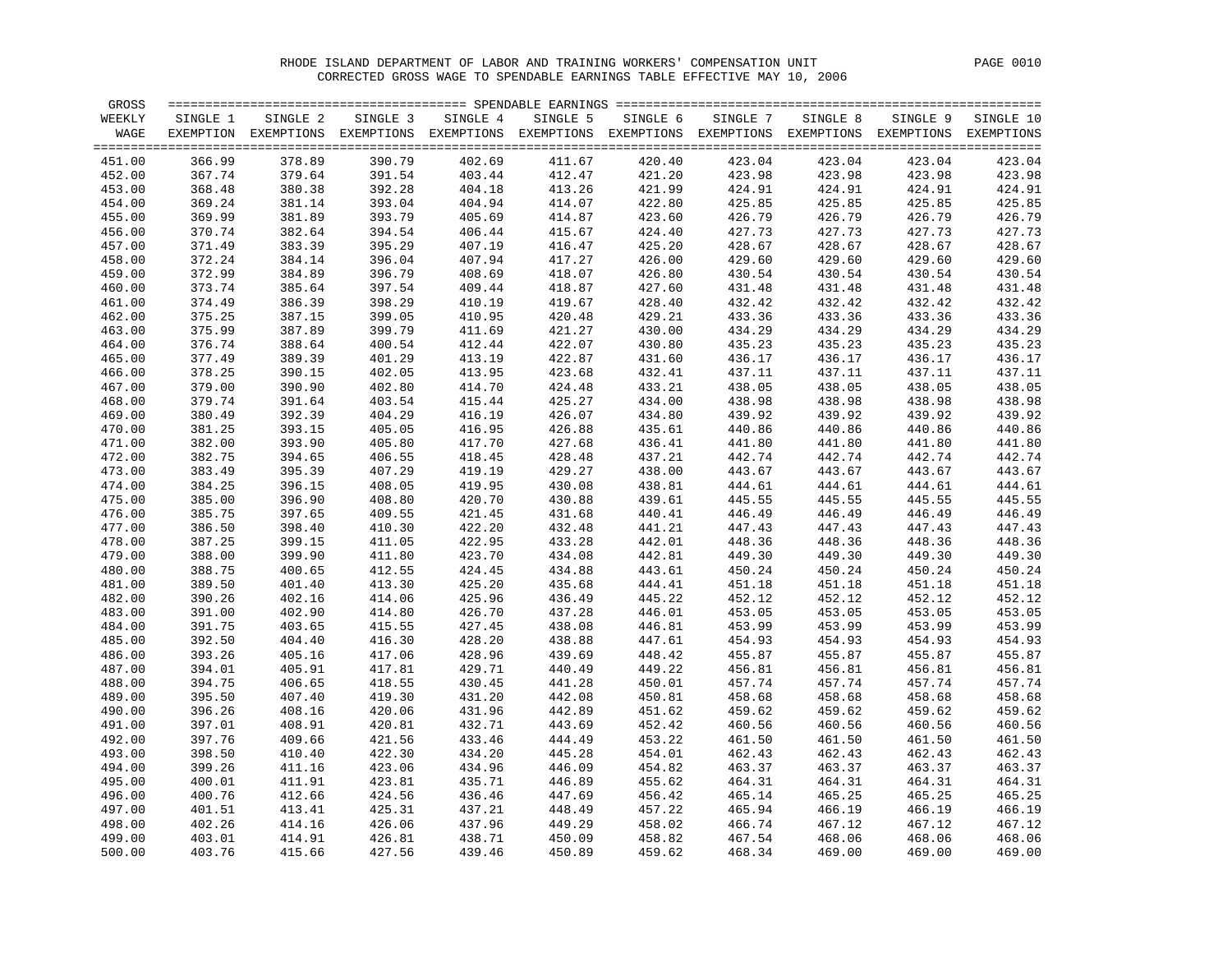| GROSS  |          |                                                                                                              |          |          |          |          |          |          |          | $=$ $=$ $=$ $=$ |
|--------|----------|--------------------------------------------------------------------------------------------------------------|----------|----------|----------|----------|----------|----------|----------|-----------------|
| WEEKLY | SINGLE 1 | SINGLE 2                                                                                                     | SINGLE 3 | SINGLE 4 | SINGLE 5 | SINGLE 6 | SINGLE 7 | SINGLE 8 | SINGLE 9 | SINGLE 10       |
| WAGE   |          | EXEMPTION EXEMPTIONS EXEMPTIONS EXEMPTIONS EXEMPTIONS EXEMPTIONS EXEMPTIONS EXEMPTIONS EXEMPTIONS EXEMPTIONS |          |          |          |          |          |          |          |                 |
|        |          |                                                                                                              |          |          |          |          |          |          |          |                 |
| 501.00 | 404.51   | 416.41                                                                                                       | 428.31   | 440.21   | 451.69   | 460.42   | 469.14   | 469.94   | 469.94   | 469.94          |
| 502.00 | 405.27   | 417.17                                                                                                       | 429.07   | 440.97   | 452.50   | 461.23   | 469.95   | 470.88   | 470.88   | 470.88          |
| 503.00 | 406.01   | 417.91                                                                                                       | 429.81   | 441.71   | 453.29   | 462.02   | 470.74   | 471.81   | 471.81   | 471.81          |
| 504.00 | 406.76   | 418.66                                                                                                       | 430.56   | 442.46   | 454.09   | 462.82   | 471.54   | 472.75   | 472.75   | 472.75          |
| 505.00 | 407.51   | 419.41                                                                                                       | 431.31   | 443.21   | 454.89   | 463.62   | 472.34   | 473.69   | 473.69   | 473.69          |
| 506.00 | 408.27   | 420.17                                                                                                       | 432.07   | 443.97   | 455.70   | 464.43   | 473.15   | 474.63   | 474.63   | 474.63          |
| 507.00 | 409.02   | 420.92                                                                                                       | 432.82   | 444.72   | 456.50   | 465.23   | 473.95   | 475.57   | 475.57   | 475.57          |
| 508.00 | 409.76   | 421.66                                                                                                       | 433.56   | 445.46   | 457.29   | 466.02   | 474.74   | 476.50   | 476.50   | 476.50          |
| 509.00 | 410.51   | 422.41                                                                                                       | 434.31   | 446.21   | 458.09   | 466.82   | 475.54   | 477.44   | 477.44   | 477.44          |
| 510.00 | 411.27   | 423.17                                                                                                       | 435.07   | 446.97   | 458.86   | 467.63   | 476.35   | 478.38   | 478.38   | 478.38          |
| 511.00 | 412.02   | 423.92                                                                                                       | 435.82   | 447.72   | 459.61   | 468.43   | 477.15   | 479.32   | 479.32   | 479.32          |
| 512.00 | 412.77   | 424.67                                                                                                       | 436.57   | 448.47   | 460.36   | 469.23   | 477.95   | 480.26   | 480.26   | 480.26          |
| 513.00 | 413.51   | 425.41                                                                                                       | 437.31   | 449.21   | 461.10   | 470.02   | 478.74   | 481.19   | 481.19   | 481.19          |
| 514.00 | 414.27   | 426.17                                                                                                       | 438.07   | 449.97   | 461.86   | 470.83   | 479.55   | 482.13   | 482.13   | 482.13          |
| 515.00 | 415.02   | 426.92                                                                                                       | 438.82   | 450.72   | 462.61   | 471.63   | 480.35   | 483.07   | 483.07   | 483.07          |
| 516.00 | 415.77   | 427.67                                                                                                       | 439.57   | 451.47   | 463.36   | 472.43   | 481.15   | 484.01   | 484.01   | 484.01          |
| 517.00 | 416.52   | 428.42                                                                                                       | 440.32   | 452.22   | 464.11   | 473.23   | 481.95   | 484.95   | 484.95   | 484.95          |
| 518.00 | 417.27   | 429.17                                                                                                       | 441.07   | 452.97   | 464.86   | 474.03   | 482.75   | 485.88   | 485.88   | 485.88          |
| 519.00 | 418.02   | 429.92                                                                                                       | 441.82   | 453.72   | 465.61   | 474.83   | 483.55   | 486.82   | 486.82   | 486.82          |
| 520.00 | 418.77   | 430.67                                                                                                       | 442.57   | 454.47   | 466.36   | 475.63   | 484.35   | 487.76   | 487.76   | 487.76          |
| 521.00 | 419.52   | 431.42                                                                                                       | 443.32   | 455.22   | 467.11   | 476.43   | 485.15   | 488.70   | 488.70   | 488.70          |
| 522.00 | 420.28   | 432.18                                                                                                       | 444.08   | 455.98   | 467.87   | 477.24   | 485.96   | 489.64   | 489.64   | 489.64          |
| 523.00 | 421.02   | 432.92                                                                                                       | 444.82   | 456.72   | 468.61   | 478.03   | 486.75   | 490.57   | 490.57   | 490.57          |
| 524.00 | 421.77   | 433.67                                                                                                       | 445.57   | 457.47   | 469.36   | 478.83   | 487.55   | 491.51   | 491.51   | 491.51          |
| 525.00 | 422.52   | 434.42                                                                                                       | 446.32   | 458.22   | 470.11   | 479.63   | 488.35   | 492.45   | 492.45   | 492.45          |
| 526.00 | 423.28   | 435.18                                                                                                       | 447.08   | 458.98   | 470.87   | 480.44   | 489.16   | 493.39   | 493.39   | 493.39          |
| 527.00 | 424.03   | 435.93                                                                                                       | 447.83   | 459.73   | 471.62   | 481.24   | 489.96   | 494.33   | 494.33   | 494.33          |
| 528.00 | 424.77   | 436.67                                                                                                       | 448.57   | 460.47   | 472.36   | 482.03   | 490.75   | 495.26   | 495.26   | 495.26          |
| 529.00 | 425.52   | 437.42                                                                                                       | 449.32   | 461.22   | 473.11   | 482.83   | 491.55   | 496.20   | 496.20   | 496.20          |
| 530.00 | 426.28   | 438.18                                                                                                       | 450.08   | 461.98   | 473.87   | 483.64   | 492.36   | 497.14   | 497.14   | 497.14          |
| 531.00 | 427.03   | 438.93                                                                                                       | 450.83   | 462.73   | 474.62   | 484.44   | 493.16   | 498.08   | 498.08   | 498.08          |
| 532.00 | 427.78   | 439.68                                                                                                       | 451.58   | 463.48   | 475.37   | 485.24   | 493.96   | 499.02   | 499.02   | 499.02          |
| 533.00 | 428.52   | 440.42                                                                                                       | 452.32   | 464.22   | 476.11   | 486.03   | 494.75   | 499.95   | 499.95   | 499.95          |
| 534.00 | 429.28   | 441.18                                                                                                       | 453.08   | 464.98   | 476.87   | 486.84   | 495.56   | 500.89   | 500.89   | 500.89          |
| 535.00 | 430.03   | 441.93                                                                                                       | 453.83   | 465.73   | 477.62   | 487.64   | 496.36   | 501.83   | 501.83   | 501.83          |
| 536.00 | 430.78   | 442.68                                                                                                       | 454.58   | 466.48   | 478.37   | 488.44   | 497.16   | 502.77   | 502.77   | 502.77          |
| 537.00 | 431.53   | 443.43                                                                                                       | 455.33   | 467.23   | 479.12   | 489.24   | 497.96   | 503.71   | 503.71   | 503.71          |
| 538.00 | 432.28   | 444.18                                                                                                       | 456.08   | 467.98   | 479.87   | 490.04   | 498.76   | 504.64   | 504.64   | 504.64          |
| 539.00 | 433.03   | 444.93                                                                                                       | 456.83   | 468.73   | 480.62   | 490.84   | 499.56   | 505.58   | 505.58   | 505.58          |
| 540.00 | 433.78   | 445.68                                                                                                       | 457.58   | 469.48   | 481.37   | 491.64   | 500.36   | 506.52   | 506.52   | 506.52          |
| 541.00 | 434.53   | 446.43                                                                                                       | 458.33   | 470.23   | 482.12   | 492.44   | 501.16   | 507.46   | 507.46   | 507.46          |
| 542.00 | 435.29   | 447.19                                                                                                       | 459.09   | 470.99   | 482.88   | 493.25   | 501.97   | 508.40   | 508.40   | 508.40          |
| 543.00 | 436.03   | 447.93                                                                                                       | 459.83   | 471.73   | 483.62   | 494.04   | 502.76   | 509.33   | 509.33   | 509.33          |
| 544.00 | 436.78   | 448.68                                                                                                       | 460.58   | 472.48   | 484.37   | 494.84   | 503.56   | 510.27   | 510.27   | 510.27          |
| 545.00 | 437.53   | 449.43                                                                                                       | 461.33   | 473.23   | 485.12   | 495.64   | 504.36   | 511.21   | 511.21   | 511.21          |
| 546.00 | 438.29   | 450.19                                                                                                       | 462.09   | 473.99   | 485.88   | 496.45   | 505.17   | 512.15   | 512.15   | 512.15          |
| 547.00 | 439.04   | 450.94                                                                                                       | 462.84   | 474.74   | 486.63   | 497.25   | 505.97   | 513.09   | 513.09   | 513.09          |
| 548.00 | 439.78   | 451.68                                                                                                       | 463.58   | 475.48   | 487.37   | 498.04   | 506.76   | 514.02   | 514.02   | 514.02          |
| 549.00 | 440.53   | 452.43                                                                                                       | 464.33   | 476.23   | 488.12   | 498.84   | 507.56   | 514.96   | 514.96   | 514.96          |
| 550.00 | 441.29   | 453.19                                                                                                       | 465.09   | 476.99   | 488.88   | 499.65   | 508.37   | 515.90   | 515.90   | 515.90          |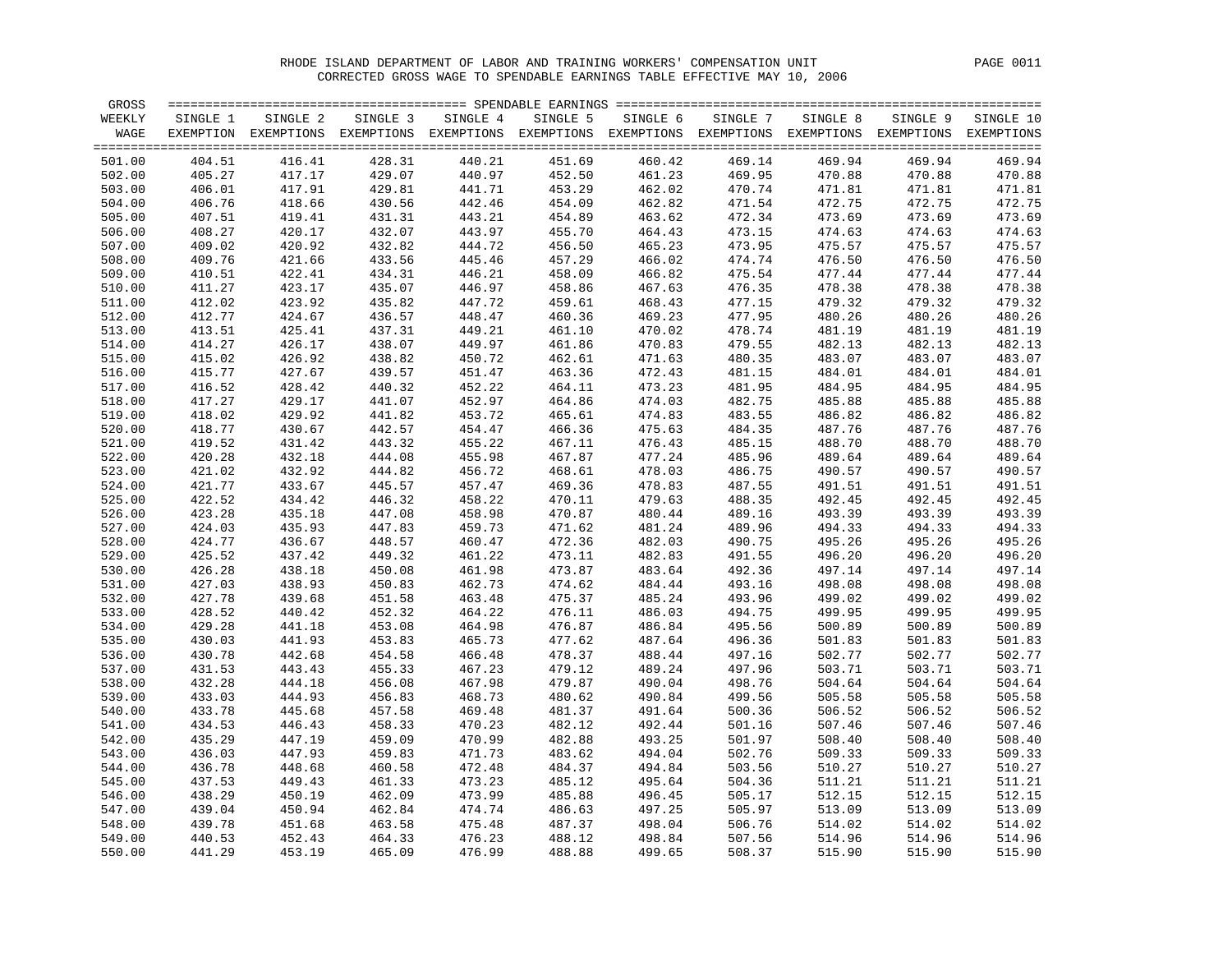| GROSS  | $=$      |          |          |          |          |                                                                                                              |          |          |          | $=$ $=$ $=$ $=$ |
|--------|----------|----------|----------|----------|----------|--------------------------------------------------------------------------------------------------------------|----------|----------|----------|-----------------|
| WEEKLY | SINGLE 1 | SINGLE 2 | SINGLE 3 | SINGLE 4 | SINGLE 5 | SINGLE 6                                                                                                     | SINGLE 7 | SINGLE 8 | SINGLE 9 | SINGLE 10       |
| WAGE   |          |          |          |          |          | EXEMPTION EXEMPTIONS EXEMPTIONS EXEMPTIONS EXEMPTIONS EXEMPTIONS EXEMPTIONS EXEMPTIONS EXEMPTIONS EXEMPTIONS |          |          |          |                 |
|        |          |          |          |          |          |                                                                                                              |          |          |          |                 |
| 551.00 | 442.04   | 453.94   | 465.84   | 477.74   | 489.63   | 500.45                                                                                                       | 509.17   | 516.84   | 516.84   | 516.84          |
| 552.00 | 442.79   | 454.69   | 466.59   | 478.49   | 490.38   | 501.25                                                                                                       | 509.97   | 517.78   | 517.78   | 517.78          |
| 553.00 | 443.53   | 455.43   | 467.33   | 479.23   | 491.12   | 502.04                                                                                                       | 510.76   | 518.71   | 518.71   | 518.71          |
| 554.00 | 444.29   | 456.19   | 468.09   | 479.99   | 491.88   | 502.85                                                                                                       | 511.57   | 519.65   | 519.65   | 519.65          |
| 555.00 | 445.04   | 456.94   | 468.84   | 480.74   | 492.63   | 503.65                                                                                                       | 512.37   | 520.59   | 520.59   | 520.59          |
| 556.00 | 445.79   | 457.69   | 469.59   | 481.49   | 493.38   | 504.45                                                                                                       | 513.17   | 521.53   | 521.53   | 521.53          |
| 557.00 | 446.54   | 458.44   | 470.34   | 482.24   | 494.13   | 505.25                                                                                                       | 513.97   | 522.47   | 522.47   | 522.47          |
| 558.00 | 447.29   | 459.19   | 471.09   | 482.99   | 494.88   | 506.05                                                                                                       | 514.77   | 523.40   | 523.40   | 523.40          |
| 559.00 | 448.04   | 459.94   | 471.84   | 483.74   | 495.63   | 506.85                                                                                                       | 515.57   | 524.30   | 524.34   | 524.34          |
| 560.00 | 448.79   | 460.69   | 472.59   | 484.49   | 496.38   | 507.65                                                                                                       | 516.37   | 525.10   | 525.28   | 525.28          |
| 561.00 | 449.54   | 461.44   | 473.34   | 485.24   | 497.13   | 508.45                                                                                                       | 517.17   | 525.90   | 526.22   | 526.22          |
| 562.00 | 450.30   | 462.20   | 474.10   | 486.00   | 497.89   | 509.26                                                                                                       | 517.98   | 526.71   | 527.16   | 527.16          |
| 563.00 | 451.04   | 462.94   | 474.84   | 486.74   | 498.63   | 510.05                                                                                                       | 518.77   | 527.50   | 528.09   | 528.09          |
| 564.00 | 451.79   | 463.69   | 475.59   | 487.49   | 499.38   | 510.85                                                                                                       | 519.57   | 528.30   | 529.03   | 529.03          |
| 565.00 | 452.54   | 464.44   | 476.34   | 488.24   | 500.13   | 511.65                                                                                                       | 520.37   | 529.10   | 529.97   | 529.97          |
| 566.00 | 453.30   | 465.20   | 477.10   | 489.00   | 500.89   | 512.46                                                                                                       | 521.18   | 529.91   | 530.91   | 530.91          |
| 567.00 | 454.05   | 465.95   | 477.85   | 489.75   | 501.64   | 513.26                                                                                                       | 521.98   | 530.71   | 531.85   | 531.85          |
| 568.00 | 454.79   | 466.69   | 478.59   | 490.49   | 502.38   | 514.05                                                                                                       | 522.77   | 531.50   | 532.78   | 532.78          |
| 569.00 | 455.54   | 467.44   | 479.34   | 491.24   | 503.13   | 514.85                                                                                                       | 523.57   | 532.30   | 533.72   | 533.72          |
| 570.00 | 456.30   | 468.20   | 480.10   | 492.00   | 503.89   | 515.66                                                                                                       | 524.38   | 533.11   | 534.66   | 534.66          |
| 571.00 | 457.05   | 468.95   | 480.85   | 492.75   | 504.64   | 516.46                                                                                                       | 525.18   | 533.91   | 535.60   | 535.60          |
| 572.00 | 457.80   | 469.70   | 481.60   | 493.50   | 505.39   | 517.26                                                                                                       | 525.98   | 534.71   | 536.54   | 536.54          |
| 573.00 | 458.54   | 470.44   | 482.34   | 494.24   | 506.13   | 518.03                                                                                                       | 526.77   | 535.50   | 537.47   | 537.47          |
| 574.00 | 459.30   | 471.20   | 483.10   | 495.00   | 506.89   | 518.79                                                                                                       | 527.58   | 536.31   | 538.41   | 538.41          |
| 575.00 | 460.05   | 471.95   | 483.85   | 495.75   | 507.64   | 519.54                                                                                                       | 528.38   | 537.11   | 539.35   | 539.35          |
| 576.00 | 460.80   | 472.70   | 484.60   | 496.50   | 508.39   | 520.29                                                                                                       | 529.18   | 537.91   | 540.29   | 540.29          |
| 577.00 | 461.55   | 473.45   | 485.35   | 497.25   | 509.14   | 521.04                                                                                                       | 529.98   | 538.71   | 541.23   | 541.23          |
| 578.00 | 462.30   | 474.20   | 486.10   | 498.00   | 509.89   | 521.79                                                                                                       | 530.78   | 539.51   | 542.16   | 542.16          |
| 579.00 | 463.05   | 474.95   | 486.85   | 498.75   | 510.64   | 522.54                                                                                                       | 531.58   | 540.31   | 543.10   | 543.10          |
| 580.00 | 463.80   | 475.70   | 487.60   | 499.50   | 511.39   | 523.29                                                                                                       | 532.38   | 541.11   | 544.04   | 544.04          |
| 581.00 | 464.55   | 476.45   | 488.35   | 500.25   | 512.14   | 524.04                                                                                                       | 533.18   | 541.91   | 544.98   | 544.98          |
| 582.00 | 465.31   | 477.21   | 489.11   | 501.01   | 512.90   | 524.80                                                                                                       | 533.99   | 542.72   | 545.92   | 545.92          |
| 583.00 | 466.05   | 477.95   | 489.85   | 501.75   | 513.64   | 525.54                                                                                                       | 534.78   | 543.51   | 546.85   | 546.85          |
| 584.00 | 466.80   | 478.70   | 490.60   | 502.50   | 514.39   | 526.29                                                                                                       | 535.58   | 544.31   | 547.79   | 547.79          |
| 585.00 | 467.55   | 479.45   | 491.35   | 503.25   | 515.14   | 527.04                                                                                                       | 536.38   | 545.11   | 548.73   | 548.73          |
| 586.00 | 468.31   | 480.21   | 492.11   | 504.01   | 515.90   | 527.80                                                                                                       | 537.19   | 545.92   | 549.67   | 549.67          |
| 587.00 | 469.06   | 480.96   | 492.86   | 504.76   | 516.65   | 528.55                                                                                                       | 537.99   | 546.72   | 550.61   | 550.61          |
| 588.00 | 469.80   | 481.70   | 493.60   | 505.50   | 517.39   | 529.29                                                                                                       | 538.78   | 547.51   | 551.54   | 551.54          |
| 589.00 | 470.55   | 482.45   | 494.35   | 506.25   | 518.14   | 530.04                                                                                                       | 539.58   | 548.31   | 552.48   | 552.48          |
| 590.00 | 471.31   | 483.21   | 495.11   | 507.01   | 518.90   | 530.80                                                                                                       | 540.39   | 549.12   | 553.42   | 553.42          |
| 591.00 | 472.06   | 483.96   | 495.86   | 507.76   | 519.65   | 531.55                                                                                                       | 541.19   | 549.92   | 554.36   | 554.36          |
| 592.00 | 472.81   | 484.71   | 496.61   | 508.51   | 520.40   | 532.30                                                                                                       | 541.99   | 550.72   | 555.30   | 555.30          |
| 593.00 | 473.55   | 485.45   | 497.35   | 509.25   | 521.14   | 533.04                                                                                                       | 542.78   | 551.51   | 556.23   | 556.23          |
| 594.00 | 474.31   | 486.21   | 498.11   | 510.01   | 521.90   | 533.80                                                                                                       | 543.59   | 552.32   | 557.17   | 557.17          |
| 595.00 | 475.06   | 486.96   | 498.86   | 510.76   | 522.65   | 534.55                                                                                                       | 544.39   | 553.12   | 558.11   | 558.11          |
| 596.00 | 475.81   | 487.71   | 499.61   | 511.51   | 523.40   | 535.30                                                                                                       | 545.19   | 553.92   | 559.05   | 559.05          |
| 597.00 | 476.56   | 488.46   | 500.36   | 512.26   | 524.15   | 536.05                                                                                                       | 545.99   | 554.72   | 559.99   | 559.99          |
| 598.00 | 477.31   | 489.21   | 501.11   | 513.01   | 524.90   | 536.80                                                                                                       | 546.79   | 555.52   | 560.92   | 560.92          |
| 599.00 | 478.06   | 489.96   | 501.86   | 513.76   | 525.65   | 537.55                                                                                                       | 547.59   | 556.32   | 561.86   | 561.86          |
| 600.00 | 478.81   | 490.71   | 502.61   | 514.51   | 526.40   | 538.30                                                                                                       | 548.39   | 557.12   | 562.80   | 562.80          |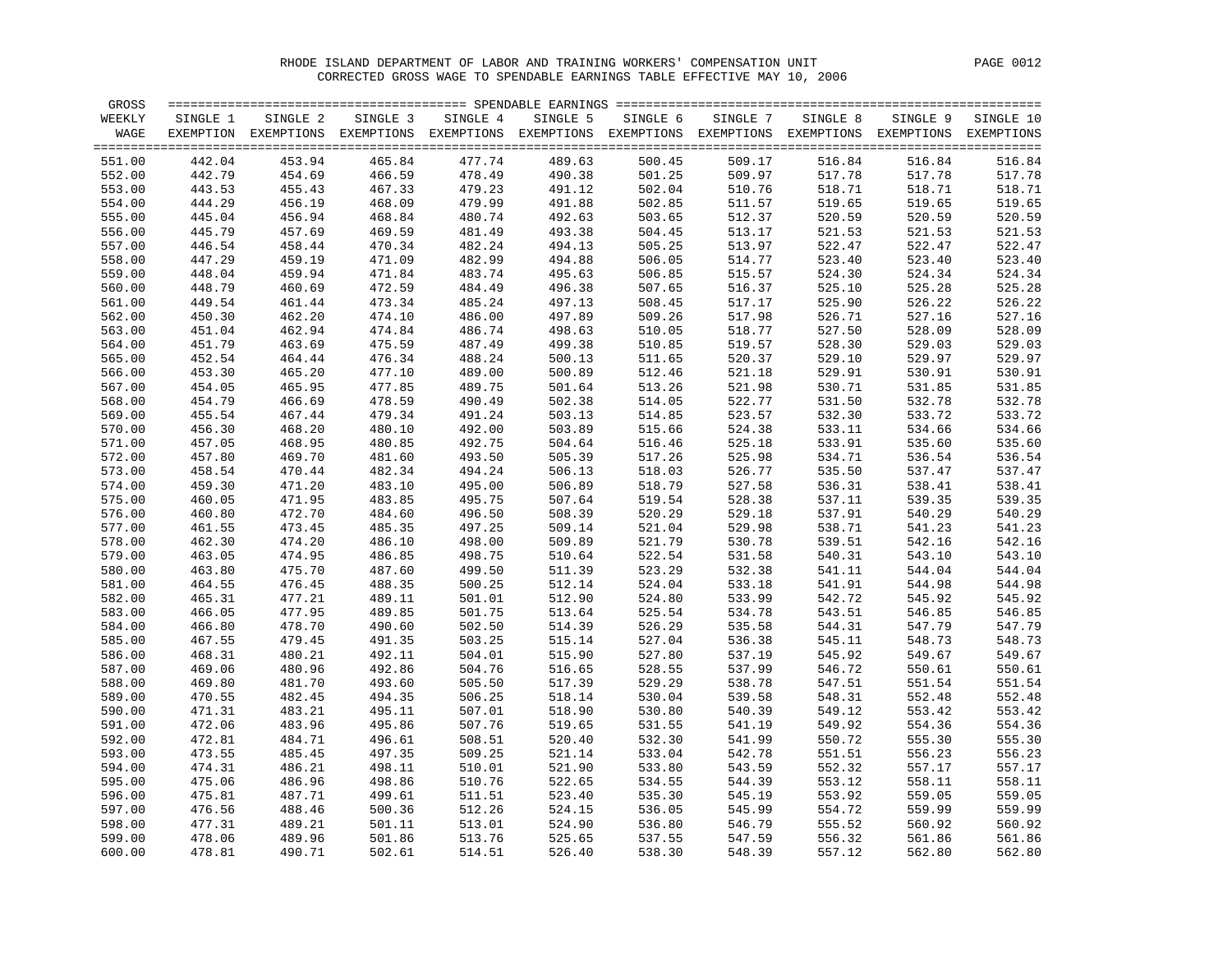| GROSS  | $=$ $=$ $=$ $=$ |                                                                                                              |          |          |          |          |          |          |          | $=$ $=$ $=$ $=$ $=$ |
|--------|-----------------|--------------------------------------------------------------------------------------------------------------|----------|----------|----------|----------|----------|----------|----------|---------------------|
| WEEKLY | SINGLE 1        | SINGLE 2                                                                                                     | SINGLE 3 | SINGLE 4 | SINGLE 5 | SINGLE 6 | SINGLE 7 | SINGLE 8 | SINGLE 9 | SINGLE 10           |
| WAGE   |                 | EXEMPTION EXEMPTIONS EXEMPTIONS EXEMPTIONS EXEMPTIONS EXEMPTIONS EXEMPTIONS EXEMPTIONS EXEMPTIONS EXEMPTIONS |          |          |          |          |          |          |          |                     |
|        |                 |                                                                                                              |          |          |          |          |          |          |          | $=$ $=$ $=$ $=$     |
| 601.00 | 479.56          | 491.46                                                                                                       | 503.36   | 515.26   | 527.15   | 539.05   | 549.19   | 557.92   | 563.74   | 563.74              |
| 602.00 | 480.32          | 492.22                                                                                                       | 504.12   | 516.02   | 527.91   | 539.81   | 550.00   | 558.73   | 564.68   | 564.68              |
| 603.00 | 481.06          | 492.96                                                                                                       | 504.86   | 516.76   | 528.65   | 540.55   | 550.79   | 559.52   | 565.61   | 565.61              |
| 604.00 | 481.81          | 493.71                                                                                                       | 505.61   | 517.51   | 529.40   | 541.30   | 551.59   | 560.32   | 566.55   | 566.55              |
| 605.00 | 482.56          | 494.46                                                                                                       | 506.36   | 518.26   | 530.15   | 542.05   | 552.39   | 561.12   | 567.49   | 567.49              |
| 606.00 | 483.32          | 495.22                                                                                                       | 507.12   | 519.02   | 530.91   | 542.81   | 553.20   | 561.93   | 568.43   | 568.43              |
| 607.00 | 484.07          | 495.97                                                                                                       | 507.87   | 519.77   | 531.66   | 543.56   | 554.00   | 562.73   | 569.37   | 569.37              |
| 608.00 | 484.81          | 496.71                                                                                                       | 508.61   | 520.51   | 532.40   | 544.30   | 554.79   | 563.52   | 570.30   | 570.30              |
| 609.00 | 485.56          | 497.46                                                                                                       | 509.36   | 521.26   | 533.15   | 545.05   | 555.59   | 564.32   | 571.24   | 571.24              |
| 610.00 | 486.32          | 498.22                                                                                                       | 510.12   | 522.02   | 533.91   | 545.81   | 556.40   | 565.13   | 572.18   | 572.18              |
| 611.00 | 487.07          | 498.97                                                                                                       | 510.87   | 522.77   | 534.66   | 546.56   | 557.20   | 565.93   | 573.12   | 573.12              |
| 612.00 | 487.82          | 499.72                                                                                                       | 511.62   | 523.52   | 535.41   | 547.31   | 558.00   | 566.73   | 574.06   | 574.06              |
| 613.00 | 488.56          | 500.46                                                                                                       | 512.36   | 524.26   | 536.15   | 548.05   | 558.79   | 567.52   | 574.99   | 574.99              |
| 614.00 | 489.32          | 501.22                                                                                                       | 513.12   | 525.02   | 536.91   | 548.81   | 559.60   | 568.33   | 575.93   | 575.93              |
| 615.00 | 490.07          | 501.97                                                                                                       | 513.87   | 525.77   | 537.66   | 549.56   | 560.40   | 569.13   | 576.87   | 576.87              |
| 616.00 | 490.82          | 502.72                                                                                                       | 514.62   | 526.52   | 538.41   | 550.31   | 561.20   | 569.93   | 577.81   | 577.81              |
| 617.00 | 491.57          | 503.47                                                                                                       | 515.37   | 527.27   | 539.16   | 551.06   | 562.00   | 570.73   | 578.75   | 578.75              |
| 618.00 | 492.32          | 504.22                                                                                                       | 516.12   | 528.02   | 539.91   | 551.81   | 562.80   | 571.53   | 579.68   | 579.68              |
| 619.00 | 493.07          | 504.97                                                                                                       | 516.87   | 528.77   | 540.66   | 552.56   | 563.60   | 572.33   | 580.62   | 580.62              |
| 620.00 | 493.82          | 505.72                                                                                                       | 517.62   | 529.52   | 541.41   | 553.31   | 564.40   | 573.13   | 581.56   | 581.56              |
| 621.00 | 494.57          | 506.47                                                                                                       | 518.37   | 530.27   | 542.16   | 554.06   | 565.20   | 573.93   | 582.50   | 582.50              |
| 622.00 | 495.33          | 507.23                                                                                                       | 519.13   | 531.03   | 542.92   | 554.82   | 566.01   | 574.74   | 583.44   | 583.44              |
| 623.00 | 496.07          | 507.97                                                                                                       | 519.87   | 531.77   | 543.66   | 555.56   | 566.80   | 575.53   | 584.25   | 584.37              |
| 624.00 | 496.82          | 508.72                                                                                                       | 520.62   | 532.52   | 544.41   | 556.31   | 567.60   | 576.33   | 585.05   | 585.31              |
| 625.00 | 497.57          | 509.47                                                                                                       | 521.37   | 533.27   | 545.16   | 557.06   | 568.40   | 577.13   | 585.85   | 586.25              |
| 626.00 | 498.33          | 510.23                                                                                                       | 522.13   | 534.03   | 545.92   | 557.82   | 569.21   | 577.94   | 586.66   | 587.19              |
| 627.00 | 499.08          | 510.98                                                                                                       | 522.88   | 534.78   | 546.67   | 558.57   | 570.01   | 578.74   | 587.46   | 588.13              |
| 628.00 | 499.82          | 511.72                                                                                                       | 523.62   | 535.52   | 547.41   | 559.31   | 570.80   | 579.53   | 588.25   | 589.06              |
| 629.00 | 500.57          | 512.47                                                                                                       | 524.37   | 536.27   | 548.16   | 560.06   | 571.60   | 580.33   | 589.05   | 590.00              |
| 630.00 | 501.33          | 513.23                                                                                                       | 525.13   | 537.03   | 548.92   | 560.82   | 572.41   | 581.14   | 589.86   | 590.94              |
| 631.00 | 502.08          | 513.98                                                                                                       | 525.88   | 537.78   | 549.67   | 561.57   | 573.21   | 581.94   | 590.66   | 591.88              |
| 632.00 | 502.83          | 514.73                                                                                                       | 526.63   | 538.53   | 550.42   | 562.32   | 574.01   | 582.74   | 591.46   | 592.82              |
| 633.00 | 503.57          | 515.47                                                                                                       | 527.37   | 539.27   | 551.16   | 563.06   | 574.80   | 583.53   | 592.25   | 593.75              |
| 634.00 | 504.33          | 516.23                                                                                                       | 528.13   | 540.03   | 551.92   | 563.82   | 575.61   | 584.34   | 593.06   | 594.69              |
| 635.00 | 505.08          | 516.98                                                                                                       | 528.88   | 540.78   | 552.67   | 564.57   | 576.41   | 585.14   | 593.86   | 595.63              |
| 636.00 | 505.83          | 517.73                                                                                                       | 529.63   | 541.53   | 553.42   | 565.32   | 577.21   | 585.94   | 594.66   | 596.57              |
| 637.00 | 506.58          | 518.48                                                                                                       | 530.38   | 542.28   | 554.17   | 566.07   | 577.97   | 586.74   | 595.46   | 597.51              |
| 638.00 | 507.33          | 519.23                                                                                                       | 531.13   | 543.03   | 554.92   | 566.82   | 578.72   | 587.54   | 596.26   | 598.44              |
| 639.00 | 508.08          | 519.98                                                                                                       | 531.88   | 543.78   | 555.67   | 567.57   | 579.47   | 588.34   | 597.06   | 599.38              |
| 640.00 | 508.83          | 520.73                                                                                                       | 532.63   | 544.53   | 556.42   | 568.32   | 580.22   | 589.14   | 597.86   | 600.32              |
| 641.00 | 509.58          | 521.48                                                                                                       | 533.38   | 545.28   | 557.17   | 569.07   | 580.97   | 589.94   | 598.66   | 601.26              |
| 642.00 | 510.34          | 522.24                                                                                                       | 534.14   | 546.04   | 557.93   | 569.83   | 581.73   | 590.75   | 599.47   | 602.20              |
| 643.00 | 511.08          | 522.98                                                                                                       | 534.88   | 546.78   | 558.67   | 570.57   | 582.47   | 591.54   | 600.26   | 603.13              |
| 644.00 | 511.83          | 523.73                                                                                                       | 535.63   | 547.53   | 559.42   | 571.32   | 583.22   | 592.34   | 601.06   | 604.07              |
| 645.00 | 512.58          | 524.48                                                                                                       | 536.38   | 548.28   | 560.17   | 572.07   | 583.97   | 593.14   | 601.86   | 605.01              |
| 646.00 | 513.34          | 525.24                                                                                                       | 537.14   | 549.04   | 560.93   | 572.83   | 584.73   | 593.95   | 602.67   | 605.95              |
| 647.00 | 514.09          | 525.99                                                                                                       | 537.89   | 549.79   | 561.68   | 573.58   | 585.48   | 594.75   | 603.47   | 606.89              |
| 648.00 | 514.83          | 526.73                                                                                                       | 538.63   | 550.53   | 562.42   | 574.32   | 586.22   | 595.54   | 604.26   | 607.82              |
| 649.00 | 515.58          | 527.48                                                                                                       | 539.38   | 551.28   | 563.17   | 575.07   | 586.97   | 596.34   | 605.06   | 608.76              |
| 650.00 | 516.34          | 528.24                                                                                                       | 540.14   | 552.04   | 563.93   | 575.83   | 587.73   | 597.15   | 605.87   | 609.70              |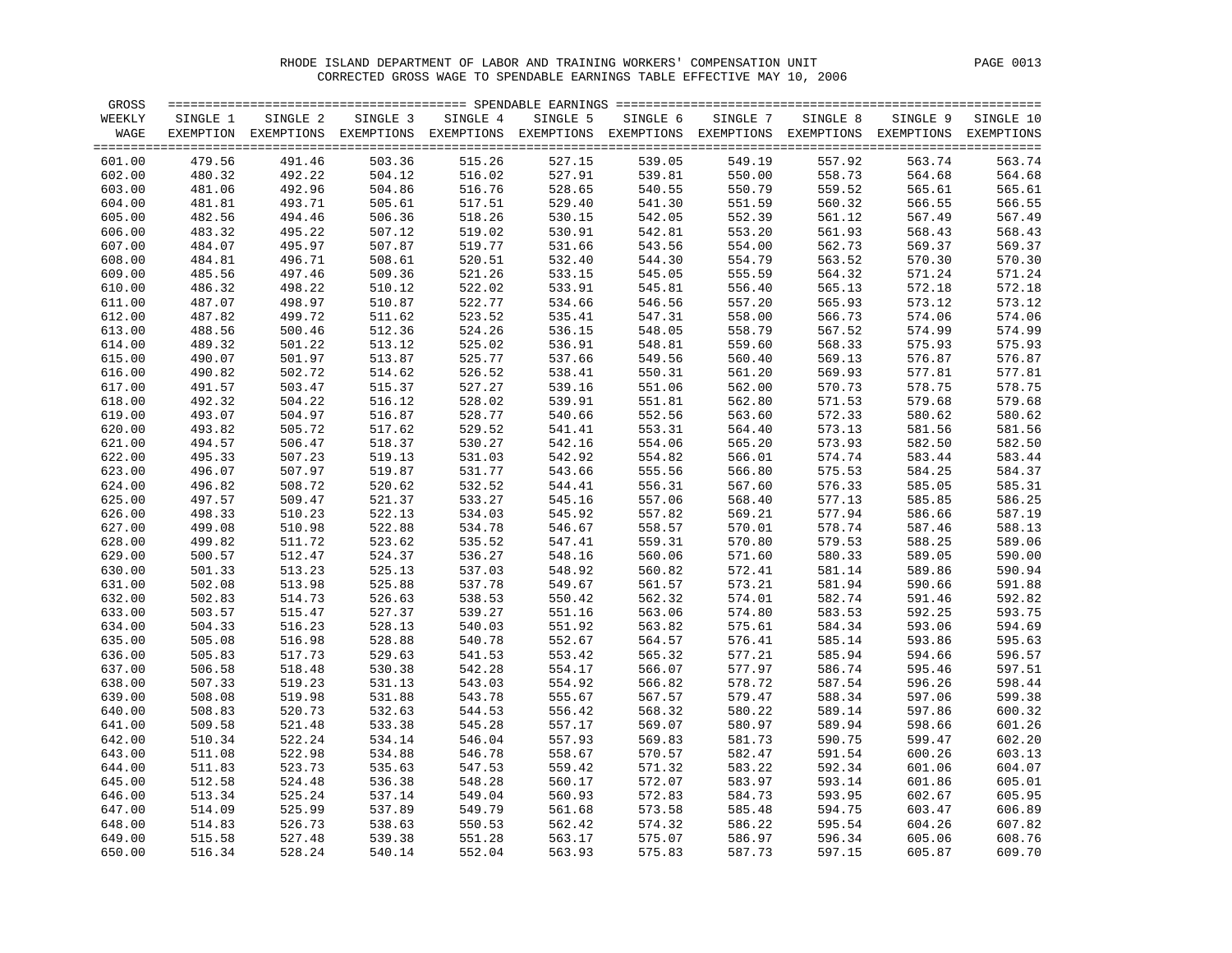| GROSS  |          |          |          |          |          |                                                                                                              |          |          |          |           |
|--------|----------|----------|----------|----------|----------|--------------------------------------------------------------------------------------------------------------|----------|----------|----------|-----------|
| WEEKLY | SINGLE 1 | SINGLE 2 | SINGLE 3 | SINGLE 4 | SINGLE 5 | SINGLE 6                                                                                                     | SINGLE 7 | SINGLE 8 | SINGLE 9 | SINGLE 10 |
| WAGE   |          |          |          |          |          | EXEMPTION EXEMPTIONS EXEMPTIONS EXEMPTIONS EXEMPTIONS EXEMPTIONS EXEMPTIONS EXEMPTIONS EXEMPTIONS EXEMPTIONS |          |          |          |           |
|        |          |          |          |          |          |                                                                                                              |          |          |          |           |
| 651.00 | 517.09   | 528.99   | 540.89   | 552.79   | 564.68   | 576.58                                                                                                       | 588.48   | 597.95   | 606.67   | 610.64    |
| 652.00 | 517.84   | 529.74   | 541.64   | 553.54   | 565.43   | 577.33                                                                                                       | 589.23   | 598.75   | 607.47   | 611.58    |
| 653.00 | 518.58   | 530.48   | 542.38   | 554.28   | 566.17   | 578.07                                                                                                       | 589.97   | 599.54   | 608.26   | 612.51    |
| 654.00 | 519.34   | 531.24   | 543.14   | 555.04   | 566.93   | 578.83                                                                                                       | 590.73   | 600.35   | 609.07   | 613.45    |
| 655.00 | 520.09   | 531.99   | 543.89   | 555.79   | 567.68   | 579.58                                                                                                       | 591.48   | 601.15   | 609.87   | 614.39    |
| 656.00 | 520.84   | 532.74   | 544.64   | 556.54   | 568.43   | 580.33                                                                                                       | 592.23   | 601.95   | 610.67   | 615.33    |
| 657.00 | 521.59   | 533.49   | 545.39   | 557.29   | 569.18   | 581.08                                                                                                       | 592.98   | 602.75   | 611.47   | 616.27    |
| 658.00 | 522.34   | 534.24   | 546.14   | 558.04   | 569.93   | 581.83                                                                                                       | 593.73   | 603.55   | 612.27   | 617.20    |
| 659.00 | 523.09   | 534.99   | 546.89   | 558.79   | 570.68   | 582.58                                                                                                       | 594.48   | 604.35   | 613.07   | 618.14    |
| 660.00 | 523.84   | 535.74   | 547.64   | 559.54   | 571.43   | 583.33                                                                                                       | 595.23   | 605.15   | 613.87   | 619.08    |
| 661.00 | 524.59   | 536.49   | 548.39   | 560.29   | 572.18   | 584.08                                                                                                       | 595.98   | 605.95   | 614.67   | 620.02    |
| 662.00 | 525.35   | 537.25   | 549.15   | 561.05   | 572.94   | 584.84                                                                                                       | 596.74   | 606.76   | 615.48   | 620.96    |
| 663.00 | 526.09   | 537.99   | 549.89   | 561.79   | 573.68   | 585.58                                                                                                       | 597.48   | 607.55   | 616.27   | 621.89    |
| 664.00 | 526.84   | 538.74   | 550.64   | 562.54   | 574.43   | 586.33                                                                                                       | 598.23   | 608.35   | 617.07   | 622.83    |
| 665.00 | 527.59   | 539.49   | 551.39   | 563.29   | 575.18   | 587.08                                                                                                       | 598.98   | 609.15   | 617.87   | 623.77    |
| 666.00 | 528.35   | 540.25   | 552.15   | 564.05   | 575.94   | 587.84                                                                                                       | 599.74   | 609.96   | 618.68   | 624.71    |
| 667.00 | 529.10   | 541.00   | 552.90   | 564.80   | 576.69   | 588.59                                                                                                       | 600.49   | 610.76   | 619.48   | 625.65    |
| 668.00 | 529.84   | 541.74   | 553.64   | 565.54   | 577.43   | 589.33                                                                                                       | 601.23   | 611.55   | 620.27   | 626.58    |
| 669.00 | 530.59   | 542.49   | 554.39   | 566.29   | 578.18   | 590.08                                                                                                       | 601.98   | 612.35   | 621.07   | 627.52    |
| 670.00 | 531.35   | 543.25   | 555.15   | 567.05   | 578.94   | 590.84                                                                                                       | 602.74   | 613.16   | 621.88   | 628.46    |
| 671.00 | 532.10   | 544.00   | 555.90   | 567.80   | 579.69   | 591.59                                                                                                       | 603.49   | 613.96   | 622.68   | 629.40    |
| 672.00 | 532.85   | 544.75   | 556.65   | 568.55   | 580.44   | 592.34                                                                                                       | 604.24   | 614.76   | 623.48   | 630.34    |
| 673.00 | 533.59   | 545.49   | 557.39   | 569.29   | 581.18   | 593.08                                                                                                       | 604.98   | 615.55   | 624.27   | 631.27    |
| 674.00 | 534.35   | 546.25   | 558.15   | 570.05   | 581.94   | 593.84                                                                                                       | 605.74   | 616.36   | 625.08   | 632.21    |
| 675.00 | 535.10   | 547.00   | 558.90   | 570.80   | 582.69   | 594.59                                                                                                       | 606.49   | 617.16   | 625.88   | 633.15    |
| 676.00 | 535.85   | 547.75   | 559.65   | 571.55   | 583.44   | 595.34                                                                                                       | 607.24   | 617.96   | 626.68   | 634.09    |
| 677.00 | 536.60   | 548.50   | 560.40   | 572.30   | 584.19   | 596.09                                                                                                       | 607.99   | 618.76   | 627.48   | 635.03    |
| 678.00 | 537.35   | 549.25   | 561.15   | 573.05   | 584.94   | 596.84                                                                                                       | 608.74   | 619.56   | 628.28   | 635.96    |
| 679.00 | 538.10   | 550.00   | 561.90   | 573.80   | 585.69   | 597.59                                                                                                       | 609.49   | 620.36   | 629.08   | 636.90    |
| 680.00 | 538.85   | 550.75   | 562.65   | 574.55   | 586.44   | 598.34                                                                                                       | 610.24   | 621.16   | 629.88   | 637.84    |
| 681.00 | 539.60   | 551.50   | 563.40   | 575.30   | 587.19   | 599.09                                                                                                       | 610.99   | 621.96   | 630.68   | 638.78    |
| 682.00 | 540.36   | 552.26   | 564.16   | 576.06   | 587.95   | 599.85                                                                                                       | 611.75   | 622.77   | 631.49   | 639.72    |
| 683.00 | 541.10   | 553.00   | 564.90   | 576.80   | 588.69   | 600.59                                                                                                       | 612.49   | 623.56   | 632.28   | 640.65    |
| 684.00 | 541.77   | 553.75   | 565.65   | 577.55   | 589.44   | 601.34                                                                                                       | 613.24   | 624.36   | 633.08   | 641.59    |
| 685.00 | 542.39   | 554.50   | 566.40   | 578.30   | 590.19   | 602.09                                                                                                       | 613.99   | 625.16   | 633.88   | 642.53    |
| 686.00 | 543.01   | 555.26   | 567.16   | 579.06   | 590.95   | 602.85                                                                                                       | 614.75   | 625.97   | 634.69   | 643.41    |
| 687.00 | 543.63   | 556.01   | 567.91   | 579.81   | 591.70   | 603.60                                                                                                       | 615.50   | 626.77   | 635.49   | 644.22    |
| 688.00 | 544.24   | 556.75   | 568.65   | 580.55   | 592.44   | 604.34                                                                                                       | 616.24   | 627.56   | 636.28   | 645.01    |
| 689.00 | 544.86   | 557.50   | 569.40   | 581.30   | 593.19   | 605.09                                                                                                       | 616.99   | 628.36   | 637.08   | 645.81    |
| 690.00 | 545.48   | 558.26   | 570.16   | 582.06   | 593.95   | 605.85                                                                                                       | 617.75   | 629.17   | 637.89   | 646.61    |
| 691.00 | 546.10   | 559.01   | 570.91   | 582.81   | 594.70   | 606.60                                                                                                       | 618.50   | 629.97   | 638.69   | 647.42    |
| 692.00 | 546.72   | 559.76   | 571.66   | 583.56   | 595.45   | 607.35                                                                                                       | 619.25   | 630.77   | 639.49   | 648.22    |
| 693.00 | 547.33   | 560.50   | 572.40   | 584.30   | 596.19   | 608.09                                                                                                       | 619.99   | 631.56   | 640.28   | 649.01    |
| 694.00 | 547.95   | 561.26   | 573.16   | 585.06   | 596.95   | 608.85                                                                                                       | 620.75   | 632.37   | 641.09   | 649.81    |
| 695.00 | 548.57   | 562.01   | 573.91   | 585.81   | 597.70   | 609.60                                                                                                       | 621.50   | 633.17   | 641.89   | 650.62    |
| 696.00 | 549.19   | 562.76   | 574.66   | 586.56   | 598.45   | 610.35                                                                                                       | 622.25   | 633.97   | 642.69   | 651.42    |
| 697.00 | 549.81   | 563.51   | 575.41   | 587.31   | 599.20   | 611.10                                                                                                       | 623.00   | 634.77   | 643.49   | 652.22    |
| 698.00 | 550.42   | 564.26   | 576.16   | 588.06   | 599.95   | 611.85                                                                                                       | 623.75   | 635.57   | 644.29   | 653.01    |
| 699.00 | 551.04   | 565.01   | 576.91   | 588.81   | 600.70   | 612.60                                                                                                       | 624.50   | 636.37   | 645.09   | 653.82    |
| 700.00 | 551.66   | 565.76   | 577.66   | 589.56   | 601.45   | 613.35                                                                                                       | 625.25   | 637.15   | 645.89   | 654.62    |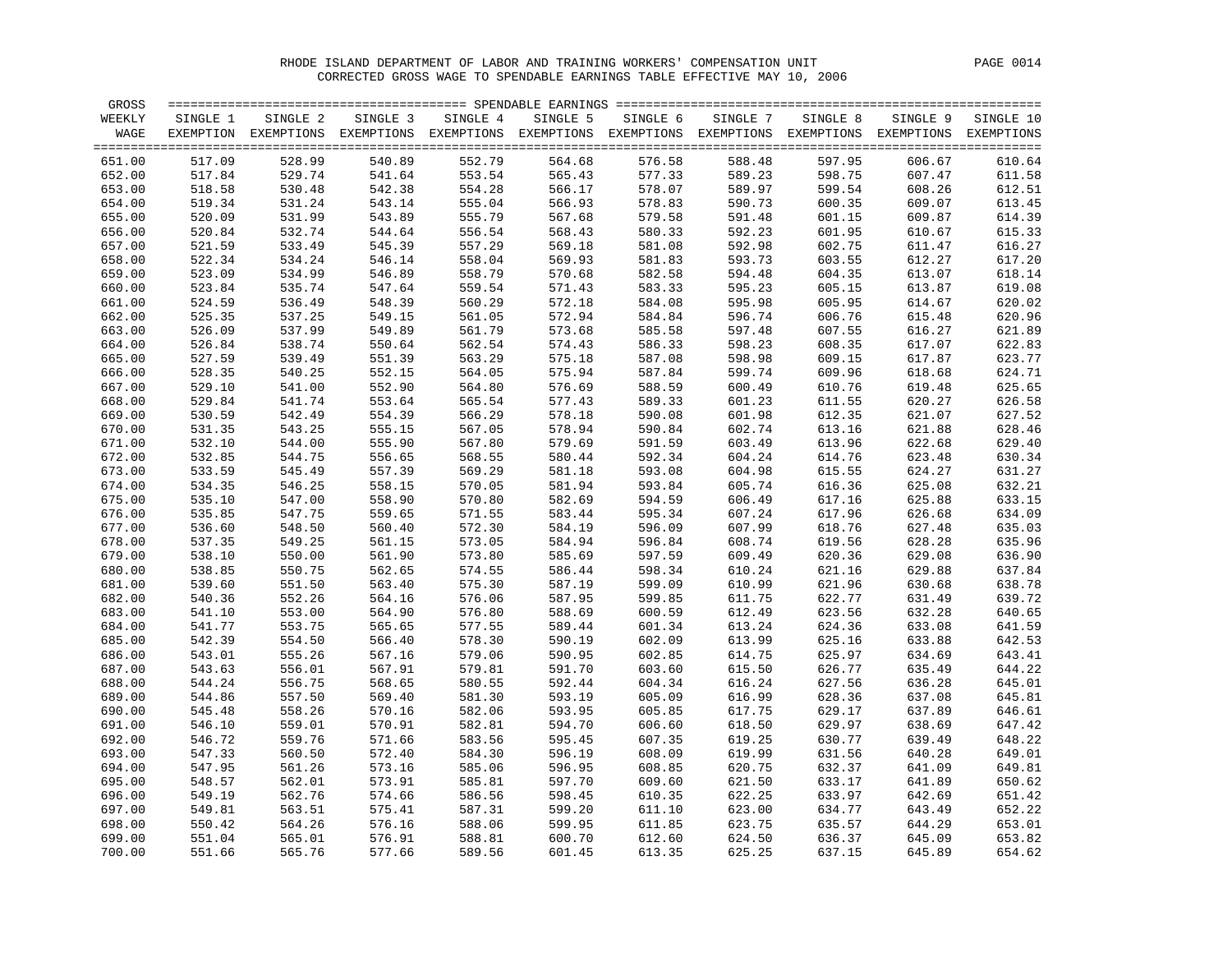| GROSS  |          |                                                                                                              |          |          |          |          |          |          |          |           |
|--------|----------|--------------------------------------------------------------------------------------------------------------|----------|----------|----------|----------|----------|----------|----------|-----------|
| WEEKLY | SINGLE 1 | SINGLE 2                                                                                                     | SINGLE 3 | SINGLE 4 | SINGLE 5 | SINGLE 6 | SINGLE 7 | SINGLE 8 | SINGLE 9 | SINGLE 10 |
| WAGE   |          | EXEMPTION EXEMPTIONS EXEMPTIONS EXEMPTIONS EXEMPTIONS EXEMPTIONS EXEMPTIONS EXEMPTIONS EXEMPTIONS EXEMPTIONS |          |          |          |          |          |          |          |           |
|        |          |                                                                                                              |          |          |          |          |          |          |          |           |
| 701.00 | 552.28   | 566.51                                                                                                       | 578.41   | 590.31   | 602.20   | 614.10   | 626.00   | 637.90   | 646.69   | 655.42    |
| 702.00 | 552.90   | 567.27                                                                                                       | 579.17   | 591.07   | 602.96   | 614.86   | 626.76   | 638.66   | 647.50   | 656.22    |
| 703.00 | 553.51   | 568.01                                                                                                       | 579.91   | 591.81   | 603.70   | 615.60   | 627.50   | 639.40   | 648.29   | 657.02    |
| 704.00 | 554.13   | 568.76                                                                                                       | 580.66   | 592.56   | 604.45   | 616.35   | 628.25   | 640.15   | 649.09   | 657.82    |
| 705.00 | 554.75   | 569.51                                                                                                       | 581.41   | 593.31   | 605.20   | 617.10   | 629.00   | 640.90   | 649.89   | 658.62    |
| 706.00 | 555.37   | 570.27                                                                                                       | 582.17   | 594.07   | 605.96   | 617.86   | 629.76   | 641.66   | 650.70   | 659.42    |
| 707.00 | 555.99   | 571.02                                                                                                       | 582.92   | 594.82   | 606.71   | 618.61   | 630.51   | 642.41   | 651.50   | 660.23    |
| 708.00 | 556.60   | 571.76                                                                                                       | 583.66   | 595.56   | 607.45   | 619.35   | 631.25   | 643.15   | 652.29   | 661.02    |
| 709.00 | 557.22   | 572.51                                                                                                       | 584.41   | 596.31   | 608.20   | 620.10   | 632.00   | 643.90   | 653.09   | 661.82    |
| 710.00 | 557.84   | 573.27                                                                                                       | 585.17   | 597.07   | 608.96   | 620.86   | 632.76   | 644.66   | 653.90   | 662.62    |
| 711.00 | 558.46   | 574.02                                                                                                       | 585.92   | 597.82   | 609.71   | 621.61   | 633.51   | 645.41   | 654.70   | 663.43    |
| 712.00 | 559.08   | 574.77                                                                                                       | 586.67   | 598.57   | 610.46   | 622.36   | 634.26   | 646.16   | 655.50   | 664.23    |
| 713.00 | 559.69   | 575.51                                                                                                       | 587.41   | 599.31   | 611.20   | 623.10   | 635.00   | 646.90   | 656.29   | 665.02    |
| 714.00 | 560.31   | 576.27                                                                                                       | 588.17   | 600.07   | 611.96   | 623.86   | 635.76   | 647.66   | 657.10   | 665.82    |
| 715.00 | 560.93   | 577.02                                                                                                       | 588.92   | 600.82   | 612.71   | 624.61   | 636.51   | 648.41   | 657.90   | 666.63    |
| 716.00 | 561.55   | 577.77                                                                                                       | 589.67   | 601.57   | 613.46   | 625.36   | 637.26   | 649.16   | 658.70   | 667.43    |
| 717.00 | 562.17   | 578.52                                                                                                       | 590.42   | 602.32   | 614.21   | 626.11   | 638.01   | 649.91   | 659.50   | 668.23    |
| 718.00 | 562.78   | 579.27                                                                                                       | 591.17   | 603.07   | 614.96   | 626.86   | 638.76   | 650.66   | 660.30   | 669.02    |
| 719.00 | 563.40   | 580.02                                                                                                       | 591.92   | 603.82   | 615.71   | 627.61   | 639.51   | 651.41   | 661.10   | 669.83    |
| 720.00 | 564.02   | 580.77                                                                                                       | 592.67   | 604.57   | 616.46   | 628.36   | 640.26   | 652.16   | 661.90   | 670.63    |
| 721.00 | 564.64   | 581.52                                                                                                       | 593.42   | 605.32   | 617.21   | 629.11   | 641.01   | 652.91   | 662.70   | 671.43    |
| 722.00 | 565.26   | 582.28                                                                                                       | 594.18   | 606.08   | 617.97   | 629.87   | 641.77   | 653.67   | 663.51   | 672.23    |
| 723.00 | 565.87   | 583.02                                                                                                       | 594.92   | 606.82   | 618.71   | 630.61   | 642.51   | 654.41   | 664.30   | 673.03    |
| 724.00 | 566.49   | 583.77                                                                                                       | 595.67   | 607.57   | 619.46   | 631.36   | 643.26   | 655.16   | 665.10   | 673.83    |
| 725.00 | 567.11   | 584.52                                                                                                       | 596.42   | 608.32   | 620.21   | 632.11   | 644.01   | 655.91   | 665.90   | 674.63    |
| 726.00 | 567.73   | 585.28                                                                                                       | 597.18   | 609.08   | 620.97   | 632.87   | 644.77   | 656.67   | 666.71   | 675.43    |
| 727.00 | 568.35   | 586.03                                                                                                       | 597.93   | 609.83   | 621.72   | 633.62   | 645.52   | 657.42   | 667.51   | 676.24    |
| 728.00 | 568.96   | 586.77                                                                                                       | 598.67   | 610.57   | 622.46   | 634.36   | 646.26   | 658.16   | 668.30   | 677.03    |
| 729.00 | 569.58   | 587.52                                                                                                       | 599.42   | 611.32   | 623.21   | 635.11   | 647.01   | 658.91   | 669.10   | 677.83    |
| 730.00 | 570.20   | 588.28                                                                                                       | 600.18   | 612.08   | 623.97   | 635.87   | 647.77   | 659.67   | 669.91   | 678.63    |
| 731.00 | 570.82   | 589.03                                                                                                       | 600.93   | 612.83   | 624.72   | 636.62   | 648.52   | 660.42   | 670.71   | 679.44    |
| 732.00 | 571.44   | 589.78                                                                                                       | 601.68   | 613.58   | 625.47   | 637.37   | 649.27   | 661.17   | 671.51   | 680.24    |
| 733.00 | 572.05   | 590.52                                                                                                       | 602.42   | 614.32   | 626.21   | 638.11   | 650.01   | 661.91   | 672.30   | 681.03    |
| 734.00 | 572.67   | 591.28                                                                                                       | 603.18   | 615.08   | 626.97   | 638.87   | 650.77   | 662.67   | 673.11   | 681.83    |
| 735.00 | 573.29   | 592.03                                                                                                       | 603.93   | 615.83   | 627.72   | 639.62   | 651.52   | 663.42   | 673.91   | 682.64    |
| 736.00 | 573.91   | 592.78                                                                                                       | 604.68   | 616.58   | 628.47   | 640.37   | 652.27   | 664.17   | 674.71   | 683.44    |
| 737.00 | 574.53   | 593.53                                                                                                       | 605.43   | 617.33   | 629.22   | 641.12   | 653.02   | 664.92   | 675.51   | 684.24    |
| 738.00 | 575.14   | 594.28                                                                                                       | 606.18   | 618.08   | 629.97   | 641.87   | 653.77   | 665.67   | 676.31   | 685.03    |
| 739.00 | 575.76   | 595.03                                                                                                       | 606.93   | 618.83   | 630.72   | 642.62   | 654.52   | 666.42   | 677.11   | 685.84    |
| 740.00 | 576.38   | 595.78                                                                                                       | 607.68   | 619.58   | 631.47   | 643.37   | 655.27   | 667.17   | 677.91   | 686.64    |
| 741.00 | 577.00   | 596.53                                                                                                       | 608.43   | 620.33   | 632.22   | 644.12   | 656.02   | 667.92   | 678.71   | 687.44    |
| 742.00 | 577.62   | 597.29                                                                                                       | 609.19   | 621.09   | 632.98   | 644.88   | 656.78   | 668.68   | 679.52   | 688.24    |
| 743.00 | 578.23   | 598.03                                                                                                       | 609.93   | 621.83   | 633.72   | 645.62   | 657.52   | 669.42   | 680.31   | 689.04    |
| 744.00 | 578.85   | 598.78                                                                                                       | 610.68   | 622.58   | 634.47   | 646.37   | 658.27   | 670.17   | 681.11   | 689.84    |
| 745.00 | 579.47   | 599.53                                                                                                       | 611.43   | 623.33   | 635.22   | 647.12   | 659.02   | 670.92   | 681.91   | 690.64    |
| 746.00 | 580.09   | 600.29                                                                                                       | 612.19   | 624.09   | 635.98   | 647.88   | 659.78   | 671.68   | 682.72   | 691.44    |
| 747.00 | 580.71   | 601.02                                                                                                       | 612.94   | 624.84   | 636.73   | 648.63   | 660.53   | 672.43   | 683.52   | 692.25    |
| 748.00 | 581.32   | 601.63                                                                                                       | 613.68   | 625.58   | 637.47   | 649.37   | 661.27   | 673.17   | 684.31   | 693.04    |
| 749.00 | 581.94   | 602.25                                                                                                       | 614.43   | 626.33   | 638.22   | 650.12   | 662.02   | 673.92   | 685.11   | 693.84    |
| 750.00 | 582.56   | 602.87                                                                                                       | 615.19   | 627.09   | 638.98   | 650.88   | 662.78   | 674.68   | 685.92   | 694.64    |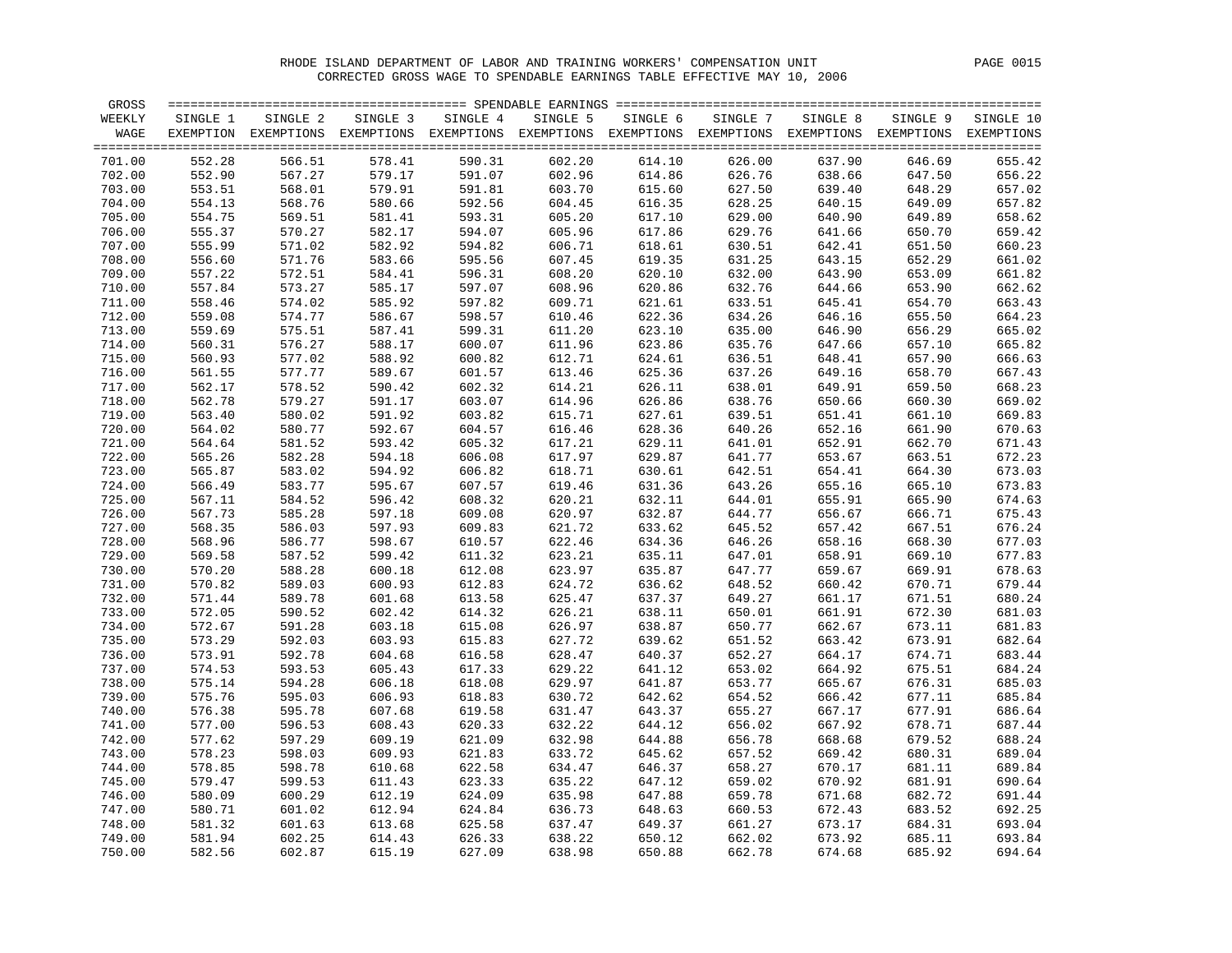| GROSS  |          |                                                                                                              |          |          |          |          |          |          |          |                 |
|--------|----------|--------------------------------------------------------------------------------------------------------------|----------|----------|----------|----------|----------|----------|----------|-----------------|
| WEEKLY | SINGLE 1 | SINGLE 2                                                                                                     | SINGLE 3 | SINGLE 4 | SINGLE 5 | SINGLE 6 | SINGLE 7 | SINGLE 8 | SINGLE 9 | SINGLE 10       |
| WAGE   |          | EXEMPTION EXEMPTIONS EXEMPTIONS EXEMPTIONS EXEMPTIONS EXEMPTIONS EXEMPTIONS EXEMPTIONS EXEMPTIONS EXEMPTIONS |          |          |          |          |          |          |          |                 |
|        |          |                                                                                                              |          |          |          |          |          |          |          | $=$ $=$ $=$ $=$ |
| 751.00 | 583.18   | 603.49                                                                                                       | 615.94   | 627.84   | 639.73   | 651.63   | 663.53   | 675.43   | 686.72   | 695.45          |
| 752.00 | 583.80   | 604.11                                                                                                       | 616.69   | 628.59   | 640.48   | 652.38   | 664.28   | 676.18   | 687.52   | 696.25          |
| 753.00 | 584.41   | 604.72                                                                                                       | 617.43   | 629.33   | 641.22   | 653.12   | 665.02   | 676.92   | 688.31   | 697.04          |
| 754.00 | 585.03   | 605.34                                                                                                       | 618.19   | 630.09   | 641.98   | 653.88   | 665.78   | 677.68   | 689.12   | 697.84          |
| 755.00 | 585.65   | 605.96                                                                                                       | 618.94   | 630.84   | 642.73   | 654.63   | 666.53   | 678.43   | 689.92   | 698.65          |
| 756.00 | 586.27   | 606.58                                                                                                       | 619.69   | 631.59   | 643.48   | 655.38   | 667.28   | 679.18   | 690.72   | 699.45          |
| 757.00 | 586.89   | 607.20                                                                                                       | 620.44   | 632.34   | 644.23   | 656.13   | 668.03   | 679.93   | 691.52   | 700.25          |
| 758.00 | 587.50   | 607.81                                                                                                       | 621.19   | 633.09   | 644.98   | 656.88   | 668.78   | 680.68   | 692.32   | 701.04          |
| 759.00 | 588.12   | 608.43                                                                                                       | 621.94   | 633.84   | 645.73   | 657.63   | 669.53   | 681.43   | 693.12   | 701.85          |
| 760.00 | 588.74   | 609.05                                                                                                       | 622.69   | 634.59   | 646.48   | 658.38   | 670.28   | 682.18   | 693.92   | 702.65          |
| 761.00 | 589.36   | 609.67                                                                                                       | 623.44   | 635.34   | 647.23   | 659.13   | 671.03   | 682.93   | 694.72   | 703.45          |
| 762.00 | 589.98   | 610.29                                                                                                       | 624.20   | 636.10   | 647.99   | 659.89   | 671.79   | 683.69   | 695.53   | 704.25          |
| 763.00 | 590.59   | 610.90                                                                                                       | 624.94   | 636.84   | 648.73   | 660.63   | 672.53   | 684.43   | 696.32   | 705.05          |
| 764.00 | 591.21   | 611.52                                                                                                       | 625.69   | 637.59   | 649.48   | 661.38   | 673.28   | 685.18   | 697.08   | 705.85          |
| 765.00 | 591.83   | 612.14                                                                                                       | 626.44   | 638.34   | 650.23   | 662.13   | 674.03   | 685.93   | 697.83   | 706.65          |
| 766.00 | 592.45   | 612.76                                                                                                       | 627.20   | 639.10   | 650.99   | 662.89   | 674.79   | 686.69   | 698.59   | 707.45          |
| 767.00 | 593.07   | 613.38                                                                                                       | 627.95   | 639.85   | 651.74   | 663.64   | 675.54   | 687.44   | 699.34   | 708.26          |
| 768.00 | 593.68   | 613.99                                                                                                       | 628.69   | 640.59   | 652.48   | 664.38   | 676.28   | 688.18   | 700.08   | 709.05          |
| 769.00 | 594.30   | 614.61                                                                                                       | 629.44   | 641.34   | 653.23   | 665.13   | 677.03   | 688.93   | 700.83   | 709.85          |
| 770.00 | 594.92   | 615.23                                                                                                       | 630.20   | 642.10   | 653.99   | 665.89   | 677.79   | 689.69   | 701.59   | 710.65          |
| 771.00 | 595.54   | 615.85                                                                                                       | 630.95   | 642.85   | 654.74   | 666.64   | 678.54   | 690.44   | 702.34   | 711.46          |
| 772.00 | 596.16   | 616.47                                                                                                       | 631.70   | 643.60   | 655.49   | 667.39   | 679.29   | 691.19   | 703.09   | 712.26          |
| 773.00 | 596.77   | 617.08                                                                                                       | 632.44   | 644.34   | 656.23   | 668.13   | 680.03   | 691.93   | 703.83   | 713.05          |
| 774.00 | 597.39   | 617.70                                                                                                       | 633.20   | 645.10   | 656.99   | 668.89   | 680.79   | 692.69   | 704.59   | 713.85          |
| 775.00 | 598.01   | 618.32                                                                                                       | 633.95   | 645.85   | 657.74   | 669.64   | 681.54   | 693.44   | 705.34   | 714.66          |
| 776.00 | 598.63   | 618.94                                                                                                       | 634.70   | 646.60   | 658.49   | 670.39   | 682.29   | 694.19   | 706.09   | 715.46          |
| 777.00 | 599.25   | 619.56                                                                                                       | 635.45   | 647.35   | 659.24   | 671.14   | 683.04   | 694.94   | 706.84   | 716.26          |
| 778.00 | 599.86   | 620.17                                                                                                       | 636.20   | 648.10   | 659.99   | 671.89   | 683.79   | 695.69   | 707.59   | 717.05          |
| 779.00 | 600.48   | 620.79                                                                                                       | 636.95   | 648.85   | 660.74   | 672.64   | 684.54   | 696.44   | 708.34   | 717.86          |
| 780.00 | 601.10   | 621.41                                                                                                       | 637.70   | 649.60   | 661.49   | 673.39   | 685.29   | 697.19   | 709.09   | 718.66          |
| 781.00 | 601.72   | 622.03                                                                                                       | 638.45   | 650.35   | 662.24   | 674.14   | 686.04   | 697.94   | 709.84   | 719.46          |
| 782.00 | 602.34   | 622.65                                                                                                       | 639.21   | 651.11   | 663.00   | 674.90   | 686.80   | 698.70   | 710.60   | 720.26          |
| 783.00 | 602.95   | 623.26                                                                                                       | 639.95   | 651.85   | 663.74   | 675.64   | 687.54   | 699.44   | 711.34   | 721.06          |
| 784.00 | 603.57   | 623.88                                                                                                       | 640.70   | 652.60   | 664.49   | 676.39   | 688.29   | 700.19   | 712.09   | 721.86          |
| 785.00 | 604.19   | 624.50                                                                                                       | 641.45   | 653.35   | 665.24   | 677.14   | 689.04   | 700.94   | 712.84   | 722.66          |
| 786.00 | 604.81   | 625.12                                                                                                       | 642.21   | 654.11   | 666.00   | 677.90   | 689.80   | 701.70   | 713.60   | 723.46          |
| 787.00 | 605.43   | 625.74                                                                                                       | 642.96   | 654.86   | 666.75   | 678.65   | 690.55   | 702.45   | 714.35   | 724.27          |
| 788.00 | 606.04   | 626.35                                                                                                       | 643.70   | 655.60   | 667.49   | 679.39   | 691.29   | 703.19   | 715.09   | 725.06          |
| 789.00 | 606.66   | 626.97                                                                                                       | 644.45   | 656.35   | 668.24   | 680.14   | 692.04   | 703.94   | 715.84   | 725.86          |
| 790.00 | 607.28   | 627.59                                                                                                       | 645.21   | 657.11   | 669.00   | 680.90   | 692.80   | 704.70   | 716.60   | 726.66          |
| 791.00 | 607.90   | 628.21                                                                                                       | 645.96   | 657.86   | 669.75   | 681.65   | 693.55   | 705.45   | 717.35   | 727.47          |
| 792.00 | 608.52   | 628.83                                                                                                       | 646.71   | 658.61   | 670.50   | 682.40   | 694.30   | 706.20   | 718.10   | 728.27          |
| 793.00 | 609.13   | 629.44                                                                                                       | 647.45   | 659.35   | 671.24   | 683.14   | 695.04   | 706.94   | 718.84   | 729.06          |
| 794.00 | 609.75   | 630.06                                                                                                       | 648.21   | 660.11   | 672.00   | 683.90   | 695.80   | 707.70   | 719.60   | 729.86          |
| 795.00 | 610.37   | 630.68                                                                                                       | 648.96   | 660.86   | 672.75   | 684.65   | 696.55   | 708.45   | 720.35   | 730.67          |
| 796.00 | 610.99   | 631.30                                                                                                       | 649.71   | 661.61   | 673.50   | 685.40   | 697.30   | 709.20   | 721.10   | 731.47          |
| 797.00 | 611.61   | 631.92                                                                                                       | 650.46   | 662.36   | 674.25   | 686.15   | 698.05   | 709.95   | 721.85   | 732.27          |
| 798.00 | 612.22   | 632.53                                                                                                       | 651.21   | 663.11   | 675.00   | 686.90   | 698.80   | 710.70   | 722.60   | 733.06          |
| 799.00 | 612.84   | 633.15                                                                                                       | 651.96   | 663.86   | 675.75   | 687.65   | 699.55   | 711.45   | 723.35   | 733.87          |
| 800.00 | 613.46   | 633.77                                                                                                       | 652.71   | 664.61   | 676.50   | 688.40   | 700.30   | 712.20   | 724.10   | 734.67          |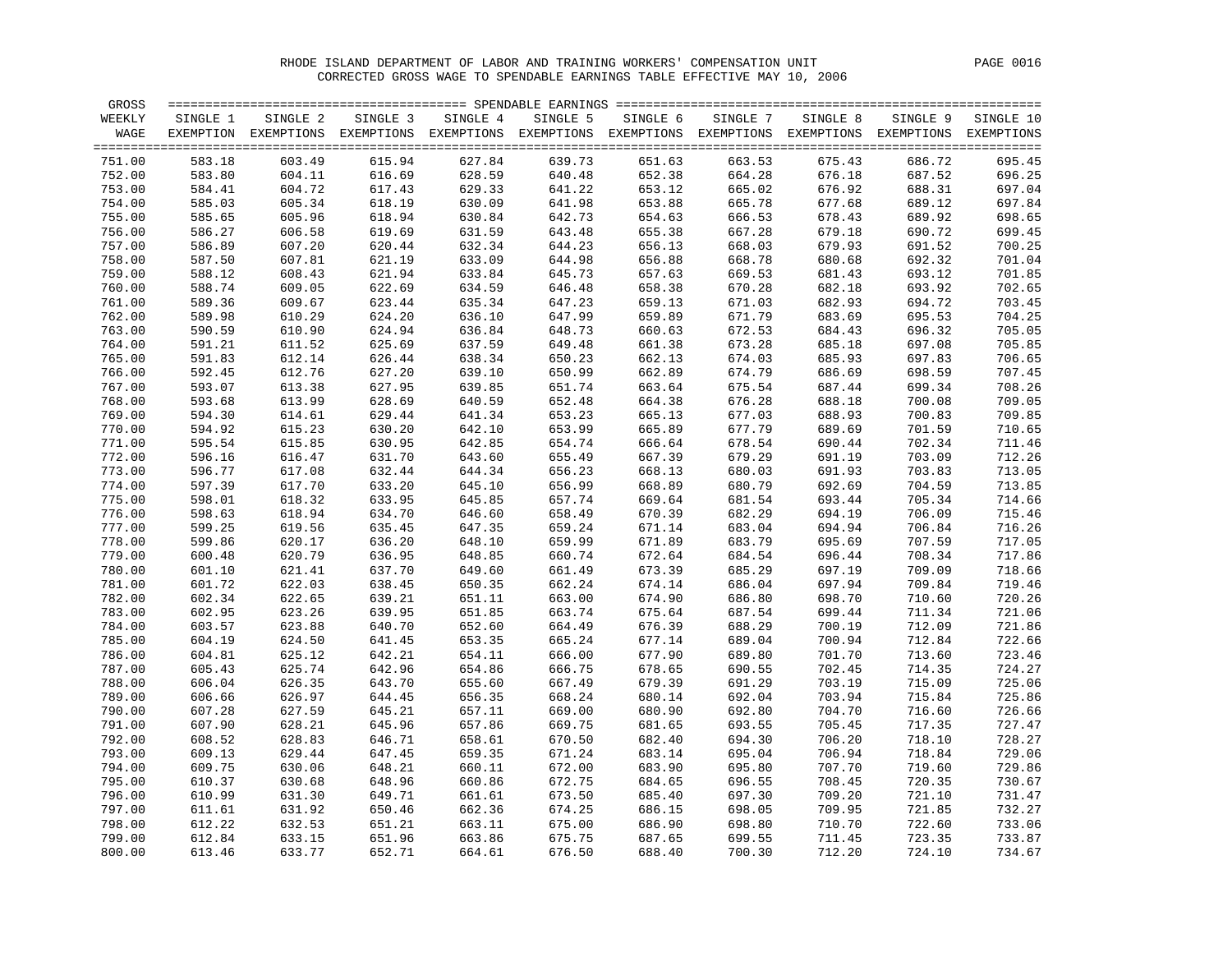| GROSS  |          |                                                                                                   |          |          | ========== SPENDABLE EARNINGS | ========= |          |          |          |            |
|--------|----------|---------------------------------------------------------------------------------------------------|----------|----------|-------------------------------|-----------|----------|----------|----------|------------|
| WEEKLY | SINGLE 1 | SINGLE 2                                                                                          | SINGLE 3 | SINGLE 4 | SINGLE 5                      | SINGLE 6  | SINGLE 7 | SINGLE 8 | SINGLE 9 | SINGLE 10  |
| WAGE   |          | EXEMPTION EXEMPTIONS EXEMPTIONS EXEMPTIONS EXEMPTIONS EXEMPTIONS EXEMPTIONS EXEMPTIONS EXEMPTIONS |          |          |                               |           |          |          |          | EXEMPTIONS |
|        |          |                                                                                                   |          |          |                               |           |          |          |          |            |
| 801.00 | 614.08   | 634.39                                                                                            | 653.46   | 665.36   | 677.25                        | 689.15    | 701.05   | 712.95   | 724.85   | 735.47     |
| 802.00 | 614.70   | 635.01                                                                                            | 654.22   | 666.12   | 678.01                        | 689.91    | 701.81   | 713.71   | 725.61   | 736.27     |
| 803.00 | 615.31   | 635.62                                                                                            | 654.96   | 666.86   | 678.75                        | 690.65    | 702.55   | 714.45   | 726.35   | 737.07     |
| 804.00 | 615.93   | 636.24                                                                                            | 655.71   | 667.61   | 679.50                        | 691.40    | 703.30   | 715.20   | 727.10   | 737.87     |
| 805.00 | 616.55   | 636.86                                                                                            | 656.46   | 668.36   | 680.25                        | 692.15    | 704.05   | 715.95   | 727.85   | 738.67     |
| 806.00 | 617.17   | 637.48                                                                                            | 657.22   | 669.12   | 681.01                        | 692.91    | 704.81   | 716.71   | 728.61   | 739.47     |
| 807.00 | 617.79   | 638.10                                                                                            | 657.97   | 669.87   | 681.76                        | 693.66    | 705.56   | 717.46   | 729.36   | 740.28     |
| 808.00 | 618.40   | 638.71                                                                                            | 658.71   | 670.61   | 682.50                        | 694.40    | 706.30   | 718.20   | 730.10   | 741.07     |
| 809.00 | 619.02   | 639.33                                                                                            | 659.46   | 671.36   | 683.25                        | 695.15    | 707.05   | 718.95   | 730.85   | 741.87     |
| 810.00 | 619.64   | 639.95                                                                                            | 660.22   | 672.12   | 684.01                        | 695.91    | 707.81   | 719.71   | 731.61   | 742.67     |
| 811.00 | 620.26   | 640.57                                                                                            | 660.88   | 672.87   | 684.76                        | 696.66    | 708.56   | 720.46   | 732.36   | 743.48     |
| 812.00 | 620.88   | 641.19                                                                                            | 661.50   | 673.62   | 685.51                        | 697.41    | 709.31   | 721.21   | 733.11   | 744.28     |
| 813.00 | 621.49   | 641.80                                                                                            | 662.11   | 674.36   | 686.25                        | 698.15    | 710.05   | 721.95   | 733.85   | 745.07     |
| 814.00 | 622.11   | 642.42                                                                                            | 662.73   | 675.12   | 687.01                        | 698.91    | 710.81   | 722.71   | 734.61   | 745.87     |
|        | 622.73   |                                                                                                   |          |          |                               |           | 711.56   |          |          |            |
| 815.00 |          | 643.04                                                                                            | 663.35   | 675.87   | 687.76                        | 699.66    |          | 723.46   | 735.36   | 746.68     |
| 816.00 | 623.35   | 643.66                                                                                            | 663.97   | 676.62   | 688.51                        | 700.41    | 712.31   | 724.21   | 736.11   | 747.48     |
| 817.00 | 623.97   | 644.28                                                                                            | 664.59   | 677.37   | 689.26                        | 701.16    | 713.06   | 724.96   | 736.86   | 748.28     |
| 818.00 | 624.58   | 644.89                                                                                            | 665.20   | 678.12   | 690.01                        | 701.91    | 713.81   | 725.71   | 737.61   | 749.07     |
| 819.00 | 625.20   | 645.51                                                                                            | 665.82   | 678.87   | 690.76                        | 702.66    | 714.56   | 726.46   | 738.36   | 749.88     |
| 820.00 | 625.82   | 646.13                                                                                            | 666.44   | 679.62   | 691.51                        | 703.41    | 715.31   | 727.21   | 739.11   | 750.68     |
| 821.00 | 626.44   | 646.75                                                                                            | 667.06   | 680.37   | 692.26                        | 704.16    | 716.06   | 727.96   | 739.86   | 751.48     |
| 822.00 | 627.06   | 647.37                                                                                            | 667.68   | 681.13   | 693.02                        | 704.92    | 716.82   | 728.72   | 740.62   | 752.28     |
| 823.00 | 627.67   | 647.98                                                                                            | 668.29   | 681.87   | 693.76                        | 705.66    | 717.56   | 729.46   | 741.36   | 753.08     |
| 824.00 | 628.29   | 648.60                                                                                            | 668.91   | 682.62   | 694.51                        | 706.41    | 718.31   | 730.21   | 742.11   | 753.88     |
| 825.00 | 628.91   | 649.22                                                                                            | 669.53   | 683.37   | 695.26                        | 707.16    | 719.06   | 730.96   | 742.86   | 754.68     |
| 826.00 | 629.53   | 649.84                                                                                            | 670.15   | 684.13   | 696.02                        | 707.92    | 719.82   | 731.72   | 743.62   | 755.48     |
| 827.00 | 630.15   | 650.46                                                                                            | 670.77   | 684.88   | 696.77                        | 708.67    | 720.57   | 732.47   | 744.37   | 756.27     |
| 828.00 | 630.76   | 651.07                                                                                            | 671.38   | 685.62   | 697.51                        | 709.41    | 721.31   | 733.21   | 745.11   | 757.01     |
| 829.00 | 631.38   | 651.69                                                                                            | 672.00   | 686.37   | 698.26                        | 710.16    | 722.06   | 733.96   | 745.86   | 757.76     |
| 830.00 | 632.00   | 652.31                                                                                            | 672.62   | 687.13   | 699.02                        | 710.92    | 722.82   | 734.72   | 746.62   | 758.51     |
| 831.00 | 632.62   | 652.93                                                                                            | 673.24   | 687.88   | 699.77                        | 711.67    | 723.57   | 735.47   | 747.37   | 759.27     |
| 832.00 | 633.24   | 653.55                                                                                            | 673.86   | 688.63   | 700.52                        | 712.42    | 724.32   | 736.22   | 748.12   | 760.02     |
| 833.00 | 633.85   | 654.16                                                                                            | 674.47   | 689.37   | 701.26                        | 713.16    | 725.06   | 736.96   | 748.86   | 760.76     |
| 834.00 | 634.47   | 654.78                                                                                            | 675.09   | 690.13   | 702.02                        | 713.92    | 725.82   | 737.72   | 749.62   | 761.51     |
| 835.00 | 635.09   | 655.40                                                                                            | 675.71   | 690.88   | 702.77                        | 714.67    | 726.57   | 738.47   | 750.37   | 762.27     |
| 836.00 | 635.71   | 656.02                                                                                            | 676.33   | 691.63   | 703.52                        | 715.42    | 727.32   | 739.22   | 751.12   | 763.02     |
| 837.00 | 636.33   | 656.64                                                                                            | 676.95   | 692.38   | 704.27                        | 716.17    | 728.07   | 739.97   | 751.87   | 763.77     |
| 838.00 | 636.94   | 657.25                                                                                            | 677.56   | 693.13   | 705.02                        | 716.92    | 728.82   | 740.72   | 752.62   | 764.51     |
| 839.00 | 637.56   | 657.87                                                                                            | 678.18   | 693.88   | 705.77                        | 717.67    | 729.57   | 741.47   | 753.37   | 765.27     |
| 840.00 | 638.18   | 658.49                                                                                            | 678.80   | 694.63   | 706.52                        | 718.42    | 730.32   | 742.22   | 754.12   | 766.02     |
| 841.00 | 638.80   | 659.11                                                                                            | 679.42   | 695.38   | 707.27                        | 719.17    | 731.07   | 742.97   | 754.87   | 766.77     |
| 842.00 | 639.42   | 659.73                                                                                            | 680.04   | 696.14   | 708.03                        | 719.93    | 731.83   | 743.73   | 755.63   | 767.52     |
| 843.00 | 640.03   | 660.34                                                                                            | 680.65   | 696.88   | 708.77                        | 720.67    | 732.57   | 744.47   | 756.37   | 768.27     |
| 844.00 | 640.65   | 660.96                                                                                            | 681.27   | 697.63   | 709.52                        | 721.42    | 733.32   | 745.22   | 757.12   | 769.02     |
| 845.00 | 641.27   | 661.58                                                                                            | 681.89   | 698.38   | 710.27                        | 722.17    | 734.07   | 745.97   | 757.87   | 769.77     |
| 846.00 | 641.89   | 662.20                                                                                            | 682.51   | 699.14   | 711.03                        | 722.93    | 734.83   | 746.73   | 758.63   | 770.52     |
| 847.00 | 642.51   | 662.82                                                                                            | 683.13   | 699.89   | 711.78                        | 723.68    | 735.58   | 747.48   | 759.38   | 771.28     |
| 848.00 | 643.12   | 663.43                                                                                            | 683.74   | 700.63   | 712.52                        | 724.42    | 736.32   | 748.22   | 760.12   | 772.02     |
| 849.00 | 643.74   | 664.05                                                                                            | 684.36   | 701.38   | 713.27                        | 725.17    | 737.07   | 748.97   | 760.87   | 772.77     |
| 850.00 | 644.36   | 664.67                                                                                            | 684.98   | 702.14   | 714.03                        | 725.93    | 737.83   | 749.73   | 761.63   | 773.52     |
|        |          |                                                                                                   |          |          |                               |           |          |          |          |            |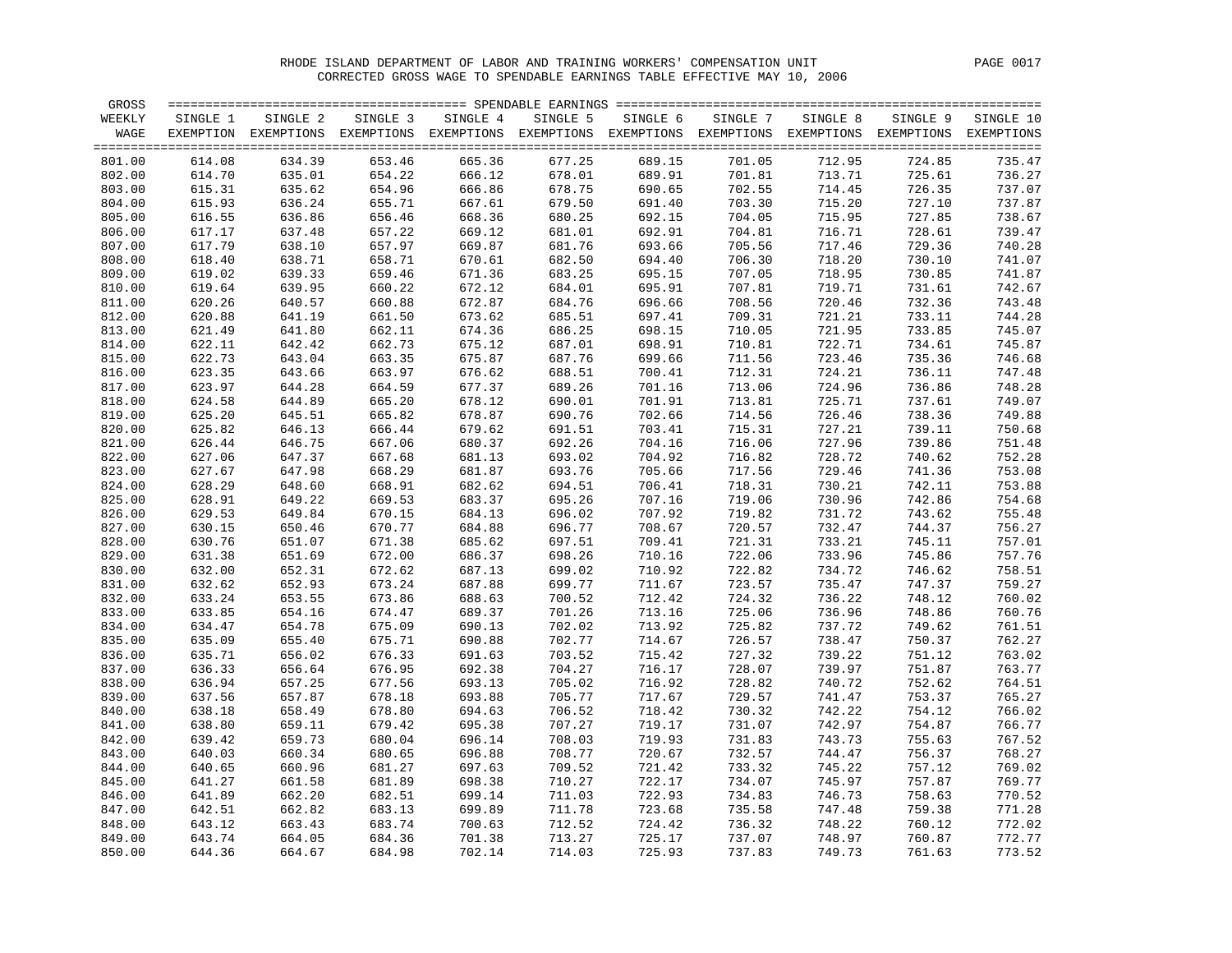| GROSS            |                  |                                                                                                              |                  |                  |                  |                  |                  |                  |                  |                           |
|------------------|------------------|--------------------------------------------------------------------------------------------------------------|------------------|------------------|------------------|------------------|------------------|------------------|------------------|---------------------------|
| WEEKLY           | SINGLE 1         | SINGLE 2                                                                                                     | SINGLE 3         | SINGLE 4         | SINGLE 5         | SINGLE 6         | SINGLE 7         | SINGLE 8         | SINGLE 9         | SINGLE 10                 |
| WAGE             |                  | EXEMPTION EXEMPTIONS EXEMPTIONS EXEMPTIONS EXEMPTIONS EXEMPTIONS EXEMPTIONS EXEMPTIONS EXEMPTIONS EXEMPTIONS |                  |                  |                  |                  |                  |                  |                  |                           |
| 851.00           | 644.98           | 665.29                                                                                                       | 685.60           | 702.89           | 714.78           | 726.68           | 738.58           | 750.48           | 762.38           | $=$ $=$ $=$ $=$<br>774.28 |
| 852.00           | 645.60           | 665.91                                                                                                       | 686.22           | 703.64           | 715.53           | 727.43           | 739.33           | 751.23           | 763.13           | 775.03                    |
| 853.00           | 646.21           | 666.52                                                                                                       | 686.83           | 704.38           | 716.27           | 728.17           | 740.07           | 751.97           | 763.87           | 775.77                    |
| 854.00           | 646.83           | 667.14                                                                                                       | 687.45           | 705.14           | 717.03           | 728.93           | 740.83           | 752.73           | 764.63           | 776.52                    |
| 855.00           | 647.45           | 667.76                                                                                                       | 688.07           | 705.89           | 717.78           | 729.68           | 741.58           | 753.48           | 765.38           | 777.28                    |
| 856.00           | 648.07           | 668.38                                                                                                       | 688.69           | 706.64           | 718.53           | 730.43           | 742.33           | 754.23           | 766.13           | 778.03                    |
| 857.00           | 648.69           | 669.00                                                                                                       | 689.31           | 707.39           | 719.28           | 731.18           | 743.08           | 754.98           | 766.88           | 778.78                    |
| 858.00           | 649.30           | 669.61                                                                                                       | 689.92           | 708.14           | 720.03           | 731.93           | 743.83           | 755.73           | 767.63           | 779.52                    |
| 859.00           | 649.92           | 670.23                                                                                                       | 690.54           | 708.89           | 720.78           | 732.68           | 744.58           | 756.48           | 768.38           | 780.28                    |
| 860.00           | 650.54           | 670.85                                                                                                       | 691.16           | 709.64           | 721.53           | 733.43           | 745.33           | 757.23           | 769.13           | 781.03                    |
| 861.00           | 651.16           | 671.47                                                                                                       | 691.78           | 710.39           | 722.28           | 734.18           | 746.08           | 757.98           | 769.88           | 781.78                    |
| 862.00           | 651.78           | 672.09                                                                                                       | 692.40           | 711.15           | 723.04           | 734.94           | 746.84           | 758.74           | 770.64           | 782.53                    |
| 863.00           | 652.39           | 672.70                                                                                                       | 693.01           | 711.89           | 723.78           | 735.68           | 747.58           | 759.48           | 771.38           | 783.28                    |
| 864.00           | 653.01           | 673.32                                                                                                       | 693.63           | 712.64           | 724.53           | 736.43           | 748.33           | 760.23           | 772.13           | 784.03                    |
| 865.00           | 653.63           | 673.94                                                                                                       | 694.25           | 713.39           | 725.28           | 737.18           | 749.08           | 760.98           | 772.88           | 784.78                    |
| 866.00           | 654.25           | 674.56                                                                                                       | 694.87           | 714.15           | 726.04           | 737.94           | 749.84           | 761.74           | 773.64           | 785.53                    |
| 867.00           | 654.87           | 675.18                                                                                                       | 695.49           | 714.90           | 726.79           | 738.69           | 750.59           | 762.49           | 774.39           | 786.29                    |
| 868.00           | 655.48           | 675.79                                                                                                       | 696.10           | 715.64           | 727.53           | 739.43           | 751.33           | 763.23           | 775.13           | 787.03                    |
| 869.00           | 656.10           | 676.41                                                                                                       | 696.72           | 716.39           | 728.28           | 740.18           | 752.08           | 763.98           | 775.88           | 787.78                    |
| 870.00           | 656.72           | 677.03                                                                                                       | 697.34           | 717.15           | 729.04           | 740.94           | 752.84           | 764.74           | 776.64           | 788.53                    |
| 871.00           | 657.34           | 677.65                                                                                                       | 697.96           | 717.90           | 729.79           | 741.69           | 753.59           | 765.49           | 777.39           | 789.29                    |
| 872.00           | 657.96           | 678.27                                                                                                       | 698.58           | 718.65           | 730.54           | 742.44           | 754.34           | 766.24           | 778.14           | 790.04                    |
| 873.00           | 658.57           | 678.88                                                                                                       | 699.19           | 719.39           | 731.28           | 743.18           | 755.08           | 766.98           | 778.88           | 790.78                    |
| 874.00           | 659.19           | 679.50                                                                                                       | 699.81           | 720.12           | 732.04           | 743.94           | 755.84           | 767.74           | 779.64           | 791.53                    |
| 875.00           | 659.81           | 680.12                                                                                                       | 700.43           | 720.74           | 732.79           | 744.69           | 756.59           | 768.49           | 780.39           | 792.29                    |
| 876.00           | 660.43           | 680.74                                                                                                       | 701.05           | 721.36           | 733.54           | 745.44           | 757.34           | 769.24           | 781.14           | 793.04                    |
| 877.00           | 661.05           | 681.36                                                                                                       | 701.67           | 721.98           | 734.29           | 746.19           | 758.09           | 769.99           | 781.89           | 793.79                    |
| 878.00           | 661.66           | 681.97                                                                                                       | 702.28           | 722.59           | 735.04           | 746.94           | 758.84           | 770.74           | 782.64           | 794.53                    |
| 879.00           | 662.28           | 682.59                                                                                                       | 702.90           | 723.21           | 735.79           | 747.69           | 759.59           | 771.49           | 783.39           | 795.29                    |
| 880.00           | 662.90           | 683.21                                                                                                       | 703.52           | 723.83           | 736.54           | 748.44           | 760.34           | 772.24           | 784.14           | 796.04                    |
| 881.00           | 663.52           | 683.83                                                                                                       | 704.14           | 724.45           | 737.29           | 749.19           | 761.09           | 772.99           | 784.89           | 796.79                    |
| 882.00           | 664.14           | 684.45                                                                                                       | 704.76           | 725.07           | 738.05           | 749.95           | 761.85           | 773.75           | 785.65           | 797.54                    |
| 883.00           | 664.75           | 685.06                                                                                                       | 705.37           | 725.68           | 738.79           | 750.69           | 762.59           | 774.49           | 786.39           | 798.29                    |
| 884.00           | 665.37           | 685.68                                                                                                       | 705.99           | 726.30           | 739.54           | 751.44           | 763.34           | 775.24           | 787.14           | 799.04                    |
| 885.00           | 665.99           | 686.30                                                                                                       | 706.61           | 726.92           | 740.29           | 752.19           | 764.09           | 775.99           | 787.89           | 799.79                    |
| 886.00           | 666.61           | 686.92                                                                                                       | 707.23           | 727.54           | 741.05           | 752.95           | 764.85           | 776.75           | 788.65           | 800.54                    |
| 887.00           | 667.23           | 687.54                                                                                                       | 707.85           | 728.16           | 741.80           | 753.70           | 765.60           | 777.50           | 789.40           | 801.30                    |
| 888.00           | 667.84           | 688.15                                                                                                       | 708.46           | 728.77           | 742.54           | 754.44           | 766.34           | 778.24           | 790.14           | 802.04                    |
| 889.00           | 668.46           | 688.77                                                                                                       | 709.08           | 729.39           | 743.29           | 755.19           | 767.09           | 778.99           | 790.89           | 802.79                    |
|                  | 669.08           | 689.39                                                                                                       | 709.70           | 730.01           | 744.05           | 755.95           | 767.85           | 779.75           | 791.65           | 803.54                    |
| 890.00           |                  |                                                                                                              |                  |                  |                  |                  |                  |                  | 792.40           |                           |
| 891.00           | 669.70<br>670.32 | 690.01<br>690.63                                                                                             | 710.32<br>710.94 | 730.63<br>731.25 | 744.80<br>745.55 | 756.70<br>757.45 | 768.60<br>769.35 | 780.50<br>781.25 | 793.15           | 804.30<br>805.05          |
| 892.00           | 670.93           |                                                                                                              | 711.55           | 731.86           |                  |                  | 770.09           | 781.99           | 793.89           | 805.79                    |
| 893.00           | 671.55           | 691.24<br>691.86                                                                                             | 712.17           | 732.48           | 746.29           | 758.19<br>758.95 | 770.85           | 782.75           | 794.65           | 806.54                    |
| 894.00<br>895.00 | 672.17           | 692.48                                                                                                       | 712.79           | 733.10           | 747.05<br>747.80 | 759.70           | 771.60           | 783.50           | 795.40           | 807.30                    |
| 896.00           | 672.79           | 693.10                                                                                                       | 713.41           | 733.72           | 748.55           | 760.45           | 772.35           | 784.25           | 796.15           | 808.05                    |
|                  | 673.41           | 693.72                                                                                                       | 714.03           | 734.34           | 749.30           | 761.20           | 773.10           | 785.00           | 796.90           | 808.80                    |
| 897.00<br>898.00 | 674.02           | 694.33                                                                                                       | 714.64           | 734.95           | 750.05           | 761.95           | 773.85           | 785.75           | 797.65           | 809.54                    |
|                  |                  | 694.95                                                                                                       |                  |                  |                  | 762.70           |                  |                  |                  |                           |
| 899.00           | 674.64           |                                                                                                              | 715.26           | 735.57           | 750.80           |                  | 774.60           | 786.50           | 798.40<br>799.15 | 810.30                    |
| 900.00           | 675.26           | 695.57                                                                                                       | 715.88           | 736.19           | 751.55           | 763.45           | 775.35           | 787.25           |                  | 811.05                    |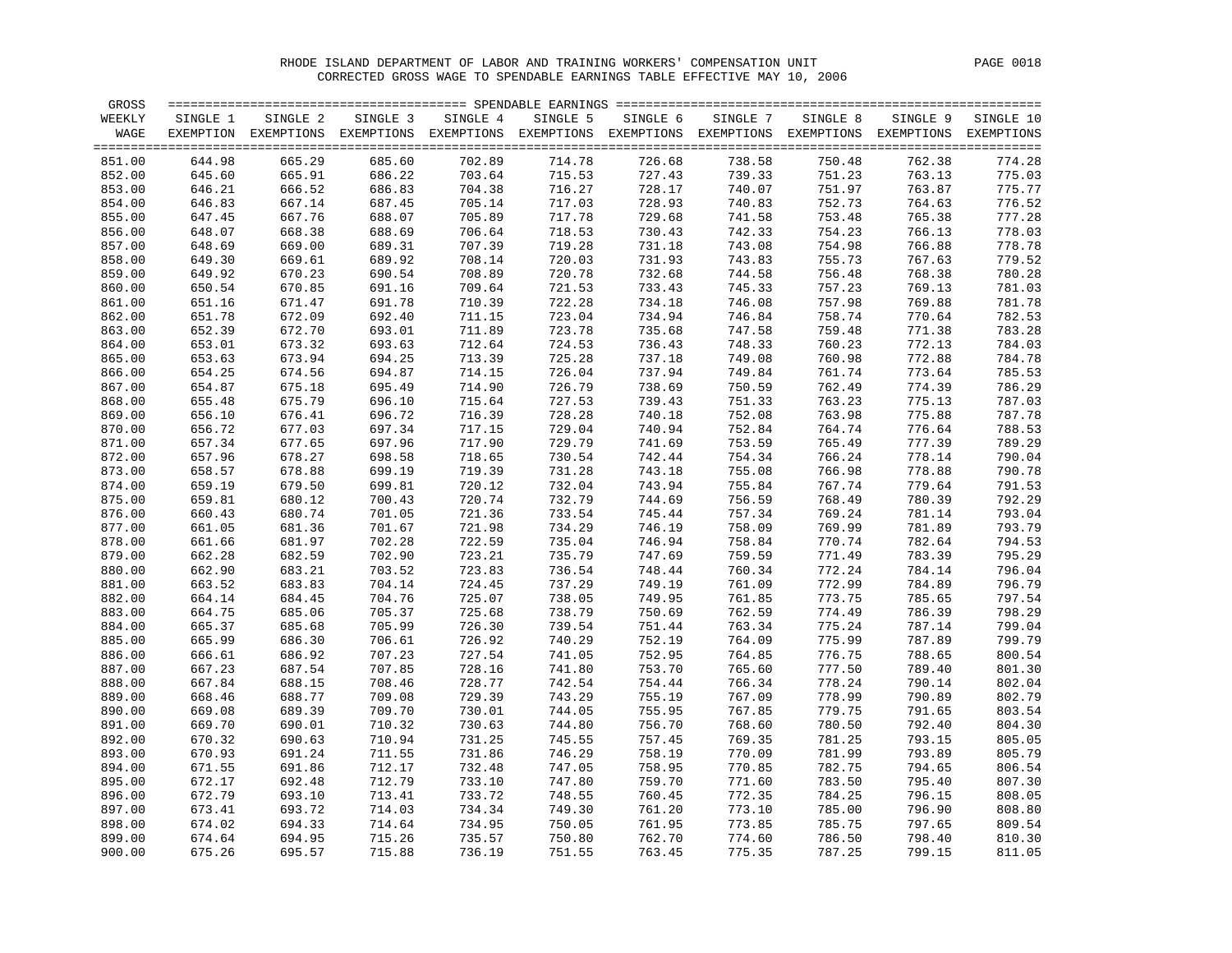| WEEKLY<br>SINGLE 2<br>SINGLE 3<br>SINGLE 4<br>SINGLE 5<br>SINGLE 8<br>SINGLE 1<br>SINGLE 6<br>SINGLE 7<br>SINGLE 9<br>WAGE<br>EXEMPTION EXEMPTIONS EXEMPTIONS EXEMPTIONS EXEMPTIONS EXEMPTIONS EXEMPTIONS EXEMPTIONS EXEMPTIONS EXEMPTIONS<br>736.81<br>752.30<br>764.20<br>901.00<br>675.88<br>696.19<br>716.50<br>776.10<br>788.00<br>799.90<br>902.00<br>676.50<br>696.81<br>717.12<br>737.43<br>753.06<br>764.96<br>776.86<br>788.76<br>800.66<br>677.11<br>697.42<br>717.73<br>738.04<br>753.80<br>765.70<br>777.60<br>789.50<br>801.40<br>903.00<br>718.35<br>738.66<br>904.00<br>677.73<br>698.04<br>754.55<br>766.45<br>778.35<br>790.25<br>802.15<br>678.35<br>718.97<br>739.28<br>755.30<br>767.20<br>779.10<br>791.00<br>802.90<br>905.00<br>698.66<br>678.97<br>719.59<br>739.90<br>756.06<br>767.96<br>779.86<br>791.76<br>803.66<br>906.00<br>699.28<br>720.21<br>740.52<br>804.41<br>907.00<br>679.59<br>699.90<br>756.81<br>768.71<br>780.61<br>792.51<br>793.25<br>805.15<br>908.00<br>680.20<br>700.51<br>720.82<br>741.13<br>757.55<br>769.45<br>781.35<br>680.82<br>741.75<br>770.20<br>794.00<br>909.00<br>701.13<br>721.44<br>758.30<br>782.10<br>805.90<br>742.37<br>910.00<br>681.44<br>701.75<br>722.06<br>759.06<br>770.96<br>782.86<br>794.76<br>806.66<br>742.99<br>911.00<br>682.06<br>702.37<br>722.68<br>759.81<br>771.71<br>783.61<br>795.51<br>807.41<br>682.68<br>702.99<br>723.30<br>743.61<br>760.56<br>772.46<br>784.36<br>796.26<br>808.16<br>912.00<br>744.22<br>683.29<br>723.91<br>773.20<br>785.10<br>797.00<br>808.90<br>913.00<br>703.60<br>761.30<br>704.22<br>724.53<br>744.84<br>773.96<br>785.86<br>797.76<br>809.66<br>914.00<br>683.91<br>762.06<br>745.46<br>915.00<br>684.53<br>704.84<br>725.15<br>762.81<br>774.71<br>786.61<br>798.51<br>810.41<br>725.77<br>746.08<br>775.46<br>787.36<br>799.26<br>811.16<br>916.00<br>685.15<br>705.46<br>763.56<br>917.00<br>685.77<br>706.08<br>726.39<br>746.70<br>764.31<br>776.21<br>788.11<br>800.01<br>811.91<br>686.38<br>727.00<br>747.31<br>765.06<br>776.96<br>788.86<br>800.76<br>812.66<br>918.00<br>706.69<br>687.00<br>727.62<br>747.93<br>765.81<br>777.71<br>789.61<br>801.51<br>813.41<br>919.00<br>707.31<br>728.24<br>748.55<br>778.46<br>790.36<br>802.26<br>814.16<br>920.00<br>687.62<br>707.93<br>766.56<br>688.24<br>708.55<br>728.86<br>749.17<br>767.31<br>779.21<br>791.11<br>814.91<br>921.00<br>803.01<br>749.79<br>779.97<br>803.77<br>922.00<br>688.86<br>709.17<br>729.48<br>768.07<br>791.87<br>815.67 | SINGLE 10<br>$=$ $=$ $=$<br>811.80<br>812.55<br>813.30 |
|------------------------------------------------------------------------------------------------------------------------------------------------------------------------------------------------------------------------------------------------------------------------------------------------------------------------------------------------------------------------------------------------------------------------------------------------------------------------------------------------------------------------------------------------------------------------------------------------------------------------------------------------------------------------------------------------------------------------------------------------------------------------------------------------------------------------------------------------------------------------------------------------------------------------------------------------------------------------------------------------------------------------------------------------------------------------------------------------------------------------------------------------------------------------------------------------------------------------------------------------------------------------------------------------------------------------------------------------------------------------------------------------------------------------------------------------------------------------------------------------------------------------------------------------------------------------------------------------------------------------------------------------------------------------------------------------------------------------------------------------------------------------------------------------------------------------------------------------------------------------------------------------------------------------------------------------------------------------------------------------------------------------------------------------------------------------------------------------------------------------------------------------------------------------------------------------------------------------------------------------------------------------------------------------------------------------------------------------------------------------------------------------------------------------------------------------------------------------------------------------------------------------------------|--------------------------------------------------------|
|                                                                                                                                                                                                                                                                                                                                                                                                                                                                                                                                                                                                                                                                                                                                                                                                                                                                                                                                                                                                                                                                                                                                                                                                                                                                                                                                                                                                                                                                                                                                                                                                                                                                                                                                                                                                                                                                                                                                                                                                                                                                                                                                                                                                                                                                                                                                                                                                                                                                                                                                    |                                                        |
|                                                                                                                                                                                                                                                                                                                                                                                                                                                                                                                                                                                                                                                                                                                                                                                                                                                                                                                                                                                                                                                                                                                                                                                                                                                                                                                                                                                                                                                                                                                                                                                                                                                                                                                                                                                                                                                                                                                                                                                                                                                                                                                                                                                                                                                                                                                                                                                                                                                                                                                                    |                                                        |
|                                                                                                                                                                                                                                                                                                                                                                                                                                                                                                                                                                                                                                                                                                                                                                                                                                                                                                                                                                                                                                                                                                                                                                                                                                                                                                                                                                                                                                                                                                                                                                                                                                                                                                                                                                                                                                                                                                                                                                                                                                                                                                                                                                                                                                                                                                                                                                                                                                                                                                                                    |                                                        |
|                                                                                                                                                                                                                                                                                                                                                                                                                                                                                                                                                                                                                                                                                                                                                                                                                                                                                                                                                                                                                                                                                                                                                                                                                                                                                                                                                                                                                                                                                                                                                                                                                                                                                                                                                                                                                                                                                                                                                                                                                                                                                                                                                                                                                                                                                                                                                                                                                                                                                                                                    |                                                        |
|                                                                                                                                                                                                                                                                                                                                                                                                                                                                                                                                                                                                                                                                                                                                                                                                                                                                                                                                                                                                                                                                                                                                                                                                                                                                                                                                                                                                                                                                                                                                                                                                                                                                                                                                                                                                                                                                                                                                                                                                                                                                                                                                                                                                                                                                                                                                                                                                                                                                                                                                    |                                                        |
|                                                                                                                                                                                                                                                                                                                                                                                                                                                                                                                                                                                                                                                                                                                                                                                                                                                                                                                                                                                                                                                                                                                                                                                                                                                                                                                                                                                                                                                                                                                                                                                                                                                                                                                                                                                                                                                                                                                                                                                                                                                                                                                                                                                                                                                                                                                                                                                                                                                                                                                                    | 814.05                                                 |
|                                                                                                                                                                                                                                                                                                                                                                                                                                                                                                                                                                                                                                                                                                                                                                                                                                                                                                                                                                                                                                                                                                                                                                                                                                                                                                                                                                                                                                                                                                                                                                                                                                                                                                                                                                                                                                                                                                                                                                                                                                                                                                                                                                                                                                                                                                                                                                                                                                                                                                                                    | 814.80                                                 |
|                                                                                                                                                                                                                                                                                                                                                                                                                                                                                                                                                                                                                                                                                                                                                                                                                                                                                                                                                                                                                                                                                                                                                                                                                                                                                                                                                                                                                                                                                                                                                                                                                                                                                                                                                                                                                                                                                                                                                                                                                                                                                                                                                                                                                                                                                                                                                                                                                                                                                                                                    | 815.55                                                 |
|                                                                                                                                                                                                                                                                                                                                                                                                                                                                                                                                                                                                                                                                                                                                                                                                                                                                                                                                                                                                                                                                                                                                                                                                                                                                                                                                                                                                                                                                                                                                                                                                                                                                                                                                                                                                                                                                                                                                                                                                                                                                                                                                                                                                                                                                                                                                                                                                                                                                                                                                    | 816.31                                                 |
|                                                                                                                                                                                                                                                                                                                                                                                                                                                                                                                                                                                                                                                                                                                                                                                                                                                                                                                                                                                                                                                                                                                                                                                                                                                                                                                                                                                                                                                                                                                                                                                                                                                                                                                                                                                                                                                                                                                                                                                                                                                                                                                                                                                                                                                                                                                                                                                                                                                                                                                                    | 817.05                                                 |
|                                                                                                                                                                                                                                                                                                                                                                                                                                                                                                                                                                                                                                                                                                                                                                                                                                                                                                                                                                                                                                                                                                                                                                                                                                                                                                                                                                                                                                                                                                                                                                                                                                                                                                                                                                                                                                                                                                                                                                                                                                                                                                                                                                                                                                                                                                                                                                                                                                                                                                                                    | 817.80                                                 |
|                                                                                                                                                                                                                                                                                                                                                                                                                                                                                                                                                                                                                                                                                                                                                                                                                                                                                                                                                                                                                                                                                                                                                                                                                                                                                                                                                                                                                                                                                                                                                                                                                                                                                                                                                                                                                                                                                                                                                                                                                                                                                                                                                                                                                                                                                                                                                                                                                                                                                                                                    | 818.55                                                 |
|                                                                                                                                                                                                                                                                                                                                                                                                                                                                                                                                                                                                                                                                                                                                                                                                                                                                                                                                                                                                                                                                                                                                                                                                                                                                                                                                                                                                                                                                                                                                                                                                                                                                                                                                                                                                                                                                                                                                                                                                                                                                                                                                                                                                                                                                                                                                                                                                                                                                                                                                    | 819.31                                                 |
|                                                                                                                                                                                                                                                                                                                                                                                                                                                                                                                                                                                                                                                                                                                                                                                                                                                                                                                                                                                                                                                                                                                                                                                                                                                                                                                                                                                                                                                                                                                                                                                                                                                                                                                                                                                                                                                                                                                                                                                                                                                                                                                                                                                                                                                                                                                                                                                                                                                                                                                                    | 820.06                                                 |
|                                                                                                                                                                                                                                                                                                                                                                                                                                                                                                                                                                                                                                                                                                                                                                                                                                                                                                                                                                                                                                                                                                                                                                                                                                                                                                                                                                                                                                                                                                                                                                                                                                                                                                                                                                                                                                                                                                                                                                                                                                                                                                                                                                                                                                                                                                                                                                                                                                                                                                                                    | 820.80                                                 |
|                                                                                                                                                                                                                                                                                                                                                                                                                                                                                                                                                                                                                                                                                                                                                                                                                                                                                                                                                                                                                                                                                                                                                                                                                                                                                                                                                                                                                                                                                                                                                                                                                                                                                                                                                                                                                                                                                                                                                                                                                                                                                                                                                                                                                                                                                                                                                                                                                                                                                                                                    | 821.55                                                 |
|                                                                                                                                                                                                                                                                                                                                                                                                                                                                                                                                                                                                                                                                                                                                                                                                                                                                                                                                                                                                                                                                                                                                                                                                                                                                                                                                                                                                                                                                                                                                                                                                                                                                                                                                                                                                                                                                                                                                                                                                                                                                                                                                                                                                                                                                                                                                                                                                                                                                                                                                    | 822.31                                                 |
|                                                                                                                                                                                                                                                                                                                                                                                                                                                                                                                                                                                                                                                                                                                                                                                                                                                                                                                                                                                                                                                                                                                                                                                                                                                                                                                                                                                                                                                                                                                                                                                                                                                                                                                                                                                                                                                                                                                                                                                                                                                                                                                                                                                                                                                                                                                                                                                                                                                                                                                                    | 823.06                                                 |
|                                                                                                                                                                                                                                                                                                                                                                                                                                                                                                                                                                                                                                                                                                                                                                                                                                                                                                                                                                                                                                                                                                                                                                                                                                                                                                                                                                                                                                                                                                                                                                                                                                                                                                                                                                                                                                                                                                                                                                                                                                                                                                                                                                                                                                                                                                                                                                                                                                                                                                                                    | 823.81                                                 |
|                                                                                                                                                                                                                                                                                                                                                                                                                                                                                                                                                                                                                                                                                                                                                                                                                                                                                                                                                                                                                                                                                                                                                                                                                                                                                                                                                                                                                                                                                                                                                                                                                                                                                                                                                                                                                                                                                                                                                                                                                                                                                                                                                                                                                                                                                                                                                                                                                                                                                                                                    | 824.55                                                 |
|                                                                                                                                                                                                                                                                                                                                                                                                                                                                                                                                                                                                                                                                                                                                                                                                                                                                                                                                                                                                                                                                                                                                                                                                                                                                                                                                                                                                                                                                                                                                                                                                                                                                                                                                                                                                                                                                                                                                                                                                                                                                                                                                                                                                                                                                                                                                                                                                                                                                                                                                    | 825.31                                                 |
|                                                                                                                                                                                                                                                                                                                                                                                                                                                                                                                                                                                                                                                                                                                                                                                                                                                                                                                                                                                                                                                                                                                                                                                                                                                                                                                                                                                                                                                                                                                                                                                                                                                                                                                                                                                                                                                                                                                                                                                                                                                                                                                                                                                                                                                                                                                                                                                                                                                                                                                                    | 826.06                                                 |
|                                                                                                                                                                                                                                                                                                                                                                                                                                                                                                                                                                                                                                                                                                                                                                                                                                                                                                                                                                                                                                                                                                                                                                                                                                                                                                                                                                                                                                                                                                                                                                                                                                                                                                                                                                                                                                                                                                                                                                                                                                                                                                                                                                                                                                                                                                                                                                                                                                                                                                                                    | 826.81                                                 |
|                                                                                                                                                                                                                                                                                                                                                                                                                                                                                                                                                                                                                                                                                                                                                                                                                                                                                                                                                                                                                                                                                                                                                                                                                                                                                                                                                                                                                                                                                                                                                                                                                                                                                                                                                                                                                                                                                                                                                                                                                                                                                                                                                                                                                                                                                                                                                                                                                                                                                                                                    | 827.56                                                 |
| 750.40<br>923.00<br>689.47<br>709.78<br>730.09<br>768.81<br>780.71<br>792.61<br>804.51<br>816.41                                                                                                                                                                                                                                                                                                                                                                                                                                                                                                                                                                                                                                                                                                                                                                                                                                                                                                                                                                                                                                                                                                                                                                                                                                                                                                                                                                                                                                                                                                                                                                                                                                                                                                                                                                                                                                                                                                                                                                                                                                                                                                                                                                                                                                                                                                                                                                                                                                   | 828.31                                                 |
| 690.09<br>710.40<br>730.71<br>751.02<br>769.56<br>781.46<br>793.36<br>805.26<br>817.16<br>924.00                                                                                                                                                                                                                                                                                                                                                                                                                                                                                                                                                                                                                                                                                                                                                                                                                                                                                                                                                                                                                                                                                                                                                                                                                                                                                                                                                                                                                                                                                                                                                                                                                                                                                                                                                                                                                                                                                                                                                                                                                                                                                                                                                                                                                                                                                                                                                                                                                                   | 829.06                                                 |
| 751.64<br>782.21<br>925.00<br>690.71<br>711.02<br>731.33<br>770.31<br>794.11<br>806.01<br>817.91                                                                                                                                                                                                                                                                                                                                                                                                                                                                                                                                                                                                                                                                                                                                                                                                                                                                                                                                                                                                                                                                                                                                                                                                                                                                                                                                                                                                                                                                                                                                                                                                                                                                                                                                                                                                                                                                                                                                                                                                                                                                                                                                                                                                                                                                                                                                                                                                                                   | 829.81                                                 |
| 752.26<br>794.87<br>926.00<br>691.33<br>711.64<br>731.95<br>771.07<br>782.97<br>806.77<br>818.67                                                                                                                                                                                                                                                                                                                                                                                                                                                                                                                                                                                                                                                                                                                                                                                                                                                                                                                                                                                                                                                                                                                                                                                                                                                                                                                                                                                                                                                                                                                                                                                                                                                                                                                                                                                                                                                                                                                                                                                                                                                                                                                                                                                                                                                                                                                                                                                                                                   | 830.56                                                 |
| 691.95<br>732.57<br>752.88<br>783.72<br>795.62<br>807.52<br>819.42<br>927.00<br>712.26<br>771.82                                                                                                                                                                                                                                                                                                                                                                                                                                                                                                                                                                                                                                                                                                                                                                                                                                                                                                                                                                                                                                                                                                                                                                                                                                                                                                                                                                                                                                                                                                                                                                                                                                                                                                                                                                                                                                                                                                                                                                                                                                                                                                                                                                                                                                                                                                                                                                                                                                   | 831.32                                                 |
| 753.49<br>928.00<br>692.56<br>712.87<br>733.18<br>772.56<br>784.46<br>796.36<br>808.26<br>820.16                                                                                                                                                                                                                                                                                                                                                                                                                                                                                                                                                                                                                                                                                                                                                                                                                                                                                                                                                                                                                                                                                                                                                                                                                                                                                                                                                                                                                                                                                                                                                                                                                                                                                                                                                                                                                                                                                                                                                                                                                                                                                                                                                                                                                                                                                                                                                                                                                                   | 832.06                                                 |
| 929.00<br>693.18<br>713.49<br>733.80<br>754.11<br>773.31<br>785.21<br>797.11<br>809.01<br>820.91                                                                                                                                                                                                                                                                                                                                                                                                                                                                                                                                                                                                                                                                                                                                                                                                                                                                                                                                                                                                                                                                                                                                                                                                                                                                                                                                                                                                                                                                                                                                                                                                                                                                                                                                                                                                                                                                                                                                                                                                                                                                                                                                                                                                                                                                                                                                                                                                                                   | 832.81                                                 |
| 754.73<br>809.77<br>821.67<br>930.00<br>693.80<br>714.11<br>734.42<br>774.07<br>785.97<br>797.87                                                                                                                                                                                                                                                                                                                                                                                                                                                                                                                                                                                                                                                                                                                                                                                                                                                                                                                                                                                                                                                                                                                                                                                                                                                                                                                                                                                                                                                                                                                                                                                                                                                                                                                                                                                                                                                                                                                                                                                                                                                                                                                                                                                                                                                                                                                                                                                                                                   | 833.56                                                 |
| 755.35<br>931.00<br>694.42<br>714.73<br>735.04<br>774.82<br>786.72<br>798.62<br>810.52<br>822.42                                                                                                                                                                                                                                                                                                                                                                                                                                                                                                                                                                                                                                                                                                                                                                                                                                                                                                                                                                                                                                                                                                                                                                                                                                                                                                                                                                                                                                                                                                                                                                                                                                                                                                                                                                                                                                                                                                                                                                                                                                                                                                                                                                                                                                                                                                                                                                                                                                   | 834.32                                                 |
| 695.04<br>715.35<br>735.66<br>755.97<br>775.57<br>787.47<br>799.37<br>811.27<br>823.17<br>932.00                                                                                                                                                                                                                                                                                                                                                                                                                                                                                                                                                                                                                                                                                                                                                                                                                                                                                                                                                                                                                                                                                                                                                                                                                                                                                                                                                                                                                                                                                                                                                                                                                                                                                                                                                                                                                                                                                                                                                                                                                                                                                                                                                                                                                                                                                                                                                                                                                                   | 835.07                                                 |
| 695.65<br>756.58<br>788.21<br>800.11<br>812.01<br>823.91<br>933.00<br>715.96<br>736.27<br>776.31                                                                                                                                                                                                                                                                                                                                                                                                                                                                                                                                                                                                                                                                                                                                                                                                                                                                                                                                                                                                                                                                                                                                                                                                                                                                                                                                                                                                                                                                                                                                                                                                                                                                                                                                                                                                                                                                                                                                                                                                                                                                                                                                                                                                                                                                                                                                                                                                                                   | 835.81                                                 |
| 757.20<br>934.00<br>696.27<br>716.58<br>736.89<br>777.07<br>788.97<br>800.87<br>812.77<br>824.67                                                                                                                                                                                                                                                                                                                                                                                                                                                                                                                                                                                                                                                                                                                                                                                                                                                                                                                                                                                                                                                                                                                                                                                                                                                                                                                                                                                                                                                                                                                                                                                                                                                                                                                                                                                                                                                                                                                                                                                                                                                                                                                                                                                                                                                                                                                                                                                                                                   | 836.56                                                 |
| 696.89<br>737.51<br>757.82<br>777.82<br>789.72<br>801.62<br>813.52<br>825.42<br>935.00<br>717.20                                                                                                                                                                                                                                                                                                                                                                                                                                                                                                                                                                                                                                                                                                                                                                                                                                                                                                                                                                                                                                                                                                                                                                                                                                                                                                                                                                                                                                                                                                                                                                                                                                                                                                                                                                                                                                                                                                                                                                                                                                                                                                                                                                                                                                                                                                                                                                                                                                   | 837.32                                                 |
| 697.51<br>717.82<br>738.13<br>758.44<br>778.57<br>790.47<br>802.37<br>814.27<br>826.17<br>936.00                                                                                                                                                                                                                                                                                                                                                                                                                                                                                                                                                                                                                                                                                                                                                                                                                                                                                                                                                                                                                                                                                                                                                                                                                                                                                                                                                                                                                                                                                                                                                                                                                                                                                                                                                                                                                                                                                                                                                                                                                                                                                                                                                                                                                                                                                                                                                                                                                                   | 838.07                                                 |
| 759.06<br>698.13<br>718.44<br>738.75<br>779.32<br>791.22<br>803.12<br>815.02<br>826.92<br>937.00                                                                                                                                                                                                                                                                                                                                                                                                                                                                                                                                                                                                                                                                                                                                                                                                                                                                                                                                                                                                                                                                                                                                                                                                                                                                                                                                                                                                                                                                                                                                                                                                                                                                                                                                                                                                                                                                                                                                                                                                                                                                                                                                                                                                                                                                                                                                                                                                                                   | 838.82                                                 |
| 698.74<br>739.36<br>759.67<br>779.97<br>791.97<br>803.87<br>815.77<br>827.67<br>938.00<br>719.05                                                                                                                                                                                                                                                                                                                                                                                                                                                                                                                                                                                                                                                                                                                                                                                                                                                                                                                                                                                                                                                                                                                                                                                                                                                                                                                                                                                                                                                                                                                                                                                                                                                                                                                                                                                                                                                                                                                                                                                                                                                                                                                                                                                                                                                                                                                                                                                                                                   | 839.56                                                 |
| 699.36<br>739.98<br>760.29<br>792.72<br>828.42<br>939.00<br>719.67<br>780.59<br>804.62<br>816.52                                                                                                                                                                                                                                                                                                                                                                                                                                                                                                                                                                                                                                                                                                                                                                                                                                                                                                                                                                                                                                                                                                                                                                                                                                                                                                                                                                                                                                                                                                                                                                                                                                                                                                                                                                                                                                                                                                                                                                                                                                                                                                                                                                                                                                                                                                                                                                                                                                   | 840.32                                                 |
| 940.00<br>699.98<br>720.29<br>740.60<br>760.91<br>781.21<br>793.47<br>805.37<br>817.27<br>829.17                                                                                                                                                                                                                                                                                                                                                                                                                                                                                                                                                                                                                                                                                                                                                                                                                                                                                                                                                                                                                                                                                                                                                                                                                                                                                                                                                                                                                                                                                                                                                                                                                                                                                                                                                                                                                                                                                                                                                                                                                                                                                                                                                                                                                                                                                                                                                                                                                                   | 841.07                                                 |
| 941.00<br>700.60<br>720.91<br>741.22<br>761.53<br>781.83<br>794.22<br>806.12<br>818.02<br>829.92                                                                                                                                                                                                                                                                                                                                                                                                                                                                                                                                                                                                                                                                                                                                                                                                                                                                                                                                                                                                                                                                                                                                                                                                                                                                                                                                                                                                                                                                                                                                                                                                                                                                                                                                                                                                                                                                                                                                                                                                                                                                                                                                                                                                                                                                                                                                                                                                                                   | 841.82                                                 |
| 942.00<br>701.22<br>721.53<br>741.84<br>762.15<br>782.45<br>794.98<br>818.78<br>830.68<br>806.88                                                                                                                                                                                                                                                                                                                                                                                                                                                                                                                                                                                                                                                                                                                                                                                                                                                                                                                                                                                                                                                                                                                                                                                                                                                                                                                                                                                                                                                                                                                                                                                                                                                                                                                                                                                                                                                                                                                                                                                                                                                                                                                                                                                                                                                                                                                                                                                                                                   | 842.57                                                 |
| 762.76<br>943.00<br>701.83<br>722.14<br>742.45<br>783.06<br>795.72<br>807.62<br>819.52<br>831.42                                                                                                                                                                                                                                                                                                                                                                                                                                                                                                                                                                                                                                                                                                                                                                                                                                                                                                                                                                                                                                                                                                                                                                                                                                                                                                                                                                                                                                                                                                                                                                                                                                                                                                                                                                                                                                                                                                                                                                                                                                                                                                                                                                                                                                                                                                                                                                                                                                   | 843.32                                                 |
| 702.45<br>722.76<br>743.07<br>763.38<br>796.47<br>808.37<br>820.27<br>832.17<br>944.00<br>783.68                                                                                                                                                                                                                                                                                                                                                                                                                                                                                                                                                                                                                                                                                                                                                                                                                                                                                                                                                                                                                                                                                                                                                                                                                                                                                                                                                                                                                                                                                                                                                                                                                                                                                                                                                                                                                                                                                                                                                                                                                                                                                                                                                                                                                                                                                                                                                                                                                                   | 844.07                                                 |
| 945.00<br>703.07<br>723.38<br>743.69<br>764.00<br>784.30<br>797.22<br>809.12<br>821.02<br>832.92                                                                                                                                                                                                                                                                                                                                                                                                                                                                                                                                                                                                                                                                                                                                                                                                                                                                                                                                                                                                                                                                                                                                                                                                                                                                                                                                                                                                                                                                                                                                                                                                                                                                                                                                                                                                                                                                                                                                                                                                                                                                                                                                                                                                                                                                                                                                                                                                                                   | 844.82                                                 |
| 703.69<br>946.00<br>724.00<br>744.31<br>764.62<br>784.92<br>797.98<br>809.88<br>821.78<br>833.68                                                                                                                                                                                                                                                                                                                                                                                                                                                                                                                                                                                                                                                                                                                                                                                                                                                                                                                                                                                                                                                                                                                                                                                                                                                                                                                                                                                                                                                                                                                                                                                                                                                                                                                                                                                                                                                                                                                                                                                                                                                                                                                                                                                                                                                                                                                                                                                                                                   | 845.57                                                 |
| 947.00<br>704.31<br>724.62<br>744.93<br>765.24<br>785.54<br>798.73<br>810.63<br>822.53<br>834.43                                                                                                                                                                                                                                                                                                                                                                                                                                                                                                                                                                                                                                                                                                                                                                                                                                                                                                                                                                                                                                                                                                                                                                                                                                                                                                                                                                                                                                                                                                                                                                                                                                                                                                                                                                                                                                                                                                                                                                                                                                                                                                                                                                                                                                                                                                                                                                                                                                   |                                                        |
| 704.92<br>725.23<br>745.54<br>765.85<br>786.15<br>799.47<br>811.37<br>823.27<br>835.17<br>948.00                                                                                                                                                                                                                                                                                                                                                                                                                                                                                                                                                                                                                                                                                                                                                                                                                                                                                                                                                                                                                                                                                                                                                                                                                                                                                                                                                                                                                                                                                                                                                                                                                                                                                                                                                                                                                                                                                                                                                                                                                                                                                                                                                                                                                                                                                                                                                                                                                                   |                                                        |
| 705.54<br>949.00<br>725.85<br>746.16<br>766.47<br>786.77<br>800.22<br>812.12<br>824.02<br>835.92                                                                                                                                                                                                                                                                                                                                                                                                                                                                                                                                                                                                                                                                                                                                                                                                                                                                                                                                                                                                                                                                                                                                                                                                                                                                                                                                                                                                                                                                                                                                                                                                                                                                                                                                                                                                                                                                                                                                                                                                                                                                                                                                                                                                                                                                                                                                                                                                                                   | 846.33                                                 |
| 706.16<br>767.09<br>787.39<br>800.98<br>950.00<br>726.47<br>746.78<br>812.88<br>824.78<br>836.68                                                                                                                                                                                                                                                                                                                                                                                                                                                                                                                                                                                                                                                                                                                                                                                                                                                                                                                                                                                                                                                                                                                                                                                                                                                                                                                                                                                                                                                                                                                                                                                                                                                                                                                                                                                                                                                                                                                                                                                                                                                                                                                                                                                                                                                                                                                                                                                                                                   | 847.07<br>847.82                                       |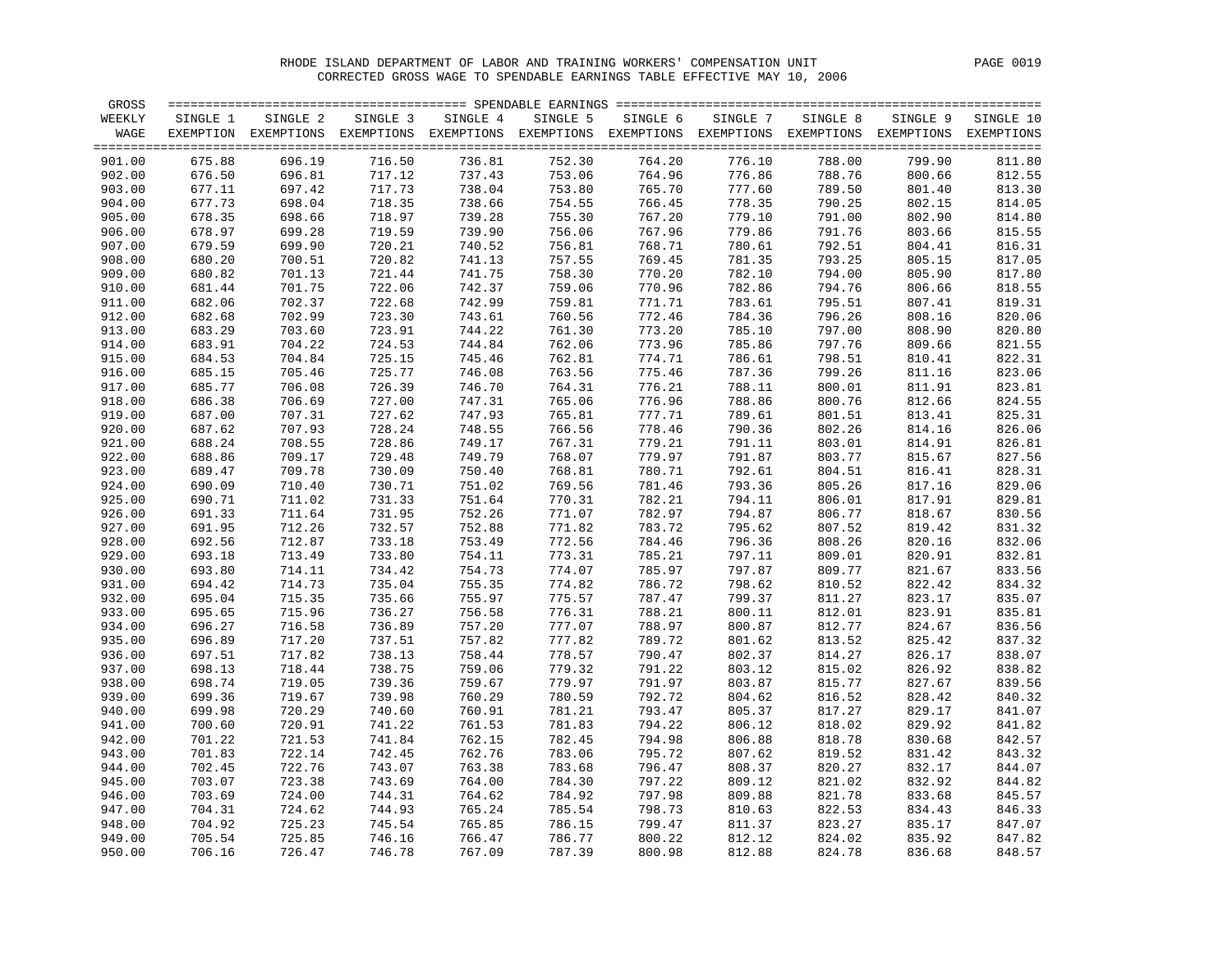| GROSS   | $=$ $=$ $=$ $=$ |          |          |          |          |                                                                                                              |          |          |          |                 |
|---------|-----------------|----------|----------|----------|----------|--------------------------------------------------------------------------------------------------------------|----------|----------|----------|-----------------|
| WEEKLY  | SINGLE 1        | SINGLE 2 | SINGLE 3 | SINGLE 4 | SINGLE 5 | SINGLE 6                                                                                                     | SINGLE 7 | SINGLE 8 | SINGLE 9 | SINGLE 10       |
| WAGE    |                 |          |          |          |          | EXEMPTION EXEMPTIONS EXEMPTIONS EXEMPTIONS EXEMPTIONS EXEMPTIONS EXEMPTIONS EXEMPTIONS EXEMPTIONS EXEMPTIONS |          |          |          |                 |
|         |                 |          |          |          |          |                                                                                                              |          |          |          | $=$ $=$ $=$ $=$ |
| 951.00  | 706.78          | 727.09   | 747.40   | 767.71   | 788.01   | 801.73                                                                                                       | 813.63   | 825.53   | 837.43   | 849.33          |
| 952.00  | 707.40          | 727.71   | 748.02   | 768.33   | 788.63   | 802.48                                                                                                       | 814.38   | 826.28   | 838.18   | 850.08          |
| 953.00  | 708.01          | 728.32   | 748.63   | 768.94   | 789.24   | 803.22                                                                                                       | 815.12   | 827.02   | 838.92   | 850.82          |
| 954.00  | 708.63          | 728.94   | 749.25   | 769.56   | 789.86   | 803.98                                                                                                       | 815.88   | 827.78   | 839.68   | 851.57          |
| 955.00  | 709.25          | 729.56   | 749.87   | 770.18   | 790.48   | 804.73                                                                                                       | 816.63   | 828.53   | 840.43   | 852.33          |
| 956.00  | 709.87          | 730.18   | 750.49   | 770.80   | 791.10   | 805.48                                                                                                       | 817.38   | 829.28   | 841.18   | 853.08          |
| 957.00  | 710.49          |          | 751.11   | 771.42   |          |                                                                                                              |          | 830.03   |          |                 |
|         | 711.10          | 730.80   |          | 772.03   | 791.72   | 806.23                                                                                                       | 818.13   | 830.78   | 841.93   | 853.83          |
| 958.00  |                 | 731.41   | 751.72   |          | 792.33   | 806.98                                                                                                       | 818.88   |          | 842.68   | 854.57          |
| 959.00  | 711.72          | 732.03   | 752.34   | 772.65   | 792.95   | 807.73                                                                                                       | 819.63   | 831.53   | 843.43   | 855.33          |
| 960.00  | 712.34          | 732.65   | 752.96   | 773.27   | 793.57   | 808.48                                                                                                       | 820.38   | 832.28   | 844.18   | 856.08          |
| 961.00  | 712.96          | 733.27   | 753.58   | 773.89   | 794.19   | 809.23                                                                                                       | 821.13   | 833.03   | 844.93   | 856.83          |
| 962.00  | 713.58          | 733.89   | 754.20   | 774.51   | 794.81   | 809.99                                                                                                       | 821.89   | 833.79   | 845.69   | 857.58          |
| 963.00  | 714.19          | 734.50   | 754.81   | 775.12   | 795.42   | 810.73                                                                                                       | 822.63   | 834.53   | 846.43   | 858.33          |
| 964.00  | 714.81          | 735.12   | 755.43   | 775.74   | 796.04   | 811.48                                                                                                       | 823.38   | 835.28   | 847.18   | 859.08          |
| 965.00  | 715.43          | 735.74   | 756.05   | 776.36   | 796.66   | 812.23                                                                                                       | 824.13   | 836.03   | 847.93   | 859.83          |
| 966.00  | 716.05          | 736.36   | 756.67   | 776.98   | 797.28   | 812.99                                                                                                       | 824.89   | 836.79   | 848.69   | 860.58          |
| 967.00  | 716.67          | 736.98   | 757.29   | 777.60   | 797.90   | 813.74                                                                                                       | 825.64   | 837.54   | 849.44   | 861.34          |
| 968.00  | 717.28          | 737.59   | 757.90   | 778.21   | 798.51   | 814.48                                                                                                       | 826.38   | 838.28   | 850.18   | 862.08          |
| 969.00  | 717.90          | 738.21   | 758.52   | 778.83   | 799.13   | 815.23                                                                                                       | 827.13   | 839.03   | 850.93   | 862.83          |
| 970.00  | 718.52          | 738.83   | 759.14   | 779.45   | 799.75   | 815.99                                                                                                       | 827.89   | 839.79   | 851.69   | 863.58          |
| 971.00  | 719.14          | 739.45   | 759.76   | 780.07   | 800.37   | 816.74                                                                                                       | 828.64   | 840.54   | 852.44   | 864.34          |
| 972.00  | 719.76          | 740.07   | 760.38   | 780.69   | 800.99   | 817.49                                                                                                       | 829.39   | 841.29   | 853.19   | 865.09          |
| 973.00  | 720.37          | 740.68   | 760.99   | 781.30   | 801.60   | 818.23                                                                                                       | 830.13   | 842.03   | 853.93   | 865.83          |
| 974.00  | 720.99          | 741.30   | 761.61   | 781.92   | 802.22   | 818.99                                                                                                       | 830.89   | 842.79   | 854.69   | 866.58          |
| 975.00  | 721.61          | 741.92   | 762.23   | 782.54   | 802.84   | 819.74                                                                                                       | 831.64   | 843.54   | 855.44   | 867.34          |
| 976.00  | 722.23          | 742.54   | 762.85   | 783.16   | 803.46   | 820.49                                                                                                       | 832.39   | 844.29   | 856.19   | 868.09          |
| 977.00  | 722.85          | 743.16   | 763.47   | 783.78   | 804.08   | 821.24                                                                                                       | 833.14   | 845.04   | 856.94   | 868.84          |
| 978.00  | 723.46          | 743.77   | 764.08   | 784.39   | 804.69   | 821.99                                                                                                       | 833.89   | 845.79   | 857.69   | 869.58          |
| 979.00  | 724.08          | 744.39   | 764.70   | 785.01   | 805.31   | 822.74                                                                                                       | 834.64   | 846.54   | 858.44   | 870.34          |
| 980.00  | 724.70          | 745.01   | 765.32   | 785.63   | 805.93   | 823.49                                                                                                       | 835.39   | 847.29   | 859.19   | 871.09          |
| 981.00  | 725.32          | 745.63   | 765.94   | 786.25   | 806.55   | 824.24                                                                                                       | 836.14   | 848.04   | 859.94   | 871.84          |
| 982.00  | 725.94          | 746.25   | 766.56   | 786.87   | 807.17   | 825.00                                                                                                       | 836.90   | 848.80   | 860.70   | 872.59          |
| 983.00  | 726.55          | 746.86   | 767.17   | 787.48   | 807.78   | 825.74                                                                                                       | 837.64   | 849.54   | 861.44   | 873.34          |
| 984.00  | 727.17          | 747.48   | 767.79   | 788.10   | 808.40   | 826.49                                                                                                       | 838.39   | 850.29   | 862.19   | 874.09          |
| 985.00  | 727.79          | 748.10   | 768.41   | 788.72   | 809.02   | 827.24                                                                                                       | 839.14   | 851.04   | 862.94   | 874.84          |
| 986.00  | 728.41          | 748.72   | 769.03   | 789.34   | 809.64   | 828.00                                                                                                       | 839.90   | 851.80   | 863.70   | 875.59          |
| 987.00  | 729.03          | 749.34   | 769.65   | 789.96   | 810.26   | 828.75                                                                                                       | 840.65   | 852.55   | 864.45   | 876.35          |
| 988.00  | 729.64          | 749.95   | 770.26   | 790.57   | 810.87   | 829.49                                                                                                       | 841.39   | 853.29   | 865.19   | 877.09          |
| 989.00  | 730.26          | 750.57   | 770.88   | 791.19   | 811.49   | 830.24                                                                                                       | 842.14   | 854.04   | 865.94   | 877.84          |
|         |                 |          |          |          |          |                                                                                                              |          |          |          |                 |
| 990.00  | 730.88          | 751.19   | 771.50   | 791.81   | 812.11   | 831.00                                                                                                       | 842.90   | 854.80   | 866.70   | 878.59          |
| 991.00  | 731.50          | 751.81   | 772.12   | 792.43   | 812.73   | 831.75                                                                                                       | 843.65   | 855.55   | 867.45   | 879.35          |
| 992.00  | 732.12          | 752.43   | 772.74   | 793.05   | 813.35   | 832.50                                                                                                       | 844.40   | 856.30   | 868.20   | 880.10          |
| 993.00  | 732.73          | 753.04   | 773.35   | 793.66   | 813.96   | 833.24                                                                                                       | 845.14   | 857.04   | 868.94   | 880.84          |
| 994.00  | 733.35          | 753.66   | 773.97   | 794.28   | 814.58   | 834.00                                                                                                       | 845.90   | 857.80   | 869.70   | 881.59          |
| 995.00  | 733.97          | 754.28   | 774.59   | 794.90   | 815.20   | 834.75                                                                                                       | 846.65   | 858.55   | 870.45   | 882.35          |
| 996.00  | 734.59          | 754.90   | 775.21   | 795.52   | 815.82   | 835.50                                                                                                       | 847.40   | 859.30   | 871.20   | 883.10          |
| 997.00  | 735.21          | 755.52   | 775.83   | 796.14   | 816.44   | 836.25                                                                                                       | 848.15   | 860.05   | 871.95   | 883.85          |
| 998.00  | 735.82          | 756.13   | 776.44   | 796.75   | 817.05   | 837.00                                                                                                       | 848.90   | 860.80   | 872.70   | 884.59          |
| 999.00  | 736.44          | 756.75   | 777.06   | 797.37   | 817.67   | 837.75                                                                                                       | 849.65   | 861.55   | 873.45   | 885.35          |
| 1000.00 | 737.06          | 757.37   | 777.68   | 797.99   | 818.29   | 838.50                                                                                                       | 850.40   | 862.30   | 874.20   | 886.10          |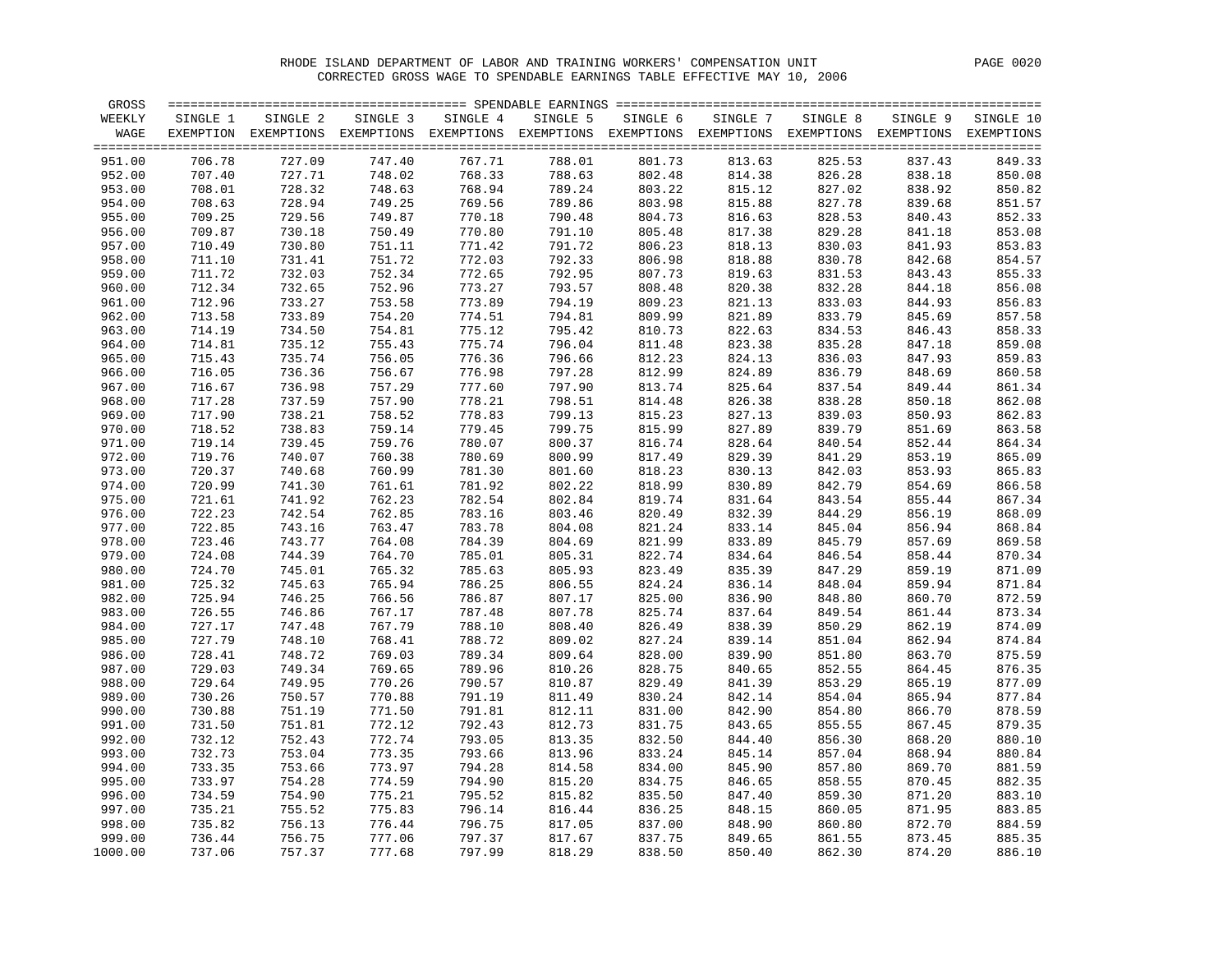| GROSS   |          |                                                                                                              |          |          |          |          |          |          |          |           |
|---------|----------|--------------------------------------------------------------------------------------------------------------|----------|----------|----------|----------|----------|----------|----------|-----------|
| WEEKLY  | SINGLE 1 | SINGLE 2                                                                                                     | SINGLE 3 | SINGLE 4 | SINGLE 5 | SINGLE 6 | SINGLE 7 | SINGLE 8 | SINGLE 9 | SINGLE 10 |
| WAGE    |          | EXEMPTION EXEMPTIONS EXEMPTIONS EXEMPTIONS EXEMPTIONS EXEMPTIONS EXEMPTIONS EXEMPTIONS EXEMPTIONS EXEMPTIONS |          |          |          |          |          |          |          |           |
|         |          |                                                                                                              |          |          |          |          |          |          |          |           |
| 1001.00 | 737.68   | 757.99                                                                                                       | 778.30   | 798.61   | 818.91   | 839.22   | 851.15   | 863.05   | 874.95   | 886.85    |
| 1002.00 | 738.30   | 758.61                                                                                                       | 778.92   | 799.23   | 819.53   | 839.84   | 851.91   | 863.81   | 875.71   | 887.60    |
| 1003.00 | 738.91   | 759.22                                                                                                       | 779.53   | 799.84   | 820.14   | 840.45   | 852.65   | 864.55   | 876.45   | 888.35    |
| 1004.00 | 739.53   | 759.84                                                                                                       | 780.15   | 800.46   | 820.76   | 841.07   | 853.40   | 865.30   | 877.20   | 889.10    |
| 1005.00 | 740.15   | 760.46                                                                                                       | 780.77   | 801.08   | 821.38   | 841.69   | 854.15   | 866.05   | 877.95   | 889.85    |
| 1006.00 | 740.77   | 761.08                                                                                                       | 781.39   | 801.70   | 822.00   | 842.31   | 854.91   | 866.81   | 878.71   | 890.60    |
| 1007.00 | 741.39   | 761.70                                                                                                       | 782.01   | 802.32   | 822.62   | 842.93   | 855.66   | 867.56   | 879.46   | 891.36    |
| 1008.00 | 742.00   | 762.31                                                                                                       | 782.62   | 802.93   | 823.23   | 843.54   | 856.40   | 868.30   | 880.20   | 892.10    |
| 1009.00 | 742.62   | 762.93                                                                                                       | 783.24   | 803.55   | 823.85   | 844.16   | 857.15   | 869.05   | 880.95   | 892.85    |
| 1010.00 | 743.24   | 763.55                                                                                                       | 783.86   | 804.17   | 824.47   | 844.78   | 857.91   | 869.81   | 881.71   | 893.60    |
| 1011.00 | 743.86   | 764.17                                                                                                       | 784.48   | 804.79   | 825.09   | 845.40   | 858.66   | 870.56   | 882.46   | 894.36    |
| 1012.00 | 744.48   | 764.79                                                                                                       | 785.10   | 805.41   | 825.71   | 846.02   | 859.41   | 871.31   | 883.21   | 895.11    |
| 1013.00 | 745.09   | 765.40                                                                                                       | 785.71   | 806.02   | 826.32   | 846.63   | 860.15   | 872.05   | 883.95   | 895.85    |
| 1014.00 | 745.71   | 766.02                                                                                                       | 786.33   | 806.64   | 826.94   | 847.25   | 860.91   | 872.81   | 884.71   | 896.60    |
| 1015.00 | 746.33   | 766.64                                                                                                       | 786.95   | 807.26   | 827.56   | 847.87   | 861.66   | 873.56   | 885.46   | 897.36    |
| 1016.00 | 746.95   | 767.26                                                                                                       | 787.57   | 807.88   | 828.18   | 848.49   | 862.41   | 874.31   | 886.21   | 898.11    |
| 1017.00 | 747.57   | 767.88                                                                                                       | 788.19   | 808.50   | 828.80   | 849.11   | 863.16   | 875.06   | 886.96   | 898.86    |
| 1018.00 | 748.18   | 768.49                                                                                                       | 788.80   | 809.11   | 829.41   | 849.72   | 863.91   | 875.81   | 887.71   | 899.60    |
| 1019.00 | 748.80   | 769.11                                                                                                       | 789.42   | 809.73   | 830.03   | 850.34   | 864.66   | 876.56   | 888.46   | 900.36    |
| 1020.00 | 749.42   | 769.73                                                                                                       | 790.04   | 810.35   | 830.65   | 850.96   | 865.41   | 877.31   | 889.21   | 901.11    |
| 1021.00 | 750.04   | 770.35                                                                                                       | 790.66   | 810.97   | 831.27   | 851.58   | 866.16   | 878.06   | 889.96   | 901.86    |
| 1022.00 | 750.66   | 770.97                                                                                                       | 791.28   | 811.59   | 831.89   | 852.20   | 866.92   | 878.82   | 890.72   | 902.61    |
| 1023.00 | 751.27   | 771.58                                                                                                       | 791.89   | 812.20   | 832.50   | 852.81   | 867.66   | 879.56   | 891.46   | 903.36    |
| 1024.00 | 751.89   | 772.20                                                                                                       | 792.51   | 812.82   | 833.12   | 853.43   | 868.41   | 880.31   | 892.21   | 904.11    |
| 1025.00 | 752.51   | 772.82                                                                                                       | 793.13   | 813.44   | 833.74   | 854.05   | 869.16   | 881.06   | 892.96   | 904.86    |
| 1026.00 | 753.13   | 773.44                                                                                                       | 793.75   | 814.06   | 834.36   | 854.67   | 869.92   | 881.82   | 893.72   | 905.61    |
| 1027.00 | 753.75   | 774.06                                                                                                       | 794.37   | 814.68   | 834.98   | 855.29   | 870.67   | 882.57   | 894.47   | 906.37    |
| 1028.00 | 754.36   | 774.67                                                                                                       | 794.98   | 815.29   | 835.59   | 855.90   | 871.41   | 883.31   | 895.21   | 907.11    |
| 1029.00 | 754.98   | 775.29                                                                                                       | 795.60   | 815.91   | 836.21   | 856.52   | 872.16   | 884.06   | 895.96   | 907.86    |
| 1030.00 | 755.60   | 775.91                                                                                                       | 796.22   | 816.53   | 836.83   | 857.14   | 872.92   | 884.82   | 896.72   | 908.61    |
| 1031.00 | 756.22   | 776.53                                                                                                       | 796.84   | 817.15   | 837.45   | 857.76   | 873.67   | 885.57   | 897.47   | 909.37    |
| 1032.00 | 756.84   | 777.15                                                                                                       | 797.46   | 817.77   | 838.07   | 858.38   | 874.42   | 886.32   | 898.22   | 910.12    |
| 1033.00 | 757.45   | 777.76                                                                                                       | 798.07   | 818.38   | 838.68   | 858.99   | 875.16   | 887.06   | 898.96   | 910.86    |
| 1034.00 | 758.07   | 778.38                                                                                                       | 798.69   | 819.00   | 839.30   | 859.61   | 875.92   | 887.82   | 899.72   | 911.61    |
| 1035.00 | 758.69   | 779.00                                                                                                       | 799.31   | 819.62   | 839.92   | 860.23   | 876.67   | 888.57   | 900.47   | 912.37    |
| 1036.00 | 759.31   | 779.62                                                                                                       | 799.93   | 820.24   | 840.54   | 860.85   | 877.42   | 889.32   | 901.22   | 913.12    |
| 1037.00 | 759.93   | 780.24                                                                                                       | 800.55   | 820.86   | 841.16   | 861.47   | 878.17   | 890.07   | 901.97   | 913.87    |
| 1038.00 | 760.54   | 780.85                                                                                                       | 801.16   | 821.47   | 841.77   | 862.08   | 878.92   | 890.82   | 902.72   | 914.61    |
| 1039.00 | 761.16   | 781.47                                                                                                       | 801.78   | 822.09   | 842.39   | 862.70   | 879.67   | 891.57   | 903.47   | 915.37    |
| 1040.00 | 761.78   | 782.09                                                                                                       | 802.40   | 822.71   | 843.01   | 863.32   | 880.42   | 892.32   | 904.22   | 916.12    |
| 1041.00 | 762.40   | 782.71                                                                                                       | 803.02   | 823.33   | 843.63   | 863.94   | 881.17   | 893.07   | 904.97   | 916.87    |
| 1042.00 | 763.02   | 783.33                                                                                                       | 803.64   | 823.95   | 844.25   | 864.56   | 881.93   | 893.83   | 905.73   | 917.62    |
| 1043.00 | 763.63   | 783.94                                                                                                       | 804.25   | 824.56   | 844.86   | 865.17   | 882.67   | 894.57   | 906.47   | 918.37    |
| 1044.00 | 764.25   | 784.56                                                                                                       | 804.87   | 825.18   | 845.48   | 865.79   | 883.42   | 895.32   | 907.22   | 919.12    |
| 1045.00 | 764.87   | 785.18                                                                                                       | 805.49   | 825.80   | 846.10   | 866.41   | 884.17   | 896.07   | 907.97   | 919.87    |
| 1046.00 | 765.49   | 785.80                                                                                                       | 806.11   | 826.42   | 846.72   | 867.03   | 884.93   | 896.83   | 908.73   | 920.62    |
| 1047.00 | 766.11   | 786.42                                                                                                       | 806.73   | 827.04   | 847.34   | 867.65   | 885.68   | 897.58   | 909.48   | 921.38    |
| 1048.00 | 766.72   | 787.03                                                                                                       | 807.34   | 827.65   | 847.95   | 868.26   | 886.42   | 898.32   | 910.22   | 922.12    |
| 1049.00 | 767.34   | 787.65                                                                                                       | 807.96   | 828.27   | 848.57   | 868.88   | 887.17   | 899.07   | 910.97   | 922.87    |
| 1050.00 | 767.96   | 788.27                                                                                                       | 808.58   | 828.89   | 849.19   | 869.50   | 887.93   | 899.83   | 911.73   | 923.62    |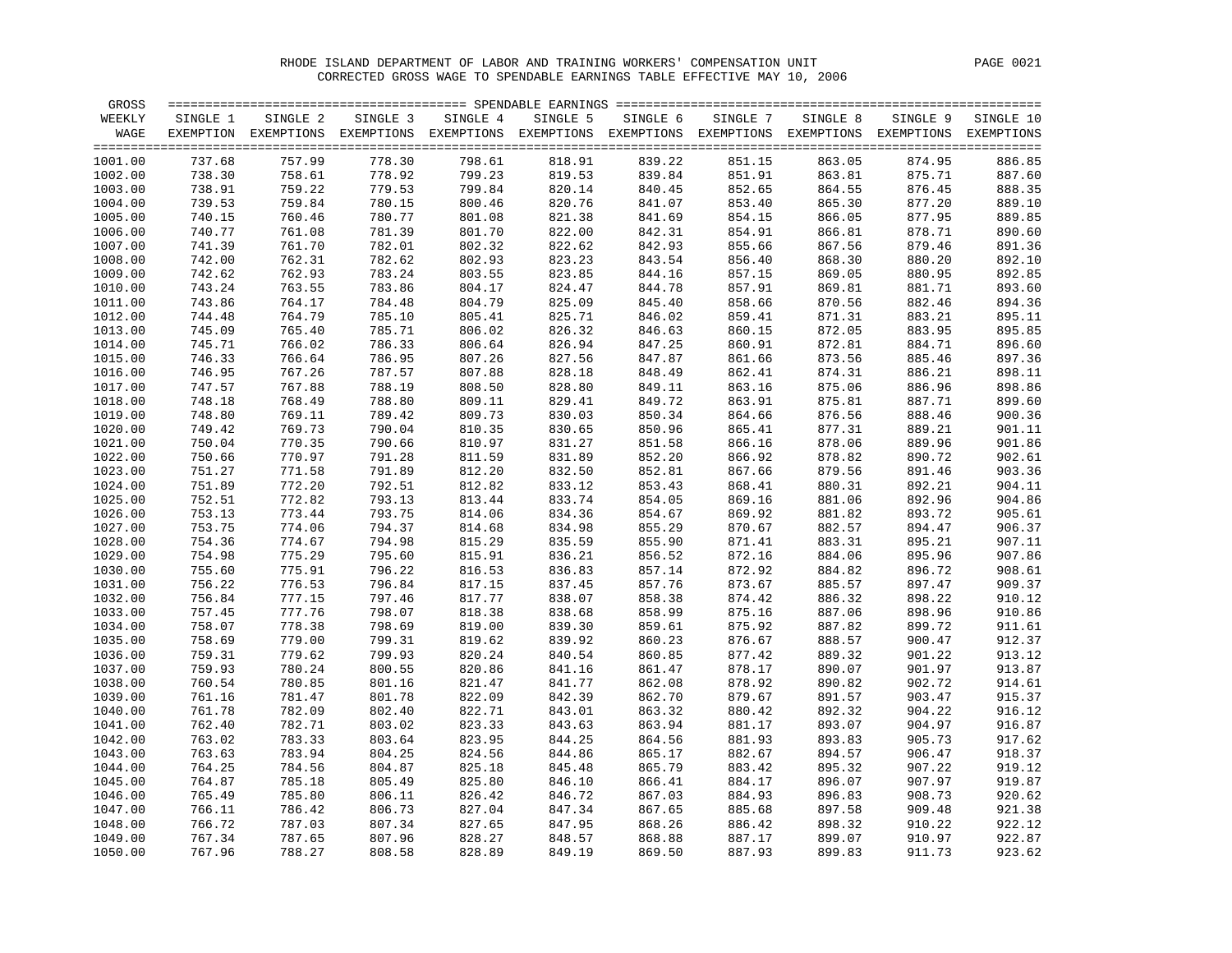| GROSS              |                  |                                                                                                              |                  |                  |                  |                  |                  |                  |                  |                  |
|--------------------|------------------|--------------------------------------------------------------------------------------------------------------|------------------|------------------|------------------|------------------|------------------|------------------|------------------|------------------|
| WEEKLY             | SINGLE 1         | SINGLE 2                                                                                                     | SINGLE 3         | SINGLE 4         | SINGLE 5         | SINGLE 6         | SINGLE 7         | SINGLE 8         | SINGLE 9         | SINGLE 10        |
| WAGE               |                  | EXEMPTION EXEMPTIONS EXEMPTIONS EXEMPTIONS EXEMPTIONS EXEMPTIONS EXEMPTIONS EXEMPTIONS EXEMPTIONS EXEMPTIONS |                  |                  |                  |                  |                  |                  |                  |                  |
| 1051.00            | 768.58           | 788.89                                                                                                       | 809.20           | 829.51           | 849.81           | 870.12           | 888.68           | 900.58           | 912.48           | 924.38           |
| 1052.00            | 769.20           | 789.51                                                                                                       | 809.82           | 830.13           | 850.43           | 870.74           | 889.43           | 901.33           | 913.23           | 925.13           |
| 1053.00            | 769.81           | 790.12                                                                                                       | 810.43           | 830.74           | 851.04           | 871.35           | 890.17           | 902.07           | 913.97           | 925.87           |
| 1054.00            | 770.43           | 790.74                                                                                                       | 811.05           | 831.36           | 851.66           | 871.97           | 890.93           | 902.83           | 914.73           | 926.62           |
| 1055.00            | 771.05           | 791.36                                                                                                       | 811.67           | 831.98           | 852.28           | 872.59           | 891.68           | 903.58           | 915.48           | 927.38           |
| 1056.00            | 771.67           | 791.98                                                                                                       | 812.29           | 832.60           | 852.90           | 873.21           | 892.43           | 904.33           | 916.23           | 928.13           |
| 1057.00            | 772.29           | 792.60                                                                                                       | 812.91           | 833.22           | 853.52           | 873.83           | 893.18           | 905.08           | 916.98           | 928.88           |
| 1058.00            | 772.90           | 793.21                                                                                                       | 813.52           | 833.83           | 854.13           | 874.44           | 893.93           | 905.83           | 917.73           | 929.62           |
| 1059.00            | 773.52           | 793.83                                                                                                       | 814.14           | 834.45           | 854.75           | 875.06           | 894.68           | 906.58           | 918.48           | 930.38           |
| 1060.00            | 774.14           | 794.45                                                                                                       | 814.76           | 835.07           | 855.37           | 875.68           | 895.43           | 907.33           | 919.23           | 931.13           |
| 1061.00            | 774.76           | 795.07                                                                                                       | 815.38           | 835.69           | 855.99           | 876.30           | 896.18           | 908.08           | 919.98           | 931.88           |
| 1062.00            | 775.38           | 795.69                                                                                                       | 816.00           | 836.31           | 856.61           | 876.92           | 896.94           | 908.84           | 920.74           | 932.63           |
| 1063.00            | 775.99           | 796.30                                                                                                       | 816.61           | 836.92           | 857.22           | 877.53           | 897.68           | 909.58           | 921.48           | 933.38           |
| 1064.00            | 776.61           | 796.92                                                                                                       | 817.23           | 837.54           | 857.84           | 878.15           | 898.43           | 910.33           | 922.23           | 934.13           |
| 1065.00            | 777.23           | 797.54                                                                                                       | 817.85           | 838.16           | 858.46           | 878.77           | 899.08           | 911.08           | 922.98           | 934.88           |
| 1066.00            | 777.85           | 798.16                                                                                                       | 818.47           | 838.78           | 859.08           | 879.39           | 899.70           | 911.84           | 923.74           | 935.63           |
| 1067.00            | 778.47           | 798.78                                                                                                       | 819.09           | 839.40           | 859.70           | 880.01           | 900.32           | 912.59           | 924.49           | 936.39           |
| 1068.00            | 779.08           | 799.39                                                                                                       | 819.70           | 840.01           | 860.31           | 880.62           | 900.93           | 913.33           | 925.23           | 937.13           |
| 1069.00            | 779.70           | 800.01                                                                                                       | 820.32           | 840.63           | 860.93           | 881.24           | 901.55           | 914.08           | 925.98           | 937.88           |
| 1070.00            | 780.32           | 800.63                                                                                                       | 820.94           | 841.25           | 861.55           | 881.86           | 902.17           | 914.84           | 926.74           | 938.63           |
| 1071.00            | 780.94           | 801.25                                                                                                       | 821.56           | 841.87           | 862.17           | 882.48           | 902.79           | 915.59           | 927.49           | 939.39           |
| 1072.00            | 781.56           | 801.87                                                                                                       | 822.18           | 842.49           | 862.79           | 883.10           | 903.41           | 916.34           | 928.24           | 940.14           |
| 1073.00            | 782.17           | 802.48                                                                                                       | 822.79           | 843.10           | 863.40           | 883.71           | 904.02           | 917.08           | 928.98           | 940.88           |
| 1074.00            | 782.79           | 803.10                                                                                                       | 823.41           | 843.72           | 864.02           | 884.33           | 904.64           | 917.84           | 929.74           | 941.63           |
| 1075.00            | 783.41           | 803.72                                                                                                       | 824.03           | 844.34           | 864.64           | 884.95           | 905.26           | 918.59           | 930.49           | 942.39           |
| 1076.00            | 784.03           | 804.34                                                                                                       | 824.65           | 844.96           | 865.26           | 885.57           | 905.88           | 919.34           | 931.24           | 943.14           |
| 1077.00            | 784.65           | 804.96                                                                                                       | 825.27           | 845.58           | 865.88           | 886.19           | 906.50           | 920.09           | 931.99           | 943.89           |
| 1078.00            | 785.26           | 805.57                                                                                                       | 825.88           | 846.19           | 866.49           | 886.80           | 907.11           | 920.84           | 932.74           | 944.63           |
| 1079.00            | 785.88           | 806.19                                                                                                       | 826.50           | 846.81           | 867.11           | 887.42           | 907.73           | 921.59           | 933.49           | 945.39           |
| 1080.00            | 786.50           | 806.81                                                                                                       | 827.12           | 847.43           | 867.73           | 888.04           | 908.35           | 922.34           | 934.24           | 946.14           |
| 1081.00            | 787.12           | 807.43                                                                                                       | 827.74           | 848.05           | 868.35           | 888.66           | 908.97           | 923.09           | 934.99           | 946.89           |
| 1082.00            | 787.74           | 808.05                                                                                                       | 828.36           | 848.67           | 868.97           | 889.28           | 909.59           | 923.85           | 935.75           | 947.64           |
| 1083.00            | 788.35           | 808.66                                                                                                       | 828.97           | 849.28           | 869.58           | 889.89           | 910.20           | 924.59           | 936.49           | 948.39           |
| 1084.00            | 788.97           | 809.28                                                                                                       | 829.59           | 849.90           | 870.20           | 890.51           | 910.82           | 925.34           | 937.24           | 949.14           |
| 1085.00            | 789.59           | 809.90                                                                                                       | 830.21           | 850.52<br>851.14 | 870.82           | 891.13<br>891.75 | 911.44           | 926.09<br>926.85 | 937.99           | 949.89           |
| 1086.00            | 790.21           | 810.52                                                                                                       | 830.83           |                  | 871.44           |                  | 912.06           |                  | 938.75           | 950.64           |
| 1087.00            | 790.83           | 811.14                                                                                                       | 831.45           | 851.76           | 872.06           | 892.37           | 912.68           | 927.60           | 939.50           | 951.40           |
| 1088.00<br>1089.00 | 791.44<br>792.06 | 811.75<br>812.37                                                                                             | 832.06           | 852.37<br>852.99 | 872.67<br>873.29 | 892.98<br>893.60 | 913.29           | 928.34           | 940.24           | 952.14           |
| 1090.00            | 792.68           | 812.99                                                                                                       | 832.68<br>833.30 | 853.61           | 873.91           | 894.22           | 913.91<br>914.53 | 929.09<br>929.85 | 940.99<br>941.75 | 952.89<br>953.64 |
| 1091.00            | 793.30           | 813.61                                                                                                       | 833.92           | 854.23           | 874.53           | 894.84           | 915.15           | 930.60           | 942.50           | 954.40           |
|                    | 793.92           |                                                                                                              | 834.54           | 854.85           |                  | 895.46           |                  | 931.35           |                  |                  |
| 1092.00            | 794.53           | 814.23                                                                                                       | 835.15           | 855.46           | 875.15<br>875.76 | 896.07           | 915.77<br>916.38 | 932.09           | 943.25<br>943.99 | 955.15<br>955.89 |
| 1093.00<br>1094.00 | 795.15           | 814.84<br>815.46                                                                                             | 835.77           | 856.08           | 876.38           | 896.69           | 917.00           | 932.85           | 944.75           | 956.64           |
| 1095.00            | 795.77           | 816.08                                                                                                       | 836.39           | 856.70           | 877.00           | 897.31           | 917.62           | 933.60           | 945.50           | 957.40           |
| 1096.00            | 796.39           | 816.70                                                                                                       | 837.01           | 857.32           | 877.62           | 897.93           | 918.24           | 934.35           | 946.25           | 958.15           |
| 1097.00            | 797.01           | 817.32                                                                                                       | 837.63           | 857.94           | 878.24           | 898.55           | 918.86           | 935.10           | 947.00           | 958.90           |
| 1098.00            | 797.62           | 817.93                                                                                                       | 838.24           | 858.55           | 878.85           | 899.16           | 919.47           | 935.85           | 947.75           | 959.64           |
| 1099.00            | 798.24           | 818.55                                                                                                       | 838.86           | 859.17           | 879.47           | 899.78           | 920.09           | 936.60           | 948.50           | 960.40           |
| 1100.00            | 798.86           | 819.17                                                                                                       | 839.48           | 859.79           | 880.09           | 900.40           | 920.71           | 937.35           | 949.25           | 961.15           |
|                    |                  |                                                                                                              |                  |                  |                  |                  |                  |                  |                  |                  |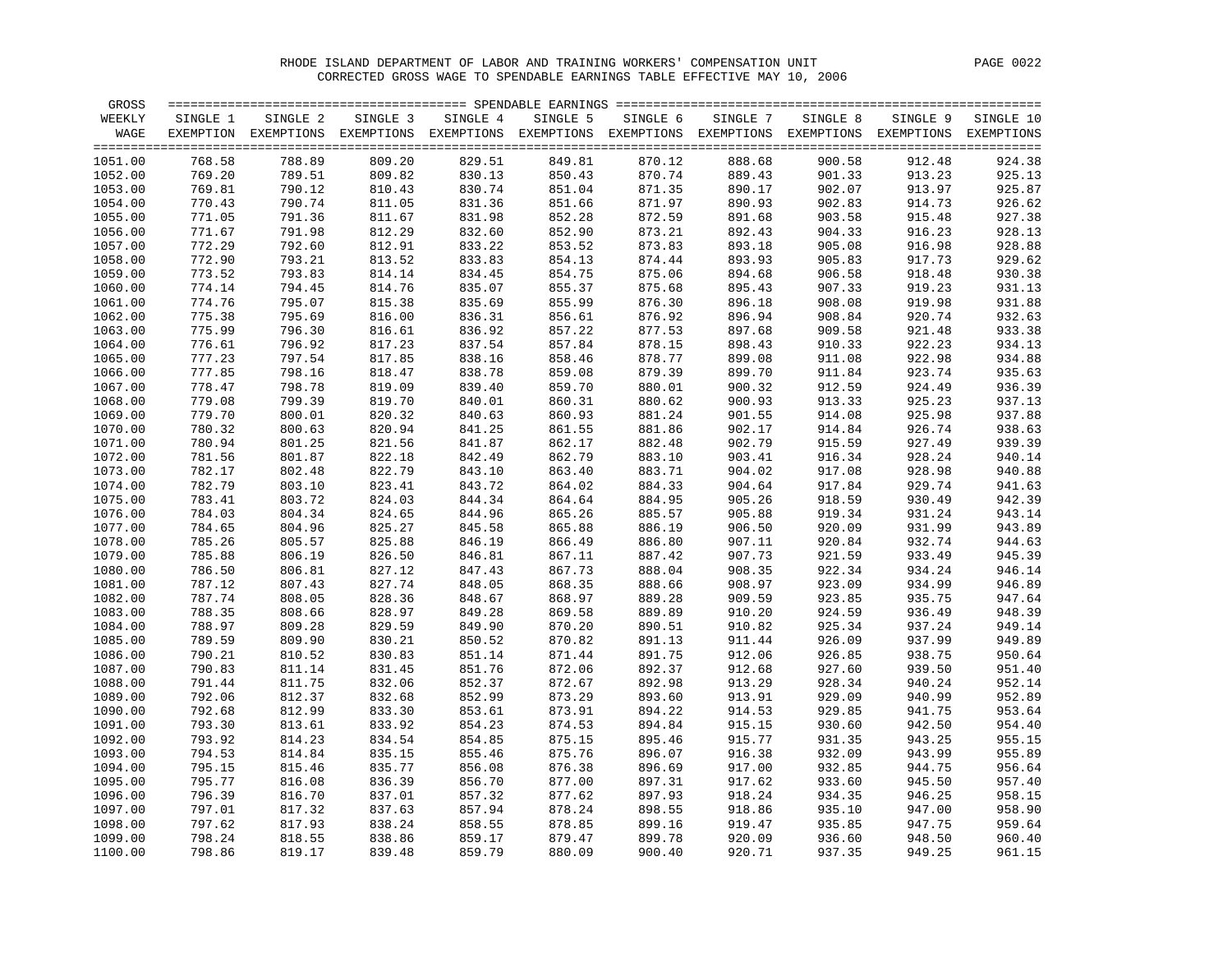| GROSS   |          |                                                                                                              |          |          |          |          |          |          |          |                 |
|---------|----------|--------------------------------------------------------------------------------------------------------------|----------|----------|----------|----------|----------|----------|----------|-----------------|
| WEEKLY  | SINGLE 1 | SINGLE 2                                                                                                     | SINGLE 3 | SINGLE 4 | SINGLE 5 | SINGLE 6 | SINGLE 7 | SINGLE 8 | SINGLE 9 | SINGLE 10       |
| WAGE    |          | EXEMPTION EXEMPTIONS EXEMPTIONS EXEMPTIONS EXEMPTIONS EXEMPTIONS EXEMPTIONS EXEMPTIONS EXEMPTIONS EXEMPTIONS |          |          |          |          |          |          |          |                 |
|         |          |                                                                                                              |          |          |          |          |          |          |          | $=$ $=$ $=$ $=$ |
| 1101.00 | 799.48   | 819.79                                                                                                       | 840.10   | 860.41   | 880.71   | 901.02   | 921.33   | 938.10   | 950.00   | 961.90          |
| 1102.00 | 800.10   | 820.41                                                                                                       | 840.72   | 861.03   | 881.33   | 901.64   | 921.95   | 938.86   | 950.76   | 962.65          |
| 1103.00 | 800.71   | 821.02                                                                                                       | 841.33   | 861.64   | 881.94   | 902.25   | 922.56   | 939.60   | 951.50   | 963.40          |
| 1104.00 | 801.33   | 821.64                                                                                                       | 841.95   | 862.26   | 882.56   | 902.87   | 923.18   | 940.35   | 952.25   | 964.15          |
| 1105.00 | 801.95   | 822.26                                                                                                       | 842.57   | 862.88   | 883.18   | 903.49   | 923.80   | 941.10   | 953.00   | 964.90          |
| 1106.00 | 802.57   | 822.88                                                                                                       | 843.19   | 863.50   | 883.80   | 904.11   | 924.42   | 941.86   | 953.76   | 965.65          |
| 1107.00 | 803.19   | 823.50                                                                                                       | 843.81   | 864.12   | 884.42   | 904.73   | 925.04   | 942.61   | 954.51   | 966.41          |
| 1108.00 | 803.80   | 824.11                                                                                                       | 844.42   | 864.73   | 885.03   | 905.34   | 925.65   | 943.35   | 955.25   | 967.15          |
| 1109.00 | 804.42   | 824.73                                                                                                       | 845.04   | 865.35   | 885.65   | 905.96   | 926.27   | 944.10   | 956.00   | 967.90          |
| 1110.00 | 805.04   | 825.35                                                                                                       | 845.66   | 865.97   | 886.27   | 906.58   | 926.89   | 944.86   | 956.76   | 968.65          |
| 1111.00 | 805.66   | 825.97                                                                                                       | 846.28   | 866.59   | 886.89   | 907.20   | 927.51   | 945.61   | 957.51   | 969.41          |
| 1112.00 | 806.28   | 826.59                                                                                                       | 846.90   | 867.21   | 887.51   | 907.82   | 928.13   | 946.36   | 958.26   | 970.16          |
| 1113.00 | 806.89   | 827.20                                                                                                       | 847.51   | 867.82   | 888.12   | 908.43   | 928.74   | 947.10   | 959.00   | 970.90          |
| 1114.00 | 807.51   | 827.82                                                                                                       | 848.13   | 868.44   | 888.74   | 909.05   | 929.36   | 947.86   | 959.76   | 971.65          |
| 1115.00 | 808.13   | 828.44                                                                                                       | 848.75   | 869.06   | 889.36   | 909.67   | 929.98   | 948.61   | 960.51   | 972.41          |
| 1116.00 | 808.75   | 829.06                                                                                                       | 849.37   | 869.68   | 889.98   | 910.29   | 930.60   | 949.36   | 961.26   | 973.16          |
| 1117.00 | 809.37   | 829.68                                                                                                       | 849.99   | 870.30   | 890.60   | 910.91   | 931.22   | 950.11   | 962.01   | 973.91          |
| 1118.00 | 809.98   | 830.29                                                                                                       | 850.60   | 870.91   | 891.21   | 911.52   | 931.83   | 950.86   | 962.76   | 974.65          |
| 1119.00 | 810.60   | 830.91                                                                                                       | 851.22   | 871.53   | 891.83   | 912.14   | 932.45   | 951.61   | 963.51   | 975.41          |
| 1120.00 | 811.22   | 831.53                                                                                                       | 851.84   | 872.15   | 892.45   | 912.76   | 933.07   | 952.36   | 964.26   | 976.16          |
| 1121.00 | 811.84   | 832.15                                                                                                       | 852.46   | 872.77   | 893.07   | 913.38   | 933.69   | 953.11   | 965.01   | 976.91          |
| 1122.00 | 812.46   | 832.77                                                                                                       | 853.08   | 873.39   | 893.69   | 914.00   | 934.31   | 953.87   | 965.77   | 977.66          |
| 1123.00 | 813.07   | 833.38                                                                                                       | 853.69   | 874.00   | 894.30   | 914.61   | 934.92   | 954.61   | 966.51   | 978.41          |
| 1124.00 | 813.69   | 834.00                                                                                                       | 854.31   | 874.62   | 894.92   | 915.23   | 935.54   | 955.36   | 967.26   | 979.16          |
| 1125.00 | 814.31   | 834.62                                                                                                       | 854.93   | 875.24   | 895.54   | 915.85   | 936.16   | 956.11   | 968.01   | 979.91          |
| 1126.00 | 814.93   | 835.24                                                                                                       | 855.55   | 875.86   | 896.16   | 916.47   | 936.78   | 956.87   | 968.77   | 980.66          |
| 1127.00 | 815.55   | 835.86                                                                                                       | 856.17   | 876.48   | 896.78   | 917.09   | 937.40   | 957.62   | 969.52   | 981.42          |
| 1128.00 | 816.16   | 836.47                                                                                                       | 856.78   | 877.09   | 897.39   | 917.70   | 938.01   | 958.32   | 970.26   | 982.16          |
| 1129.00 | 816.78   | 837.09                                                                                                       | 857.40   | 877.71   | 898.01   | 918.32   | 938.63   | 958.94   | 971.01   | 982.91          |
| 1130.00 | 817.40   | 837.71                                                                                                       | 858.02   | 878.33   | 898.63   | 918.94   | 939.25   | 959.56   | 971.77   | 983.66          |
| 1131.00 | 818.02   | 838.33                                                                                                       | 858.64   | 878.95   | 899.25   | 919.56   | 939.87   | 960.18   | 972.52   | 984.42          |
| 1132.00 | 818.64   | 838.95                                                                                                       | 859.26   | 879.57   | 899.87   | 920.18   | 940.49   | 960.80   | 973.27   | 985.17          |
| 1133.00 | 819.25   | 839.56                                                                                                       | 859.87   | 880.18   | 900.48   | 920.79   | 941.10   | 961.41   | 974.01   | 985.91          |
| 1134.00 | 819.87   | 840.18                                                                                                       | 860.49   | 880.80   | 901.10   | 921.41   | 941.72   | 962.03   | 974.77   | 986.66          |
| 1135.00 | 820.49   | 840.80                                                                                                       | 861.11   | 881.42   | 901.72   | 922.03   | 942.34   | 962.65   | 975.52   | 987.42          |
| 1136.00 | 821.11   | 841.42                                                                                                       | 861.73   | 882.04   | 902.34   | 922.65   | 942.96   | 963.27   | 976.27   | 988.17          |
| 1137.00 | 821.73   | 842.04                                                                                                       | 862.35   | 882.66   | 902.96   | 923.27   | 943.58   | 963.89   | 977.02   | 988.92          |
| 1138.00 | 822.34   | 842.65                                                                                                       | 862.96   | 883.27   | 903.57   | 923.88   | 944.19   | 964.50   | 977.77   | 989.66          |
| 1139.00 | 822.96   | 843.27                                                                                                       | 863.58   | 883.89   | 904.19   | 924.50   | 944.81   | 965.12   | 978.52   | 990.42          |
| 1140.00 | 823.58   | 843.89                                                                                                       | 864.20   | 884.51   | 904.81   | 925.12   | 945.43   | 965.74   | 979.27   | 991.17          |
| 1141.00 | 824.20   | 844.51                                                                                                       | 864.82   | 885.13   | 905.43   | 925.74   | 946.05   | 966.36   | 980.02   | 991.92          |
| 1142.00 | 824.82   | 845.13                                                                                                       | 865.44   | 885.75   | 906.05   | 926.36   | 946.67   | 966.98   | 980.78   | 992.67          |
| 1143.00 | 825.43   | 845.74                                                                                                       | 866.05   | 886.36   | 906.66   | 926.97   | 947.28   | 967.59   | 981.52   | 993.42          |
| 1144.00 | 826.05   | 846.36                                                                                                       | 866.67   | 886.98   | 907.28   | 927.59   | 947.90   | 968.21   | 982.27   | 994.17          |
| 1145.00 | 826.67   | 846.98                                                                                                       | 867.29   | 887.60   | 907.90   | 928.21   | 948.52   | 968.83   | 983.02   | 994.92          |
| 1146.00 | 827.29   | 847.60                                                                                                       | 867.91   | 888.22   | 908.52   | 928.83   | 949.14   | 969.45   | 983.78   | 995.67          |
| 1147.00 | 827.91   | 848.22                                                                                                       | 868.53   | 888.84   | 909.14   | 929.45   | 949.76   | 970.07   | 984.53   | 996.43          |
| 1148.00 | 828.52   | 848.83                                                                                                       | 869.14   | 889.45   | 909.75   | 930.06   | 950.37   | 970.68   | 985.27   | 997.17          |
| 1149.00 | 829.14   | 849.45                                                                                                       | 869.76   | 890.07   | 910.37   | 930.68   | 950.99   | 971.30   | 986.02   | 997.92          |
| 1150.00 | 829.76   | 850.07                                                                                                       | 870.38   | 890.69   | 910.99   | 931.30   | 951.61   | 971.92   | 986.78   | 998.67          |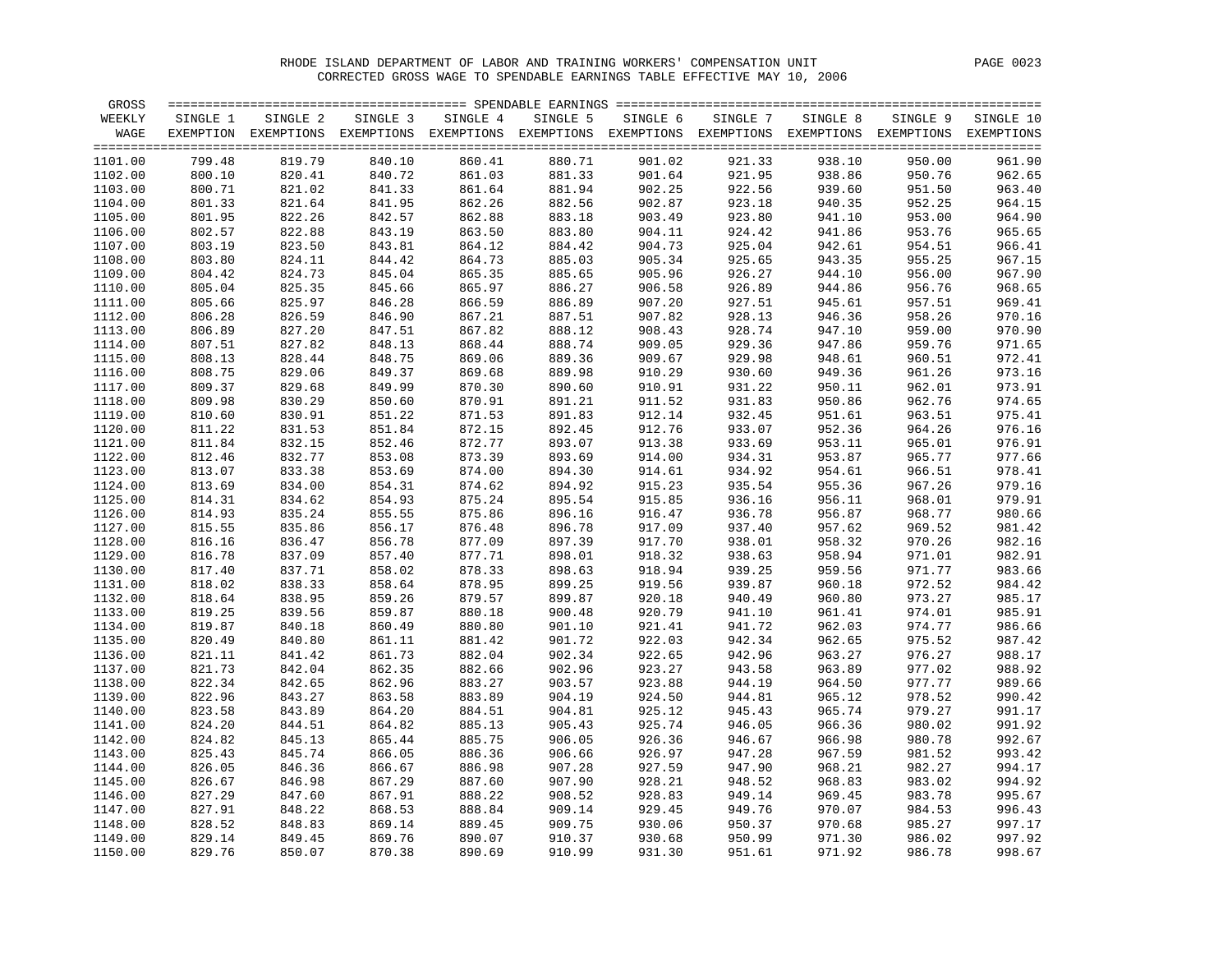| GROSS   |          |                                                                                                              |          |          |          |          |          |          |          |                    |
|---------|----------|--------------------------------------------------------------------------------------------------------------|----------|----------|----------|----------|----------|----------|----------|--------------------|
| WEEKLY  | SINGLE 1 | SINGLE 2                                                                                                     | SINGLE 3 | SINGLE 4 | SINGLE 5 | SINGLE 6 | SINGLE 7 | SINGLE 8 | SINGLE 9 | SINGLE 10          |
| WAGE    |          | EXEMPTION EXEMPTIONS EXEMPTIONS EXEMPTIONS EXEMPTIONS EXEMPTIONS EXEMPTIONS EXEMPTIONS EXEMPTIONS EXEMPTIONS |          |          |          |          |          |          |          |                    |
|         |          |                                                                                                              |          |          |          |          |          |          |          |                    |
| 1151.00 | 830.38   | 850.69                                                                                                       | 871.00   | 891.31   | 911.61   | 931.92   | 952.23   | 972.54   | 987.53   | 999.43             |
| 1152.00 | 831.00   | 851.31                                                                                                       | 871.62   | 891.93   | 912.23   | 932.54   | 952.85   | 973.16   | 988.28   | 1000.18            |
| 1153.00 | 831.61   | 851.92                                                                                                       | 872.23   | 892.54   | 912.84   | 933.15   | 953.46   | 973.77   | 989.02   | 1000.92            |
| 1154.00 | 832.23   | 852.54                                                                                                       | 872.85   | 893.16   | 913.46   | 933.77   | 954.08   | 974.39   | 989.78   | 1001.67            |
| 1155.00 | 832.85   | 853.16                                                                                                       | 873.47   | 893.78   | 914.08   | 934.39   | 954.70   | 975.01   | 990.53   | 1002.43            |
| 1156.00 | 833.47   | 853.78                                                                                                       | 874.09   | 894.40   | 914.70   | 935.01   | 955.32   | 975.63   | 991.28   | 1003.18            |
| 1157.00 | 834.09   | 854.40                                                                                                       | 874.71   | 895.02   | 915.32   | 935.63   | 955.94   | 976.25   | 992.03   | 1003.93            |
| 1158.00 | 834.70   | 855.01                                                                                                       | 875.32   | 895.63   | 915.93   | 936.24   | 956.55   | 976.86   | 992.78   | 1004.67            |
| 1159.00 | 835.32   | 855.63                                                                                                       | 875.94   | 896.25   | 916.55   | 936.86   | 957.17   | 977.48   | 993.53   | 1005.43            |
| 1160.00 | 835.94   | 856.25                                                                                                       | 876.56   | 896.87   | 917.17   | 937.48   | 957.79   | 978.10   | 994.28   | 1006.18            |
| 1161.00 | 836.56   | 856.87                                                                                                       | 877.18   | 897.49   | 917.79   | 938.10   | 958.41   | 978.72   | 995.03   | 1006.93            |
| 1162.00 | 837.18   | 857.49                                                                                                       | 877.80   | 898.11   | 918.41   | 938.72   | 959.03   | 979.34   | 995.79   | 1007.68            |
| 1163.00 | 837.79   | 858.10                                                                                                       | 878.41   | 898.72   | 919.02   | 939.33   | 959.64   | 979.95   | 996.53   | 1008.43            |
| 1164.00 | 838.41   | 858.72                                                                                                       | 879.03   | 899.34   | 919.64   | 939.95   | 960.26   | 980.57   | 997.28   | 1009.18            |
| 1165.00 | 839.03   | 859.34                                                                                                       | 879.65   | 899.96   | 920.26   | 940.57   | 960.88   | 981.19   | 998.03   | 1009.93            |
| 1166.00 | 839.65   | 859.96                                                                                                       | 880.27   | 900.58   | 920.88   | 941.19   | 961.50   | 981.81   | 998.79   | 1010.68            |
| 1167.00 | 840.27   | 860.58                                                                                                       | 880.89   | 901.20   | 921.50   | 941.81   | 962.12   | 982.43   | 999.54   | 1011.44            |
| 1168.00 | 840.88   | 861.19                                                                                                       | 881.50   | 901.81   | 922.11   | 942.42   | 962.73   | 983.04   | 1000.28  | 1012.18            |
| 1169.00 | 841.50   | 861.81                                                                                                       | 882.12   | 902.43   | 922.73   | 943.04   | 963.35   | 983.66   | 1001.03  | 1012.93            |
| 1170.00 | 842.12   | 862.43                                                                                                       | 882.74   | 903.05   | 923.35   | 943.66   | 963.97   | 984.28   | 1001.79  | 1013.68            |
| 1171.00 | 842.74   | 863.05                                                                                                       | 883.36   | 903.67   | 923.97   | 944.28   | 964.59   | 984.90   | 1002.54  | 1014.44            |
| 1172.00 | 843.36   | 863.67                                                                                                       | 883.98   | 904.29   | 924.59   | 944.90   | 965.21   | 985.52   | 1003.29  | 1015.19            |
| 1173.00 | 843.97   | 864.28                                                                                                       | 884.59   | 904.90   | 925.20   | 945.51   | 965.82   | 986.13   | 1004.03  | 1015.93            |
| 1174.00 | 844.59   | 864.90                                                                                                       | 885.21   | 905.52   | 925.82   | 946.13   | 966.44   | 986.75   | 1004.79  | 1016.68            |
|         |          |                                                                                                              |          |          |          |          |          | 987.37   |          |                    |
| 1175.00 | 845.21   | 865.52                                                                                                       | 885.83   | 906.14   | 926.44   | 946.75   | 967.06   |          | 1005.54  | 1017.44<br>1018.19 |
| 1176.00 | 845.83   | 866.14                                                                                                       | 886.45   | 906.76   | 927.06   | 947.37   | 967.68   | 987.99   | 1006.29  |                    |
| 1177.00 | 846.45   | 866.76                                                                                                       | 887.07   | 907.38   | 927.68   | 947.99   | 968.30   | 988.61   | 1007.04  | 1018.94            |
| 1178.00 | 847.06   | 867.37                                                                                                       | 887.68   | 907.99   | 928.29   | 948.60   | 968.91   | 989.22   | 1007.79  | 1019.68            |
| 1179.00 | 847.68   | 867.99                                                                                                       | 888.30   | 908.61   | 928.91   | 949.22   | 969.53   | 989.84   | 1008.54  | 1020.44<br>1021.19 |
| 1180.00 | 848.30   | 868.61                                                                                                       | 888.92   | 909.23   | 929.53   | 949.84   | 970.15   | 990.46   | 1009.29  |                    |
| 1181.00 | 848.92   | 869.23                                                                                                       | 889.54   | 909.85   | 930.15   | 950.46   | 970.77   | 991.08   | 1010.04  | 1021.94            |
| 1182.00 | 849.54   | 869.85                                                                                                       | 890.16   | 910.47   | 930.77   | 951.08   | 971.39   | 991.70   | 1010.80  | 1022.69            |
| 1183.00 | 850.15   | 870.46                                                                                                       | 890.77   | 911.08   | 931.38   | 951.69   | 972.00   | 992.31   | 1011.54  | 1023.44            |
| 1184.00 | 850.77   | 871.08                                                                                                       | 891.39   | 911.70   | 932.00   | 952.31   | 972.62   | 992.93   | 1012.29  | 1024.19            |
| 1185.00 | 851.39   | 871.70                                                                                                       | 892.01   | 912.32   | 932.62   | 952.93   | 973.24   | 993.55   | 1013.04  | 1024.94            |
| 1186.00 | 852.01   | 872.32                                                                                                       | 892.63   | 912.94   | 933.24   | 953.55   | 973.86   | 994.17   | 1013.80  | 1025.69            |
| 1187.00 | 852.63   | 872.94                                                                                                       | 893.25   | 913.56   | 933.86   | 954.17   | 974.48   | 994.79   | 1014.55  | 1026.45            |
| 1188.00 | 853.24   | 873.55                                                                                                       | 893.86   | 914.17   | 934.47   | 954.78   | 975.09   | 995.40   | 1015.29  | 1027.19            |
| 1189.00 | 853.86   | 874.17                                                                                                       | 894.48   | 914.79   | 935.09   | 955.40   | 975.71   | 996.02   | 1016.04  | 1027.94            |
| 1190.00 | 854.48   | 874.79                                                                                                       | 895.10   | 915.41   | 935.71   | 956.02   | 976.33   | 996.64   | 1016.80  | 1028.69            |
| 1191.00 | 855.10   | 875.41                                                                                                       | 895.72   | 916.03   | 936.33   | 956.64   | 976.95   | 997.26   | 1017.55  | 1029.45            |
| 1192.00 | 855.72   | 876.03                                                                                                       | 896.34   | 916.65   | 936.95   | 957.26   | 977.57   | 997.88   | 1018.18  | 1030.20            |
| 1193.00 | 856.33   | 876.64                                                                                                       | 896.95   | 917.26   | 937.56   | 957.87   | 978.18   | 998.49   | 1018.79  | 1030.94            |
| 1194.00 | 856.95   | 877.26                                                                                                       | 897.57   | 917.88   | 938.18   | 958.49   | 978.80   | 999.11   | 1019.41  | 1031.69            |
| 1195.00 | 857.57   | 877.88                                                                                                       | 898.19   | 918.50   | 938.80   | 959.11   | 979.42   | 999.73   | 1020.03  | 1032.45            |
| 1196.00 | 858.19   | 878.50                                                                                                       | 898.81   | 919.12   | 939.42   | 959.73   | 980.04   | 1000.35  | 1020.65  | 1033.20            |
| 1197.00 | 858.81   | 879.12                                                                                                       | 899.43   | 919.74   | 940.04   | 960.35   | 980.66   | 1000.97  | 1021.27  | 1033.95            |
| 1198.00 | 859.42   | 879.73                                                                                                       | 900.04   | 920.35   | 940.65   | 960.96   | 981.27   | 1001.58  | 1021.88  | 1034.69            |
| 1199.00 | 860.04   | 880.35                                                                                                       | 900.66   | 920.97   | 941.27   | 961.58   | 981.89   | 1002.20  | 1022.50  | 1035.45            |
| 1200.00 | 860.66   | 880.97                                                                                                       | 901.28   | 921.59   | 941.89   | 962.20   | 982.51   | 1002.82  | 1023.12  | 1036.20            |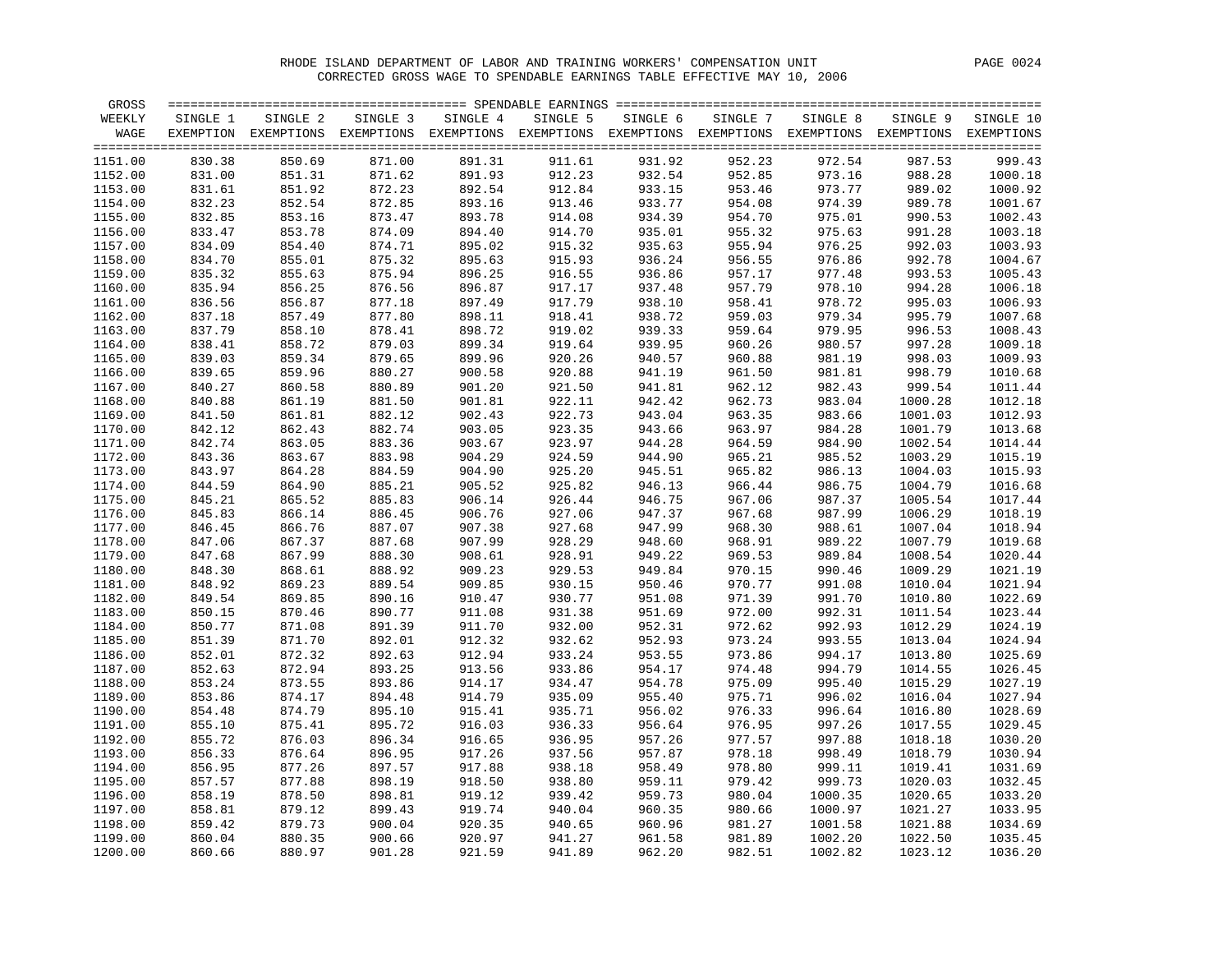| GROSS   |          |                                                                                                              |          |          |          |          |          |          |          |           |
|---------|----------|--------------------------------------------------------------------------------------------------------------|----------|----------|----------|----------|----------|----------|----------|-----------|
| WEEKLY  | SINGLE 1 | SINGLE 2                                                                                                     | SINGLE 3 | SINGLE 4 | SINGLE 5 | SINGLE 6 | SINGLE 7 | SINGLE 8 | SINGLE 9 | SINGLE 10 |
| WAGE    |          | EXEMPTION EXEMPTIONS EXEMPTIONS EXEMPTIONS EXEMPTIONS EXEMPTIONS EXEMPTIONS EXEMPTIONS EXEMPTIONS EXEMPTIONS |          |          |          |          |          |          |          |           |
|         |          |                                                                                                              |          |          |          |          |          |          |          |           |
| 1201.00 | 861.28   | 881.59                                                                                                       | 901.90   | 922.21   | 942.51   | 962.82   | 983.13   | 1003.44  | 1023.74  | 1036.95   |
| 1202.00 | 861.90   | 882.21                                                                                                       | 902.52   | 922.83   | 943.13   | 963.44   | 983.75   | 1004.06  | 1024.36  | 1037.70   |
| 1203.00 | 862.51   | 882.82                                                                                                       | 903.13   | 923.44   | 943.74   | 964.05   | 984.36   | 1004.67  | 1024.97  | 1038.45   |
| 1204.00 | 863.13   | 883.44                                                                                                       | 903.75   | 924.06   | 944.36   | 964.67   | 984.98   | 1005.29  | 1025.59  | 1039.20   |
| 1205.00 | 863.75   | 884.06                                                                                                       | 904.37   | 924.68   | 944.98   | 965.29   | 985.60   | 1005.91  | 1026.21  | 1039.95   |
| 1206.00 | 864.37   | 884.68                                                                                                       | 904.99   | 925.30   | 945.60   | 965.91   | 986.22   | 1006.53  | 1026.83  | 1040.70   |
| 1207.00 | 864.99   | 885.30                                                                                                       | 905.61   | 925.92   | 946.22   | 966.53   | 986.84   | 1007.15  | 1027.45  | 1041.46   |
| 1208.00 | 865.60   | 885.91                                                                                                       | 906.22   | 926.53   | 946.83   | 967.14   | 987.45   | 1007.76  | 1028.06  | 1042.20   |
| 1209.00 | 866.22   | 886.53                                                                                                       | 906.84   | 927.15   | 947.45   | 967.76   | 988.07   | 1008.38  | 1028.68  | 1042.95   |
| 1210.00 | 866.84   | 887.15                                                                                                       | 907.46   | 927.77   | 948.07   | 968.38   | 988.69   | 1009.00  | 1029.30  | 1043.70   |
| 1211.00 | 867.46   | 887.77                                                                                                       | 908.08   | 928.39   | 948.69   | 969.00   | 989.31   | 1009.62  | 1029.92  | 1044.46   |
| 1212.00 | 868.08   | 888.39                                                                                                       | 908.70   | 929.01   | 949.31   | 969.62   | 989.93   | 1010.24  | 1030.54  | 1045.21   |
| 1213.00 | 868.69   | 889.00                                                                                                       | 909.31   | 929.62   | 949.92   | 970.23   | 990.54   | 1010.85  | 1031.15  | 1045.95   |
| 1214.00 | 869.31   | 889.62                                                                                                       | 909.93   | 930.24   | 950.54   | 970.85   | 991.16   | 1011.47  | 1031.77  | 1046.70   |
| 1215.00 | 869.93   | 890.24                                                                                                       | 910.55   | 930.86   | 951.16   | 971.47   | 991.78   | 1012.09  | 1032.39  | 1047.46   |
| 1216.00 | 870.55   | 890.86                                                                                                       | 911.17   | 931.48   | 951.78   | 972.09   | 992.40   | 1012.71  | 1033.01  | 1048.21   |
| 1217.00 | 871.17   | 891.48                                                                                                       | 911.79   | 932.10   | 952.40   | 972.71   | 993.02   | 1013.33  | 1033.63  | 1048.96   |
| 1218.00 | 871.78   | 892.09                                                                                                       | 912.40   | 932.71   | 953.01   | 973.32   | 993.63   | 1013.94  | 1034.24  | 1049.70   |
|         | 872.40   |                                                                                                              |          | 933.33   |          | 973.94   |          |          |          | 1050.46   |
| 1219.00 |          | 892.71                                                                                                       | 913.02   |          | 953.63   |          | 994.25   | 1014.56  | 1034.86  |           |
| 1220.00 | 873.02   | 893.33                                                                                                       | 913.64   | 933.95   | 954.25   | 974.56   | 994.87   | 1015.18  | 1035.48  | 1051.21   |
| 1221.00 | 873.64   | 893.95                                                                                                       | 914.26   | 934.57   | 954.87   | 975.18   | 995.49   | 1015.80  | 1036.10  | 1051.96   |
| 1222.00 | 874.26   | 894.57                                                                                                       | 914.88   | 935.19   | 955.49   | 975.80   | 996.11   | 1016.42  | 1036.72  | 1052.71   |
| 1223.00 | 874.87   | 895.18                                                                                                       | 915.49   | 935.80   | 956.10   | 976.41   | 996.72   | 1017.03  | 1037.33  | 1053.46   |
| 1224.00 | 875.49   | 895.80                                                                                                       | 916.11   | 936.42   | 956.72   | 977.03   | 997.34   | 1017.65  | 1037.95  | 1054.21   |
| 1225.00 | 876.11   | 896.42                                                                                                       | 916.73   | 937.04   | 957.34   | 977.65   | 997.96   | 1018.27  | 1038.57  | 1054.96   |
| 1226.00 | 876.73   | 897.04                                                                                                       | 917.35   | 937.66   | 957.96   | 978.27   | 998.58   | 1018.89  | 1039.19  | 1055.71   |
| 1227.00 | 877.35   | 897.66                                                                                                       | 917.97   | 938.28   | 958.58   | 978.89   | 999.20   | 1019.51  | 1039.81  | 1056.47   |
| 1228.00 | 877.96   | 898.27                                                                                                       | 918.58   | 938.89   | 959.19   | 979.50   | 999.81   | 1020.12  | 1040.42  | 1057.21   |
| 1229.00 | 878.58   | 898.89                                                                                                       | 919.20   | 939.51   | 959.81   | 980.12   | 1000.43  | 1020.74  | 1041.04  | 1057.96   |
| 1230.00 | 879.20   | 899.51                                                                                                       | 919.82   | 940.13   | 960.43   | 980.74   | 1001.05  | 1021.36  | 1041.66  | 1058.71   |
| 1231.00 | 879.82   | 900.13                                                                                                       | 920.44   | 940.75   | 961.05   | 981.36   | 1001.67  | 1021.98  | 1042.28  | 1059.47   |
| 1232.00 | 880.44   | 900.75                                                                                                       | 921.06   | 941.37   | 961.67   | 981.98   | 1002.29  | 1022.60  | 1042.90  | 1060.22   |
| 1233.00 | 881.05   | 901.36                                                                                                       | 921.67   | 941.98   | 962.28   | 982.59   | 1002.90  | 1023.21  | 1043.51  | 1060.96   |
| 1234.00 | 881.67   | 901.98                                                                                                       | 922.29   | 942.60   | 962.90   | 983.21   | 1003.52  | 1023.83  | 1044.13  | 1061.71   |
| 1235.00 | 882.29   | 902.60                                                                                                       | 922.91   | 943.22   | 963.52   | 983.83   | 1004.14  | 1024.45  | 1044.75  | 1062.47   |
| 1236.00 | 882.91   | 903.22                                                                                                       | 923.53   | 943.84   | 964.14   | 984.45   | 1004.76  | 1025.07  | 1045.37  | 1063.22   |
| 1237.00 | 883.53   | 903.84                                                                                                       | 924.15   | 944.46   | 964.76   | 985.07   | 1005.38  | 1025.69  | 1045.99  | 1063.97   |
| 1238.00 | 884.14   | 904.45                                                                                                       | 924.76   | 945.07   | 965.37   | 985.68   | 1005.99  | 1026.30  | 1046.60  | 1064.71   |
| 1239.00 | 884.76   | 905.07                                                                                                       | 925.38   | 945.69   | 965.99   | 986.30   | 1006.61  | 1026.92  | 1047.22  | 1065.47   |
| 1240.00 | 885.38   | 905.69                                                                                                       | 926.00   | 946.31   | 966.61   | 986.92   | 1007.23  | 1027.54  | 1047.84  | 1066.22   |
| 1241.00 | 886.00   | 906.31                                                                                                       | 926.62   | 946.93   | 967.23   | 987.54   | 1007.85  | 1028.16  | 1048.46  | 1066.97   |
| 1242.00 | 886.62   | 906.93                                                                                                       | 927.24   | 947.55   | 967.85   | 988.16   | 1008.47  | 1028.78  | 1049.08  | 1067.72   |
| 1243.00 | 887.23   | 907.54                                                                                                       | 927.85   | 948.16   | 968.46   | 988.77   | 1009.08  | 1029.39  | 1049.69  | 1068.47   |
| 1244.00 | 887.85   | 908.16                                                                                                       | 928.47   | 948.78   | 969.08   | 989.39   | 1009.70  | 1030.01  | 1050.31  | 1069.22   |
| 1245.00 | 888.47   | 908.78                                                                                                       | 929.09   | 949.40   | 969.70   | 990.01   | 1010.32  | 1030.63  | 1050.93  | 1069.97   |
| 1246.00 | 889.09   | 909.40                                                                                                       | 929.71   | 950.02   | 970.32   | 990.63   | 1010.94  | 1031.25  | 1051.55  | 1070.72   |
| 1247.00 | 889.71   | 910.02                                                                                                       | 930.33   | 950.64   | 970.94   | 991.25   | 1011.56  | 1031.87  | 1052.17  | 1071.48   |
| 1248.00 | 890.32   | 910.63                                                                                                       | 930.94   | 951.25   | 971.55   | 991.86   | 1012.17  | 1032.48  | 1052.78  | 1072.22   |
| 1249.00 | 890.94   | 911.25                                                                                                       | 931.56   | 951.87   | 972.17   | 992.48   | 1012.79  | 1033.10  | 1053.40  | 1072.97   |
| 1250.00 | 891.56   | 911.87                                                                                                       | 932.18   | 952.49   | 972.79   | 993.10   | 1013.41  | 1033.72  | 1054.02  | 1073.72   |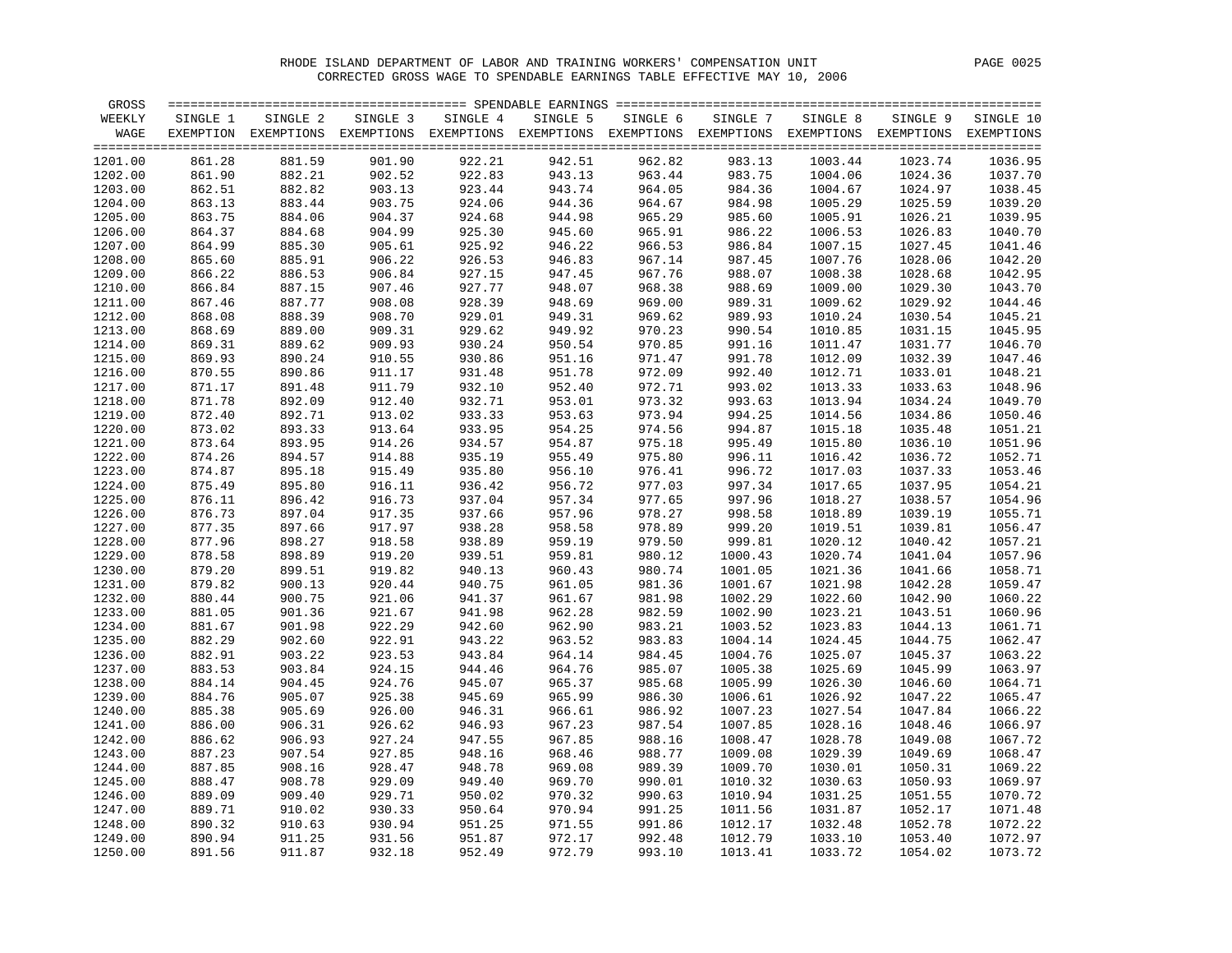| GROSS   |          |          |          |          |          |                                                                                                              |          |          |          |           |
|---------|----------|----------|----------|----------|----------|--------------------------------------------------------------------------------------------------------------|----------|----------|----------|-----------|
| WEEKLY  | SINGLE 1 | SINGLE 2 | SINGLE 3 | SINGLE 4 | SINGLE 5 | SINGLE 6                                                                                                     | SINGLE 7 | SINGLE 8 | SINGLE 9 | SINGLE 10 |
| WAGE    |          |          |          |          |          | EXEMPTION EXEMPTIONS EXEMPTIONS EXEMPTIONS EXEMPTIONS EXEMPTIONS EXEMPTIONS EXEMPTIONS EXEMPTIONS EXEMPTIONS |          |          |          |           |
|         |          |          |          |          |          |                                                                                                              |          |          |          |           |
| 1251.00 | 892.18   | 912.49   | 932.80   | 953.11   | 973.41   | 993.72                                                                                                       | 1014.03  | 1034.34  | 1054.64  | 1074.48   |
| 1252.00 | 892.80   | 913.11   | 933.42   | 953.73   | 974.03   | 994.34                                                                                                       | 1014.65  | 1034.96  | 1055.26  | 1075.23   |
| 1253.00 | 893.41   | 913.72   | 934.03   | 954.34   | 974.64   | 994.95                                                                                                       | 1015.26  | 1035.57  | 1055.87  | 1075.97   |
| 1254.00 | 894.03   | 914.34   | 934.65   | 954.96   | 975.26   | 995.57                                                                                                       | 1015.88  | 1036.19  | 1056.49  | 1076.72   |
| 1255.00 | 894.65   | 914.96   | 935.27   | 955.58   | 975.88   | 996.19                                                                                                       | 1016.50  | 1036.81  | 1057.11  | 1077.42   |
| 1256.00 | 895.27   | 915.58   | 935.89   | 956.20   | 976.50   | 996.81                                                                                                       | 1017.12  | 1037.43  | 1057.73  | 1078.04   |
| 1257.00 | 895.89   | 916.20   | 936.51   | 956.82   | 977.12   | 997.43                                                                                                       | 1017.74  | 1038.05  | 1058.35  | 1078.66   |
| 1258.00 | 896.50   | 916.81   | 937.12   | 957.43   | 977.73   | 998.04                                                                                                       | 1018.35  | 1038.66  | 1058.96  | 1079.27   |
| 1259.00 | 897.12   | 917.43   | 937.74   | 958.05   | 978.35   | 998.66                                                                                                       | 1018.97  | 1039.28  | 1059.58  | 1079.89   |
| 1260.00 | 897.74   | 918.05   | 938.36   | 958.67   | 978.97   | 999.28                                                                                                       | 1019.59  | 1039.90  | 1060.20  | 1080.51   |
| 1261.00 | 898.36   | 918.67   | 938.98   | 959.29   | 979.59   | 999.90                                                                                                       | 1020.21  | 1040.52  | 1060.82  | 1081.13   |
| 1262.00 | 898.98   | 919.29   | 939.60   | 959.91   | 980.21   | 1000.52                                                                                                      | 1020.83  | 1041.14  | 1061.44  | 1081.75   |
| 1263.00 | 899.59   | 919.90   | 940.21   | 960.52   | 980.82   | 1001.13                                                                                                      | 1021.44  | 1041.75  | 1062.05  | 1082.36   |
| 1264.00 | 900.21   | 920.52   | 940.83   | 961.14   | 981.44   | 1001.75                                                                                                      | 1022.06  | 1042.37  | 1062.67  | 1082.98   |
| 1265.00 | 900.83   | 921.14   | 941.45   | 961.76   | 982.06   | 1002.37                                                                                                      | 1022.68  | 1042.99  | 1063.29  | 1083.60   |
| 1266.00 | 901.45   | 921.76   | 942.07   | 962.38   | 982.68   | 1002.99                                                                                                      | 1023.30  | 1043.61  | 1063.91  | 1084.22   |
| 1267.00 | 902.07   | 922.38   | 942.69   | 963.00   | 983.30   | 1003.61                                                                                                      | 1023.92  | 1044.23  | 1064.53  | 1084.84   |
| 1268.00 | 902.68   | 922.99   | 943.30   | 963.61   | 983.91   | 1004.22                                                                                                      | 1024.53  | 1044.84  | 1065.14  | 1085.45   |
| 1269.00 | 903.30   | 923.61   | 943.92   | 964.23   | 984.53   | 1004.84                                                                                                      | 1025.15  | 1045.46  | 1065.76  | 1086.07   |
| 1270.00 | 903.92   | 924.23   | 944.54   | 964.85   | 985.15   | 1005.46                                                                                                      | 1025.77  | 1046.08  | 1066.38  | 1086.69   |
| 1271.00 | 904.54   | 924.85   | 945.16   | 965.47   | 985.77   | 1006.08                                                                                                      | 1026.39  | 1046.70  | 1067.00  | 1087.31   |
| 1272.00 | 905.16   | 925.47   | 945.78   | 966.09   | 986.39   | 1006.70                                                                                                      | 1027.01  | 1047.32  | 1067.62  | 1087.93   |
| 1273.00 | 905.77   | 926.08   | 946.39   | 966.70   | 987.00   | 1007.31                                                                                                      | 1027.62  | 1047.93  | 1068.23  | 1088.54   |
| 1274.00 | 906.39   | 926.70   | 947.01   | 967.32   | 987.62   | 1007.93                                                                                                      | 1028.24  | 1048.55  | 1068.85  | 1089.16   |
| 1275.00 | 907.01   | 927.32   | 947.63   | 967.94   | 988.24   | 1008.55                                                                                                      | 1028.86  | 1049.17  | 1069.47  | 1089.78   |
| 1276.00 | 907.63   | 927.94   | 948.25   | 968.56   | 988.86   | 1009.17                                                                                                      | 1029.48  | 1049.79  | 1070.09  | 1090.40   |
| 1277.00 | 908.25   | 928.56   | 948.87   | 969.18   | 989.48   | 1009.79                                                                                                      | 1030.10  | 1050.41  | 1070.71  | 1091.02   |
| 1278.00 | 908.86   | 929.17   | 949.48   | 969.79   | 990.09   | 1010.40                                                                                                      | 1030.71  | 1051.02  | 1071.32  | 1091.63   |
| 1279.00 | 909.48   | 929.79   | 950.10   | 970.41   | 990.71   | 1011.02                                                                                                      | 1031.33  | 1051.64  | 1071.94  | 1092.25   |
| 1280.00 | 910.10   | 930.41   | 950.72   | 971.03   | 991.33   | 1011.64                                                                                                      | 1031.95  | 1052.26  | 1072.56  | 1092.87   |
| 1281.00 | 910.72   | 931.03   | 951.34   | 971.65   | 991.95   | 1012.26                                                                                                      | 1032.57  | 1052.88  | 1073.18  | 1093.49   |
| 1282.00 | 911.34   | 931.65   | 951.96   | 972.27   | 992.57   | 1012.88                                                                                                      | 1033.19  | 1053.50  | 1073.80  | 1094.11   |
| 1283.00 | 911.95   | 932.26   | 952.57   | 972.88   | 993.18   | 1013.49                                                                                                      | 1033.80  | 1054.11  | 1074.41  | 1094.72   |
| 1284.00 | 912.57   | 932.88   | 953.19   | 973.50   | 993.80   | 1014.11                                                                                                      | 1034.42  | 1054.73  | 1075.03  | 1095.34   |
| 1285.00 | 913.19   | 933.50   | 953.81   | 974.12   | 994.42   | 1014.73                                                                                                      | 1035.04  | 1055.35  | 1075.65  | 1095.96   |
| 1286.00 | 913.81   | 934.12   | 954.43   | 974.74   | 995.04   | 1015.35                                                                                                      | 1035.66  | 1055.97  | 1076.27  | 1096.58   |
| 1287.00 | 914.43   | 934.74   | 955.05   | 975.36   | 995.66   | 1015.97                                                                                                      | 1036.28  | 1056.59  | 1076.89  | 1097.20   |
| 1288.00 | 915.04   | 935.35   | 955.66   | 975.97   | 996.27   | 1016.58                                                                                                      | 1036.89  | 1057.20  | 1077.50  | 1097.81   |
| 1289.00 | 915.66   | 935.97   | 956.28   | 976.59   | 996.89   | 1017.20                                                                                                      | 1037.51  | 1057.82  | 1078.12  | 1098.43   |
| 1290.00 | 916.28   | 936.59   | 956.90   | 977.21   | 997.51   | 1017.82                                                                                                      | 1038.13  | 1058.44  | 1078.74  | 1099.05   |
| 1291.00 | 916.90   | 937.21   | 957.52   | 977.83   | 998.13   | 1018.44                                                                                                      | 1038.75  | 1059.06  | 1079.36  | 1099.67   |
| 1292.00 | 917.52   | 937.83   | 958.14   | 978.45   | 998.75   | 1019.06                                                                                                      | 1039.37  | 1059.68  | 1079.98  | 1100.29   |
| 1293.00 | 918.13   | 938.44   | 958.75   | 979.06   | 999.36   | 1019.67                                                                                                      | 1039.98  | 1060.29  | 1080.59  | 1100.90   |
| 1294.00 | 918.75   | 939.06   | 959.37   | 979.68   | 999.98   | 1020.29                                                                                                      | 1040.60  | 1060.91  | 1081.21  | 1101.52   |
| 1295.00 | 919.37   | 939.68   | 959.99   | 980.30   | 1000.60  | 1020.91                                                                                                      | 1041.22  | 1061.53  | 1081.83  | 1102.14   |
| 1296.00 | 919.99   | 940.30   | 960.61   | 980.92   | 1001.22  | 1021.53                                                                                                      | 1041.84  | 1062.15  | 1082.45  | 1102.76   |
| 1297.00 | 920.61   | 940.92   | 961.23   | 981.54   | 1001.84  | 1022.15                                                                                                      | 1042.46  | 1062.77  | 1083.07  | 1103.38   |
| 1298.00 | 921.22   | 941.53   | 961.84   | 982.15   | 1002.45  | 1022.76                                                                                                      | 1043.07  | 1063.38  | 1083.68  | 1103.99   |
| 1299.00 | 921.84   | 942.15   | 962.46   | 982.77   | 1003.07  | 1023.38                                                                                                      | 1043.69  | 1064.00  | 1084.30  | 1104.61   |
| 1300.00 | 922.46   | 942.77   | 963.08   | 983.39   | 1003.69  | 1024.00                                                                                                      | 1044.31  | 1064.62  | 1084.92  | 1105.23   |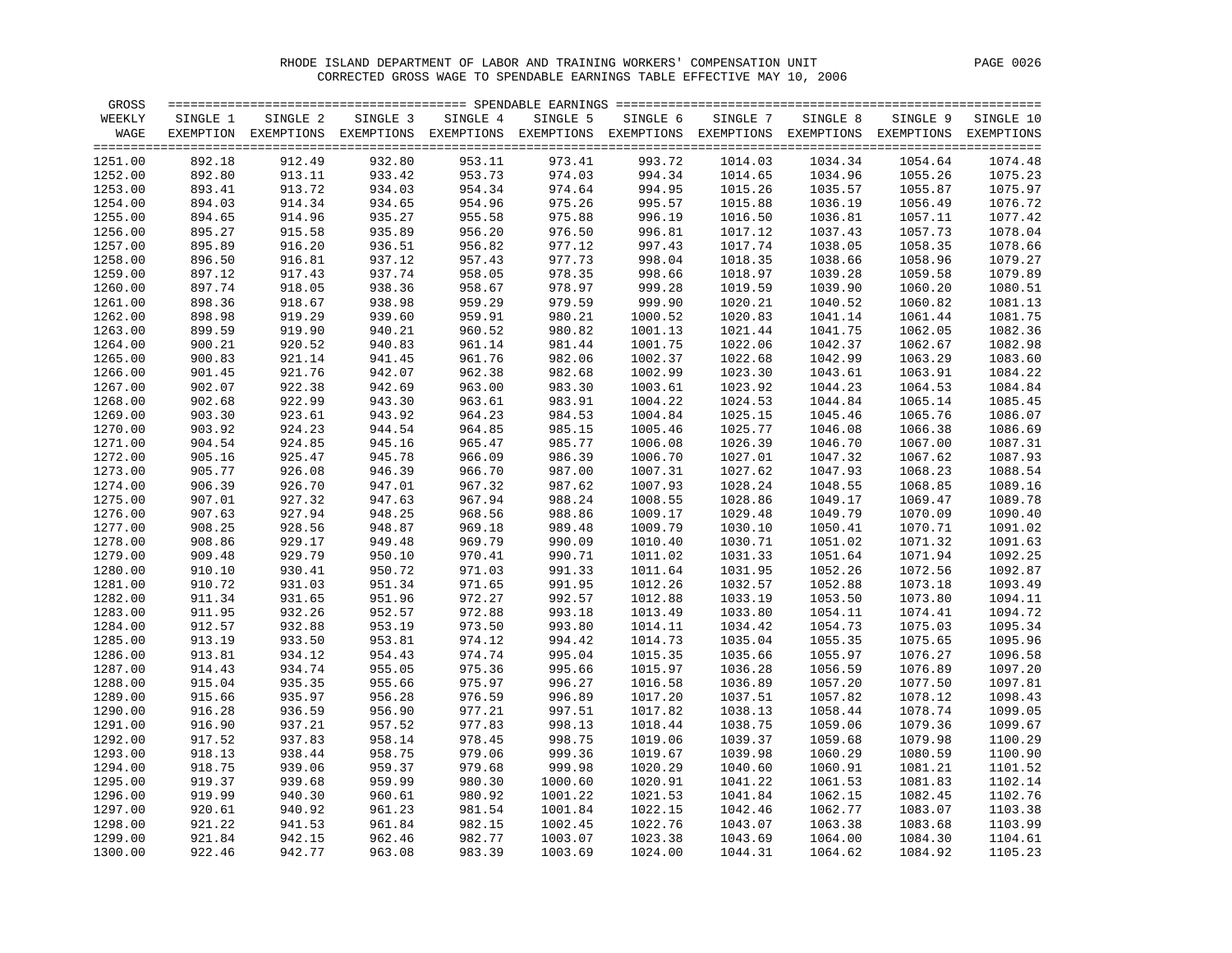| GROSS   |          |          |          |          |          |                                                                                                              |          |          |          |           |
|---------|----------|----------|----------|----------|----------|--------------------------------------------------------------------------------------------------------------|----------|----------|----------|-----------|
| WEEKLY  | SINGLE 1 | SINGLE 2 | SINGLE 3 | SINGLE 4 | SINGLE 5 | SINGLE 6                                                                                                     | SINGLE 7 | SINGLE 8 | SINGLE 9 | SINGLE 10 |
| WAGE    |          |          |          |          |          | EXEMPTION EXEMPTIONS EXEMPTIONS EXEMPTIONS EXEMPTIONS EXEMPTIONS EXEMPTIONS EXEMPTIONS EXEMPTIONS EXEMPTIONS |          |          |          |           |
|         |          |          |          |          |          |                                                                                                              |          |          |          |           |
| 1301.00 | 923.08   | 943.39   | 963.70   | 984.01   | 1004.31  | 1024.62                                                                                                      | 1044.93  | 1065.24  | 1085.54  | 1105.85   |
| 1302.00 | 923.70   | 944.01   | 964.32   | 984.63   | 1004.93  | 1025.24                                                                                                      | 1045.55  | 1065.86  | 1086.16  | 1106.47   |
| 1303.00 | 924.31   | 944.62   | 964.93   | 985.24   | 1005.54  | 1025.85                                                                                                      | 1046.16  | 1066.47  | 1086.77  | 1107.08   |
|         |          |          |          |          |          |                                                                                                              |          |          |          |           |
| 1304.00 | 924.93   | 945.24   | 965.55   | 985.86   | 1006.16  | 1026.47                                                                                                      | 1046.78  | 1067.09  | 1087.39  | 1107.70   |
| 1305.00 | 925.55   | 945.86   | 966.17   | 986.48   | 1006.78  | 1027.09                                                                                                      | 1047.40  | 1067.71  | 1088.01  | 1108.32   |
| 1306.00 | 926.17   | 946.48   | 966.79   | 987.10   | 1007.40  | 1027.71                                                                                                      | 1048.02  | 1068.33  | 1088.63  | 1108.94   |
| 1307.00 | 926.79   | 947.10   | 967.41   | 987.72   | 1008.02  | 1028.33                                                                                                      | 1048.64  | 1068.95  | 1089.25  | 1109.56   |
| 1308.00 | 927.40   | 947.71   | 968.02   | 988.33   | 1008.63  | 1028.94                                                                                                      | 1049.25  | 1069.56  | 1089.86  | 1110.17   |
| 1309.00 | 928.02   | 948.33   | 968.64   | 988.95   | 1009.25  | 1029.56                                                                                                      | 1049.87  | 1070.18  | 1090.48  | 1110.79   |
| 1310.00 | 928.64   | 948.95   | 969.26   | 989.57   | 1009.87  | 1030.18                                                                                                      | 1050.49  | 1070.80  | 1091.10  | 1111.41   |
| 1311.00 | 929.26   | 949.57   | 969.88   | 990.19   | 1010.49  | 1030.80                                                                                                      | 1051.11  | 1071.42  | 1091.72  | 1112.03   |
| 1312.00 | 929.88   | 950.19   | 970.50   | 990.81   | 1011.11  | 1031.42                                                                                                      | 1051.73  | 1072.04  | 1092.34  | 1112.65   |
| 1313.00 | 930.49   | 950.80   | 971.11   | 991.42   | 1011.72  | 1032.03                                                                                                      | 1052.34  | 1072.65  | 1092.95  | 1113.26   |
| 1314.00 | 931.11   | 951.42   | 971.73   | 992.04   | 1012.34  | 1032.65                                                                                                      | 1052.96  | 1073.27  | 1093.57  | 1113.88   |
| 1315.00 | 931.73   | 952.04   | 972.35   | 992.66   | 1012.96  | 1033.27                                                                                                      | 1053.58  | 1073.89  | 1094.19  | 1114.50   |
| 1316.00 | 932.35   | 952.66   | 972.97   | 993.28   | 1013.58  | 1033.89                                                                                                      | 1054.20  | 1074.51  | 1094.81  | 1115.12   |
| 1317.00 | 932.97   | 953.28   | 973.59   | 993.90   | 1014.20  | 1034.51                                                                                                      | 1054.82  | 1075.13  | 1095.43  | 1115.74   |
|         |          |          |          |          |          |                                                                                                              |          |          |          | 1116.35   |
| 1318.00 | 933.58   | 953.89   | 974.20   | 994.51   | 1014.81  | 1035.12                                                                                                      | 1055.43  | 1075.74  | 1096.04  |           |
| 1319.00 | 934.20   | 954.51   | 974.82   | 995.13   | 1015.43  | 1035.74                                                                                                      | 1056.05  | 1076.36  | 1096.66  | 1116.97   |
| 1320.00 | 934.82   | 955.13   | 975.44   | 995.75   | 1016.05  | 1036.36                                                                                                      | 1056.67  | 1076.98  | 1097.28  | 1117.59   |
| 1321.00 | 935.44   | 955.75   | 976.06   | 996.37   | 1016.67  | 1036.98                                                                                                      | 1057.29  | 1077.60  | 1097.90  | 1118.21   |
| 1322.00 | 936.06   | 956.37   | 976.68   | 996.99   | 1017.29  | 1037.60                                                                                                      | 1057.91  | 1078.22  | 1098.52  | 1118.83   |
| 1323.00 | 936.67   | 956.98   | 977.29   | 997.60   | 1017.90  | 1038.21                                                                                                      | 1058.52  | 1078.83  | 1099.13  | 1119.44   |
| 1324.00 | 937.29   | 957.60   | 977.91   | 998.22   | 1018.52  | 1038.83                                                                                                      | 1059.14  | 1079.45  | 1099.75  | 1120.06   |
| 1325.00 | 937.91   | 958.22   | 978.53   | 998.84   | 1019.14  | 1039.45                                                                                                      | 1059.76  | 1080.07  | 1100.37  | 1120.68   |
| 1326.00 | 938.53   | 958.84   | 979.15   | 999.46   | 1019.76  | 1040.07                                                                                                      | 1060.38  | 1080.69  | 1100.99  | 1121.30   |
| 1327.00 | 939.15   | 959.46   | 979.77   | 1000.08  | 1020.38  | 1040.69                                                                                                      | 1061.00  | 1081.31  | 1101.61  | 1121.92   |
| 1328.00 | 939.76   | 960.07   | 980.38   | 1000.69  | 1020.99  | 1041.30                                                                                                      | 1061.61  | 1081.92  | 1102.22  | 1122.53   |
| 1329.00 | 940.38   | 960.69   | 981.00   | 1001.31  | 1021.61  | 1041.92                                                                                                      | 1062.23  | 1082.54  | 1102.84  | 1123.15   |
| 1330.00 | 941.00   | 961.31   | 981.62   | 1001.93  | 1022.23  | 1042.54                                                                                                      | 1062.85  | 1083.16  | 1103.46  | 1123.77   |
| 1331.00 | 941.62   | 961.93   | 982.24   | 1002.55  | 1022.85  | 1043.16                                                                                                      | 1063.47  | 1083.78  | 1104.08  | 1124.39   |
| 1332.00 | 942.24   | 962.55   | 982.86   | 1003.17  | 1023.47  | 1043.78                                                                                                      | 1064.09  | 1084.40  | 1104.70  | 1125.01   |
| 1333.00 | 942.85   | 963.16   | 983.47   | 1003.78  | 1024.08  | 1044.39                                                                                                      | 1064.70  | 1085.01  | 1105.31  | 1125.62   |
| 1334.00 | 943.47   | 963.78   | 984.09   | 1004.40  | 1024.70  | 1045.01                                                                                                      | 1065.32  | 1085.63  | 1105.93  | 1126.24   |
| 1335.00 | 944.09   |          | 984.71   | 1005.02  | 1025.32  | 1045.63                                                                                                      | 1065.94  | 1086.25  | 1106.55  | 1126.86   |
|         |          | 964.40   |          |          |          |                                                                                                              |          |          |          | 1127.48   |
| 1336.00 | 944.71   | 965.02   | 985.33   | 1005.64  | 1025.94  | 1046.25                                                                                                      | 1066.56  | 1086.87  | 1107.17  |           |
| 1337.00 | 945.33   | 965.64   | 985.95   | 1006.26  | 1026.56  | 1046.87                                                                                                      | 1067.18  | 1087.49  | 1107.79  | 1128.10   |
| 1338.00 | 945.94   | 966.25   | 986.56   | 1006.87  | 1027.17  | 1047.48                                                                                                      | 1067.79  | 1088.10  | 1108.40  | 1128.71   |
| 1339.00 | 946.56   | 966.87   | 987.18   | 1007.49  | 1027.79  | 1048.10                                                                                                      | 1068.41  | 1088.72  | 1109.02  | 1129.33   |
| 1340.00 | 947.18   | 967.49   | 987.80   | 1008.11  | 1028.41  | 1048.72                                                                                                      | 1069.03  | 1089.34  | 1109.64  | 1129.95   |
| 1341.00 | 947.80   | 968.11   | 988.42   | 1008.73  | 1029.03  | 1049.34                                                                                                      | 1069.65  | 1089.96  | 1110.26  | 1130.57   |
| 1342.00 | 948.42   | 968.73   | 989.04   | 1009.35  | 1029.65  | 1049.96                                                                                                      | 1070.27  | 1090.58  | 1110.88  | 1131.19   |
| 1343.00 | 949.03   | 969.34   | 989.65   | 1009.96  | 1030.26  | 1050.57                                                                                                      | 1070.88  | 1091.19  | 1111.49  | 1131.80   |
| 1344.00 | 949.65   | 969.96   | 990.27   | 1010.58  | 1030.88  | 1051.19                                                                                                      | 1071.50  | 1091.81  | 1112.11  | 1132.42   |
| 1345.00 | 950.27   | 970.58   | 990.89   | 1011.20  | 1031.50  | 1051.81                                                                                                      | 1072.12  | 1092.43  | 1112.73  | 1133.04   |
| 1346.00 | 950.89   | 971.20   | 991.51   | 1011.82  | 1032.12  | 1052.43                                                                                                      | 1072.74  | 1093.05  | 1113.35  | 1133.66   |
| 1347.00 | 951.51   | 971.82   | 992.13   | 1012.44  | 1032.74  | 1053.05                                                                                                      | 1073.36  | 1093.67  | 1113.97  | 1134.28   |
| 1348.00 | 952.12   | 972.43   | 992.74   | 1013.05  | 1033.35  | 1053.66                                                                                                      | 1073.97  | 1094.28  | 1114.58  | 1134.89   |
| 1349.00 | 952.74   | 973.05   | 993.36   | 1013.67  | 1033.97  | 1054.28                                                                                                      | 1074.59  | 1094.90  | 1115.20  | 1135.51   |
| 1350.00 | 953.36   | 973.67   | 993.98   | 1014.29  | 1034.59  | 1054.90                                                                                                      | 1075.21  | 1095.52  | 1115.82  | 1136.13   |
|         |          |          |          |          |          |                                                                                                              |          |          |          |           |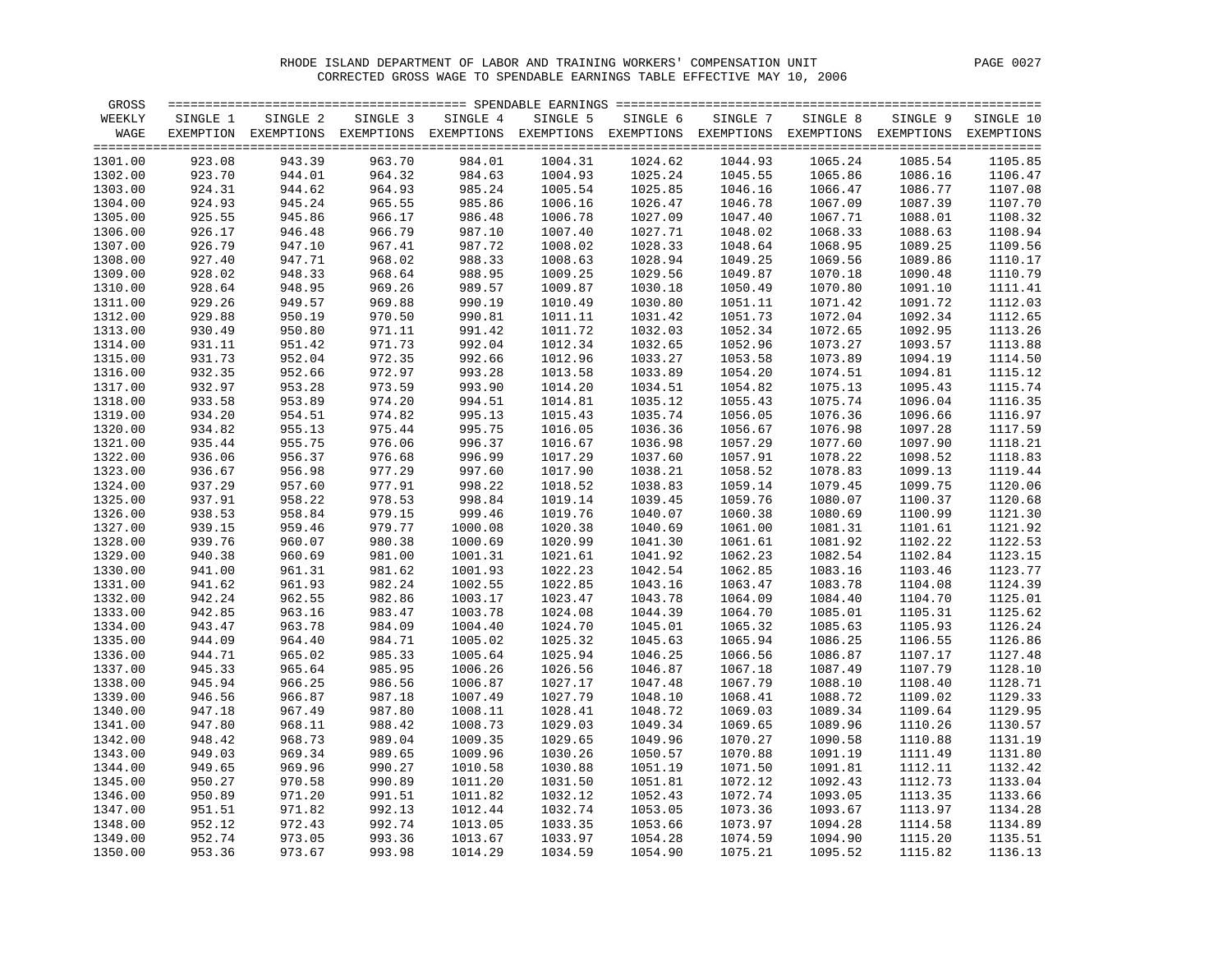| GROSS   |          |                                                                                                              |          |          |          |          |          |          |          |           |
|---------|----------|--------------------------------------------------------------------------------------------------------------|----------|----------|----------|----------|----------|----------|----------|-----------|
| WEEKLY  | SINGLE 1 | SINGLE 2                                                                                                     | SINGLE 3 | SINGLE 4 | SINGLE 5 | SINGLE 6 | SINGLE 7 | SINGLE 8 | SINGLE 9 | SINGLE 10 |
| WAGE    |          | EXEMPTION EXEMPTIONS EXEMPTIONS EXEMPTIONS EXEMPTIONS EXEMPTIONS EXEMPTIONS EXEMPTIONS EXEMPTIONS EXEMPTIONS |          |          |          |          |          |          |          |           |
|         |          |                                                                                                              |          |          |          |          |          |          |          |           |
| 1351.00 | 953.98   | 974.29                                                                                                       | 994.60   | 1014.91  | 1035.21  | 1055.52  | 1075.83  | 1096.14  | 1116.44  | 1136.75   |
| 1352.00 | 954.60   | 974.91                                                                                                       | 995.22   | 1015.53  | 1035.83  | 1056.14  | 1076.45  | 1096.76  | 1117.06  | 1137.37   |
| 1353.00 | 955.21   | 975.52                                                                                                       | 995.83   | 1016.14  | 1036.44  | 1056.75  | 1077.06  | 1097.37  | 1117.67  | 1137.98   |
|         |          |                                                                                                              |          |          |          |          |          |          |          |           |
| 1354.00 | 955.83   | 976.14                                                                                                       | 996.45   | 1016.76  | 1037.06  | 1057.37  | 1077.68  | 1097.99  | 1118.29  | 1138.60   |
| 1355.00 | 956.45   | 976.76                                                                                                       | 997.07   | 1017.38  | 1037.68  | 1057.99  | 1078.30  | 1098.61  | 1118.91  | 1139.22   |
| 1356.00 | 957.07   | 977.38                                                                                                       | 997.69   | 1018.00  | 1038.30  | 1058.61  | 1078.92  | 1099.23  | 1119.53  | 1139.84   |
| 1357.00 | 957.69   | 978.00                                                                                                       | 998.31   | 1018.62  | 1038.92  | 1059.23  | 1079.54  | 1099.85  | 1120.15  | 1140.46   |
| 1358.00 | 958.30   | 978.61                                                                                                       | 998.92   | 1019.23  | 1039.53  | 1059.84  | 1080.15  | 1100.46  | 1120.76  | 1141.07   |
| 1359.00 | 958.92   | 979.23                                                                                                       | 999.54   | 1019.85  | 1040.15  | 1060.46  | 1080.77  | 1101.08  | 1121.38  | 1141.69   |
| 1360.00 | 959.54   | 979.85                                                                                                       | 1000.16  | 1020.47  | 1040.77  | 1061.08  | 1081.39  | 1101.70  | 1122.00  | 1142.31   |
| 1361.00 | 960.16   | 980.47                                                                                                       | 1000.78  | 1021.09  | 1041.39  | 1061.70  | 1082.01  | 1102.32  | 1122.62  | 1142.93   |
| 1362.00 | 960.78   | 981.09                                                                                                       | 1001.40  | 1021.71  | 1042.01  | 1062.32  | 1082.63  | 1102.94  | 1123.24  | 1143.55   |
| 1363.00 | 961.39   | 981.70                                                                                                       | 1002.01  | 1022.32  | 1042.62  | 1062.93  | 1083.24  | 1103.55  | 1123.85  | 1144.16   |
| 1364.00 | 962.01   | 982.32                                                                                                       | 1002.63  | 1022.94  | 1043.24  | 1063.55  | 1083.86  | 1104.17  | 1124.47  | 1144.78   |
| 1365.00 | 962.63   | 982.94                                                                                                       | 1003.25  | 1023.56  | 1043.86  | 1064.17  | 1084.48  | 1104.79  | 1125.09  | 1145.40   |
| 1366.00 | 963.25   | 983.56                                                                                                       | 1003.87  | 1024.18  | 1044.48  | 1064.79  | 1085.10  | 1105.41  | 1125.71  | 1146.02   |
| 1367.00 | 963.87   | 984.18                                                                                                       | 1004.49  | 1024.80  | 1045.10  | 1065.41  | 1085.72  | 1106.03  | 1126.33  | 1146.64   |
|         |          |                                                                                                              |          |          |          |          |          |          |          |           |
| 1368.00 | 964.48   | 984.79                                                                                                       | 1005.10  | 1025.41  | 1045.71  | 1066.02  | 1086.33  | 1106.64  | 1126.94  | 1147.25   |
| 1369.00 | 965.10   | 985.41                                                                                                       | 1005.72  | 1026.03  | 1046.33  | 1066.64  | 1086.95  | 1107.26  | 1127.56  | 1147.87   |
| 1370.00 | 965.72   | 986.03                                                                                                       | 1006.34  | 1026.65  | 1046.95  | 1067.26  | 1087.57  | 1107.88  | 1128.18  | 1148.49   |
| 1371.00 | 966.34   | 986.65                                                                                                       | 1006.96  | 1027.27  | 1047.57  | 1067.88  | 1088.19  | 1108.50  | 1128.80  | 1149.11   |
| 1372.00 | 966.96   | 987.27                                                                                                       | 1007.58  | 1027.89  | 1048.19  | 1068.50  | 1088.81  | 1109.12  | 1129.42  | 1149.73   |
| 1373.00 | 967.57   | 987.88                                                                                                       | 1008.19  | 1028.50  | 1048.80  | 1069.11  | 1089.42  | 1109.73  | 1130.03  | 1150.34   |
| 1374.00 | 968.19   | 988.50                                                                                                       | 1008.81  | 1029.12  | 1049.42  | 1069.73  | 1090.04  | 1110.35  | 1130.65  | 1150.96   |
| 1375.00 | 968.81   | 989.12                                                                                                       | 1009.43  | 1029.74  | 1050.04  | 1070.35  | 1090.66  | 1110.97  | 1131.27  | 1151.58   |
| 1376.00 | 969.43   | 989.74                                                                                                       | 1010.05  | 1030.36  | 1050.66  | 1070.97  | 1091.28  | 1111.59  | 1131.89  | 1152.20   |
| 1377.00 | 970.05   | 990.36                                                                                                       | 1010.67  | 1030.98  | 1051.28  | 1071.59  | 1091.90  | 1112.21  | 1132.51  | 1152.82   |
| 1378.00 | 970.66   | 990.97                                                                                                       | 1011.28  | 1031.59  | 1051.89  | 1072.20  | 1092.51  | 1112.82  | 1133.12  | 1153.43   |
| 1379.00 | 971.28   | 991.59                                                                                                       | 1011.90  | 1032.21  | 1052.51  | 1072.82  | 1093.13  | 1113.44  | 1133.74  | 1154.05   |
| 1380.00 | 971.90   | 992.21                                                                                                       | 1012.52  | 1032.83  | 1053.13  | 1073.44  | 1093.75  | 1114.06  | 1134.36  | 1154.67   |
| 1381.00 | 972.52   | 992.83                                                                                                       | 1013.14  | 1033.45  | 1053.75  | 1074.06  | 1094.37  | 1114.68  | 1134.98  | 1155.29   |
| 1382.00 | 973.14   | 993.45                                                                                                       | 1013.76  | 1034.07  | 1054.37  | 1074.68  | 1094.99  | 1115.30  | 1135.60  | 1155.91   |
|         |          |                                                                                                              |          |          |          |          |          |          |          |           |
| 1383.00 | 973.75   | 994.06                                                                                                       | 1014.37  | 1034.68  | 1054.98  | 1075.29  | 1095.60  | 1115.91  | 1136.21  | 1156.52   |
| 1384.00 | 974.37   | 994.68                                                                                                       | 1014.99  | 1035.30  | 1055.60  | 1075.91  | 1096.22  | 1116.53  | 1136.83  | 1157.14   |
| 1385.00 | 974.99   | 995.30                                                                                                       | 1015.61  | 1035.92  | 1056.22  | 1076.53  | 1096.84  | 1117.15  | 1137.45  | 1157.76   |
| 1386.00 | 975.61   | 995.92                                                                                                       | 1016.23  | 1036.54  | 1056.84  | 1077.15  | 1097.46  | 1117.77  | 1138.07  | 1158.38   |
| 1387.00 | 976.23   | 996.54                                                                                                       | 1016.85  | 1037.16  | 1057.46  | 1077.77  | 1098.08  | 1118.39  | 1138.69  | 1159.00   |
| 1388.00 | 976.84   | 997.15                                                                                                       | 1017.46  | 1037.77  | 1058.07  | 1078.38  | 1098.69  | 1119.00  | 1139.30  | 1159.61   |
| 1389.00 | 977.46   | 997.77                                                                                                       | 1018.08  | 1038.39  | 1058.69  | 1079.00  | 1099.31  | 1119.62  | 1139.92  | 1160.23   |
| 1390.00 | 978.08   | 998.39                                                                                                       | 1018.70  | 1039.01  | 1059.31  | 1079.62  | 1099.93  | 1120.24  | 1140.54  | 1160.85   |
| 1391.00 | 978.70   | 999.01                                                                                                       | 1019.32  | 1039.63  | 1059.93  | 1080.24  | 1100.55  | 1120.86  | 1141.16  | 1161.47   |
| 1392.00 | 979.32   | 999.63                                                                                                       | 1019.94  | 1040.25  | 1060.55  | 1080.86  | 1101.17  | 1121.48  | 1141.78  | 1162.09   |
| 1393.00 | 979.93   | 1000.24                                                                                                      | 1020.55  | 1040.86  | 1061.16  | 1081.47  | 1101.78  | 1122.09  | 1142.39  | 1162.70   |
| 1394.00 | 980.55   | 1000.86                                                                                                      | 1021.17  | 1041.48  | 1061.78  | 1082.09  | 1102.40  | 1122.71  | 1143.01  | 1163.32   |
| 1395.00 | 981.17   | 1001.48                                                                                                      | 1021.79  | 1042.10  | 1062.40  | 1082.71  | 1103.02  | 1123.33  | 1143.63  | 1163.94   |
| 1396.00 | 981.79   | 1002.10                                                                                                      | 1022.41  | 1042.72  | 1063.02  | 1083.33  | 1103.64  | 1123.95  | 1144.25  | 1164.56   |
| 1397.00 | 982.41   | 1002.72                                                                                                      | 1023.03  | 1043.34  | 1063.64  | 1083.95  | 1104.26  | 1124.57  | 1144.87  | 1165.18   |
| 1398.00 | 983.02   | 1003.33                                                                                                      | 1023.64  | 1043.95  | 1064.25  | 1084.56  | 1104.87  | 1125.18  | 1145.48  | 1165.79   |
|         |          |                                                                                                              |          |          |          |          |          |          |          |           |
| 1399.00 | 983.64   | 1003.95                                                                                                      | 1024.26  | 1044.57  | 1064.87  | 1085.18  | 1105.49  | 1125.80  | 1146.10  | 1166.41   |
| 1400.00 | 984.26   | 1004.57                                                                                                      | 1024.88  | 1045.19  | 1065.49  | 1085.80  | 1106.11  | 1126.42  | 1146.72  | 1167.03   |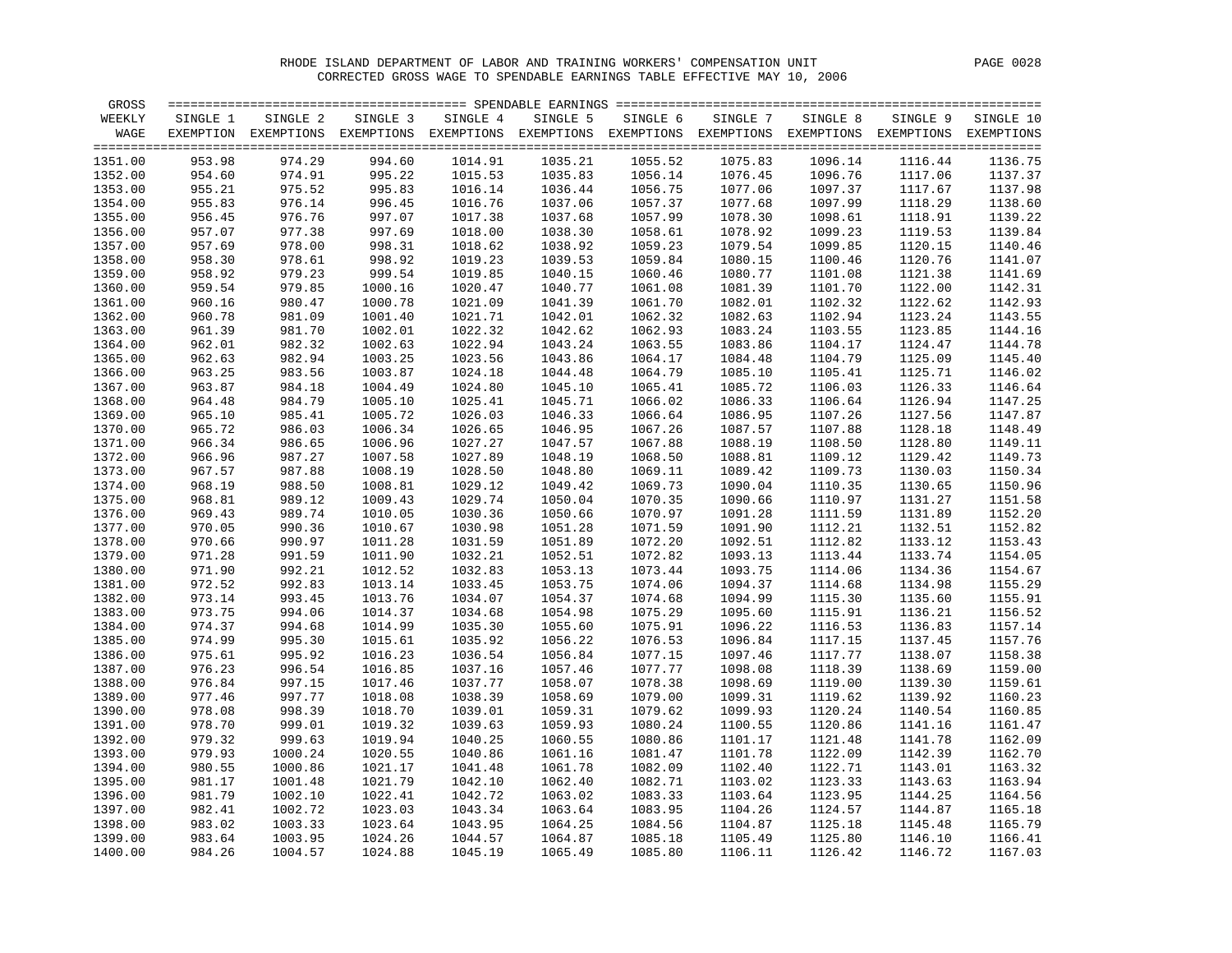| GROSS   |          |                                                                                                              |          |          |          |          |          |          |          |           |
|---------|----------|--------------------------------------------------------------------------------------------------------------|----------|----------|----------|----------|----------|----------|----------|-----------|
| WEEKLY  | SINGLE 1 | SINGLE 2                                                                                                     | SINGLE 3 | SINGLE 4 | SINGLE 5 | SINGLE 6 | SINGLE 7 | SINGLE 8 | SINGLE 9 | SINGLE 10 |
| WAGE    |          | EXEMPTION EXEMPTIONS EXEMPTIONS EXEMPTIONS EXEMPTIONS EXEMPTIONS EXEMPTIONS EXEMPTIONS EXEMPTIONS EXEMPTIONS |          |          |          |          |          |          |          |           |
|         |          |                                                                                                              |          |          |          |          |          |          |          |           |
| 1401.00 | 984.88   | 1005.19                                                                                                      | 1025.50  | 1045.81  | 1066.11  | 1086.42  | 1106.73  | 1127.04  | 1147.34  | 1167.65   |
| 1402.00 | 985.50   | 1005.81                                                                                                      | 1026.12  | 1046.43  | 1066.73  | 1087.04  | 1107.35  | 1127.66  | 1147.96  | 1168.27   |
| 1403.00 | 986.11   | 1006.42                                                                                                      | 1026.73  | 1047.04  | 1067.34  | 1087.65  | 1107.96  | 1128.27  | 1148.57  | 1168.88   |
| 1404.00 | 986.73   | 1007.04                                                                                                      | 1027.35  | 1047.66  | 1067.96  | 1088.27  | 1108.58  | 1128.89  | 1149.19  | 1169.50   |
| 1405.00 | 987.35   | 1007.66                                                                                                      | 1027.97  | 1048.28  | 1068.58  | 1088.89  | 1109.20  | 1129.51  | 1149.81  | 1170.12   |
| 1406.00 | 987.97   | 1008.28                                                                                                      | 1028.59  | 1048.90  | 1069.20  | 1089.51  | 1109.82  | 1130.13  | 1150.43  | 1170.74   |
| 1407.00 | 988.59   | 1008.90                                                                                                      | 1029.21  | 1049.52  | 1069.82  | 1090.13  | 1110.44  | 1130.75  | 1151.05  | 1171.36   |
| 1408.00 | 989.20   | 1009.51                                                                                                      | 1029.82  | 1050.13  | 1070.43  | 1090.74  | 1111.05  | 1131.36  | 1151.66  | 1171.97   |
| 1409.00 | 989.82   | 1010.13                                                                                                      | 1030.44  | 1050.75  | 1071.05  | 1091.36  | 1111.67  | 1131.98  | 1152.28  | 1172.59   |
| 1410.00 | 990.44   | 1010.75                                                                                                      | 1031.06  | 1051.37  | 1071.67  | 1091.98  | 1112.29  | 1132.60  | 1152.90  | 1173.21   |
| 1411.00 | 991.06   | 1011.37                                                                                                      | 1031.68  | 1051.99  | 1072.29  | 1092.60  | 1112.91  | 1133.22  | 1153.52  | 1173.83   |
| 1412.00 | 991.68   | 1011.99                                                                                                      | 1032.30  | 1052.61  | 1072.91  | 1093.22  | 1113.53  | 1133.84  | 1154.14  | 1174.45   |
| 1413.00 | 992.29   | 1012.60                                                                                                      | 1032.91  | 1053.22  | 1073.52  | 1093.83  | 1114.14  | 1134.45  | 1154.75  | 1175.06   |
|         |          |                                                                                                              |          |          |          |          | 1114.76  |          |          |           |
| 1414.00 | 992.91   | 1013.22                                                                                                      | 1033.53  | 1053.84  | 1074.14  | 1094.45  |          | 1135.07  | 1155.37  | 1175.68   |
| 1415.00 | 993.53   | 1013.84                                                                                                      | 1034.15  | 1054.46  | 1074.76  | 1095.07  | 1115.38  | 1135.69  | 1155.99  | 1176.30   |
| 1416.00 | 994.15   | 1014.46                                                                                                      | 1034.77  | 1055.08  | 1075.38  | 1095.69  | 1116.00  | 1136.31  | 1156.61  | 1176.92   |
| 1417.00 | 994.77   | 1015.08                                                                                                      | 1035.39  | 1055.70  | 1076.00  | 1096.31  | 1116.62  | 1136.93  | 1157.23  | 1177.54   |
| 1418.00 | 995.38   | 1015.69                                                                                                      | 1036.00  | 1056.31  | 1076.61  | 1096.92  | 1117.23  | 1137.54  | 1157.84  | 1178.15   |
| 1419.00 | 996.00   | 1016.31                                                                                                      | 1036.62  | 1056.93  | 1077.23  | 1097.54  | 1117.85  | 1138.16  | 1158.46  | 1178.77   |
| 1420.00 | 996.62   | 1016.93                                                                                                      | 1037.24  | 1057.55  | 1077.85  | 1098.16  | 1118.47  | 1138.78  | 1159.08  | 1179.39   |
| 1421.00 | 997.24   | 1017.55                                                                                                      | 1037.86  | 1058.17  | 1078.47  | 1098.78  | 1119.09  | 1139.40  | 1159.70  | 1180.01   |
| 1422.00 | 997.86   | 1018.17                                                                                                      | 1038.48  | 1058.79  | 1079.09  | 1099.40  | 1119.71  | 1140.02  | 1160.32  | 1180.63   |
| 1423.00 | 998.47   | 1018.78                                                                                                      | 1039.09  | 1059.40  | 1079.70  | 1100.01  | 1120.32  | 1140.63  | 1160.93  | 1181.24   |
| 1424.00 | 999.09   | 1019.40                                                                                                      | 1039.71  | 1060.02  | 1080.32  | 1100.63  | 1120.94  | 1141.25  | 1161.55  | 1181.86   |
| 1425.00 | 999.71   | 1020.02                                                                                                      | 1040.33  | 1060.64  | 1080.94  | 1101.25  | 1121.56  | 1141.87  | 1162.17  | 1182.48   |
| 1426.00 | 1000.33  | 1020.64                                                                                                      | 1040.95  | 1061.26  | 1081.56  | 1101.87  | 1122.18  | 1142.49  | 1162.79  | 1183.10   |
| 1427.00 | 1000.95  | 1021.26                                                                                                      | 1041.57  | 1061.88  | 1082.18  | 1102.49  | 1122.80  | 1143.11  | 1163.41  | 1183.72   |
| 1428.00 | 1001.56  | 1021.87                                                                                                      | 1042.18  | 1062.49  | 1082.79  | 1103.10  | 1123.41  | 1143.72  | 1164.02  | 1184.33   |
| 1429.00 | 1002.18  | 1022.49                                                                                                      | 1042.80  | 1063.11  | 1083.41  | 1103.72  | 1124.03  | 1144.34  | 1164.64  | 1184.95   |
| 1430.00 | 1002.80  | 1023.11                                                                                                      | 1043.42  | 1063.73  | 1084.03  | 1104.34  | 1124.65  | 1144.96  | 1165.26  | 1185.57   |
| 1431.00 | 1003.42  | 1023.73                                                                                                      | 1044.04  | 1064.35  | 1084.65  | 1104.96  | 1125.27  | 1145.58  | 1165.88  | 1186.19   |
| 1432.00 | 1004.04  | 1024.35                                                                                                      | 1044.66  | 1064.97  | 1085.27  | 1105.58  | 1125.89  | 1146.20  | 1166.50  | 1186.81   |
| 1433.00 | 1004.65  | 1024.96                                                                                                      | 1045.27  | 1065.58  | 1085.88  | 1106.19  | 1126.50  | 1146.81  | 1167.11  | 1187.42   |
| 1434.00 | 1005.27  | 1025.58                                                                                                      | 1045.89  | 1066.20  | 1086.50  | 1106.81  | 1127.12  | 1147.43  | 1167.73  | 1188.04   |
| 1435.00 | 1005.89  | 1026.20                                                                                                      | 1046.51  | 1066.82  | 1087.12  | 1107.43  | 1127.74  | 1148.05  | 1168.35  | 1188.66   |
| 1436.00 | 1006.51  | 1026.82                                                                                                      | 1047.13  | 1067.44  | 1087.74  | 1108.05  | 1128.36  | 1148.67  | 1168.97  | 1189.28   |
| 1437.00 | 1007.13  | 1027.44                                                                                                      | 1047.75  | 1068.06  | 1088.36  | 1108.67  | 1128.98  | 1149.29  | 1169.59  | 1189.90   |
| 1438.00 | 1007.74  | 1028.05                                                                                                      | 1048.36  | 1068.67  | 1088.97  | 1109.28  | 1129.59  | 1149.90  | 1170.20  | 1190.51   |
| 1439.00 | 1008.36  | 1028.67                                                                                                      | 1048.98  | 1069.29  | 1089.59  | 1109.90  | 1130.21  | 1150.52  | 1170.82  | 1191.13   |
| 1440.00 | 1008.98  | 1029.29                                                                                                      | 1049.60  | 1069.91  | 1090.21  | 1110.52  | 1130.83  | 1151.14  | 1171.44  | 1191.75   |
| 1441.00 | 1009.60  | 1029.91                                                                                                      | 1050.22  | 1070.53  | 1090.83  | 1111.14  | 1131.45  | 1151.76  | 1172.06  | 1192.37   |
| 1442.00 | 1010.22  | 1030.53                                                                                                      | 1050.84  | 1071.15  | 1091.45  | 1111.76  | 1132.07  | 1152.38  | 1172.68  | 1192.99   |
| 1443.00 | 1010.83  | 1031.14                                                                                                      | 1051.45  | 1071.76  | 1092.06  | 1112.37  | 1132.68  | 1152.99  | 1173.29  | 1193.60   |
| 1444.00 | 1011.45  | 1031.76                                                                                                      | 1052.07  | 1072.38  | 1092.68  | 1112.99  | 1133.30  | 1153.61  | 1173.91  | 1194.22   |
| 1445.00 | 1012.07  | 1032.38                                                                                                      | 1052.69  | 1073.00  | 1093.30  | 1113.61  | 1133.92  | 1154.23  | 1174.53  | 1194.84   |
| 1446.00 | 1012.69  | 1033.00                                                                                                      | 1053.31  | 1073.62  | 1093.92  | 1114.23  | 1134.54  | 1154.85  | 1175.15  | 1195.46   |
| 1447.00 | 1013.31  | 1033.62                                                                                                      | 1053.93  | 1074.24  | 1094.54  | 1114.85  | 1135.16  | 1155.47  | 1175.77  | 1196.08   |
| 1448.00 | 1013.92  | 1034.23                                                                                                      | 1054.54  | 1074.85  | 1095.15  | 1115.46  | 1135.77  | 1156.08  | 1176.38  | 1196.69   |
| 1449.00 | 1014.54  | 1034.85                                                                                                      | 1055.16  | 1075.47  | 1095.77  | 1116.08  | 1136.39  | 1156.70  | 1177.00  | 1197.31   |
| 1450.00 | 1015.16  | 1035.47                                                                                                      | 1055.78  | 1076.09  | 1096.39  | 1116.70  | 1137.01  | 1157.32  | 1177.62  | 1197.93   |
|         |          |                                                                                                              |          |          |          |          |          |          |          |           |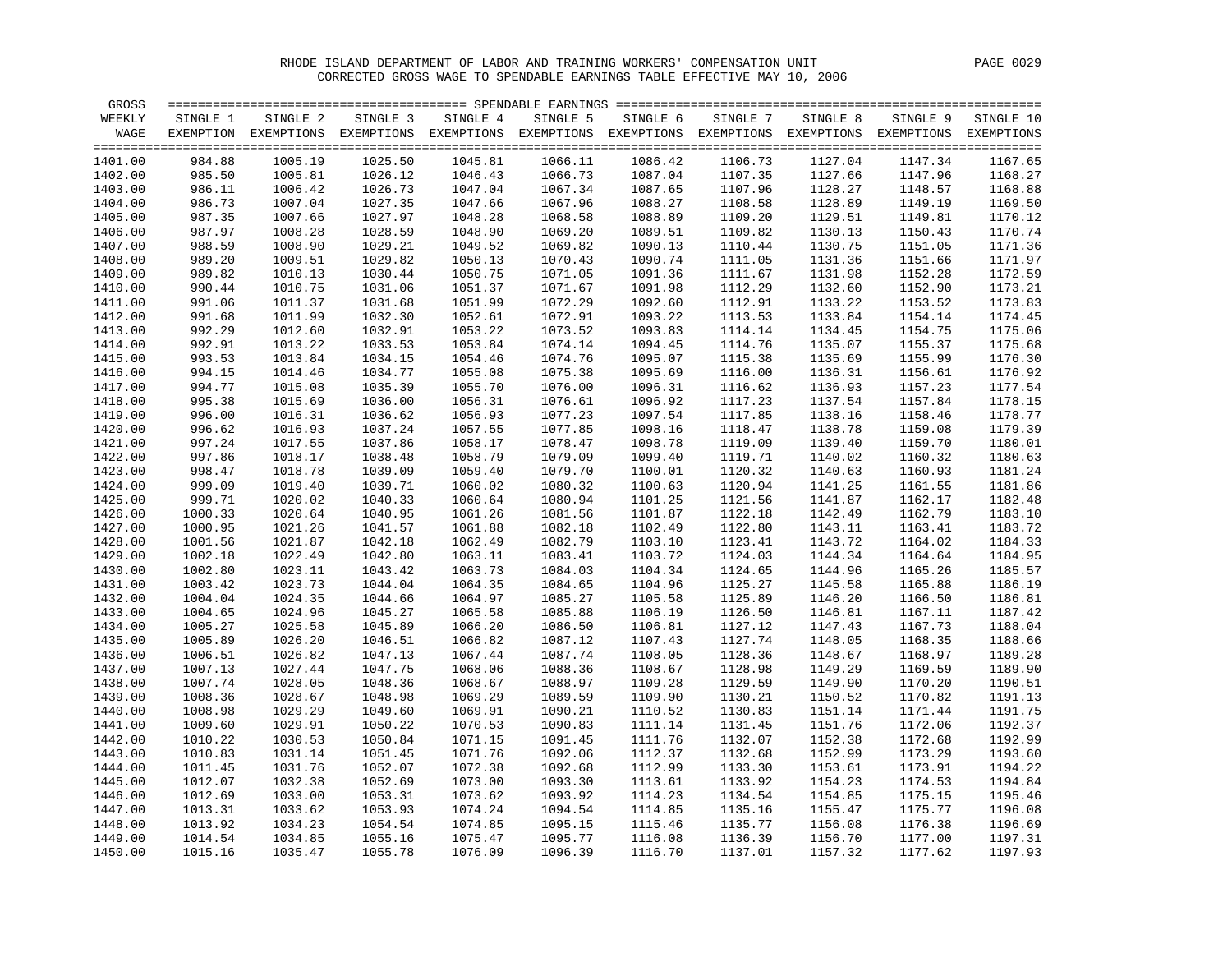| GROSS   |          |                    |          |          |          |                                                                                                              |          |          |          |           |
|---------|----------|--------------------|----------|----------|----------|--------------------------------------------------------------------------------------------------------------|----------|----------|----------|-----------|
| WEEKLY  | SINGLE 1 | SINGLE 2           | SINGLE 3 | SINGLE 4 | SINGLE 5 | SINGLE 6                                                                                                     | SINGLE 7 | SINGLE 8 | SINGLE 9 | SINGLE 10 |
| WAGE    |          |                    |          |          |          | EXEMPTION EXEMPTIONS EXEMPTIONS EXEMPTIONS EXEMPTIONS EXEMPTIONS EXEMPTIONS EXEMPTIONS EXEMPTIONS EXEMPTIONS |          |          |          |           |
|         |          |                    |          |          |          |                                                                                                              |          |          |          |           |
| 1451.00 | 1015.78  | 1036.09            | 1056.40  | 1076.71  | 1097.01  | 1117.32                                                                                                      | 1137.63  | 1157.94  | 1178.24  | 1198.55   |
| 1452.00 | 1016.40  | 1036.71            | 1057.02  | 1077.33  | 1097.63  | 1117.94                                                                                                      | 1138.25  | 1158.56  | 1178.86  | 1199.17   |
| 1453.00 | 1017.01  | 1037.32            | 1057.63  | 1077.94  | 1098.24  | 1118.55                                                                                                      | 1138.86  | 1159.17  | 1179.47  | 1199.78   |
| 1454.00 | 1017.63  | 1037.94            | 1058.25  | 1078.56  | 1098.86  | 1119.17                                                                                                      | 1139.48  | 1159.79  | 1180.09  | 1200.40   |
| 1455.00 | 1018.25  | 1038.56            | 1058.87  | 1079.18  | 1099.48  | 1119.79                                                                                                      | 1140.10  | 1160.41  | 1180.71  | 1201.02   |
| 1456.00 | 1018.87  | 1039.18            | 1059.49  | 1079.80  | 1100.10  | 1120.41                                                                                                      | 1140.72  | 1161.03  | 1181.33  | 1201.64   |
| 1457.00 | 1019.49  | 1039.80            | 1060.11  | 1080.42  | 1100.72  | 1121.03                                                                                                      | 1141.34  | 1161.65  | 1181.95  | 1202.26   |
| 1458.00 | 1020.10  | 1040.41            | 1060.72  | 1081.03  | 1101.33  | 1121.64                                                                                                      | 1141.95  | 1162.26  | 1182.56  | 1202.87   |
| 1459.00 | 1020.72  | 1041.03            | 1061.34  | 1081.65  | 1101.95  | 1122.26                                                                                                      | 1142.57  | 1162.88  | 1183.18  | 1203.49   |
| 1460.00 | 1021.34  | 1041.65            | 1061.96  | 1082.27  | 1102.57  | 1122.88                                                                                                      | 1143.19  | 1163.50  | 1183.80  | 1204.11   |
| 1461.00 | 1021.96  | 1042.27            | 1062.58  | 1082.89  | 1103.19  | 1123.50                                                                                                      | 1143.81  | 1164.12  | 1184.42  | 1204.73   |
| 1462.00 | 1022.58  | 1042.89            | 1063.20  | 1083.51  | 1103.81  | 1124.12                                                                                                      | 1144.43  | 1164.74  | 1185.04  | 1205.35   |
| 1463.00 | 1023.19  | 1043.50            | 1063.81  | 1084.12  | 1104.42  | 1124.73                                                                                                      | 1145.04  | 1165.35  | 1185.65  | 1205.96   |
| 1464.00 | 1023.81  | 1044.12            | 1064.43  | 1084.74  | 1105.04  | 1125.35                                                                                                      | 1145.66  | 1165.97  | 1186.27  | 1206.58   |
| 1465.00 | 1024.43  | 1044.74            | 1065.05  | 1085.36  | 1105.66  | 1125.97                                                                                                      | 1146.28  | 1166.59  | 1186.89  | 1207.20   |
| 1466.00 | 1025.05  | 1045.36            | 1065.67  | 1085.98  | 1106.28  | 1126.59                                                                                                      | 1146.90  | 1167.21  | 1187.51  | 1207.82   |
| 1467.00 | 1025.67  | 1045.98            | 1066.29  | 1086.60  | 1106.90  | 1127.21                                                                                                      | 1147.52  | 1167.83  | 1188.13  | 1208.44   |
| 1468.00 | 1026.28  | 1046.59            | 1066.90  | 1087.21  | 1107.51  | 1127.82                                                                                                      | 1148.13  | 1168.44  | 1188.74  | 1209.05   |
| 1469.00 |          |                    |          | 1087.83  |          |                                                                                                              |          |          |          |           |
|         | 1026.90  | 1047.21            | 1067.52  |          | 1108.13  | 1128.44                                                                                                      | 1148.75  | 1169.06  | 1189.36  | 1209.67   |
| 1470.00 | 1027.52  | 1047.83<br>1048.45 | 1068.14  | 1088.45  | 1108.75  | 1129.06                                                                                                      | 1149.37  | 1169.68  | 1189.98  | 1210.29   |
| 1471.00 | 1028.14  |                    | 1068.76  | 1089.07  | 1109.37  | 1129.68                                                                                                      | 1149.99  | 1170.30  | 1190.60  | 1210.91   |
| 1472.00 | 1028.76  | 1049.07            | 1069.38  | 1089.69  | 1109.99  | 1130.30                                                                                                      | 1150.61  | 1170.92  | 1191.22  | 1211.53   |
| 1473.00 | 1029.36  | 1049.68            | 1069.99  | 1090.30  | 1110.60  | 1130.91                                                                                                      | 1151.22  | 1171.53  | 1191.83  | 1212.14   |
| 1474.00 | 1029.94  | 1050.30            | 1070.61  | 1090.92  | 1111.22  | 1131.53                                                                                                      | 1151.84  | 1172.15  | 1192.45  | 1212.76   |
| 1475.00 | 1030.52  | 1050.92            | 1071.23  | 1091.54  | 1111.84  | 1132.15                                                                                                      | 1152.46  | 1172.77  | 1193.07  | 1213.38   |
| 1476.00 | 1031.11  | 1051.54            | 1071.85  | 1092.16  | 1112.46  | 1132.77                                                                                                      | 1153.08  | 1173.39  | 1193.69  | 1214.00   |
| 1477.00 | 1031.69  | 1052.16            | 1072.47  | 1092.78  | 1113.08  | 1133.39                                                                                                      | 1153.70  | 1174.01  | 1194.31  | 1214.62   |
| 1478.00 | 1032.26  | 1052.77            | 1073.08  | 1093.39  | 1113.69  | 1134.00                                                                                                      | 1154.31  | 1174.62  | 1194.92  | 1215.23   |
| 1479.00 | 1032.84  | 1053.39            | 1073.70  | 1094.01  | 1114.31  | 1134.62                                                                                                      | 1154.93  | 1175.24  | 1195.54  | 1215.85   |
| 1480.00 | 1033.43  | 1054.01            | 1074.32  | 1094.63  | 1114.93  | 1135.24                                                                                                      | 1155.55  | 1175.86  | 1196.16  | 1216.47   |
| 1481.00 | 1034.01  | 1054.63            | 1074.94  | 1095.25  | 1115.55  | 1135.86                                                                                                      | 1156.17  | 1176.48  | 1196.78  | 1217.09   |
| 1482.00 | 1034.59  | 1055.25            | 1075.56  | 1095.87  | 1116.17  | 1136.48                                                                                                      | 1156.79  | 1177.10  | 1197.40  | 1217.71   |
| 1483.00 | 1035.16  | 1055.86            | 1076.17  | 1096.48  | 1116.78  | 1137.09                                                                                                      | 1157.40  | 1177.71  | 1198.01  | 1218.32   |
| 1484.00 | 1035.75  | 1056.48            | 1076.79  | 1097.10  | 1117.40  | 1137.71                                                                                                      | 1158.02  | 1178.33  | 1198.63  | 1218.94   |
| 1485.00 | 1036.33  | 1057.10            | 1077.41  | 1097.72  | 1118.02  | 1138.33                                                                                                      | 1158.64  | 1178.95  | 1199.25  | 1219.56   |
| 1486.00 | 1036.91  | 1057.72            | 1078.03  | 1098.34  | 1118.64  | 1138.95                                                                                                      | 1159.26  | 1179.57  | 1199.87  | 1220.18   |
| 1487.00 | 1037.49  | 1058.34            | 1078.65  | 1098.96  | 1119.26  | 1139.57                                                                                                      | 1159.88  | 1180.19  | 1200.49  | 1220.80   |
| 1488.00 | 1038.07  | 1058.95            | 1079.26  | 1099.57  | 1119.87  | 1140.18                                                                                                      | 1160.49  | 1180.80  | 1201.10  | 1221.41   |
| 1489.00 | 1038.65  | 1059.57            | 1079.88  | 1100.19  | 1120.49  | 1140.80                                                                                                      | 1161.11  | 1181.42  | 1201.72  | 1222.03   |
| 1490.00 | 1039.23  | 1060.19            | 1080.50  | 1100.81  | 1121.11  | 1141.42                                                                                                      | 1161.73  | 1182.04  | 1202.34  | 1222.65   |
| 1491.00 | 1039.81  | 1060.81            | 1081.12  | 1101.43  | 1121.73  | 1142.04                                                                                                      | 1162.35  | 1182.66  | 1202.96  | 1223.27   |
| 1492.00 | 1040.40  | 1061.43            | 1081.74  | 1102.05  | 1122.35  | 1142.66                                                                                                      | 1162.97  | 1183.28  | 1203.58  | 1223.89   |
| 1493.00 | 1040.97  | 1062.04            | 1082.35  | 1102.66  | 1122.96  | 1143.27                                                                                                      | 1163.58  | 1183.89  | 1204.19  | 1224.50   |
| 1494.00 | 1041.55  | 1062.66            | 1082.97  | 1103.28  | 1123.58  | 1143.89                                                                                                      | 1164.20  | 1184.51  | 1204.81  | 1225.12   |
| 1495.00 | 1042.13  | 1063.28            | 1083.59  | 1103.90  | 1124.20  | 1144.51                                                                                                      | 1164.82  | 1185.13  | 1205.43  | 1225.74   |
| 1496.00 | 1042.72  | 1063.90            | 1084.21  | 1104.52  | 1124.82  | 1145.13                                                                                                      | 1165.44  | 1185.75  | 1206.05  | 1226.36   |
| 1497.00 | 1043.30  | 1064.52            | 1084.83  | 1105.14  | 1125.44  | 1145.75                                                                                                      | 1166.06  | 1186.37  | 1206.67  | 1226.98   |
| 1498.00 | 1043.87  | 1065.13            | 1085.44  | 1105.75  | 1126.05  | 1146.36                                                                                                      | 1166.67  | 1186.98  | 1207.28  | 1227.59   |
| 1499.00 | 1044.45  | 1065.75            | 1086.06  | 1106.37  | 1126.67  | 1146.98                                                                                                      | 1167.29  | 1187.60  | 1207.90  | 1228.21   |
| 1500.00 | 1045.04  | 1066.37            | 1086.68  | 1106.99  | 1127.29  | 1147.60                                                                                                      | 1167.91  | 1188.22  | 1208.52  | 1228.83   |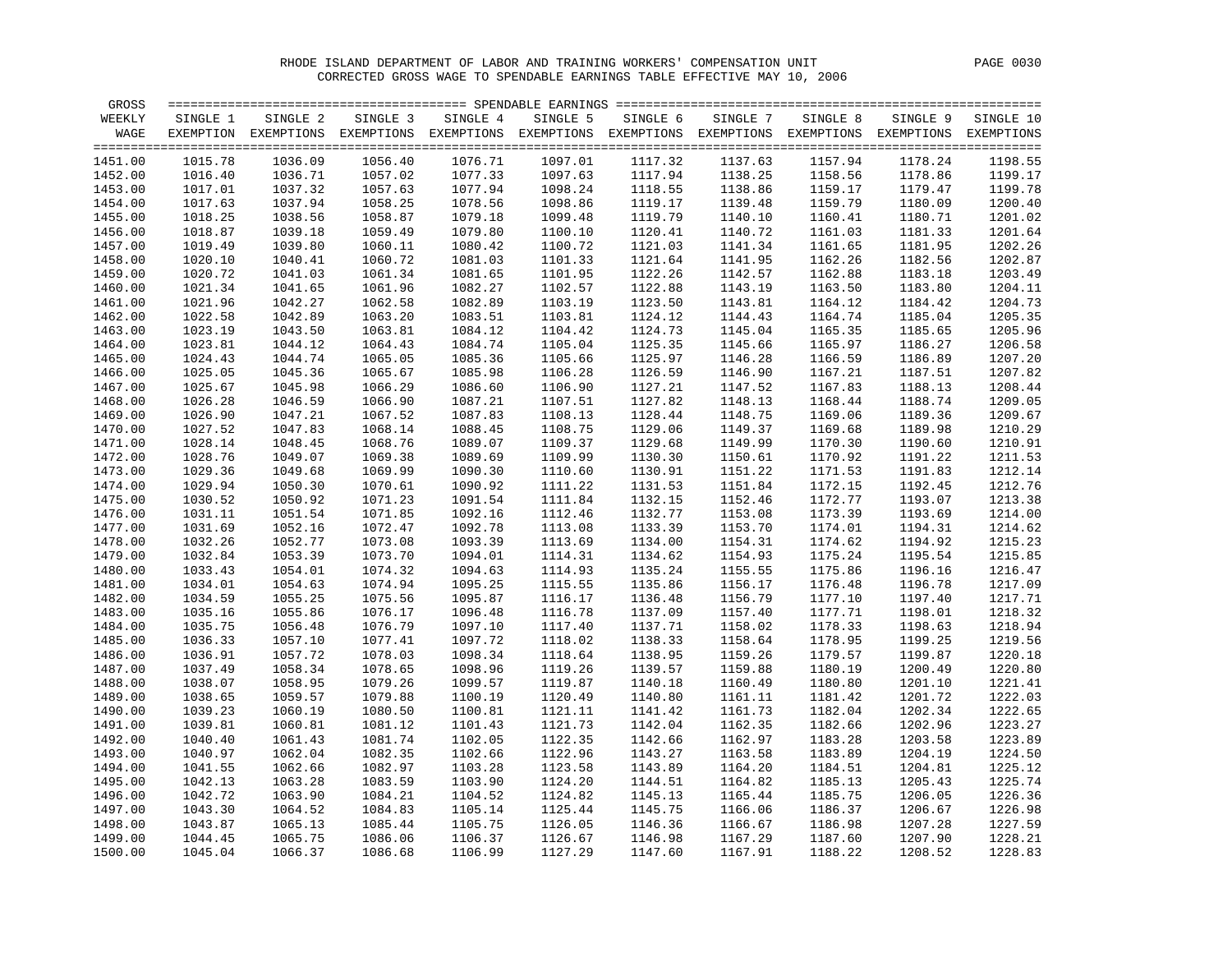| GROSS   |          |                                                                                                              |          |          |          |          |          |          |          |           |
|---------|----------|--------------------------------------------------------------------------------------------------------------|----------|----------|----------|----------|----------|----------|----------|-----------|
| WEEKLY  | SINGLE 1 | SINGLE 2                                                                                                     | SINGLE 3 | SINGLE 4 | SINGLE 5 | SINGLE 6 | SINGLE 7 | SINGLE 8 | SINGLE 9 | SINGLE 10 |
| WAGE    |          | EXEMPTION EXEMPTIONS EXEMPTIONS EXEMPTIONS EXEMPTIONS EXEMPTIONS EXEMPTIONS EXEMPTIONS EXEMPTIONS EXEMPTIONS |          |          |          |          |          |          |          |           |
|         |          |                                                                                                              |          |          |          |          |          |          |          |           |
| 1501.00 | 1045.62  | 1066.99                                                                                                      | 1087.30  | 1107.61  | 1127.91  | 1148.22  | 1168.53  | 1188.84  | 1209.14  | 1229.45   |
| 1502.00 | 1046.20  | 1067.61                                                                                                      | 1087.92  | 1108.23  | 1128.53  | 1148.84  | 1169.15  | 1189.46  | 1209.76  | 1230.07   |
| 1503.00 | 1046.77  | 1068.22                                                                                                      | 1088.53  | 1108.84  | 1129.14  | 1149.45  | 1169.76  | 1190.07  | 1210.37  | 1230.68   |
|         |          |                                                                                                              |          |          |          |          |          |          |          |           |
| 1504.00 | 1047.36  | 1068.84                                                                                                      | 1089.15  | 1109.46  | 1129.76  | 1150.07  | 1170.38  | 1190.69  | 1210.99  | 1231.30   |
| 1505.00 | 1047.94  | 1069.46                                                                                                      | 1089.77  | 1110.08  | 1130.38  | 1150.69  | 1171.00  | 1191.31  | 1211.61  | 1231.92   |
| 1506.00 | 1048.52  | 1070.08                                                                                                      | 1090.39  | 1110.70  | 1131.00  | 1151.31  | 1171.62  | 1191.93  | 1212.23  | 1232.54   |
| 1507.00 | 1049.10  | 1070.70                                                                                                      | 1091.01  | 1111.32  | 1131.62  | 1151.93  | 1172.24  | 1192.55  | 1212.85  | 1233.16   |
| 1508.00 | 1049.68  | 1071.31                                                                                                      | 1091.62  | 1111.93  | 1132.23  | 1152.54  | 1172.85  | 1193.16  | 1213.46  | 1233.77   |
| 1509.00 | 1050.26  | 1071.93                                                                                                      | 1092.24  | 1112.55  | 1132.85  | 1153.16  | 1173.47  | 1193.78  | 1214.08  | 1234.39   |
| 1510.00 | 1050.84  | 1072.55                                                                                                      | 1092.86  | 1113.17  | 1133.47  | 1153.78  | 1174.09  | 1194.40  | 1214.70  | 1235.01   |
| 1511.00 | 1051.42  | 1073.17                                                                                                      | 1093.48  | 1113.79  | 1134.09  | 1154.40  | 1174.71  | 1195.02  | 1215.32  | 1235.63   |
| 1512.00 | 1052.01  | 1073.79                                                                                                      | 1094.10  | 1114.41  | 1134.71  | 1155.02  | 1175.33  | 1195.64  | 1215.94  | 1236.25   |
| 1513.00 | 1052.58  | 1074.40                                                                                                      | 1094.71  | 1115.02  | 1135.32  | 1155.63  | 1175.94  | 1196.25  | 1216.55  | 1236.86   |
| 1514.00 | 1053.16  | 1075.02                                                                                                      | 1095.33  | 1115.64  | 1135.94  | 1156.25  | 1176.56  | 1196.87  | 1217.17  | 1237.48   |
| 1515.00 | 1053.74  | 1075.64                                                                                                      | 1095.95  | 1116.26  | 1136.56  | 1156.87  | 1177.18  | 1197.49  | 1217.79  | 1238.10   |
| 1516.00 | 1054.33  | 1076.26                                                                                                      | 1096.57  | 1116.88  | 1137.18  | 1157.49  | 1177.80  | 1198.11  | 1218.41  | 1238.72   |
| 1517.00 | 1054.91  | 1076.88                                                                                                      | 1097.19  | 1117.50  | 1137.80  | 1158.11  | 1178.42  | 1198.73  | 1219.03  | 1239.34   |
|         |          |                                                                                                              |          |          |          |          |          |          |          |           |
| 1518.00 | 1055.48  | 1077.49                                                                                                      | 1097.80  | 1118.11  | 1138.41  | 1158.72  | 1179.03  | 1199.34  | 1219.64  | 1239.95   |
| 1519.00 | 1056.06  | 1078.11                                                                                                      | 1098.42  | 1118.73  | 1139.03  | 1159.34  | 1179.65  | 1199.96  | 1220.26  | 1240.57   |
| 1520.00 | 1056.65  | 1078.73                                                                                                      | 1099.04  | 1119.35  | 1139.65  | 1159.96  | 1180.27  | 1200.58  | 1220.88  | 1241.19   |
| 1521.00 | 1057.23  | 1079.35                                                                                                      | 1099.66  | 1119.97  | 1140.27  | 1160.58  | 1180.89  | 1201.20  | 1221.50  | 1241.81   |
| 1522.00 | 1057.81  | 1079.97                                                                                                      | 1100.28  | 1120.59  | 1140.89  | 1161.20  | 1181.51  | 1201.82  | 1222.12  | 1242.43   |
| 1523.00 | 1058.38  | 1080.58                                                                                                      | 1100.89  | 1121.20  | 1141.50  | 1161.81  | 1182.12  | 1202.43  | 1222.73  | 1243.04   |
| 1524.00 | 1058.97  | 1081.20                                                                                                      | 1101.51  | 1121.82  | 1142.12  | 1162.43  | 1182.74  | 1203.05  | 1223.35  | 1243.66   |
| 1525.00 | 1059.55  | 1081.82                                                                                                      | 1102.13  | 1122.44  | 1142.74  | 1163.05  | 1183.36  | 1203.67  | 1223.97  | 1244.28   |
| 1526.00 | 1060.13  | 1082.44                                                                                                      | 1102.75  | 1123.06  | 1143.36  | 1163.67  | 1183.98  | 1204.29  | 1224.59  | 1244.90   |
| 1527.00 | 1060.71  | 1083.06                                                                                                      | 1103.37  | 1123.68  | 1143.98  | 1164.29  | 1184.60  | 1204.91  | 1225.21  | 1245.52   |
| 1528.00 | 1061.29  | 1083.67                                                                                                      | 1103.98  | 1124.29  | 1144.59  | 1164.90  | 1185.21  | 1205.52  | 1225.82  | 1246.13   |
| 1529.00 | 1061.87  | 1084.29                                                                                                      | 1104.60  | 1124.91  | 1145.21  | 1165.52  | 1185.83  | 1206.14  | 1226.44  | 1246.75   |
| 1530.00 | 1062.45  | 1084.91                                                                                                      | 1105.22  | 1125.53  | 1145.83  | 1166.14  | 1186.45  | 1206.76  | 1227.06  | 1247.37   |
| 1531.00 | 1063.03  | 1085.53                                                                                                      | 1105.84  | 1126.15  | 1146.45  | 1166.76  | 1187.07  | 1207.38  | 1227.68  | 1247.99   |
| 1532.00 | 1063.62  | 1086.15                                                                                                      | 1106.46  | 1126.77  | 1147.07  |          | 1187.69  | 1208.00  | 1228.30  | 1248.61   |
|         |          |                                                                                                              |          |          |          | 1167.38  |          |          |          |           |
| 1533.00 | 1064.19  | 1086.76                                                                                                      | 1107.07  | 1127.38  | 1147.68  | 1167.99  | 1188.30  | 1208.61  | 1228.91  | 1249.22   |
| 1534.00 | 1064.77  | 1087.38                                                                                                      | 1107.69  | 1128.00  | 1148.30  | 1168.61  | 1188.92  | 1209.23  | 1229.53  | 1249.84   |
| 1535.00 | 1065.35  | 1088.00                                                                                                      | 1108.31  | 1128.62  | 1148.92  | 1169.23  | 1189.54  | 1209.85  | 1230.15  | 1250.46   |
| 1536.00 | 1065.94  | 1088.62                                                                                                      | 1108.93  | 1129.24  | 1149.54  | 1169.85  | 1190.16  | 1210.47  | 1230.77  | 1251.08   |
| 1537.00 | 1066.52  | 1089.21                                                                                                      | 1109.55  | 1129.86  | 1150.16  | 1170.47  | 1190.78  | 1211.09  | 1231.39  | 1251.70   |
| 1538.00 | 1067.09  | 1089.78                                                                                                      | 1110.16  | 1130.47  | 1150.77  | 1171.08  | 1191.39  | 1211.70  | 1232.00  | 1252.31   |
| 1539.00 | 1067.67  | 1090.36                                                                                                      | 1110.78  | 1131.09  | 1151.39  | 1171.70  | 1192.01  | 1212.32  | 1232.62  | 1252.93   |
| 1540.00 | 1068.26  | 1090.94                                                                                                      | 1111.40  | 1131.71  | 1152.01  | 1172.32  | 1192.63  | 1212.94  | 1233.24  | 1253.55   |
| 1541.00 | 1068.84  | 1091.53                                                                                                      | 1112.02  | 1132.33  | 1152.63  | 1172.94  | 1193.25  | 1213.56  | 1233.86  | 1254.17   |
| 1542.00 | 1069.42  | 1092.11                                                                                                      | 1112.64  | 1132.95  | 1153.25  | 1173.56  | 1193.87  | 1214.18  | 1234.48  | 1254.79   |
| 1543.00 | 1069.99  | 1092.68                                                                                                      | 1113.25  | 1133.56  | 1153.86  | 1174.17  | 1194.48  | 1214.79  | 1235.09  | 1255.40   |
| 1544.00 | 1070.58  | 1093.26                                                                                                      | 1113.87  | 1134.18  | 1154.48  | 1174.79  | 1195.10  | 1215.41  | 1235.71  | 1256.02   |
| 1545.00 | 1071.16  | 1093.85                                                                                                      | 1114.49  | 1134.80  | 1155.10  | 1175.41  | 1195.72  | 1216.03  | 1236.33  | 1256.64   |
| 1546.00 | 1071.74  | 1094.43                                                                                                      | 1115.11  | 1135.42  | 1155.72  | 1176.03  | 1196.34  | 1216.65  | 1236.95  | 1257.26   |
| 1547.00 | 1072.32  | 1095.01                                                                                                      | 1115.73  | 1136.04  | 1156.34  | 1176.65  | 1196.96  | 1217.27  | 1237.57  | 1257.88   |
| 1548.00 | 1072.90  | 1095.58                                                                                                      | 1116.34  | 1136.65  | 1156.95  | 1177.26  | 1197.57  | 1217.88  | 1238.18  | 1258.49   |
|         |          |                                                                                                              |          |          |          |          |          |          |          |           |
| 1549.00 | 1073.48  | 1096.17                                                                                                      | 1116.96  | 1137.27  | 1157.57  | 1177.88  | 1198.19  | 1218.50  | 1238.80  | 1259.11   |
| 1550.00 | 1074.06  | 1096.75                                                                                                      | 1117.58  | 1137.89  | 1158.19  | 1178.50  | 1198.81  | 1219.12  | 1239.42  | 1259.73   |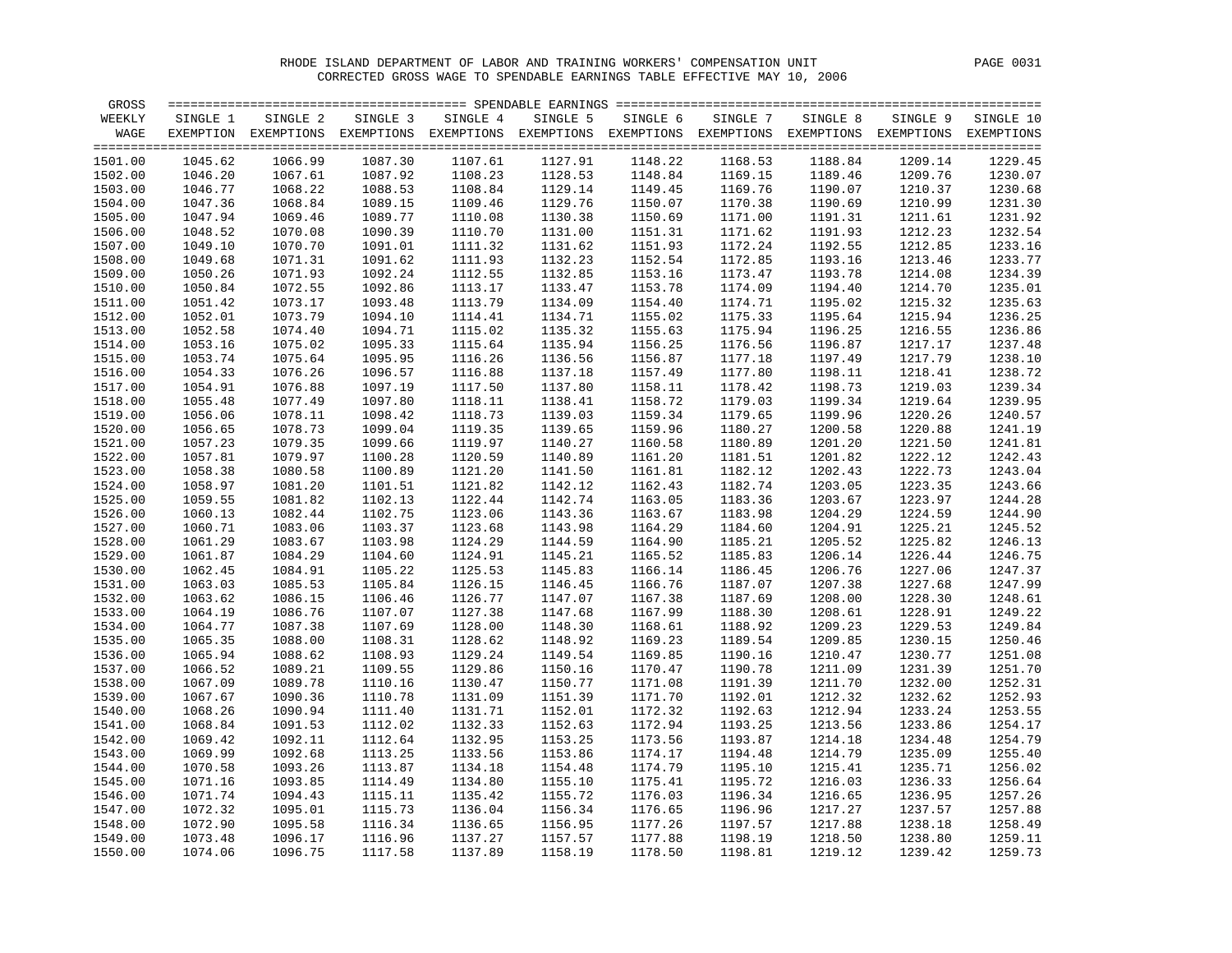| GROSS   |          |                                                                                                              |          |          |          |          |          |          |          |           |
|---------|----------|--------------------------------------------------------------------------------------------------------------|----------|----------|----------|----------|----------|----------|----------|-----------|
| WEEKLY  | SINGLE 1 | SINGLE 2                                                                                                     | SINGLE 3 | SINGLE 4 | SINGLE 5 | SINGLE 6 | SINGLE 7 | SINGLE 8 | SINGLE 9 | SINGLE 10 |
| WAGE    |          | EXEMPTION EXEMPTIONS EXEMPTIONS EXEMPTIONS EXEMPTIONS EXEMPTIONS EXEMPTIONS EXEMPTIONS EXEMPTIONS EXEMPTIONS |          |          |          |          |          |          |          |           |
|         |          |                                                                                                              |          |          |          |          |          |          |          |           |
| 1551.00 | 1074.64  | 1097.33                                                                                                      | 1118.20  | 1138.51  | 1158.81  | 1179.12  | 1199.43  | 1219.74  | 1240.04  | 1260.35   |
| 1552.00 | 1075.23  | 1097.91                                                                                                      | 1118.82  | 1139.13  | 1159.43  | 1179.74  | 1200.05  | 1220.36  | 1240.66  | 1260.97   |
| 1553.00 | 1075.80  | 1098.49                                                                                                      | 1119.43  | 1139.74  | 1160.04  | 1180.35  | 1200.66  | 1220.97  | 1241.27  | 1261.58   |
| 1554.00 | 1076.38  | 1099.07                                                                                                      | 1120.05  | 1140.36  | 1160.66  | 1180.97  | 1201.28  | 1221.59  | 1241.89  | 1262.20   |
| 1555.00 | 1076.96  | 1099.65                                                                                                      | 1120.67  | 1140.98  | 1161.28  | 1181.59  | 1201.90  | 1222.21  | 1242.51  | 1262.82   |
| 1556.00 | 1077.55  | 1100.23                                                                                                      | 1121.29  | 1141.60  | 1161.90  | 1182.21  | 1202.52  | 1222.83  | 1243.13  | 1263.44   |
| 1557.00 | 1078.13  | 1100.82                                                                                                      | 1121.91  | 1142.22  | 1162.52  | 1182.83  | 1203.14  | 1223.45  | 1243.75  | 1264.06   |
| 1558.00 | 1078.70  | 1101.39                                                                                                      | 1122.52  | 1142.83  | 1163.13  | 1183.44  | 1203.75  | 1224.06  | 1244.36  | 1264.67   |
| 1559.00 | 1079.28  | 1101.97                                                                                                      | 1123.14  | 1143.45  | 1163.75  | 1184.06  | 1204.37  | 1224.68  | 1244.98  | 1265.29   |
| 1560.00 | 1079.87  | 1102.55                                                                                                      | 1123.76  | 1144.07  | 1164.37  | 1184.68  | 1204.99  | 1225.30  | 1245.60  | 1265.91   |
| 1561.00 | 1080.45  | 1103.14                                                                                                      | 1124.38  | 1144.69  | 1164.99  | 1185.30  | 1205.61  | 1225.92  | 1246.22  | 1266.53   |
| 1562.00 | 1081.03  | 1103.72                                                                                                      | 1125.00  | 1145.31  | 1165.61  | 1185.92  | 1206.23  | 1226.54  | 1246.84  | 1267.15   |
| 1563.00 | 1081.60  | 1104.29                                                                                                      | 1125.61  | 1145.92  | 1166.22  | 1186.53  | 1206.84  | 1227.15  | 1247.45  | 1267.76   |
| 1564.00 | 1082.19  | 1104.87                                                                                                      | 1126.23  | 1146.54  | 1166.84  | 1187.15  | 1207.46  | 1227.77  | 1248.07  | 1268.38   |
| 1565.00 | 1082.77  | 1105.46                                                                                                      | 1126.85  | 1147.16  | 1167.46  | 1187.77  | 1208.08  | 1228.39  | 1248.69  | 1269.00   |
| 1566.00 | 1083.35  | 1106.04                                                                                                      | 1127.47  | 1147.78  | 1168.08  | 1188.39  | 1208.70  | 1229.01  | 1249.31  | 1269.62   |
| 1567.00 | 1083.93  | 1106.62                                                                                                      | 1128.09  | 1148.40  | 1168.70  | 1189.01  | 1209.32  | 1229.63  | 1249.93  | 1270.24   |
| 1568.00 | 1084.51  | 1107.19                                                                                                      | 1128.70  | 1149.01  | 1169.31  | 1189.62  | 1209.93  | 1230.24  | 1250.54  | 1270.85   |
| 1569.00 | 1085.09  | 1107.78                                                                                                      | 1129.32  | 1149.63  | 1169.93  | 1190.24  | 1210.55  | 1230.86  | 1251.16  | 1271.47   |
| 1570.00 | 1085.67  | 1108.36                                                                                                      | 1129.94  | 1150.25  | 1170.55  | 1190.86  | 1211.17  | 1231.48  | 1251.78  | 1272.09   |
| 1571.00 | 1086.25  | 1108.94                                                                                                      | 1130.56  | 1150.87  | 1171.17  | 1191.48  | 1211.79  | 1232.10  | 1252.40  | 1272.71   |
| 1572.00 | 1086.84  | 1109.52                                                                                                      | 1131.18  | 1151.49  | 1171.79  | 1192.10  | 1212.41  | 1232.72  | 1253.02  | 1273.33   |
| 1573.00 | 1087.41  | 1110.10                                                                                                      | 1131.79  | 1152.10  | 1172.40  | 1192.71  | 1213.02  | 1233.33  | 1253.63  | 1273.94   |
| 1574.00 | 1087.99  | 1110.68                                                                                                      | 1132.41  | 1152.72  | 1173.02  | 1193.33  | 1213.64  | 1233.95  | 1254.25  | 1274.56   |
| 1575.00 | 1088.57  | 1111.26                                                                                                      | 1133.03  | 1153.34  | 1173.64  | 1193.95  | 1214.26  | 1234.57  | 1254.87  | 1275.18   |
| 1576.00 | 1089.16  | 1111.84                                                                                                      | 1133.65  | 1153.96  | 1174.26  | 1194.57  | 1214.88  | 1235.19  | 1255.49  | 1275.80   |
| 1577.00 | 1089.74  | 1112.43                                                                                                      | 1134.27  | 1154.58  | 1174.88  | 1195.19  | 1215.50  | 1235.81  | 1256.11  | 1276.42   |
| 1578.00 | 1090.31  | 1113.00                                                                                                      | 1134.88  | 1155.19  | 1175.49  | 1195.80  | 1216.11  | 1236.42  | 1256.72  | 1277.03   |
| 1579.00 | 1090.89  | 1113.58                                                                                                      | 1135.50  | 1155.81  | 1176.11  | 1196.42  | 1216.73  | 1237.04  | 1257.34  | 1277.65   |
| 1580.00 | 1091.48  | 1114.16                                                                                                      | 1136.12  | 1156.43  | 1176.73  | 1197.04  | 1217.35  | 1237.66  | 1257.96  | 1278.27   |
| 1581.00 | 1092.06  | 1114.75                                                                                                      | 1136.74  | 1157.05  | 1177.35  | 1197.66  | 1217.97  | 1238.28  | 1258.58  | 1278.89   |
| 1582.00 | 1092.64  | 1115.33                                                                                                      | 1137.36  | 1157.67  | 1177.97  | 1198.28  | 1218.59  | 1238.90  | 1259.20  | 1279.51   |
| 1583.00 | 1093.21  | 1115.90                                                                                                      | 1137.97  | 1158.28  | 1178.58  | 1198.89  | 1219.20  | 1239.51  | 1259.81  | 1280.12   |
| 1584.00 | 1093.80  | 1116.48                                                                                                      | 1138.59  | 1158.90  | 1179.20  | 1199.51  | 1219.82  | 1240.13  | 1260.43  | 1280.74   |
| 1585.00 | 1094.38  | 1117.07                                                                                                      | 1139.21  | 1159.52  | 1179.82  | 1200.13  | 1220.44  | 1240.75  | 1261.05  | 1281.36   |
| 1586.00 | 1094.96  | 1117.65                                                                                                      | 1139.83  | 1160.14  | 1180.44  | 1200.75  | 1221.06  | 1241.37  | 1261.67  | 1281.98   |
| 1587.00 | 1095.54  | 1118.23                                                                                                      | 1140.45  | 1160.76  | 1181.06  | 1201.37  | 1221.68  | 1241.99  | 1262.29  | 1282.60   |
| 1588.00 | 1096.12  | 1118.80                                                                                                      | 1141.06  | 1161.37  | 1181.67  | 1201.98  | 1222.29  | 1242.60  | 1262.90  | 1283.21   |
| 1589.00 | 1096.70  | 1119.39                                                                                                      | 1141.68  | 1161.99  | 1182.29  | 1202.60  | 1222.91  | 1243.22  | 1263.52  | 1283.83   |
| 1590.00 | 1097.28  | 1119.97                                                                                                      | 1142.30  | 1162.61  | 1182.91  | 1203.22  | 1223.53  | 1243.84  | 1264.14  | 1284.45   |
| 1591.00 | 1097.86  | 1120.55                                                                                                      | 1142.92  | 1163.23  | 1183.53  | 1203.84  | 1224.15  | 1244.46  | 1264.76  | 1285.07   |
| 1592.00 | 1098.45  | 1121.13                                                                                                      | 1143.54  | 1163.85  | 1184.15  | 1204.46  | 1224.77  | 1245.08  | 1265.38  | 1285.69   |
| 1593.00 | 1099.02  | 1121.71                                                                                                      | 1144.15  | 1164.46  | 1184.76  | 1205.07  | 1225.38  | 1245.69  | 1265.99  | 1286.30   |
| 1594.00 | 1099.60  | 1122.29                                                                                                      | 1144.77  | 1165.08  | 1185.38  | 1205.69  | 1226.00  | 1246.31  | 1266.61  | 1286.92   |
| 1595.00 | 1100.18  | 1122.87                                                                                                      | 1145.39  | 1165.70  | 1186.00  | 1206.31  | 1226.62  | 1246.93  | 1267.23  | 1287.54   |
| 1596.00 | 1100.77  | 1123.45                                                                                                      | 1146.01  | 1166.32  | 1186.62  | 1206.93  | 1227.24  | 1247.55  | 1267.85  | 1288.16   |
| 1597.00 | 1101.35  | 1124.04                                                                                                      | 1146.63  | 1166.94  | 1187.24  | 1207.55  | 1227.86  | 1248.17  | 1268.47  | 1288.78   |
| 1598.00 | 1101.92  | 1124.61                                                                                                      | 1147.24  | 1167.55  | 1187.85  | 1208.16  | 1228.47  | 1248.78  | 1269.08  | 1289.39   |
| 1599.00 | 1102.50  | 1125.19                                                                                                      | 1147.86  | 1168.17  | 1188.47  | 1208.78  | 1229.09  | 1249.40  | 1269.70  | 1290.01   |
| 1600.00 | 1103.09  | 1125.77                                                                                                      | 1148.46  | 1168.79  | 1189.09  | 1209.40  | 1229.71  | 1250.02  | 1270.32  | 1290.63   |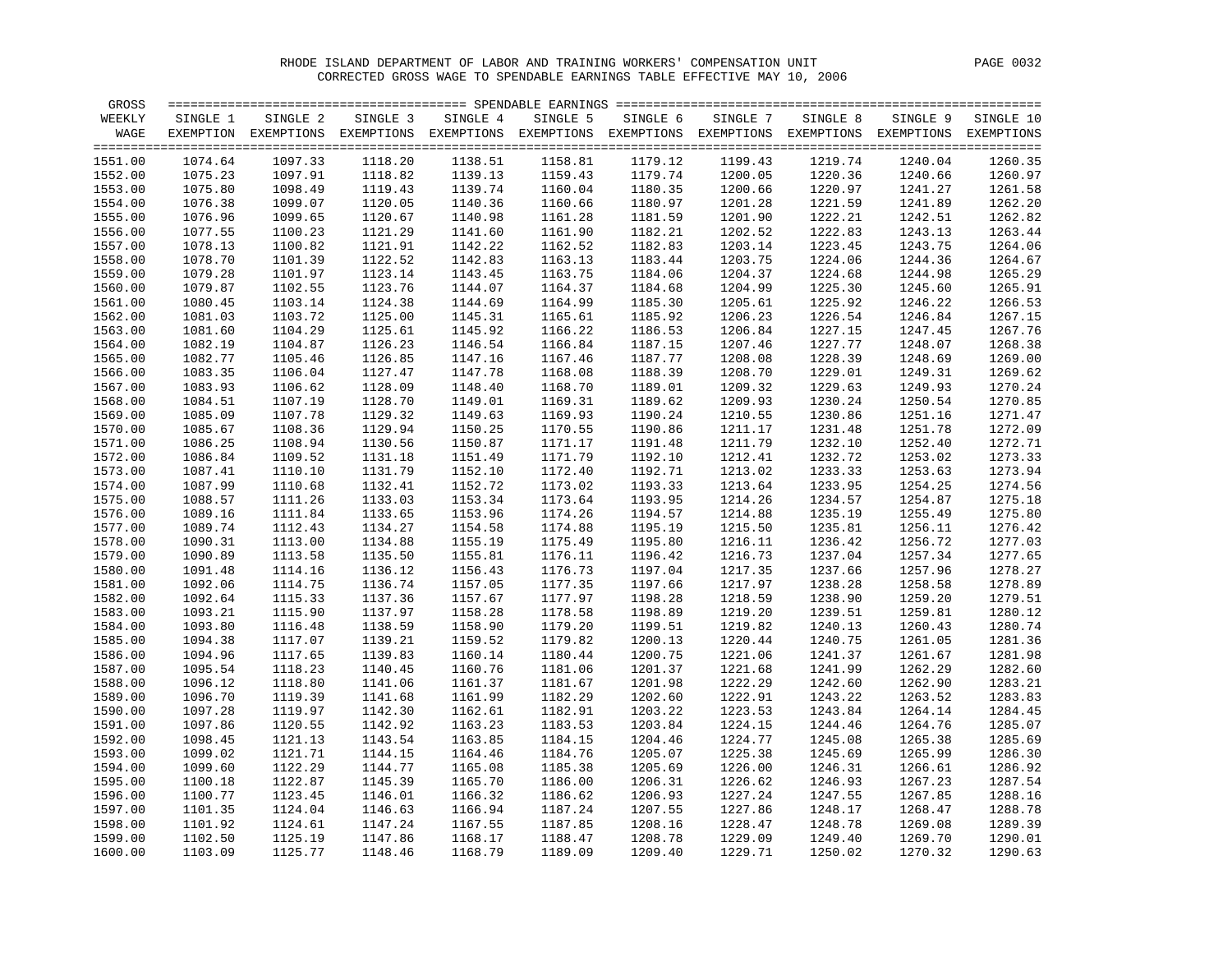| GROSS   |          |                                                                                                              |          |          |          |          |          |          |          |           |
|---------|----------|--------------------------------------------------------------------------------------------------------------|----------|----------|----------|----------|----------|----------|----------|-----------|
| WEEKLY  | SINGLE 1 | SINGLE 2                                                                                                     | SINGLE 3 | SINGLE 4 | SINGLE 5 | SINGLE 6 | SINGLE 7 | SINGLE 8 | SINGLE 9 | SINGLE 10 |
| WAGE    |          | EXEMPTION EXEMPTIONS EXEMPTIONS EXEMPTIONS EXEMPTIONS EXEMPTIONS EXEMPTIONS EXEMPTIONS EXEMPTIONS EXEMPTIONS |          |          |          |          |          |          |          |           |
|         |          |                                                                                                              |          |          |          |          |          |          |          |           |
| 1601.00 | 1103.67  | 1126.36                                                                                                      | 1149.04  | 1169.41  | 1189.71  | 1210.02  | 1230.33  | 1250.64  | 1270.94  | 1291.25   |
| 1602.00 | 1104.25  | 1126.94                                                                                                      | 1149.63  | 1170.03  | 1190.33  | 1210.64  | 1230.95  | 1251.26  | 1271.56  | 1291.87   |
| 1603.00 | 1104.82  | 1127.51                                                                                                      | 1150.20  | 1170.64  | 1190.94  | 1211.25  | 1231.56  | 1251.87  | 1272.17  | 1292.48   |
| 1604.00 | 1105.41  | 1128.09                                                                                                      | 1150.78  | 1171.26  | 1191.56  | 1211.87  | 1232.18  | 1252.49  | 1272.79  | 1293.10   |
| 1605.00 | 1105.99  | 1128.68                                                                                                      | 1151.36  | 1171.88  | 1192.18  | 1212.49  | 1232.80  | 1253.11  | 1273.41  | 1293.72   |
| 1606.00 | 1106.57  | 1129.26                                                                                                      | 1151.95  | 1172.50  | 1192.80  | 1213.11  | 1233.42  | 1253.73  | 1274.03  | 1294.34   |
| 1607.00 | 1107.15  | 1129.84                                                                                                      | 1152.53  | 1173.12  | 1193.42  | 1213.73  | 1234.04  | 1254.35  | 1274.65  | 1294.96   |
| 1608.00 | 1107.73  | 1130.41                                                                                                      | 1153.10  | 1173.73  | 1194.03  | 1214.34  | 1234.65  | 1254.96  | 1275.26  | 1295.57   |
| 1609.00 | 1108.31  | 1131.00                                                                                                      | 1153.68  | 1174.35  | 1194.65  | 1214.96  | 1235.27  | 1255.58  | 1275.88  | 1296.19   |
| 1610.00 | 1108.89  | 1131.58                                                                                                      | 1154.27  | 1174.97  | 1195.27  | 1215.58  | 1235.89  | 1256.20  | 1276.50  | 1296.81   |
| 1611.00 | 1109.47  | 1132.16                                                                                                      | 1154.85  | 1175.59  | 1195.89  | 1216.20  | 1236.51  | 1256.82  | 1277.12  | 1297.43   |
| 1612.00 | 1110.06  | 1132.74                                                                                                      | 1155.43  | 1176.21  | 1196.51  | 1216.82  | 1237.13  | 1257.44  | 1277.74  | 1298.05   |
| 1613.00 | 1110.63  | 1133.32                                                                                                      | 1156.00  | 1176.82  | 1197.12  | 1217.43  | 1237.74  | 1258.05  | 1278.35  | 1298.66   |
| 1614.00 | 1111.21  | 1133.90                                                                                                      | 1156.59  | 1177.44  | 1197.74  | 1218.05  | 1238.36  | 1258.67  | 1278.97  | 1299.28   |
| 1615.00 | 1111.79  | 1134.48                                                                                                      | 1157.17  | 1178.06  | 1198.36  | 1218.67  | 1238.98  | 1259.29  | 1279.59  | 1299.90   |
| 1616.00 | 1112.38  | 1135.06                                                                                                      | 1157.75  | 1178.68  | 1198.98  | 1219.29  | 1239.60  | 1259.91  | 1280.21  | 1300.52   |
| 1617.00 | 1112.96  | 1135.65                                                                                                      | 1158.33  | 1179.30  | 1199.60  | 1219.91  | 1240.22  | 1260.53  | 1280.83  | 1301.14   |
| 1618.00 | 1113.53  | 1136.22                                                                                                      | 1158.91  | 1179.91  | 1200.21  | 1220.52  | 1240.83  | 1261.14  | 1281.44  | 1301.75   |
| 1619.00 | 1114.11  | 1136.80                                                                                                      | 1159.49  | 1180.53  | 1200.83  | 1221.14  | 1241.45  | 1261.76  | 1282.06  | 1302.37   |
| 1620.00 | 1114.70  | 1137.38                                                                                                      | 1160.07  | 1181.15  | 1201.45  | 1221.76  | 1242.07  | 1262.38  | 1282.68  | 1302.99   |
| 1621.00 | 1115.28  | 1137.97                                                                                                      | 1160.65  | 1181.77  | 1202.07  | 1222.38  | 1242.69  | 1263.00  | 1283.30  | 1303.61   |
| 1622.00 | 1115.86  | 1138.55                                                                                                      | 1161.24  | 1182.39  | 1202.69  | 1223.00  | 1243.31  | 1263.62  | 1283.92  | 1304.23   |
| 1623.00 | 1116.43  | 1139.12                                                                                                      | 1161.81  | 1183.00  | 1203.30  | 1223.61  | 1243.92  | 1264.23  | 1284.53  | 1304.84   |
| 1624.00 | 1117.02  | 1139.70                                                                                                      | 1162.39  | 1183.62  | 1203.92  | 1224.23  | 1244.54  | 1264.85  | 1285.15  | 1305.46   |
| 1625.00 | 1117.60  | 1140.29                                                                                                      | 1162.97  | 1184.24  | 1204.54  | 1224.85  | 1245.16  | 1265.47  | 1285.77  | 1306.08   |
| 1626.00 | 1118.18  | 1140.87                                                                                                      | 1163.56  | 1184.86  | 1205.16  | 1225.47  | 1245.78  | 1266.09  | 1286.39  | 1306.70   |
| 1627.00 | 1118.76  | 1141.45                                                                                                      | 1164.14  | 1185.48  | 1205.78  | 1226.09  | 1246.40  | 1266.71  | 1287.01  | 1307.32   |
| 1628.00 | 1119.34  | 1142.02                                                                                                      | 1164.71  | 1186.09  | 1206.39  | 1226.70  | 1247.01  | 1267.32  | 1287.62  | 1307.93   |
| 1629.00 | 1119.92  | 1142.61                                                                                                      | 1165.29  | 1186.71  | 1207.01  | 1227.32  | 1247.63  | 1267.94  | 1288.24  | 1308.55   |
| 1630.00 | 1120.50  | 1143.19                                                                                                      | 1165.88  | 1187.33  | 1207.63  | 1227.94  | 1248.25  | 1268.56  | 1288.86  | 1309.17   |
| 1631.00 | 1121.08  | 1143.77                                                                                                      | 1166.46  | 1187.95  | 1208.25  | 1228.56  | 1248.87  | 1269.18  | 1289.48  | 1309.79   |
| 1632.00 | 1121.67  | 1144.35                                                                                                      | 1167.04  | 1188.57  | 1208.87  | 1229.18  | 1249.49  | 1269.80  | 1290.10  | 1310.41   |
| 1633.00 | 1122.24  | 1144.93                                                                                                      | 1167.61  | 1189.18  | 1209.48  | 1229.79  | 1250.10  | 1270.41  | 1290.71  | 1311.02   |
| 1634.00 | 1122.82  | 1145.51                                                                                                      | 1168.20  | 1189.80  | 1210.10  | 1230.41  | 1250.72  | 1271.03  | 1291.33  | 1311.64   |
| 1635.00 | 1123.40  | 1146.09                                                                                                      | 1168.78  | 1190.42  | 1210.72  | 1231.03  | 1251.34  | 1271.65  | 1291.95  | 1312.26   |
| 1636.00 | 1123.99  | 1146.67                                                                                                      | 1169.36  | 1191.04  | 1211.34  | 1231.65  | 1251.96  | 1272.27  | 1292.57  | 1312.88   |
| 1637.00 | 1124.57  | 1147.26                                                                                                      | 1169.94  | 1191.66  | 1211.96  | 1232.27  | 1252.58  | 1272.89  | 1293.19  | 1313.50   |
| 1638.00 | 1125.14  | 1147.83                                                                                                      | 1170.52  | 1192.27  | 1212.57  | 1232.88  | 1253.19  | 1273.50  | 1293.80  | 1314.11   |
| 1639.00 | 1125.72  | 1148.41                                                                                                      | 1171.10  | 1192.89  | 1213.19  | 1233.50  | 1253.81  | 1274.12  | 1294.42  | 1314.73   |
| 1640.00 | 1126.31  | 1148.99                                                                                                      | 1171.68  | 1193.51  | 1213.81  | 1234.12  | 1254.43  | 1274.74  | 1295.04  | 1315.35   |
| 1641.00 | 1126.89  | 1149.58                                                                                                      | 1172.26  | 1194.13  | 1214.43  | 1234.74  | 1255.05  | 1275.36  | 1295.66  | 1315.97   |
| 1642.00 | 1127.47  | 1150.16                                                                                                      | 1172.85  | 1194.75  | 1215.05  | 1235.36  | 1255.67  | 1275.98  | 1296.28  | 1316.59   |
| 1643.00 | 1128.04  | 1150.73                                                                                                      | 1173.42  | 1195.36  | 1215.66  | 1235.97  | 1256.28  | 1276.59  | 1296.89  | 1317.20   |
| 1644.00 | 1128.63  | 1151.31                                                                                                      | 1174.00  | 1195.98  | 1216.28  | 1236.59  | 1256.90  | 1277.21  | 1297.51  | 1317.82   |
| 1645.00 | 1129.21  | 1151.90                                                                                                      | 1174.58  | 1196.60  | 1216.90  | 1237.21  | 1257.52  | 1277.83  | 1298.13  | 1318.44   |
| 1646.00 | 1129.79  | 1152.48                                                                                                      | 1175.17  | 1197.22  | 1217.52  | 1237.83  | 1258.14  | 1278.45  | 1298.75  | 1319.06   |
| 1647.00 | 1130.37  | 1153.06                                                                                                      | 1175.75  | 1197.84  | 1218.14  | 1238.45  | 1258.76  | 1279.07  | 1299.37  | 1319.68   |
| 1648.00 | 1130.95  | 1153.63                                                                                                      | 1176.32  | 1198.45  | 1218.75  | 1239.06  | 1259.37  | 1279.68  | 1299.98  | 1320.29   |
| 1649.00 | 1131.53  | 1154.22                                                                                                      | 1176.90  | 1199.07  | 1219.37  | 1239.68  | 1259.99  | 1280.30  | 1300.60  | 1320.91   |
| 1650.00 | 1132.11  | 1154.80                                                                                                      | 1177.49  | 1199.69  | 1219.99  | 1240.30  | 1260.61  | 1280.92  | 1301.22  | 1321.53   |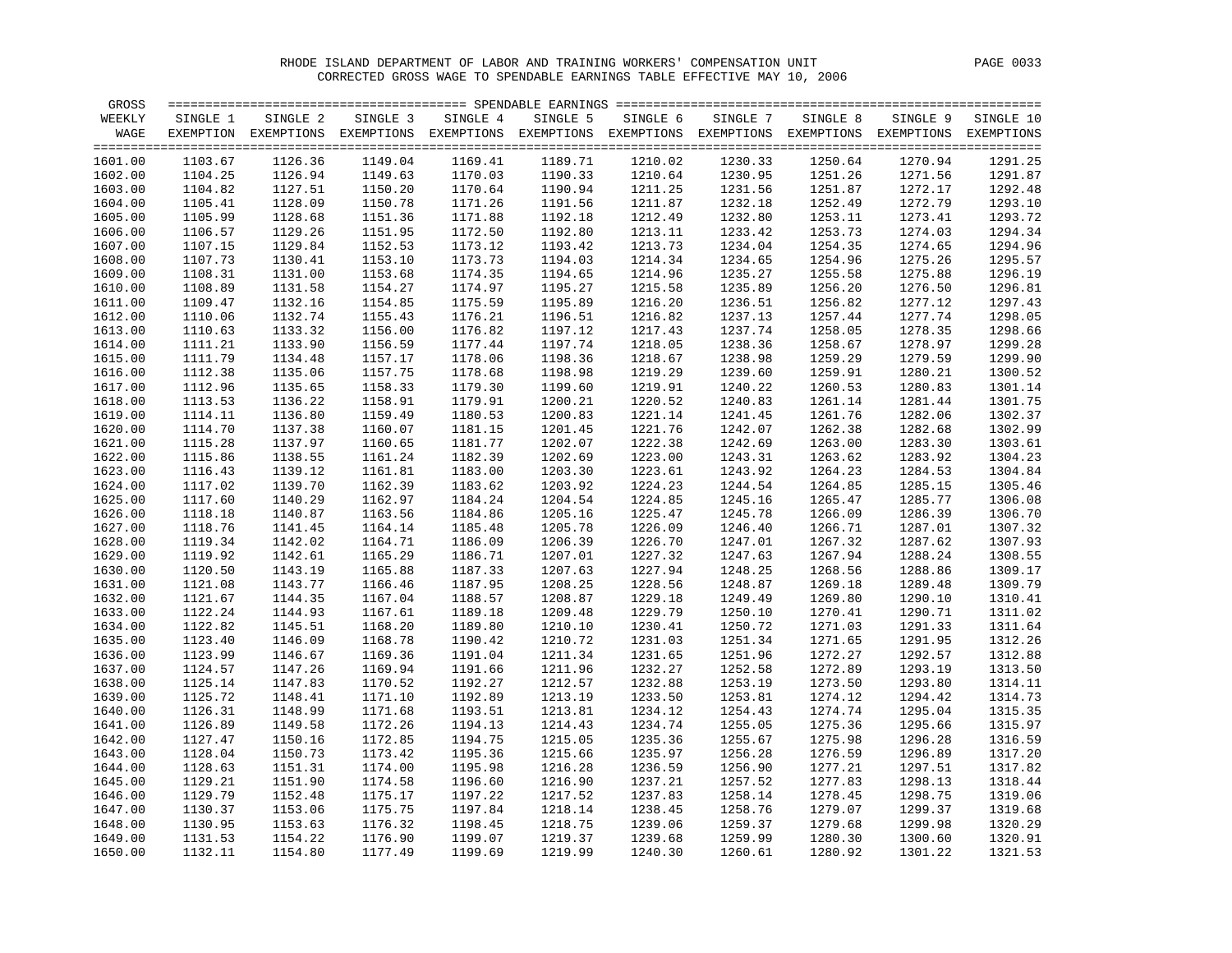| GROSS   |          |                                                                                                              |          |          |          |          |          |          |          |           |
|---------|----------|--------------------------------------------------------------------------------------------------------------|----------|----------|----------|----------|----------|----------|----------|-----------|
| WEEKLY  | SINGLE 1 | SINGLE 2                                                                                                     | SINGLE 3 | SINGLE 4 | SINGLE 5 | SINGLE 6 | SINGLE 7 | SINGLE 8 | SINGLE 9 | SINGLE 10 |
| WAGE    |          | EXEMPTION EXEMPTIONS EXEMPTIONS EXEMPTIONS EXEMPTIONS EXEMPTIONS EXEMPTIONS EXEMPTIONS EXEMPTIONS EXEMPTIONS |          |          |          |          |          |          |          |           |
|         |          |                                                                                                              |          |          |          |          |          |          |          |           |
| 1651.00 | 1132.69  | 1155.38                                                                                                      | 1178.07  | 1200.31  | 1220.61  | 1240.92  | 1261.23  | 1281.54  | 1301.84  | 1322.15   |
| 1652.00 | 1133.28  | 1155.96                                                                                                      | 1178.65  | 1200.93  | 1221.23  | 1241.54  | 1261.85  | 1282.16  | 1302.46  | 1322.77   |
| 1653.00 | 1133.85  | 1156.54                                                                                                      | 1179.22  | 1201.54  | 1221.84  | 1242.15  | 1262.46  | 1282.77  | 1303.07  | 1323.38   |
| 1654.00 | 1134.43  | 1157.12                                                                                                      | 1179.81  | 1202.16  | 1222.46  | 1242.77  | 1263.08  | 1283.39  | 1303.69  | 1324.00   |
| 1655.00 | 1135.01  | 1157.70                                                                                                      | 1180.39  | 1202.78  | 1223.08  | 1243.39  | 1263.70  | 1284.01  | 1304.31  | 1324.62   |
| 1656.00 | 1135.60  | 1158.28                                                                                                      | 1180.97  | 1203.40  | 1223.70  | 1244.01  | 1264.32  | 1284.63  | 1304.93  | 1325.24   |
| 1657.00 | 1136.18  | 1158.87                                                                                                      | 1181.55  | 1204.02  | 1224.32  | 1244.63  | 1264.94  | 1285.25  | 1305.55  | 1325.86   |
| 1658.00 | 1136.75  | 1159.44                                                                                                      | 1182.13  | 1204.63  | 1224.93  | 1245.24  | 1265.55  | 1285.86  | 1306.16  | 1326.47   |
| 1659.00 | 1137.33  | 1160.02                                                                                                      | 1182.71  | 1205.25  | 1225.55  | 1245.86  | 1266.17  | 1286.48  | 1306.78  | 1327.09   |
| 1660.00 | 1137.92  | 1160.60                                                                                                      | 1183.29  | 1205.87  | 1226.17  | 1246.48  | 1266.79  | 1287.10  | 1307.40  | 1327.71   |
| 1661.00 | 1138.50  | 1161.19                                                                                                      | 1183.87  | 1206.49  | 1226.79  | 1247.10  | 1267.41  | 1287.72  | 1308.02  | 1328.33   |
| 1662.00 | 1139.08  | 1161.77                                                                                                      | 1184.46  | 1207.11  | 1227.41  | 1247.72  | 1268.03  | 1288.34  | 1308.64  | 1328.95   |
| 1663.00 | 1139.65  | 1162.34                                                                                                      | 1185.03  | 1207.72  | 1228.02  | 1248.33  | 1268.64  | 1288.95  | 1309.25  | 1329.56   |
| 1664.00 | 1140.24  | 1162.92                                                                                                      | 1185.61  | 1208.30  | 1228.64  | 1248.95  | 1269.26  | 1289.57  | 1309.87  | 1330.18   |
| 1665.00 | 1140.82  | 1163.51                                                                                                      | 1186.19  | 1208.88  | 1229.26  | 1249.57  | 1269.88  | 1290.19  | 1310.49  | 1330.80   |
| 1666.00 | 1141.40  | 1164.09                                                                                                      | 1186.78  | 1209.47  | 1229.88  | 1250.19  | 1270.50  | 1290.81  | 1311.11  | 1331.42   |
| 1667.00 | 1141.98  | 1164.67                                                                                                      | 1187.36  | 1210.05  | 1230.50  | 1250.81  | 1271.12  | 1291.43  | 1311.73  | 1332.04   |
| 1668.00 | 1142.56  | 1165.24                                                                                                      | 1187.93  | 1210.62  | 1231.11  | 1251.42  | 1271.73  | 1292.04  | 1312.34  | 1332.65   |
| 1669.00 | 1143.14  | 1165.83                                                                                                      | 1188.51  | 1211.20  | 1231.73  | 1252.04  | 1272.35  | 1292.66  | 1312.96  | 1333.27   |
| 1670.00 | 1143.72  | 1166.41                                                                                                      | 1189.10  | 1211.79  | 1232.35  | 1252.66  | 1272.97  | 1293.28  | 1313.58  | 1333.89   |
| 1671.00 | 1144.30  | 1166.99                                                                                                      | 1189.68  | 1212.37  | 1232.97  | 1253.28  | 1273.59  | 1293.90  | 1314.20  | 1334.51   |
| 1672.00 | 1144.89  | 1167.57                                                                                                      | 1190.26  | 1212.95  | 1233.59  | 1253.90  | 1274.21  | 1294.52  | 1314.82  | 1335.13   |
| 1673.00 | 1145.46  | 1168.15                                                                                                      | 1190.83  | 1213.52  | 1234.20  | 1254.51  | 1274.82  | 1295.13  | 1315.43  | 1335.74   |
| 1674.00 | 1146.04  | 1168.73                                                                                                      | 1191.42  | 1214.11  | 1234.82  | 1255.13  | 1275.44  | 1295.75  | 1316.05  | 1336.36   |
| 1675.00 | 1146.62  | 1169.31                                                                                                      | 1192.00  | 1214.69  | 1235.44  | 1255.75  | 1276.06  | 1296.37  | 1316.67  | 1336.98   |
| 1676.00 | 1147.21  | 1169.89                                                                                                      | 1192.58  | 1215.27  | 1236.06  | 1256.37  | 1276.68  | 1296.99  | 1317.29  | 1337.60   |
| 1677.00 | 1147.79  | 1170.48                                                                                                      | 1193.16  | 1215.85  | 1236.68  | 1256.99  | 1277.30  | 1297.61  | 1317.91  | 1338.22   |
| 1678.00 | 1148.36  | 1171.05                                                                                                      | 1193.74  | 1216.43  | 1237.29  | 1257.60  | 1277.91  | 1298.22  | 1318.52  | 1338.83   |
| 1679.00 | 1148.94  | 1171.63                                                                                                      | 1194.32  | 1217.01  | 1237.91  | 1258.22  | 1278.53  | 1298.84  | 1319.14  | 1339.45   |
| 1680.00 | 1149.53  | 1172.21                                                                                                      | 1194.90  | 1217.59  | 1238.53  | 1258.84  | 1279.15  | 1299.46  | 1319.76  | 1340.07   |
| 1681.00 | 1150.11  | 1172.80                                                                                                      | 1195.48  | 1218.17  | 1239.15  | 1259.46  | 1279.77  | 1300.08  | 1320.38  | 1340.69   |
| 1682.00 | 1150.69  | 1173.38                                                                                                      | 1196.07  | 1218.76  | 1239.77  | 1260.08  | 1280.39  | 1300.70  | 1321.00  | 1341.31   |
| 1683.00 | 1151.26  | 1173.95                                                                                                      | 1196.64  | 1219.33  | 1240.38  | 1260.69  | 1281.00  | 1301.31  | 1321.61  | 1341.92   |
| 1684.00 | 1151.85  | 1174.53                                                                                                      | 1197.22  | 1219.91  | 1241.00  | 1261.31  | 1281.62  | 1301.93  | 1322.23  | 1342.54   |
| 1685.00 | 1152.43  | 1175.12                                                                                                      | 1197.80  | 1220.49  | 1241.62  | 1261.93  | 1282.24  | 1302.55  | 1322.85  | 1343.16   |
| 1686.00 | 1153.01  | 1175.70                                                                                                      | 1198.39  | 1221.08  | 1242.24  | 1262.55  | 1282.86  | 1303.17  | 1323.47  | 1343.78   |
| 1687.00 | 1153.59  | 1176.28                                                                                                      | 1198.97  | 1221.66  | 1242.86  | 1263.17  | 1283.48  | 1303.79  | 1324.09  | 1344.40   |
| 1688.00 | 1154.17  | 1176.85                                                                                                      | 1199.54  | 1222.23  | 1243.47  | 1263.78  | 1284.09  | 1304.40  | 1324.70  | 1345.01   |
| 1689.00 | 1154.75  | 1177.44                                                                                                      | 1200.12  | 1222.81  | 1244.09  | 1264.40  | 1284.71  | 1305.02  | 1325.32  | 1345.63   |
| 1690.00 | 1155.33  | 1178.02                                                                                                      | 1200.71  | 1223.40  | 1244.71  | 1265.02  | 1285.33  | 1305.64  | 1325.94  | 1346.25   |
| 1691.00 | 1155.91  | 1178.60                                                                                                      | 1201.29  | 1223.98  | 1245.33  | 1265.64  | 1285.95  | 1306.26  | 1326.56  | 1346.87   |
| 1692.00 | 1156.50  | 1179.18                                                                                                      | 1201.87  | 1224.56  | 1245.95  | 1266.26  | 1286.57  | 1306.88  | 1327.18  | 1347.49   |
| 1693.00 | 1157.07  | 1179.76                                                                                                      | 1202.44  | 1225.13  | 1246.56  | 1266.87  | 1287.18  | 1307.49  | 1327.79  | 1348.10   |
| 1694.00 | 1157.65  | 1180.34                                                                                                      | 1203.03  | 1225.72  | 1247.18  | 1267.49  | 1287.80  | 1308.11  | 1328.41  | 1348.72   |
| 1695.00 | 1158.23  | 1180.92                                                                                                      | 1203.61  | 1226.30  | 1247.80  | 1268.11  | 1288.42  | 1308.73  | 1329.03  | 1349.34   |
| 1696.00 | 1158.82  | 1181.50                                                                                                      | 1204.19  | 1226.88  | 1248.42  | 1268.73  | 1289.04  | 1309.35  | 1329.65  | 1349.96   |
| 1697.00 | 1159.40  | 1182.09                                                                                                      | 1204.77  | 1227.46  | 1249.04  | 1269.35  | 1289.66  | 1309.97  | 1330.27  | 1350.58   |
| 1698.00 | 1159.97  | 1182.66                                                                                                      | 1205.35  | 1228.04  | 1249.65  | 1269.96  | 1290.27  | 1310.58  | 1330.88  | 1351.19   |
| 1699.00 | 1160.55  | 1183.24                                                                                                      | 1205.93  | 1228.62  | 1250.27  | 1270.58  | 1290.89  | 1311.20  | 1331.50  | 1351.81   |
| 1700.00 | 1161.14  | 1183.82                                                                                                      | 1206.51  | 1229.20  | 1250.89  | 1271.20  | 1291.51  | 1311.82  | 1332.12  | 1352.43   |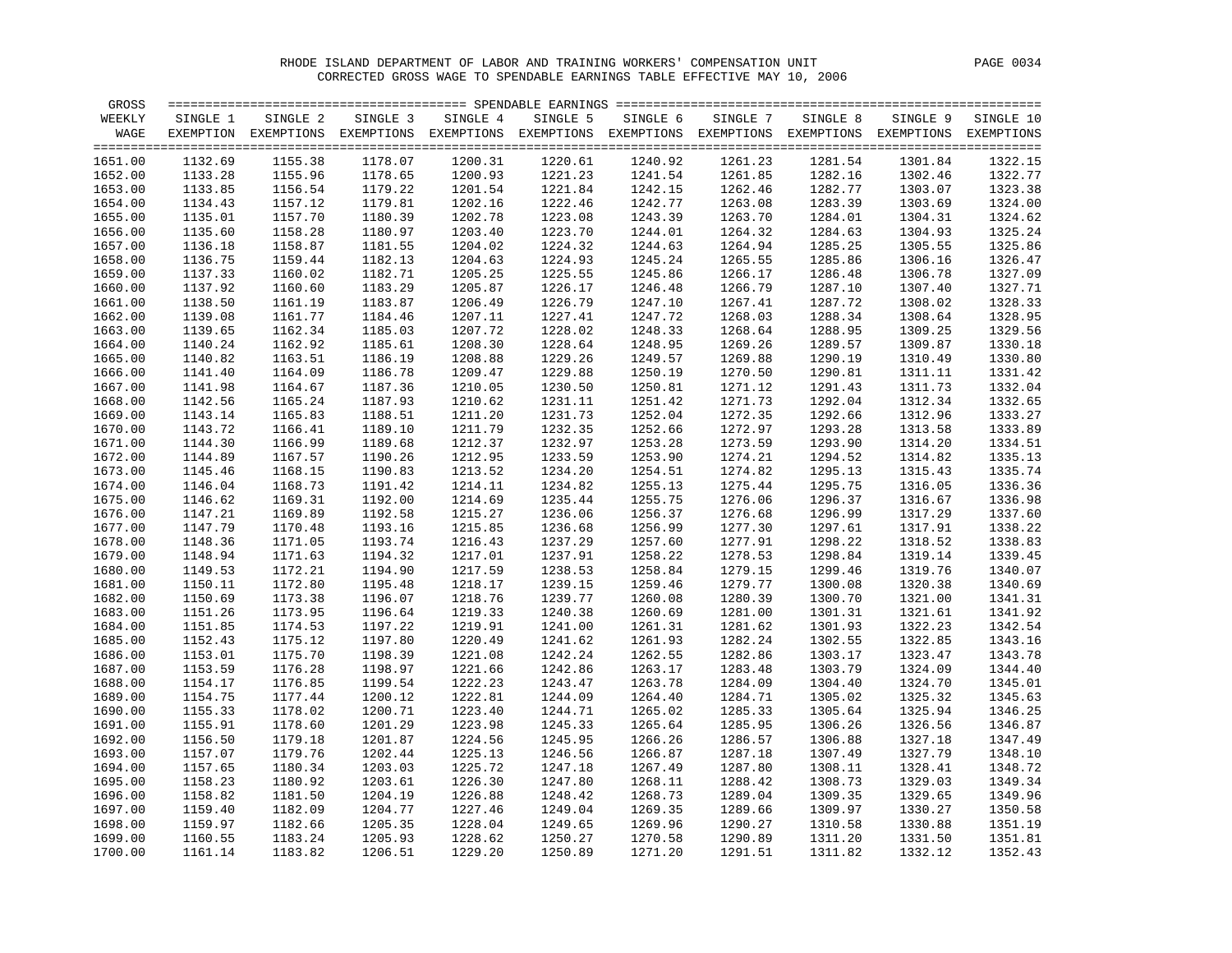| GROSS   |          |                                                                                                              |          |          |          |          |          |          |          |           |
|---------|----------|--------------------------------------------------------------------------------------------------------------|----------|----------|----------|----------|----------|----------|----------|-----------|
| WEEKLY  | SINGLE 1 | SINGLE 2                                                                                                     | SINGLE 3 | SINGLE 4 | SINGLE 5 | SINGLE 6 | SINGLE 7 | SINGLE 8 | SINGLE 9 | SINGLE 10 |
| WAGE    |          | EXEMPTION EXEMPTIONS EXEMPTIONS EXEMPTIONS EXEMPTIONS EXEMPTIONS EXEMPTIONS EXEMPTIONS EXEMPTIONS EXEMPTIONS |          |          |          |          |          |          |          |           |
|         |          |                                                                                                              |          |          |          |          |          |          |          |           |
| 1701.00 | 1161.72  | 1184.41                                                                                                      | 1207.09  | 1229.78  | 1251.51  | 1271.82  | 1292.13  | 1312.44  | 1332.74  | 1353.05   |
| 1702.00 | 1162.30  | 1184.99                                                                                                      | 1207.68  | 1230.37  | 1252.13  | 1272.44  | 1292.75  | 1313.06  | 1333.36  | 1353.67   |
| 1703.00 | 1162.87  | 1185.56                                                                                                      | 1208.25  | 1230.94  | 1252.74  | 1273.05  | 1293.36  | 1313.67  | 1333.97  | 1354.28   |
| 1704.00 | 1163.46  | 1186.14                                                                                                      | 1208.83  | 1231.52  | 1253.36  | 1273.67  | 1293.98  | 1314.29  | 1334.59  | 1354.90   |
|         |          | 1186.73                                                                                                      |          | 1232.10  | 1253.98  |          | 1294.60  |          |          | 1355.52   |
| 1705.00 | 1164.04  |                                                                                                              | 1209.41  |          |          | 1274.29  |          | 1314.91  | 1335.21  |           |
| 1706.00 | 1164.62  | 1187.31                                                                                                      | 1210.00  | 1232.69  | 1254.60  | 1274.91  | 1295.22  | 1315.53  | 1335.83  | 1356.14   |
| 1707.00 | 1165.20  | 1187.89                                                                                                      | 1210.58  | 1233.27  | 1255.22  | 1275.53  | 1295.84  | 1316.15  | 1336.45  | 1356.76   |
| 1708.00 | 1165.78  | 1188.46                                                                                                      | 1211.15  | 1233.84  | 1255.83  | 1276.14  | 1296.45  | 1316.76  | 1337.06  | 1357.37   |
| 1709.00 | 1166.36  | 1189.05                                                                                                      | 1211.73  | 1234.42  | 1256.45  | 1276.76  | 1297.07  | 1317.38  | 1337.68  | 1357.99   |
| 1710.00 | 1166.94  | 1189.63                                                                                                      | 1212.32  | 1235.01  | 1257.07  | 1277.38  | 1297.69  | 1318.00  | 1338.30  | 1358.61   |
| 1711.00 | 1167.52  | 1190.21                                                                                                      | 1212.90  | 1235.59  | 1257.69  | 1278.00  | 1298.31  | 1318.62  | 1338.92  | 1359.23   |
| 1712.00 | 1168.11  | 1190.79                                                                                                      | 1213.48  | 1236.17  | 1258.31  | 1278.62  | 1298.93  | 1319.24  | 1339.54  | 1359.85   |
| 1713.00 | 1168.68  | 1191.37                                                                                                      | 1214.05  | 1236.74  | 1258.92  | 1279.23  | 1299.54  | 1319.85  | 1340.15  | 1360.46   |
| 1714.00 | 1169.26  | 1191.95                                                                                                      | 1214.64  | 1237.33  | 1259.54  | 1279.85  | 1300.16  | 1320.47  | 1340.77  | 1361.08   |
| 1715.00 | 1169.84  | 1192.53                                                                                                      | 1215.22  | 1237.91  | 1260.16  | 1280.47  | 1300.78  | 1321.09  | 1341.39  | 1361.70   |
| 1716.00 | 1170.43  | 1193.11                                                                                                      | 1215.80  | 1238.49  | 1260.78  | 1281.09  | 1301.40  | 1321.71  | 1342.01  | 1362.32   |
| 1717.00 | 1171.01  | 1193.70                                                                                                      | 1216.38  | 1239.07  | 1261.40  | 1281.71  | 1302.02  | 1322.33  | 1342.63  | 1362.94   |
| 1718.00 | 1171.58  | 1194.27                                                                                                      | 1216.96  | 1239.65  | 1262.01  | 1282.32  | 1302.63  | 1322.94  | 1343.24  | 1363.55   |
| 1719.00 | 1172.16  | 1194.85                                                                                                      | 1217.54  | 1240.23  | 1262.63  | 1282.94  | 1303.25  | 1323.56  | 1343.86  | 1364.17   |
| 1720.00 | 1172.75  | 1195.43                                                                                                      | 1218.12  | 1240.81  | 1263.25  | 1283.56  | 1303.87  | 1324.18  | 1344.48  | 1364.79   |
| 1721.00 | 1173.33  | 1196.02                                                                                                      | 1218.70  | 1241.39  | 1263.87  | 1284.18  | 1304.49  | 1324.80  | 1345.10  | 1365.41   |
| 1722.00 | 1173.91  | 1196.60                                                                                                      | 1219.29  | 1241.98  | 1264.49  | 1284.80  | 1305.11  | 1325.42  | 1345.72  | 1366.03   |
| 1723.00 | 1174.48  | 1197.17                                                                                                      | 1219.86  | 1242.55  | 1265.10  | 1285.41  | 1305.72  | 1326.03  | 1346.33  | 1366.64   |
| 1724.00 | 1175.07  | 1197.75                                                                                                      | 1220.44  | 1243.13  | 1265.72  | 1286.03  | 1306.34  | 1326.65  | 1346.95  | 1367.26   |
| 1725.00 | 1175.65  | 1198.34                                                                                                      | 1221.02  | 1243.71  | 1266.34  | 1286.65  | 1306.96  | 1327.27  | 1347.57  | 1367.88   |
| 1726.00 | 1176.23  | 1198.92                                                                                                      | 1221.61  | 1244.30  | 1266.96  | 1287.27  | 1307.58  | 1327.89  | 1348.19  | 1368.50   |
| 1727.00 | 1176.81  | 1199.50                                                                                                      | 1222.19  | 1244.88  | 1267.56  | 1287.89  | 1308.20  | 1328.51  | 1348.81  | 1369.12   |
| 1728.00 | 1177.39  | 1200.07                                                                                                      | 1222.76  | 1245.45  | 1268.13  | 1288.50  | 1308.81  | 1329.12  | 1349.42  | 1369.73   |
| 1729.00 | 1177.97  | 1200.66                                                                                                      | 1223.34  | 1246.03  | 1268.71  | 1289.12  | 1309.43  | 1329.74  | 1350.04  | 1370.35   |
| 1730.00 | 1178.55  | 1201.24                                                                                                      | 1223.93  | 1246.62  | 1269.29  | 1289.74  | 1310.05  | 1330.36  | 1350.66  | 1370.97   |
| 1731.00 | 1179.13  | 1201.82                                                                                                      | 1224.51  | 1247.20  | 1269.88  | 1290.36  | 1310.67  | 1330.98  | 1351.28  | 1371.59   |
| 1732.00 | 1179.72  | 1202.40                                                                                                      | 1225.09  | 1247.78  | 1270.46  | 1290.98  | 1311.29  | 1331.60  | 1351.90  | 1372.21   |
| 1733.00 | 1180.29  | 1202.98                                                                                                      | 1225.66  | 1248.35  | 1271.03  | 1291.59  | 1311.90  | 1332.21  | 1352.51  | 1372.82   |
| 1734.00 | 1180.87  | 1203.56                                                                                                      | 1226.25  | 1248.94  | 1271.61  | 1292.21  | 1312.52  | 1332.83  | 1353.13  | 1373.44   |
| 1735.00 | 1181.45  | 1204.14                                                                                                      | 1226.83  | 1249.52  | 1272.20  | 1292.83  | 1313.14  | 1333.45  | 1353.75  | 1374.06   |
| 1736.00 | 1182.04  | 1204.72                                                                                                      | 1227.41  | 1250.10  | 1272.78  | 1293.45  | 1313.76  | 1334.07  | 1354.37  | 1374.68   |
| 1737.00 | 1182.62  | 1205.31                                                                                                      | 1227.99  | 1250.68  | 1273.36  | 1294.07  | 1314.38  | 1334.69  | 1354.99  | 1375.30   |
| 1738.00 | 1183.19  | 1205.88                                                                                                      | 1228.57  | 1251.26  | 1273.93  | 1294.68  | 1314.99  | 1335.30  | 1355.60  | 1375.91   |
| 1739.00 | 1183.77  | 1206.46                                                                                                      | 1229.15  | 1251.84  | 1274.52  | 1295.30  | 1315.61  | 1335.92  | 1356.22  | 1376.53   |
| 1740.00 | 1184.36  | 1207.04                                                                                                      | 1229.73  | 1252.42  | 1275.10  | 1295.92  | 1316.23  | 1336.54  | 1356.84  | 1377.15   |
| 1741.00 | 1184.94  | 1207.63                                                                                                      | 1230.31  | 1253.00  | 1275.68  | 1296.54  | 1316.85  | 1337.16  | 1357.46  | 1377.77   |
| 1742.00 |          | 1208.21                                                                                                      | 1230.90  | 1253.59  | 1276.26  | 1297.16  | 1317.47  | 1337.78  |          | 1378.39   |
|         | 1185.52  |                                                                                                              |          |          |          |          |          |          | 1358.08  |           |
| 1743.00 | 1186.09  | 1208.78                                                                                                      | 1231.47  | 1254.16  | 1276.84  | 1297.77  | 1318.08  | 1338.39  | 1358.69  | 1379.00   |
| 1744.00 | 1186.68  | 1209.36                                                                                                      | 1232.05  | 1254.74  | 1277.42  | 1298.39  | 1318.70  | 1339.01  | 1359.31  | 1379.62   |
| 1745.00 | 1187.26  | 1209.95                                                                                                      | 1232.63  | 1255.32  | 1278.00  | 1299.01  | 1319.32  | 1339.63  | 1359.93  | 1380.24   |
| 1746.00 | 1187.84  | 1210.53                                                                                                      | 1233.22  | 1255.91  | 1278.58  | 1299.63  | 1319.94  | 1340.25  | 1360.55  | 1380.86   |
| 1747.00 | 1188.42  | 1211.11                                                                                                      | 1233.80  | 1256.49  | 1279.17  | 1300.25  | 1320.56  | 1340.87  | 1361.17  | 1381.48   |
| 1748.00 | 1189.00  | 1211.68                                                                                                      | 1234.37  | 1257.06  | 1279.74  | 1300.86  | 1321.17  | 1341.48  | 1361.78  | 1382.09   |
| 1749.00 | 1189.58  | 1212.27                                                                                                      | 1234.95  | 1257.64  | 1280.32  | 1301.48  | 1321.79  | 1342.10  | 1362.40  | 1382.71   |
| 1750.00 | 1190.16  | 1212.85                                                                                                      | 1235.54  | 1258.23  | 1280.90  | 1302.10  | 1322.41  | 1342.72  | 1363.02  | 1383.33   |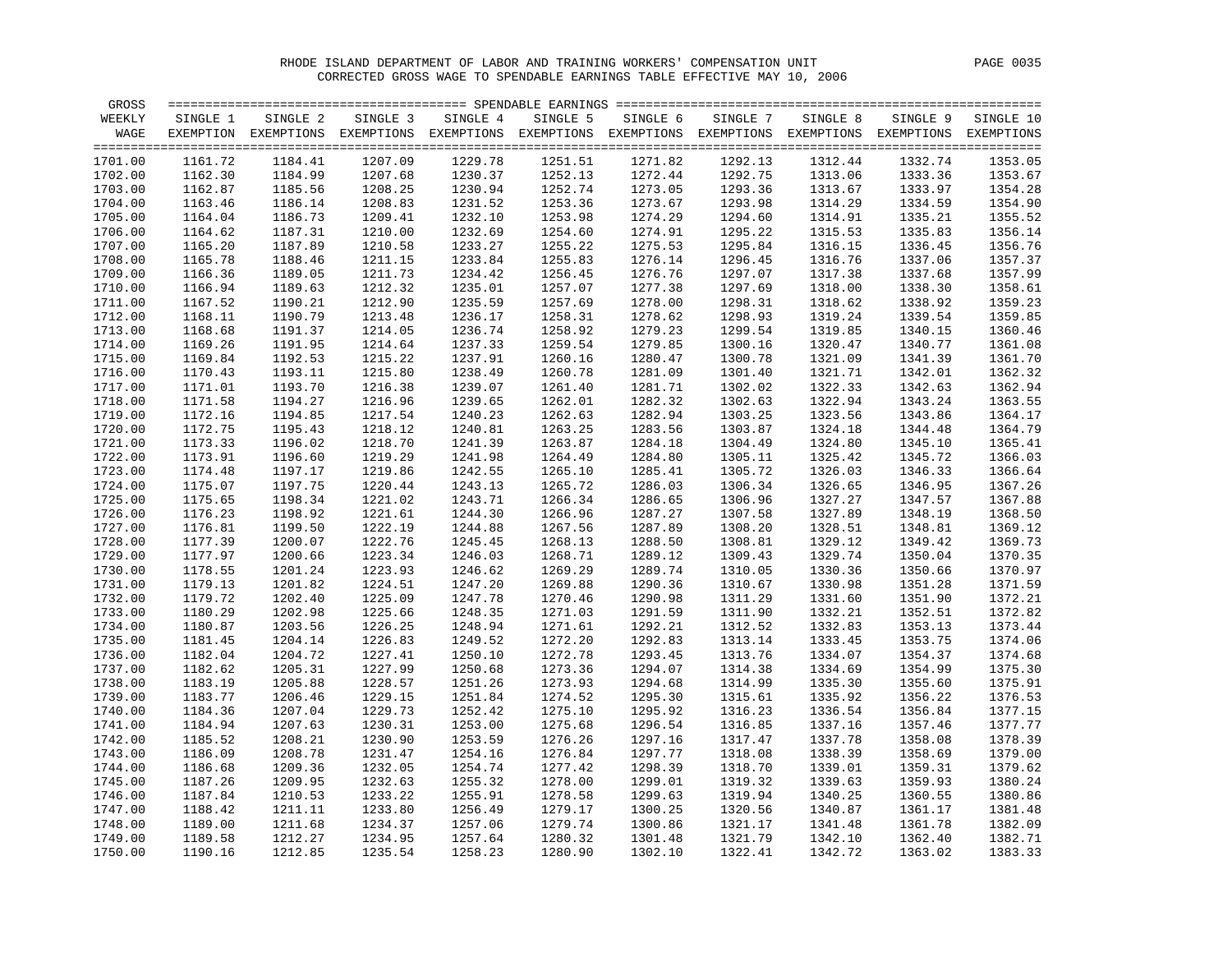| GROSS   |          |                                                                                                              |          |          |          |          |          |          |          |                    |
|---------|----------|--------------------------------------------------------------------------------------------------------------|----------|----------|----------|----------|----------|----------|----------|--------------------|
| WEEKLY  | SINGLE 1 | SINGLE 2                                                                                                     | SINGLE 3 | SINGLE 4 | SINGLE 5 | SINGLE 6 | SINGLE 7 | SINGLE 8 | SINGLE 9 | SINGLE 10          |
| WAGE    |          | EXEMPTION EXEMPTIONS EXEMPTIONS EXEMPTIONS EXEMPTIONS EXEMPTIONS EXEMPTIONS EXEMPTIONS EXEMPTIONS EXEMPTIONS |          |          |          |          |          |          |          |                    |
|         |          |                                                                                                              |          |          |          |          |          |          |          |                    |
| 1751.00 | 1190.74  | 1213.43                                                                                                      | 1236.12  | 1258.81  | 1281.49  | 1302.72  | 1323.03  | 1343.34  | 1363.64  | 1383.95            |
| 1752.00 | 1191.33  | 1214.01                                                                                                      | 1236.70  | 1259.39  | 1282.07  | 1303.34  | 1323.65  | 1343.96  | 1364.26  | 1384.57            |
| 1753.00 | 1191.90  | 1214.59                                                                                                      | 1237.27  | 1259.96  | 1282.64  | 1303.95  | 1324.26  | 1344.57  | 1364.87  | 1385.18            |
|         |          | 1215.17                                                                                                      |          | 1260.55  | 1283.22  |          | 1324.88  | 1345.19  |          | 1385.80            |
| 1754.00 | 1192.48  |                                                                                                              | 1237.86  |          |          | 1304.57  |          |          | 1365.49  |                    |
| 1755.00 | 1193.06  | 1215.75                                                                                                      | 1238.44  | 1261.13  | 1283.81  | 1305.19  | 1325.50  | 1345.81  | 1366.11  | 1386.42            |
| 1756.00 | 1193.65  | 1216.33                                                                                                      | 1239.02  | 1261.71  | 1284.39  | 1305.81  | 1326.12  | 1346.43  | 1366.73  | 1387.04            |
| 1757.00 | 1194.23  | 1216.92                                                                                                      | 1239.60  | 1262.29  | 1284.97  | 1306.43  | 1326.74  | 1347.05  | 1367.35  | 1387.66            |
| 1758.00 | 1194.80  | 1217.49                                                                                                      | 1240.18  | 1262.87  | 1285.54  | 1307.04  | 1327.35  | 1347.66  | 1367.96  | 1388.27            |
| 1759.00 | 1195.38  | 1218.07                                                                                                      | 1240.76  | 1263.45  | 1286.13  | 1307.66  | 1327.97  | 1348.28  | 1368.58  | 1388.89            |
| 1760.00 | 1195.97  | 1218.65                                                                                                      | 1241.34  | 1264.03  | 1286.71  | 1308.28  | 1328.59  | 1348.90  | 1369.20  | 1389.51            |
| 1761.00 | 1196.55  | 1219.24                                                                                                      | 1241.92  | 1264.61  | 1287.29  | 1308.90  | 1329.21  | 1349.52  | 1369.82  | 1390.13            |
| 1762.00 | 1197.13  | 1219.82                                                                                                      | 1242.51  | 1265.20  | 1287.87  | 1309.52  | 1329.83  | 1350.14  | 1370.44  | 1390.75            |
| 1763.00 | 1197.70  | 1220.39                                                                                                      | 1243.08  | 1265.77  | 1288.45  | 1310.13  | 1330.44  | 1350.75  | 1371.05  | 1391.36            |
| 1764.00 | 1198.29  | 1220.97                                                                                                      | 1243.66  | 1266.35  | 1289.03  | 1310.75  | 1331.06  | 1351.37  | 1371.67  | 1391.98            |
| 1765.00 | 1198.87  | 1221.56                                                                                                      | 1244.24  | 1266.93  | 1289.61  | 1311.37  | 1331.68  | 1351.99  | 1372.29  | 1392.60            |
| 1766.00 | 1199.45  | 1222.14                                                                                                      | 1244.83  | 1267.52  | 1290.19  | 1311.99  | 1332.30  | 1352.61  | 1372.91  | 1393.22            |
| 1767.00 | 1200.03  | 1222.72                                                                                                      | 1245.41  | 1268.10  | 1290.78  | 1312.61  | 1332.92  | 1353.23  | 1373.53  | 1393.84            |
| 1768.00 | 1200.61  | 1223.29                                                                                                      | 1245.98  | 1268.67  | 1291.35  | 1313.22  | 1333.53  | 1353.84  | 1374.14  | 1394.45            |
| 1769.00 | 1201.19  | 1223.88                                                                                                      | 1246.56  | 1269.25  | 1291.93  | 1313.84  | 1334.15  | 1354.46  | 1374.76  | 1395.07            |
| 1770.00 | 1201.77  | 1224.46                                                                                                      | 1247.15  | 1269.84  | 1292.51  | 1314.46  | 1334.77  | 1355.08  | 1375.38  | 1395.69            |
| 1771.00 | 1202.35  | 1225.04                                                                                                      | 1247.73  | 1270.42  | 1293.10  | 1315.08  | 1335.39  | 1355.70  | 1376.00  | 1396.31            |
| 1772.00 | 1202.94  | 1225.62                                                                                                      | 1248.31  | 1271.00  | 1293.68  | 1315.70  | 1336.01  | 1356.32  | 1376.62  | 1396.93            |
| 1773.00 | 1203.51  | 1226.20                                                                                                      | 1248.88  | 1271.57  | 1294.25  | 1316.31  | 1336.62  | 1356.93  | 1377.23  | 1397.54            |
| 1774.00 | 1204.09  | 1226.78                                                                                                      | 1249.47  | 1272.16  | 1294.83  | 1316.93  | 1337.24  | 1357.55  | 1377.85  | 1398.16            |
| 1775.00 | 1204.67  | 1227.36                                                                                                      | 1250.05  | 1272.74  | 1295.42  | 1317.55  | 1337.86  | 1358.17  | 1378.47  | 1398.78            |
| 1776.00 | 1205.26  | 1227.94                                                                                                      | 1250.63  | 1273.32  | 1296.00  | 1318.17  | 1338.48  | 1358.79  | 1379.09  | 1399.40            |
| 1777.00 | 1205.84  | 1228.53                                                                                                      | 1251.21  | 1273.90  | 1296.58  | 1318.79  | 1339.10  | 1359.41  | 1379.71  | 1400.02            |
| 1778.00 | 1206.41  | 1229.10                                                                                                      | 1251.79  | 1274.48  | 1297.15  | 1319.40  | 1339.71  | 1360.02  | 1380.32  | 1400.63            |
| 1779.00 | 1206.99  | 1229.68                                                                                                      | 1252.37  | 1275.06  | 1297.74  | 1320.02  | 1340.33  | 1360.64  | 1380.94  | 1401.25            |
| 1780.00 | 1207.58  | 1230.26                                                                                                      | 1252.95  | 1275.64  | 1298.32  | 1320.64  | 1340.95  | 1361.26  | 1381.56  | 1401.87            |
| 1781.00 | 1208.16  | 1230.85                                                                                                      | 1253.53  | 1276.22  | 1298.90  | 1321.26  | 1341.57  | 1361.88  | 1382.18  | 1402.49            |
| 1782.00 | 1208.74  | 1231.43                                                                                                      | 1254.12  | 1276.81  | 1299.48  | 1321.88  | 1342.19  | 1362.50  | 1382.80  | 1403.11            |
| 1783.00 | 1209.31  | 1232.00                                                                                                      | 1254.69  | 1277.38  | 1300.06  | 1322.49  | 1342.80  | 1363.11  | 1383.41  | 1403.72            |
| 1784.00 | 1209.90  | 1232.58                                                                                                      | 1255.27  | 1277.96  | 1300.64  | 1323.11  | 1343.42  | 1363.73  | 1384.03  | 1404.34            |
| 1785.00 | 1210.48  | 1233.17                                                                                                      | 1255.85  | 1278.54  | 1301.22  | 1323.73  | 1344.04  | 1364.35  | 1384.65  | 1404.96            |
| 1786.00 | 1211.06  | 1233.75                                                                                                      | 1256.44  | 1279.13  | 1301.80  | 1324.35  | 1344.66  | 1364.97  | 1385.27  | 1405.58            |
| 1787.00 | 1211.64  | 1234.33                                                                                                      | 1257.02  | 1279.71  | 1302.39  | 1324.97  | 1345.28  | 1365.59  | 1385.89  | 1406.20            |
| 1788.00 | 1212.22  | 1234.90                                                                                                      | 1257.59  | 1280.28  | 1302.96  | 1325.58  | 1345.89  | 1366.20  | 1386.50  | 1406.81            |
| 1789.00 | 1212.80  | 1235.49                                                                                                      | 1258.17  | 1280.86  | 1303.54  | 1326.20  | 1346.51  | 1366.82  | 1387.12  | 1407.43            |
| 1790.00 | 1213.38  | 1236.07                                                                                                      | 1258.76  | 1281.45  | 1304.12  | 1326.81  | 1347.13  | 1367.44  | 1387.74  | 1408.05            |
| 1791.00 | 1213.96  | 1236.65                                                                                                      | 1259.34  | 1282.03  | 1304.71  | 1327.39  | 1347.75  | 1368.06  | 1388.36  | 1408.67            |
| 1792.00 | 1214.55  | 1237.23                                                                                                      | 1259.92  | 1282.61  | 1305.29  | 1327.98  | 1348.37  | 1368.68  | 1388.98  | 1409.29            |
| 1793.00 | 1215.12  |                                                                                                              | 1260.49  |          |          |          |          | 1369.29  |          | 1409.90            |
|         |          | 1237.81                                                                                                      |          | 1283.18  | 1305.86  | 1328.55  | 1348.98  |          | 1389.59  |                    |
| 1794.00 | 1215.70  | 1238.39                                                                                                      | 1261.08  | 1283.77  | 1306.44  | 1329.13  | 1349.60  | 1369.91  | 1390.21  | 1410.52            |
| 1795.00 | 1216.28  | 1238.97                                                                                                      | 1261.66  | 1284.35  | 1307.03  | 1329.71  | 1350.22  | 1370.53  | 1390.83  | 1411.14<br>1411.76 |
| 1796.00 | 1216.87  | 1239.55                                                                                                      | 1262.24  | 1284.93  | 1307.61  | 1330.30  | 1350.84  | 1371.15  | 1391.45  |                    |
| 1797.00 | 1217.45  | 1240.14                                                                                                      | 1262.82  | 1285.51  | 1308.19  | 1330.88  | 1351.46  | 1371.77  | 1392.07  | 1412.38            |
| 1798.00 | 1218.02  | 1240.71                                                                                                      | 1263.40  | 1286.09  | 1308.76  | 1331.45  | 1352.07  | 1372.38  | 1392.68  | 1412.99            |
| 1799.00 | 1218.60  | 1241.29                                                                                                      | 1263.98  | 1286.67  | 1309.35  | 1332.03  | 1352.69  | 1373.00  | 1393.30  | 1413.61            |
| 1800.00 | 1219.19  | 1241.87                                                                                                      | 1264.56  | 1287.25  | 1309.93  | 1332.62  | 1353.31  | 1373.62  | 1393.92  | 1414.23            |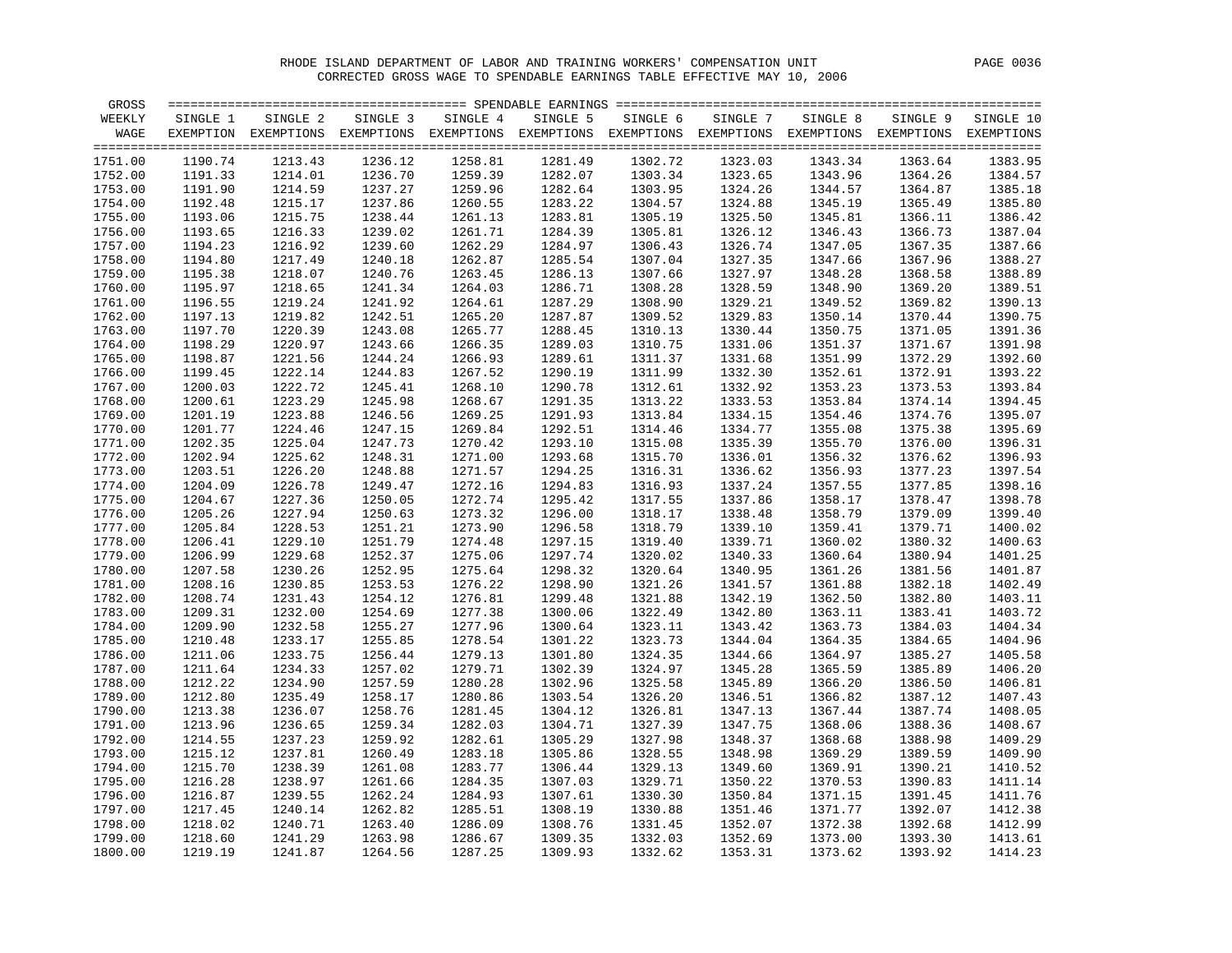| GROSS   |          |          |          |          |          |                                                                                                              |          |          |          |           |
|---------|----------|----------|----------|----------|----------|--------------------------------------------------------------------------------------------------------------|----------|----------|----------|-----------|
| WEEKLY  | SINGLE 1 | SINGLE 2 | SINGLE 3 | SINGLE 4 | SINGLE 5 | SINGLE 6                                                                                                     | SINGLE 7 | SINGLE 8 | SINGLE 9 | SINGLE 10 |
| WAGE    |          |          |          |          |          | EXEMPTION EXEMPTIONS EXEMPTIONS EXEMPTIONS EXEMPTIONS EXEMPTIONS EXEMPTIONS EXEMPTIONS EXEMPTIONS EXEMPTIONS |          |          |          |           |
|         |          |          |          |          |          |                                                                                                              |          |          |          |           |
| 1801.00 | 1219.77  | 1242.46  | 1265.14  | 1287.83  | 1310.51  | 1333.20                                                                                                      | 1353.93  | 1374.24  | 1394.54  | 1414.85   |
| 1802.00 | 1220.35  | 1243.04  | 1265.73  | 1288.42  | 1311.09  | 1333.78                                                                                                      | 1354.55  | 1374.86  | 1395.16  | 1415.47   |
| 1803.00 | 1220.92  | 1243.61  | 1266.30  | 1288.99  | 1311.67  | 1334.35                                                                                                      | 1355.16  | 1375.47  | 1395.77  | 1416.08   |
|         |          |          |          |          |          |                                                                                                              |          |          |          |           |
| 1804.00 | 1221.51  | 1244.19  | 1266.88  | 1289.57  | 1312.25  | 1334.94                                                                                                      | 1355.78  | 1376.09  | 1396.39  | 1416.70   |
| 1805.00 | 1222.09  | 1244.78  | 1267.46  | 1290.15  | 1312.83  | 1335.52                                                                                                      | 1356.40  | 1376.71  | 1397.01  | 1417.32   |
| 1806.00 | 1222.67  | 1245.36  | 1268.05  | 1290.74  | 1313.41  | 1336.10                                                                                                      | 1357.02  | 1377.33  | 1397.63  | 1417.94   |
| 1807.00 | 1223.25  | 1245.94  | 1268.63  | 1291.32  | 1314.00  | 1336.68                                                                                                      | 1357.64  | 1377.95  | 1398.25  | 1418.56   |
| 1808.00 | 1223.83  | 1246.51  | 1269.20  | 1291.89  | 1314.57  | 1337.26                                                                                                      | 1358.25  | 1378.56  | 1398.86  | 1419.17   |
| 1809.00 | 1224.41  | 1247.10  | 1269.78  | 1292.47  | 1315.15  | 1337.84                                                                                                      | 1358.87  | 1379.18  | 1399.48  | 1419.79   |
| 1810.00 | 1224.99  | 1247.68  | 1270.37  | 1293.06  | 1315.73  | 1338.42                                                                                                      | 1359.49  | 1379.80  | 1400.10  | 1420.41   |
| 1811.00 | 1225.57  | 1248.26  | 1270.95  | 1293.64  | 1316.32  | 1339.00                                                                                                      | 1360.11  | 1380.42  | 1400.72  | 1421.03   |
| 1812.00 | 1226.16  | 1248.84  | 1271.53  | 1294.22  | 1316.90  | 1339.59                                                                                                      | 1360.73  | 1381.04  | 1401.34  | 1421.65   |
| 1813.00 | 1226.73  | 1249.42  | 1272.10  | 1294.79  | 1317.47  | 1340.16                                                                                                      | 1361.34  | 1381.65  | 1401.95  | 1422.26   |
| 1814.00 | 1227.31  | 1250.00  | 1272.69  | 1295.38  | 1318.05  | 1340.74                                                                                                      | 1361.96  | 1382.27  | 1402.57  | 1422.88   |
| 1815.00 | 1227.89  | 1250.58  | 1273.27  | 1295.96  | 1318.64  | 1341.32                                                                                                      | 1362.58  | 1382.89  | 1403.19  | 1423.50   |
| 1816.00 | 1228.48  | 1251.16  | 1273.85  | 1296.54  | 1319.22  | 1341.91                                                                                                      | 1363.20  | 1383.51  | 1403.81  | 1424.12   |
| 1817.00 | 1229.06  | 1251.75  | 1274.43  | 1297.12  | 1319.80  | 1342.49                                                                                                      | 1363.82  | 1384.13  |          | 1424.74   |
|         |          |          |          |          |          |                                                                                                              |          |          | 1404.43  |           |
| 1818.00 | 1229.63  | 1252.32  | 1275.01  | 1297.70  | 1320.37  | 1343.06                                                                                                      | 1364.43  | 1384.74  | 1405.04  | 1425.35   |
| 1819.00 | 1230.21  | 1252.90  | 1275.59  | 1298.28  | 1320.96  | 1343.64                                                                                                      | 1365.05  | 1385.36  | 1405.66  | 1425.97   |
| 1820.00 | 1230.80  | 1253.48  | 1276.17  | 1298.86  | 1321.54  | 1344.23                                                                                                      | 1365.67  | 1385.98  | 1406.28  | 1426.59   |
| 1821.00 | 1231.38  | 1254.07  | 1276.75  | 1299.44  | 1322.12  | 1344.81                                                                                                      | 1366.29  | 1386.60  | 1406.90  | 1427.21   |
| 1822.00 | 1231.96  | 1254.65  | 1277.34  | 1300.03  | 1322.70  | 1345.39                                                                                                      | 1366.91  | 1387.22  | 1407.52  | 1427.83   |
| 1823.00 | 1232.53  | 1255.22  | 1277.91  | 1300.60  | 1323.28  | 1345.96                                                                                                      | 1367.52  | 1387.83  | 1408.13  | 1428.44   |
| 1824.00 | 1233.12  | 1255.80  | 1278.49  | 1301.18  | 1323.86  | 1346.55                                                                                                      | 1368.14  | 1388.45  | 1408.75  | 1429.06   |
| 1825.00 | 1233.70  | 1256.39  | 1279.07  | 1301.76  | 1324.44  | 1347.13                                                                                                      | 1368.76  | 1389.07  | 1409.37  | 1429.68   |
| 1826.00 | 1234.28  | 1256.97  | 1279.66  | 1302.35  | 1325.02  | 1347.71                                                                                                      | 1369.38  | 1389.69  | 1409.99  | 1430.30   |
| 1827.00 | 1234.86  | 1257.55  | 1280.24  | 1302.93  | 1325.61  | 1348.29                                                                                                      | 1370.00  | 1390.31  | 1410.61  | 1430.92   |
| 1828.00 | 1235.44  | 1258.12  | 1280.81  | 1303.50  | 1326.18  | 1348.87                                                                                                      | 1370.61  | 1390.92  | 1411.22  | 1431.53   |
| 1829.00 | 1236.02  | 1258.71  | 1281.39  | 1304.08  | 1326.76  | 1349.45                                                                                                      | 1371.23  | 1391.54  | 1411.84  | 1432.15   |
| 1830.00 | 1236.60  | 1259.29  | 1281.98  | 1304.67  | 1327.34  | 1350.03                                                                                                      | 1371.85  | 1392.16  | 1412.46  | 1432.77   |
| 1831.00 | 1237.18  | 1259.87  | 1282.56  | 1305.25  | 1327.93  | 1350.61                                                                                                      | 1372.47  | 1392.78  | 1413.08  | 1433.39   |
| 1832.00 | 1237.77  | 1260.45  | 1283.14  | 1305.83  | 1328.51  | 1351.20                                                                                                      | 1373.09  | 1393.40  | 1413.70  | 1434.01   |
| 1833.00 | 1238.34  | 1261.03  | 1283.71  | 1306.40  | 1329.08  | 1351.77                                                                                                      | 1373.70  | 1394.01  | 1414.31  | 1434.62   |
|         | 1238.92  | 1261.61  |          |          |          |                                                                                                              | 1374.32  |          |          |           |
| 1834.00 |          |          | 1284.30  | 1306.99  | 1329.66  | 1352.35                                                                                                      |          | 1394.63  | 1414.93  | 1435.24   |
| 1835.00 | 1239.50  | 1262.19  | 1284.88  | 1307.57  | 1330.25  | 1352.93                                                                                                      | 1374.94  | 1395.25  | 1415.55  | 1435.86   |
| 1836.00 | 1240.09  | 1262.77  | 1285.46  | 1308.15  | 1330.83  | 1353.52                                                                                                      | 1375.56  | 1395.87  | 1416.17  | 1436.48   |
| 1837.00 | 1240.67  | 1263.36  | 1286.04  | 1308.73  | 1331.41  | 1354.10                                                                                                      | 1376.18  | 1396.49  | 1416.79  | 1437.10   |
| 1838.00 | 1241.24  | 1263.93  | 1286.62  | 1309.31  | 1331.98  | 1354.67                                                                                                      | 1376.79  | 1397.10  | 1417.40  | 1437.71   |
| 1839.00 | 1241.82  | 1264.51  | 1287.20  | 1309.89  | 1332.57  | 1355.25                                                                                                      | 1377.41  | 1397.72  | 1418.02  | 1438.33   |
| 1840.00 | 1242.41  | 1265.09  | 1287.78  | 1310.47  | 1333.15  | 1355.84                                                                                                      | 1378.03  | 1398.34  | 1418.64  | 1438.95   |
| 1841.00 | 1242.99  | 1265.68  | 1288.36  | 1311.05  | 1333.73  | 1356.42                                                                                                      | 1378.65  | 1398.96  | 1419.26  | 1439.57   |
| 1842.00 | 1243.57  | 1266.26  | 1288.95  | 1311.64  | 1334.31  | 1357.00                                                                                                      | 1379.27  | 1399.58  | 1419.88  | 1440.19   |
| 1843.00 | 1244.14  | 1266.83  | 1289.52  | 1312.21  | 1334.89  | 1357.57                                                                                                      | 1379.88  | 1400.19  | 1420.49  | 1440.80   |
| 1844.00 | 1244.73  | 1267.41  | 1290.10  | 1312.79  | 1335.47  | 1358.16                                                                                                      | 1380.50  | 1400.81  | 1421.11  | 1441.42   |
| 1845.00 | 1245.31  | 1268.00  | 1290.68  | 1313.37  | 1336.05  | 1358.74                                                                                                      | 1381.12  | 1401.43  | 1421.73  | 1442.04   |
| 1846.00 | 1245.89  | 1268.58  | 1291.27  | 1313.96  | 1336.63  | 1359.32                                                                                                      | 1381.74  | 1402.05  | 1422.35  | 1442.66   |
| 1847.00 | 1246.47  | 1269.16  | 1291.85  | 1314.54  | 1337.22  | 1359.90                                                                                                      | 1382.36  | 1402.67  | 1422.97  | 1443.28   |
| 1848.00 | 1247.05  | 1269.73  | 1292.42  | 1315.11  | 1337.79  | 1360.48                                                                                                      | 1382.97  | 1403.28  | 1423.58  | 1443.89   |
| 1849.00 | 1247.63  | 1270.32  | 1293.00  | 1315.69  | 1338.37  | 1361.06                                                                                                      | 1383.59  | 1403.90  | 1424.20  | 1444.51   |
|         |          |          |          |          |          |                                                                                                              |          |          |          |           |
| 1850.00 | 1248.21  | 1270.90  | 1293.59  | 1316.28  | 1338.95  | 1361.64                                                                                                      | 1384.21  | 1404.52  | 1424.82  | 1445.13   |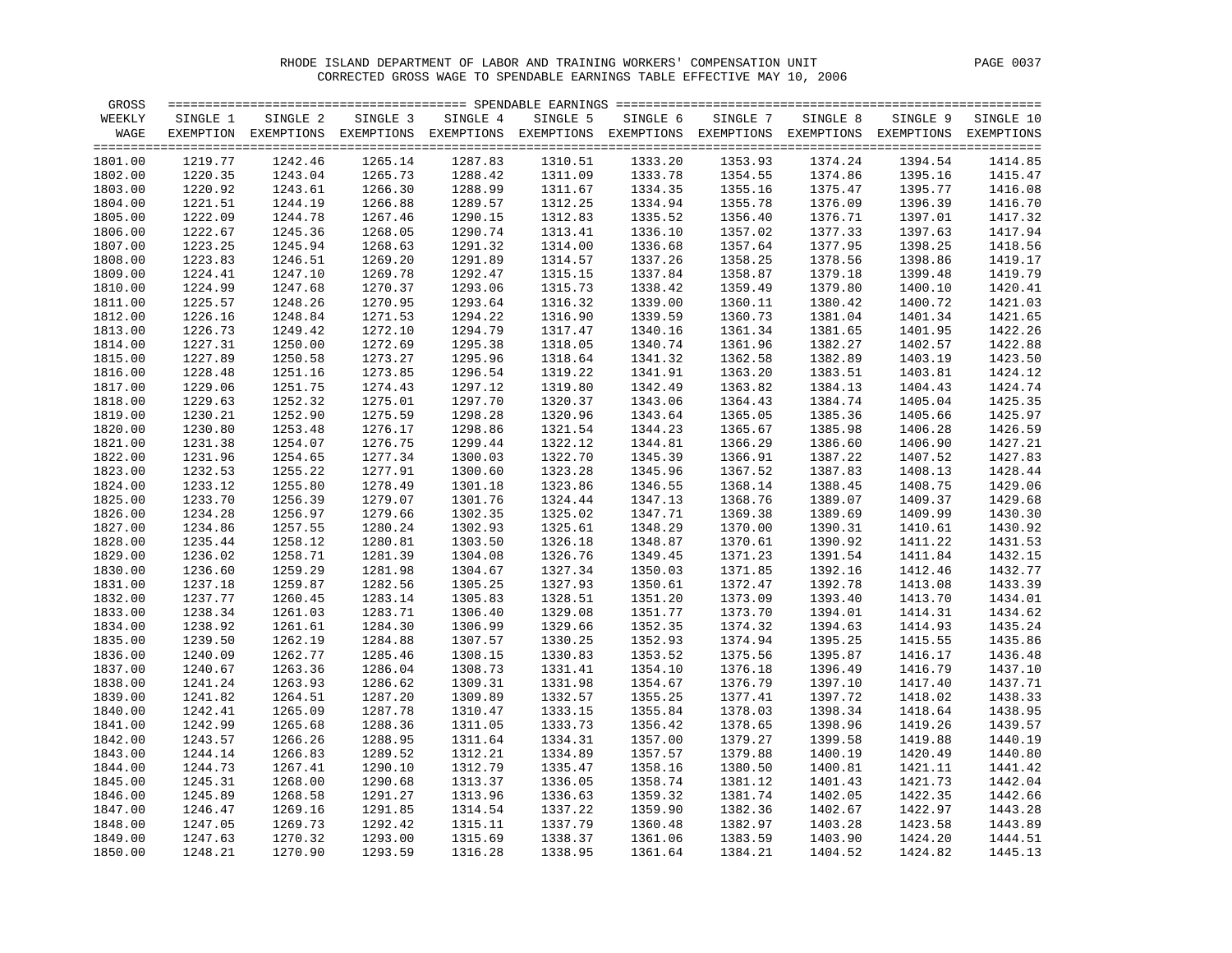| GROSS   |          |                                                                                                              |          |          |          |          |          |          |          |           |
|---------|----------|--------------------------------------------------------------------------------------------------------------|----------|----------|----------|----------|----------|----------|----------|-----------|
| WEEKLY  | SINGLE 1 | SINGLE 2                                                                                                     | SINGLE 3 | SINGLE 4 | SINGLE 5 | SINGLE 6 | SINGLE 7 | SINGLE 8 | SINGLE 9 | SINGLE 10 |
| WAGE    |          | EXEMPTION EXEMPTIONS EXEMPTIONS EXEMPTIONS EXEMPTIONS EXEMPTIONS EXEMPTIONS EXEMPTIONS EXEMPTIONS EXEMPTIONS |          |          |          |          |          |          |          |           |
|         |          |                                                                                                              |          |          |          |          |          |          |          |           |
| 1851.00 | 1248.79  | 1271.48                                                                                                      | 1294.17  | 1316.86  | 1339.54  | 1362.22  | 1384.83  | 1405.14  | 1425.44  | 1445.75   |
| 1852.00 | 1249.38  | 1272.06                                                                                                      | 1294.75  | 1317.44  | 1340.12  | 1362.81  | 1385.45  | 1405.76  | 1426.06  | 1446.37   |
| 1853.00 | 1249.95  | 1272.64                                                                                                      | 1295.32  | 1318.01  | 1340.69  | 1363.38  | 1386.06  | 1406.37  | 1426.67  | 1446.98   |
| 1854.00 | 1250.53  | 1273.22                                                                                                      | 1295.91  | 1318.60  | 1341.27  | 1363.96  | 1386.65  | 1406.99  | 1427.29  | 1447.60   |
| 1855.00 | 1251.11  | 1273.80                                                                                                      | 1296.49  | 1319.18  | 1341.86  | 1364.54  | 1387.23  | 1407.61  | 1427.91  | 1448.22   |
|         |          |                                                                                                              |          |          |          |          | 1387.81  |          |          | 1448.84   |
| 1856.00 | 1251.70  | 1274.38                                                                                                      | 1297.07  | 1319.76  | 1342.44  | 1365.13  |          | 1408.23  | 1428.53  |           |
| 1857.00 | 1252.28  | 1274.97                                                                                                      | 1297.65  | 1320.34  | 1343.02  | 1365.71  | 1388.40  | 1408.85  | 1429.15  | 1449.46   |
| 1858.00 | 1252.85  | 1275.54                                                                                                      | 1298.23  | 1320.92  | 1343.59  | 1366.28  | 1388.97  | 1409.46  | 1429.76  | 1450.07   |
| 1859.00 | 1253.43  | 1276.12                                                                                                      | 1298.81  | 1321.50  | 1344.18  | 1366.86  | 1389.55  | 1410.08  | 1430.38  | 1450.69   |
| 1860.00 | 1254.02  | 1276.70                                                                                                      | 1299.39  | 1322.08  | 1344.76  | 1367.45  | 1390.13  | 1410.70  | 1431.00  | 1451.31   |
| 1861.00 | 1254.60  | 1277.29                                                                                                      | 1299.97  | 1322.66  | 1345.34  | 1368.03  | 1390.72  | 1411.32  | 1431.62  | 1451.93   |
| 1862.00 | 1255.18  | 1277.87                                                                                                      | 1300.56  | 1323.25  | 1345.92  | 1368.61  | 1391.30  | 1411.94  | 1432.24  | 1452.55   |
| 1863.00 | 1255.75  | 1278.44                                                                                                      | 1301.13  | 1323.82  | 1346.50  | 1369.18  | 1391.87  | 1412.55  | 1432.85  | 1453.16   |
| 1864.00 | 1256.34  | 1279.02                                                                                                      | 1301.71  | 1324.40  | 1347.08  | 1369.77  | 1392.45  | 1413.17  | 1433.47  | 1453.78   |
| 1865.00 | 1256.92  | 1279.61                                                                                                      | 1302.29  | 1324.98  | 1347.66  | 1370.35  | 1393.04  | 1413.79  | 1434.09  | 1454.40   |
| 1866.00 | 1257.50  | 1280.19                                                                                                      | 1302.88  | 1325.57  | 1348.24  | 1370.93  | 1393.62  | 1414.41  | 1434.71  | 1455.02   |
| 1867.00 | 1258.08  | 1280.77                                                                                                      | 1303.46  | 1326.15  | 1348.83  | 1371.51  | 1394.20  | 1415.03  | 1435.33  | 1455.64   |
| 1868.00 | 1258.66  | 1281.34                                                                                                      | 1304.03  | 1326.72  | 1349.40  | 1372.09  | 1394.77  | 1415.64  | 1435.94  | 1456.25   |
| 1869.00 | 1259.24  | 1281.93                                                                                                      | 1304.61  | 1327.30  | 1349.98  | 1372.67  | 1395.36  | 1416.26  | 1436.56  | 1456.87   |
| 1870.00 | 1259.82  | 1282.51                                                                                                      | 1305.20  | 1327.89  | 1350.56  | 1373.25  | 1395.94  | 1416.88  | 1437.18  | 1457.49   |
| 1871.00 | 1260.40  | 1283.09                                                                                                      | 1305.78  | 1328.47  | 1351.15  | 1373.83  | 1396.52  | 1417.50  | 1437.80  | 1458.11   |
| 1872.00 | 1260.99  | 1283.67                                                                                                      | 1306.36  | 1329.05  | 1351.73  | 1374.42  | 1397.10  | 1418.12  | 1438.42  | 1458.73   |
| 1873.00 | 1261.56  | 1284.25                                                                                                      | 1306.93  | 1329.62  | 1352.30  | 1374.99  | 1397.68  | 1418.73  | 1439.03  | 1459.34   |
| 1874.00 | 1262.14  | 1284.83                                                                                                      | 1307.52  | 1330.21  | 1352.88  | 1375.57  | 1398.26  | 1419.35  | 1439.65  | 1459.96   |
| 1875.00 | 1262.72  | 1285.41                                                                                                      | 1308.10  | 1330.79  | 1353.47  | 1376.15  | 1398.84  | 1419.97  | 1440.27  | 1460.58   |
| 1876.00 | 1263.31  | 1285.99                                                                                                      | 1308.68  | 1331.37  | 1354.05  | 1376.74  | 1399.42  | 1420.59  | 1440.89  | 1461.20   |
| 1877.00 | 1263.89  | 1286.58                                                                                                      | 1309.26  | 1331.95  | 1354.63  | 1377.32  | 1400.01  | 1421.21  | 1441.51  | 1461.82   |
| 1878.00 | 1264.46  | 1287.15                                                                                                      | 1309.84  | 1332.53  | 1355.20  | 1377.89  | 1400.58  | 1421.82  | 1442.12  | 1462.43   |
| 1879.00 | 1265.04  | 1287.73                                                                                                      | 1310.42  | 1333.11  | 1355.79  | 1378.47  | 1401.16  | 1422.44  | 1442.74  | 1463.05   |
| 1880.00 | 1265.63  | 1288.31                                                                                                      | 1311.00  | 1333.69  | 1356.37  | 1379.06  | 1401.74  | 1423.06  | 1443.36  | 1463.67   |
| 1881.00 | 1266.21  | 1288.90                                                                                                      | 1311.58  | 1334.27  | 1356.95  | 1379.64  | 1402.33  | 1423.68  | 1443.98  | 1464.29   |
| 1882.00 | 1266.79  | 1289.48                                                                                                      | 1312.17  | 1334.86  | 1357.53  | 1380.22  | 1402.91  | 1424.30  | 1444.60  | 1464.91   |
| 1883.00 | 1267.36  | 1290.05                                                                                                      | 1312.74  | 1335.43  | 1358.11  | 1380.79  | 1403.48  | 1424.91  | 1445.21  | 1465.52   |
| 1884.00 | 1267.95  | 1290.63                                                                                                      | 1313.32  | 1336.01  | 1358.69  | 1381.38  | 1404.06  | 1425.53  | 1445.83  | 1466.14   |
| 1885.00 | 1268.53  | 1291.22                                                                                                      | 1313.90  | 1336.59  | 1359.27  | 1381.96  | 1404.65  | 1426.15  | 1446.45  | 1466.76   |
| 1886.00 | 1269.11  | 1291.80                                                                                                      | 1314.49  | 1337.18  | 1359.85  | 1382.54  | 1405.23  | 1426.77  | 1447.07  | 1467.38   |
| 1887.00 | 1269.69  | 1292.38                                                                                                      | 1315.07  | 1337.76  | 1360.44  | 1383.12  | 1405.81  | 1427.39  | 1447.69  | 1468.00   |
| 1888.00 | 1270.27  | 1292.95                                                                                                      | 1315.64  | 1338.33  | 1361.01  | 1383.70  | 1406.38  | 1428.00  | 1448.30  | 1468.61   |
| 1889.00 | 1270.85  | 1293.54                                                                                                      | 1316.22  | 1338.91  | 1361.59  | 1384.28  | 1406.97  | 1428.62  | 1448.92  | 1469.23   |
| 1890.00 | 1271.43  | 1294.12                                                                                                      | 1316.81  | 1339.50  | 1362.17  | 1384.86  | 1407.55  | 1429.24  | 1449.54  | 1469.85   |
| 1891.00 | 1272.01  | 1294.70                                                                                                      | 1317.39  | 1340.08  | 1362.76  | 1385.44  | 1408.13  | 1429.86  | 1450.16  | 1470.47   |
| 1892.00 | 1272.60  | 1295.28                                                                                                      | 1317.97  | 1340.66  | 1363.34  | 1386.03  | 1408.71  | 1430.48  | 1450.78  | 1471.09   |
|         | 1273.17  |                                                                                                              |          |          |          |          | 1409.29  |          | 1451.39  |           |
| 1893.00 |          | 1295.86                                                                                                      | 1318.54  | 1341.23  | 1363.91  | 1386.60  |          | 1431.09  |          | 1471.70   |
| 1894.00 | 1273.75  | 1296.44                                                                                                      | 1319.13  | 1341.82  | 1364.49  | 1387.18  | 1409.87  | 1431.71  | 1452.01  | 1472.32   |
| 1895.00 | 1274.33  | 1297.02                                                                                                      | 1319.71  | 1342.40  | 1365.08  | 1387.76  | 1410.45  | 1432.33  | 1452.63  | 1472.94   |
| 1896.00 | 1274.92  | 1297.60                                                                                                      | 1320.29  | 1342.98  | 1365.66  | 1388.35  | 1411.03  | 1432.95  | 1453.25  | 1473.56   |
| 1897.00 | 1275.50  | 1298.19                                                                                                      | 1320.87  | 1343.56  | 1366.24  | 1388.93  | 1411.62  | 1433.57  | 1453.87  | 1474.18   |
| 1898.00 | 1276.07  | 1298.76                                                                                                      | 1321.45  | 1344.14  | 1366.81  | 1389.50  | 1412.19  | 1434.18  | 1454.48  | 1474.79   |
| 1899.00 | 1276.65  | 1299.34                                                                                                      | 1322.03  | 1344.72  | 1367.40  | 1390.08  | 1412.77  | 1434.80  | 1455.10  | 1475.41   |
| 1900.00 | 1277.24  | 1299.92                                                                                                      | 1322.61  | 1345.30  | 1367.98  | 1390.67  | 1413.35  | 1435.42  | 1455.72  | 1476.03   |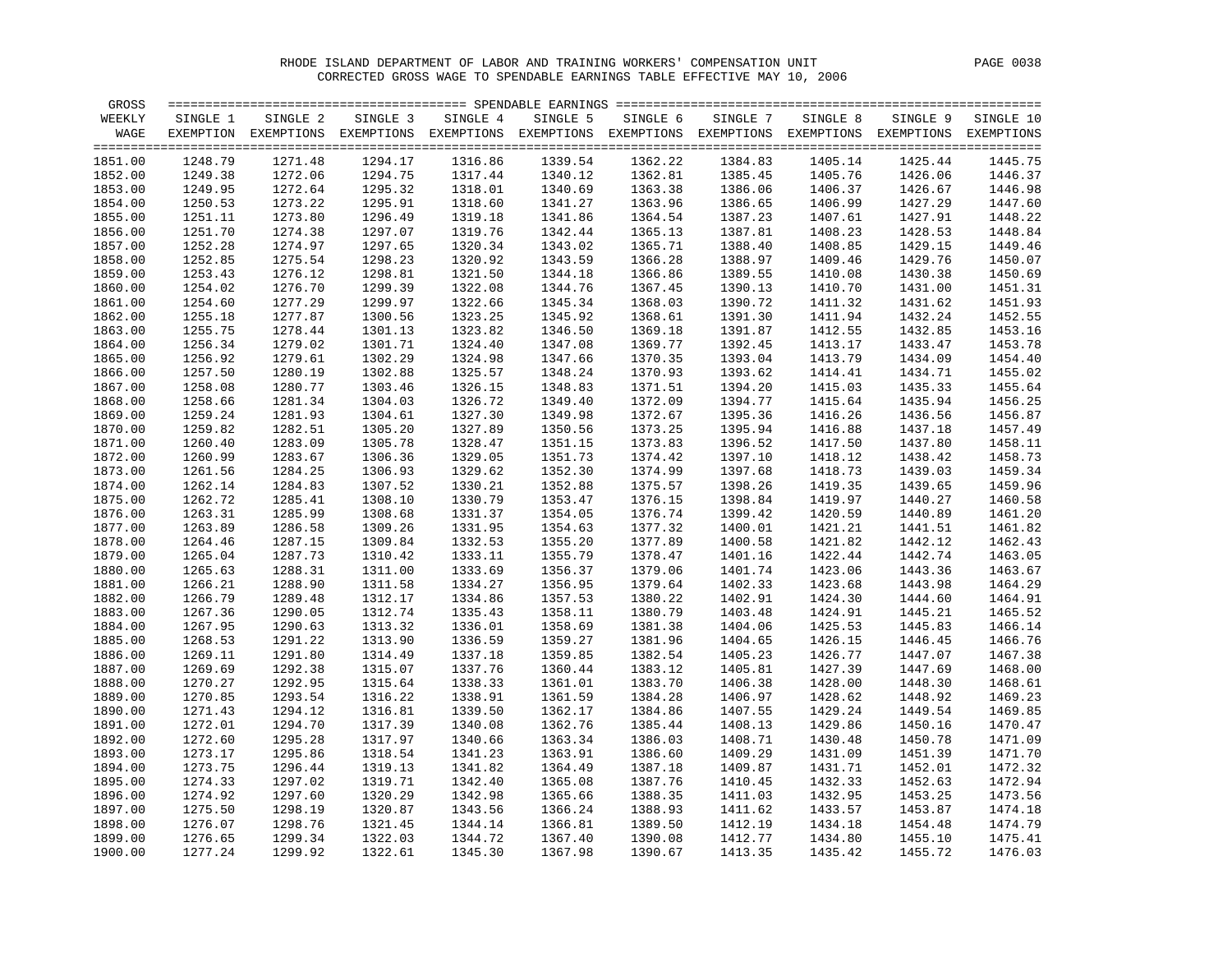| GROSS   |          |                                                                                                              |          |          |          |          |          |          |          |           |
|---------|----------|--------------------------------------------------------------------------------------------------------------|----------|----------|----------|----------|----------|----------|----------|-----------|
| WEEKLY  | SINGLE 1 | SINGLE 2                                                                                                     | SINGLE 3 | SINGLE 4 | SINGLE 5 | SINGLE 6 | SINGLE 7 | SINGLE 8 | SINGLE 9 | SINGLE 10 |
| WAGE    |          | EXEMPTION EXEMPTIONS EXEMPTIONS EXEMPTIONS EXEMPTIONS EXEMPTIONS EXEMPTIONS EXEMPTIONS EXEMPTIONS EXEMPTIONS |          |          |          |          |          |          |          |           |
|         |          |                                                                                                              |          |          |          |          |          |          |          |           |
| 1901.00 | 1277.82  | 1300.51                                                                                                      | 1323.19  | 1345.88  | 1368.56  | 1391.25  | 1413.94  | 1436.04  | 1456.34  | 1476.65   |
| 1902.00 | 1278.40  | 1301.09                                                                                                      | 1323.78  | 1346.47  | 1369.14  | 1391.83  | 1414.52  | 1436.66  | 1456.96  | 1477.27   |
| 1903.00 | 1278.97  | 1301.66                                                                                                      | 1324.35  | 1347.04  | 1369.72  | 1392.40  | 1415.09  | 1437.27  | 1457.57  | 1477.88   |
|         |          |                                                                                                              |          |          |          |          |          |          |          |           |
| 1904.00 | 1279.56  | 1302.24                                                                                                      | 1324.93  | 1347.62  | 1370.30  | 1392.99  | 1415.67  | 1437.89  | 1458.19  | 1478.50   |
| 1905.00 | 1280.14  | 1302.83                                                                                                      | 1325.51  | 1348.20  | 1370.88  | 1393.57  | 1416.26  | 1438.51  | 1458.81  | 1479.12   |
| 1906.00 | 1280.72  | 1303.41                                                                                                      | 1326.10  | 1348.79  | 1371.46  | 1394.15  | 1416.84  | 1439.13  | 1459.43  | 1479.74   |
| 1907.00 | 1281.30  | 1303.99                                                                                                      | 1326.68  | 1349.37  | 1372.05  | 1394.73  | 1417.42  | 1439.75  | 1460.05  | 1480.36   |
| 1908.00 | 1281.88  | 1304.56                                                                                                      | 1327.25  | 1349.94  | 1372.62  | 1395.31  | 1417.99  | 1440.36  | 1460.66  | 1480.97   |
| 1909.00 | 1282.46  | 1305.15                                                                                                      | 1327.83  | 1350.52  | 1373.20  | 1395.89  | 1418.58  | 1440.98  | 1461.28  | 1481.59   |
| 1910.00 | 1283.04  | 1305.73                                                                                                      | 1328.42  | 1351.11  | 1373.78  | 1396.47  | 1419.16  | 1441.60  | 1461.90  | 1482.21   |
| 1911.00 | 1283.62  | 1306.31                                                                                                      | 1329.00  | 1351.69  | 1374.37  | 1397.05  | 1419.74  | 1442.22  | 1462.52  | 1482.83   |
| 1912.00 | 1284.21  | 1306.89                                                                                                      | 1329.58  | 1352.27  | 1374.95  | 1397.64  | 1420.32  | 1442.84  | 1463.14  | 1483.45   |
| 1913.00 | 1284.78  | 1307.47                                                                                                      | 1330.15  | 1352.84  | 1375.52  | 1398.21  | 1420.90  | 1443.45  | 1463.75  | 1484.06   |
| 1914.00 | 1285.36  | 1308.05                                                                                                      | 1330.74  | 1353.43  | 1376.10  | 1398.79  | 1421.48  | 1444.07  | 1464.37  | 1484.68   |
| 1915.00 | 1285.94  | 1308.63                                                                                                      | 1331.32  | 1354.01  | 1376.69  | 1399.37  | 1422.06  | 1444.69  | 1464.99  | 1485.30   |
| 1916.00 | 1286.53  | 1309.21                                                                                                      | 1331.90  | 1354.59  | 1377.27  | 1399.96  | 1422.64  | 1445.31  | 1465.61  | 1485.92   |
| 1917.00 | 1287.11  | 1309.80                                                                                                      | 1332.48  | 1355.17  | 1377.85  | 1400.54  | 1423.23  | 1445.92  | 1466.23  | 1486.54   |
| 1918.00 | 1287.68  | 1310.37                                                                                                      | 1333.06  | 1355.75  | 1378.42  | 1401.11  | 1423.80  | 1446.49  | 1466.84  | 1487.15   |
| 1919.00 | 1288.26  | 1310.95                                                                                                      | 1333.64  | 1356.33  | 1379.01  | 1401.69  | 1424.38  | 1447.07  | 1467.46  | 1487.77   |
| 1920.00 | 1288.85  | 1311.53                                                                                                      | 1334.22  | 1356.91  | 1379.59  | 1402.28  | 1424.96  | 1447.65  | 1468.08  | 1488.39   |
| 1921.00 | 1289.43  | 1312.12                                                                                                      | 1334.80  | 1357.49  | 1380.17  | 1402.86  | 1425.55  | 1448.24  | 1468.70  | 1489.01   |
| 1922.00 | 1290.01  | 1312.70                                                                                                      | 1335.39  | 1358.08  | 1380.75  | 1403.44  | 1426.13  | 1448.82  | 1469.32  | 1489.63   |
| 1923.00 | 1290.58  | 1313.27                                                                                                      | 1335.96  | 1358.65  | 1381.33  | 1404.01  | 1426.70  | 1449.39  | 1469.93  | 1490.24   |
|         |          |                                                                                                              |          |          |          |          |          |          |          |           |
| 1924.00 | 1291.17  | 1313.85                                                                                                      | 1336.54  | 1359.23  | 1381.91  | 1404.60  | 1427.28  | 1449.97  | 1470.55  | 1490.86   |
| 1925.00 | 1291.75  | 1314.44                                                                                                      | 1337.12  | 1359.81  | 1382.49  | 1405.18  | 1427.87  | 1450.56  | 1471.17  | 1491.48   |
| 1926.00 | 1292.33  | 1315.02                                                                                                      | 1337.71  | 1360.40  | 1383.07  | 1405.76  | 1428.45  | 1451.14  | 1471.79  | 1492.10   |
| 1927.00 | 1292.91  | 1315.60                                                                                                      | 1338.29  | 1360.98  | 1383.66  | 1406.34  | 1429.03  | 1451.72  | 1472.41  | 1492.72   |
| 1928.00 | 1293.49  | 1316.17                                                                                                      | 1338.86  | 1361.55  | 1384.23  | 1406.92  | 1429.60  | 1452.29  | 1473.02  | 1493.33   |
| 1929.00 | 1294.07  | 1316.76                                                                                                      | 1339.44  | 1362.13  | 1384.81  | 1407.50  | 1430.19  | 1452.88  | 1473.64  | 1493.95   |
| 1930.00 | 1294.65  | 1317.34                                                                                                      | 1340.03  | 1362.72  | 1385.39  | 1408.08  | 1430.77  | 1453.46  | 1474.26  | 1494.57   |
| 1931.00 | 1295.23  | 1317.92                                                                                                      | 1340.61  | 1363.30  | 1385.98  | 1408.66  | 1431.35  | 1454.04  | 1474.88  | 1495.19   |
| 1932.00 | 1295.82  | 1318.50                                                                                                      | 1341.19  | 1363.88  | 1386.56  | 1409.25  | 1431.93  | 1454.62  | 1475.50  | 1495.81   |
| 1933.00 | 1296.39  | 1319.08                                                                                                      | 1341.76  | 1364.45  | 1387.13  | 1409.82  | 1432.51  | 1455.20  | 1476.11  | 1496.42   |
| 1934.00 | 1296.97  | 1319.66                                                                                                      | 1342.35  | 1365.04  | 1387.71  | 1410.40  | 1433.09  | 1455.78  | 1476.73  | 1497.04   |
| 1935.00 | 1297.55  | 1320.24                                                                                                      | 1342.93  | 1365.62  | 1388.30  | 1410.98  | 1433.67  | 1456.36  | 1477.35  | 1497.66   |
| 1936.00 | 1298.14  | 1320.82                                                                                                      | 1343.51  | 1366.20  | 1388.88  | 1411.57  | 1434.25  | 1456.94  | 1477.97  | 1498.28   |
| 1937.00 | 1298.72  | 1321.41                                                                                                      | 1344.09  | 1366.78  | 1389.46  | 1412.15  | 1434.84  | 1457.53  | 1478.59  | 1498.90   |
| 1938.00 | 1299.29  | 1321.98                                                                                                      | 1344.67  | 1367.36  | 1390.03  | 1412.72  | 1435.41  | 1458.10  | 1479.20  | 1499.51   |
| 1939.00 | 1299.87  | 1322.56                                                                                                      | 1345.25  | 1367.94  | 1390.62  | 1413.30  | 1435.99  | 1458.68  | 1479.82  | 1500.13   |
| 1940.00 | 1300.46  | 1323.14                                                                                                      | 1345.83  | 1368.52  | 1391.20  | 1413.89  | 1436.57  | 1459.26  | 1480.44  | 1500.75   |
| 1941.00 | 1301.04  | 1323.73                                                                                                      | 1346.41  | 1369.10  | 1391.78  | 1414.47  | 1437.16  | 1459.85  | 1481.06  | 1501.37   |
| 1942.00 | 1301.62  | 1324.31                                                                                                      | 1347.00  | 1369.69  | 1392.36  | 1415.05  | 1437.74  | 1460.43  | 1481.68  | 1501.99   |
| 1943.00 | 1302.19  | 1324.88                                                                                                      | 1347.57  | 1370.26  | 1392.94  | 1415.62  | 1438.31  | 1461.00  | 1482.29  | 1502.60   |
| 1944.00 | 1302.78  | 1325.46                                                                                                      | 1348.15  | 1370.84  | 1393.52  | 1416.21  | 1438.89  | 1461.58  | 1482.91  | 1503.22   |
| 1945.00 | 1303.36  | 1326.05                                                                                                      | 1348.73  | 1371.42  | 1394.10  | 1416.79  | 1439.48  | 1462.17  | 1483.53  | 1503.84   |
| 1946.00 | 1303.94  | 1326.63                                                                                                      | 1349.32  | 1372.01  | 1394.68  | 1417.37  | 1440.06  | 1462.75  | 1484.15  | 1504.46   |
| 1947.00 | 1304.52  | 1327.21                                                                                                      | 1349.90  | 1372.59  | 1395.27  | 1417.95  | 1440.64  | 1463.33  | 1484.77  | 1505.08   |
| 1948.00 | 1305.10  | 1327.78                                                                                                      | 1350.47  | 1373.16  | 1395.84  | 1418.53  | 1441.21  | 1463.90  | 1485.38  | 1505.69   |
| 1949.00 | 1305.68  | 1328.37                                                                                                      | 1351.05  | 1373.74  | 1396.42  | 1419.11  | 1441.80  | 1464.49  | 1486.00  | 1506.31   |
| 1950.00 | 1306.26  | 1328.95                                                                                                      | 1351.64  | 1374.33  | 1397.00  | 1419.69  | 1442.38  | 1465.07  | 1486.62  | 1506.93   |
|         |          |                                                                                                              |          |          |          |          |          |          |          |           |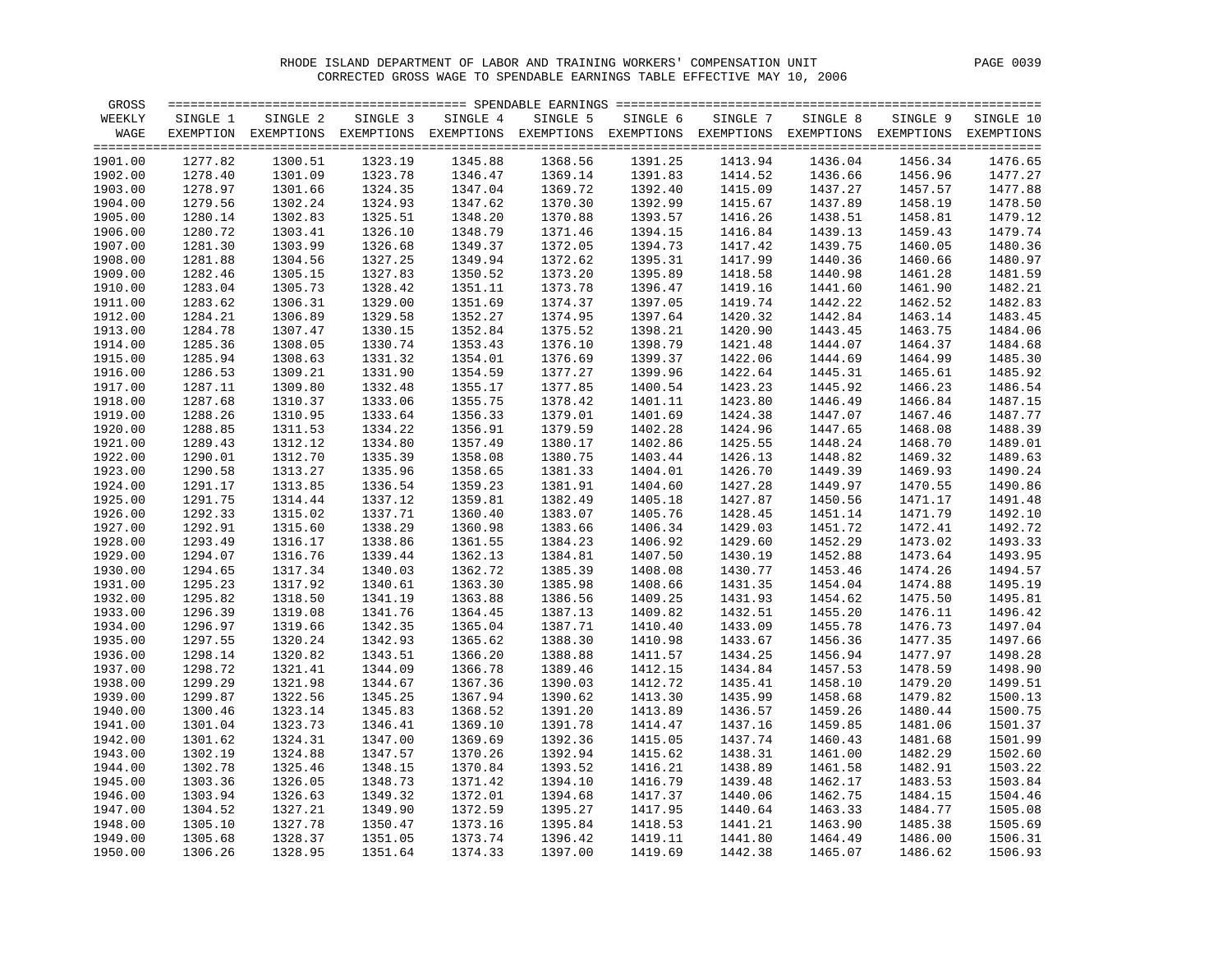| GROSS   |          |                                                                                                              |          |          |          |          |          |          |          |           |
|---------|----------|--------------------------------------------------------------------------------------------------------------|----------|----------|----------|----------|----------|----------|----------|-----------|
| WEEKLY  | SINGLE 1 | SINGLE 2                                                                                                     | SINGLE 3 | SINGLE 4 | SINGLE 5 | SINGLE 6 | SINGLE 7 | SINGLE 8 | SINGLE 9 | SINGLE 10 |
| WAGE    |          | EXEMPTION EXEMPTIONS EXEMPTIONS EXEMPTIONS EXEMPTIONS EXEMPTIONS EXEMPTIONS EXEMPTIONS EXEMPTIONS EXEMPTIONS |          |          |          |          |          |          |          |           |
|         |          |                                                                                                              |          |          |          |          |          |          |          |           |
| 1951.00 | 1306.84  | 1329.53                                                                                                      | 1352.22  | 1374.91  | 1397.59  | 1420.27  | 1442.96  | 1465.65  | 1487.24  | 1507.55   |
| 1952.00 | 1307.43  | 1330.11                                                                                                      | 1352.80  | 1375.49  | 1398.17  | 1420.86  | 1443.54  | 1466.23  | 1487.86  | 1508.17   |
| 1953.00 | 1308.00  | 1330.69                                                                                                      | 1353.37  | 1376.06  | 1398.74  | 1421.43  | 1444.12  | 1466.81  | 1488.47  | 1508.78   |
| 1954.00 | 1308.58  | 1331.27                                                                                                      | 1353.96  | 1376.65  | 1399.32  | 1422.01  | 1444.70  | 1467.39  | 1489.09  | 1509.40   |
| 1955.00 | 1309.16  | 1331.85                                                                                                      | 1354.54  | 1377.23  | 1399.91  | 1422.59  | 1445.28  | 1467.97  | 1489.71  | 1510.02   |
| 1956.00 | 1309.75  | 1332.43                                                                                                      | 1355.12  | 1377.81  | 1400.49  | 1423.18  | 1445.86  | 1468.55  | 1490.33  | 1510.64   |
| 1957.00 | 1310.33  | 1333.02                                                                                                      | 1355.70  | 1378.39  | 1401.07  | 1423.76  | 1446.45  | 1469.14  | 1490.95  | 1511.26   |
| 1958.00 | 1310.90  | 1333.59                                                                                                      | 1356.28  | 1378.97  | 1401.64  | 1424.33  | 1447.02  | 1469.71  | 1491.56  | 1511.87   |
| 1959.00 | 1311.48  | 1334.17                                                                                                      | 1356.86  | 1379.55  | 1402.23  | 1424.91  | 1447.60  | 1470.29  | 1492.18  | 1512.49   |
|         |          | 1334.75                                                                                                      |          |          | 1402.81  |          | 1448.18  |          |          | 1513.11   |
| 1960.00 | 1312.07  |                                                                                                              | 1357.44  | 1380.13  |          | 1425.50  |          | 1470.87  | 1492.80  |           |
| 1961.00 | 1312.65  | 1335.34                                                                                                      | 1358.02  | 1380.71  | 1403.39  | 1426.08  | 1448.77  | 1471.46  | 1493.42  | 1513.73   |
| 1962.00 | 1313.23  | 1335.92                                                                                                      | 1358.61  | 1381.30  | 1403.97  | 1426.66  | 1449.35  | 1472.04  | 1494.04  | 1514.35   |
| 1963.00 | 1313.80  | 1336.49                                                                                                      | 1359.18  | 1381.87  | 1404.55  | 1427.23  | 1449.92  | 1472.61  | 1494.65  | 1514.96   |
| 1964.00 | 1314.39  | 1337.07                                                                                                      | 1359.76  | 1382.45  | 1405.13  | 1427.82  | 1450.50  | 1473.19  | 1495.27  | 1515.58   |
| 1965.00 | 1314.97  | 1337.66                                                                                                      | 1360.34  | 1383.03  | 1405.71  | 1428.40  | 1451.09  | 1473.78  | 1495.89  | 1516.20   |
| 1966.00 | 1315.55  | 1338.24                                                                                                      | 1360.93  | 1383.62  | 1406.29  | 1428.98  | 1451.67  | 1474.36  | 1496.51  | 1516.82   |
| 1967.00 | 1316.13  | 1338.82                                                                                                      | 1361.51  | 1384.20  | 1406.88  | 1429.56  | 1452.25  | 1474.94  | 1497.13  | 1517.44   |
| 1968.00 | 1316.71  | 1339.39                                                                                                      | 1362.08  | 1384.77  | 1407.45  | 1430.14  | 1452.82  | 1475.51  | 1497.74  | 1518.05   |
| 1969.00 | 1317.29  | 1339.98                                                                                                      | 1362.66  | 1385.35  | 1408.03  | 1430.72  | 1453.41  | 1476.10  | 1498.36  | 1518.67   |
| 1970.00 | 1317.87  | 1340.56                                                                                                      | 1363.25  | 1385.94  | 1408.61  | 1431.30  | 1453.99  | 1476.68  | 1498.98  | 1519.29   |
| 1971.00 | 1318.45  | 1341.14                                                                                                      | 1363.83  | 1386.52  | 1409.20  | 1431.88  | 1454.57  | 1477.26  | 1499.60  | 1519.91   |
| 1972.00 | 1319.04  | 1341.72                                                                                                      | 1364.41  | 1387.10  | 1409.78  | 1432.47  | 1455.15  | 1477.84  | 1500.22  | 1520.53   |
| 1973.00 | 1319.61  | 1342.30                                                                                                      | 1364.98  | 1387.67  | 1410.35  | 1433.04  | 1455.73  | 1478.42  | 1500.83  | 1521.14   |
| 1974.00 | 1320.19  | 1342.88                                                                                                      | 1365.57  | 1388.26  | 1410.93  | 1433.62  | 1456.31  | 1479.00  | 1501.45  | 1521.76   |
| 1975.00 | 1320.77  | 1343.46                                                                                                      | 1366.15  | 1388.84  | 1411.52  | 1434.20  | 1456.89  | 1479.58  | 1502.07  | 1522.38   |
| 1976.00 | 1321.36  | 1344.04                                                                                                      | 1366.73  | 1389.42  | 1412.10  | 1434.79  | 1457.47  | 1480.16  | 1502.69  | 1523.00   |
| 1977.00 | 1321.94  | 1344.63                                                                                                      | 1367.31  | 1390.00  | 1412.68  | 1435.37  | 1458.06  | 1480.75  | 1503.31  | 1523.62   |
| 1978.00 | 1322.51  | 1345.20                                                                                                      | 1367.89  | 1390.58  | 1413.25  | 1435.94  | 1458.63  | 1481.32  | 1503.92  | 1524.23   |
| 1979.00 | 1323.09  | 1345.78                                                                                                      | 1368.47  | 1391.16  | 1413.84  | 1436.52  | 1459.21  | 1481.90  | 1504.54  | 1524.85   |
| 1980.00 | 1323.68  | 1346.36                                                                                                      | 1369.05  | 1391.74  | 1414.42  | 1437.11  | 1459.79  | 1482.48  | 1505.16  | 1525.47   |
| 1981.00 | 1324.26  | 1346.95                                                                                                      | 1369.63  | 1392.32  | 1415.00  | 1437.69  | 1460.38  | 1483.07  | 1505.75  | 1526.09   |
| 1982.00 | 1324.84  | 1347.53                                                                                                      | 1370.22  | 1392.91  | 1415.58  | 1438.27  | 1460.96  | 1483.65  | 1506.34  | 1526.71   |
| 1983.00 | 1325.41  | 1348.10                                                                                                      | 1370.79  | 1393.48  | 1416.16  | 1438.84  | 1461.53  | 1484.22  | 1506.91  | 1527.32   |
| 1984.00 | 1326.00  | 1348.68                                                                                                      | 1371.37  | 1394.06  | 1416.74  | 1439.43  | 1462.11  | 1484.80  | 1507.49  | 1527.94   |
| 1985.00 | 1326.58  | 1349.27                                                                                                      | 1371.95  | 1394.64  | 1417.32  | 1440.01  | 1462.70  | 1485.39  | 1508.07  | 1528.56   |
| 1986.00 | 1327.16  | 1349.85                                                                                                      | 1372.54  | 1395.23  | 1417.90  | 1440.59  | 1463.28  | 1485.97  | 1508.66  | 1529.18   |
| 1987.00 | 1327.74  | 1350.43                                                                                                      | 1373.12  | 1395.81  | 1418.49  | 1441.17  | 1463.86  | 1486.55  | 1509.24  | 1529.80   |
| 1988.00 | 1328.32  | 1351.00                                                                                                      | 1373.69  | 1396.38  | 1419.06  | 1441.75  | 1464.43  | 1487.12  | 1509.81  | 1530.41   |
|         |          |                                                                                                              |          |          | 1419.64  | 1442.33  |          |          | 1510.39  | 1531.03   |
| 1989.00 | 1328.90  | 1351.59                                                                                                      | 1374.27  | 1396.96  |          |          | 1465.02  | 1487.71  |          |           |
| 1990.00 | 1329.48  | 1352.17                                                                                                      | 1374.86  | 1397.55  | 1420.22  | 1442.91  | 1465.60  | 1488.29  | 1510.98  | 1531.65   |
| 1991.00 | 1330.06  | 1352.75                                                                                                      | 1375.44  | 1398.13  | 1420.81  | 1443.49  | 1466.18  | 1488.87  | 1511.56  | 1532.27   |
| 1992.00 | 1330.65  | 1353.33                                                                                                      | 1376.02  | 1398.71  | 1421.39  | 1444.08  | 1466.76  | 1489.45  | 1512.14  | 1532.89   |
| 1993.00 | 1331.22  | 1353.91                                                                                                      | 1376.59  | 1399.28  | 1421.96  | 1444.65  | 1467.34  | 1490.03  | 1512.71  | 1533.50   |
| 1994.00 | 1331.80  | 1354.49                                                                                                      | 1377.18  | 1399.87  | 1422.54  | 1445.23  | 1467.92  | 1490.61  | 1513.30  | 1534.12   |
| 1995.00 | 1332.38  | 1355.07                                                                                                      | 1377.76  | 1400.45  | 1423.13  | 1445.81  | 1468.50  | 1491.19  | 1513.88  | 1534.74   |
| 1996.00 | 1332.97  | 1355.65                                                                                                      | 1378.34  | 1401.03  | 1423.71  | 1446.40  | 1469.08  | 1491.77  | 1514.46  | 1535.36   |
| 1997.00 | 1333.55  | 1356.24                                                                                                      | 1378.92  | 1401.61  | 1424.29  | 1446.98  | 1469.67  | 1492.36  | 1515.04  | 1535.98   |
| 1998.00 | 1334.12  | 1356.81                                                                                                      | 1379.50  | 1402.19  | 1424.86  | 1447.55  | 1470.24  | 1492.93  | 1515.62  | 1536.59   |
| 1999.00 | 1334.70  | 1357.39                                                                                                      | 1380.08  | 1402.77  | 1425.45  | 1448.13  | 1470.82  | 1493.51  | 1516.20  | 1537.21   |
| 2000.00 | 1335.29  | 1357.97                                                                                                      | 1380.66  | 1403.35  | 1426.03  | 1448.72  | 1471.40  | 1494.09  | 1516.78  | 1537.83   |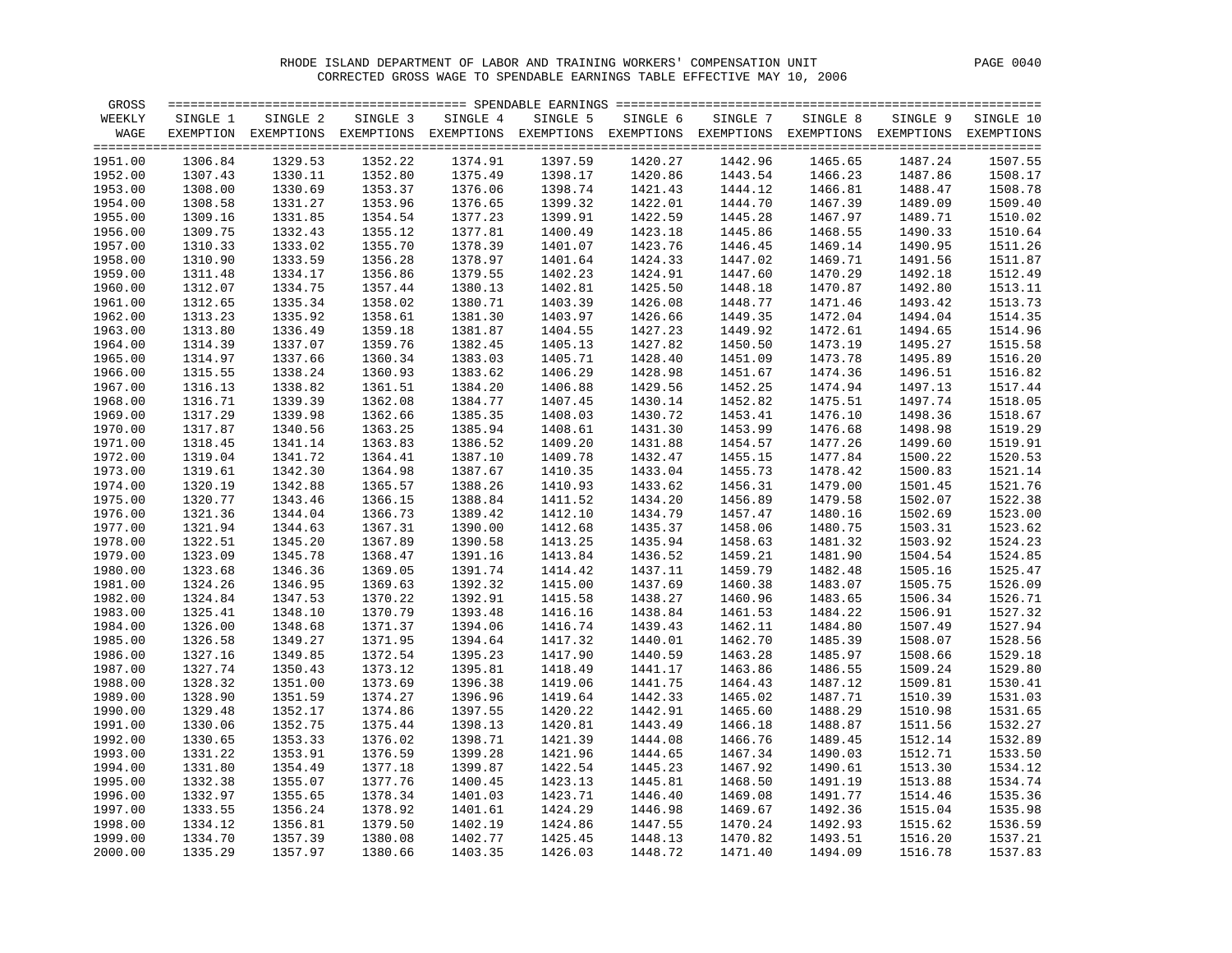| GROSS  |           |                                                                                                               |       |                     |           |       |                     |       |                                 |                                                           |
|--------|-----------|---------------------------------------------------------------------------------------------------------------|-------|---------------------|-----------|-------|---------------------|-------|---------------------------------|-----------------------------------------------------------|
| WEEKLY | MARRIED 2 | MARRIED 3                                                                                                     |       | MARRIED 4 MARRIED 5 | MARRIED 6 |       | MARRIED 7 MARRIED 8 |       | MARRIED 9 MARRIED 10 MARRIED 11 |                                                           |
| WAGE   |           | EXEMPTIONS EXEMPTIONS EXEMPTIONS EXEMPTIONS EXEMPTIONS EXEMPTIONS EXEMPTIONS EXEMPTIONS EXEMPTIONS EXEMPTIONS |       |                     |           |       |                     |       |                                 |                                                           |
| 1.00   | 0.94      | 0.94                                                                                                          | 0.94  | 0.94                | 0.94      | 0.94  | 0.94                | 0.94  | 0.94                            | $== == =$<br>$\ensuremath{\mathbf{0}}\xspace$ .<br><br>94 |
| 2.00   | 1.88      | 1.88                                                                                                          | 1.88  | 1.88                | 1.88      | 1.88  | 1.88                | 1.88  | 1.88                            | 1.88                                                      |
| 3.00   | 2.81      | 2.81                                                                                                          | 2.81  | 2.81                | 2.81      | 2.81  | 2.81                | 2.81  | 2.81                            | 2.81                                                      |
| 4.00   | 3.75      | 3.75                                                                                                          | 3.75  | 3.75                | 3.75      | 3.75  | 3.75                | 3.75  | 3.75                            | 3.75                                                      |
| 5.00   | 4.69      | 4.69                                                                                                          | 4.69  | 4.69                | 4.69      | 4.69  | 4.69                | 4.69  | 4.69                            | 4.69                                                      |
| 6.00   | 5.63      | 5.63                                                                                                          | 5.63  | 5.63                | 5.63      | 5.63  | 5.63                | 5.63  | 5.63                            | 5.63                                                      |
| 7.00   | 6.57      | 6.57                                                                                                          | 6.57  | 6.57                | 6.57      | 6.57  | 6.57                | 6.57  | 6.57                            | 6.57                                                      |
| 8.00   | 7.50      | 7.50                                                                                                          | 7.50  | 7.50                | 7.50      | 7.50  | 7.50                | 7.50  | 7.50                            | 7.50                                                      |
| 9.00   | 8.44      |                                                                                                               | 8.44  | 8.44                | 8.44      | 8.44  | 8.44                | 8.44  | 8.44                            | 8.44                                                      |
| 10.00  | 9.38      | $8.44$<br>$9.38$                                                                                              | 9.38  | 9.38                | 9.38      | 9.38  | 9.38                | 9.38  | 9.38                            | 9.38                                                      |
| 11.00  | 10.32     | 10.32                                                                                                         | 10.32 | 10.32               | 10.32     | 10.32 | 10.32               | 10.32 | 10.32                           | 10.32                                                     |
| 12.00  | 11.26     | 11.26                                                                                                         | 11.26 | 11.26               | 11.26     | 11.26 | 11.26               | 11.26 | 11.26                           | 11.26                                                     |
| 13.00  | 12.19     | 12.19                                                                                                         | 12.19 | 12.19               | 12.19     | 12.19 | 12.19               | 12.19 | 12.19                           | 12.19                                                     |
| 14.00  | 13.13     | 13.13                                                                                                         | 13.13 | 13.13               | 13.13     | 13.13 | 13.13               | 13.13 | 13.13                           | 13.13                                                     |
| 15.00  | 14.07     | 14.07                                                                                                         | 14.07 | 14.07               | 14.07     | 14.07 | 14.07               | 14.07 | 14.07                           | 14.07                                                     |
| 16.00  | 15.01     | 15.01                                                                                                         | 15.01 | 15.01               | 15.01     | 15.01 | 15.01               | 15.01 | 15.01                           | 15.01                                                     |
| 17.00  | 15.95     | 15.95                                                                                                         | 15.95 | 15.95               | 15.95     | 15.95 | 15.95               | 15.95 | 15.95                           | 15.95                                                     |
| 18.00  | 16.88     | 16.88                                                                                                         | 16.88 | 16.88               | 16.88     | 16.88 | 16.88               | 16.88 | 16.88                           | 16.88                                                     |
| 19.00  | 17.82     | 17.82                                                                                                         | 17.82 | 17.82               | 17.82     | 17.82 | 17.82               | 17.82 | 17.82                           | 17.82                                                     |
| 20.00  | 18.76     | 18.76                                                                                                         | 18.76 | 18.76               | 18.76     | 18.76 | 18.76               | 18.76 | 18.76                           | 18.76                                                     |
| 21.00  | 19.70     | 19.70                                                                                                         | 19.70 | 19.70               | 19.70     | 19.70 | 19.70               | 19.70 | 19.70                           | 19.70                                                     |
| 22.00  | 20.64     | 20.64                                                                                                         | 20.64 | 20.64               | 20.64     | 20.64 | 20.64               | 20.64 | 20.64                           | 20.64                                                     |
| 23.00  | 21.57     | 21.57                                                                                                         | 21.57 | 21.57               | 21.57     | 21.57 | 21.57               | 21.57 | 21.57                           | 21.57                                                     |
| 24.00  | 22.51     | 22.51                                                                                                         | 22.51 | 22.51               | 22.51     | 22.51 | 22.51               | 22.51 | 22.51                           | 22.51                                                     |
| 25.00  | 23.45     | 23.45                                                                                                         | 23.45 | 23.45               | 23.45     | 23.45 | 23.45               | 23.45 | 23.45                           | 23.45                                                     |
| 26.00  | 24.39     | 24.39                                                                                                         | 24.39 | 24.39               | 24.39     | 24.39 | 24.39               | 24.39 | 24.39                           | 24.39                                                     |
| 27.00  | 25.33     | 25.33                                                                                                         | 25.33 | 25.33               | 25.33     | 25.33 | 25.33               | 25.33 | 25.33                           | 25.33                                                     |
| 28.00  | 26.26     | 26.26                                                                                                         | 26.26 | 26.26               | 26.26     | 26.26 | 26.26               | 26.26 | 26.26                           | 26.26                                                     |
| 29.00  | 27.20     | 27.20                                                                                                         | 27.20 | 27.20               | 27.20     | 27.20 | 27.20               | 27.20 | 27.20                           | 27.20                                                     |
| 30.00  | 28.14     | 28.14                                                                                                         | 28.14 | 28.14               | 28.14     | 28.14 | 28.14               | 28.14 | 28.14                           | 28.14                                                     |
| 31.00  | 29.08     | 29.08                                                                                                         | 29.08 | 29.08               | 29.08     | 29.08 | 29.08               | 29.08 | 29.08                           | 29.08                                                     |
| 32.00  | 30.02     | 30.02                                                                                                         | 30.02 | 30.02               | 30.02     | 30.02 | 30.02               | 30.02 | 30.02                           | 30.02                                                     |
| 33.00  | 30.95     | 30.95                                                                                                         | 30.95 | 30.95               | 30.95     | 30.95 | 30.95               | 30.95 | 30.95                           | 30.95                                                     |
| 34.00  | 31.89     | 31.89                                                                                                         | 31.89 | 31.89               | 31.89     | 31.89 | 31.89               | 31.89 | 31.89                           | 31.89                                                     |
| 35.00  | 32.83     | 32.83                                                                                                         | 32.83 | 32.83               | 32.83     | 32.83 | 32.83               | 32.83 | 32.83                           | 32.83                                                     |
| 36.00  | 33.77     | 33.77                                                                                                         | 33.77 | 33.77               | 33.77     | 33.77 | 33.77               | 33.77 | 33.77                           | 33.77                                                     |
| 37.00  | 34.71     | 34.71                                                                                                         | 34.71 | 34.71               | 34.71     | 34.71 | 34.71               | 34.71 | 34.71                           | 34.71                                                     |
| 38.00  | 35.64     | 35.64                                                                                                         | 35.64 | 35.64               | 35.64     | 35.64 | 35.64               | 35.64 | 35.64                           | 35.64                                                     |
| 39.00  | 36.58     | 36.58                                                                                                         | 36.58 | 36.58               | 36.58     | 36.58 | 36.58               | 36.58 | 36.58                           | 36.58                                                     |
| 40.00  | 37.52     | 37.52                                                                                                         | 37.52 | 37.52               | 37.52     | 37.52 | 37.52               | 37.52 | 37.52                           | 37.52                                                     |
| 41.00  | 38.46     | 38.46                                                                                                         | 38.46 | 38.46               | 38.46     | 38.46 | 38.46               | 38.46 | 38.46                           | 38.46                                                     |
| 42.00  | 39.40     | 39.40                                                                                                         | 39.40 | 39.40               | 39.40     | 39.40 | 39.40               | 39.40 | 39.40                           | 39.40                                                     |
| 43.00  | 40.33     | 40.33                                                                                                         | 40.33 | 40.33               | 40.33     | 40.33 | 40.33               | 40.33 | 40.33                           | 40.33                                                     |
| 44.00  | 41.27     | 41.27                                                                                                         | 41.27 | 41.27               | 41.27     | 41.27 | 41.27               | 41.27 | 41.27                           | 41.27                                                     |
| 45.00  | 42.21     | 42.21                                                                                                         | 42.21 | 42.21               | 42.21     | 42.21 | 42.21               | 42.21 | 42.21                           | 42.21                                                     |
| 46.00  | 43.15     | 43.15                                                                                                         | 43.15 | 43.15               | 43.15     | 43.15 | 43.15               | 43.15 | 43.15                           | 43.15                                                     |
| 47.00  | 44.09     | 44.09                                                                                                         | 44.09 | 44.09               | 44.09     | 44.09 | 44.09               | 44.09 | 44.09                           | 44.09                                                     |
| 48.00  | 45.02     | 45.02                                                                                                         | 45.02 | 45.02               | 45.02     | 45.02 | 45.02               | 45.02 | 45.02                           | 45.02                                                     |
| 49.00  | 45.96     | 45.96                                                                                                         | 45.96 | 45.96               | 45.96     | 45.96 | 45.96               | 45.96 | 45.96                           | 45.96                                                     |
| 50.00  | 46.90     | 46.90                                                                                                         | 46.90 | 46.90               | 46.90     | 46.90 | 46.90               | 46.90 | 46.90                           | 46.90                                                     |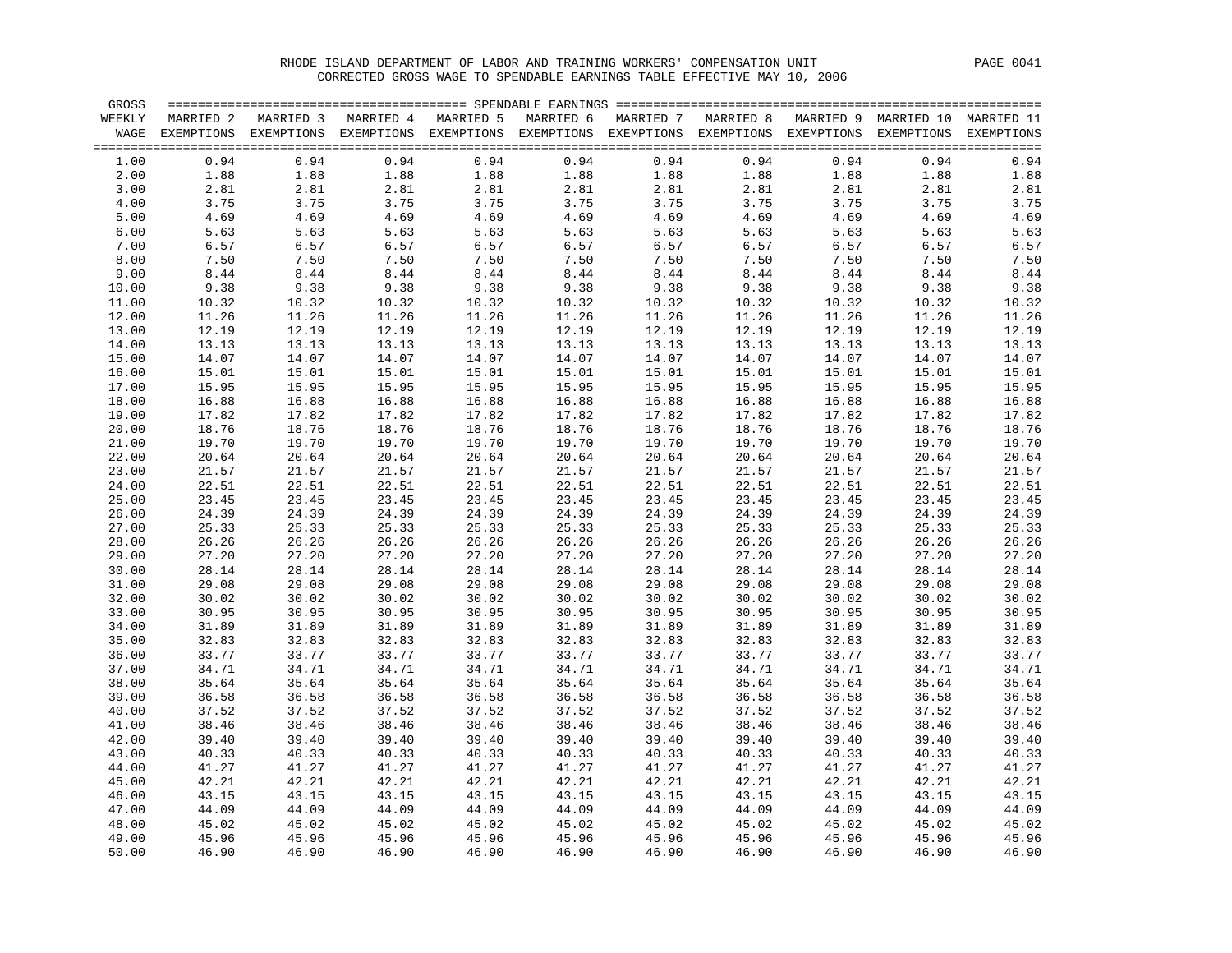| GROSS  |           |                                                                                                               |           |           |           |           |           |           |            |                 |
|--------|-----------|---------------------------------------------------------------------------------------------------------------|-----------|-----------|-----------|-----------|-----------|-----------|------------|-----------------|
| WEEKLY | MARRIED 2 | MARRIED 3                                                                                                     | MARRIED 4 | MARRIED 5 | MARRIED 6 | MARRIED 7 | MARRIED 8 | MARRIED 9 | MARRIED 10 | MARRIED 11      |
| WAGE   |           | EXEMPTIONS EXEMPTIONS EXEMPTIONS EXEMPTIONS EXEMPTIONS EXEMPTIONS EXEMPTIONS EXEMPTIONS EXEMPTIONS EXEMPTIONS |           |           |           |           |           |           |            | $=$ $=$ $=$ $=$ |
| 51.00  | 47.84     | 47.84                                                                                                         | 47.84     | 47.84     | 47.84     | 47.84     | 47.84     | 47.84     | 47.84      | 47.84           |
| 52.00  | 48.78     | 48.78                                                                                                         | 48.78     | 48.78     | 48.78     | 48.78     | 48.78     | 48.78     | 48.78      | 48.78           |
| 53.00  | 49.71     | 49.71                                                                                                         | 49.71     | 49.71     | 49.71     | 49.71     | 49.71     | 49.71     | 49.71      | 49.71           |
| 54.00  | 50.65     | 50.65                                                                                                         | 50.65     | 50.65     | 50.65     | 50.65     | 50.65     | 50.65     | 50.65      | 50.65           |
| 55.00  | 51.59     | 51.59                                                                                                         | 51.59     | 51.59     | 51.59     | 51.59     | 51.59     | 51.59     | 51.59      | 51.59           |
| 56.00  | 52.53     | 52.53                                                                                                         | 52.53     | 52.53     | 52.53     | 52.53     | 52.53     | 52.53     | 52.53      | 52.53           |
| 57.00  | 53.47     | 53.47                                                                                                         | 53.47     | 53.47     | 53.47     | 53.47     | 53.47     | 53.47     | 53.47      | 53.47           |
| 58.00  | 54.40     | 54.40                                                                                                         | 54.40     | 54.40     | 54.40     | 54.40     | 54.40     | 54.40     | 54.40      | 54.40           |
| 59.00  | 55.34     | 55.34                                                                                                         | 55.34     | 55.34     | 55.34     | 55.34     | 55.34     | 55.34     | 55.34      | 55.34           |
| 60.00  | 56.28     | 56.28                                                                                                         | 56.28     | 56.28     | 56.28     | 56.28     | 56.28     | 56.28     | 56.28      | 56.28           |
| 61.00  | 57.22     | 57.22                                                                                                         | 57.22     | 57.22     | 57.22     | 57.22     | 57.22     | 57.22     | 57.22      | 57.22           |
| 62.00  | 58.16     | 58.16                                                                                                         | 58.16     | 58.16     | 58.16     | 58.16     | 58.16     | 58.16     | 58.16      | 58.16           |
| 63.00  | 59.09     | 59.09                                                                                                         | 59.09     | 59.09     | 59.09     | 59.09     | 59.09     | 59.09     | 59.09      | 59.09           |
| 64.00  | 60.03     | 60.03                                                                                                         | 60.03     | 60.03     | 60.03     | 60.03     | 60.03     | 60.03     | 60.03      | 60.03           |
| 65.00  | 60.97     | 60.97                                                                                                         | 60.97     | 60.97     | 60.97     | 60.97     | 60.97     | 60.97     | 60.97      | 60.97           |
| 66.00  | 61.91     | 61.91                                                                                                         | 61.91     | 61.91     | 61.91     | 61.91     | 61.91     | 61.91     | 61.91      | 61.91           |
| 67.00  | 62.85     | 62.85                                                                                                         | 62.85     | 62.85     | 62.85     | 62.85     | 62.85     | 62.85     | 62.85      | 62.85           |
| 68.00  | 63.78     | 63.78                                                                                                         | 63.78     | 63.78     | 63.78     | 63.78     | 63.78     | 63.78     | 63.78      | 63.78           |
| 69.00  | 64.72     | 64.72                                                                                                         | 64.72     | 64.72     | 64.72     | 64.72     | 64.72     | 64.72     | 64.72      | 64.72           |
| 70.00  | 65.66     | 65.66                                                                                                         | 65.66     | 65.66     | 65.66     | 65.66     | 65.66     | 65.66     | 65.66      | 65.66           |
| 71.00  | 66.60     | 66.60                                                                                                         | 66.60     | 66.60     | 66.60     | 66.60     | 66.60     | 66.60     | 66.60      | 66.60           |
| 72.00  | 67.54     | 67.54                                                                                                         | 67.54     | 67.54     | 67.54     | 67.54     | 67.54     | 67.54     | 67.54      | 67.54           |
| 73.00  | 68.47     | 68.47                                                                                                         | 68.47     | 68.47     | 68.47     | 68.47     | 68.47     | 68.47     | 68.47      | 68.47           |
| 74.00  | 69.41     | 69.41                                                                                                         | 69.41     | 69.41     | 69.41     | 69.41     | 69.41     | 69.41     | 69.41      | 69.41           |
| 75.00  | 70.35     | 70.35                                                                                                         | 70.35     | 70.35     | 70.35     | 70.35     | 70.35     | 70.35     | 70.35      | 70.35           |
| 76.00  | 71.29     | 71.29                                                                                                         | 71.29     | 71.29     | 71.29     | 71.29     | 71.29     | 71.29     | 71.29      | 71.29           |
| 77.00  | 72.23     | 72.23                                                                                                         | 72.23     | 72.23     | 72.23     | 72.23     | 72.23     | 72.23     | 72.23      | 72.23           |
| 78.00  | 73.16     | 73.16                                                                                                         | 73.16     | 73.16     | 73.16     | 73.16     | 73.16     | 73.16     | 73.16      | 73.16           |
| 79.00  | 74.10     | 74.10                                                                                                         | 74.10     | 74.10     | 74.10     | 74.10     | 74.10     | 74.10     | 74.10      | 74.10           |
| 80.00  | 75.04     | 75.04                                                                                                         | 75.04     | 75.04     | 75.04     | 75.04     | 75.04     | 75.04     | 75.04      | 75.04           |
| 81.00  | 75.98     | 75.98                                                                                                         | 75.98     | 75.98     | 75.98     | 75.98     | 75.98     | 75.98     | 75.98      | 75.98           |
| 82.00  | 76.92     | 76.92                                                                                                         | 76.92     | 76.92     | 76.92     | 76.92     | 76.92     | 76.92     | 76.92      | 76.92           |
| 83.00  | 77.85     | 77.85                                                                                                         | 77.85     | 77.85     | 77.85     | 77.85     | 77.85     | 77.85     | 77.85      | 77.85           |
| 84.00  | 78.79     | 78.79                                                                                                         | 78.79     | 78.79     | 78.79     | 78.79     | 78.79     | 78.79     | 78.79      | 78.79           |
| 85.00  | 79.73     | 79.73                                                                                                         | 79.73     | 79.73     | 79.73     | 79.73     | 79.73     | 79.73     | 79.73      | 79.73           |
| 86.00  | 80.67     | 80.67                                                                                                         | 80.67     | 80.67     | 80.67     | 80.67     | 80.67     | 80.67     | 80.67      | 80.67           |
| 87.00  | 81.61     | 81.61                                                                                                         | 81.61     | 81.61     | 81.61     | 81.61     | 81.61     | 81.61     | 81.61      | 81.61           |
| 88.00  | 82.54     | 82.54                                                                                                         | 82.54     | 82.54     | 82.54     | 82.54     | 82.54     | 82.54     | 82.54      | 82.54           |
| 89.00  | 83.48     | 83.48                                                                                                         | 83.48     | 83.48     | 83.48     | 83.48     | 83.48     | 83.48     | 83.48      | 83.48           |
| 90.00  | 84.42     | 84.42                                                                                                         | 84.42     | 84.42     | 84.42     | 84.42     | 84.42     | 84.42     | 84.42      | 84.42           |
| 91.00  | 85.36     | 85.36                                                                                                         | 85.36     | 85.36     | 85.36     | 85.36     | 85.36     | 85.36     | 85.36      | 85.36           |
| 92.00  | 86.30     | 86.30                                                                                                         | 86.30     | 86.30     | 86.30     | 86.30     | 86.30     | 86.30     | 86.30      | 86.30           |
| 93.00  | 87.23     | 87.23                                                                                                         | 87.23     | 87.23     | 87.23     | 87.23     | 87.23     | 87.23     | 87.23      | 87.23           |
| 94.00  | 88.17     | 88.17                                                                                                         | 88.17     | 88.17     | 88.17     | 88.17     | 88.17     | 88.17     | 88.17      | 88.17           |
| 95.00  | 89.11     | 89.11                                                                                                         | 89.11     | 89.11     | 89.11     | 89.11     | 89.11     | 89.11     | 89.11      | 89.11           |
| 96.00  | 90.05     | 90.05                                                                                                         | 90.05     | 90.05     | 90.05     | 90.05     | 90.05     | 90.05     | 90.05      | 90.05           |
| 97.00  | 90.99     | 90.99                                                                                                         | 90.99     | 90.99     | 90.99     | 90.99     | 90.99     | 90.99     | 90.99      | 90.99           |
| 98.00  | 91.92     | 91.92                                                                                                         | 91.92     | 91.92     | 91.92     | 91.92     | 91.92     | 91.92     | 91.92      | 91.92           |
| 99.00  | 92.86     | 92.86                                                                                                         | 92.86     | 92.86     | 92.86     | 92.86     | 92.86     | 92.86     | 92.86      | 92.86           |
| 100.00 | 93.80     | 93.80                                                                                                         | 93.80     | 93.80     | 93.80     | 93.80     | 93.80     | 93.80     | 93.80      | 93.80           |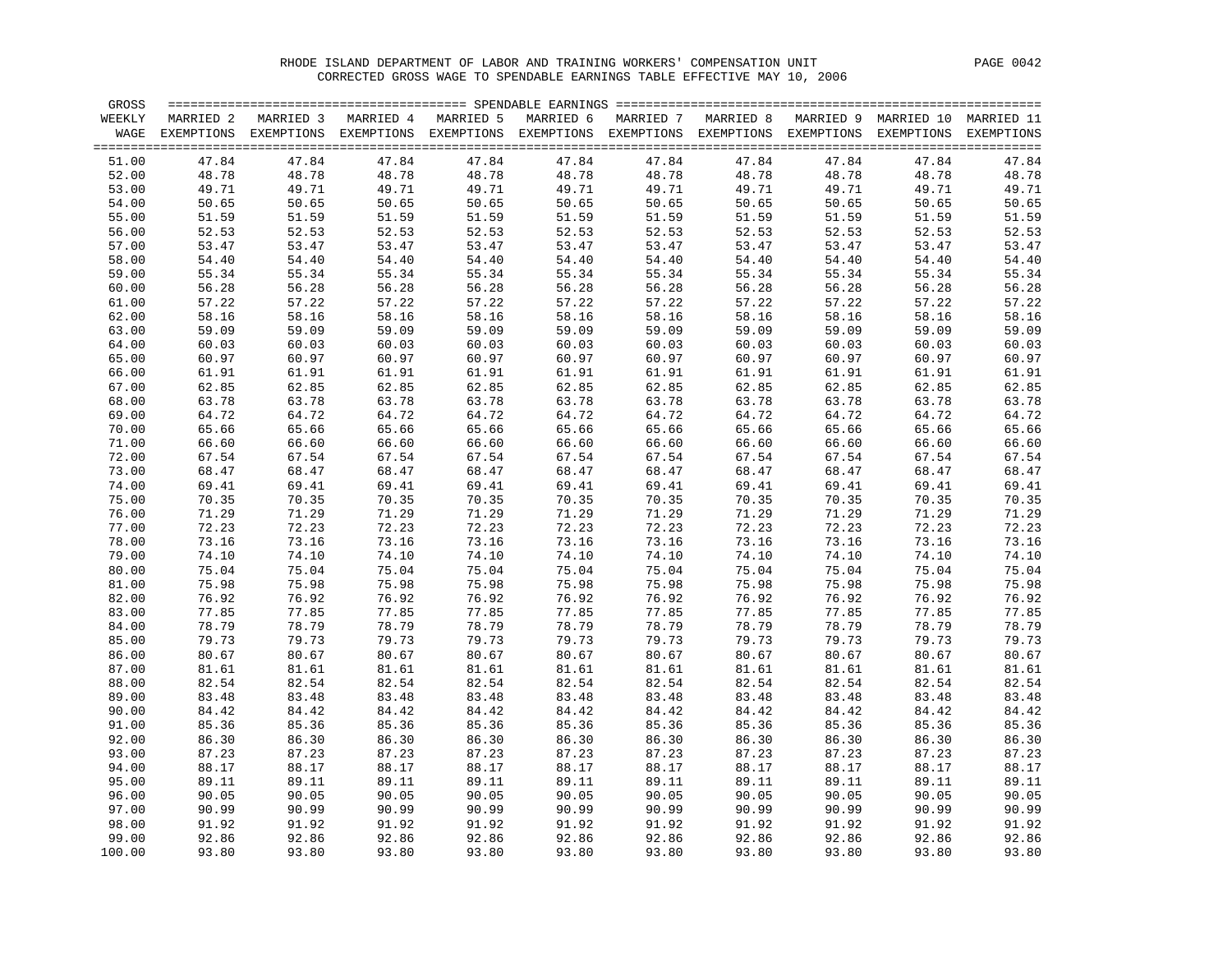| GROSS  |           |           |           |           |           |                                                                                                                    |           |        |                                 |         |
|--------|-----------|-----------|-----------|-----------|-----------|--------------------------------------------------------------------------------------------------------------------|-----------|--------|---------------------------------|---------|
| WEEKLY | MARRIED 2 | MARRIED 3 | MARRIED 4 | MARRIED 5 | MARRIED 6 | MARRIED 7                                                                                                          | MARRIED 8 |        | MARRIED 9 MARRIED 10 MARRIED 11 |         |
|        |           |           |           |           |           | WAGE EXEMPTIONS EXEMPTIONS EXEMPTIONS EXEMPTIONS EXEMPTIONS EXEMPTIONS EXEMPTIONS EXEMPTIONS EXEMPTIONS EXEMPTIONS |           |        |                                 |         |
|        |           |           |           |           |           |                                                                                                                    |           |        |                                 | $=====$ |
| 101.00 | 94.74     | 94.74     | 94.74     | 94.74     | 94.74     | 94.74                                                                                                              | 94.74     | 94.74  | 94.74                           | 94.74   |
| 102.00 | 95.68     | 95.68     | 95.68     | 95.68     | 95.68     | 95.68                                                                                                              | 95.68     | 95.68  | 95.68                           | 95.68   |
| 103.00 | 96.61     | 96.61     | 96.61     | 96.61     | 96.61     | 96.61                                                                                                              | 96.61     | 96.61  | 96.61                           | 96.61   |
| 104.00 | 97.55     | 97.55     | 97.55     | 97.55     | 97.55     | 97.55                                                                                                              | 97.55     | 97.55  | 97.55                           | 97.55   |
|        | 98.49     | 98.49     | 98.49     | 98.49     | 98.49     | 98.49                                                                                                              | 98.49     | 98.49  | 98.49                           | 98.49   |
| 105.00 |           |           |           |           |           |                                                                                                                    |           |        |                                 |         |
| 106.00 | 99.43     | 99.43     | 99.43     | 99.43     | 99.43     | 99.43                                                                                                              | 99.43     | 99.43  | 99.43                           | 99.43   |
| 107.00 | 100.37    | 100.37    | 100.37    | 100.37    | 100.37    | 100.37                                                                                                             | 100.37    | 100.37 | 100.37                          | 100.37  |
| 108.00 | 101.30    | 101.30    | 101.30    | 101.30    | 101.30    | 101.30                                                                                                             | 101.30    | 101.30 | 101.30                          | 101.30  |
| 109.00 | 102.24    | 102.24    | 102.24    | 102.24    | 102.24    | 102.24                                                                                                             | 102.24    | 102.24 | 102.24                          | 102.24  |
| 110.00 | 103.18    | 103.18    | 103.18    | 103.18    | 103.18    | 103.18                                                                                                             | 103.18    | 103.18 | 103.18                          | 103.18  |
| 111.00 | 104.12    | 104.12    | 104.12    | 104.12    | 104.12    | 104.12                                                                                                             | 104.12    | 104.12 | 104.12                          | 104.12  |
| 112.00 | 105.06    | 105.06    | 105.06    | 105.06    | 105.06    | 105.06                                                                                                             | 105.06    | 105.06 | 105.06                          | 105.06  |
| 113.00 | 105.99    | 105.99    | 105.99    | 105.99    | 105.99    | 105.99                                                                                                             | 105.99    | 105.99 | 105.99                          | 105.99  |
| 114.00 | 106.93    | 106.93    | 106.93    | 106.93    | 106.93    | 106.93                                                                                                             | 106.93    | 106.93 | 106.93                          | 106.93  |
| 115.00 | 107.87    | 107.87    | 107.87    | 107.87    | 107.87    | 107.87                                                                                                             | 107.87    | 107.87 | 107.87                          | 107.87  |
| 116.00 | 108.81    | 108.81    | 108.81    | 108.81    | 108.81    | 108.81                                                                                                             | 108.81    | 108.81 | 108.81                          | 108.81  |
| 117.00 | 109.75    | 109.75    | 109.75    | 109.75    | 109.75    | 109.75                                                                                                             | 109.75    | 109.75 | 109.75                          | 109.75  |
| 118.00 | 110.68    | 110.68    | 110.68    | 110.68    | 110.68    | 110.68                                                                                                             | 110.68    | 110.68 | 110.68                          | 110.68  |
| 119.00 | 111.62    | 111.62    | 111.62    | 111.62    | 111.62    | 111.62                                                                                                             | 111.62    | 111.62 | 111.62                          | 111.62  |
| 120.00 | 112.56    | 112.56    | 112.56    | 112.56    | 112.56    | 112.56                                                                                                             | 112.56    | 112.56 | 112.56                          | 112.56  |
| 121.00 | 113.50    | 113.50    | 113.50    | 113.50    | 113.50    | 113.50                                                                                                             | 113.50    | 113.50 | 113.50                          | 113.50  |
| 122.00 | 114.44    | 114.44    | 114.44    | 114.44    | 114.44    | 114.44                                                                                                             | 114.44    | 114.44 | 114.44                          | 114.44  |
| 123.00 | 115.37    | 115.37    | 115.37    | 115.37    | 115.37    | 115.37                                                                                                             | 115.37    | 115.37 | 115.37                          | 115.37  |
| 124.00 | 116.31    | 116.31    | 116.31    | 116.31    | 116.31    | 116.31                                                                                                             | 116.31    | 116.31 | 116.31                          | 116.31  |
| 125.00 | 117.25    | 117.25    | 117.25    | 117.25    | 117.25    | 117.25                                                                                                             | 117.25    | 117.25 | 117.25                          | 117.25  |
| 126.00 | 118.19    | 118.19    | 118.19    | 118.19    | 118.19    | 118.19                                                                                                             | 118.19    | 118.19 | 118.19                          | 118.19  |
| 127.00 | 119.13    | 119.13    | 119.13    | 119.13    | 119.13    | 119.13                                                                                                             | 119.13    | 119.13 | 119.13                          | 119.13  |
|        |           | 120.06    | 120.06    | 120.06    | 120.06    | 120.06                                                                                                             | 120.06    | 120.06 | 120.06                          | 120.06  |
| 128.00 | 120.06    |           |           |           |           |                                                                                                                    |           |        |                                 |         |
| 129.00 | 121.00    | 121.00    | 121.00    | 121.00    | 121.00    | 121.00                                                                                                             | 121.00    | 121.00 | 121.00                          | 121.00  |
| 130.00 | 121.94    | 121.94    | 121.94    | 121.94    | 121.94    | 121.94                                                                                                             | 121.94    | 121.94 | 121.94                          | 121.94  |
| 131.00 | 122.88    | 122.88    | 122.88    | 122.88    | 122.88    | 122.88                                                                                                             | 122.88    | 122.88 | 122.88                          | 122.88  |
| 132.00 | 123.82    | 123.82    | 123.82    | 123.82    | 123.82    | 123.82                                                                                                             | 123.82    | 123.82 | 123.82                          | 123.82  |
| 133.00 | 124.75    | 124.75    | 124.75    | 124.75    | 124.75    | 124.75                                                                                                             | 124.75    | 124.75 | 124.75                          | 124.75  |
| 134.00 | 125.69    | 125.69    | 125.69    | 125.69    | 125.69    | 125.69                                                                                                             | 125.69    | 125.69 | 125.69                          | 125.69  |
| 135.00 | 126.63    | 126.63    | 126.63    | 126.63    | 126.63    | 126.63                                                                                                             | 126.63    | 126.63 | 126.63                          | 126.63  |
| 136.00 | 127.57    | 127.57    | 127.57    | 127.57    | 127.57    | 127.57                                                                                                             | 127.57    | 127.57 | 127.57                          | 127.57  |
| 137.00 | 128.51    | 128.51    | 128.51    | 128.51    | 128.51    | 128.51                                                                                                             | 128.51    | 128.51 | 128.51                          | 128.51  |
| 138.00 | 129.44    | 129.44    | 129.44    | 129.44    | 129.44    | 129.44                                                                                                             | 129.44    | 129.44 | 129.44                          | 129.44  |
| 139.00 | 130.38    | 130.38    | 130.38    | 130.38    | 130.38    | 130.38                                                                                                             | 130.38    | 130.38 | 130.38                          | 130.38  |
| 140.00 | 131.32    | 131.32    | 131.32    | 131.32    | 131.32    | 131.32                                                                                                             | 131.32    | 131.32 | 131.32                          | 131.32  |
| 141.00 | 132.26    | 132.26    | 132.26    | 132.26    | 132.26    | 132.26                                                                                                             | 132.26    | 132.26 | 132.26                          | 132.26  |
| 142.00 | 133.20    | 133.20    | 133.20    | 133.20    | 133.20    | 133.20                                                                                                             | 133.20    | 133.20 | 133.20                          | 133.20  |
| 143.00 | 134.13    | 134.13    | 134.13    | 134.13    | 134.13    | 134.13                                                                                                             | 134.13    | 134.13 | 134.13                          | 134.13  |
| 144.00 | 135.07    | 135.07    | 135.07    | 135.07    | 135.07    | 135.07                                                                                                             | 135.07    | 135.07 | 135.07                          | 135.07  |
| 145.00 | 136.01    | 136.01    | 136.01    | 136.01    | 136.01    | 136.01                                                                                                             | 136.01    | 136.01 | 136.01                          | 136.01  |
| 146.00 | 136.95    | 136.95    | 136.95    | 136.95    | 136.95    | 136.95                                                                                                             | 136.95    | 136.95 | 136.95                          | 136.95  |
| 147.00 | 137.89    | 137.89    | 137.89    | 137.89    | 137.89    | 137.89                                                                                                             | 137.89    | 137.89 | 137.89                          | 137.89  |
| 148.00 | 138.82    | 138.82    | 138.82    | 138.82    | 138.82    | 138.82                                                                                                             | 138.82    | 138.82 | 138.82                          | 138.82  |
| 149.00 | 139.76    | 139.76    | 139.76    | 139.76    | 139.76    | 139.76                                                                                                             | 139.76    | 139.76 | 139.76                          | 139.76  |
|        |           |           |           |           |           |                                                                                                                    |           |        |                                 |         |
| 150.00 | 140.70    | 140.70    | 140.70    | 140.70    | 140.70    | 140.70                                                                                                             | 140.70    | 140.70 | 140.70                          | 140.70  |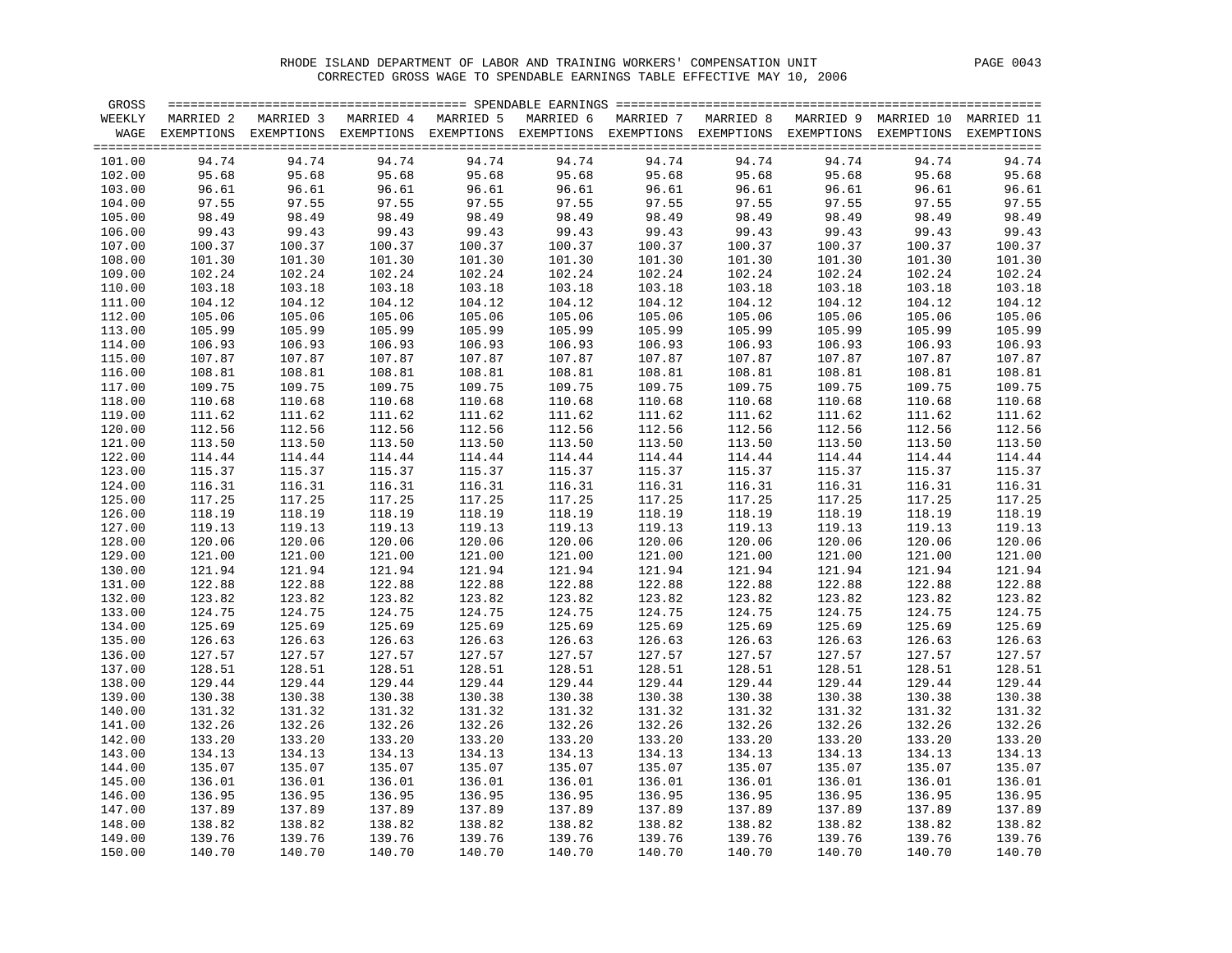| GROSS  |           |           |           |           |           |           |           |           |                                                                                                               |                       |
|--------|-----------|-----------|-----------|-----------|-----------|-----------|-----------|-----------|---------------------------------------------------------------------------------------------------------------|-----------------------|
| WEEKLY | MARRIED 2 | MARRIED 3 | MARRIED 4 | MARRIED 5 | MARRIED 6 | MARRIED 7 | MARRIED 8 | MARRIED 9 |                                                                                                               | MARRIED 10 MARRIED 11 |
| WAGE   |           |           |           |           |           |           |           |           | EXEMPTIONS EXEMPTIONS EXEMPTIONS EXEMPTIONS EXEMPTIONS EXEMPTIONS EXEMPTIONS EXEMPTIONS EXEMPTIONS EXEMPTIONS |                       |
|        |           |           |           |           |           |           |           |           |                                                                                                               |                       |
| 151.00 | 141.64    | 141.64    | 141.64    | 141.64    | 141.64    | 141.64    | 141.64    | 141.64    | 141.64                                                                                                        | 141.64                |
| 152.00 | 142.58    | 142.58    | 142.58    | 142.58    | 142.58    | 142.58    | 142.58    | 142.58    | 142.58                                                                                                        | 142.58                |
| 153.00 | 143.51    | 143.51    | 143.51    | 143.51    | 143.51    | 143.51    | 143.51    | 143.51    | 143.51                                                                                                        | 143.51                |
| 154.00 | 144.45    | 144.45    | 144.45    | 144.45    | 144.45    | 144.45    | 144.45    | 144.45    | 144.45                                                                                                        | 144.45                |
| 155.00 | 145.39    | 145.39    | 145.39    | 145.39    | 145.39    | 145.39    | 145.39    | 145.39    | 145.39                                                                                                        | 145.39                |
| 156.00 | 146.33    | 146.33    | 146.33    | 146.33    | 146.33    | 146.33    | 146.33    | 146.33    | 146.33                                                                                                        | 146.33                |
| 157.00 | 147.27    | 147.27    | 147.27    | 147.27    | 147.27    | 147.27    | 147.27    | 147.27    | 147.27                                                                                                        | 147.27                |
|        | 148.20    | 148.20    | 148.20    | 148.20    | 148.20    | 148.20    | 148.20    | 148.20    | 148.20                                                                                                        | 148.20                |
| 158.00 |           |           |           |           |           |           |           |           |                                                                                                               |                       |
| 159.00 | 149.14    | 149.14    | 149.14    | 149.14    | 149.14    | 149.14    | 149.14    | 149.14    | 149.14                                                                                                        | 149.14                |
| 160.00 | 150.08    | 150.08    | 150.08    | 150.08    | 150.08    | 150.08    | 150.08    | 150.08    | 150.08                                                                                                        | 150.08                |
| 161.00 | 151.02    | 151.02    | 151.02    | 151.02    | 151.02    | 151.02    | 151.02    | 151.02    | 151.02                                                                                                        | 151.02                |
| 162.00 | 151.96    | 151.96    | 151.96    | 151.96    | 151.96    | 151.96    | 151.96    | 151.96    | 151.96                                                                                                        | 151.96                |
| 163.00 | 152.89    | 152.89    | 152.89    | 152.89    | 152.89    | 152.89    | 152.89    | 152.89    | 152.89                                                                                                        | 152.89                |
| 164.00 | 153.83    | 153.83    | 153.83    | 153.83    | 153.83    | 153.83    | 153.83    | 153.83    | 153.83                                                                                                        | 153.83                |
| 165.00 | 154.77    | 154.77    | 154.77    | 154.77    | 154.77    | 154.77    | 154.77    | 154.77    | 154.77                                                                                                        | 154.77                |
| 166.00 | 155.71    | 155.71    | 155.71    | 155.71    | 155.71    | 155.71    | 155.71    | 155.71    | 155.71                                                                                                        | 155.71                |
| 167.00 | 156.65    | 156.65    | 156.65    | 156.65    | 156.65    | 156.65    | 156.65    | 156.65    | 156.65                                                                                                        | 156.65                |
| 168.00 | 157.58    | 157.58    | 157.58    | 157.58    | 157.58    | 157.58    | 157.58    | 157.58    | 157.58                                                                                                        | 157.58                |
| 169.00 | 158.52    | 158.52    | 158.52    | 158.52    | 158.52    | 158.52    | 158.52    | 158.52    | 158.52                                                                                                        | 158.52                |
| 170.00 | 159.46    | 159.46    | 159.46    | 159.46    | 159.46    | 159.46    | 159.46    | 159.46    | 159.46                                                                                                        | 159.46                |
| 171.00 | 160.40    | 160.40    | 160.40    | 160.40    | 160.40    | 160.40    | 160.40    | 160.40    | 160.40                                                                                                        | 160.40                |
| 172.00 | 161.34    | 161.34    | 161.34    | 161.34    | 161.34    | 161.34    | 161.34    | 161.34    | 161.34                                                                                                        | 161.34                |
| 173.00 | 162.27    | 162.27    | 162.27    | 162.27    | 162.27    | 162.27    | 162.27    | 162.27    | 162.27                                                                                                        | 162.27                |
| 174.00 | 163.21    | 163.21    | 163.21    | 163.21    | 163.21    | 163.21    | 163.21    | 163.21    | 163.21                                                                                                        | 163.21                |
| 175.00 | 164.15    | 164.15    | 164.15    | 164.15    | 164.15    | 164.15    | 164.15    | 164.15    | 164.15                                                                                                        | 164.15                |
| 176.00 | 165.09    | 165.09    | 165.09    | 165.09    | 165.09    | 165.09    | 165.09    | 165.09    | 165.09                                                                                                        | 165.09                |
| 177.00 | 166.03    | 166.03    | 166.03    | 166.03    | 166.03    | 166.03    | 166.03    | 166.03    | 166.03                                                                                                        | 166.03                |
| 178.00 | 166.96    | 166.96    | 166.96    | 166.96    | 166.96    | 166.96    | 166.96    | 166.96    | 166.96                                                                                                        | 166.96                |
| 179.00 | 167.90    | 167.90    | 167.90    | 167.90    | 167.90    | 167.90    | 167.90    | 167.90    | 167.90                                                                                                        | 167.90                |
| 180.00 | 168.84    | 168.84    | 168.84    | 168.84    | 168.84    | 168.84    | 168.84    | 168.84    | 168.84                                                                                                        | 168.84                |
| 181.00 | 169.78    | 169.78    | 169.78    | 169.78    | 169.78    | 169.78    | 169.78    | 169.78    | 169.78                                                                                                        | 169.78                |
| 182.00 | 170.72    | 170.72    | 170.72    | 170.72    | 170.72    | 170.72    | 170.72    | 170.72    | 170.72                                                                                                        | 170.72                |
| 183.00 | 171.65    | 171.65    | 171.65    | 171.65    | 171.65    | 171.65    | 171.65    | 171.65    | 171.65                                                                                                        | 171.65                |
| 184.00 | 172.59    | 172.59    | 172.59    | 172.59    | 172.59    | 172.59    | 172.59    | 172.59    | 172.59                                                                                                        | 172.59                |
| 185.00 | 173.53    | 173.53    | 173.53    | 173.53    | 173.53    | 173.53    | 173.53    | 173.53    | 173.53                                                                                                        | 173.53                |
| 186.00 | 174.47    | 174.47    | 174.47    | 174.47    | 174.47    | 174.47    | 174.47    | 174.47    | 174.47                                                                                                        | 174.47                |
| 187.00 | 175.41    | 175.41    | 175.41    | 175.41    | 175.41    | 175.41    | 175.41    | 175.41    | 175.41                                                                                                        | 175.41                |
| 188.00 | 176.34    | 176.34    | 176.34    | 176.34    | 176.34    | 176.34    | 176.34    | 176.34    | 176.34                                                                                                        | 176.34                |
| 189.00 | 177.28    | 177.28    | 177.28    | 177.28    | 177.28    | 177.28    | 177.28    | 177.28    | 177.28                                                                                                        |                       |
|        |           |           |           |           |           |           |           |           |                                                                                                               | 177.28                |
| 190.00 | 178.22    | 178.22    | 178.22    | 178.22    | 178.22    | 178.22    | 178.22    | 178.22    | 178.22                                                                                                        | 178.22                |
| 191.00 | 179.16    | 179.16    | 179.16    | 179.16    | 179.16    | 179.16    | 179.16    | 179.16    | 179.16                                                                                                        | 179.16                |
| 192.00 | 180.10    | 180.10    | 180.10    | 180.10    | 180.10    | 180.10    | 180.10    | 180.10    | 180.10                                                                                                        | 180.10                |
| 193.00 | 181.03    | 181.03    | 181.03    | 181.03    | 181.03    | 181.03    | 181.03    | 181.03    | 181.03                                                                                                        | 181.03                |
| 194.00 | 181.97    | 181.97    | 181.97    | 181.97    | 181.97    | 181.97    | 181.97    | 181.97    | 181.97                                                                                                        | 181.97                |
| 195.00 | 182.91    | 182.91    | 182.91    | 182.91    | 182.91    | 182.91    | 182.91    | 182.91    | 182.91                                                                                                        | 182.91                |
| 196.00 | 183.85    | 183.85    | 183.85    | 183.85    | 183.85    | 183.85    | 183.85    | 183.85    | 183.85                                                                                                        | 183.85                |
| 197.00 | 184.79    | 184.79    | 184.79    | 184.79    | 184.79    | 184.79    | 184.79    | 184.79    | 184.79                                                                                                        | 184.79                |
| 198.00 | 185.72    | 185.72    | 185.72    | 185.72    | 185.72    | 185.72    | 185.72    | 185.72    | 185.72                                                                                                        | 185.72                |
| 199.00 | 186.66    | 186.66    | 186.66    | 186.66    | 186.66    | 186.66    | 186.66    | 186.66    | 186.66                                                                                                        | 186.66                |
| 200.00 | 187.60    | 187.60    | 187.60    | 187.60    | 187.60    | 187.60    | 187.60    | 187.60    | 187.60                                                                                                        | 187.60                |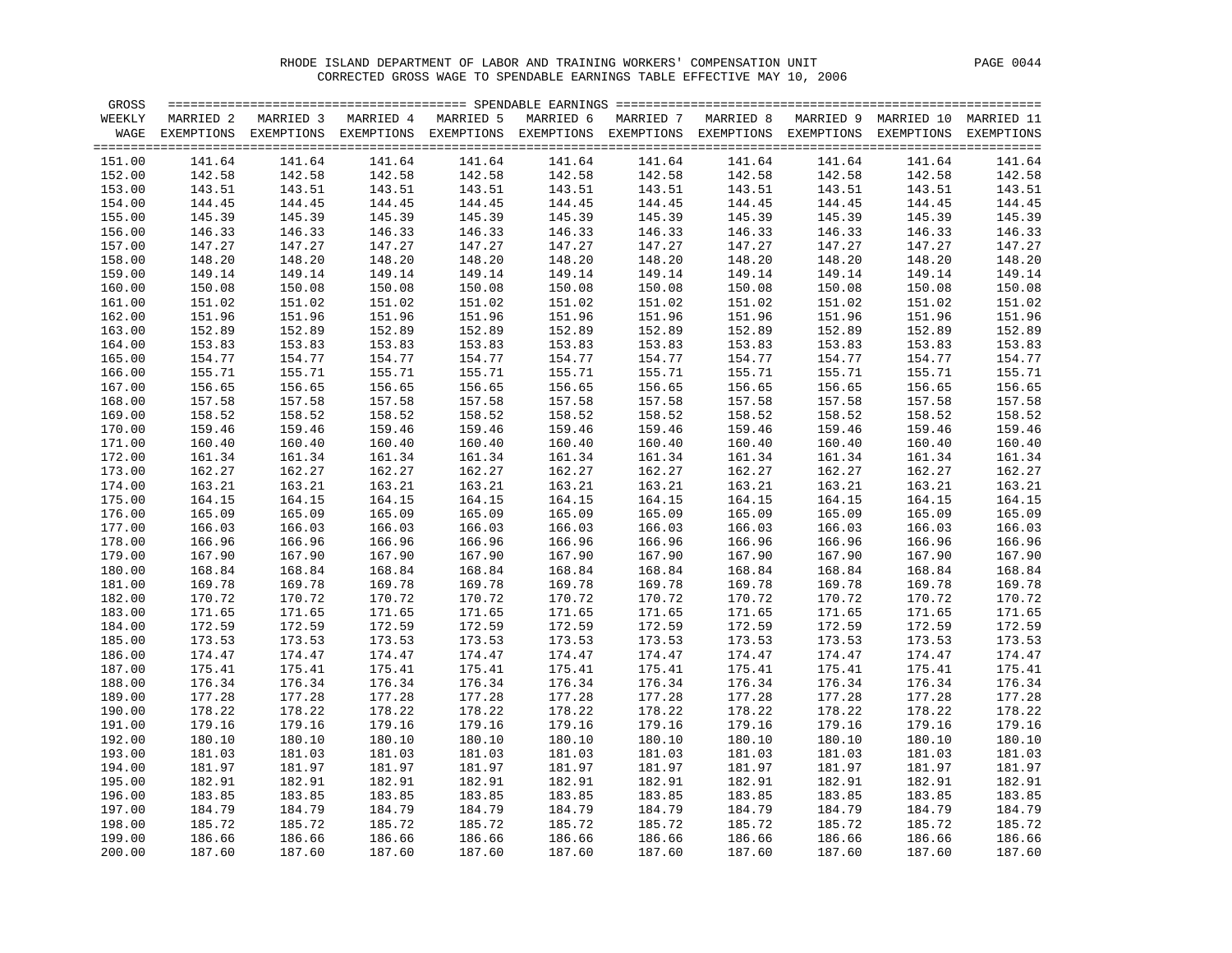| GROSS  |           |                                                                                                    |           |           |           |           |           |        |                                 |               |
|--------|-----------|----------------------------------------------------------------------------------------------------|-----------|-----------|-----------|-----------|-----------|--------|---------------------------------|---------------|
| WEEKLY | MARRIED 2 | MARRIED 3                                                                                          | MARRIED 4 | MARRIED 5 | MARRIED 6 | MARRIED 7 | MARRIED 8 |        | MARRIED 9 MARRIED 10 MARRIED 11 |               |
| WAGE   |           | EXEMPTIONS EXEMPTIONS EXEMPTIONS EXEMPTIONS EXEMPTIONS EXEMPTIONS EXEMPTIONS EXEMPTIONS EXEMPTIONS |           |           |           |           |           |        |                                 | EXEMPTIONS    |
|        |           |                                                                                                    |           |           |           |           |           |        |                                 | $=$ = $=$ $=$ |
| 201.00 | 188.54    | 188.54                                                                                             | 188.54    | 188.54    | 188.54    | 188.54    | 188.54    | 188.54 | 188.54                          | 188.54        |
| 202.00 | 189.48    | 189.48                                                                                             | 189.48    | 189.48    | 189.48    | 189.48    | 189.48    | 189.48 | 189.48                          | 189.48        |
| 203.00 | 190.41    | 190.41                                                                                             | 190.41    | 190.41    | 190.41    | 190.41    | 190.41    | 190.41 | 190.41                          | 190.41        |
| 204.00 | 191.35    | 191.35                                                                                             | 191.35    | 191.35    | 191.35    | 191.35    | 191.35    | 191.35 | 191.35                          | 191.35        |
| 205.00 | 192.29    | 192.29                                                                                             | 192.29    | 192.29    | 192.29    | 192.29    | 192.29    | 192.29 | 192.29                          | 192.29        |
| 206.00 | 193.23    | 193.23                                                                                             | 193.23    | 193.23    | 193.23    | 193.23    | 193.23    | 193.23 | 193.23                          | 193.23        |
| 207.00 | 194.17    | 194.17                                                                                             | 194.17    | 194.17    | 194.17    | 194.17    | 194.17    | 194.17 | 194.17                          | 194.17        |
| 208.00 | 195.10    | 195.10                                                                                             | 195.10    | 195.10    | 195.10    | 195.10    | 195.10    | 195.10 | 195.10                          | 195.10        |
| 209.00 | 196.04    | 196.04                                                                                             | 196.04    | 196.04    | 196.04    | 196.04    | 196.04    | 196.04 | 196.04                          | 196.04        |
| 210.00 | 196.98    | 196.98                                                                                             | 196.98    | 196.98    | 196.98    | 196.98    | 196.98    | 196.98 | 196.98                          | 196.98        |
| 211.00 | 197.92    | 197.92                                                                                             | 197.92    | 197.92    | 197.92    | 197.92    | 197.92    | 197.92 | 197.92                          | 197.92        |
| 212.00 | 198.86    | 198.86                                                                                             | 198.86    | 198.86    | 198.86    | 198.86    | 198.86    | 198.86 | 198.86                          | 198.86        |
| 213.00 | 199.79    | 199.79                                                                                             | 199.79    | 199.79    | 199.79    | 199.79    | 199.79    | 199.79 | 199.79                          | 199.79        |
| 214.00 | 200.73    | 200.73                                                                                             | 200.73    | 200.73    | 200.73    | 200.73    | 200.73    | 200.73 | 200.73                          | 200.73        |
| 215.00 | 201.67    | 201.67                                                                                             | 201.67    | 201.67    | 201.67    | 201.67    | 201.67    | 201.67 | 201.67                          | 201.67        |
| 216.00 | 202.61    | 202.61                                                                                             | 202.61    | 202.61    | 202.61    | 202.61    | 202.61    | 202.61 | 202.61                          | 202.61        |
| 217.00 | 203.55    | 203.55                                                                                             | 203.55    | 203.55    | 203.55    | 203.55    | 203.55    | 203.55 | 203.55                          | 203.55        |
| 218.00 | 204.48    | 204.48                                                                                             | 204.48    | 204.48    | 204.48    | 204.48    | 204.48    | 204.48 | 204.48                          | 204.48        |
| 219.00 | 205.42    | 205.42                                                                                             | 205.42    | 205.42    | 205.42    | 205.42    | 205.42    | 205.42 | 205.42                          | 205.42        |
| 220.00 | 206.36    | 206.36                                                                                             | 206.36    | 206.36    | 206.36    | 206.36    | 206.36    | 206.36 | 206.36                          | 206.36        |
| 221.00 | 207.30    | 207.30                                                                                             | 207.30    | 207.30    | 207.30    | 207.30    | 207.30    | 207.30 | 207.30                          | 207.30        |
| 222.00 | 208.24    | 208.24                                                                                             | 208.24    | 208.24    | 208.24    | 208.24    | 208.24    | 208.24 | 208.24                          | 208.24        |
| 223.00 | 209.17    | 209.17                                                                                             | 209.17    | 209.17    | 209.17    | 209.17    | 209.17    | 209.17 | 209.17                          | 209.17        |
| 224.00 | 210.11    | 210.11                                                                                             | 210.11    | 210.11    | 210.11    | 210.11    | 210.11    | 210.11 | 210.11                          | 210.11        |
| 225.00 | 211.05    | 211.05                                                                                             | 211.05    | 211.05    | 211.05    | 211.05    | 211.05    | 211.05 | 211.05                          | 211.05        |
| 226.00 | 211.99    | 211.99                                                                                             | 211.99    | 211.99    | 211.99    | 211.99    | 211.99    | 211.99 | 211.99                          | 211.99        |
| 227.00 | 212.93    | 212.93                                                                                             | 212.93    | 212.93    | 212.93    | 212.93    | 212.93    | 212.93 | 212.93                          | 212.93        |
| 228.00 | 213.86    | 213.86                                                                                             | 213.86    | 213.86    | 213.86    | 213.86    | 213.86    | 213.86 | 213.86                          | 213.86        |
| 229.00 | 214.80    | 214.80                                                                                             | 214.80    | 214.80    | 214.80    | 214.80    | 214.80    | 214.80 | 214.80                          | 214.80        |
| 230.00 | 215.74    | 215.74                                                                                             | 215.74    | 215.74    | 215.74    | 215.74    | 215.74    | 215.74 | 215.74                          | 215.74        |
| 231.00 | 216.68    | 216.68                                                                                             | 216.68    | 216.68    | 216.68    | 216.68    | 216.68    | 216.68 | 216.68                          | 216.68        |
| 232.00 | 217.62    | 217.62                                                                                             | 217.62    | 217.62    | 217.62    | 217.62    | 217.62    | 217.62 | 217.62                          | 217.62        |
| 233.00 | 218.55    | 218.55                                                                                             | 218.55    | 218.55    | 218.55    | 218.55    | 218.55    | 218.55 | 218.55                          | 218.55        |
| 234.00 | 219.49    | 219.49                                                                                             | 219.49    | 219.49    | 219.49    | 219.49    | 219.49    | 219.49 | 219.49                          | 219.49        |
| 235.00 | 220.43    | 220.43                                                                                             | 220.43    | 220.43    | 220.43    | 220.43    | 220.43    | 220.43 | 220.43                          | 220.43        |
| 236.00 | 221.37    | 221.37                                                                                             | 221.37    | 221.37    | 221.37    | 221.37    | 221.37    | 221.37 | 221.37                          | 221.37        |
| 237.00 | 222.31    | 222.31                                                                                             | 222.31    | 222.31    | 222.31    | 222.31    | 222.31    | 222.31 | 222.31                          | 222.31        |
| 238.00 | 223.24    | 223.24                                                                                             | 223.24    | 223.24    | 223.24    | 223.24    | 223.24    | 223.24 | 223.24                          | 223.24        |
| 239.00 | 224.18    | 224.18                                                                                             | 224.18    | 224.18    | 224.18    | 224.18    | 224.18    | 224.18 | 224.18                          | 224.18        |
| 240.00 | 225.12    | 225.12                                                                                             | 225.12    | 225.12    | 225.12    | 225.12    | 225.12    | 225.12 | 225.12                          | 225.12        |
| 241.00 | 226.06    | 226.06                                                                                             | 226.06    | 226.06    | 226.06    | 226.06    | 226.06    | 226.06 | 226.06                          | 226.06        |
| 242.00 | 227.00    | 227.00                                                                                             | 227.00    | 227.00    | 227.00    | 227.00    | 227.00    | 227.00 | 227.00                          | 227.00        |
| 243.00 | 227.93    | 227.93                                                                                             | 227.93    | 227.93    | 227.93    | 227.93    | 227.93    | 227.93 | 227.93                          | 227.93        |
| 244.00 | 228.87    | 228.87                                                                                             | 228.87    | 228.87    | 228.87    | 228.87    | 228.87    | 228.87 | 228.87                          | 228.87        |
| 245.00 | 229.81    | 229.81                                                                                             | 229.81    | 229.81    | 229.81    | 229.81    | 229.81    | 229.81 | 229.81                          | 229.81        |
| 246.00 | 230.75    | 230.75                                                                                             | 230.75    | 230.75    | 230.75    | 230.75    | 230.75    | 230.75 | 230.75                          | 230.75        |
| 247.00 | 231.69    | 231.69                                                                                             | 231.69    | 231.69    | 231.69    | 231.69    | 231.69    | 231.69 | 231.69                          | 231.69        |
| 248.00 | 232.62    | 232.62                                                                                             | 232.62    | 232.62    | 232.62    | 232.62    | 232.62    | 232.62 | 232.62                          | 232.62        |
| 249.00 | 233.56    | 233.56                                                                                             | 233.56    | 233.56    | 233.56    | 233.56    | 233.56    | 233.56 | 233.56                          | 233.56        |
| 250.00 | 234.50    | 234.50                                                                                             | 234.50    | 234.50    | 234.50    | 234.50    | 234.50    | 234.50 | 234.50                          | 234.50        |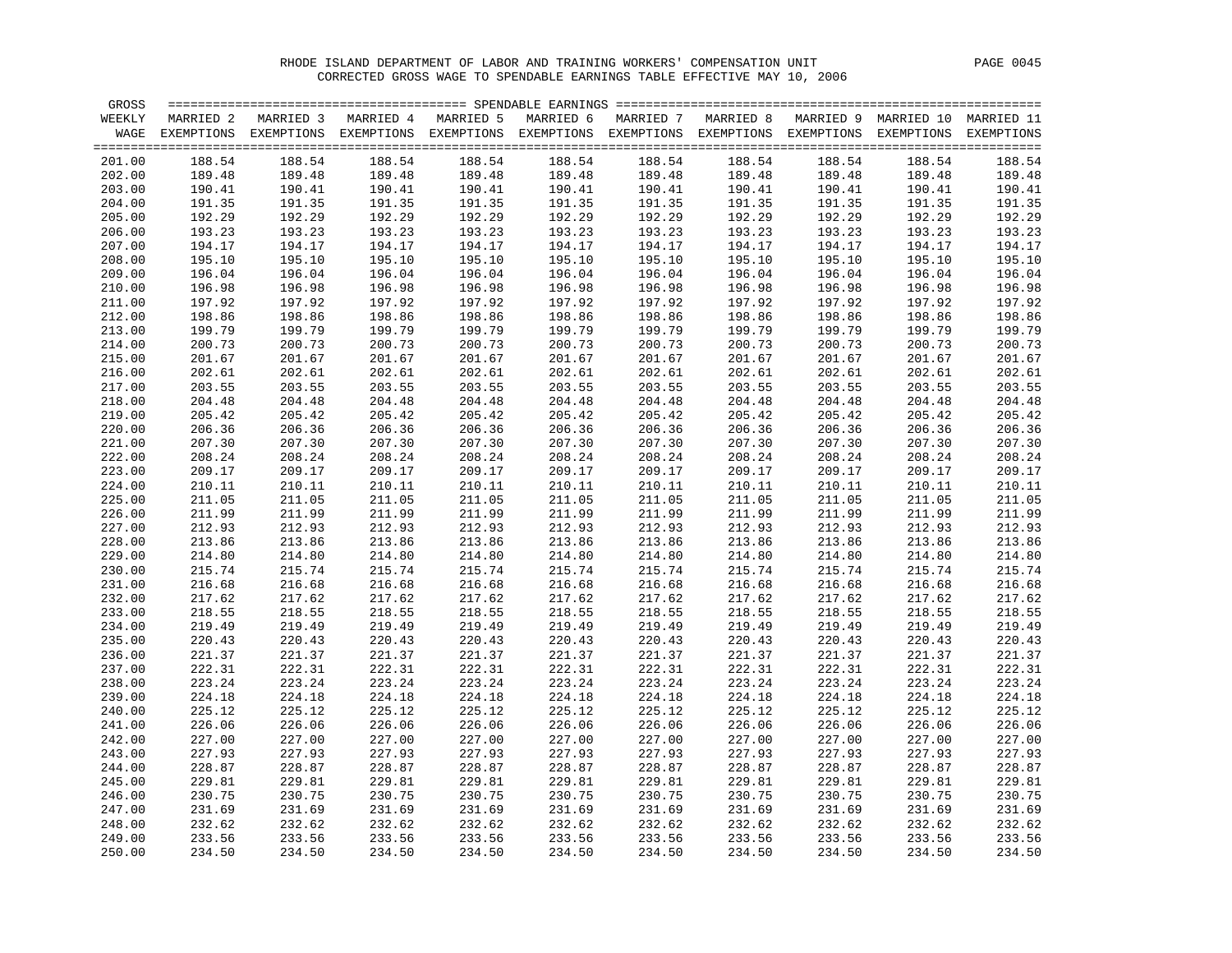| GROSS  | $=$ $=$ $=$ $=$ |           |                       |           |           |                                                        |           |           |            |            |
|--------|-----------------|-----------|-----------------------|-----------|-----------|--------------------------------------------------------|-----------|-----------|------------|------------|
| WEEKLY | MARRIED 2       | MARRIED 3 | MARRIED 4             | MARRIED 5 | MARRIED 6 | MARRIED 7                                              | MARRIED 8 | MARRIED 9 | MARRIED 10 | MARRIED 11 |
| WAGE   | EXEMPTIONS      |           | EXEMPTIONS EXEMPTIONS |           |           | EXEMPTIONS EXEMPTIONS EXEMPTIONS EXEMPTIONS EXEMPTIONS |           |           | EXEMPTIONS | EXEMPTIONS |
|        |                 |           |                       |           |           |                                                        |           |           |            |            |
| 251.00 | 235.44          | 235.44    | 235.44                | 235.44    | 235.44    | 235.44                                                 | 235.44    | 235.44    | 235.44     | 235.44     |
| 252.00 | 236.34          | 236.38    | 236.38                | 236.38    | 236.38    | 236.38                                                 | 236.38    | 236.38    | 236.38     | 236.38     |
| 253.00 | 237.23          | 237.31    | 237.31                | 237.31    | 237.31    | 237.31                                                 | 237.31    | 237.31    | 237.31     | 237.31     |
|        |                 |           |                       | 238.25    |           |                                                        |           | 238.25    |            |            |
| 254.00 | 238.13          | 238.25    | 238.25                |           | 238.25    | 238.25                                                 | 238.25    |           | 238.25     | 238.25     |
| 255.00 | 239.04          | 239.19    | 239.19                | 239.19    | 239.19    | 239.19                                                 | 239.19    | 239.19    | 239.19     | 239.19     |
| 256.00 | 239.94          | 240.13    | 240.13                | 240.13    | 240.13    | 240.13                                                 | 240.13    | 240.13    | 240.13     | 240.13     |
| 257.00 | 240.84          | 241.07    | 241.07                | 241.07    | 241.07    | 241.07                                                 | 241.07    | 241.07    | 241.07     | 241.07     |
| 258.00 | 241.73          | 242.00    | 242.00                | 242.00    | 242.00    | 242.00                                                 | 242.00    | 242.00    | 242.00     | 242.00     |
| 259.00 | 242.64          | 242.94    | 242.94                | 242.94    | 242.94    | 242.94                                                 | 242.94    | 242.94    | 242.94     | 242.94     |
| 260.00 | 243.54          | 243.88    | 243.88                | 243.88    | 243.88    | 243.88                                                 | 243.88    | 243.88    | 243.88     | 243.88     |
| 261.00 | 244.44          | 244.82    | 244.82                | 244.82    | 244.82    | 244.82                                                 | 244.82    | 244.82    | 244.82     | 244.82     |
| 262.00 | 245.34          | 245.76    | 245.76                | 245.76    | 245.76    | 245.76                                                 | 245.76    | 245.76    | 245.76     | 245.76     |
| 263.00 | 246.24          | 246.69    | 246.69                | 246.69    | 246.69    | 246.69                                                 | 246.69    | 246.69    | 246.69     | 246.69     |
| 264.00 | 247.14          | 247.63    | 247.63                | 247.63    | 247.63    | 247.63                                                 | 247.63    | 247.63    | 247.63     | 247.63     |
| 265.00 | 248.04          | 248.57    | 248.57                | 248.57    | 248.57    | 248.57                                                 | 248.57    | 248.57    | 248.57     | 248.57     |
| 266.00 | 248.94          | 249.51    | 249.51                | 249.51    | 249.51    | 249.51                                                 | 249.51    | 249.51    | 249.51     | 249.51     |
| 267.00 | 249.85          | 250.45    | 250.45                | 250.45    | 250.45    | 250.45                                                 | 250.45    | 250.45    | 250.45     | 250.45     |
| 268.00 | 250.74          | 251.38    | 251.38                | 251.38    | 251.38    | 251.38                                                 | 251.38    | 251.38    | 251.38     | 251.38     |
| 269.00 | 251.64          | 252.32    | 252.32                | 252.32    | 252.32    | 252.32                                                 | 252.32    | 252.32    | 252.32     | 252.32     |
| 270.00 | 252.54          | 253.26    | 253.26                | 253.26    | 253.26    | 253.26                                                 | 253.26    | 253.26    | 253.26     | 253.26     |
| 271.00 | 253.45          | 254.20    | 254.20                | 254.20    | 254.20    | 254.20                                                 | 254.20    | 254.20    | 254.20     | 254.20     |
| 272.00 | 254.35          | 255.14    | 255.14                | 255.14    | 255.14    | 255.14                                                 | 255.14    | 255.14    | 255.14     | 255.14     |
| 273.00 | 255.24          | 256.07    | 256.07                | 256.07    | 256.07    | 256.07                                                 | 256.07    | 256.07    | 256.07     | 256.07     |
| 274.00 | 256.14          | 257.01    | 257.01                | 257.01    | 257.01    | 257.01                                                 | 257.01    | 257.01    | 257.01     | 257.01     |
|        |                 |           |                       |           |           |                                                        |           | 257.95    |            |            |
| 275.00 | 257.05          | 257.95    | 257.95                | 257.95    | 257.95    | 257.95                                                 | 257.95    |           | 257.95     | 257.95     |
| 276.00 | 257.95          | 258.89    | 258.89                | 258.89    | 258.89    | 258.89                                                 | 258.89    | 258.89    | 258.89     | 258.89     |
| 277.00 | 258.85          | 259.83    | 259.83                | 259.83    | 259.83    | 259.83                                                 | 259.83    | 259.83    | 259.83     | 259.83     |
| 278.00 | 259.74          | 260.76    | 260.76                | 260.76    | 260.76    | 260.76                                                 | 260.76    | 260.76    | 260.76     | 260.76     |
| 279.00 | 260.65          | 261.70    | 261.70                | 261.70    | 261.70    | 261.70                                                 | 261.70    | 261.70    | 261.70     | 261.70     |
| 280.00 | 261.55          | 262.64    | 262.64                | 262.64    | 262.64    | 262.64                                                 | 262.64    | 262.64    | 262.64     | 262.64     |
| 281.00 | 262.44          | 263.58    | 263.58                | 263.58    | 263.58    | 263.58                                                 | 263.58    | 263.58    | 263.58     | 263.58     |
| 282.00 | 263.24          | 264.52    | 264.52                | 264.52    | 264.52    | 264.52                                                 | 264.52    | 264.52    | 264.52     | 264.52     |
| 283.00 | 264.04          | 265.45    | 265.45                | 265.45    | 265.45    | 265.45                                                 | 265.45    | 265.45    | 265.45     | 265.45     |
| 284.00 | 264.84          | 266.39    | 266.39                | 266.39    | 266.39    | 266.39                                                 | 266.39    | 266.39    | 266.39     | 266.39     |
| 285.00 | 265.64          | 267.33    | 267.33                | 267.33    | 267.33    | 267.33                                                 | 267.33    | 267.33    | 267.33     | 267.33     |
| 286.00 | 266.44          | 268.27    | 268.27                | 268.27    | 268.27    | 268.27                                                 | 268.27    | 268.27    | 268.27     | 268.27     |
| 287.00 | 267.25          | 269.21    | 269.21                | 269.21    | 269.21    | 269.21                                                 | 269.21    | 269.21    | 269.21     | 269.21     |
| 288.00 | 268.04          | 270.14    | 270.14                | 270.14    | 270.14    | 270.14                                                 | 270.14    | 270.14    | 270.14     | 270.14     |
| 289.00 | 268.84          | 271.08    | 271.08                | 271.08    | 271.08    | 271.08                                                 | 271.08    | 271.08    | 271.08     | 271.08     |
| 290.00 | 269.64          | 272.02    | 272.02                | 272.02    | 272.02    | 272.02                                                 | 272.02    | 272.02    | 272.02     | 272.02     |
| 291.00 | 270.45          | 272.96    | 272.96                | 272.96    | 272.96    | 272.96                                                 | 272.96    | 272.96    | 272.96     | 272.96     |
| 292.00 | 271.25          | 273.90    | 273.90                | 273.90    | 273.90    | 273.90                                                 | 273.90    | 273.90    | 273.90     | 273.90     |
| 293.00 | 272.04          | 274.83    | 274.83                | 274.83    | 274.83    | 274.83                                                 | 274.83    | 274.83    | 274.83     | 274.83     |
| 294.00 | 272.84          | 275.77    | 275.77                | 275.77    | 275.77    | 275.77                                                 | 275.77    | 275.77    | 275.77     | 275.77     |
| 295.00 | 273.65          | 276.71    | 276.71                | 276.71    | 276.71    | 276.71                                                 | 276.71    | 276.71    | 276.71     | 276.71     |
| 296.00 | 274.45          | 277.65    | 277.65                | 277.65    | 277.65    | 277.65                                                 | 277.65    | 277.65    | 277.65     | 277.65     |
| 297.00 | 275.25          | 278.59    | 278.59                | 278.59    | 278.59    | 278.59                                                 | 278.59    | 278.59    | 278.59     | 278.59     |
| 298.00 | 276.04          | 279.52    | 279.52                | 279.52    | 279.52    | 279.52                                                 | 279.52    | 279.52    | 279.52     | 279.52     |
| 299.00 | 276.85          | 280.46    | 280.46                | 280.46    | 280.46    | 280.46                                                 | 280.46    | 280.46    | 280.46     | 280.46     |
| 300.00 | 277.65          | 281.40    | 281.40                | 281.40    | 281.40    | 281.40                                                 | 281.40    | 281.40    | 281.40     | 281.40     |
|        |                 |           |                       |           |           |                                                        |           |           |            |            |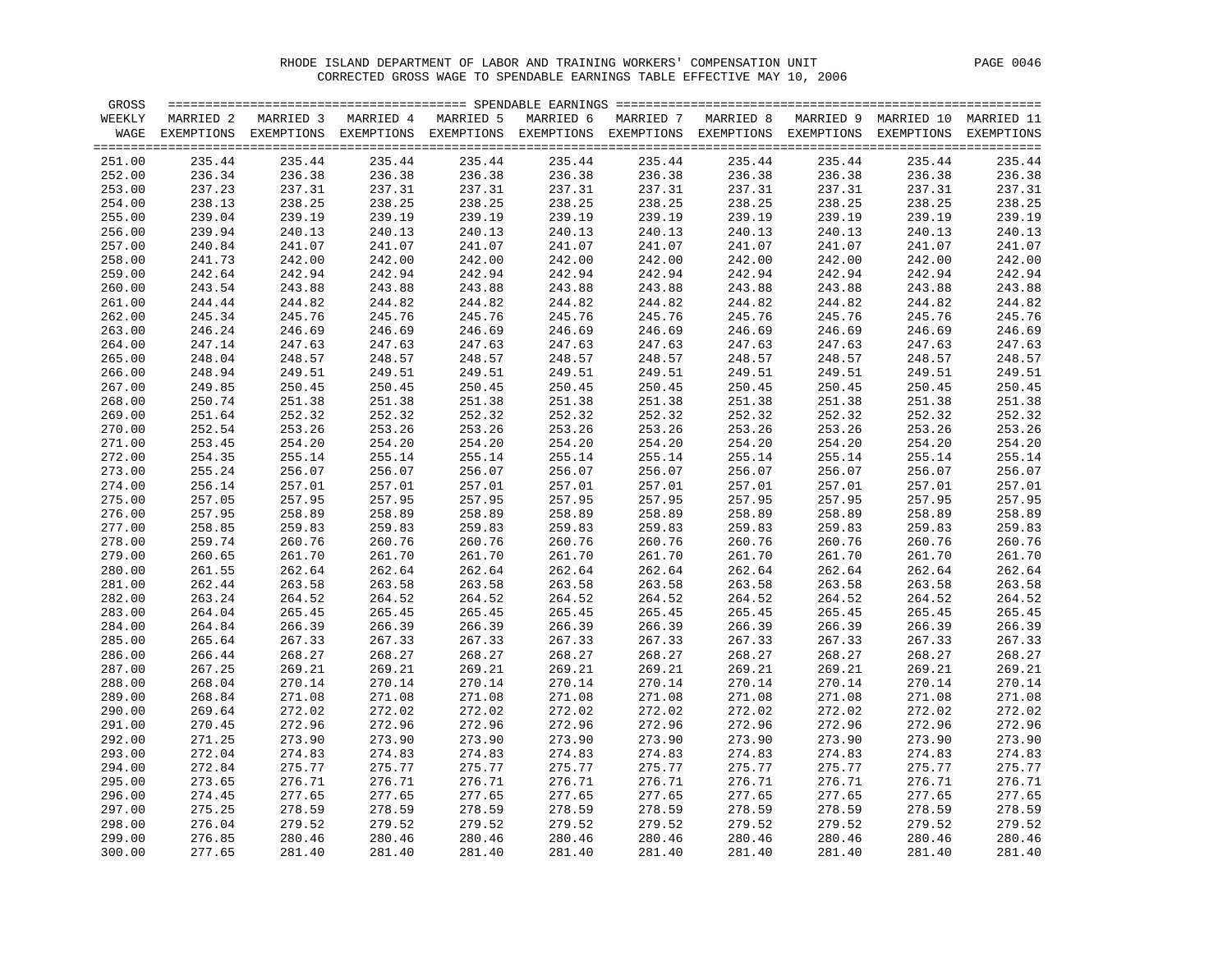| GROSS  |           |           |           |           |           |                                                                                         |           |           |            |            |
|--------|-----------|-----------|-----------|-----------|-----------|-----------------------------------------------------------------------------------------|-----------|-----------|------------|------------|
| WEEKLY | MARRIED 2 | MARRIED 3 | MARRIED 4 | MARRIED 5 | MARRIED 6 | MARRIED 7                                                                               | MARRIED 8 | MARRIED 9 | MARRIED 10 | MARRIED 11 |
| WAGE   |           |           |           |           |           | EXEMPTIONS EXEMPTIONS EXEMPTIONS EXEMPTIONS EXEMPTIONS EXEMPTIONS EXEMPTIONS EXEMPTIONS |           |           | EXEMPTIONS | EXEMPTIONS |
|        |           |           |           |           |           |                                                                                         |           |           |            |            |
| 301.00 | 278.45    | 282.34    | 282.34    | 282.34    | 282.34    | 282.34                                                                                  | 282.34    | 282.34    | 282.34     | 282.34     |
| 302.00 | 279.25    | 283.28    | 283.28    | 283.28    | 283.28    | 283.28                                                                                  | 283.28    | 283.28    | 283.28     | 283.28     |
| 303.00 | 280.05    | 284.21    | 284.21    | 284.21    | 284.21    | 284.21                                                                                  | 284.21    | 284.21    | 284.21     | 284.21     |
|        |           |           |           |           |           |                                                                                         |           |           |            |            |
| 304.00 | 280.85    | 285.15    | 285.15    | 285.15    | 285.15    | 285.15                                                                                  | 285.15    | 285.15    | 285.15     | 285.15     |
| 305.00 | 281.65    | 286.09    | 286.09    | 286.09    | 286.09    | 286.09                                                                                  | 286.09    | 286.09    | 286.09     | 286.09     |
| 306.00 | 282.45    | 287.03    | 287.03    | 287.03    | 287.03    | 287.03                                                                                  | 287.03    | 287.03    | 287.03     | 287.03     |
| 307.00 | 283.26    | 287.97    | 287.97    | 287.97    | 287.97    | 287.97                                                                                  | 287.97    | 287.97    | 287.97     | 287.97     |
| 308.00 | 284.05    | 288.90    | 288.90    | 288.90    | 288.90    | 288.90                                                                                  | 288.90    | 288.90    | 288.90     | 288.90     |
| 309.00 | 284.85    | 289.84    | 289.84    | 289.84    | 289.84    | 289.84                                                                                  | 289.84    | 289.84    | 289.84     | 289.84     |
| 310.00 | 285.65    | 290.78    | 290.78    | 290.78    | 290.78    | 290.78                                                                                  | 290.78    | 290.78    | 290.78     | 290.78     |
| 311.00 | 286.46    | 291.72    | 291.72    | 291.72    | 291.72    | 291.72                                                                                  | 291.72    | 291.72    | 291.72     | 291.72     |
| 312.00 | 287.26    | 292.66    | 292.66    | 292.66    | 292.66    | 292.66                                                                                  | 292.66    | 292.66    | 292.66     | 292.66     |
| 313.00 | 288.05    | 293.59    | 293.59    | 293.59    | 293.59    | 293.59                                                                                  | 293.59    | 293.59    | 293.59     | 293.59     |
| 314.00 | 288.85    | 294.53    | 294.53    | 294.53    | 294.53    | 294.53                                                                                  | 294.53    | 294.53    | 294.53     | 294.53     |
| 315.00 | 289.66    | 295.45    | 295.47    | 295.47    | 295.47    | 295.47                                                                                  | 295.47    | 295.47    | 295.47     | 295.47     |
| 316.00 | 290.46    | 296.35    | 296.41    | 296.41    | 296.41    | 296.41                                                                                  | 296.41    | 296.41    | 296.41     | 296.41     |
| 317.00 | 291.26    | 297.25    | 297.35    | 297.35    | 297.35    | 297.35                                                                                  | 297.35    | 297.35    | 297.35     | 297.35     |
| 318.00 | 292.05    | 298.14    | 298.28    | 298.28    | 298.28    | 298.28                                                                                  | 298.28    | 298.28    | 298.28     | 298.28     |
| 319.00 | 292.86    | 299.05    | 299.22    | 299.22    | 299.22    | 299.22                                                                                  | 299.22    | 299.22    | 299.22     | 299.22     |
| 320.00 | 293.66    | 299.95    | 300.16    | 300.16    | 300.16    | 300.16                                                                                  | 300.16    | 300.16    | 300.16     | 300.16     |
|        |           |           |           |           |           |                                                                                         |           |           |            |            |
| 321.00 | 294.46    | 300.85    | 301.10    | 301.10    | 301.10    | 301.10                                                                                  | 301.10    | 301.10    | 301.10     | 301.10     |
| 322.00 | 295.26    | 301.75    | 302.04    | 302.04    | 302.04    | 302.04                                                                                  | 302.04    | 302.04    | 302.04     | 302.04     |
| 323.00 | 296.06    | 302.65    | 302.97    | 302.97    | 302.97    | 302.97                                                                                  | 302.97    | 302.97    | 302.97     | 302.97     |
| 324.00 | 296.86    | 303.55    | 303.91    | 303.91    | 303.91    | 303.91                                                                                  | 303.91    | 303.91    | 303.91     | 303.91     |
| 325.00 | 297.66    | 304.45    | 304.85    | 304.85    | 304.85    | 304.85                                                                                  | 304.85    | 304.85    | 304.85     | 304.85     |
| 326.00 | 298.46    | 305.35    | 305.79    | 305.79    | 305.79    | 305.79                                                                                  | 305.79    | 305.79    | 305.79     | 305.79     |
| 327.00 | 299.27    | 306.26    | 306.73    | 306.73    | 306.73    | 306.73                                                                                  | 306.73    | 306.73    | 306.73     | 306.73     |
| 328.00 | 300.06    | 307.15    | 307.66    | 307.66    | 307.66    | 307.66                                                                                  | 307.66    | 307.66    | 307.66     | 307.66     |
| 329.00 | 300.86    | 308.05    | 308.60    | 308.60    | 308.60    | 308.60                                                                                  | 308.60    | 308.60    | 308.60     | 308.60     |
| 330.00 | 301.66    | 308.95    | 309.54    | 309.54    | 309.54    | 309.54                                                                                  | 309.54    | 309.54    | 309.54     | 309.54     |
| 331.00 | 302.47    | 309.86    | 310.48    | 310.48    | 310.48    | 310.48                                                                                  | 310.48    | 310.48    | 310.48     | 310.48     |
| 332.00 | 303.27    | 310.76    | 311.42    | 311.42    | 311.42    | 311.42                                                                                  | 311.42    | 311.42    | 311.42     | 311.42     |
| 333.00 | 304.06    | 311.65    | 312.35    | 312.35    | 312.35    | 312.35                                                                                  | 312.35    | 312.35    | 312.35     | 312.35     |
| 334.00 | 304.86    | 312.55    | 313.29    | 313.29    | 313.29    | 313.29                                                                                  | 313.29    | 313.29    | 313.29     | 313.29     |
| 335.00 | 305.67    | 313.46    | 314.23    | 314.23    | 314.23    | 314.23                                                                                  | 314.23    | 314.23    | 314.23     | 314.23     |
| 336.00 | 306.47    | 314.36    | 315.17    | 315.17    | 315.17    | 315.17                                                                                  | 315.17    | 315.17    | 315.17     | 315.17     |
| 337.00 | 307.27    | 315.26    | 316.11    | 316.11    | 316.11    | 316.11                                                                                  | 316.11    | 316.11    | 316.11     | 316.11     |
| 338.00 | 308.06    | 316.15    | 317.04    | 317.04    | 317.04    | 317.04                                                                                  | 317.04    | 317.04    | 317.04     | 317.04     |
| 339.00 | 308.87    | 317.06    | 317.98    | 317.98    | 317.98    | 317.98                                                                                  | 317.98    | 317.98    | 317.98     | 317.98     |
| 340.00 | 309.67    | 317.96    | 318.92    | 318.92    | 318.92    | 318.92                                                                                  | 318.92    | 318.92    | 318.92     | 318.92     |
|        | 310.47    |           | 319.86    | 319.86    |           |                                                                                         |           | 319.86    | 319.86     | 319.86     |
| 341.00 |           | 318.86    |           |           | 319.86    | 319.86                                                                                  | 319.86    |           |            |            |
| 342.00 | 311.27    | 319.76    | 320.80    | 320.80    | 320.80    | 320.80                                                                                  | 320.80    | 320.80    | 320.80     | 320.80     |
| 343.00 | 312.07    | 320.66    | 321.73    | 321.73    | 321.73    | 321.73                                                                                  | 321.73    | 321.73    | 321.73     | 321.73     |
| 344.00 | 312.87    | 321.56    | 322.67    | 322.67    | 322.67    | 322.67                                                                                  | 322.67    | 322.67    | 322.67     | 322.67     |
| 345.00 | 313.67    | 322.40    | 323.61    | 323.61    | 323.61    | 323.61                                                                                  | 323.61    | 323.61    | 323.61     | 323.61     |
| 346.00 | 314.47    | 323.20    | 324.55    | 324.55    | 324.55    | 324.55                                                                                  | 324.55    | 324.55    | 324.55     | 324.55     |
| 347.00 | 315.28    | 324.01    | 325.49    | 325.49    | 325.49    | 325.49                                                                                  | 325.49    | 325.49    | 325.49     | 325.49     |
| 348.00 | 316.07    | 324.80    | 326.42    | 326.42    | 326.42    | 326.42                                                                                  | 326.42    | 326.42    | 326.42     | 326.42     |
| 349.00 | 316.87    | 325.60    | 327.36    | 327.36    | 327.36    | 327.36                                                                                  | 327.36    | 327.36    | 327.36     | 327.36     |
| 350.00 | 317.67    | 326.40    | 328.30    | 328.30    | 328.30    | 328.30                                                                                  | 328.30    | 328.30    | 328.30     | 328.30     |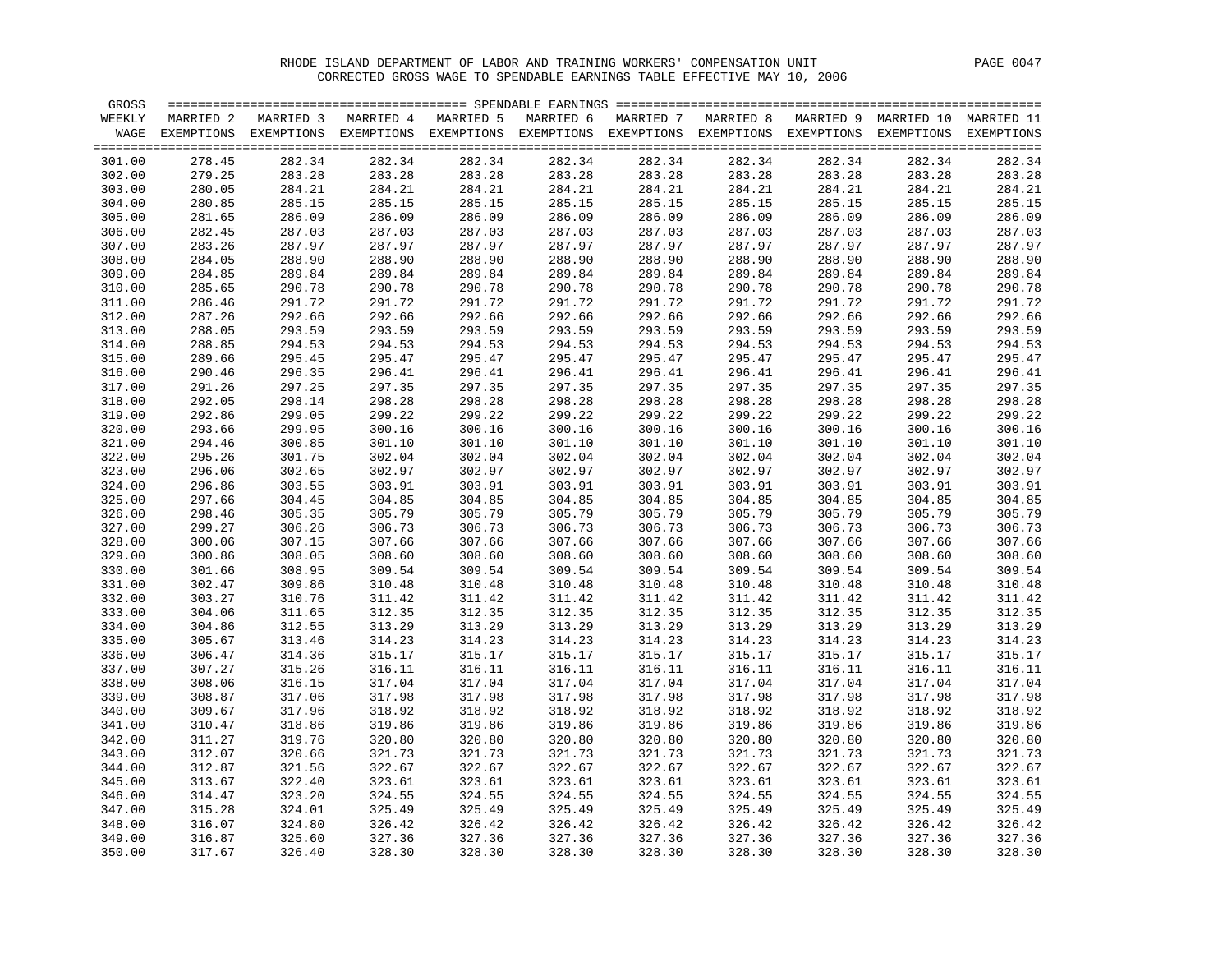| GROSS  |           |                                                                                                    |           |           |           |           |           |        |                      |                               |
|--------|-----------|----------------------------------------------------------------------------------------------------|-----------|-----------|-----------|-----------|-----------|--------|----------------------|-------------------------------|
| WEEKLY | MARRIED 2 | MARRIED 3                                                                                          | MARRIED 4 | MARRIED 5 | MARRIED 6 | MARRIED 7 | MARRIED 8 |        | MARRIED 9 MARRIED 10 | MARRIED 11                    |
| WAGE   |           | EXEMPTIONS EXEMPTIONS EXEMPTIONS EXEMPTIONS EXEMPTIONS EXEMPTIONS EXEMPTIONS EXEMPTIONS EXEMPTIONS |           |           |           |           |           |        |                      | EXEMPTIONS                    |
| 351.00 | 318.48    | 327.21                                                                                             | 329.24    | 329.24    | 329.24    | 329.24    | 329.24    | 329.24 | 329.24               | $=$ $=$ $=$ $=$ $=$<br>329.24 |
| 352.00 | 319.28    | 328.01                                                                                             | 330.18    | 330.18    | 330.18    | 330.18    | 330.18    | 330.18 | 330.18               | 330.18                        |
| 353.00 | 320.07    | 328.80                                                                                             | 331.11    | 331.11    | 331.11    | 331.11    | 331.11    | 331.11 | 331.11               | 331.11                        |
| 354.00 | 320.87    | 329.60                                                                                             | 332.05    | 332.05    | 332.05    | 332.05    | 332.05    | 332.05 | 332.05               | 332.05                        |
| 355.00 | 321.68    | 330.41                                                                                             | 332.99    | 332.99    | 332.99    | 332.99    | 332.99    | 332.99 | 332.99               | 332.99                        |
| 356.00 | 322.48    | 331.21                                                                                             | 333.93    | 333.93    | 333.93    | 333.93    | 333.93    | 333.93 | 333.93               | 333.93                        |
| 357.00 | 323.28    | 332.01                                                                                             | 334.87    | 334.87    | 334.87    | 334.87    | 334.87    | 334.87 | 334.87               | 334.87                        |
| 358.00 | 324.07    | 332.80                                                                                             | 335.80    | 335.80    | 335.80    | 335.80    | 335.80    | 335.80 | 335.80               | 335.80                        |
| 359.00 | 324.88    | 333.61                                                                                             | 336.74    | 336.74    | 336.74    | 336.74    | 336.74    | 336.74 | 336.74               | 336.74                        |
| 360.00 | 325.68    | 334.41                                                                                             | 337.68    | 337.68    | 337.68    | 337.68    | 337.68    | 337.68 | 337.68               | 337.68                        |
| 361.00 | 326.48    | 335.21                                                                                             | 338.62    | 338.62    | 338.62    | 338.62    | 338.62    | 338.62 | 338.62               | 338.62                        |
| 362.00 | 327.28    | 336.01                                                                                             | 339.56    | 339.56    | 339.56    | 339.56    | 339.56    | 339.56 | 339.56               | 339.56                        |
| 363.00 | 328.08    | 336.81                                                                                             | 340.49    | 340.49    | 340.49    | 340.49    | 340.49    | 340.49 | 340.49               | 340.49                        |
| 364.00 | 328.88    | 337.61                                                                                             | 341.43    | 341.43    | 341.43    | 341.43    | 341.43    | 341.43 | 341.43               | 341.43                        |
| 365.00 | 329.68    | 338.41                                                                                             | 342.37    | 342.37    | 342.37    | 342.37    | 342.37    | 342.37 | 342.37               | 342.37                        |
| 366.00 | 330.48    | 339.21                                                                                             | 343.31    | 343.31    | 343.31    | 343.31    | 343.31    | 343.31 | 343.31               | 343.31                        |
| 367.00 | 331.29    | 340.02                                                                                             | 344.25    | 344.25    | 344.25    | 344.25    | 344.25    | 344.25 | 344.25               | 344.25                        |
| 368.00 | 332.08    | 340.81                                                                                             | 345.18    | 345.18    | 345.18    | 345.18    | 345.18    | 345.18 | 345.18               | 345.18                        |
| 369.00 | 332.88    | 341.61                                                                                             | 346.12    | 346.12    | 346.12    | 346.12    | 346.12    | 346.12 | 346.12               | 346.12                        |
| 370.00 | 333.68    | 342.41                                                                                             | 347.06    | 347.06    | 347.06    | 347.06    | 347.06    | 347.06 | 347.06               | 347.06                        |
| 371.00 | 334.49    | 343.22                                                                                             | 348.00    | 348.00    | 348.00    | 348.00    | 348.00    | 348.00 | 348.00               | 348.00                        |
| 372.00 | 335.29    | 344.02                                                                                             | 348.94    | 348.94    | 348.94    | 348.94    | 348.94    | 348.94 | 348.94               | 348.94                        |
| 373.00 | 336.08    | 344.81                                                                                             | 349.87    | 349.87    | 349.87    | 349.87    | 349.87    | 349.87 | 349.87               | 349.87                        |
| 374.00 | 336.88    | 345.61                                                                                             | 350.81    | 350.81    | 350.81    | 350.81    | 350.81    | 350.81 | 350.81               | 350.81                        |
| 375.00 | 337.69    | 346.42                                                                                             | 351.75    | 351.75    | 351.75    | 351.75    | 351.75    | 351.75 | 351.75               | 351.75                        |
| 376.00 | 338.49    | 347.22                                                                                             | 352.69    | 352.69    | 352.69    | 352.69    | 352.69    | 352.69 | 352.69               | 352.69                        |
| 377.00 | 339.29    | 348.02                                                                                             | 353.63    | 353.63    | 353.63    | 353.63    | 353.63    | 353.63 | 353.63               | 353.63                        |
| 378.00 | 340.08    | 348.81                                                                                             | 354.55    | 354.56    | 354.56    | 354.56    | 354.56    | 354.56 | 354.56               | 354.56                        |
| 379.00 | 340.89    | 349.62                                                                                             | 355.46    | 355.50    | 355.50    | 355.50    | 355.50    | 355.50 | 355.50               | 355.50                        |
| 380.00 | 341.69    | 350.42                                                                                             | 356.36    | 356.44    | 356.44    | 356.44    | 356.44    | 356.44 | 356.44               | 356.44                        |
| 381.00 | 342.49    | 351.22                                                                                             | 357.26    | 357.38    | 357.38    | 357.38    | 357.38    | 357.38 | 357.38               | 357.38                        |
| 382.00 | 343.29    | 352.02                                                                                             | 358.16    | 358.32    | 358.32    | 358.32    | 358.32    | 358.32 | 358.32               | 358.32                        |
| 383.00 | 344.09    | 352.82                                                                                             | 359.06    | 359.25    | 359.25    | 359.25    | 359.25    | 359.25 | 359.25               | 359.25                        |
| 384.00 | 344.89    | 353.62                                                                                             | 359.96    | 360.19    | 360.19    | 360.19    | 360.19    | 360.19 | 360.19               | 360.19                        |
| 385.00 | 345.69    | 354.42                                                                                             | 360.86    | 361.13    | 361.13    | 361.13    | 361.13    | 361.13 | 361.13               | 361.13                        |
| 386.00 | 346.49    | 355.22                                                                                             | 361.76    | 362.07    | 362.07    | 362.07    | 362.07    | 362.07 | 362.07               | 362.07                        |
| 387.00 | 347.30    | 356.03                                                                                             | 362.67    | 363.01    | 363.01    | 363.01    | 363.01    | 363.01 | 363.01               | 363.01                        |
| 388.00 | 348.09    | 356.82                                                                                             | 363.56    | 363.94    | 363.94    | 363.94    | 363.94    | 363.94 | 363.94               | 363.94                        |
| 389.00 | 348.89    | 357.62                                                                                             | 364.46    | 364.88    | 364.88    | 364.88    | 364.88    | 364.88 | 364.88               | 364.88                        |
| 390.00 | 349.69    | 358.42                                                                                             | 365.36    | 365.82    | 365.82    | 365.82    | 365.82    | 365.82 | 365.82               | 365.82                        |
| 391.00 | 350.50    | 359.23                                                                                             | 366.27    | 366.76    | 366.76    | 366.76    | 366.76    | 366.76 | 366.76               | 366.76                        |
| 392.00 | 351.30    | 360.03                                                                                             | 367.17    | 367.70    | 367.70    | 367.70    | 367.70    | 367.70 | 367.70               | 367.70                        |
| 393.00 | 352.09    | 360.82                                                                                             | 368.06    | 368.63    | 368.63    | 368.63    | 368.63    | 368.63 | 368.63               | 368.63                        |
| 394.00 | 352.89    | 361.62                                                                                             | 368.96    | 369.57    | 369.57    | 369.57    | 369.57    | 369.57 | 369.57               | 369.57                        |
| 395.00 | 353.70    | 362.43                                                                                             | 369.87    | 370.51    | 370.51    | 370.51    | 370.51    | 370.51 | 370.51               | 370.51                        |
| 396.00 | 354.50    | 363.23                                                                                             | 370.77    | 371.45    | 371.45    | 371.45    | 371.45    | 371.45 | 371.45               | 371.45                        |
| 397.00 | 355.30    | 364.03                                                                                             | 371.67    | 372.39    | 372.39    | 372.39    | 372.39    | 372.39 | 372.39               | 372.39                        |
| 398.00 | 356.09    | 364.82                                                                                             | 372.56    | 373.32    | 373.32    | 373.32    | 373.32    | 373.32 | 373.32               | 373.32                        |
| 399.00 | 356.90    | 365.63                                                                                             | 373.47    | 374.26    | 374.26    | 374.26    | 374.26    | 374.26 | 374.26               | 374.26                        |
| 400.00 | 357.70    | 366.43                                                                                             | 374.37    | 375.20    | 375.20    | 375.20    | 375.20    | 375.20 | 375.20               | 375.20                        |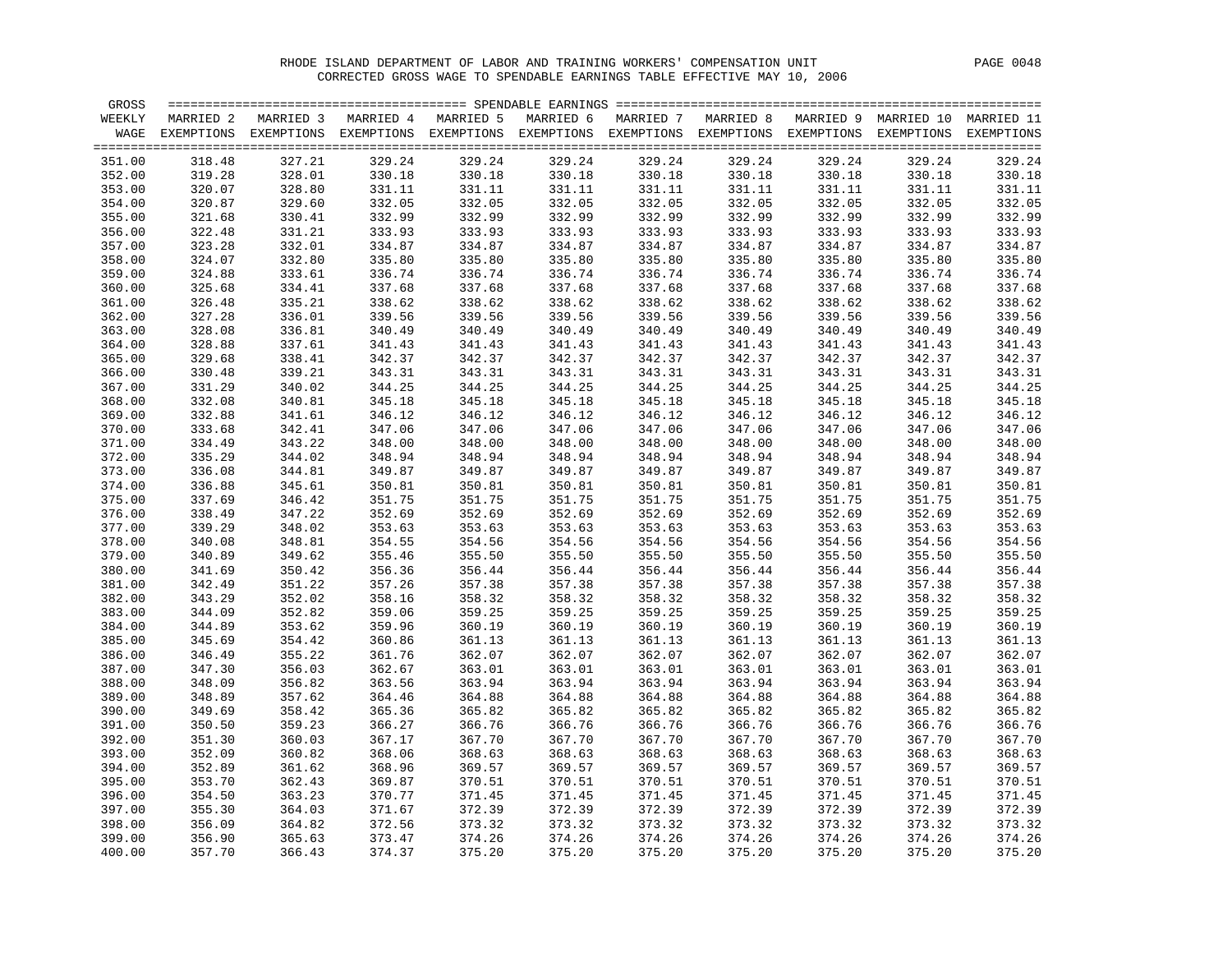| GROSS  | $=$       |                                                                                                    |           |           |           |           |           |           |                       | =============== |
|--------|-----------|----------------------------------------------------------------------------------------------------|-----------|-----------|-----------|-----------|-----------|-----------|-----------------------|-----------------|
| WEEKLY | MARRIED 2 | MARRIED 3                                                                                          | MARRIED 4 | MARRIED 5 | MARRIED 6 | MARRIED 7 | MARRIED 8 | MARRIED 9 | MARRIED 10 MARRIED 11 |                 |
| WAGE   |           | EXEMPTIONS EXEMPTIONS EXEMPTIONS EXEMPTIONS EXEMPTIONS EXEMPTIONS EXEMPTIONS EXEMPTIONS EXEMPTIONS |           |           |           |           |           |           |                       | EXEMPTIONS      |
|        |           |                                                                                                    |           |           |           |           |           |           |                       | $=$ $=$ $=$ $=$ |
| 401.00 | 358.50    | 367.23                                                                                             | 375.27    | 376.14    | 376.14    | 376.14    | 376.14    | 376.14    | 376.14                | 376.14          |
| 402.00 | 359.30    | 368.03                                                                                             | 376.17    | 377.08    | 377.08    | 377.08    | 377.08    | 377.08    | 377.08                | 377.08          |
| 403.00 | 360.10    | 368.83                                                                                             | 377.07    | 378.01    | 378.01    | 378.01    | 378.01    | 378.01    | 378.01                | 378.01          |
| 404.00 | 360.90    | 369.63                                                                                             | 377.97    | 378.95    | 378.95    | 378.95    | 378.95    | 378.95    | 378.95                | 378.95          |
| 405.00 | 361.70    | 370.43                                                                                             | 378.87    | 379.89    | 379.89    | 379.89    | 379.89    | 379.89    | 379.89                | 379.89          |
| 406.00 | 362.50    | 371.23                                                                                             | 379.77    | 380.83    | 380.83    | 380.83    | 380.83    | 380.83    | 380.83                | 380.83          |
| 407.00 | 363.31    | 372.04                                                                                             | 380.68    | 381.77    | 381.77    | 381.77    | 381.77    | 381.77    | 381.77                | 381.77          |
| 408.00 | 364.10    | 372.83                                                                                             | 381.55    | 382.70    | 382.70    | 382.70    | 382.70    | 382.70    | 382.70                | 382.70          |
| 409.00 | 364.90    | 373.63                                                                                             | 382.35    | 383.64    | 383.64    | 383.64    | 383.64    | 383.64    | 383.64                | 383.64          |
| 410.00 | 365.70    | 374.43                                                                                             | 383.15    | 384.58    | 384.58    | 384.58    | 384.58    | 384.58    | 384.58                | 384.58          |
| 411.00 | 366.51    | 375.24                                                                                             | 383.96    | 385.52    | 385.52    | 385.52    | 385.52    | 385.52    | 385.52                | 385.52          |
| 412.00 | 367.31    | 376.04                                                                                             | 384.76    | 386.46    | 386.46    | 386.46    | 386.46    | 386.46    | 386.46                | 386.46          |
| 413.00 | 368.10    | 376.83                                                                                             | 385.55    | 387.39    | 387.39    | 387.39    | 387.39    | 387.39    | 387.39                | 387.39          |
| 414.00 | 368.90    | 377.63                                                                                             | 386.35    | 388.33    | 388.33    | 388.33    | 388.33    | 388.33    | 388.33                | 388.33          |
| 415.00 | 369.71    | 378.44                                                                                             | 387.16    | 389.27    | 389.27    | 389.27    | 389.27    | 389.27    | 389.27                | 389.27          |
| 416.00 | 370.51    | 379.24                                                                                             | 387.96    | 390.21    | 390.21    | 390.21    | 390.21    | 390.21    | 390.21                | 390.21          |
| 417.00 | 371.31    | 380.04                                                                                             | 388.76    | 391.15    | 391.15    | 391.15    | 391.15    | 391.15    | 391.15                | 391.15          |
| 418.00 | 372.10    | 380.83                                                                                             | 389.55    | 392.08    | 392.08    | 392.08    | 392.08    | 392.08    | 392.08                | 392.08          |
| 419.00 | 372.91    | 381.64                                                                                             | 390.36    | 393.02    | 393.02    | 393.02    | 393.02    | 393.02    | 393.02                | 393.02          |
| 420.00 | 373.71    | 382.44                                                                                             | 391.16    | 393.96    | 393.96    | 393.96    | 393.96    | 393.96    | 393.96                | 393.96          |
| 421.00 | 374.51    | 383.24                                                                                             | 391.96    | 394.90    | 394.90    | 394.90    | 394.90    | 394.90    | 394.90                | 394.90          |
| 422.00 | 375.31    | 384.04                                                                                             | 392.76    | 395.84    | 395.84    | 395.84    | 395.84    | 395.84    | 395.84                | 395.84          |
| 423.00 | 376.11    | 384.84                                                                                             | 393.56    | 396.77    | 396.77    | 396.77    | 396.77    | 396.77    | 396.77                | 396.77          |
| 424.00 | 376.91    | 385.64                                                                                             | 394.36    | 397.71    | 397.71    | 397.71    | 397.71    | 397.71    | 397.71                | 397.71          |
| 425.00 | 377.71    | 386.44                                                                                             | 395.16    | 398.65    | 398.65    | 398.65    | 398.65    | 398.65    | 398.65                | 398.65          |
| 426.00 | 378.51    | 387.24                                                                                             | 395.96    | 399.59    | 399.59    | 399.59    | 399.59    | 399.59    | 399.59                | 399.59          |
| 427.00 | 379.32    | 388.05                                                                                             | 396.77    | 400.53    | 400.53    | 400.53    | 400.53    | 400.53    | 400.53                | 400.53          |
| 428.00 | 380.11    | 388.84                                                                                             | 397.56    | 401.46    | 401.46    | 401.46    | 401.46    | 401.46    | 401.46                | 401.46          |
| 429.00 | 380.91    | 389.64                                                                                             | 398.36    | 402.40    | 402.40    | 402.40    | 402.40    | 402.40    | 402.40                | 402.40          |
| 430.00 | 381.71    | 390.44                                                                                             | 399.16    | 403.34    | 403.34    | 403.34    | 403.34    | 403.34    | 403.34                | 403.34          |
| 431.00 | 382.52    | 391.25                                                                                             | 399.97    | 404.28    | 404.28    | 404.28    | 404.28    | 404.28    | 404.28                | 404.28          |
| 432.00 | 383.32    | 392.05                                                                                             | 400.77    | 405.22    | 405.22    | 405.22    | 405.22    | 405.22    | 405.22                | 405.22          |
| 433.00 | 384.11    | 392.84                                                                                             | 401.56    | 406.15    | 406.15    | 406.15    | 406.15    | 406.15    | 406.15                | 406.15          |
| 434.00 | 384.91    | 393.64                                                                                             | 402.36    | 407.09    | 407.09    | 407.09    | 407.09    | 407.09    | 407.09                | 407.09          |
| 435.00 | 385.72    | 394.45                                                                                             | 403.17    | 408.03    | 408.03    | 408.03    | 408.03    | 408.03    | 408.03                | 408.03          |
| 436.00 | 386.52    | 395.25                                                                                             | 403.97    | 408.97    | 408.97    | 408.97    | 408.97    | 408.97    | 408.97                | 408.97          |
| 437.00 | 387.32    | 396.05                                                                                             | 404.77    | 409.91    | 409.91    | 409.91    | 409.91    | 409.91    | 409.91                | 409.91          |
| 438.00 | 388.11    | 396.84                                                                                             | 405.56    | 410.84    | 410.84    | 410.84    | 410.84    | 410.84    | 410.84                | 410.84          |
| 439.00 | 388.92    | 397.65                                                                                             | 406.37    | 411.78    | 411.78    | 411.78    | 411.78    | 411.78    | 411.78                | 411.78          |
| 440.00 | 389.72    | 398.45                                                                                             | 407.17    | 412.72    | 412.72    | 412.72    | 412.72    | 412.72    | 412.72                | 412.72          |
| 441.00 | 390.52    | 399.25                                                                                             | 407.97    | 413.66    | 413.66    | 413.66    | 413.66    | 413.66    | 413.66                | 413.66          |
| 442.00 | 391.32    | 400.05                                                                                             | 408.77    | 414.57    | 414.60    | 414.60    | 414.60    | 414.60    | 414.60                | 414.60          |
| 443.00 | 392.12    | 400.85                                                                                             | 409.57    | 415.47    | 415.53    | 415.53    | 415.53    | 415.53    | 415.53                | 415.53          |
| 444.00 | 392.92    | 401.65                                                                                             | 410.37    | 416.37    | 416.47    | 416.47    | 416.47    | 416.47    | 416.47                | 416.47          |
| 445.00 | 393.72    | 402.45                                                                                             | 411.17    | 417.27    | 417.41    | 417.41    | 417.41    | 417.41    | 417.41                | 417.41          |
| 446.00 | 394.52    | 403.25                                                                                             | 411.97    | 418.17    | 418.35    | 418.35    | 418.35    | 418.35    | 418.35                | 418.35          |
| 447.00 | 395.33    | 404.06                                                                                             | 412.78    | 419.08    | 419.29    | 419.29    | 419.29    | 419.29    | 419.29                | 419.29          |
| 448.00 | 396.12    | 404.85                                                                                             | 413.57    | 419.97    | 420.22    | 420.22    | 420.22    | 420.22    | 420.22                | 420.22          |
| 449.00 | 396.92    | 405.65                                                                                             | 414.37    | 420.87    | 421.16    | 421.16    | 421.16    | 421.16    | 421.16                | 421.16          |
| 450.00 | 397.72    | 406.45                                                                                             | 415.17    | 421.77    | 422.10    | 422.10    | 422.10    | 422.10    | 422.10                | 422.10          |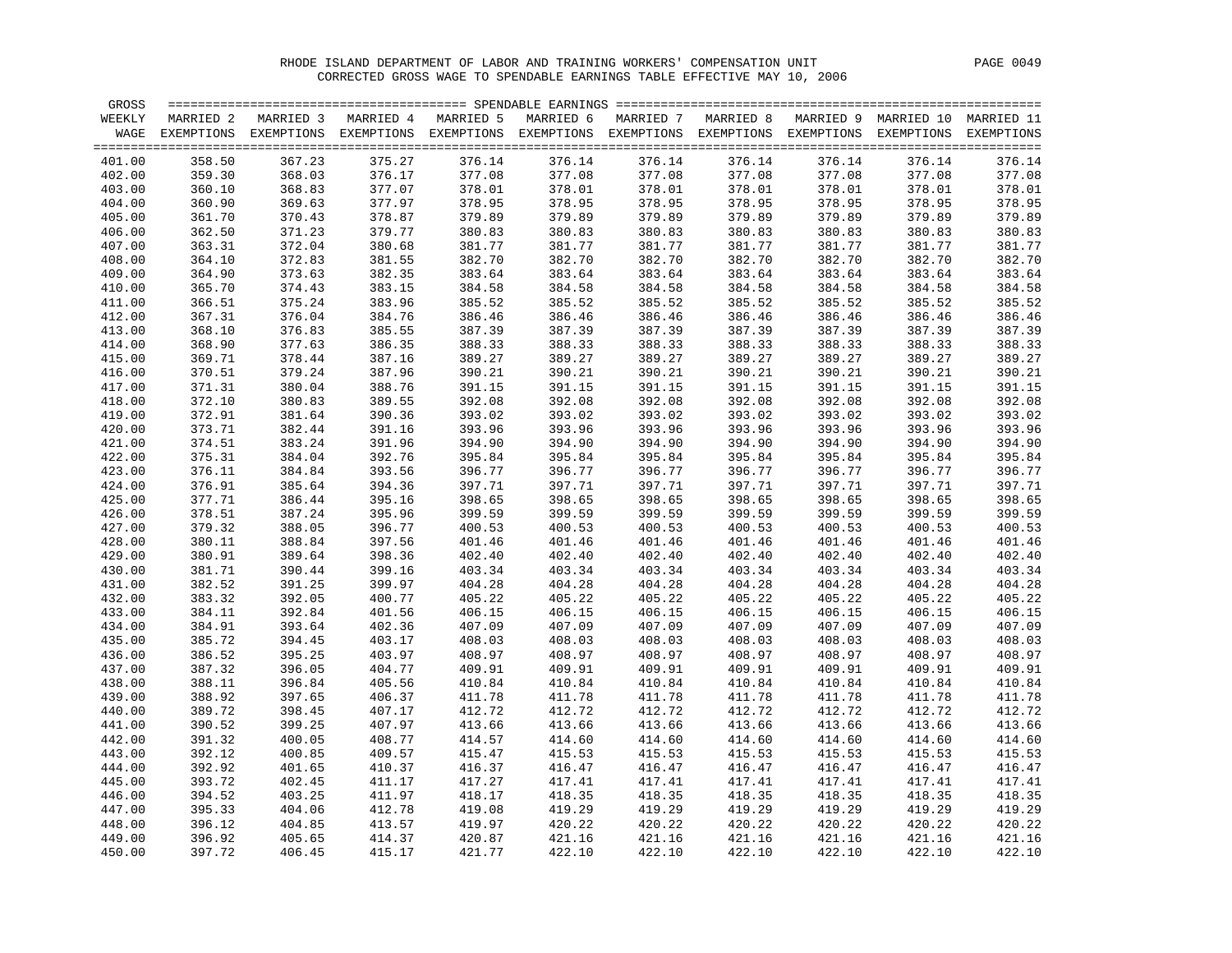| GROSS  |           |                                                                                                    |           |           |           |           |           |           |            |            |
|--------|-----------|----------------------------------------------------------------------------------------------------|-----------|-----------|-----------|-----------|-----------|-----------|------------|------------|
| WEEKLY | MARRIED 2 | MARRIED 3                                                                                          | MARRIED 4 | MARRIED 5 | MARRIED 6 | MARRIED 7 | MARRIED 8 | MARRIED 9 | MARRIED 10 | MARRIED 11 |
| WAGE   |           | EXEMPTIONS EXEMPTIONS EXEMPTIONS EXEMPTIONS EXEMPTIONS EXEMPTIONS EXEMPTIONS EXEMPTIONS EXEMPTIONS |           |           |           |           |           |           |            | EXEMPTIONS |
| 451.00 | 398.53    | 407.26                                                                                             | 415.98    | 422.68    | 423.04    | 423.04    | 423.04    | 423.04    | 423.04     | 423.04     |
| 452.00 | 399.33    | 408.06                                                                                             | 416.78    | 423.58    | 423.98    | 423.98    | 423.98    | 423.98    | 423.98     | 423.98     |
| 453.00 | 400.12    | 408.85                                                                                             | 417.57    | 424.47    | 424.91    | 424.91    | 424.91    | 424.91    | 424.91     | 424.91     |
| 454.00 | 400.92    | 409.65                                                                                             | 418.37    | 425.37    | 425.85    | 425.85    | 425.85    | 425.85    | 425.85     | 425.85     |
| 455.00 | 401.73    | 410.46                                                                                             | 419.18    | 426.28    | 426.79    | 426.79    | 426.79    | 426.79    | 426.79     | 426.79     |
| 456.00 | 402.53    | 411.26                                                                                             | 419.98    | 427.18    | 427.73    | 427.73    | 427.73    | 427.73    | 427.73     | 427.73     |
| 457.00 | 403.33    | 412.06                                                                                             | 420.78    | 428.08    | 428.67    | 428.67    | 428.67    | 428.67    | 428.67     | 428.67     |
| 458.00 | 404.12    | 412.85                                                                                             | 421.57    | 428.97    | 429.60    | 429.60    | 429.60    | 429.60    | 429.60     | 429.60     |
| 459.00 | 404.93    | 413.66                                                                                             | 422.38    | 429.88    | 430.54    | 430.54    | 430.54    | 430.54    | 430.54     | 430.54     |
| 460.00 | 405.73    | 414.46                                                                                             | 423.18    | 430.78    | 431.48    | 431.48    | 431.48    | 431.48    | 431.48     | 431.48     |
| 461.00 | 406.53    | 415.26                                                                                             | 423.98    | 431.68    | 432.42    | 432.42    | 432.42    | 432.42    | 432.42     | 432.42     |
| 462.00 | 407.33    | 416.06                                                                                             | 424.78    | 432.58    | 433.36    | 433.36    | 433.36    | 433.36    | 433.36     | 433.36     |
| 463.00 | 408.13    | 416.86                                                                                             | 425.58    | 433.48    | 434.29    | 434.29    | 434.29    | 434.29    | 434.29     | 434.29     |
| 464.00 | 408.93    | 417.66                                                                                             | 426.38    | 434.38    | 435.23    | 435.23    | 435.23    | 435.23    | 435.23     | 435.23     |
| 465.00 | 409.73    | 418.46                                                                                             | 427.18    | 435.28    | 436.17    | 436.17    | 436.17    | 436.17    | 436.17     | 436.17     |
| 466.00 | 410.53    | 419.26                                                                                             | 427.98    | 436.18    | 437.11    | 437.11    | 437.11    | 437.11    | 437.11     | 437.11     |
| 467.00 | 411.34    | 420.07                                                                                             | 428.79    | 437.09    | 438.05    | 438.05    | 438.05    | 438.05    | 438.05     | 438.05     |
| 468.00 | 412.13    | 420.86                                                                                             | 429.58    | 437.98    | 438.98    | 438.98    | 438.98    | 438.98    | 438.98     | 438.98     |
| 469.00 | 412.93    | 421.66                                                                                             | 430.38    | 438.88    | 439.92    | 439.92    | 439.92    | 439.92    | 439.92     | 439.92     |
| 470.00 | 413.73    | 422.46                                                                                             | 431.18    | 439.78    | 440.86    | 440.86    | 440.86    | 440.86    | 440.86     | 440.86     |
| 471.00 | 414.54    | 423.27                                                                                             | 431.99    | 440.69    | 441.80    | 441.80    | 441.80    | 441.80    | 441.80     | 441.80     |
| 472.00 | 415.34    | 424.07                                                                                             | 432.79    | 441.52    | 442.74    | 442.74    | 442.74    | 442.74    | 442.74     | 442.74     |
| 473.00 | 416.13    | 424.86                                                                                             | 433.58    | 442.31    | 443.67    | 443.67    | 443.67    | 443.67    | 443.67     | 443.67     |
| 474.00 | 416.93    | 425.66                                                                                             | 434.38    | 443.11    | 444.61    | 444.61    | 444.61    | 444.61    | 444.61     | 444.61     |
| 475.00 | 417.74    | 426.47                                                                                             | 435.19    | 443.92    | 445.55    | 445.55    | 445.55    | 445.55    | 445.55     | 445.55     |
| 476.00 | 418.54    | 427.27                                                                                             | 435.99    | 444.72    | 446.49    | 446.49    | 446.49    | 446.49    | 446.49     | 446.49     |
| 477.00 | 419.34    | 428.07                                                                                             | 436.79    | 445.52    | 447.43    | 447.43    | 447.43    | 447.43    | 447.43     | 447.43     |
| 478.00 | 420.13    | 428.86                                                                                             | 437.58    | 446.31    | 448.36    | 448.36    | 448.36    | 448.36    | 448.36     | 448.36     |
| 479.00 | 420.94    | 429.67                                                                                             | 438.39    | 447.12    | 449.30    | 449.30    | 449.30    | 449.30    | 449.30     | 449.30     |
| 480.00 | 421.74    | 430.47                                                                                             | 439.19    | 447.92    | 450.24    | 450.24    | 450.24    | 450.24    | 450.24     | 450.24     |
| 481.00 | 422.54    | 431.27                                                                                             | 439.99    | 448.72    | 451.18    | 451.18    | 451.18    | 451.18    | 451.18     | 451.18     |
| 482.00 | 423.34    | 432.07                                                                                             | 440.79    | 449.52    | 452.12    | 452.12    | 452.12    | 452.12    | 452.12     | 452.12     |
| 483.00 | 424.14    | 432.87                                                                                             | 441.59    | 450.32    | 453.05    | 453.05    | 453.05    | 453.05    | 453.05     | 453.05     |
| 484.00 | 424.94    | 433.67                                                                                             | 442.39    | 451.12    | 453.99    | 453.99    | 453.99    | 453.99    | 453.99     | 453.99     |
| 485.00 | 425.74    | 434.47                                                                                             | 443.19    | 451.92    | 454.93    | 454.93    | 454.93    | 454.93    | 454.93     | 454.93     |
| 486.00 | 426.54    | 435.27                                                                                             | 443.99    | 452.72    | 455.87    | 455.87    | 455.87    | 455.87    | 455.87     | 455.87     |
| 487.00 | 427.35    | 436.08                                                                                             | 444.80    | 453.53    | 456.81    | 456.81    | 456.81    | 456.81    | 456.81     | 456.81     |
| 488.00 | 428.14    | 436.87                                                                                             | 445.59    | 454.32    | 457.74    | 457.74    | 457.74    | 457.74    | 457.74     | 457.74     |
| 489.00 | 428.94    | 437.67                                                                                             | 446.39    | 455.12    | 458.68    | 458.68    | 458.68    | 458.68    | 458.68     | 458.68     |
| 490.00 | 429.74    | 438.47                                                                                             | 447.19    | 455.92    | 459.62    | 459.62    | 459.62    | 459.62    | 459.62     | 459.62     |
| 491.00 | 430.55    | 439.28                                                                                             | 448.00    | 456.73    | 460.56    | 460.56    | 460.56    | 460.56    | 460.56     | 460.56     |
| 492.00 | 431.35    | 440.08                                                                                             | 448.80    | 457.53    | 461.50    | 461.50    | 461.50    | 461.50    | 461.50     | 461.50     |
| 493.00 | 432.14    | 440.87                                                                                             | 449.59    | 458.32    | 462.43    | 462.43    | 462.43    | 462.43    | 462.43     | 462.43     |
| 494.00 | 432.94    | 441.67                                                                                             | 450.39    | 459.12    | 463.37    | 463.37    | 463.37    | 463.37    | 463.37     | 463.37     |
| 495.00 | 433.75    | 442.48                                                                                             | 451.20    | 459.93    | 464.31    | 464.31    | 464.31    | 464.31    | 464.31     | 464.31     |
| 496.00 | 434.55    | 443.28                                                                                             | 452.00    | 460.73    | 465.25    | 465.25    | 465.25    | 465.25    | 465.25     | 465.25     |
| 497.00 | 435.35    | 444.08                                                                                             | 452.80    | 461.53    | 466.19    | 466.19    | 466.19    | 466.19    | 466.19     | 466.19     |
| 498.00 | 436.14    | 444.87                                                                                             | 453.59    | 462.32    | 467.12    | 467.12    | 467.12    | 467.12    | 467.12     | 467.12     |
| 499.00 | 436.95    | 445.68                                                                                             | 454.40    | 463.13    | 468.06    | 468.06    | 468.06    | 468.06    | 468.06     | 468.06     |
| 500.00 | 437.75    | 446.48                                                                                             | 455.20    | 463.93    | 469.00    | 469.00    | 469.00    | 469.00    | 469.00     | 469.00     |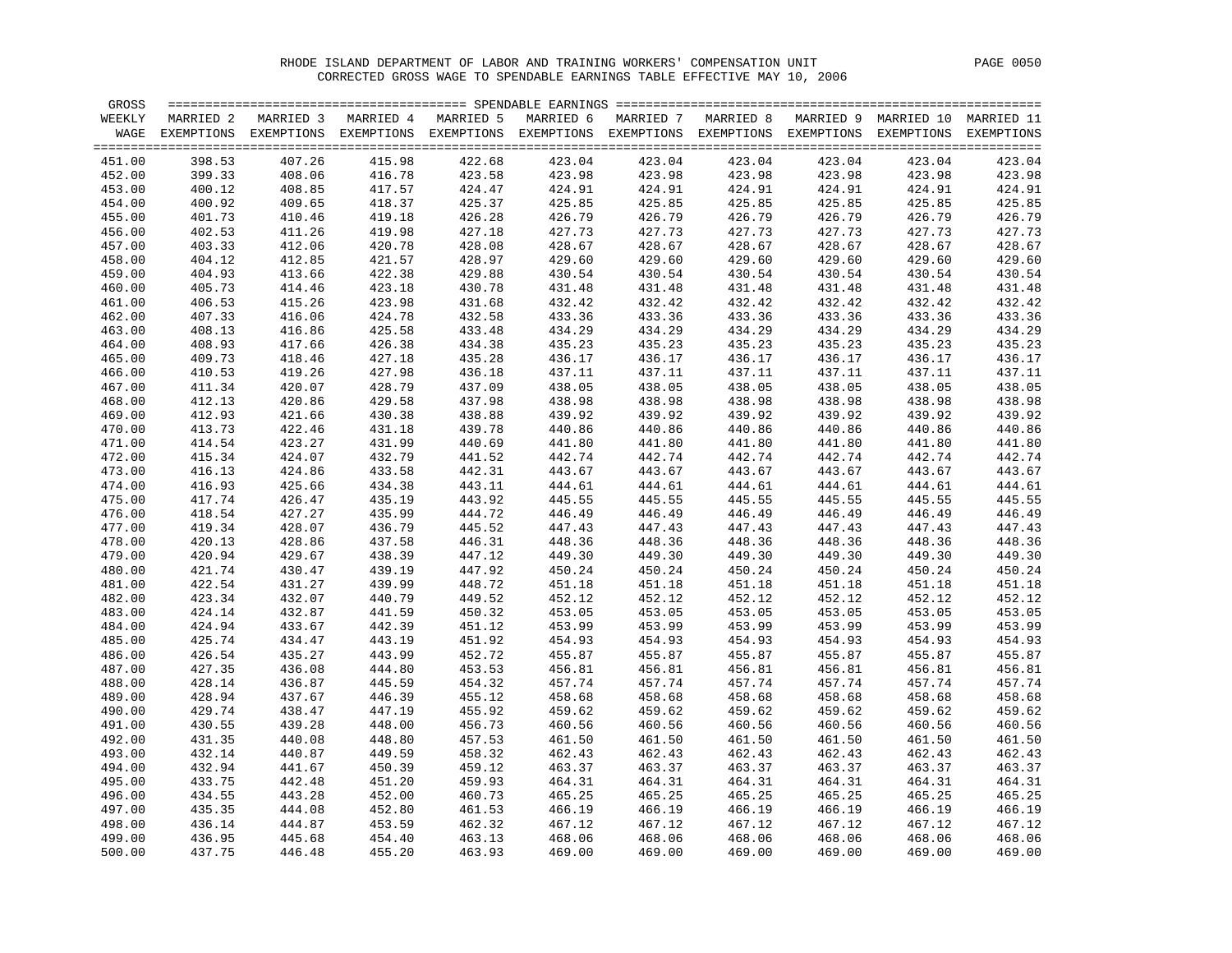| GROSS    |                  |            |           | ===================== SPENDABLE EARNINGS |                  |                                  |           |                  |                  |            |
|----------|------------------|------------|-----------|------------------------------------------|------------------|----------------------------------|-----------|------------------|------------------|------------|
| WEEKLY   | MARRIED 2        | MARRIED 3  | MARRIED 4 | MARRIED 5                                | MARRIED 6        | MARRIED 7                        | MARRIED 8 | MARRIED 9        | MARRIED 10       | MARRIED 11 |
| WAGE     | EXEMPTIONS       | EXEMPTIONS |           | EXEMPTIONS EXEMPTIONS EXEMPTIONS         |                  | EXEMPTIONS EXEMPTIONS EXEMPTIONS |           |                  | EXEMPTIONS       | EXEMPTIONS |
| ======== |                  |            |           |                                          |                  |                                  |           |                  |                  |            |
| 501.00   | 438.55           | 447.28     | 456.00    | 464.73                                   | 469.94           | 469.94                           | 469.94    | 469.94           | 469.94           | 469.94     |
| 502.00   | 439.35           | 448.08     | 456.80    | 465.53                                   | 470.88           | 470.88                           | 470.88    | 470.88           | 470.88           | 470.88     |
| 503.00   | 440.15           | 448.88     | 457.60    | 466.33                                   | 471.81           | 471.81                           | 471.81    | 471.81           | 471.81           | 471.81     |
| 504.00   | 440.95           | 449.68     | 458.40    | 467.13                                   | 472.75           | 472.75                           | 472.75    | 472.75           | 472.75           | 472.75     |
| 505.00   | 441.75           | 450.48     | 459.20    | 467.93                                   | 473.68           | 473.69                           | 473.69    | 473.69           | 473.69           | 473.69     |
| 506.00   | 442.55           | 451.28     | 460.00    | 468.73                                   | 474.58           | 474.63                           | 474.63    | 474.63           | 474.63           | 474.63     |
| 507.00   | 443.36           | 452.09     | 460.81    | 469.54                                   | 475.49           | 475.57                           | 475.57    | 475.57           | 475.57           | 475.57     |
| 508.00   | 444.15           | 452.88     | 461.60    | 470.33                                   | 476.38           | 476.50                           | 476.50    | 476.50           | 476.50           | 476.50     |
| 509.00   | 444.95           | 453.68     | 462.40    | 471.13                                   | 477.28           | 477.44                           | 477.44    | 477.44           | 477.44           | 477.44     |
| 510.00   | 445.75           | 454.48     | 463.20    | 471.93                                   | 478.18           | 478.38                           | 478.38    | 478.38           | 478.38           | 478.38     |
| 511.00   | 446.56           | 455.29     | 464.01    | 472.74                                   | 479.09           | 479.32                           | 479.32    | 479.32           | 479.32           | 479.32     |
| 512.00   | 447.36           | 456.09     | 464.81    | 473.54                                   | 479.99           | 480.26                           | 480.26    | 480.26           | 480.26           | 480.26     |
| 513.00   | 448.15           | 456.88     | 465.60    | 474.33                                   | 480.88           | 481.19                           | 481.19    | 481.19           | 481.19           | 481.19     |
| 514.00   | 448.95           | 457.68     | 466.40    | 475.13                                   | 481.78           | 482.13                           | 482.13    | 482.13           | 482.13           | 482.13     |
| 515.00   | 449.76           | 458.49     | 467.21    | 475.94                                   | 482.69           | 483.07                           | 483.07    | 483.07           | 483.07           | 483.07     |
| 516.00   | 450.56           | 459.29     | 468.01    | 476.74                                   | 483.59           | 484.01                           | 484.01    | 484.01           | 484.01           | 484.01     |
| 517.00   | 451.36           | 460.09     | 468.81    | 477.54                                   | 484.49           | 484.95                           | 484.95    | 484.95           | 484.95           | 484.95     |
| 518.00   | 452.15           | 460.88     | 469.60    | 478.33                                   | 485.38           | 485.88                           | 485.88    | 485.88           | 485.88           | 485.88     |
| 519.00   | 452.96           | 461.69     | 470.41    | 479.14                                   | 486.29           | 486.82                           | 486.82    | 486.82           | 486.82           | 486.82     |
| 520.00   | 453.76           | 462.49     | 471.21    | 479.94                                   | 487.19           | 487.76                           | 487.76    | 487.76           | 487.76           | 487.76     |
| 521.00   | 454.56           | 463.29     | 472.01    | 480.74                                   | 488.09           | 488.70                           | 488.70    | 488.70           | 488.70           | 488.70     |
| 522.00   | 455.36           | 464.09     | 472.81    | 481.54                                   | 488.99           | 489.64                           | 489.64    | 489.64           | 489.64           | 489.64     |
| 523.00   | 456.16           | 464.89     | 473.61    | 482.34                                   | 489.89           | 490.57                           | 490.57    | 490.57           | 490.57           | 490.57     |
| 524.00   | 456.96           | 465.69     | 474.41    | 483.14                                   | 490.79           | 491.51                           | 491.51    | 491.51           | 491.51           | 491.51     |
| 525.00   | 457.76           | 466.49     | 475.21    | 483.94                                   | 491.69           | 492.45                           | 492.45    | 492.45           | 492.45           | 492.45     |
| 526.00   | 458.56           | 467.29     | 476.01    | 484.74                                   | 492.59           | 493.39                           | 493.39    | 493.39           | 493.39           | 493.39     |
| 527.00   | 459.37           | 468.10     | 476.82    | 485.55                                   | 493.50           | 494.33                           | 494.33    | 494.33           | 494.33           | 494.33     |
| 528.00   | 460.16           | 468.89     | 477.61    | 486.34                                   | 494.39           | 495.26                           | 495.26    | 495.26           | 495.26           | 495.26     |
| 529.00   | 460.96           | 469.69     | 478.41    | 487.14                                   | 495.29           | 496.20                           | 496.20    | 496.20           | 496.20           | 496.20     |
| 530.00   | 461.76           | 470.49     | 479.21    | 487.94                                   | 496.19           | 497.14                           | 497.14    | 497.14           | 497.14           | 497.14     |
| 531.00   | 462.57           | 471.30     | 480.02    | 488.75                                   | 497.10           | 498.08                           | 498.08    | 498.08           | 498.08           | 498.08     |
| 532.00   | 463.37           | 472.10     | 480.82    | 489.55                                   | 498.00           | 499.02                           | 499.02    | 499.02           | 499.02           | 499.02     |
| 533.00   | 464.16           | 472.89     | 481.61    | 490.34                                   | 498.89           | 499.95                           | 499.95    | 499.95           | 499.95           | 499.95     |
| 534.00   | 464.96           | 473.69     | 482.41    | 491.14                                   | 499.79           | 500.89                           | 500.89    | 500.89           | 500.89           | 500.89     |
| 535.00   | 465.77           | 474.50     | 483.22    | 491.95                                   | 500.68           | 501.83                           | 501.83    | 501.83           | 501.83           | 501.83     |
| 536.00   | 466.57           | 475.30     | 484.02    | 492.75                                   | 501.48           | 502.77                           | 502.77    | 502.77           | 502.77           | 502.77     |
| 537.00   | 467.37           | 476.10     | 484.82    | 493.55                                   | 502.28           | 503.71                           | 503.71    | 503.71           | 503.71           | 503.71     |
| 538.00   | 468.16           | 476.89     | 485.61    | 494.34                                   | 503.07           | 504.64                           | 504.64    | 504.64           | 504.64           | 504.64     |
| 539.00   | 468.97           | 477.70     | 486.42    | 495.15                                   | 503.88           | 505.58                           | 505.58    | 505.58           | 505.58           | 505.58     |
| 540.00   | 469.77           | 478.50     | 487.22    | 495.95                                   | 504.68           | 506.52                           | 506.52    | 506.52           | 506.52           | 506.52     |
| 541.00   | 470.57           | 479.30     | 488.02    | 496.75                                   | 505.48           | 507.46                           | 507.46    | 507.46           | 507.46           | 507.46     |
| 542.00   | 471.37           | 480.10     | 488.82    | 497.55                                   | 506.28           | 508.40                           | 508.40    | 508.40           | 508.40           | 508.40     |
| 543.00   | 472.17           | 480.90     | 489.62    | 498.35                                   | 507.08           | 509.33                           | 509.33    | 509.33           | 509.33           | 509.33     |
| 544.00   | 472.97           | 481.70     | 490.42    | 499.15                                   | 507.88           | 510.27                           | 510.27    | 510.27           | 510.27           | 510.27     |
| 545.00   | 473.77           | 482.50     | 491.22    | 499.95                                   | 508.68           | 511.21                           | 511.21    | 511.21           | 511.21           | 511.21     |
| 546.00   | 474.57           | 483.30     | 492.02    | 500.75                                   | 509.48           | 512.15                           | 512.15    | 512.15           | 512.15           | 512.15     |
| 547.00   | 475.38<br>476.17 | 484.11     | 492.83    | 501.56                                   | 510.29<br>511.08 | 513.09<br>514.02                 | 513.09    | 513.09<br>514.02 | 513.09<br>514.02 | 513.09     |
| 548.00   |                  | 484.90     | 493.62    | 502.35                                   |                  |                                  | 514.02    |                  |                  | 514.02     |
| 549.00   | 476.97           | 485.70     | 494.42    | 503.15                                   | 511.88           | 514.96                           | 514.96    | 514.96           | 514.96           | 514.96     |
| 550.00   | 477.77           | 486.50     | 495.22    | 503.95                                   | 512.68           | 515.90                           | 515.90    | 515.90           | 515.90           | 515.90     |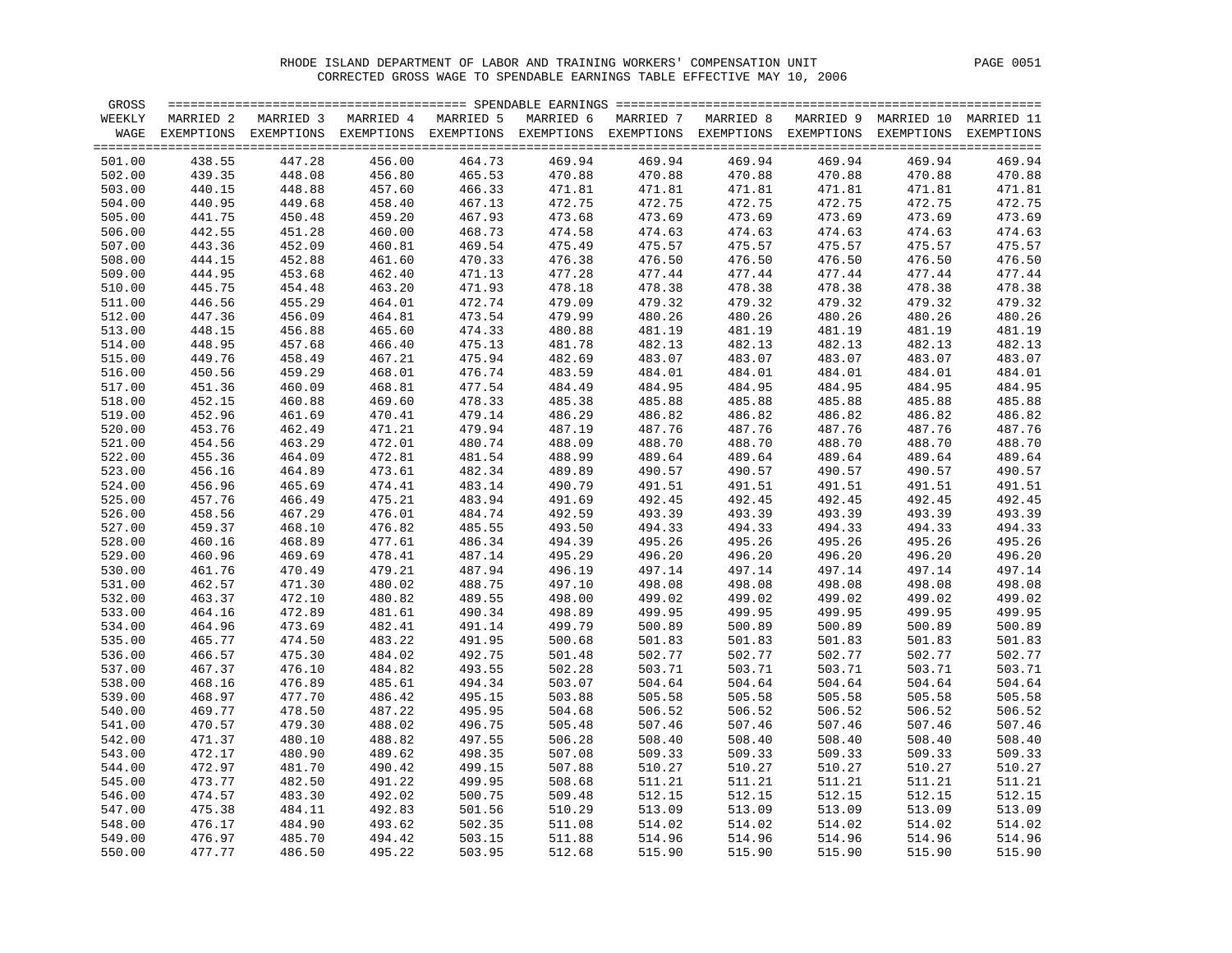| GROSS    |            |            |           | ===================== SPENDABLE EARNINGS |           | ================                 |           |           |            |            |
|----------|------------|------------|-----------|------------------------------------------|-----------|----------------------------------|-----------|-----------|------------|------------|
| WEEKLY   | MARRIED 2  | MARRIED 3  | MARRIED 4 | MARRIED 5                                | MARRIED 6 | MARRIED 7                        | MARRIED 8 | MARRIED 9 | MARRIED 10 | MARRIED 11 |
| WAGE     | EXEMPTIONS | EXEMPTIONS |           | EXEMPTIONS EXEMPTIONS EXEMPTIONS         |           | EXEMPTIONS EXEMPTIONS EXEMPTIONS |           |           | EXEMPTIONS | EXEMPTIONS |
| ======== |            |            |           |                                          |           |                                  |           |           |            |            |
| 551.00   | 478.58     | 487.31     | 496.03    | 504.76                                   | 513.49    | 516.84                           | 516.84    | 516.84    | 516.84     | 516.84     |
| 552.00   | 479.38     | 488.11     | 496.83    | 505.56                                   | 514.29    | 517.78                           | 517.78    | 517.78    | 517.78     | 517.78     |
| 553.00   | 480.17     | 488.90     | 497.62    | 506.35                                   | 515.08    | 518.71                           | 518.71    | 518.71    | 518.71     | 518.71     |
| 554.00   | 480.97     | 489.70     | 498.42    | 507.15                                   | 515.88    | 519.65                           | 519.65    | 519.65    | 519.65     | 519.65     |
| 555.00   | 481.78     | 490.51     | 499.23    | 507.96                                   | 516.69    | 520.59                           | 520.59    | 520.59    | 520.59     | 520.59     |
| 556.00   | 482.58     | 491.31     | 500.03    | 508.76                                   | 517.49    | 521.53                           | 521.53    | 521.53    | 521.53     | 521.53     |
| 557.00   | 483.38     | 492.11     | 500.83    | 509.56                                   | 518.29    | 522.47                           | 522.47    | 522.47    | 522.47     | 522.47     |
| 558.00   | 484.17     | 492.90     | 501.62    | 510.35                                   | 519.08    | 523.40                           | 523.40    | 523.40    | 523.40     | 523.40     |
| 559.00   | 484.98     | 493.71     | 502.43    | 511.16                                   | 519.89    | 524.34                           | 524.34    | 524.34    | 524.34     | 524.34     |
| 560.00   | 485.78     | 494.51     | 503.23    | 511.96                                   | 520.69    | 525.28                           | 525.28    | 525.28    | 525.28     | 525.28     |
| 561.00   | 486.58     | 495.31     | 504.03    | 512.76                                   | 521.49    | 526.22                           | 526.22    | 526.22    | 526.22     | 526.22     |
| 562.00   | 487.38     | 496.11     | 504.83    | 513.56                                   | 522.29    | 527.16                           | 527.16    | 527.16    | 527.16     | 527.16     |
| 563.00   | 488.18     | 496.91     | 505.63    | 514.36                                   | 523.09    | 528.09                           | 528.09    | 528.09    | 528.09     | 528.09     |
| 564.00   | 488.98     | 497.71     | 506.43    | 515.16                                   | 523.89    | 529.03                           | 529.03    | 529.03    | 529.03     | 529.03     |
| 565.00   | 489.78     | 498.51     | 507.23    | 515.96                                   | 524.69    | 529.97                           | 529.97    | 529.97    | 529.97     | 529.97     |
| 566.00   | 490.58     | 499.31     | 508.03    | 516.76                                   | 525.49    | 530.91                           | 530.91    | 530.91    | 530.91     | 530.91     |
| 567.00   | 491.39     | 500.12     | 508.84    | 517.57                                   | 526.30    | 531.85                           | 531.85    | 531.85    | 531.85     | 531.85     |
| 568.00   | 492.13     | 500.91     | 509.63    | 518.36                                   | 527.09    | 532.78                           | 532.78    | 532.78    | 532.78     | 532.78     |
| 569.00   | 492.88     | 501.71     | 510.43    | 519.16                                   | 527.89    | 533.69                           | 533.72    | 533.72    | 533.72     | 533.72     |
| 570.00   | 493.63     | 502.51     | 511.23    | 519.96                                   | 528.69    | 534.59                           | 534.66    | 534.66    | 534.66     | 534.66     |
| 571.00   | 494.39     | 503.32     | 512.04    | 520.77                                   | 529.50    | 535.50                           | 535.60    | 535.60    | 535.60     | 535.60     |
| 572.00   | 495.14     | 504.12     | 512.84    | 521.57                                   | 530.30    | 536.40                           | 536.54    | 536.54    | 536.54     | 536.54     |
| 573.00   | 495.88     | 504.91     | 513.63    | 522.36                                   | 531.09    | 537.29                           | 537.47    | 537.47    | 537.47     | 537.47     |
| 574.00   | 496.63     | 505.71     | 514.43    | 523.16                                   | 531.89    | 538.19                           | 538.41    | 538.41    | 538.41     | 538.41     |
| 575.00   | 497.39     | 506.52     | 515.24    | 523.97                                   | 532.70    | 539.10                           | 539.35    | 539.35    | 539.35     | 539.35     |
| 576.00   | 498.14     | 507.32     | 516.04    | 524.77                                   | 533.50    | 540.00                           | 540.29    | 540.29    | 540.29     | 540.29     |
| 577.00   | 498.89     | 508.12     | 516.84    | 525.57                                   | 534.30    | 540.90                           | 541.23    | 541.23    | 541.23     | 541.23     |
| 578.00   | 499.63     | 508.91     | 517.63    | 526.36                                   | 535.09    | 541.79                           | 542.16    | 542.16    | 542.16     | 542.16     |
| 579.00   | 500.39     | 509.72     | 518.44    | 527.17                                   | 535.90    | 542.70                           | 543.10    | 543.10    | 543.10     | 543.10     |
| 580.00   | 501.14     | 510.52     | 519.24    | 527.97                                   | 536.70    | 543.60                           | 544.04    | 544.04    | 544.04     | 544.04     |
| 581.00   | 501.89     | 511.32     | 520.04    | 528.77                                   | 537.50    | 544.50                           | 544.98    | 544.98    | 544.98     | 544.98     |
| 582.00   | 502.64     | 512.12     | 520.84    | 529.57                                   | 538.30    | 545.40                           | 545.92    | 545.92    | 545.92     | 545.92     |
| 583.00   | 503.39     | 512.92     | 521.64    | 530.37                                   | 539.10    | 546.30                           | 546.85    | 546.85    | 546.85     | 546.85     |
| 584.00   | 504.14     | 513.72     | 522.44    | 531.17                                   | 539.90    | 547.20                           | 547.79    | 547.79    | 547.79     | 547.79     |
| 585.00   | 504.89     | 514.52     | 523.24    | 531.97                                   | 540.70    | 548.10                           | 548.73    | 548.73    | 548.73     | 548.73     |
| 586.00   | 505.64     | 515.32     | 524.04    | 532.77                                   | 541.50    | 549.00                           | 549.67    | 549.67    | 549.67     | 549.67     |
| 587.00   | 506.40     | 516.13     | 524.85    | 533.58                                   | 542.31    | 549.91                           | 550.61    | 550.61    | 550.61     | 550.61     |
| 588.00   | 507.14     | 516.92     | 525.64    | 534.37                                   | 543.10    | 550.80                           | 551.54    | 551.54    | 551.54     | 551.54     |
| 589.00   | 507.89     | 517.72     | 526.44    | 535.17                                   | 543.90    | 551.70                           | 552.48    | 552.48    | 552.48     | 552.48     |
| 590.00   | 508.64     | 518.52     | 527.24    | 535.97                                   | 544.70    | 552.60                           | 553.42    | 553.42    | 553.42     | 553.42     |
| 591.00   | 509.40     | 519.33     | 528.05    | 536.78                                   | 545.51    | 553.51                           | 554.36    | 554.36    | 554.36     | 554.36     |
| 592.00   | 510.15     | 520.13     | 528.85    | 537.58                                   | 546.31    | 554.41                           | 555.30    | 555.30    | 555.30     | 555.30     |
| 593.00   | 510.89     | 520.92     | 529.64    | 538.37                                   | 547.10    | 555.30                           | 556.23    | 556.23    | 556.23     | 556.23     |
| 594.00   | 511.64     | 521.72     | 530.44    | 539.17                                   | 547.90    | 556.20                           | 557.17    | 557.17    | 557.17     | 557.17     |
| 595.00   | 512.40     | 522.53     | 531.25    | 539.98                                   | 548.71    | 557.11                           | 558.11    | 558.11    | 558.11     | 558.11     |
| 596.00   | 513.15     | 523.33     | 532.05    | 540.78                                   | 549.51    | 558.01                           | 559.05    | 559.05    | 559.05     | 559.05     |
| 597.00   | 513.90     | 524.13     | 532.85    | 541.58                                   | 550.31    | 558.91                           | 559.99    | 559.99    | 559.99     | 559.99     |
| 598.00   | 514.64     | 524.92     | 533.64    | 542.37                                   | 551.10    | 559.80                           | 560.92    | 560.92    | 560.92     | 560.92     |
| 599.00   | 515.40     | 525.73     | 534.45    | 543.18                                   | 551.91    | 560.63                           | 561.86    | 561.86    | 561.86     | 561.86     |
| 600.00   | 516.15     | 526.53     | 535.25    | 543.98                                   | 552.71    | 561.43                           | 562.80    | 562.80    | 562.80     | 562.80     |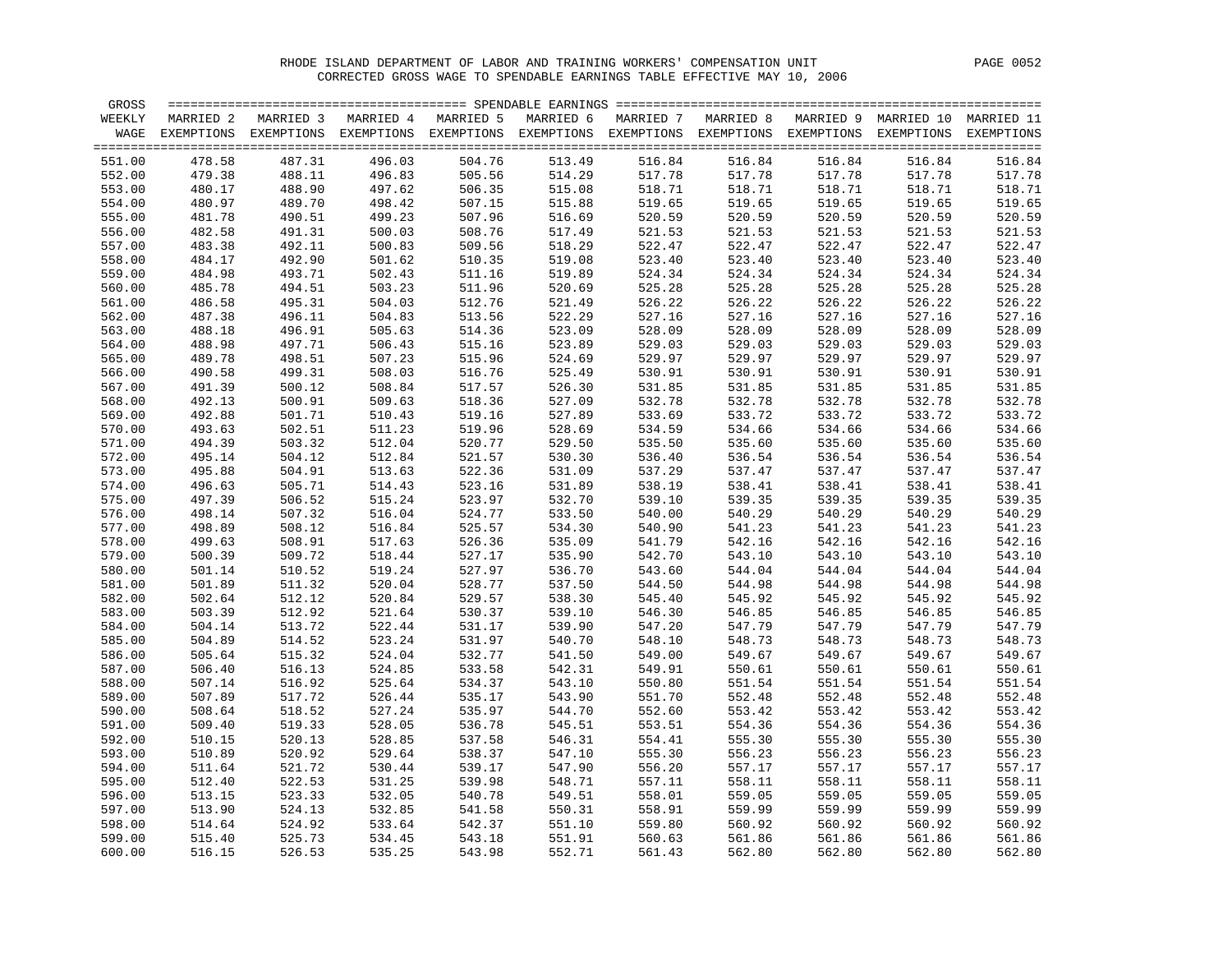| GROSS  |            |           |           |           |           |                                                                                         |           |        |                                 | $=$ $=$ $=$ $=$ |
|--------|------------|-----------|-----------|-----------|-----------|-----------------------------------------------------------------------------------------|-----------|--------|---------------------------------|-----------------|
| WEEKLY | MARRIED 2  | MARRIED 3 | MARRIED 4 | MARRIED 5 | MARRIED 6 | MARRIED 7                                                                               | MARRIED 8 |        | MARRIED 9 MARRIED 10 MARRIED 11 |                 |
| WAGE   | EXEMPTIONS |           |           |           |           | EXEMPTIONS EXEMPTIONS EXEMPTIONS EXEMPTIONS EXEMPTIONS EXEMPTIONS EXEMPTIONS EXEMPTIONS |           |        |                                 | EXEMPTIONS      |
|        |            |           |           |           |           |                                                                                         |           |        |                                 | $=$ $=$ $=$ $=$ |
| 601.00 | 516.90     | 527.33    | 536.05    | 544.78    | 553.51    | 562.23                                                                                  | 563.74    | 563.74 | 563.74                          | 563.74          |
| 602.00 | 517.65     | 528.13    | 536.85    | 545.58    | 554.31    | 563.03                                                                                  | 564.68    | 564.68 | 564.68                          | 564.68          |
| 603.00 | 518.40     | 528.93    | 537.65    | 546.38    | 555.11    | 563.83                                                                                  | 565.61    | 565.61 | 565.61                          | 565.61          |
| 604.00 | 519.15     | 529.73    | 538.45    | 547.18    | 555.91    | 564.63                                                                                  | 566.55    | 566.55 | 566.55                          | 566.55          |
| 605.00 | 519.90     | 530.53    | 539.25    | 547.98    | 556.71    | 565.43                                                                                  | 567.49    | 567.49 | 567.49                          | 567.49          |
| 606.00 | 520.65     | 531.33    | 540.05    | 548.78    | 557.51    | 566.23                                                                                  | 568.43    | 568.43 | 568.43                          | 568.43          |
| 607.00 | 521.41     | 532.14    | 540.86    | 549.59    | 558.32    | 567.04                                                                                  | 569.37    | 569.37 | 569.37                          | 569.37          |
| 608.00 | 522.15     | 532.93    | 541.65    | 550.38    | 559.11    | 567.83                                                                                  | 570.30    | 570.30 | 570.30                          | 570.30          |
| 609.00 | 522.90     | 533.73    | 542.45    | 551.18    | 559.91    | 568.63                                                                                  | 571.24    | 571.24 | 571.24                          | 571.24          |
| 610.00 | 523.65     | 534.53    | 543.25    | 551.98    | 560.71    | 569.43                                                                                  | 572.18    | 572.18 | 572.18                          | 572.18          |
| 611.00 | 524.41     | 535.34    | 544.06    | 552.79    | 561.52    | 570.24                                                                                  | 573.12    | 573.12 | 573.12                          | 573.12          |
| 612.00 | 525.16     | 536.14    | 544.86    | 553.59    | 562.32    | 571.04                                                                                  | 574.06    | 574.06 | 574.06                          | 574.06          |
| 613.00 | 525.90     | 536.93    | 545.65    | 554.38    | 563.11    | 571.83                                                                                  | 574.99    | 574.99 | 574.99                          | 574.99          |
| 614.00 | 526.65     | 537.73    | 546.45    | 555.18    | 563.91    | 572.63                                                                                  | 575.93    | 575.93 | 575.93                          | 575.93          |
| 615.00 | 527.41     | 538.54    | 547.26    | 555.99    | 564.72    | 573.44                                                                                  | 576.87    | 576.87 | 576.87                          | 576.87          |
| 616.00 | 528.16     | 539.34    | 548.06    | 556.79    | 565.52    | 574.24                                                                                  | 577.81    | 577.81 | 577.81                          | 577.81          |
| 617.00 | 528.91     | 540.14    | 548.86    | 557.59    | 566.32    | 575.04                                                                                  | 578.75    | 578.75 | 578.75                          | 578.75          |
| 618.00 | 529.65     | 540.93    | 549.65    | 558.38    | 567.11    | 575.83                                                                                  | 579.68    | 579.68 | 579.68                          | 579.68          |
| 619.00 | 530.41     | 541.74    | 550.46    | 559.19    | 567.92    | 576.64                                                                                  | 580.62    | 580.62 | 580.62                          | 580.62          |
| 620.00 | 531.16     | 542.54    | 551.26    | 559.99    | 568.72    | 577.44                                                                                  | 581.56    | 581.56 | 581.56                          | 581.56          |
| 621.00 | 531.91     | 543.34    | 552.06    | 560.79    | 569.52    | 578.24                                                                                  | 582.50    | 582.50 | 582.50                          | 582.50          |
| 622.00 | 532.66     | 544.14    | 552.86    | 561.59    | 570.32    | 579.04                                                                                  | 583.44    | 583.44 | 583.44                          | 583.44          |
| 623.00 | 533.41     | 544.94    | 553.66    | 562.39    | 571.12    | 579.84                                                                                  | 584.37    | 584.37 | 584.37                          | 584.37          |
| 624.00 | 534.16     | 545.74    | 554.46    | 563.19    | 571.92    | 580.64                                                                                  | 585.31    | 585.31 | 585.31                          | 585.31          |
| 625.00 | 534.91     | 546.54    | 555.26    | 563.99    | 572.72    | 581.44                                                                                  | 586.25    | 586.25 | 586.25                          | 586.25          |
| 626.00 | 535.66     | 547.34    | 556.06    | 564.79    | 573.52    | 582.24                                                                                  | 587.19    | 587.19 | 587.19                          | 587.19          |
| 627.00 | 536.42     | 548.15    | 556.87    | 565.60    | 574.33    | 583.05                                                                                  | 588.13    | 588.13 | 588.13                          | 588.13          |
| 628.00 | 537.16     | 548.94    | 557.66    | 566.39    | 575.12    | 583.84                                                                                  | 589.06    | 589.06 | 589.06                          | 589.06          |
| 629.00 | 537.91     | 549.74    | 558.46    | 567.19    | 575.92    | 584.64                                                                                  | 590.00    | 590.00 | 590.00                          | 590.00          |
| 630.00 | 538.66     | 550.54    | 559.26    | 567.99    | 576.72    | 585.44                                                                                  | 590.94    | 590.94 | 590.94                          | 590.94          |
| 631.00 | 539.42     | 551.32    | 560.07    | 568.80    | 577.53    | 586.25                                                                                  | 591.88    | 591.88 | 591.88                          | 591.88          |
| 632.00 | 540.17     | 552.07    | 560.87    | 569.60    | 578.33    | 587.05                                                                                  | 592.81    | 592.82 | 592.82                          | 592.82          |
| 633.00 | 540.91     | 552.81    | 561.66    | 570.39    | 579.12    | 587.84                                                                                  | 593.70    | 593.75 | 593.75                          | 593.75          |
| 634.00 | 541.66     | 553.56    | 562.46    | 571.19    | 579.92    | 588.64                                                                                  | 594.60    | 594.69 | 594.69                          | 594.69          |
| 635.00 | 542.42     | 554.32    | 563.27    | 572.00    | 580.73    | 589.45                                                                                  | 595.51    | 595.63 | 595.63                          | 595.63          |
| 636.00 | 543.17     | 555.07    | 564.07    | 572.80    | 581.53    | 590.25                                                                                  | 596.41    | 596.57 | 596.57                          | 596.57          |
| 637.00 | 543.92     | 555.82    | 564.87    | 573.60    | 582.33    | 591.05                                                                                  | 597.31    | 597.51 | 597.51                          | 597.51          |
| 638.00 | 544.66     | 556.56    | 565.66    | 574.39    | 583.12    | 591.84                                                                                  | 598.20    | 598.44 | 598.44                          | 598.44          |
| 639.00 | 545.42     | 557.32    | 566.47    | 575.20    | 583.93    | 592.65                                                                                  | 599.11    | 599.38 | 599.38                          | 599.38          |
| 640.00 | 546.17     | 558.07    | 567.27    | 576.00    | 584.73    | 593.45                                                                                  | 600.01    | 600.32 | 600.32                          | 600.32          |
|        |            |           |           | 576.80    | 585.53    | 594.25                                                                                  |           | 601.26 | 601.26                          |                 |
| 641.00 | 546.92     | 558.82    | 568.07    |           |           |                                                                                         | 600.91    |        |                                 | 601.26          |
| 642.00 | 547.67     | 559.57    | 568.87    | 577.60    | 586.33    | 595.05                                                                                  | 601.81    | 602.20 | 602.20                          | 602.20          |
| 643.00 | 548.42     | 560.32    | 569.67    | 578.40    | 587.13    | 595.85                                                                                  | 602.71    | 603.13 | 603.13                          | 603.13          |
| 644.00 | 549.17     | 561.07    | 570.47    | 579.20    | 587.93    | 596.65                                                                                  | 603.61    | 604.07 | 604.07                          | 604.07          |
| 645.00 | 549.92     | 561.82    | 571.27    | 580.00    | 588.73    | 597.45                                                                                  | 604.51    | 605.01 | 605.01                          | 605.01          |
| 646.00 | 550.67     | 562.57    | 572.07    | 580.80    | 589.53    | 598.25                                                                                  | 605.41    | 605.95 | 605.95                          | 605.95          |
| 647.00 | 551.43     | 563.33    | 572.88    | 581.61    | 590.34    | 599.06                                                                                  | 606.32    | 606.89 | 606.89                          | 606.89          |
| 648.00 | 552.17     | 564.07    | 573.67    | 582.40    | 591.13    | 599.85                                                                                  | 607.21    | 607.82 | 607.82                          | 607.82          |
| 649.00 | 552.92     | 564.82    | 574.47    | 583.20    | 591.93    | 600.65                                                                                  | 608.11    | 608.76 | 608.76                          | 608.76          |
| 650.00 | 553.67     | 565.57    | 575.27    | 584.00    | 592.73    | 601.45                                                                                  | 609.01    | 609.70 | 609.70                          | 609.70          |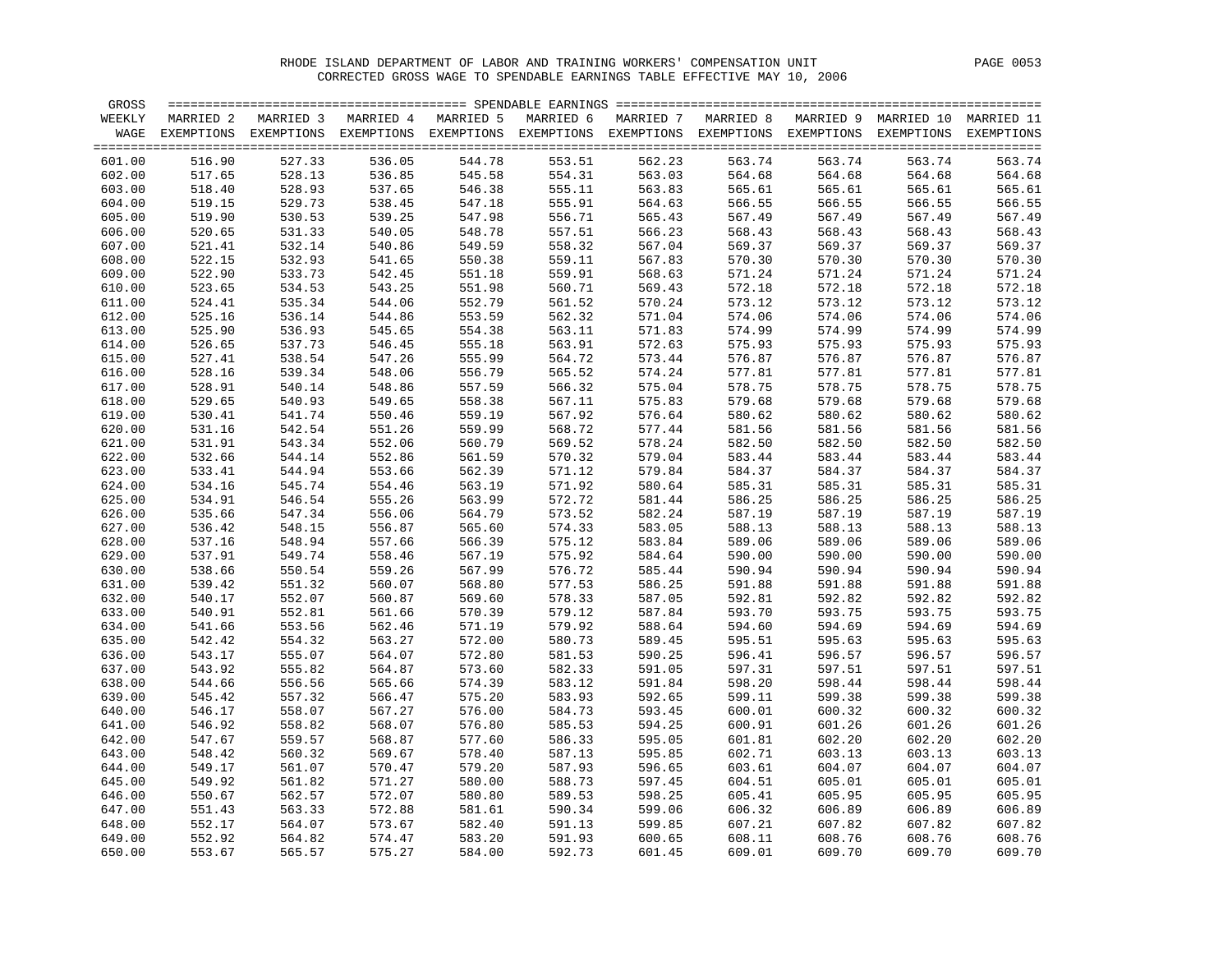| GROSS  |           |                                                                                                         |           |           |           |           |           |        |                                 |            |
|--------|-----------|---------------------------------------------------------------------------------------------------------|-----------|-----------|-----------|-----------|-----------|--------|---------------------------------|------------|
| WEEKLY | MARRIED 2 | MARRIED 3                                                                                               | MARRIED 4 | MARRIED 5 | MARRIED 6 | MARRIED 7 | MARRIED 8 |        | MARRIED 9 MARRIED 10 MARRIED 11 |            |
|        |           | WAGE EXEMPTIONS EXEMPTIONS EXEMPTIONS EXEMPTIONS EXEMPTIONS EXEMPTIONS EXEMPTIONS EXEMPTIONS EXEMPTIONS |           |           |           |           |           |        |                                 | EXEMPTIONS |
|        |           |                                                                                                         |           |           |           |           |           |        |                                 |            |
| 651.00 | 554.43    | 566.33                                                                                                  | 576.08    | 584.81    | 593.54    | 602.26    | 609.92    | 610.64 | 610.64                          | 610.64     |
| 652.00 | 555.18    | 567.08                                                                                                  | 576.88    | 585.61    | 594.34    | 603.06    | 610.82    | 611.58 | 611.58                          | 611.58     |
| 653.00 | 555.92    | 567.82                                                                                                  | 577.67    | 586.40    | 595.13    | 603.85    | 611.71    | 612.51 | 612.51                          | 612.51     |
| 654.00 | 556.67    | 568.57                                                                                                  | 578.47    | 587.20    | 595.93    | 604.65    | 612.61    | 613.45 | 613.45                          | 613.45     |
| 655.00 | 557.43    | 569.33                                                                                                  | 579.28    | 588.01    | 596.74    | 605.46    | 613.52    | 614.39 | 614.39                          | 614.39     |
| 656.00 | 558.18    | 570.08                                                                                                  | 580.08    | 588.81    | 597.54    | 606.26    | 614.42    | 615.33 | 615.33                          | 615.33     |
| 657.00 | 558.93    | 570.83                                                                                                  | 580.88    | 589.61    | 598.34    | 607.06    | 615.32    | 616.27 | 616.27                          | 616.27     |
| 658.00 | 559.67    | 571.57                                                                                                  | 581.67    | 590.40    | 599.13    | 607.85    | 616.21    | 617.20 | 617.20                          | 617.20     |
| 659.00 | 560.43    | 572.33                                                                                                  | 582.48    | 591.21    | 599.94    | 608.66    | 617.12    | 618.14 | 618.14                          | 618.14     |
| 660.00 | 561.18    | 573.08                                                                                                  | 583.28    | 592.01    | 600.74    | 609.46    | 618.02    | 619.08 | 619.08                          | 619.08     |
| 661.00 | 561.93    | 573.83                                                                                                  | 584.08    | 592.81    | 601.54    | 610.26    | 618.92    | 620.02 | 620.02                          | 620.02     |
| 662.00 | 562.68    | 574.58                                                                                                  | 584.88    | 593.61    | 602.34    | 611.06    | 619.79    | 620.96 | 620.96                          | 620.96     |
| 663.00 | 563.43    | 575.33                                                                                                  | 585.68    | 594.41    | 603.14    | 611.86    | 620.59    | 621.89 | 621.89                          | 621.89     |
| 664.00 | 564.18    | 576.08                                                                                                  | 586.48    | 595.21    | 603.94    | 612.66    | 621.39    | 622.83 | 622.83                          | 622.83     |
| 665.00 | 564.93    | 576.83                                                                                                  | 587.28    | 596.01    | 604.74    | 613.46    | 622.19    | 623.77 | 623.77                          | 623.77     |
| 666.00 | 565.68    | 577.58                                                                                                  | 588.08    | 596.81    | 605.54    | 614.26    | 622.99    | 624.71 | 624.71                          | 624.71     |
| 667.00 | 566.44    | 578.34                                                                                                  | 588.89    | 597.62    | 606.35    | 615.07    | 623.80    | 625.65 | 625.65                          | 625.65     |
| 668.00 | 567.18    | 579.08                                                                                                  | 589.68    | 598.41    | 607.14    | 615.86    | 624.59    | 626.58 | 626.58                          | 626.58     |
| 669.00 | 567.93    | 579.83                                                                                                  | 590.48    | 599.21    | 607.94    | 616.66    | 625.39    | 627.52 | 627.52                          | 627.52     |
| 670.00 | 568.68    | 580.58                                                                                                  | 591.28    | 600.01    | 608.74    | 617.46    | 626.19    | 628.46 | 628.46                          | 628.46     |
| 671.00 | 569.44    | 581.34                                                                                                  | 592.09    | 600.82    | 609.55    | 618.27    | 627.00    | 629.40 | 629.40                          | 629.40     |
| 672.00 | 570.19    | 582.09                                                                                                  | 592.89    | 601.62    | 610.35    | 619.07    | 627.80    | 630.34 | 630.34                          | 630.34     |
| 673.00 | 570.93    | 582.83                                                                                                  | 593.68    | 602.41    | 611.14    | 619.86    | 628.59    | 631.27 | 631.27                          | 631.27     |
| 674.00 | 571.68    | 583.58                                                                                                  | 594.48    | 603.21    | 611.94    | 620.66    | 629.39    | 632.21 | 632.21                          | 632.21     |
| 675.00 | 572.44    | 584.34                                                                                                  | 595.29    | 604.02    | 612.75    | 621.47    | 630.20    | 633.15 | 633.15                          | 633.15     |
| 676.00 | 573.19    | 585.09                                                                                                  | 596.09    | 604.82    | 613.55    | 622.27    | 631.00    | 634.09 | 634.09                          | 634.09     |
| 677.00 | 573.94    | 585.84                                                                                                  | 596.89    | 605.62    | 614.35    | 623.07    | 631.80    | 635.03 | 635.03                          | 635.03     |
| 678.00 | 574.68    | 586.58                                                                                                  | 597.68    | 606.41    | 615.14    | 623.86    | 632.59    | 635.96 | 635.96                          | 635.96     |
| 679.00 | 575.44    | 587.34                                                                                                  | 598.49    | 607.22    | 615.95    | 624.67    | 633.40    | 636.90 | 636.90                          | 636.90     |
| 680.00 | 576.19    | 588.09                                                                                                  | 599.29    | 608.02    | 616.75    | 625.47    | 634.20    | 637.84 | 637.84                          | 637.84     |
| 681.00 | 576.94    | 588.84                                                                                                  | 600.09    | 608.82    | 617.55    | 626.27    | 635.00    | 638.78 | 638.78                          | 638.78     |
| 682.00 | 577.69    | 589.59                                                                                                  | 600.89    | 609.62    | 618.35    | 627.07    | 635.80    | 639.72 | 639.72                          | 639.72     |
| 683.00 | 578.44    | 590.34                                                                                                  | 601.69    | 610.42    | 619.15    | 627.87    | 636.60    | 640.65 | 640.65                          | 640.65     |
| 684.00 | 579.19    | 591.09                                                                                                  | 602.49    | 611.22    | 619.95    | 628.67    | 637.40    | 641.59 | 641.59                          | 641.59     |
| 685.00 | 579.94    | 591.84                                                                                                  | 603.29    | 612.02    | 620.75    | 629.47    | 638.20    | 642.53 | 642.53                          | 642.53     |
| 686.00 | 580.69    | 592.59                                                                                                  | 604.09    | 612.82    | 621.55    | 630.27    | 639.00    | 643.47 | 643.47                          | 643.47     |
| 687.00 | 581.45    | 593.35                                                                                                  | 604.90    | 613.63    | 622.36    | 631.08    | 639.81    | 644.41 | 644.41                          | 644.41     |
| 688.00 | 582.19    | 594.09                                                                                                  | 605.69    | 614.42    | 623.15    | 631.87    | 640.60    | 645.34 | 645.34                          | 645.34     |
| 689.00 | 582.94    | 594.84                                                                                                  | 606.49    | 615.22    | 623.95    | 632.67    | 641.40    | 646.28 | 646.28                          | 646.28     |
| 690.00 | 583.69    | 595.59                                                                                                  | 607.29    | 616.02    | 624.75    | 633.47    | 642.20    | 647.22 | 647.22                          | 647.22     |
| 691.00 | 584.45    | 596.35                                                                                                  | 608.10    | 616.83    | 625.56    | 634.28    | 643.01    | 648.16 | 648.16                          | 648.16     |
| 692.00 | 585.20    | 597.10                                                                                                  | 608.90    | 617.63    | 626.36    | 635.08    | 643.81    | 649.10 | 649.10                          | 649.10     |
| 693.00 | 585.94    | 597.84                                                                                                  | 609.69    | 618.42    | 627.15    | 635.87    | 644.60    | 650.03 | 650.03                          | 650.03     |
| 694.00 | 586.69    | 598.59                                                                                                  | 610.49    | 619.22    | 627.95    | 636.67    | 645.40    | 650.97 | 650.97                          | 650.97     |
| 695.00 | 587.45    | 599.35                                                                                                  | 611.25    | 620.03    | 628.76    | 637.48    | 646.21    | 651.91 | 651.91                          | 651.91     |
| 696.00 | 588.20    | 600.10                                                                                                  | 612.00    | 620.83    | 629.56    | 638.28    | 647.01    | 652.82 | 652.85                          | 652.85     |
|        |           |                                                                                                         |           |           |           |           |           |        |                                 |            |
| 697.00 | 588.95    | 600.85                                                                                                  | 612.75    | 621.63    | 630.36    | 639.08    | 647.81    | 653.72 | 653.79                          | 653.79     |
| 698.00 | 589.69    | 601.59                                                                                                  | 613.49    | 622.42    | 631.15    | 639.87    | 648.60    | 654.61 | 654.72                          | 654.72     |
| 699.00 | 590.45    | 602.35                                                                                                  | 614.25    | 623.23    | 631.96    | 640.68    | 649.41    | 655.52 | 655.66                          | 655.66     |
| 700.00 | 591.20    | 603.10                                                                                                  | 615.00    | 624.03    | 632.76    | 641.48    | 650.21    | 656.42 | 656.60                          | 656.60     |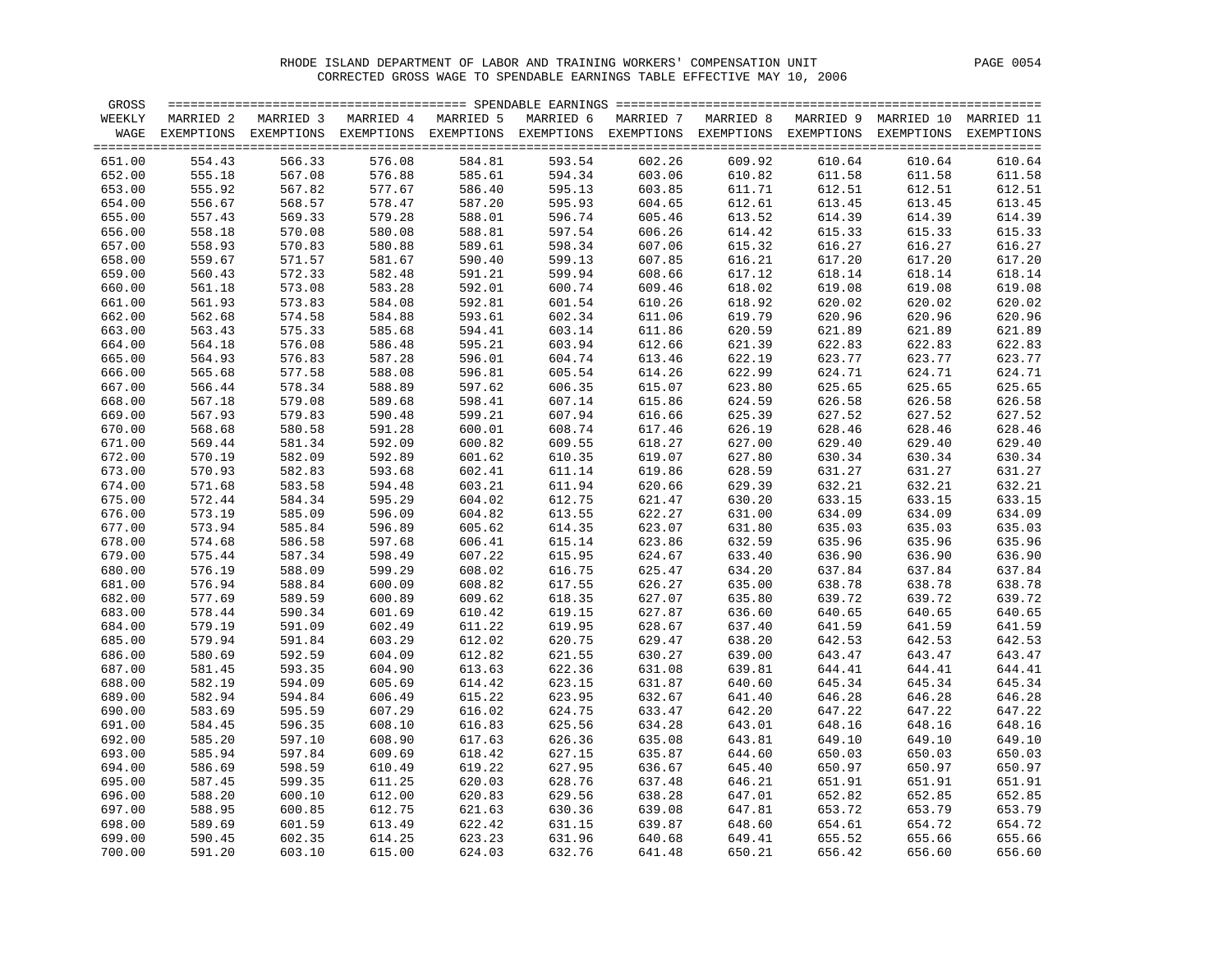| GROSS  | $=$       |                                                                                         |           |           |           |           |           |           |                       |            |
|--------|-----------|-----------------------------------------------------------------------------------------|-----------|-----------|-----------|-----------|-----------|-----------|-----------------------|------------|
| WEEKLY | MARRIED 2 | MARRIED 3                                                                               | MARRIED 4 | MARRIED 5 | MARRIED 6 | MARRIED 7 | MARRIED 8 | MARRIED 9 | MARRIED 10 MARRIED 11 |            |
| WAGE   |           | EXEMPTIONS EXEMPTIONS EXEMPTIONS EXEMPTIONS EXEMPTIONS EXEMPTIONS EXEMPTIONS EXEMPTIONS |           |           |           |           |           |           | EXEMPTIONS            | EXEMPTIONS |
|        |           |                                                                                         |           |           |           |           |           |           |                       |            |
| 701.00 | 591.95    | 603.85                                                                                  | 615.75    | 624.83    | 633.56    | 642.28    | 651.01    | 657.32    | 657.54                | 657.54     |
| 702.00 | 592.70    | 604.60                                                                                  | 616.50    | 625.63    | 634.36    | 643.08    | 651.81    | 658.22    | 658.48                | 658.48     |
| 703.00 | 593.45    | 605.35                                                                                  | 617.25    | 626.43    | 635.16    | 643.88    | 652.61    | 659.12    | 659.41                | 659.41     |
|        | 594.20    |                                                                                         |           | 627.23    |           |           |           |           |                       |            |
| 704.00 |           | 606.10                                                                                  | 618.00    |           | 635.96    | 644.68    | 653.41    | 660.02    | 660.35                | 660.35     |
| 705.00 | 594.95    | 606.85                                                                                  | 618.75    | 628.03    | 636.76    | 645.48    | 654.21    | 660.92    | 661.29                | 661.29     |
| 706.00 | 595.70    | 607.60                                                                                  | 619.50    | 628.83    | 637.56    | 646.28    | 655.01    | 661.82    | 662.23                | 662.23     |
| 707.00 | 596.46    | 608.36                                                                                  | 620.26    | 629.64    | 638.37    | 647.09    | 655.82    | 662.73    | 663.17                | 663.17     |
| 708.00 | 597.20    | 609.10                                                                                  | 621.00    | 630.43    | 639.16    | 647.88    | 656.61    | 663.62    | 664.10                | 664.10     |
| 709.00 | 597.95    | 609.85                                                                                  | 621.75    | 631.23    | 639.96    | 648.68    | 657.41    | 664.52    | 665.04                | 665.04     |
| 710.00 | 598.70    | 610.60                                                                                  | 622.50    | 632.03    | 640.76    | 649.48    | 658.21    | 665.42    | 665.98                | 665.98     |
| 711.00 | 599.46    | 611.36                                                                                  | 623.26    | 632.84    | 641.57    | 650.29    | 659.02    | 666.33    | 666.92                | 666.92     |
| 712.00 | 600.21    | 612.11                                                                                  | 624.01    | 633.64    | 642.37    | 651.09    | 659.82    | 667.23    | 667.86                | 667.86     |
| 713.00 | 600.95    | 612.85                                                                                  | 624.75    | 634.43    | 643.16    | 651.88    | 660.61    | 668.12    | 668.79                | 668.79     |
| 714.00 | 601.70    | 613.60                                                                                  | 625.50    | 635.23    | 643.96    | 652.68    | 661.41    | 669.02    | 669.73                | 669.73     |
| 715.00 | 602.46    | 614.36                                                                                  | 626.26    | 636.04    | 644.77    | 653.49    | 662.22    | 669.93    | 670.67                | 670.67     |
| 716.00 | 603.21    | 615.11                                                                                  | 627.01    | 636.84    | 645.57    | 654.29    | 663.02    | 670.83    | 671.61                | 671.61     |
| 717.00 | 603.96    | 615.86                                                                                  | 627.76    | 637.64    | 646.37    | 655.09    | 663.82    | 671.73    | 672.55                | 672.55     |
| 718.00 | 604.70    | 616.60                                                                                  | 628.50    | 638.43    | 647.16    | 655.88    | 664.61    | 672.62    | 673.48                | 673.48     |
| 719.00 | 605.46    | 617.36                                                                                  | 629.26    | 639.24    | 647.97    | 656.69    | 665.42    | 673.53    | 674.42                | 674.42     |
| 720.00 | 606.21    | 618.11                                                                                  | 630.01    | 640.04    | 648.77    | 657.49    | 666.22    | 674.43    | 675.36                | 675.36     |
| 721.00 | 606.96    | 618.86                                                                                  | 630.76    | 640.84    | 649.57    | 658.29    | 667.02    | 675.33    | 676.30                | 676.30     |
| 722.00 | 607.71    | 619.61                                                                                  | 631.51    | 641.64    | 650.37    | 659.09    | 667.82    | 676.23    | 677.24                | 677.24     |
| 723.00 | 608.46    | 620.36                                                                                  | 632.26    | 642.44    | 651.17    | 659.89    | 668.62    | 677.13    | 678.17                | 678.17     |
| 724.00 | 609.21    | 621.11                                                                                  | 633.01    | 643.24    | 651.97    | 660.69    | 669.42    | 678.03    | 679.11                | 679.11     |
|        | 609.96    |                                                                                         |           | 644.04    |           |           |           | 678.93    |                       |            |
| 725.00 |           | 621.86                                                                                  | 633.76    |           | 652.77    | 661.49    | 670.22    |           | 680.05                | 680.05     |
| 726.00 | 610.71    | 622.61                                                                                  | 634.51    | 644.84    | 653.57    | 662.29    | 671.02    | 679.74    | 680.99                | 680.99     |
| 727.00 | 611.47    | 623.37                                                                                  | 635.27    | 645.65    | 654.38    | 663.10    | 671.83    | 680.55    | 681.93                | 681.93     |
| 728.00 | 612.21    | 624.11                                                                                  | 636.01    | 646.44    | 655.17    | 663.89    | 672.62    | 681.34    | 682.86                | 682.86     |
| 729.00 | 612.96    | 624.86                                                                                  | 636.76    | 647.24    | 655.97    | 664.69    | 673.42    | 682.14    | 683.80                | 683.80     |
| 730.00 | 613.71    | 625.61                                                                                  | 637.51    | 648.04    | 656.77    | 665.49    | 674.22    | 682.94    | 684.74                | 684.74     |
| 731.00 | 614.47    | 626.37                                                                                  | 638.27    | 648.85    | 657.58    | 666.30    | 675.03    | 683.75    | 685.68                | 685.68     |
| 732.00 | 615.22    | 627.12                                                                                  | 639.02    | 649.65    | 658.38    | 667.10    | 675.83    | 684.55    | 686.62                | 686.62     |
| 733.00 | 615.96    | 627.86                                                                                  | 639.76    | 650.44    | 659.17    | 667.89    | 676.62    | 685.34    | 687.55                | 687.55     |
| 734.00 | 616.71    | 628.61                                                                                  | 640.51    | 651.24    | 659.97    | 668.69    | 677.42    | 686.14    | 688.49                | 688.49     |
| 735.00 | 617.47    | 629.37                                                                                  | 641.27    | 652.05    | 660.78    | 669.50    | 678.23    | 686.95    | 689.43                | 689.43     |
| 736.00 | 618.22    | 630.12                                                                                  | 642.02    | 652.85    | 661.58    | 670.30    | 679.03    | 687.75    | 690.37                | 690.37     |
| 737.00 | 618.97    | 630.87                                                                                  | 642.77    | 653.65    | 662.38    | 671.10    | 679.83    | 688.55    | 691.31                | 691.31     |
| 738.00 | 619.71    | 631.61                                                                                  | 643.51    | 654.44    | 663.17    | 671.89    | 680.62    | 689.34    | 692.24                | 692.24     |
| 739.00 | 620.47    | 632.37                                                                                  | 644.27    | 655.25    | 663.98    | 672.70    | 681.43    | 690.15    | 693.18                | 693.18     |
| 740.00 | 621.22    | 633.12                                                                                  | 645.02    | 656.05    | 664.78    | 673.50    | 682.23    | 690.95    | 694.12                | 694.12     |
| 741.00 | 621.97    | 633.87                                                                                  | 645.77    | 656.85    | 665.58    | 674.30    | 683.03    | 691.75    | 695.06                | 695.06     |
| 742.00 | 622.72    | 634.62                                                                                  | 646.52    | 657.65    | 666.38    | 675.10    | 683.83    | 692.55    | 696.00                | 696.00     |
| 743.00 | 623.47    | 635.37                                                                                  | 647.27    | 658.45    | 667.18    | 675.90    | 684.63    | 693.35    | 696.93                | 696.93     |
| 744.00 | 624.22    | 636.12                                                                                  | 648.02    | 659.25    | 667.98    | 676.70    | 685.43    | 694.15    | 697.87                | 697.87     |
| 745.00 | 624.97    | 636.87                                                                                  | 648.77    | 660.05    | 668.78    | 677.50    | 686.23    | 694.95    | 698.81                | 698.81     |
| 746.00 | 625.72    | 637.62                                                                                  | 649.52    | 660.85    | 669.58    | 678.30    | 687.03    | 695.75    | 699.75                | 699.75     |
| 747.00 | 626.48    | 638.38                                                                                  | 650.28    | 661.66    | 670.39    | 679.11    | 687.84    | 696.56    | 700.69                | 700.69     |
| 748.00 | 627.22    | 639.12                                                                                  | 651.02    | 662.45    | 671.18    | 679.90    | 688.63    | 697.35    | 701.62                | 701.62     |
| 749.00 | 627.97    | 639.87                                                                                  | 651.77    | 663.25    | 671.98    | 680.70    | 689.43    | 698.15    | 702.56                | 702.56     |
| 750.00 | 628.72    | 640.62                                                                                  | 652.52    | 664.05    | 672.78    | 681.50    | 690.23    | 698.95    | 703.50                | 703.50     |
|        |           |                                                                                         |           |           |           |           |           |           |                       |            |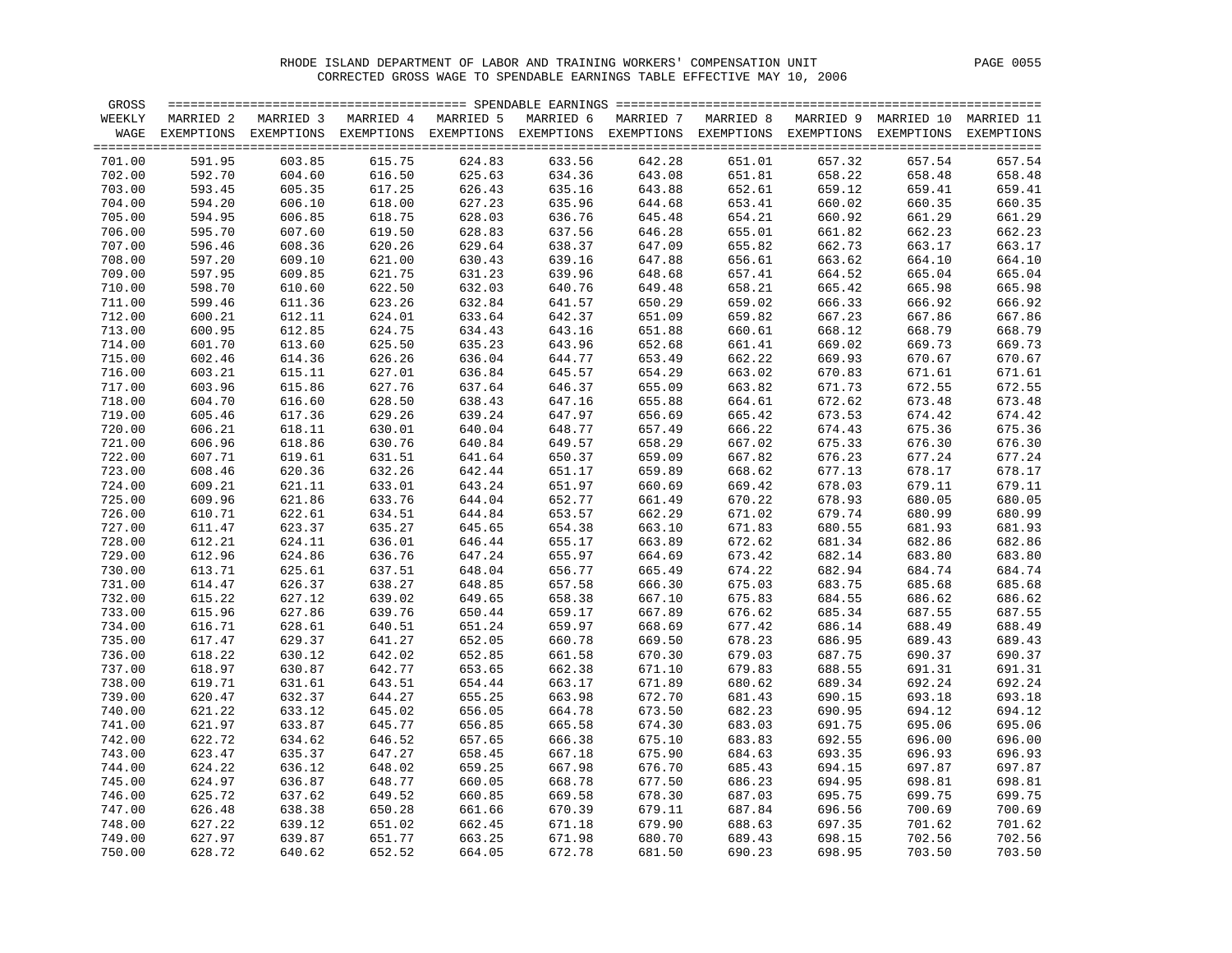| GROSS  |           |           |           |           |           |                                                                                                                    |           |        |                                 |        |
|--------|-----------|-----------|-----------|-----------|-----------|--------------------------------------------------------------------------------------------------------------------|-----------|--------|---------------------------------|--------|
| WEEKLY | MARRIED 2 | MARRIED 3 | MARRIED 4 | MARRIED 5 | MARRIED 6 | MARRIED 7                                                                                                          | MARRIED 8 |        | MARRIED 9 MARRIED 10 MARRIED 11 |        |
|        |           |           |           |           |           | WAGE EXEMPTIONS EXEMPTIONS EXEMPTIONS EXEMPTIONS EXEMPTIONS EXEMPTIONS EXEMPTIONS EXEMPTIONS EXEMPTIONS EXEMPTIONS |           |        |                                 |        |
|        |           |           |           |           |           |                                                                                                                    |           |        |                                 |        |
| 751.00 | 629.48    | 641.38    | 653.28    | 664.86    | 673.59    | 682.31                                                                                                             | 691.04    | 699.76 | 704.44                          | 704.44 |
| 752.00 | 630.23    | 642.13    | 654.03    | 665.66    | 674.39    | 683.11                                                                                                             | 691.84    | 700.56 | 705.38                          | 705.38 |
| 753.00 | 630.97    | 642.87    | 654.77    | 666.45    | 675.18    | 683.90                                                                                                             | 692.63    | 701.35 | 706.31                          | 706.31 |
| 754.00 | 631.72    | 643.62    | 655.52    | 667.25    | 675.98    | 684.70                                                                                                             | 693.43    | 702.15 | 707.25                          | 707.25 |
|        |           |           |           |           |           |                                                                                                                    |           |        |                                 |        |
| 755.00 | 632.48    | 644.38    | 656.28    | 668.06    | 676.79    | 685.51                                                                                                             | 694.24    | 702.96 | 708.19                          | 708.19 |
| 756.00 | 633.23    | 645.13    | 657.03    | 668.86    | 677.59    | 686.31                                                                                                             | 695.04    | 703.76 | 709.13                          | 709.13 |
| 757.00 | 633.98    | 645.88    | 657.78    | 669.66    | 678.39    | 687.11                                                                                                             | 695.84    | 704.56 | 710.07                          | 710.07 |
| 758.00 | 634.72    | 646.62    | 658.52    | 670.41    | 679.18    | 687.90                                                                                                             | 696.63    | 705.35 | 711.00                          | 711.00 |
| 759.00 | 635.48    | 647.38    | 659.28    | 671.17    | 679.99    | 688.71                                                                                                             | 697.44    | 706.16 | 711.92                          | 711.94 |
| 760.00 | 636.23    | 648.13    | 660.03    | 671.92    | 680.79    | 689.51                                                                                                             | 698.24    | 706.96 | 712.83                          | 712.88 |
| 761.00 | 636.98    | 648.88    | 660.78    | 672.67    | 681.59    | 690.31                                                                                                             | 699.04    | 707.76 | 713.73                          | 713.82 |
| 762.00 | 637.73    | 649.63    | 661.53    | 673.42    | 682.39    | 691.11                                                                                                             | 699.84    | 708.56 | 714.63                          | 714.76 |
| 763.00 | 638.48    | 650.38    | 662.28    | 674.17    | 683.19    | 691.91                                                                                                             | 700.64    | 709.36 | 715.52                          | 715.69 |
| 764.00 | 639.23    | 651.13    | 663.03    | 674.92    | 683.99    | 692.71                                                                                                             | 701.44    | 710.16 | 716.43                          | 716.63 |
| 765.00 | 639.98    | 651.88    | 663.78    | 675.67    | 684.79    | 693.51                                                                                                             | 702.24    | 710.96 | 717.33                          | 717.57 |
| 766.00 | 640.73    | 652.63    | 664.53    | 676.42    | 685.59    | 694.31                                                                                                             | 703.04    | 711.76 | 718.23                          | 718.51 |
| 767.00 | 641.49    | 653.39    | 665.29    | 677.18    | 686.40    | 695.12                                                                                                             | 703.85    | 712.57 | 719.13                          | 719.45 |
| 768.00 | 642.23    | 654.13    | 666.03    | 677.92    | 687.19    | 695.91                                                                                                             | 704.64    | 713.36 | 720.03                          | 720.38 |
| 769.00 | 642.98    | 654.88    | 666.78    | 678.67    | 687.99    | 696.71                                                                                                             | 705.44    | 714.16 | 720.93                          | 721.32 |
| 770.00 | 643.73    | 655.63    | 667.53    | 679.42    | 688.79    | 697.51                                                                                                             | 706.24    | 714.96 | 721.83                          | 722.26 |
| 771.00 | 644.49    | 656.39    | 668.29    | 680.18    | 689.60    | 698.32                                                                                                             | 707.05    | 715.77 | 722.73                          | 723.20 |
| 772.00 | 645.24    | 657.14    | 669.04    | 680.93    | 690.40    | 699.12                                                                                                             | 707.85    | 716.57 | 723.64                          | 724.14 |
| 773.00 | 645.98    | 657.88    | 669.78    | 681.67    | 691.19    | 699.91                                                                                                             | 708.64    | 717.36 | 724.53                          | 725.07 |
| 774.00 | 646.73    | 658.63    | 670.53    | 682.42    | 691.99    | 700.71                                                                                                             | 709.44    | 718.16 | 725.43                          | 726.01 |
| 775.00 | 647.49    | 659.39    | 671.29    | 683.18    | 692.80    | 701.52                                                                                                             | 710.25    | 718.97 | 726.33                          | 726.95 |
| 776.00 | 648.24    | 660.14    | 672.04    | 683.93    | 693.60    | 702.32                                                                                                             | 711.05    | 719.77 | 727.24                          | 727.89 |
| 777.00 | 648.99    | 660.89    | 672.79    | 684.68    | 694.40    | 703.12                                                                                                             | 711.85    | 720.57 | 728.14                          | 728.83 |
| 778.00 | 649.73    | 661.63    | 673.53    | 685.42    | 695.19    | 703.91                                                                                                             | 712.64    | 721.36 | 729.03                          | 729.76 |
|        |           |           |           |           |           |                                                                                                                    |           |        |                                 |        |
| 779.00 | 650.49    | 662.39    | 674.29    | 686.18    | 696.00    | 704.72                                                                                                             | 713.45    | 722.17 | 729.93                          | 730.70 |
| 780.00 | 651.24    | 663.14    | 675.04    | 686.93    | 696.80    | 705.52                                                                                                             | 714.25    | 722.97 | 730.84                          | 731.64 |
| 781.00 | 651.99    | 663.89    | 675.79    | 687.68    | 697.60    | 706.32                                                                                                             | 715.05    | 723.77 | 731.74                          | 732.58 |
| 782.00 | 652.74    | 664.64    | 676.54    | 688.43    | 698.40    | 707.12                                                                                                             | 715.85    | 724.57 | 732.64                          | 733.52 |
| 783.00 | 653.49    | 665.39    | 677.29    | 689.18    | 699.20    | 707.92                                                                                                             | 716.65    | 725.37 | 733.53                          | 734.45 |
| 784.00 | 654.24    | 666.14    | 678.04    | 689.93    | 700.00    | 708.72                                                                                                             | 717.45    | 726.17 | 734.44                          | 735.39 |
| 785.00 | 654.99    | 666.89    | 678.79    | 690.68    | 700.80    | 709.52                                                                                                             | 718.25    | 726.97 | 735.34                          | 736.33 |
| 786.00 | 655.74    | 667.64    | 679.54    | 691.43    | 701.60    | 710.32                                                                                                             | 719.05    | 727.77 | 736.24                          | 737.27 |
| 787.00 | 656.50    | 668.40    | 680.30    | 692.19    | 702.41    | 711.13                                                                                                             | 719.86    | 728.58 | 737.14                          | 738.21 |
| 788.00 | 657.24    | 669.14    | 681.04    | 692.93    | 703.20    | 711.92                                                                                                             | 720.65    | 729.37 | 738.04                          | 739.14 |
| 789.00 | 657.99    | 669.89    | 681.79    | 693.68    | 704.00    | 712.72                                                                                                             | 721.45    | 730.17 | 738.90                          | 740.08 |
| 790.00 | 658.74    | 670.64    | 682.54    | 694.43    | 704.80    | 713.52                                                                                                             | 722.25    | 730.97 | 739.70                          | 741.02 |
| 791.00 | 659.50    | 671.40    | 683.30    | 695.19    | 705.61    | 714.33                                                                                                             | 723.06    | 731.78 | 740.50                          | 741.96 |
| 792.00 | 660.25    | 672.15    | 684.05    | 695.94    | 706.41    | 715.13                                                                                                             | 723.86    | 732.58 | 741.31                          | 742.90 |
| 793.00 | 660.99    | 672.89    | 684.79    | 696.68    | 707.20    | 715.92                                                                                                             | 724.65    | 733.37 | 742.10                          | 743.83 |
| 794.00 | 661.74    | 673.64    | 685.54    | 697.43    | 708.00    | 716.72                                                                                                             | 725.45    | 734.17 | 742.90                          | 744.77 |
| 795.00 | 662.50    | 674.40    | 686.30    | 698.19    | 708.81    | 717.53                                                                                                             | 726.26    | 734.98 | 743.70                          | 745.71 |
| 796.00 | 663.25    | 675.15    | 687.05    | 698.94    | 709.61    | 718.33                                                                                                             | 727.06    | 735.78 | 744.51                          | 746.65 |
| 797.00 | 664.00    | 675.90    | 687.80    | 699.69    | 710.41    | 719.13                                                                                                             | 727.86    | 736.58 | 745.31                          | 747.59 |
| 798.00 | 664.74    | 676.64    | 688.54    | 700.43    | 711.20    | 719.92                                                                                                             | 728.65    | 737.37 | 746.10                          | 748.52 |
| 799.00 | 665.50    | 677.40    | 689.30    | 701.19    | 712.01    | 720.73                                                                                                             | 729.46    | 738.18 | 746.90                          | 749.46 |
| 800.00 | 666.25    | 678.15    | 690.05    | 701.94    | 712.81    | 721.53                                                                                                             | 730.26    | 738.98 | 747.71                          | 750.40 |
|        |           |           |           |           |           |                                                                                                                    |           |        |                                 |        |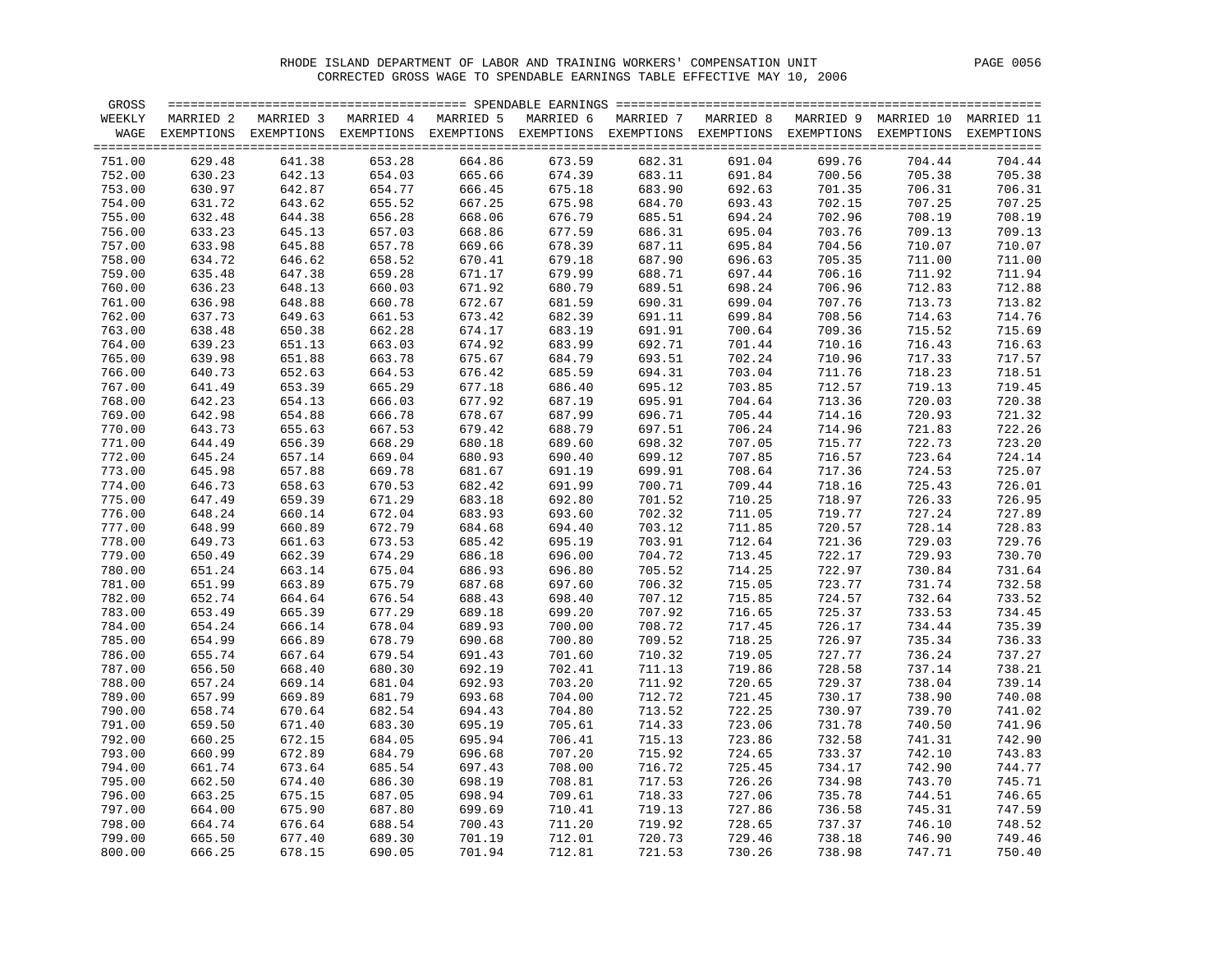| GROSS  |            |           |           |                                                                              |           |           |           |           |            |            |
|--------|------------|-----------|-----------|------------------------------------------------------------------------------|-----------|-----------|-----------|-----------|------------|------------|
| WEEKLY | MARRIED 2  | MARRIED 3 | MARRIED 4 | MARRIED 5                                                                    | MARRIED 6 | MARRIED 7 | MARRIED 8 | MARRIED 9 | MARRIED 10 | MARRIED 11 |
| WAGE   | EXEMPTIONS |           |           | EXEMPTIONS EXEMPTIONS EXEMPTIONS EXEMPTIONS EXEMPTIONS EXEMPTIONS EXEMPTIONS |           |           |           |           | EXEMPTIONS | EXEMPTIONS |
|        |            |           |           |                                                                              |           |           |           |           |            |            |
| 801.00 | 667.00     | 678.90    | 690.80    | 702.69                                                                       | 713.61    | 722.33    | 731.06    | 739.78    | 748.51     | 751.34     |
| 802.00 | 667.75     | 679.65    | 691.55    | 703.44                                                                       | 714.41    | 723.13    | 731.86    | 740.58    | 749.31     | 752.28     |
| 803.00 | 668.50     | 680.40    | 692.30    | 704.19                                                                       | 715.21    | 723.93    | 732.66    | 741.38    | 750.10     | 753.21     |
| 804.00 | 669.25     | 681.15    | 693.05    | 704.94                                                                       | 716.01    | 724.73    | 733.46    | 742.18    | 750.91     | 754.15     |
| 805.00 | 670.00     | 681.90    | 693.80    | 705.69                                                                       | 716.81    | 725.53    | 734.26    | 742.98    | 751.71     | 755.09     |
| 806.00 | 670.75     | 682.65    | 694.55    | 706.44                                                                       | 717.61    | 726.33    | 735.06    | 743.78    | 752.51     | 756.03     |
| 807.00 | 671.51     | 683.41    | 695.31    | 707.20                                                                       | 718.42    | 727.14    | 735.87    | 744.59    | 753.31     | 756.97     |
| 808.00 | 672.25     | 684.15    | 696.05    | 707.94                                                                       | 719.21    | 727.93    | 736.66    | 745.38    | 754.11     | 757.90     |
| 809.00 | 673.00     | 684.90    | 696.80    | 708.69                                                                       | 720.01    | 728.73    | 737.46    | 746.18    | 754.91     | 758.84     |
| 810.00 | 673.75     | 685.65    | 697.55    | 709.44                                                                       | 720.81    | 729.53    | 738.26    | 746.98    | 755.71     | 759.78     |
| 811.00 | 674.51     | 686.41    | 698.31    | 710.20                                                                       | 721.62    | 730.34    | 739.07    | 747.79    | 756.51     | 760.72     |
| 812.00 | 675.26     | 687.16    | 699.06    | 710.95                                                                       | 722.42    | 731.14    | 739.87    | 748.59    | 757.32     | 761.66     |
| 813.00 | 676.00     | 687.90    | 699.80    | 711.69                                                                       | 723.21    | 731.93    | 740.66    | 749.38    | 758.11     | 762.59     |
| 814.00 | 676.75     | 688.65    | 700.55    | 712.44                                                                       | 724.01    | 732.73    | 741.46    | 750.18    | 758.91     | 763.53     |
| 815.00 | 677.51     | 689.41    | 701.31    | 713.20                                                                       | 724.82    | 733.54    | 742.27    | 750.99    | 759.71     | 764.47     |
| 816.00 | 678.26     | 690.16    | 702.06    | 713.95                                                                       | 725.62    | 734.34    | 743.07    | 751.79    | 760.52     | 765.41     |
| 817.00 | 679.01     | 690.91    | 702.81    | 714.70                                                                       | 726.42    | 735.14    | 743.87    | 752.59    | 761.32     | 766.35     |
| 818.00 | 679.75     | 691.65    | 703.55    | 715.44                                                                       | 727.21    | 735.93    | 744.66    | 753.38    | 762.11     | 767.28     |
| 819.00 | 680.51     | 692.41    | 704.31    | 716.20                                                                       | 728.02    | 736.74    | 745.47    | 754.19    | 762.91     | 768.22     |
| 820.00 | 681.26     | 693.16    | 705.06    | 716.95                                                                       | 728.82    | 737.54    | 746.27    | 754.99    | 763.72     | 769.16     |
| 821.00 | 682.01     | 693.91    | 705.81    | 717.70                                                                       | 729.60    | 738.34    | 747.07    | 755.79    | 764.52     | 770.10     |
| 822.00 | 682.76     | 694.66    | 706.56    | 718.45                                                                       | 730.35    | 739.14    | 747.87    | 756.59    | 765.32     | 771.04     |
| 823.00 | 683.51     | 695.41    | 707.31    | 719.20                                                                       | 731.10    | 739.94    | 748.67    | 757.39    | 766.11     | 771.93     |
| 824.00 | 684.26     | 696.16    | 708.06    | 719.95                                                                       | 731.85    | 740.74    | 749.47    | 758.19    | 766.92     | 772.84     |
| 825.00 | 685.01     | 696.91    | 708.81    | 720.70                                                                       | 732.60    | 741.54    | 750.27    | 758.99    | 767.72     | 773.74     |
| 826.00 | 685.76     | 697.66    | 709.56    | 721.45                                                                       | 733.35    | 742.34    | 751.07    | 759.79    | 768.52     | 774.64     |
| 827.00 | 686.52     | 698.42    | 710.32    | 722.21                                                                       | 734.11    | 743.15    | 751.88    | 760.60    | 769.32     | 775.54     |
| 828.00 | 687.26     | 699.16    | 711.06    | 722.95                                                                       | 734.85    | 743.94    | 752.67    | 761.39    | 770.12     | 776.44     |
| 829.00 | 688.01     | 699.91    | 711.81    | 723.70                                                                       | 735.60    | 744.74    | 753.47    | 762.19    | 770.92     | 777.34     |
| 830.00 | 688.76     | 700.66    | 712.56    | 724.45                                                                       | 736.35    | 745.54    | 754.27    | 762.99    | 771.72     | 778.24     |
| 831.00 | 689.52     | 701.42    | 713.32    | 725.21                                                                       | 737.11    | 746.35    | 755.08    | 763.80    | 772.52     | 779.14     |
| 832.00 | 690.27     | 702.17    | 714.07    | 725.96                                                                       | 737.86    | 747.15    | 755.88    | 764.60    | 773.33     | 780.05     |
| 833.00 | 691.01     | 702.91    | 714.81    | 726.70                                                                       | 738.60    | 747.94    | 756.67    | 765.39    | 774.12     | 780.94     |
| 834.00 | 691.76     | 703.66    | 715.56    | 727.45                                                                       | 739.35    | 748.74    | 757.47    | 766.19    | 774.92     | 781.84     |
| 835.00 | 692.52     | 704.42    | 716.32    | 728.21                                                                       | 740.11    | 749.55    | 758.28    | 767.00    | 775.72     | 782.74     |
| 836.00 | 693.27     | 705.17    | 717.07    | 728.96                                                                       | 740.86    | 750.35    | 759.08    | 767.80    | 776.53     | 783.65     |
| 837.00 | 694.02     | 705.92    | 717.82    | 729.71                                                                       | 741.61    | 751.15    | 759.88    | 768.60    | 777.33     | 784.55     |
| 838.00 | 694.76     | 706.66    | 718.56    | 730.45                                                                       | 742.35    | 751.94    | 760.67    | 769.39    | 778.12     | 785.44     |
| 839.00 | 695.52     | 707.42    | 719.32    | 731.21                                                                       | 743.11    | 752.75    | 761.48    | 770.20    | 778.92     | 786.34     |
| 840.00 | 696.27     | 708.17    | 720.07    | 731.96                                                                       | 743.86    | 753.55    | 762.28    | 771.00    | 779.73     | 787.25     |
| 841.00 | 697.02     | 708.92    | 720.82    | 732.71                                                                       | 744.61    | 754.35    | 763.08    | 771.80    | 780.53     | 788.15     |
| 842.00 | 697.77     | 709.67    | 721.57    | 733.46                                                                       | 745.36    | 755.15    | 763.88    | 772.60    | 781.33     | 789.05     |
| 843.00 | 698.52     | 710.42    | 722.32    | 734.21                                                                       | 746.11    | 755.95    | 764.68    | 773.40    | 782.12     | 789.94     |
| 844.00 | 699.27     | 711.17    | 723.07    | 734.96                                                                       | 746.86    | 756.75    | 765.48    | 774.20    | 782.93     | 790.85     |
| 845.00 | 700.02     | 711.92    | 723.82    | 735.71                                                                       | 747.61    | 757.55    | 766.28    | 775.00    | 783.73     | 791.75     |
| 846.00 | 700.77     | 712.67    | 724.57    | 736.46                                                                       | 748.36    | 758.35    | 767.08    | 775.80    | 784.53     | 792.65     |
| 847.00 | 701.53     | 713.43    | 725.33    | 737.22                                                                       | 749.12    | 759.16    | 767.89    | 776.61    | 785.33     | 793.55     |
| 848.00 | 702.27     | 714.17    | 726.07    | 737.96                                                                       | 749.86    | 759.95    | 768.68    | 777.40    | 786.13     | 794.45     |
| 849.00 | 703.02     | 714.92    | 726.82    | 738.71                                                                       | 750.61    | 760.75    | 769.48    | 778.20    | 786.93     | 795.35     |
| 850.00 | 703.77     | 715.67    | 727.57    | 739.46                                                                       | 751.36    | 761.55    | 770.28    | 779.00    | 787.73     | 796.25     |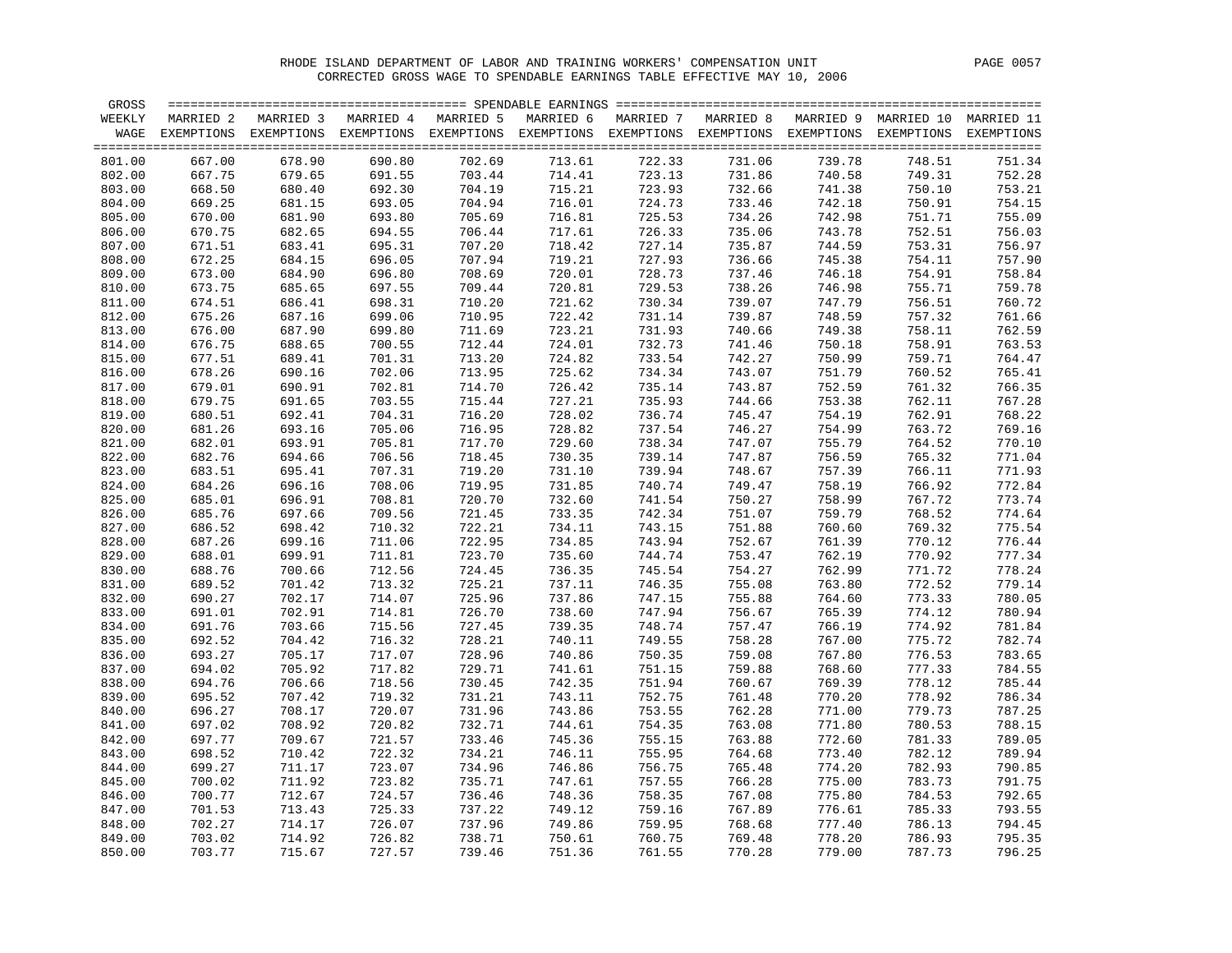| GROSS  | $=$       |                                                                                         |           |           |           |           |           |           |            |             |
|--------|-----------|-----------------------------------------------------------------------------------------|-----------|-----------|-----------|-----------|-----------|-----------|------------|-------------|
| WEEKLY | MARRIED 2 | MARRIED 3                                                                               | MARRIED 4 | MARRIED 5 | MARRIED 6 | MARRIED 7 | MARRIED 8 | MARRIED 9 | MARRIED 10 | MARRIED 11  |
| WAGE   |           | EXEMPTIONS EXEMPTIONS EXEMPTIONS EXEMPTIONS EXEMPTIONS EXEMPTIONS EXEMPTIONS EXEMPTIONS |           |           |           |           |           |           | EXEMPTIONS | EXEMPTIONS  |
|        |           |                                                                                         |           |           |           |           |           |           |            | $=$ $=$ $=$ |
| 851.00 | 704.53    | 716.43                                                                                  | 728.33    | 740.22    | 752.12    | 762.36    | 771.09    | 779.81    | 788.53     | 797.15      |
| 852.00 | 705.28    | 717.18                                                                                  | 729.08    | 740.97    | 752.87    | 763.16    | 771.89    | 780.61    | 789.34     | 798.06      |
| 853.00 | 706.02    | 717.92                                                                                  | 729.82    | 741.71    | 753.61    | 763.95    | 772.68    | 781.40    | 790.13     | 798.86      |
| 854.00 | 706.77    | 718.67                                                                                  | 730.57    | 742.46    | 754.36    | 764.75    | 773.48    | 782.20    | 790.93     | 799.66      |
| 855.00 | 707.53    | 719.43                                                                                  | 731.33    | 743.22    | 755.12    | 765.56    | 774.29    | 783.01    | 791.73     | 800.46      |
| 856.00 | 708.28    | 720.18                                                                                  | 732.08    | 743.97    | 755.87    | 766.36    | 775.09    | 783.81    | 792.54     | 801.27      |
| 857.00 | 709.03    | 720.93                                                                                  | 732.83    | 744.72    | 756.62    | 767.16    | 775.89    | 784.61    | 793.34     | 802.07      |
| 858.00 | 709.77    | 721.67                                                                                  | 733.57    | 745.46    | 757.36    | 767.95    | 776.68    | 785.40    | 794.13     | 802.86      |
| 859.00 | 710.53    | 722.43                                                                                  | 734.33    | 746.22    | 758.12    | 768.76    | 777.49    | 786.21    | 794.93     | 803.66      |
| 860.00 | 711.28    | 723.18                                                                                  | 735.08    | 746.97    | 758.87    | 769.56    | 778.29    | 787.01    | 795.74     | 804.47      |
| 861.00 | 712.03    | 723.93                                                                                  | 735.83    | 747.72    | 759.62    | 770.36    | 779.09    | 787.81    | 796.54     | 805.27      |
| 862.00 | 712.78    | 724.68                                                                                  | 736.58    | 748.47    | 760.37    | 771.16    | 779.89    | 788.61    | 797.34     | 806.07      |
| 863.00 | 713.53    | 725.43                                                                                  | 737.33    | 749.22    | 761.12    | 771.96    | 780.69    | 789.41    | 798.13     | 806.86      |
| 864.00 | 714.28    | 726.18                                                                                  | 738.08    | 749.97    | 761.87    | 772.76    | 781.49    | 790.21    | 798.94     | 807.67      |
| 865.00 | 715.03    | 726.93                                                                                  | 738.83    | 750.72    | 762.62    | 773.56    | 782.29    | 791.01    | 799.74     | 808.47      |
| 866.00 | 715.78    | 727.68                                                                                  | 739.58    | 751.47    | 763.37    | 774.36    | 783.09    | 791.81    | 800.54     | 809.27      |
| 867.00 | 716.54    | 728.44                                                                                  | 740.34    | 752.23    | 764.13    | 775.17    | 783.90    | 792.62    | 801.34     | 810.07      |
| 868.00 | 717.28    | 729.18                                                                                  | 741.08    | 752.97    | 764.87    | 775.96    | 784.69    | 793.41    | 802.14     | 810.87      |
| 869.00 | 718.03    | 729.93                                                                                  | 741.83    | 753.72    | 765.62    | 776.76    | 785.49    | 794.21    | 802.94     | 811.67      |
| 870.00 | 718.78    | 730.68                                                                                  | 742.58    | 754.47    | 766.37    | 777.56    | 786.29    | 795.01    | 803.74     | 812.47      |
| 871.00 | 719.54    | 731.44                                                                                  | 743.34    | 755.23    | 767.13    | 778.37    | 787.10    | 795.82    | 804.54     | 813.27      |
| 872.00 | 720.29    | 732.19                                                                                  | 744.09    | 755.98    | 767.88    | 779.17    | 787.90    | 796.62    | 805.35     | 814.08      |
| 873.00 | 721.03    | 732.93                                                                                  | 744.83    | 756.72    | 768.62    | 779.96    | 788.69    | 797.41    | 806.14     | 814.87      |
| 874.00 | 721.78    | 733.68                                                                                  | 745.58    | 757.47    | 769.37    | 780.76    | 789.49    | 798.21    | 806.94     | 815.67      |
| 875.00 | 722.54    | 734.44                                                                                  | 746.34    | 758.23    | 770.13    | 781.57    | 790.30    | 799.02    | 807.74     | 816.47      |
| 876.00 | 723.29    | 735.19                                                                                  | 747.09    | 758.98    | 770.88    | 782.37    | 791.10    | 799.82    | 808.55     | 817.28      |
| 877.00 | 724.04    | 735.94                                                                                  | 747.84    | 759.73    | 771.63    | 783.17    | 791.90    | 800.62    | 809.35     | 818.08      |
| 878.00 | 724.78    | 736.68                                                                                  | 748.58    | 760.47    | 772.37    | 783.96    | 792.69    | 801.41    | 810.14     | 818.87      |
| 879.00 | 725.54    | 737.44                                                                                  | 749.34    | 761.23    | 773.13    | 784.77    | 793.50    | 802.22    | 810.94     | 819.67      |
| 880.00 | 726.29    | 738.19                                                                                  | 750.09    | 761.98    | 773.88    | 785.57    | 794.30    | 803.02    | 811.75     | 820.48      |
| 881.00 | 727.04    | 738.94                                                                                  | 750.84    | 762.73    | 774.63    | 786.37    | 795.10    | 803.82    | 812.55     | 821.28      |
| 882.00 | 727.79    | 739.69                                                                                  | 751.59    | 763.48    | 775.38    | 787.17    | 795.90    | 804.62    | 813.35     | 822.08      |
| 883.00 | 728.54    | 740.44                                                                                  | 752.34    | 764.23    | 776.13    | 787.97    | 796.70    | 805.42    | 814.14     | 822.87      |
| 884.00 | 729.29    | 741.19                                                                                  | 753.09    | 764.98    | 776.88    | 788.77    | 797.50    | 806.22    | 814.95     | 823.68      |
| 885.00 | 730.04    | 741.94                                                                                  | 753.84    | 765.73    | 777.63    | 789.53    | 798.30    | 807.02    | 815.75     | 824.48      |
| 886.00 | 730.79    | 742.69                                                                                  | 754.59    | 766.48    | 778.38    | 790.28    | 799.10    | 807.82    | 816.55     | 825.28      |
| 887.00 | 731.55    | 743.45                                                                                  | 755.35    | 767.24    | 779.14    | 791.04    | 799.91    | 808.63    | 817.35     | 826.08      |
| 888.00 | 732.29    | 744.19                                                                                  | 756.09    | 767.98    | 779.88    | 791.78    | 800.70    | 809.42    | 818.15     | 826.88      |
| 889.00 | 733.04    | 744.94                                                                                  | 756.84    | 768.73    | 780.63    | 792.53    | 801.50    | 810.22    | 818.95     | 827.68      |
| 890.00 | 733.79    | 745.69                                                                                  | 757.59    | 769.48    | 781.38    | 793.28    | 802.30    | 811.02    | 819.75     | 828.48      |
| 891.00 | 734.55    | 746.45                                                                                  | 758.35    | 770.24    | 782.14    | 794.04    | 803.11    | 811.83    | 820.55     | 829.28      |
| 892.00 | 735.30    | 747.20                                                                                  | 759.10    | 770.99    | 782.89    | 794.79    | 803.91    | 812.63    | 821.36     | 830.09      |
| 893.00 | 736.04    | 747.94                                                                                  | 759.84    | 771.73    | 783.63    | 795.53    | 804.70    | 813.42    | 822.15     | 830.88      |
| 894.00 | 736.79    | 748.69                                                                                  | 760.59    | 772.48    | 784.38    | 796.28    | 805.50    | 814.22    | 822.95     | 831.68      |
| 895.00 | 737.55    | 749.45                                                                                  | 761.35    | 773.24    | 785.14    | 797.04    | 806.31    | 815.03    | 823.75     | 832.48      |
| 896.00 | 738.30    | 750.20                                                                                  | 762.10    | 773.99    | 785.89    | 797.79    | 807.11    | 815.83    | 824.56     | 833.29      |
| 897.00 | 739.05    | 750.95                                                                                  | 762.85    | 774.74    | 786.64    | 798.54    | 807.91    | 816.63    | 825.36     | 834.09      |
| 898.00 | 739.79    | 751.69                                                                                  | 763.59    | 775.48    | 787.38    | 799.28    | 808.70    | 817.42    | 826.15     | 834.88      |
| 899.00 | 740.55    | 752.45                                                                                  | 764.35    | 776.24    | 788.14    | 800.04    | 809.51    | 818.23    | 826.95     | 835.68      |
| 900.00 | 741.30    | 753.20                                                                                  | 765.10    | 776.99    | 788.89    | 800.79    | 810.31    | 819.03    | 827.76     | 836.49      |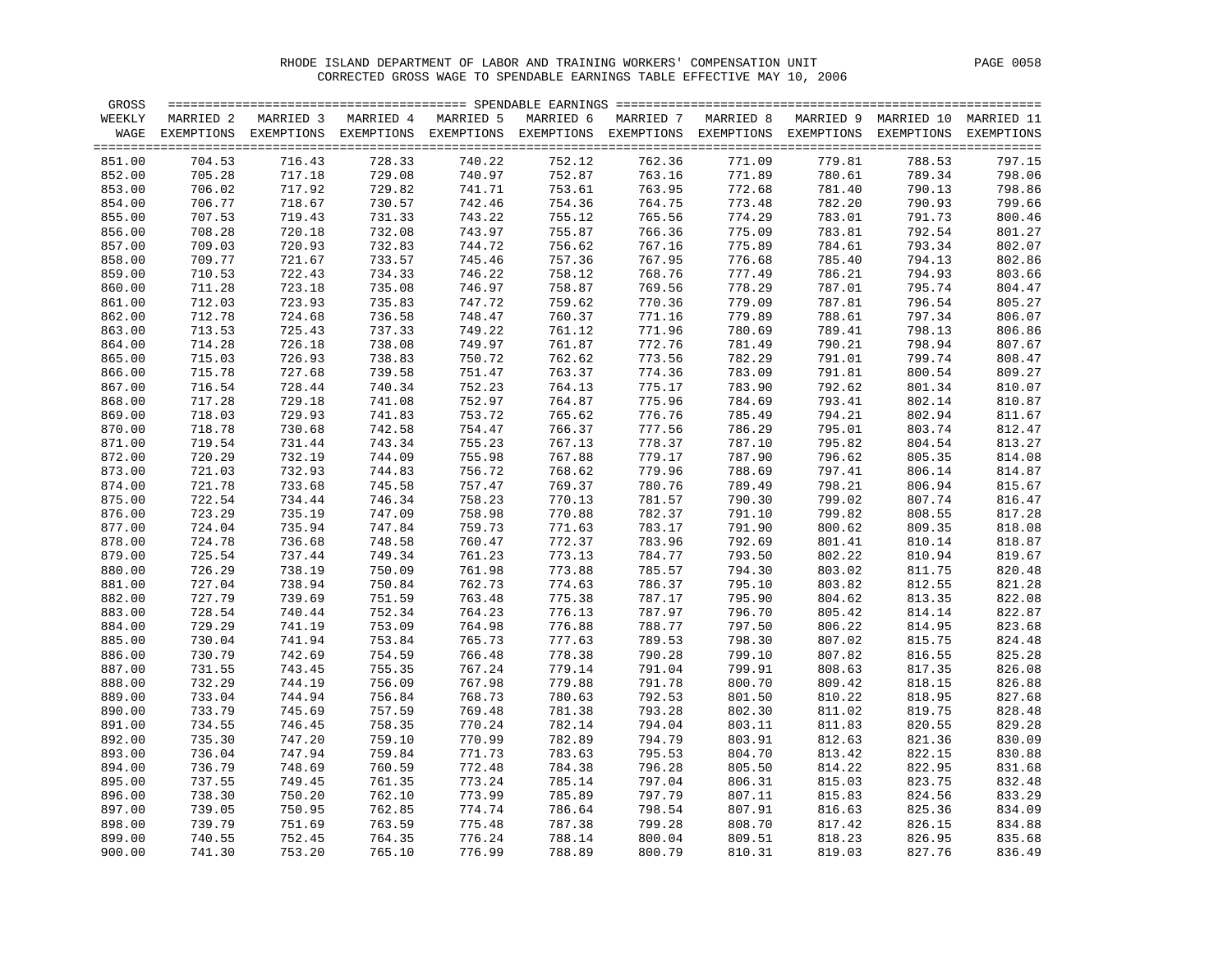| GROSS  |           |                                                                                         |           |           |           |           |           |           |            |            |
|--------|-----------|-----------------------------------------------------------------------------------------|-----------|-----------|-----------|-----------|-----------|-----------|------------|------------|
| WEEKLY | MARRIED 2 | MARRIED 3                                                                               | MARRIED 4 | MARRIED 5 | MARRIED 6 | MARRIED 7 | MARRIED 8 | MARRIED 9 | MARRIED 10 | MARRIED 11 |
| WAGE   |           | EXEMPTIONS EXEMPTIONS EXEMPTIONS EXEMPTIONS EXEMPTIONS EXEMPTIONS EXEMPTIONS EXEMPTIONS |           |           |           |           |           |           | EXEMPTIONS | EXEMPTIONS |
|        |           |                                                                                         |           |           |           |           |           |           |            | $===$      |
| 901.00 | 742.05    | 753.95                                                                                  | 765.85    | 777.74    | 789.64    | 801.54    | 811.11    | 819.83    | 828.56     | 837.29     |
| 902.00 | 742.80    | 754.70                                                                                  | 766.60    | 778.49    | 790.39    | 802.29    | 811.91    | 820.63    | 829.36     | 838.09     |
|        | 743.55    | 755.45                                                                                  | 767.35    | 779.24    | 791.14    | 803.04    | 812.71    | 821.43    | 830.15     | 838.88     |
| 903.00 |           |                                                                                         |           |           |           |           |           |           |            |            |
| 904.00 | 744.30    | 756.20                                                                                  | 768.10    | 779.99    | 791.89    | 803.79    | 813.51    | 822.23    | 830.96     | 839.69     |
| 905.00 | 745.05    | 756.95                                                                                  | 768.85    | 780.74    | 792.64    | 804.54    | 814.31    | 823.03    | 831.76     | 840.49     |
| 906.00 | 745.80    | 757.70                                                                                  | 769.60    | 781.49    | 793.39    | 805.29    | 815.11    | 823.83    | 832.56     | 841.29     |
| 907.00 | 746.56    | 758.46                                                                                  | 770.36    | 782.25    | 794.15    | 806.05    | 815.92    | 824.64    | 833.36     | 842.09     |
| 908.00 | 747.30    | 759.20                                                                                  | 771.10    | 782.99    | 794.89    | 806.79    | 816.71    | 825.43    | 834.16     | 842.89     |
| 909.00 | 748.05    | 759.95                                                                                  | 771.85    | 783.74    | 795.64    | 807.54    | 817.51    | 826.23    | 834.96     | 843.69     |
| 910.00 | 748.80    | 760.70                                                                                  | 772.60    | 784.49    | 796.39    | 808.29    | 818.31    | 827.03    | 835.76     | 844.49     |
| 911.00 | 749.56    | 761.46                                                                                  | 773.36    | 785.25    | 797.15    | 809.05    | 819.12    | 827.84    | 836.56     | 845.29     |
| 912.00 | 750.31    | 762.21                                                                                  | 774.11    | 786.00    | 797.90    | 809.80    | 819.92    | 828.64    | 837.37     | 846.10     |
| 913.00 | 751.05    | 762.95                                                                                  | 774.85    | 786.74    | 798.64    | 810.54    | 820.71    | 829.43    | 838.16     | 846.89     |
| 914.00 | 751.80    | 763.70                                                                                  | 775.60    | 787.49    | 799.39    | 811.29    | 821.51    | 830.23    | 838.96     | 847.69     |
| 915.00 | 752.56    | 764.46                                                                                  | 776.36    | 788.25    | 800.15    | 812.05    | 822.32    | 831.04    | 839.76     | 848.49     |
| 916.00 | 753.31    | 765.21                                                                                  | 777.11    | 789.00    | 800.90    | 812.80    | 823.12    | 831.84    | 840.57     | 849.30     |
| 917.00 | 754.06    | 765.96                                                                                  | 777.86    | 789.75    | 801.65    | 813.55    | 823.92    | 832.64    | 841.37     | 850.10     |
| 918.00 | 754.80    | 766.70                                                                                  | 778.60    | 790.49    | 802.39    | 814.29    | 824.71    | 833.43    | 842.16     | 850.89     |
| 919.00 | 755.56    | 767.46                                                                                  | 779.36    | 791.25    | 803.15    | 815.05    | 825.52    | 834.24    | 842.96     | 851.69     |
| 920.00 | 756.31    | 768.21                                                                                  | 780.11    | 792.00    | 803.90    | 815.80    | 826.32    | 835.04    | 843.77     | 852.50     |
| 921.00 | 757.06    | 768.96                                                                                  | 780.86    | 792.75    | 804.65    | 816.55    | 827.12    | 835.84    | 844.57     | 853.30     |
| 922.00 | 757.81    | 769.71                                                                                  | 781.61    | 793.50    | 805.40    | 817.30    | 827.92    | 836.64    | 845.37     | 854.10     |
| 923.00 | 758.56    | 770.46                                                                                  | 782.36    | 794.25    | 806.15    | 818.05    | 828.72    | 837.44    | 846.16     | 854.89     |
| 924.00 | 759.31    | 771.21                                                                                  | 783.11    | 795.00    | 806.90    | 818.80    | 829.52    | 838.24    | 846.97     | 855.70     |
| 925.00 | 760.06    | 771.96                                                                                  | 783.86    | 795.75    | 807.65    | 819.55    | 830.32    | 839.04    | 847.77     | 856.50     |
| 926.00 | 760.81    | 772.71                                                                                  | 784.61    | 796.50    | 808.40    | 820.30    | 831.12    | 839.84    | 848.57     | 857.30     |
| 927.00 | 761.57    | 773.47                                                                                  | 785.37    | 797.26    | 809.16    | 821.06    | 831.93    | 840.65    | 849.37     | 858.10     |
| 928.00 | 762.31    | 774.21                                                                                  | 786.11    | 798.00    | 809.90    | 821.80    | 832.72    | 841.44    | 850.17     | 858.90     |
| 929.00 | 763.06    | 774.96                                                                                  | 786.86    | 798.75    | 810.65    | 822.55    | 833.52    | 842.24    | 850.97     | 859.70     |
|        |           |                                                                                         |           |           |           |           |           |           |            |            |
| 930.00 | 763.81    | 775.71                                                                                  | 787.61    | 799.50    | 811.40    | 823.30    | 834.32    | 843.04    | 851.77     | 860.50     |
| 931.00 | 764.57    | 776.47                                                                                  | 788.37    | 800.26    | 812.16    | 824.06    | 835.13    | 843.85    | 852.57     | 861.30     |
| 932.00 | 765.32    | 777.22                                                                                  | 789.12    | 801.01    | 812.91    | 824.81    | 835.93    | 844.65    | 853.38     | 862.11     |
| 933.00 | 766.06    | 777.96                                                                                  | 789.86    | 801.75    | 813.65    | 825.55    | 836.72    | 845.44    | 854.17     | 862.90     |
| 934.00 | 766.81    | 778.71                                                                                  | 790.61    | 802.50    | 814.40    | 826.30    | 837.52    | 846.24    | 854.97     | 863.70     |
| 935.00 | 767.57    | 779.47                                                                                  | 791.37    | 803.26    | 815.16    | 827.06    | 838.33    | 847.05    | 855.77     | 864.50     |
| 936.00 | 768.32    | 780.22                                                                                  | 792.12    | 804.01    | 815.91    | 827.81    | 839.13    | 847.85    | 856.58     | 865.31     |
| 937.00 | 769.07    | 780.97                                                                                  | 792.87    | 804.76    | 816.66    | 828.56    | 839.93    | 848.65    | 857.38     | 866.11     |
| 938.00 | 769.81    | 781.71                                                                                  | 793.61    | 805.50    | 817.40    | 829.30    | 840.72    | 849.44    | 858.17     | 866.90     |
| 939.00 | 770.57    | 782.47                                                                                  | 794.37    | 806.26    | 818.16    | 830.06    | 841.53    | 850.25    | 858.97     | 867.70     |
| 940.00 | 771.32    | 783.22                                                                                  | 795.12    | 807.01    | 818.91    | 830.81    | 842.33    | 851.05    | 859.78     | 868.51     |
| 941.00 | 772.07    | 783.97                                                                                  | 795.87    | 807.76    | 819.66    | 831.56    | 843.13    | 851.85    | 860.58     | 869.31     |
| 942.00 | 772.82    | 784.72                                                                                  | 796.62    | 808.51    | 820.41    | 832.31    | 843.93    | 852.65    | 861.38     | 870.11     |
| 943.00 | 773.57    | 785.47                                                                                  | 797.37    | 809.26    | 821.16    | 833.06    | 844.73    | 853.45    | 862.17     | 870.90     |
| 944.00 | 774.32    | 786.22                                                                                  | 798.12    | 810.01    | 821.91    | 833.81    | 845.53    | 854.25    | 862.98     | 871.71     |
| 945.00 | 775.07    | 786.97                                                                                  | 798.87    | 810.76    | 822.66    | 834.56    | 846.33    | 855.05    | 863.78     | 872.51     |
| 946.00 | 775.82    | 787.72                                                                                  | 799.62    | 811.51    | 823.41    | 835.31    | 847.13    | 855.85    | 864.58     | 873.31     |
| 947.00 | 776.58    | 788.48                                                                                  | 800.38    | 812.27    | 824.17    | 836.07    | 847.94    | 856.66    | 865.38     | 874.11     |
| 948.00 | 777.32    | 789.22                                                                                  | 801.12    | 813.01    | 824.91    | 836.81    | 848.71    | 857.45    | 866.18     | 874.91     |
| 949.00 | 778.07    | 789.97                                                                                  | 801.87    | 813.76    | 825.66    | 837.56    | 849.46    | 858.25    | 866.98     | 875.71     |
| 950.00 | 778.82    | 790.72                                                                                  | 802.62    | 814.51    | 826.41    | 838.31    | 850.21    | 859.05    | 867.78     | 876.51     |
|        |           |                                                                                         |           |           |           |           |           |           |            |            |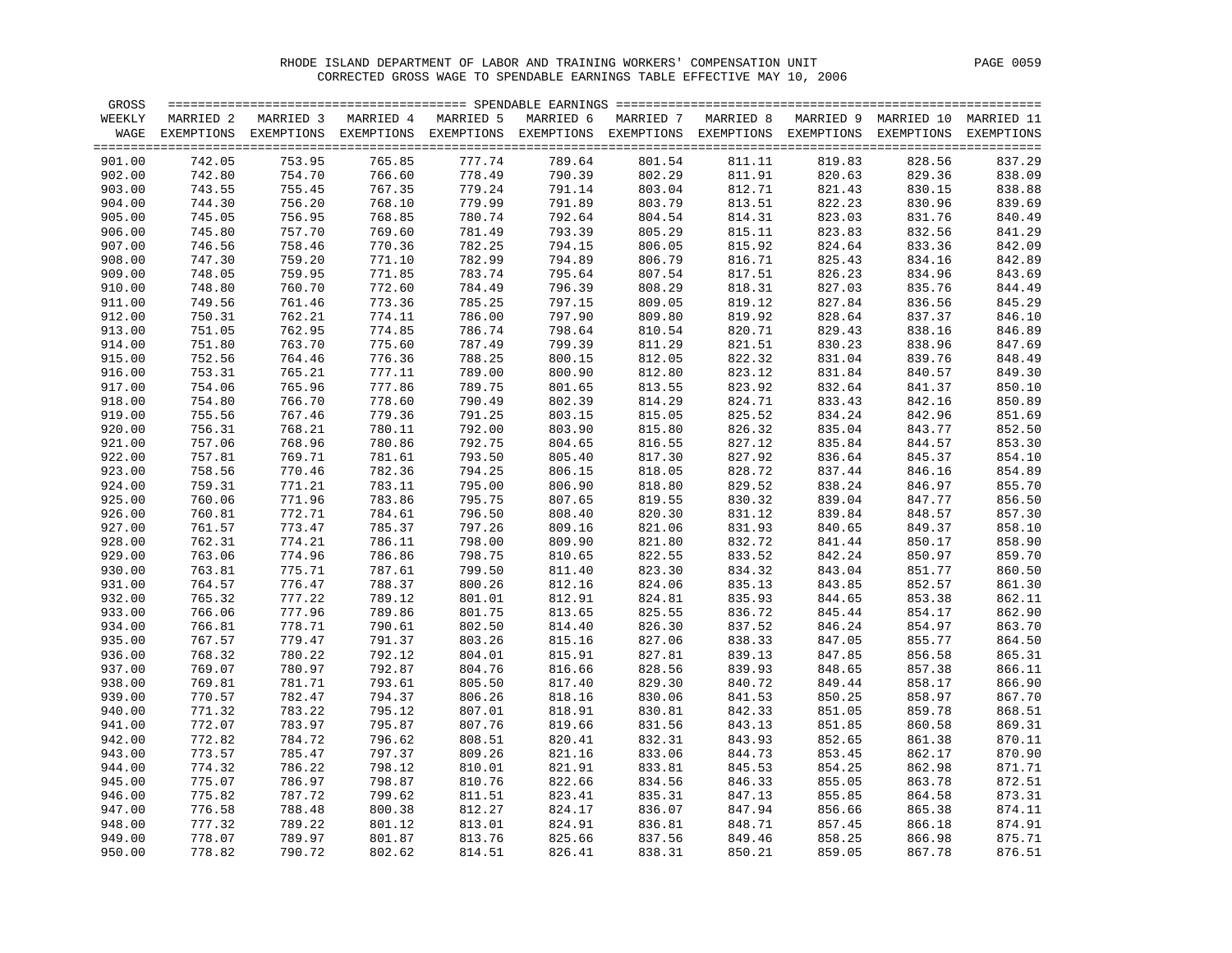| GROSS   |                  |                                                                                                    |                  |                  |                  |                  |                  |                  |                  |                     |
|---------|------------------|----------------------------------------------------------------------------------------------------|------------------|------------------|------------------|------------------|------------------|------------------|------------------|---------------------|
| WEEKLY  | MARRIED 2        | MARRIED 3                                                                                          | MARRIED 4        | MARRIED 5        | MARRIED 6        | MARRIED 7        | MARRIED 8        | MARRIED 9        | MARRIED 10       | MARRIED 11          |
| WAGE    |                  | EXEMPTIONS EXEMPTIONS EXEMPTIONS EXEMPTIONS EXEMPTIONS EXEMPTIONS EXEMPTIONS EXEMPTIONS EXEMPTIONS |                  |                  |                  |                  |                  |                  |                  | EXEMPTIONS          |
| 951.00  | 779.58           | 791.48                                                                                             | 803.38           | 815.27           | 827.17           | 839.07           | 850.97           | 859.86           | 868.58           | $=$ = = =<br>877.31 |
| 952.00  | 780.33           | 792.23                                                                                             | 804.13           | 816.02           | 827.92           | 839.82           | 851.72           | 860.66           | 869.39           | 878.12              |
| 953.00  | 781.07           | 792.97                                                                                             | 804.87           | 816.76           | 828.66           | 840.56           | 852.46           | 861.45           | 870.18           | 878.91              |
| 954.00  | 781.82           | 793.72                                                                                             | 805.62           | 817.51           | 829.41           | 841.31           | 853.21           | 862.25           | 870.98           | 879.71              |
| 955.00  | 782.58           | 794.48                                                                                             | 806.38           | 818.27           | 830.17           | 842.07           | 853.97           | 863.06           | 871.78           | 880.51              |
| 956.00  | 783.33           | 795.23                                                                                             | 807.13           | 819.02           | 830.92           | 842.82           | 854.72           | 863.86           | 872.59           | 881.32              |
| 957.00  | 784.08           | 795.98                                                                                             | 807.88           | 819.77           | 831.67           | 843.57           | 855.47           | 864.66           | 873.39           | 882.12              |
| 958.00  | 784.82           | 796.72                                                                                             | 808.62           | 820.51           | 832.41           | 844.31           | 856.21           | 865.45           | 874.18           | 882.91              |
| 959.00  | 785.58           | 797.48                                                                                             | 809.38           | 821.27           | 833.17           | 845.07           | 856.97           | 866.26           | 874.98           | 883.71              |
| 960.00  | 786.33           | 798.23                                                                                             | 810.13           | 822.02           | 833.92           | 845.82           | 857.72           | 867.06           | 875.79           | 884.52              |
| 961.00  | 787.08           | 798.98                                                                                             | 810.88           | 822.77           | 834.67           | 846.57           | 858.47           | 867.86           | 876.59           | 885.32              |
| 962.00  | 787.83           | 799.73                                                                                             | 811.63           | 823.52           | 835.42           | 847.32           | 859.22           | 868.66           | 877.39           | 886.12              |
| 963.00  | 788.58           | 800.48                                                                                             | 812.38           | 824.27           | 836.17           | 848.07           | 859.97           | 869.46           | 878.18           | 886.91              |
| 964.00  | 789.33           | 801.23                                                                                             | 813.13           | 825.02           | 836.92           | 848.82           | 860.72           | 870.26           | 878.99           | 887.72              |
| 965.00  | 790.08           | 801.98                                                                                             | 813.88           | 825.77           | 837.67           | 849.57           | 861.47           | 871.06           | 879.79           | 888.52              |
| 966.00  | 790.83           | 802.73                                                                                             | 814.63           | 826.52           | 838.42           | 850.32           | 862.22           | 871.86           | 880.59           | 889.32              |
| 967.00  | 791.59           | 803.49                                                                                             | 815.39           | 827.28           | 839.18           | 851.08           | 862.98           | 872.67           | 881.39           | 890.12              |
| 968.00  | 792.33           | 804.23                                                                                             | 816.13           | 828.02           | 839.92           | 851.82           | 863.72           | 873.46           | 882.19           | 890.92              |
| 969.00  | 793.08           | 804.98                                                                                             | 816.88           | 828.77           | 840.67           | 852.57           | 864.47           | 874.26           | 882.99           | 891.72              |
| 970.00  | 793.83           | 805.73                                                                                             | 817.63           | 829.52           | 841.42           | 853.32           | 865.22           | 875.06           | 883.79           | 892.52              |
| 971.00  | 794.59           | 806.49                                                                                             | 818.39           | 830.28           | 842.18           | 854.08           | 865.98           | 875.87           | 884.59           | 893.32              |
| 972.00  | 795.34           | 807.24                                                                                             | 819.14           | 831.03           | 842.93           | 854.83           | 866.73           | 876.67           | 885.40           | 894.13              |
| 973.00  | 796.08           | 807.98                                                                                             | 819.88           | 831.77           | 843.67           | 855.57           | 867.47           | 877.46           | 886.19           | 894.92              |
| 974.00  | 796.83           | 808.73                                                                                             | 820.63           | 832.52           | 844.42           | 856.32           | 868.22           | 878.26           | 886.99           | 895.72              |
| 975.00  | 797.59           | 809.49                                                                                             | 821.39           | 833.28           | 845.18           | 857.08           | 868.98           | 879.07           | 887.79           | 896.52              |
| 976.00  | 798.34           | 810.24                                                                                             | 822.14           | 834.03           | 845.93           | 857.83           | 869.73           | 879.87           | 888.60           | 897.33              |
| 977.00  | 799.09           | 810.99                                                                                             | 822.89           | 834.78           | 846.68           | 858.58           | 870.48           | 880.67           | 889.40           | 898.13              |
| 978.00  | 799.83           | 811.73                                                                                             | 823.63           | 835.52           | 847.42           | 859.32           | 871.22           | 881.46           | 890.19           | 898.92              |
| 979.00  | 800.59           | 812.49                                                                                             | 824.39           | 836.28           | 848.18           | 860.08           | 871.98           | 882.27           | 890.99           | 899.72              |
| 980.00  | 801.34           | 813.24                                                                                             | 825.14           | 837.03           | 848.93           | 860.83           | 872.73           | 883.07           | 891.80           | 900.53              |
| 981.00  | 802.09           | 813.99                                                                                             | 825.89           | 837.78           | 849.68           | 861.58           | 873.48           | 883.87           | 892.60           | 901.33              |
| 982.00  | 802.84           | 814.74                                                                                             | 826.64           | 838.53           | 850.43           | 862.33           | 874.23           | 884.67           | 893.40           | 902.13              |
| 983.00  | 803.59           | 815.49                                                                                             | 827.39           | 839.28           | 851.18           | 863.08           | 874.98           | 885.47           | 894.19           | 902.92              |
| 984.00  | 804.34           | 816.24                                                                                             | 828.14           | 840.03           | 851.93           | 863.83           | 875.73           | 886.27           | 895.00           | 903.73              |
| 985.00  | 805.09           | 816.99                                                                                             | 828.89           | 840.78           | 852.68           | 864.58           | 876.48           | 887.07           | 895.80           | 904.53              |
| 986.00  | 805.84           | 817.74                                                                                             | 829.64           | 841.53           | 853.43           | 865.33           | 877.23           | 887.87           | 896.60           | 905.33              |
| 987.00  | 806.60           | 818.50                                                                                             | 830.40           | 842.29           | 854.19           | 866.09           | 877.99           | 888.68           | 897.40           | 906.13              |
| 988.00  | 807.34           | 819.24                                                                                             | 831.14           | 843.03           | 854.93           | 866.83           | 878.73           | 889.47           | 898.20           | 906.93              |
| 989.00  | 808.09           | 819.99                                                                                             | 831.89           | 843.78           | 855.68           | 867.58           | 879.48           | 890.27           | 899.00           | 907.73              |
| 990.00  | 808.84           | 820.74                                                                                             | 832.64           | 844.53           | 856.43           | 868.33           | 880.23           | 891.07           | 899.80           | 908.53              |
| 991.00  | 809.60           | 821.50                                                                                             | 833.40           | 845.29           | 857.19           | 869.09           | 880.99           | 891.88           | 900.60           | 909.33              |
| 992.00  | 810.35           | 822.25                                                                                             | 834.15           | 846.04           | 857.94           | 869.84           | 881.74           | 892.68           | 901.41           | 910.14              |
| 993.00  | 811.09           | 822.99                                                                                             | 834.89           | 846.78           | 858.68           | 870.58           | 882.48           | 893.47           | 902.20           | 910.93              |
| 994.00  | 811.84           | 823.74                                                                                             | 835.64           | 847.53           | 859.43           | 871.33           | 883.23           | 894.27           | 903.00           | 911.73              |
| 995.00  | 812.60           | 824.50                                                                                             | 836.40           | 848.29           | 860.19           | 872.09           | 883.99           | 895.08           | 903.80           | 912.53              |
| 996.00  | 813.35           | 825.25                                                                                             | 837.15           | 849.04           | 860.94           | 872.84           | 884.74           | 895.88           | 904.61           | 913.34              |
| 997.00  | 814.10<br>814.84 | 826.00                                                                                             | 837.90<br>838.64 | 849.79<br>850.53 | 861.69           | 873.59<br>874.33 | 885.49<br>886.23 | 896.68<br>897.47 | 905.41<br>906.20 | 914.14<br>914.93    |
| 998.00  | 815.60           | 826.74                                                                                             | 839.40           | 851.29           | 862.43<br>863.19 |                  | 886.99           |                  | 907.00           |                     |
| 999.00  |                  | 827.50                                                                                             |                  |                  |                  | 875.09           |                  | 898.28           |                  | 915.73              |
| 1000.00 | 816.35           | 828.25                                                                                             | 840.15           | 852.04           | 863.94           | 875.84           | 887.74           | 899.08           | 907.81           | 916.54              |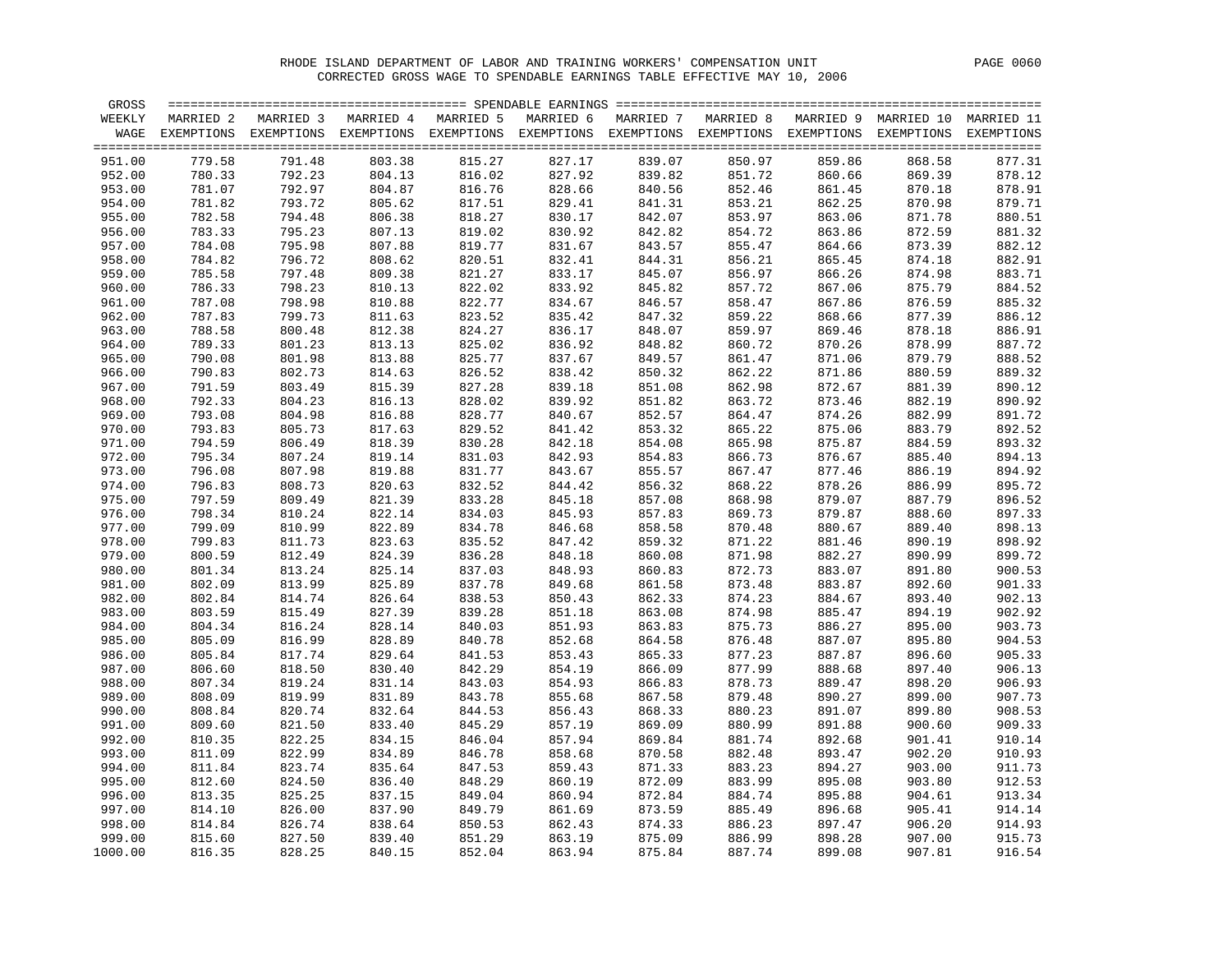| GROSS   |            |                                                                              |           |           |           |           |           |           |            |            |
|---------|------------|------------------------------------------------------------------------------|-----------|-----------|-----------|-----------|-----------|-----------|------------|------------|
| WEEKLY  | MARRIED 2  | MARRIED 3                                                                    | MARRIED 4 | MARRIED 5 | MARRIED 6 | MARRIED 7 | MARRIED 8 | MARRIED 9 | MARRIED 10 | MARRIED 11 |
| WAGE    | EXEMPTIONS | EXEMPTIONS EXEMPTIONS EXEMPTIONS EXEMPTIONS EXEMPTIONS EXEMPTIONS EXEMPTIONS |           |           |           |           |           |           | EXEMPTIONS | EXEMPTIONS |
|         |            |                                                                              |           |           |           |           |           |           |            |            |
| 1001.00 | 817.10     | 829.00                                                                       | 840.90    | 852.79    | 864.69    | 876.59    | 888.49    | 899.88    | 908.61     | 917.34     |
| 1002.00 | 817.85     | 829.75                                                                       | 841.65    | 853.54    | 865.44    | 877.34    | 889.24    | 900.68    | 909.41     | 918.14     |
| 1003.00 | 818.60     | 830.50                                                                       | 842.40    | 854.29    | 866.19    | 878.09    | 889.99    | 901.48    | 910.20     | 918.93     |
| 1004.00 | 819.35     | 831.25                                                                       | 843.15    | 855.04    | 866.94    | 878.84    | 890.74    | 902.28    | 911.01     | 919.74     |
| 1005.00 | 820.10     | 832.00                                                                       | 843.90    | 855.79    | 867.69    | 879.59    | 891.49    | 903.08    | 911.81     | 920.54     |
| 1006.00 | 820.85     | 832.75                                                                       | 844.65    | 856.54    | 868.44    | 880.34    | 892.24    | 903.88    | 912.61     | 921.34     |
| 1007.00 | 821.61     | 833.51                                                                       | 845.41    | 857.30    | 869.20    | 881.10    | 893.00    | 904.69    | 913.41     | 922.14     |
| 1008.00 | 822.35     | 834.25                                                                       | 846.15    | 858.04    | 869.94    | 881.84    | 893.74    | 905.48    | 914.21     | 922.94     |
| 1009.00 | 823.10     | 835.00                                                                       | 846.90    | 858.79    | 870.69    | 882.59    | 894.49    | 906.28    | 915.01     | 923.74     |
| 1010.00 | 823.85     | 835.75                                                                       | 847.65    | 859.54    | 871.44    | 883.34    | 895.24    | 907.08    | 915.81     | 924.54     |
| 1011.00 | 824.61     | 836.51                                                                       | 848.41    | 860.30    | 872.20    | 884.10    | 896.00    | 907.89    | 916.61     | 925.34     |
| 1012.00 | 825.36     | 837.26                                                                       | 849.16    | 861.05    | 872.95    | 884.85    | 896.75    | 908.65    | 917.42     | 926.15     |
| 1013.00 | 826.10     | 838.00                                                                       | 849.90    | 861.79    | 873.69    | 885.59    | 897.49    | 909.39    | 918.21     | 926.94     |
| 1014.00 | 826.85     | 838.75                                                                       | 850.65    | 862.54    | 874.44    | 886.34    | 898.24    | 910.14    | 919.01     | 927.74     |
| 1015.00 | 827.61     | 839.51                                                                       | 851.41    | 863.30    | 875.20    | 887.10    | 899.00    | 910.90    | 919.81     | 928.54     |
| 1016.00 | 828.36     | 840.26                                                                       | 852.16    | 864.05    | 875.95    | 887.85    | 899.75    | 911.65    | 920.62     | 929.35     |
| 1017.00 | 829.11     | 841.01                                                                       | 852.91    | 864.80    | 876.70    | 888.60    | 900.50    | 912.40    | 921.42     | 930.15     |
| 1018.00 | 829.85     | 841.75                                                                       | 853.65    | 865.54    | 877.44    | 889.34    | 901.24    | 913.14    | 922.21     | 930.94     |
| 1019.00 | 830.61     | 842.51                                                                       | 854.41    | 866.30    | 878.20    | 890.10    | 902.00    | 913.90    | 923.01     | 931.74     |
| 1020.00 | 831.36     | 843.26                                                                       | 855.16    | 867.05    | 878.95    | 890.85    | 902.75    | 914.65    | 923.82     | 932.55     |
| 1021.00 | 832.11     | 844.01                                                                       | 855.91    | 867.80    | 879.70    | 891.60    | 903.50    | 915.40    | 924.62     | 933.35     |
| 1022.00 | 832.86     | 844.76                                                                       | 856.66    | 868.55    | 880.45    | 892.35    | 904.25    | 916.15    | 925.42     | 934.15     |
| 1023.00 | 833.61     | 845.51                                                                       | 857.41    | 869.30    | 881.20    | 893.10    | 905.00    | 916.90    | 926.21     | 934.94     |
| 1024.00 | 834.36     | 846.26                                                                       | 858.16    | 870.05    | 881.95    | 893.85    | 905.75    | 917.65    | 927.02     | 935.75     |
| 1025.00 | 835.11     | 847.01                                                                       | 858.91    | 870.80    | 882.70    | 894.60    | 906.50    | 918.40    | 927.82     | 936.55     |
| 1026.00 | 835.86     | 847.76                                                                       | 859.66    | 871.55    | 883.45    | 895.35    | 907.25    | 919.15    | 928.62     | 937.35     |
| 1027.00 | 836.62     | 848.52                                                                       | 860.42    | 872.31    | 884.21    | 896.11    | 908.01    | 919.91    | 929.42     | 938.15     |
| 1028.00 | 837.36     | 849.26                                                                       | 861.16    | 873.05    | 884.95    | 896.85    | 908.75    | 920.65    | 930.22     | 938.95     |
| 1029.00 | 838.11     | 850.01                                                                       | 861.91    | 873.80    | 885.70    | 897.60    | 909.50    | 921.40    | 931.02     | 939.75     |
| 1030.00 | 838.86     | 850.76                                                                       | 862.66    | 874.55    | 886.45    | 898.35    | 910.25    | 922.15    | 931.82     | 940.55     |
| 1031.00 | 839.62     | 851.52                                                                       | 863.42    | 875.31    | 887.21    | 899.11    | 911.01    | 922.91    | 932.62     | 941.35     |
| 1032.00 | 840.37     | 852.27                                                                       | 864.17    | 876.06    | 887.96    | 899.86    | 911.76    | 923.66    | 933.43     | 942.16     |
| 1033.00 | 841.11     | 853.01                                                                       | 864.91    | 876.80    | 888.70    | 900.60    | 912.50    | 924.40    | 934.22     | 942.95     |
| 1034.00 | 841.86     | 853.76                                                                       | 865.66    | 877.55    | 889.45    | 901.35    | 913.25    | 925.15    | 935.02     | 943.75     |
| 1035.00 | 842.62     | 854.52                                                                       | 866.42    | 878.31    | 890.21    | 902.11    | 914.01    | 925.91    | 935.82     | 944.55     |
| 1036.00 | 843.37     | 855.27                                                                       | 867.17    | 879.06    | 890.96    | 902.86    | 914.76    | 926.66    | 936.63     | 945.36     |
| 1037.00 | 844.12     | 856.02                                                                       | 867.92    | 879.81    | 891.71    | 903.61    | 915.51    | 927.41    | 937.43     | 946.16     |
| 1038.00 | 844.86     | 856.76                                                                       | 868.66    | 880.55    | 892.45    | 904.35    | 916.25    | 928.15    | 938.22     | 946.95     |
| 1039.00 | 845.62     | 857.52                                                                       | 869.42    | 881.31    | 893.21    | 905.11    | 917.01    | 928.91    | 939.02     | 947.75     |
| 1040.00 | 846.37     | 858.27                                                                       | 870.17    | 882.06    | 893.96    | 905.86    | 917.76    | 929.66    | 939.83     | 948.56     |
| 1041.00 | 847.12     | 859.02                                                                       | 870.92    | 882.81    | 894.71    | 906.61    | 918.51    | 930.41    | 940.63     | 949.36     |
| 1042.00 | 847.87     | 859.77                                                                       | 871.67    | 883.56    | 895.46    | 907.36    | 919.26    | 931.16    | 941.43     | 950.16     |
| 1043.00 | 848.62     | 860.52                                                                       | 872.42    | 884.31    | 896.21    | 908.11    | 920.01    | 931.91    | 942.22     | 950.95     |
| 1044.00 | 849.37     | 861.27                                                                       | 873.17    | 885.06    | 896.96    | 908.86    | 920.76    | 932.66    | 943.03     | 951.76     |
| 1045.00 | 850.12     | 862.02                                                                       | 873.92    | 885.81    | 897.71    | 909.61    | 921.51    | 933.41    | 943.83     | 952.56     |
| 1046.00 | 850.87     | 862.77                                                                       | 874.67    | 886.56    | 898.46    | 910.36    | 922.26    | 934.16    | 944.63     | 953.36     |
| 1047.00 | 851.63     | 863.53                                                                       | 875.43    | 887.32    | 899.22    | 911.12    | 923.02    | 934.92    | 945.43     | 954.16     |
| 1048.00 | 852.37     | 864.27                                                                       | 876.17    | 888.06    | 899.96    | 911.86    | 923.76    | 935.66    | 946.23     | 954.96     |
| 1049.00 | 853.12     | 865.02                                                                       | 876.92    | 888.81    | 900.71    | 912.61    | 924.51    | 936.41    | 947.03     | 955.76     |
| 1050.00 | 853.87     | 865.77                                                                       | 877.67    | 889.56    | 901.46    | 913.36    | 925.26    | 937.16    | 947.83     | 956.56     |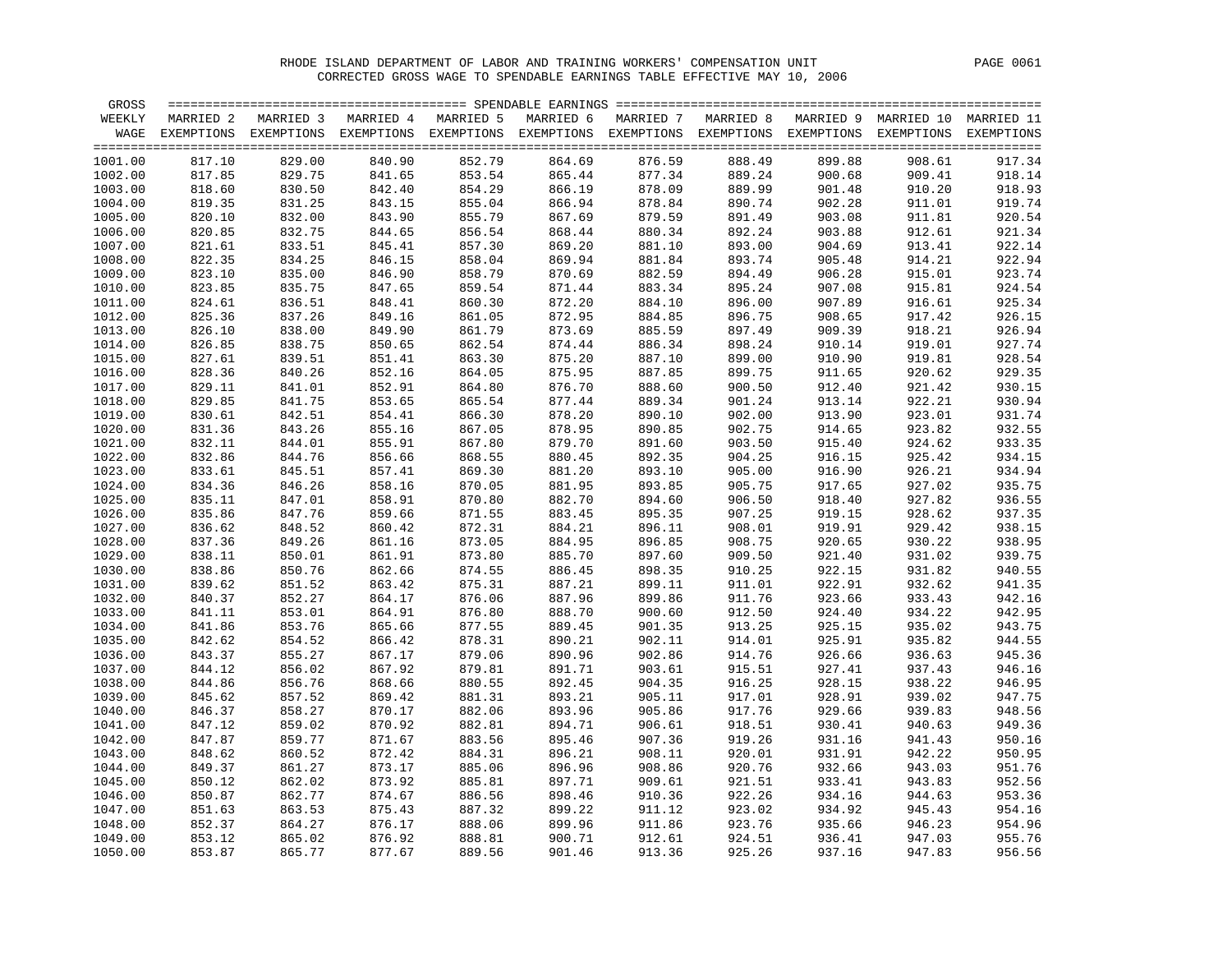| GROSS   |            |                                                                              |           |           |           |           |           |           |            |            |
|---------|------------|------------------------------------------------------------------------------|-----------|-----------|-----------|-----------|-----------|-----------|------------|------------|
| WEEKLY  | MARRIED 2  | MARRIED 3                                                                    | MARRIED 4 | MARRIED 5 | MARRIED 6 | MARRIED 7 | MARRIED 8 | MARRIED 9 | MARRIED 10 | MARRIED 11 |
| WAGE    | EXEMPTIONS | EXEMPTIONS EXEMPTIONS EXEMPTIONS EXEMPTIONS EXEMPTIONS EXEMPTIONS EXEMPTIONS |           |           |           |           |           |           | EXEMPTIONS | EXEMPTIONS |
|         |            |                                                                              |           |           |           |           |           |           |            |            |
| 1051.00 | 854.63     | 866.53                                                                       | 878.43    | 890.32    | 902.22    | 914.12    | 926.02    | 937.92    | 948.63     | 957.36     |
| 1052.00 | 855.38     | 867.28                                                                       | 879.18    | 891.07    | 902.97    | 914.87    | 926.77    | 938.67    | 949.44     | 958.17     |
| 1053.00 | 856.12     | 868.02                                                                       | 879.92    | 891.81    | 903.71    | 915.61    | 927.51    | 939.41    | 950.23     | 958.96     |
| 1054.00 | 856.87     | 868.77                                                                       | 880.67    | 892.56    | 904.46    | 916.36    | 928.26    | 940.16    | 951.03     | 959.76     |
| 1055.00 | 857.63     | 869.53                                                                       | 881.43    | 893.32    | 905.22    | 917.12    | 929.02    | 940.92    | 951.83     | 960.56     |
| 1056.00 | 858.38     | 870.28                                                                       | 882.18    | 894.07    | 905.97    | 917.87    | 929.77    | 941.67    | 952.64     | 961.37     |
| 1057.00 | 859.13     | 871.03                                                                       | 882.93    | 894.82    | 906.72    | 918.62    | 930.52    | 942.42    | 953.44     | 962.17     |
| 1058.00 | 859.87     | 871.77                                                                       | 883.67    | 895.56    | 907.46    | 919.36    | 931.26    | 943.16    | 954.23     | 962.96     |
| 1059.00 | 860.63     | 872.53                                                                       | 884.43    | 896.32    | 908.22    | 920.12    | 932.02    | 943.92    | 955.03     | 963.76     |
| 1060.00 | 861.38     | 873.28                                                                       | 885.18    | 897.07    | 908.97    | 920.87    | 932.77    | 944.67    | 955.84     | 964.57     |
| 1061.00 | 862.13     | 874.03                                                                       | 885.93    | 897.82    | 909.72    | 921.62    | 933.52    | 945.42    | 956.64     | 965.37     |
| 1062.00 | 862.88     | 874.78                                                                       | 886.68    | 898.57    | 910.47    | 922.37    | 934.27    | 946.17    | 957.44     | 966.17     |
| 1063.00 | 863.63     | 875.53                                                                       | 887.43    | 899.32    | 911.22    | 923.12    | 935.02    | 946.92    | 958.23     | 966.96     |
| 1064.00 | 864.38     | 876.28                                                                       | 888.18    | 900.07    | 911.97    | 923.87    | 935.77    | 947.67    | 959.04     | 967.77     |
| 1065.00 | 865.13     | 877.03                                                                       | 888.93    | 900.82    | 912.72    | 924.62    | 936.52    | 948.42    | 959.84     | 968.57     |
| 1066.00 | 865.88     | 877.78                                                                       | 889.68    | 901.57    | 913.47    | 925.37    | 937.27    | 949.17    | 960.64     | 969.37     |
| 1067.00 | 866.64     | 878.54                                                                       | 890.44    | 902.33    | 914.23    | 926.13    | 938.03    | 949.93    | 961.44     | 970.17     |
| 1068.00 | 867.38     | 879.28                                                                       | 891.18    | 903.07    | 914.97    | 926.87    | 938.77    | 950.67    | 962.24     | 970.97     |
| 1069.00 | 868.13     | 880.03                                                                       | 891.93    | 903.82    | 915.72    | 927.62    | 939.52    | 951.42    | 963.04     | 971.77     |
| 1070.00 | 868.88     | 880.78                                                                       | 892.68    | 904.57    | 916.47    | 928.37    | 940.27    | 952.17    | 963.84     | 972.57     |
| 1071.00 | 869.64     | 881.54                                                                       | 893.44    | 905.33    | 917.23    | 929.13    | 941.03    | 952.93    | 964.64     | 973.37     |
| 1072.00 | 870.39     | 882.29                                                                       | 894.19    | 906.08    | 917.98    | 929.88    | 941.78    | 953.68    | 965.45     | 974.18     |
| 1073.00 | 871.13     | 883.03                                                                       | 894.93    | 906.82    | 918.72    | 930.62    | 942.52    | 954.42    | 966.24     | 974.97     |
| 1074.00 | 871.88     | 883.78                                                                       | 895.68    | 907.57    | 919.47    | 931.37    | 943.27    | 955.17    | 967.04     | 975.77     |
| 1075.00 | 872.64     | 884.54                                                                       | 896.44    | 908.33    | 920.23    | 932.13    | 944.03    | 955.93    | 967.82     | 976.57     |
| 1076.00 | 873.39     | 885.29                                                                       | 897.19    | 909.08    | 920.98    | 932.88    | 944.78    | 956.68    | 968.58     | 977.38     |
| 1077.00 | 874.14     | 886.04                                                                       | 897.94    | 909.83    | 921.73    | 933.63    | 945.53    | 957.43    | 969.33     | 978.18     |
| 1078.00 | 874.88     | 886.78                                                                       | 898.68    | 910.57    | 922.47    | 934.37    | 946.27    | 958.17    | 970.07     | 978.97     |
| 1079.00 | 875.64     | 887.54                                                                       | 899.44    | 911.33    | 923.23    | 935.13    | 947.03    | 958.93    | 970.82     | 979.77     |
| 1080.00 | 876.39     | 888.29                                                                       | 900.19    | 912.08    | 923.98    | 935.88    | 947.78    | 959.68    | 971.58     | 980.58     |
| 1081.00 | 877.14     | 889.04                                                                       | 900.94    | 912.83    | 924.73    | 936.63    | 948.53    | 960.43    | 972.33     | 981.38     |
| 1082.00 | 877.89     | 889.79                                                                       | 901.69    | 913.58    | 925.48    | 937.38    | 949.28    | 961.18    | 973.08     | 982.18     |
| 1083.00 | 878.64     | 890.54                                                                       | 902.44    | 914.33    | 926.23    | 938.13    | 950.03    | 961.93    | 973.82     | 982.97     |
| 1084.00 | 879.39     | 891.29                                                                       | 903.19    | 915.08    | 926.98    | 938.88    | 950.78    | 962.68    | 974.58     | 983.78     |
| 1085.00 | 880.14     | 892.04                                                                       | 903.94    | 915.83    | 927.73    | 939.63    | 951.53    | 963.43    | 975.33     | 984.58     |
| 1086.00 | 880.89     | 892.79                                                                       | 904.69    | 916.58    | 928.48    | 940.38    | 952.28    | 964.18    | 976.08     | 985.38     |
| 1087.00 | 881.65     | 893.55                                                                       | 905.45    | 917.34    | 929.24    | 941.14    | 953.04    | 964.94    | 976.83     | 986.18     |
| 1088.00 | 882.39     | 894.29                                                                       | 906.19    | 918.08    | 929.98    | 941.88    | 953.78    | 965.68    | 977.58     | 986.98     |
| 1089.00 | 883.14     | 895.04                                                                       | 906.94    | 918.83    | 930.73    | 942.63    | 954.53    | 966.43    | 978.33     | 987.78     |
| 1090.00 | 883.89     | 895.79                                                                       | 907.69    | 919.58    | 931.48    | 943.38    | 955.28    | 967.18    | 979.08     | 988.58     |
| 1091.00 | 884.65     | 896.55                                                                       | 908.45    | 920.34    | 932.24    | 944.14    | 956.04    | 967.94    | 979.83     | 989.38     |
| 1092.00 | 885.40     | 897.30                                                                       | 909.20    | 921.09    | 932.99    | 944.89    | 956.79    | 968.69    | 980.59     | 990.19     |
| 1093.00 | 886.14     | 898.04                                                                       | 909.94    | 921.83    | 933.73    | 945.63    | 957.53    | 969.43    | 981.33     | 990.98     |
| 1094.00 | 886.89     | 898.79                                                                       | 910.69    | 922.58    | 934.48    | 946.38    | 958.28    | 970.18    | 982.08     | 991.78     |
| 1095.00 | 887.65     | 899.55                                                                       | 911.45    | 923.34    | 935.24    | 947.14    | 959.04    | 970.94    | 982.83     | 992.58     |
| 1096.00 | 888.40     | 900.30                                                                       | 912.20    | 924.09    | 935.99    | 947.89    | 959.79    | 971.69    | 983.59     | 993.39     |
| 1097.00 | 889.15     | 901.05                                                                       | 912.95    | 924.84    | 936.74    | 948.64    | 960.54    | 972.44    | 984.34     | 994.19     |
| 1098.00 | 889.89     | 901.79                                                                       | 913.69    | 925.58    | 937.48    | 949.38    | 961.28    | 973.18    | 985.08     | 994.98     |
| 1099.00 | 890.65     | 902.55                                                                       | 914.45    | 926.34    | 938.24    | 950.14    | 962.04    | 973.94    | 985.83     | 995.78     |
| 1100.00 | 891.40     | 903.30                                                                       | 915.20    | 927.09    | 938.99    | 950.89    | 962.79    | 974.69    | 986.59     |            |
|         |            |                                                                              |           |           |           |           |           |           |            | 996.59     |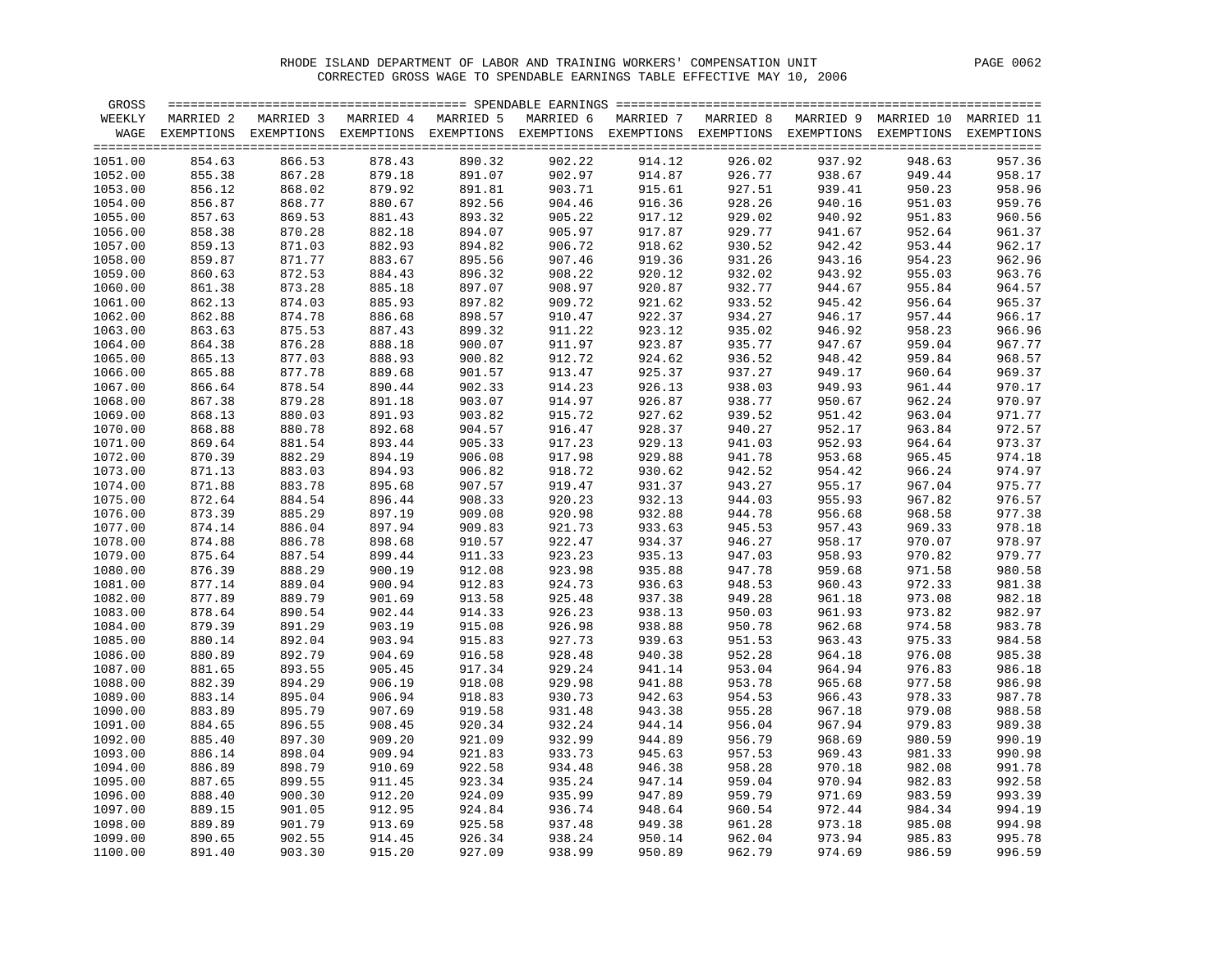| GROSS   |           |                                                                                                               |           |           |           |           |           |         |                                 |         |
|---------|-----------|---------------------------------------------------------------------------------------------------------------|-----------|-----------|-----------|-----------|-----------|---------|---------------------------------|---------|
| WEEKLY  | MARRIED 2 | MARRIED 3                                                                                                     | MARRIED 4 | MARRIED 5 | MARRIED 6 | MARRIED 7 | MARRIED 8 |         | MARRIED 9 MARRIED 10 MARRIED 11 |         |
| WAGE    |           | EXEMPTIONS EXEMPTIONS EXEMPTIONS EXEMPTIONS EXEMPTIONS EXEMPTIONS EXEMPTIONS EXEMPTIONS EXEMPTIONS EXEMPTIONS |           |           |           |           |           |         |                                 |         |
|         |           |                                                                                                               |           |           |           |           |           |         |                                 |         |
| 1101.00 | 892.15    | 904.05                                                                                                        | 915.95    | 927.84    | 939.74    | 951.64    | 963.54    | 975.44  | 987.34                          | 997.39  |
| 1102.00 | 892.90    | 904.80                                                                                                        | 916.70    | 928.59    | 940.49    | 952.39    | 964.29    | 976.19  | 988.09                          | 998.19  |
| 1103.00 | 893.65    | 905.55                                                                                                        | 917.45    | 929.34    | 941.24    | 953.14    | 965.04    | 976.94  | 988.83                          | 998.98  |
| 1104.00 | 894.40    | 906.30                                                                                                        | 918.20    | 930.09    | 941.99    | 953.89    | 965.79    | 977.69  | 989.59                          | 999.79  |
| 1105.00 | 895.15    | 907.05                                                                                                        | 918.95    | 930.84    | 942.74    | 954.64    | 966.54    | 978.44  | 990.34                          | 1000.59 |
| 1106.00 | 895.90    | 907.80                                                                                                        | 919.70    | 931.59    | 943.49    | 955.39    | 967.29    | 979.19  | 991.09                          | 1001.39 |
|         |           |                                                                                                               |           |           |           |           |           |         |                                 |         |
| 1107.00 | 896.66    | 908.56                                                                                                        | 920.46    | 932.35    | 944.25    | 956.15    | 968.05    | 979.95  | 991.84                          | 1002.19 |
| 1108.00 | 897.40    | 909.30                                                                                                        | 921.20    | 933.09    | 944.99    | 956.89    | 968.79    | 980.69  | 992.59                          | 1002.99 |
| 1109.00 | 898.15    | 910.05                                                                                                        | 921.95    | 933.84    | 945.74    | 957.64    | 969.54    | 981.44  | 993.34                          | 1003.79 |
| 1110.00 | 898.90    | 910.80                                                                                                        | 922.70    | 934.59    | 946.49    | 958.39    | 970.29    | 982.19  | 994.09                          | 1004.59 |
| 1111.00 | 899.66    | 911.56                                                                                                        | 923.46    | 935.35    | 947.25    | 959.15    | 971.05    | 982.95  | 994.84                          | 1005.39 |
| 1112.00 | 900.41    | 912.31                                                                                                        | 924.21    | 936.10    | 948.00    | 959.90    | 971.80    | 983.70  | 995.60                          | 1006.20 |
| 1113.00 | 901.15    | 913.05                                                                                                        | 924.95    | 936.84    | 948.74    | 960.64    | 972.54    | 984.44  | 996.34                          | 1006.99 |
| 1114.00 | 901.90    | 913.80                                                                                                        | 925.70    | 937.59    | 949.49    | 961.39    | 973.29    | 985.19  | 997.09                          | 1007.79 |
| 1115.00 | 902.66    | 914.56                                                                                                        | 926.46    | 938.35    | 950.25    | 962.15    | 974.05    | 985.95  | 997.84                          | 1008.59 |
| 1116.00 | 903.41    | 915.31                                                                                                        | 927.21    | 939.10    | 951.00    | 962.90    | 974.80    | 986.70  | 998.60                          | 1009.40 |
| 1117.00 | 904.16    | 916.06                                                                                                        | 927.96    | 939.85    | 951.75    | 963.65    | 975.55    | 987.45  | 999.35                          | 1010.20 |
| 1118.00 | 904.90    | 916.80                                                                                                        | 928.70    | 940.59    | 952.49    | 964.39    | 976.29    | 988.19  | 1000.09                         | 1010.99 |
| 1119.00 | 905.66    | 917.56                                                                                                        | 929.46    | 941.35    | 953.25    | 965.15    | 977.05    | 988.95  | 1000.84                         | 1011.79 |
| 1120.00 | 906.41    | 918.31                                                                                                        | 930.21    | 942.10    | 954.00    | 965.90    | 977.80    | 989.70  | 1001.60                         | 1012.60 |
| 1121.00 | 907.16    | 919.06                                                                                                        | 930.96    | 942.85    | 954.75    | 966.65    | 978.55    | 990.45  | 1002.35                         | 1013.40 |
| 1122.00 | 907.91    | 919.81                                                                                                        | 931.71    | 943.60    | 955.50    | 967.40    | 979.30    | 991.20  | 1003.10                         | 1014.20 |
| 1123.00 | 908.66    | 920.56                                                                                                        | 932.46    | 944.35    | 956.25    | 968.15    | 980.05    | 991.95  | 1003.84                         | 1014.99 |
| 1124.00 | 909.41    | 921.31                                                                                                        | 933.21    | 945.10    | 957.00    | 968.90    | 980.80    | 992.70  | 1004.60                         | 1015.80 |
| 1125.00 | 910.16    | 922.06                                                                                                        | 933.96    | 945.85    | 957.75    | 969.65    | 981.55    | 993.45  | 1005.35                         | 1016.60 |
| 1126.00 | 910.91    | 922.81                                                                                                        | 934.71    | 946.60    | 958.50    | 970.40    | 982.30    | 994.20  | 1006.10                         | 1017.40 |
| 1127.00 | 911.67    | 923.57                                                                                                        | 935.47    | 947.36    | 959.26    | 971.16    | 983.06    | 994.96  | 1006.85                         | 1018.20 |
| 1128.00 | 912.41    | 924.31                                                                                                        | 936.21    | 948.10    | 960.00    | 971.90    | 983.80    | 995.70  | 1007.60                         | 1019.00 |
| 1129.00 | 913.16    | 925.06                                                                                                        | 936.96    | 948.85    | 960.75    | 972.65    | 984.55    | 996.45  | 1008.35                         | 1019.80 |
| 1130.00 | 913.91    | 925.81                                                                                                        | 937.71    | 949.60    | 961.50    | 973.40    | 985.30    | 997.20  | 1009.10                         | 1020.60 |
| 1131.00 | 914.67    | 926.57                                                                                                        | 938.47    | 950.36    | 962.26    | 974.16    | 986.06    | 997.96  | 1009.85                         | 1021.40 |
| 1132.00 | 915.42    | 927.32                                                                                                        | 939.22    | 951.11    | 963.01    | 974.91    | 986.81    | 998.71  | 1010.61                         | 1022.21 |
| 1133.00 | 916.16    | 928.06                                                                                                        | 939.96    | 951.85    | 963.75    | 975.65    | 987.55    | 999.45  | 1011.35                         | 1023.00 |
|         |           |                                                                                                               |           |           |           |           |           |         |                                 |         |
| 1134.00 | 916.91    | 928.81                                                                                                        | 940.71    | 952.60    | 964.50    | 976.40    | 988.30    | 1000.20 | 1012.10                         | 1023.80 |
| 1135.00 | 917.67    | 929.57                                                                                                        | 941.47    | 953.36    | 965.26    | 977.16    | 989.06    | 1000.96 | 1012.85                         | 1024.60 |
| 1136.00 | 918.42    | 930.32                                                                                                        | 942.22    | 954.11    | 966.01    | 977.91    | 989.81    | 1001.71 | 1013.61                         | 1025.41 |
| 1137.00 | 919.17    | 931.07                                                                                                        | 942.97    | 954.86    | 966.76    | 978.66    | 990.56    | 1002.46 | 1014.36                         | 1026.21 |
| 1138.00 | 919.91    | 931.81                                                                                                        | 943.71    | 955.60    | 967.50    | 979.40    | 991.30    | 1003.20 | 1015.10                         | 1027.00 |
| 1139.00 | 920.67    | 932.57                                                                                                        | 944.47    | 956.36    | 968.26    | 980.16    | 992.06    | 1003.96 | 1015.85                         | 1027.75 |
| 1140.00 | 921.42    | 933.32                                                                                                        | 945.22    | 957.11    | 969.01    | 980.91    | 992.81    | 1004.71 | 1016.61                         | 1028.51 |
| 1141.00 | 922.17    | 934.07                                                                                                        | 945.97    | 957.86    | 969.76    | 981.66    | 993.56    | 1005.46 | 1017.36                         | 1029.26 |
| 1142.00 | 922.92    | 934.82                                                                                                        | 946.72    | 958.61    | 970.51    | 982.41    | 994.31    | 1006.21 | 1018.11                         | 1030.01 |
| 1143.00 | 923.67    | 935.57                                                                                                        | 947.47    | 959.36    | 971.26    | 983.16    | 995.06    | 1006.96 | 1018.85                         | 1030.75 |
| 1144.00 | 924.42    | 936.32                                                                                                        | 948.22    | 960.11    | 972.01    | 983.91    | 995.81    | 1007.71 | 1019.61                         | 1031.51 |
| 1145.00 | 925.17    | 937.07                                                                                                        | 948.97    | 960.86    | 972.76    | 984.66    | 996.56    | 1008.46 | 1020.36                         | 1032.26 |
| 1146.00 | 925.92    | 937.82                                                                                                        | 949.72    | 961.61    | 973.51    | 985.41    | 997.31    | 1009.21 | 1021.11                         | 1033.01 |
| 1147.00 | 926.68    | 938.58                                                                                                        | 950.48    | 962.37    | 974.27    | 986.17    | 998.07    | 1009.97 | 1021.86                         | 1033.76 |
| 1148.00 | 927.42    | 939.32                                                                                                        | 951.22    | 963.11    | 975.01    | 986.91    | 998.81    | 1010.71 | 1022.61                         | 1034.51 |
| 1149.00 | 928.17    | 940.07                                                                                                        | 951.97    | 963.86    | 975.76    | 987.66    | 999.56    | 1011.46 | 1023.36                         | 1035.26 |
| 1150.00 | 928.92    | 940.82                                                                                                        | 952.72    | 964.61    | 976.51    | 988.41    | 1000.31   | 1012.21 | 1024.11                         | 1036.01 |
|         |           |                                                                                                               |           |           |           |           |           |         |                                 |         |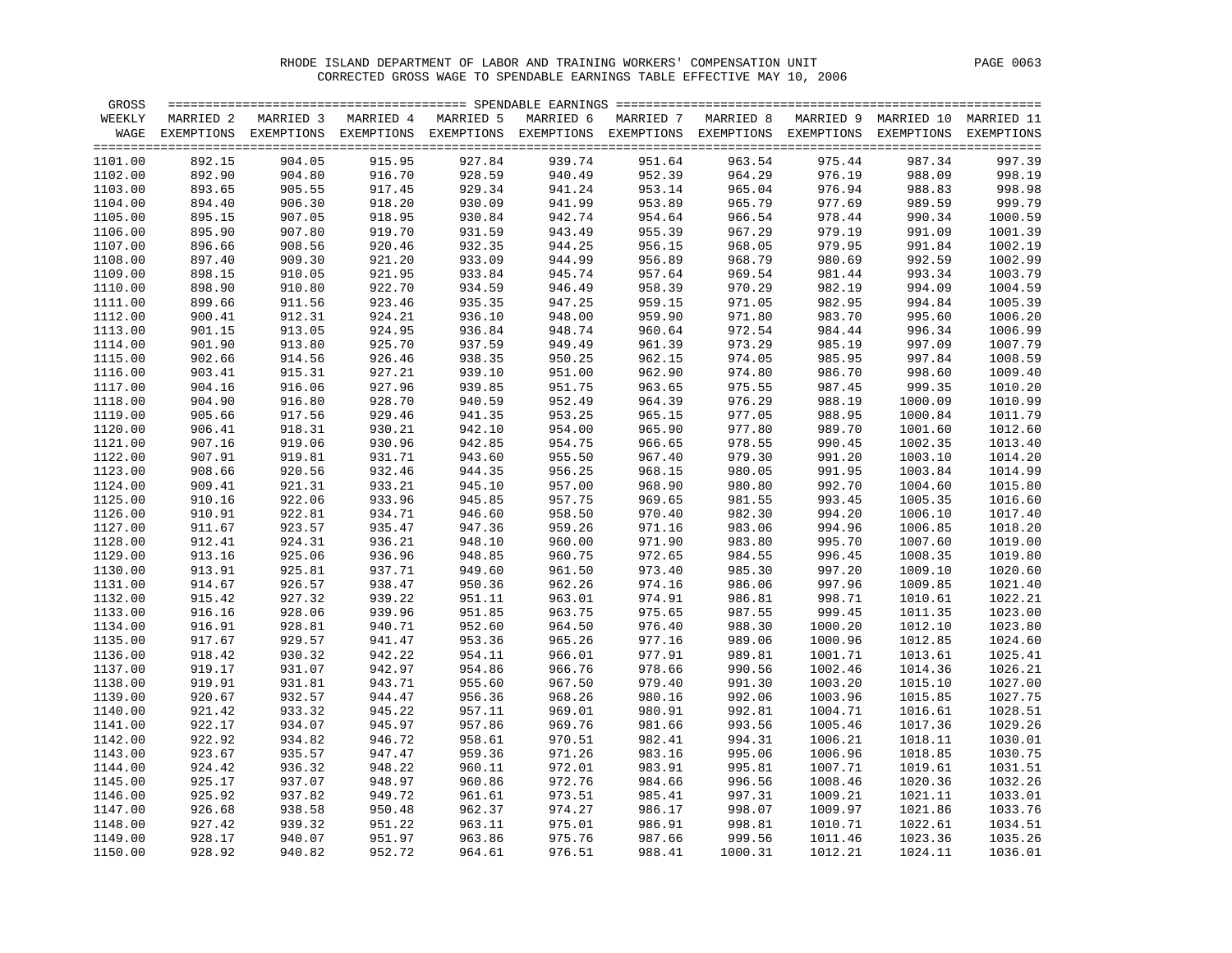| GROSS   |           |                                                                                                    |           |           |           |           |           |         |                                 |            |
|---------|-----------|----------------------------------------------------------------------------------------------------|-----------|-----------|-----------|-----------|-----------|---------|---------------------------------|------------|
| WEEKLY  | MARRIED 2 | MARRIED 3                                                                                          | MARRIED 4 | MARRIED 5 | MARRIED 6 | MARRIED 7 | MARRIED 8 |         | MARRIED 9 MARRIED 10 MARRIED 11 |            |
| WAGE    |           | EXEMPTIONS EXEMPTIONS EXEMPTIONS EXEMPTIONS EXEMPTIONS EXEMPTIONS EXEMPTIONS EXEMPTIONS EXEMPTIONS |           |           |           |           |           |         |                                 | EXEMPTIONS |
|         |           |                                                                                                    |           |           |           |           |           |         |                                 |            |
| 1151.00 | 929.68    | 941.58                                                                                             | 953.48    | 965.37    | 977.27    | 989.17    | 1001.07   | 1012.97 | 1024.86                         | 1036.76    |
| 1152.00 | 930.43    | 942.33                                                                                             | 954.23    | 966.12    | 978.02    | 989.92    | 1001.82   | 1013.72 | 1025.62                         | 1037.52    |
| 1153.00 | 931.17    | 943.07                                                                                             | 954.97    | 966.86    | 978.76    | 990.66    | 1002.56   | 1014.46 | 1026.36                         | 1038.26    |
| 1154.00 | 931.92    | 943.82                                                                                             | 955.72    | 967.61    | 979.51    | 991.41    | 1003.31   | 1015.21 | 1027.11                         | 1039.01    |
| 1155.00 | 932.68    | 944.58                                                                                             | 956.48    | 968.37    | 980.27    | 992.17    | 1004.07   | 1015.97 | 1027.86                         | 1039.76    |
| 1156.00 | 933.43    | 945.33                                                                                             | 957.23    | 969.12    | 981.02    | 992.92    | 1004.82   | 1016.72 | 1028.62                         | 1040.52    |
| 1157.00 | 934.18    | 946.08                                                                                             | 957.98    | 969.87    | 981.77    | 993.67    | 1005.57   | 1017.47 | 1029.37                         | 1041.27    |
| 1158.00 | 934.92    | 946.82                                                                                             | 958.72    | 970.61    | 982.51    | 994.41    | 1006.31   | 1018.21 | 1030.11                         | 1042.01    |
| 1159.00 | 935.68    | 947.58                                                                                             | 959.48    | 971.37    | 983.27    | 995.17    | 1007.07   | 1018.97 | 1030.86                         | 1042.76    |
| 1160.00 | 936.43    | 948.33                                                                                             | 960.23    | 972.12    | 984.02    | 995.92    | 1007.82   | 1019.72 | 1031.62                         | 1043.52    |
| 1161.00 | 937.18    | 949.08                                                                                             | 960.98    | 972.87    | 984.77    | 996.67    | 1008.57   | 1020.47 | 1032.37                         | 1044.27    |
| 1162.00 | 937.93    | 949.83                                                                                             | 961.73    | 973.62    | 985.52    | 997.42    | 1009.32   | 1021.22 | 1033.12                         | 1045.02    |
| 1163.00 | 938.68    | 950.58                                                                                             | 962.48    | 974.37    | 986.27    | 998.17    | 1010.07   | 1021.97 | 1033.86                         | 1045.76    |
| 1164.00 | 939.43    | 951.33                                                                                             | 963.23    | 975.12    | 987.02    | 998.92    | 1010.82   | 1022.72 | 1034.62                         | 1046.52    |
| 1165.00 | 940.18    | 952.08                                                                                             | 963.98    | 975.87    | 987.77    | 999.67    | 1011.57   | 1023.47 | 1035.37                         | 1047.27    |
| 1166.00 | 940.93    | 952.83                                                                                             | 964.73    | 976.62    | 988.52    | 1000.42   | 1012.32   | 1024.22 | 1036.12                         | 1048.02    |
| 1167.00 | 941.69    | 953.59                                                                                             | 965.49    | 977.38    | 989.28    | 1001.18   | 1013.08   | 1024.98 | 1036.87                         | 1048.77    |
| 1168.00 | 942.43    | 954.33                                                                                             | 966.23    | 978.12    | 990.02    | 1001.92   | 1013.82   | 1025.72 | 1037.62                         | 1049.52    |
| 1169.00 | 943.18    | 955.08                                                                                             | 966.98    | 978.87    | 990.77    | 1002.67   | 1014.57   | 1026.47 | 1038.37                         | 1050.27    |
| 1170.00 | 943.93    | 955.83                                                                                             | 967.73    | 979.62    | 991.52    | 1003.42   | 1015.32   | 1027.22 | 1039.12                         | 1051.02    |
| 1171.00 | 944.69    | 956.59                                                                                             | 968.49    | 980.38    | 992.28    | 1004.18   | 1016.08   | 1027.98 | 1039.87                         | 1051.77    |
| 1172.00 | 945.44    | 957.34                                                                                             | 969.24    | 981.13    | 993.03    | 1004.93   | 1016.83   | 1028.73 | 1040.63                         | 1052.53    |
| 1173.00 | 946.18    | 958.08                                                                                             | 969.98    | 981.87    | 993.77    | 1005.67   | 1017.57   | 1029.47 | 1041.37                         | 1053.27    |
| 1174.00 | 946.93    | 958.83                                                                                             | 970.73    | 982.62    | 994.52    | 1006.42   | 1018.32   | 1030.22 | 1042.12                         | 1054.02    |
| 1175.00 | 947.69    | 959.59                                                                                             | 971.49    | 983.38    | 995.28    | 1007.18   | 1019.08   | 1030.98 | 1042.87                         | 1054.77    |
| 1176.00 | 948.44    | 960.34                                                                                             | 972.24    | 984.13    | 996.03    | 1007.93   | 1019.83   | 1031.73 | 1043.63                         | 1055.53    |
| 1177.00 | 949.19    | 961.09                                                                                             | 972.99    | 984.88    | 996.78    | 1008.68   | 1020.58   | 1032.48 | 1044.38                         | 1056.28    |
| 1178.00 | 949.93    | 961.83                                                                                             | 973.73    | 985.62    | 997.52    | 1009.42   | 1021.32   | 1033.22 | 1045.12                         | 1057.02    |
| 1179.00 | 950.69    | 962.59                                                                                             | 974.49    | 986.38    | 998.28    | 1010.18   | 1022.08   | 1033.98 | 1045.87                         | 1057.77    |
| 1180.00 | 951.44    | 963.34                                                                                             | 975.24    | 987.13    | 999.03    | 1010.93   | 1022.83   | 1034.73 | 1046.63                         | 1058.53    |
| 1181.00 | 952.19    | 964.09                                                                                             | 975.99    | 987.88    | 999.78    | 1011.68   | 1023.58   | 1035.48 | 1047.38                         | 1059.28    |
| 1182.00 | 952.94    | 964.84                                                                                             | 976.74    | 988.63    | 1000.53   | 1012.43   | 1024.33   | 1036.23 | 1048.13                         | 1060.03    |
| 1183.00 | 953.69    | 965.59                                                                                             | 977.49    | 989.38    | 1001.28   | 1013.18   | 1025.08   | 1036.98 | 1048.87                         | 1060.77    |
| 1184.00 | 954.44    | 966.34                                                                                             | 978.24    | 990.13    | 1002.03   | 1013.93   | 1025.83   | 1037.73 | 1049.63                         | 1061.53    |
| 1185.00 | 955.19    | 967.09                                                                                             | 978.99    | 990.88    | 1002.78   | 1014.68   | 1026.58   | 1038.48 | 1050.38                         | 1062.28    |
| 1186.00 | 955.94    | 967.84                                                                                             | 979.74    | 991.63    | 1003.53   | 1015.43   | 1027.33   | 1039.23 | 1051.13                         | 1063.03    |
| 1187.00 | 956.70    | 968.60                                                                                             | 980.50    | 992.39    | 1004.29   | 1016.19   | 1028.09   | 1039.99 | 1051.88                         | 1063.78    |
| 1188.00 | 957.44    | 969.34                                                                                             | 981.24    | 993.13    | 1005.03   | 1016.93   | 1028.83   | 1040.73 | 1052.63                         | 1064.53    |
| 1189.00 | 958.19    | 970.09                                                                                             | 981.99    | 993.88    | 1005.78   | 1017.68   | 1029.58   | 1041.48 | 1053.38                         | 1065.28    |
| 1190.00 | 958.94    | 970.84                                                                                             | 982.74    | 994.63    | 1006.53   | 1018.43   | 1030.33   | 1042.23 | 1054.13                         | 1066.03    |
| 1191.00 | 959.70    | 971.60                                                                                             | 983.50    | 995.39    | 1007.29   | 1019.19   | 1031.09   | 1042.99 | 1054.88                         | 1066.78    |
| 1192.00 | 960.45    | 972.35                                                                                             | 984.25    | 996.14    | 1008.04   | 1019.94   | 1031.84   | 1043.74 | 1055.64                         | 1067.54    |
| 1193.00 | 961.19    | 973.09                                                                                             | 984.99    | 996.88    | 1008.78   | 1020.68   | 1032.58   | 1044.48 | 1056.38                         | 1068.28    |
| 1194.00 | 961.94    | 973.84                                                                                             | 985.74    | 997.63    | 1009.53   | 1021.43   | 1033.33   | 1045.23 | 1057.13                         | 1069.03    |
| 1195.00 | 962.70    | 974.60                                                                                             | 986.50    | 998.39    | 1010.29   | 1022.19   | 1034.09   | 1045.99 | 1057.88                         | 1069.78    |
| 1196.00 | 963.45    | 975.35                                                                                             | 987.25    | 999.14    | 1011.04   | 1022.94   | 1034.84   | 1046.74 | 1058.64                         | 1070.54    |
| 1197.00 | 964.20    | 976.10                                                                                             | 988.00    | 999.89    | 1011.79   | 1023.69   | 1035.59   | 1047.49 | 1059.39                         | 1071.29    |
| 1198.00 | 964.94    | 976.84                                                                                             | 988.74    | 1000.63   | 1012.53   | 1024.43   | 1036.33   | 1048.23 | 1060.13                         | 1072.03    |
| 1199.00 | 965.70    | 977.60                                                                                             | 989.50    | 1001.39   | 1013.29   | 1025.19   | 1037.09   | 1048.99 | 1060.88                         | 1072.78    |
| 1200.00 | 966.45    | 978.35                                                                                             | 990.25    | 1002.14   | 1014.04   | 1025.94   | 1037.84   | 1049.74 | 1061.64                         | 1073.54    |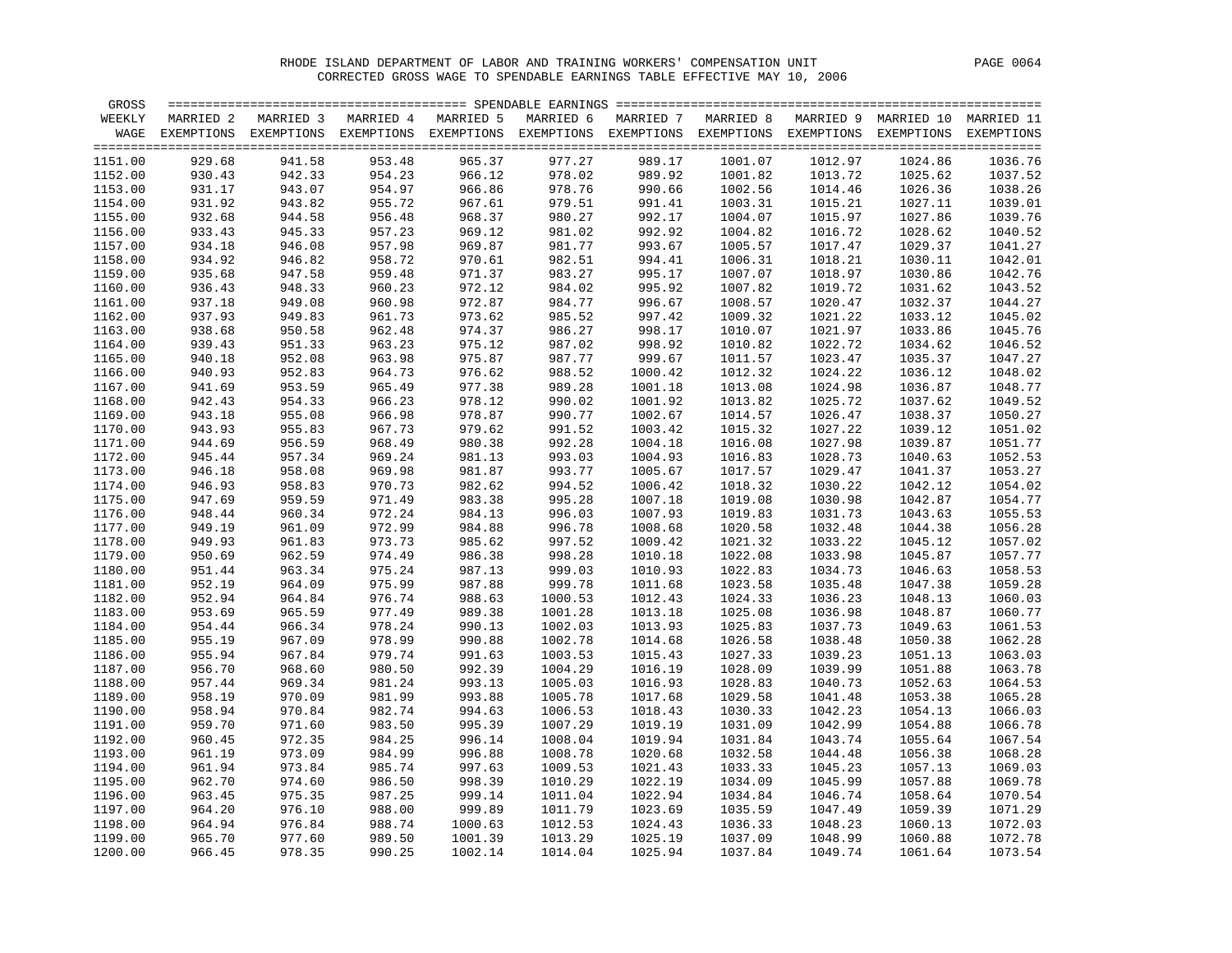| GROSS   |           |                                                                                                    |           |           |           |           |           |         |                                 |            |
|---------|-----------|----------------------------------------------------------------------------------------------------|-----------|-----------|-----------|-----------|-----------|---------|---------------------------------|------------|
| WEEKLY  | MARRIED 2 | MARRIED 3                                                                                          | MARRIED 4 | MARRIED 5 | MARRIED 6 | MARRIED 7 | MARRIED 8 |         | MARRIED 9 MARRIED 10 MARRIED 11 |            |
| WAGE    |           | EXEMPTIONS EXEMPTIONS EXEMPTIONS EXEMPTIONS EXEMPTIONS EXEMPTIONS EXEMPTIONS EXEMPTIONS EXEMPTIONS |           |           |           |           |           |         |                                 | EXEMPTIONS |
|         |           |                                                                                                    |           |           |           |           |           |         |                                 |            |
| 1201.00 | 967.20    | 979.10                                                                                             | 991.00    | 1002.89   | 1014.79   | 1026.69   | 1038.59   | 1050.49 | 1062.39                         | 1074.29    |
| 1202.00 | 967.95    | 979.85                                                                                             | 991.75    | 1003.64   | 1015.54   | 1027.44   | 1039.34   | 1051.24 | 1063.14                         | 1075.04    |
| 1203.00 | 968.70    | 980.60                                                                                             | 992.50    | 1004.39   | 1016.29   | 1028.19   | 1040.09   | 1051.99 | 1063.88                         | 1075.78    |
| 1204.00 | 969.45    | 981.35                                                                                             | 993.25    | 1005.14   | 1017.04   | 1028.94   | 1040.84   | 1052.74 | 1064.64                         | 1076.54    |
| 1205.00 | 970.20    | 982.10                                                                                             | 994.00    | 1005.89   | 1017.79   | 1029.69   | 1041.59   | 1053.49 | 1065.39                         | 1077.29    |
| 1206.00 | 970.95    | 982.85                                                                                             | 994.75    | 1006.64   | 1018.54   | 1030.44   | 1042.34   | 1054.24 | 1066.14                         | 1078.04    |
| 1207.00 | 971.71    | 983.61                                                                                             | 995.51    | 1007.40   | 1019.30   | 1031.20   | 1043.10   | 1055.00 | 1066.89                         | 1078.79    |
| 1208.00 | 972.45    | 984.35                                                                                             | 996.25    | 1008.14   | 1020.04   | 1031.94   | 1043.84   | 1055.74 | 1067.64                         | 1079.54    |
| 1209.00 | 973.20    | 985.10                                                                                             | 997.00    | 1008.89   | 1020.79   | 1032.69   | 1044.59   | 1056.49 | 1068.39                         | 1080.29    |
| 1210.00 | 973.95    | 985.85                                                                                             | 997.75    | 1009.64   | 1021.54   | 1033.44   | 1045.34   | 1057.24 | 1069.14                         | 1081.04    |
| 1211.00 | 974.71    | 986.61                                                                                             | 998.51    | 1010.40   | 1022.30   | 1034.20   | 1046.10   | 1058.00 | 1069.89                         | 1081.79    |
| 1212.00 | 975.46    | 987.36                                                                                             | 999.26    | 1011.15   | 1023.05   | 1034.95   | 1046.85   | 1058.75 | 1070.65                         | 1082.55    |
| 1213.00 | 976.20    | 988.10                                                                                             | 1000.00   | 1011.89   | 1023.79   | 1035.69   | 1047.59   | 1059.49 | 1071.39                         | 1083.29    |
| 1214.00 | 976.95    | 988.85                                                                                             | 1000.75   | 1012.64   | 1024.54   | 1036.44   | 1048.34   | 1060.24 | 1072.14                         | 1084.04    |
| 1215.00 | 977.67    | 989.61                                                                                             | 1001.51   | 1013.40   | 1025.30   | 1037.20   | 1049.10   | 1061.00 | 1072.89                         | 1084.79    |
| 1216.00 | 978.39    | 990.36                                                                                             | 1002.26   | 1014.15   | 1026.05   | 1037.95   | 1049.85   | 1061.75 | 1073.65                         | 1085.55    |
| 1217.00 | 979.11    | 991.11                                                                                             | 1003.01   | 1014.90   | 1026.80   | 1038.70   | 1050.60   | 1062.50 | 1074.40                         | 1086.30    |
| 1218.00 | 979.82    | 991.85                                                                                             | 1003.75   | 1015.64   | 1027.54   | 1039.44   | 1051.34   | 1063.24 | 1075.14                         | 1087.04    |
| 1219.00 | 980.54    | 992.61                                                                                             | 1004.51   | 1016.40   | 1028.30   | 1040.20   | 1052.10   | 1064.00 | 1075.89                         | 1087.79    |
| 1220.00 | 981.26    | 993.36                                                                                             | 1005.26   | 1017.15   | 1029.05   | 1040.95   | 1052.85   | 1064.75 | 1076.65                         | 1088.55    |
| 1221.00 | 981.98    | 994.11                                                                                             | 1006.01   | 1017.90   | 1029.80   | 1041.70   | 1053.60   | 1065.50 | 1077.40                         | 1089.30    |
| 1222.00 | 982.70    | 994.86                                                                                             | 1006.76   | 1018.65   | 1030.55   | 1042.45   | 1054.35   | 1066.25 | 1078.15                         | 1090.05    |
| 1223.00 | 983.41    | 995.61                                                                                             | 1007.51   | 1019.40   | 1031.30   | 1043.20   | 1055.10   | 1067.00 | 1078.89                         | 1090.79    |
| 1224.00 | 984.13    | 996.36                                                                                             | 1008.26   | 1020.15   | 1032.05   | 1043.95   | 1055.85   | 1067.75 | 1079.65                         | 1091.55    |
| 1225.00 | 984.85    | 997.11                                                                                             | 1009.01   | 1020.90   | 1032.80   | 1044.70   | 1056.60   | 1068.50 | 1080.40                         | 1092.30    |
| 1226.00 | 985.57    | 997.86                                                                                             | 1009.76   | 1021.65   | 1033.55   | 1045.45   | 1057.35   | 1069.25 | 1081.15                         | 1093.05    |
| 1227.00 | 986.29    | 998.62                                                                                             | 1010.52   | 1022.41   | 1034.31   | 1046.21   | 1058.11   | 1070.01 | 1081.90                         | 1093.80    |
| 1228.00 | 987.00    | 999.36                                                                                             | 1011.26   | 1023.15   | 1035.05   | 1046.95   | 1058.85   | 1070.75 | 1082.65                         | 1094.55    |
| 1229.00 | 987.72    | 1000.11                                                                                            | 1012.01   | 1023.90   | 1035.80   | 1047.70   | 1059.60   | 1071.50 | 1083.40                         | 1095.30    |
| 1230.00 | 988.44    | 1000.86                                                                                            | 1012.76   | 1024.65   | 1036.55   | 1048.45   | 1060.35   | 1072.25 | 1084.15                         | 1096.05    |
| 1231.00 | 989.16    | 1001.62                                                                                            | 1013.52   | 1025.41   | 1037.31   | 1049.21   | 1061.11   | 1073.01 | 1084.90                         | 1096.80    |
| 1232.00 | 989.88    | 1002.37                                                                                            | 1014.27   | 1026.16   | 1038.06   | 1049.96   | 1061.86   | 1073.76 | 1085.66                         | 1097.56    |
| 1233.00 | 990.59    | 1003.11                                                                                            | 1015.01   | 1026.90   | 1038.80   | 1050.70   | 1062.60   | 1074.50 | 1086.40                         | 1098.30    |
| 1234.00 | 991.31    | 1003.86                                                                                            | 1015.76   | 1027.65   | 1039.55   | 1051.45   | 1063.35   | 1075.25 | 1087.15                         | 1099.05    |
| 1235.00 | 992.03    | 1004.62                                                                                            | 1016.52   | 1028.41   | 1040.31   | 1052.21   | 1064.11   | 1076.01 | 1087.90                         | 1099.80    |
| 1236.00 | 992.75    | 1005.37                                                                                            | 1017.27   | 1029.16   | 1041.06   | 1052.96   | 1064.86   | 1076.76 | 1088.66                         | 1100.56    |
| 1237.00 | 993.47    | 1006.12                                                                                            | 1018.02   | 1029.91   | 1041.81   | 1053.71   | 1065.61   | 1077.51 | 1089.41                         | 1101.31    |
| 1238.00 | 994.18    | 1006.86                                                                                            | 1018.76   | 1030.65   | 1042.55   | 1054.45   | 1066.35   | 1078.25 | 1090.15                         | 1102.05    |
| 1239.00 | 994.90    | 1007.62                                                                                            | 1019.52   | 1031.41   | 1043.31   | 1055.21   | 1067.11   | 1079.01 | 1090.90                         | 1102.80    |
| 1240.00 | 995.62    | 1008.37                                                                                            | 1020.27   | 1032.16   | 1044.06   | 1055.96   | 1067.86   | 1079.76 | 1091.66                         | 1103.56    |
| 1241.00 | 996.34    | 1009.12                                                                                            | 1021.02   | 1032.91   | 1044.81   | 1056.71   | 1068.61   | 1080.51 | 1092.41                         | 1104.31    |
| 1242.00 | 997.06    | 1009.87                                                                                            | 1021.77   | 1033.66   | 1045.56   | 1057.46   | 1069.36   | 1081.26 | 1093.16                         | 1105.06    |
| 1243.00 | 997.77    | 1010.62                                                                                            | 1022.52   | 1034.41   | 1046.31   | 1058.21   | 1070.11   | 1082.01 | 1093.90                         | 1105.80    |
| 1244.00 | 998.49    | 1011.37                                                                                            | 1023.27   | 1035.16   | 1047.06   | 1058.96   | 1070.86   | 1082.76 | 1094.66                         | 1106.56    |
| 1245.00 | 999.21    | 1012.12                                                                                            | 1024.02   | 1035.91   | 1047.81   | 1059.71   | 1071.61   | 1083.51 | 1095.41                         | 1107.31    |
| 1246.00 | 999.93    | 1012.87                                                                                            | 1024.77   | 1036.66   | 1048.56   | 1060.46   | 1072.36   | 1084.26 | 1096.16                         | 1108.06    |
| 1247.00 | 1000.65   | 1013.63                                                                                            | 1025.53   | 1037.42   | 1049.32   | 1061.22   | 1073.12   | 1085.02 | 1096.91                         | 1108.81    |
| 1248.00 | 1001.36   | 1014.37                                                                                            | 1026.27   | 1038.16   | 1050.06   | 1061.96   | 1073.86   | 1085.76 | 1097.66                         | 1109.56    |
| 1249.00 | 1002.08   | 1015.12                                                                                            | 1027.02   | 1038.91   | 1050.81   | 1062.71   | 1074.61   | 1086.51 | 1098.41                         | 1110.31    |
| 1250.00 | 1002.80   | 1015.87                                                                                            | 1027.77   | 1039.66   | 1051.56   | 1063.46   | 1075.36   | 1087.26 | 1099.16                         | 1111.06    |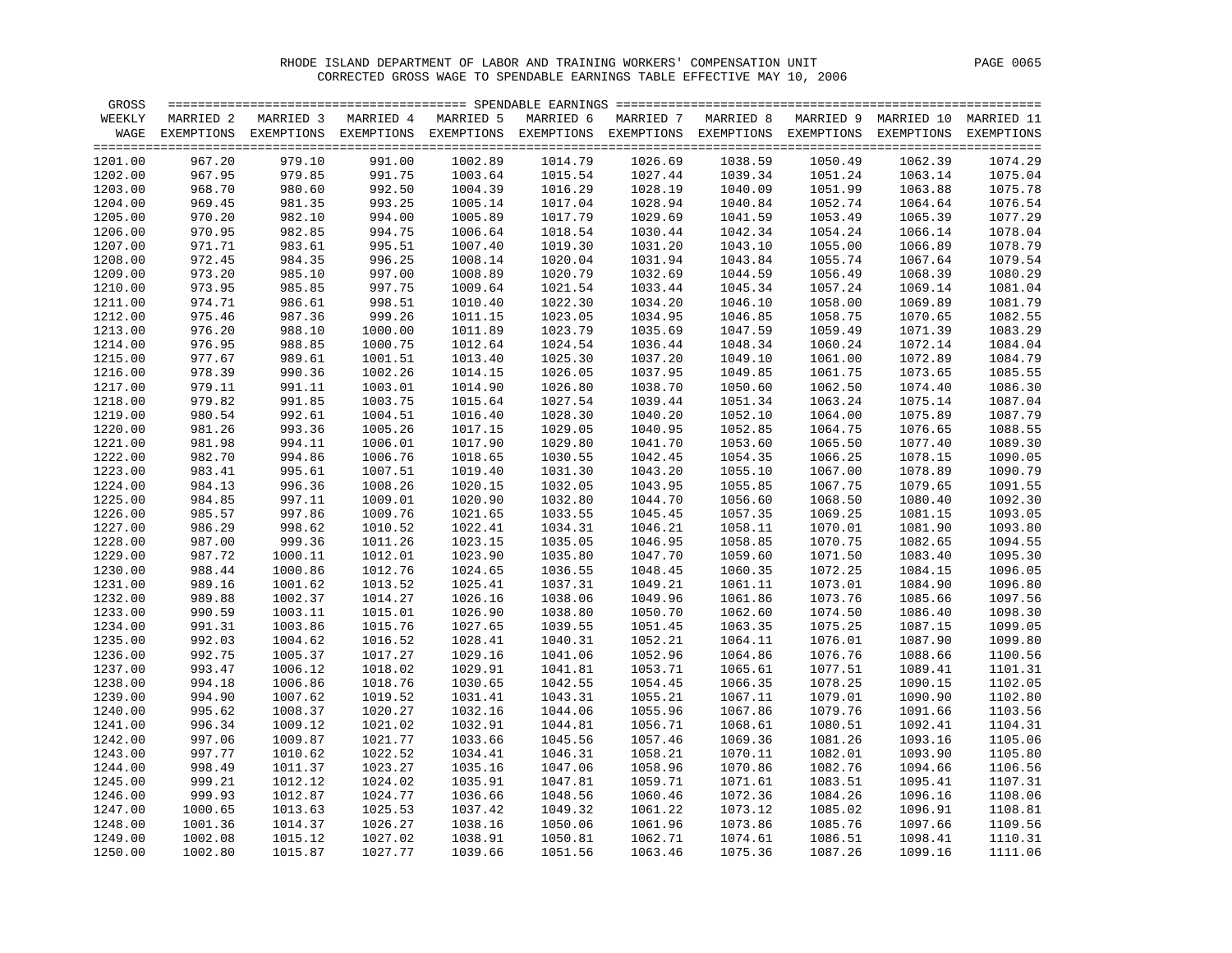| GROSS   |           |                                                                                                               |           |           |           |           |           |         |                                 |         |
|---------|-----------|---------------------------------------------------------------------------------------------------------------|-----------|-----------|-----------|-----------|-----------|---------|---------------------------------|---------|
| WEEKLY  | MARRIED 2 | MARRIED 3                                                                                                     | MARRIED 4 | MARRIED 5 | MARRIED 6 | MARRIED 7 | MARRIED 8 |         | MARRIED 9 MARRIED 10 MARRIED 11 |         |
| WAGE    |           | EXEMPTIONS EXEMPTIONS EXEMPTIONS EXEMPTIONS EXEMPTIONS EXEMPTIONS EXEMPTIONS EXEMPTIONS EXEMPTIONS EXEMPTIONS |           |           |           |           |           |         |                                 |         |
|         |           |                                                                                                               |           |           |           |           |           |         |                                 |         |
| 1251.00 | 1003.52   | 1016.63                                                                                                       | 1028.53   | 1040.42   | 1052.32   | 1064.22   | 1076.12   | 1088.02 | 1099.91                         | 1111.81 |
| 1252.00 | 1004.24   | 1017.38                                                                                                       | 1029.28   | 1041.17   | 1053.07   | 1064.97   | 1076.87   | 1088.77 | 1100.67                         | 1112.57 |
| 1253.00 | 1004.95   | 1018.12                                                                                                       | 1030.02   | 1041.91   | 1053.81   | 1065.71   | 1077.61   | 1089.51 | 1101.41                         | 1113.31 |
| 1254.00 | 1005.67   | 1018.87                                                                                                       | 1030.77   | 1042.66   | 1054.56   | 1066.46   | 1078.36   | 1090.26 | 1102.16                         | 1114.06 |
| 1255.00 | 1006.39   | 1019.63                                                                                                       | 1031.53   | 1043.42   | 1055.32   | 1067.22   | 1079.12   | 1091.02 | 1102.91                         | 1114.81 |
| 1256.00 | 1007.11   | 1020.38                                                                                                       | 1032.28   | 1044.17   | 1056.07   | 1067.97   | 1079.87   | 1091.77 | 1103.67                         | 1115.57 |
| 1257.00 | 1007.83   | 1021.13                                                                                                       | 1033.03   | 1044.92   | 1056.82   | 1068.72   | 1080.62   | 1092.52 | 1104.42                         | 1116.32 |
| 1258.00 | 1008.54   | 1021.87                                                                                                       | 1033.77   | 1045.66   | 1057.56   | 1069.46   | 1081.36   | 1093.26 | 1105.16                         | 1117.06 |
| 1259.00 | 1009.26   | 1022.63                                                                                                       | 1034.53   | 1046.42   | 1058.32   | 1070.22   | 1082.12   | 1094.02 | 1105.91                         | 1117.81 |
| 1260.00 | 1009.98   | 1023.38                                                                                                       | 1035.28   | 1047.17   | 1059.07   | 1070.97   | 1082.87   | 1094.77 | 1106.67                         | 1118.57 |
| 1261.00 | 1010.70   | 1024.13                                                                                                       | 1036.03   | 1047.92   | 1059.82   | 1071.72   | 1083.62   | 1095.52 | 1107.42                         | 1119.32 |
| 1262.00 | 1011.42   | 1024.88                                                                                                       | 1036.78   | 1048.67   | 1060.57   | 1072.47   | 1084.37   | 1096.27 | 1108.17                         | 1120.07 |
| 1263.00 | 1012.13   | 1025.63                                                                                                       | 1037.53   | 1049.42   | 1061.32   | 1073.22   | 1085.12   | 1097.02 | 1108.91                         | 1120.81 |
| 1264.00 | 1012.85   | 1026.38                                                                                                       | 1038.28   | 1050.17   | 1062.07   | 1073.97   | 1085.87   | 1097.77 | 1109.67                         | 1121.57 |
| 1265.00 | 1013.57   | 1027.13                                                                                                       | 1039.03   | 1050.92   | 1062.82   | 1074.72   | 1086.62   | 1098.52 | 1110.42                         | 1122.32 |
| 1266.00 | 1014.29   | 1027.88                                                                                                       | 1039.78   | 1051.67   | 1063.57   | 1075.47   | 1087.37   | 1099.27 | 1111.17                         | 1123.07 |
| 1267.00 | 1015.01   | 1028.64                                                                                                       | 1040.54   | 1052.43   | 1064.33   | 1076.23   | 1088.13   | 1100.03 | 1111.92                         | 1123.82 |
| 1268.00 | 1015.72   | 1029.38                                                                                                       | 1041.28   | 1053.17   | 1065.07   | 1076.97   | 1088.87   | 1100.77 | 1112.67                         | 1124.57 |
| 1269.00 | 1016.44   | 1030.13                                                                                                       | 1042.03   | 1053.92   | 1065.82   | 1077.72   | 1089.62   | 1101.52 | 1113.42                         | 1125.32 |
| 1270.00 | 1017.16   | 1030.88                                                                                                       | 1042.78   | 1054.67   | 1066.57   | 1078.47   | 1090.37   | 1102.27 | 1114.17                         | 1126.07 |
| 1271.00 | 1017.88   | 1031.64                                                                                                       | 1043.54   | 1055.43   | 1067.33   | 1079.23   | 1091.13   | 1103.03 | 1114.92                         | 1126.82 |
| 1272.00 | 1018.60   | 1032.39                                                                                                       | 1044.29   | 1056.18   | 1068.08   | 1079.98   | 1091.88   | 1103.78 | 1115.68                         | 1127.58 |
| 1273.00 | 1019.31   | 1033.13                                                                                                       | 1045.03   | 1056.92   | 1068.82   | 1080.72   | 1092.62   | 1104.52 | 1116.42                         | 1128.32 |
| 1274.00 | 1020.03   | 1033.88                                                                                                       | 1045.78   | 1057.67   | 1069.57   | 1081.47   | 1093.37   | 1105.27 | 1117.17                         | 1129.07 |
| 1275.00 | 1020.75   | 1034.64                                                                                                       | 1046.54   | 1058.43   | 1070.33   | 1082.23   | 1094.13   | 1106.03 | 1117.92                         | 1129.82 |
| 1276.00 | 1021.47   | 1035.39                                                                                                       | 1047.29   | 1059.18   | 1071.08   | 1082.98   | 1094.88   | 1106.78 | 1118.68                         | 1130.58 |
| 1277.00 | 1022.19   | 1036.14                                                                                                       | 1048.04   | 1059.93   | 1071.83   | 1083.73   | 1095.63   | 1107.53 | 1119.43                         | 1131.33 |
| 1278.00 | 1022.90   | 1036.87                                                                                                       | 1048.78   | 1060.67   | 1072.57   | 1084.47   | 1096.37   | 1108.27 | 1120.17                         | 1132.07 |
| 1279.00 | 1023.62   | 1037.59                                                                                                       | 1049.54   | 1061.43   | 1073.33   | 1085.23   | 1097.13   | 1109.03 | 1120.92                         | 1132.82 |
| 1280.00 | 1024.34   | 1038.31                                                                                                       | 1050.29   | 1062.18   | 1074.08   | 1085.98   | 1097.88   | 1109.78 | 1121.68                         | 1133.58 |
| 1281.00 | 1025.06   | 1039.03                                                                                                       | 1051.04   | 1062.93   | 1074.83   | 1086.73   | 1098.63   | 1110.53 | 1122.43                         | 1134.33 |
| 1282.00 | 1025.78   | 1039.75                                                                                                       | 1051.79   | 1063.68   | 1075.58   | 1087.48   | 1099.38   | 1111.28 | 1123.18                         | 1135.08 |
| 1283.00 | 1026.49   | 1040.46                                                                                                       | 1052.54   | 1064.43   | 1076.33   | 1088.23   | 1100.13   | 1112.03 | 1123.92                         | 1135.82 |
| 1284.00 | 1027.21   | 1041.18                                                                                                       | 1053.29   | 1065.18   | 1077.08   | 1088.98   | 1100.88   | 1112.78 | 1124.68                         | 1136.58 |
| 1285.00 | 1027.93   | 1041.90                                                                                                       | 1054.04   | 1065.93   | 1077.83   | 1089.73   | 1101.63   | 1113.53 | 1125.43                         | 1137.33 |
| 1286.00 | 1028.65   | 1042.62                                                                                                       | 1054.79   | 1066.68   | 1078.58   | 1090.48   | 1102.38   | 1114.28 | 1126.18                         | 1138.08 |
| 1287.00 | 1029.37   | 1043.34                                                                                                       | 1055.55   | 1067.44   | 1079.34   | 1091.24   | 1103.14   | 1115.04 | 1126.93                         | 1138.83 |
| 1288.00 | 1030.08   | 1044.05                                                                                                       | 1056.29   | 1068.18   | 1080.08   | 1091.98   | 1103.88   | 1115.78 | 1127.68                         | 1139.58 |
| 1289.00 | 1030.80   | 1044.77                                                                                                       | 1057.04   | 1068.93   | 1080.83   | 1092.73   | 1104.63   | 1116.53 | 1128.43                         | 1140.33 |
| 1290.00 | 1031.52   | 1045.49                                                                                                       | 1057.79   | 1069.68   | 1081.58   | 1093.48   | 1105.38   | 1117.28 | 1129.18                         | 1141.08 |
| 1291.00 | 1032.24   | 1046.21                                                                                                       | 1058.55   | 1070.44   | 1082.34   | 1094.24   | 1106.14   | 1118.04 | 1129.93                         | 1141.83 |
| 1292.00 | 1032.96   | 1046.93                                                                                                       | 1059.30   | 1071.19   | 1083.09   | 1094.99   | 1106.89   | 1118.79 | 1130.69                         | 1142.59 |
| 1293.00 | 1033.67   | 1047.64                                                                                                       | 1060.04   | 1071.93   | 1083.83   | 1095.73   | 1107.63   | 1119.53 | 1131.43                         | 1143.33 |
| 1294.00 | 1034.39   | 1048.36                                                                                                       | 1060.79   | 1072.68   | 1084.58   | 1096.48   | 1108.38   | 1120.28 | 1132.18                         | 1144.08 |
| 1295.00 | 1035.11   | 1049.08                                                                                                       | 1061.55   | 1073.44   | 1085.34   | 1097.24   | 1109.14   | 1121.04 | 1132.93                         | 1144.83 |
| 1296.00 | 1035.83   | 1049.80                                                                                                       | 1062.30   | 1074.19   | 1086.09   | 1097.99   | 1109.89   | 1121.79 | 1133.69                         | 1145.59 |
| 1297.00 | 1036.55   | 1050.52                                                                                                       | 1063.05   | 1074.94   | 1086.84   | 1098.74   | 1110.64   | 1122.54 | 1134.44                         | 1146.34 |
| 1298.00 | 1037.26   | 1051.23                                                                                                       | 1063.79   | 1075.68   | 1087.58   | 1099.48   | 1111.38   | 1123.28 | 1135.18                         | 1147.08 |
| 1299.00 | 1037.98   | 1051.95                                                                                                       | 1064.55   | 1076.44   | 1088.34   | 1100.24   | 1112.14   | 1124.04 | 1135.93                         | 1147.83 |
| 1300.00 | 1038.70   | 1052.67                                                                                                       | 1065.30   | 1077.19   | 1089.09   | 1100.99   | 1112.89   | 1124.79 | 1136.69                         | 1148.59 |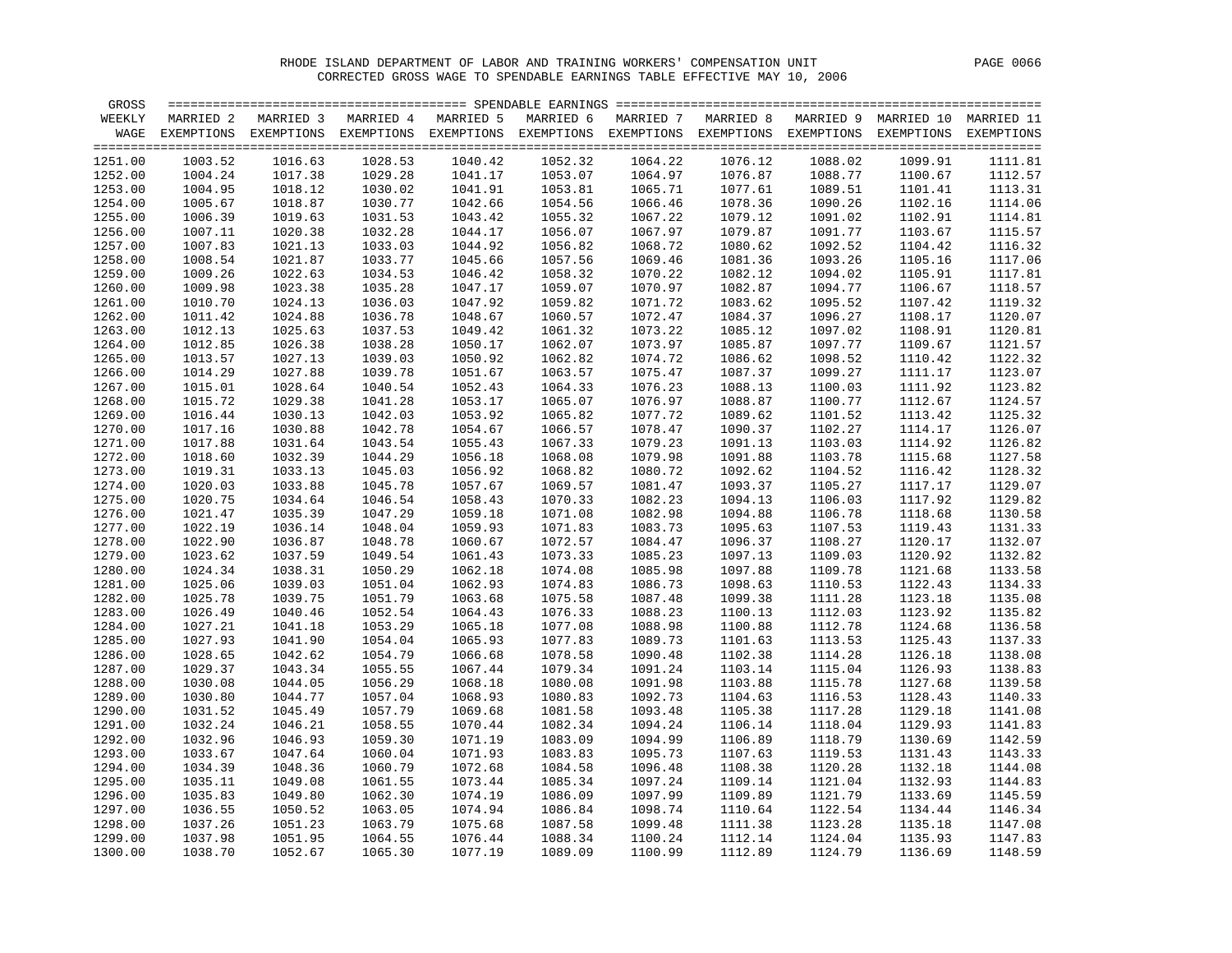| GROSS   |           |                                                                                                               |           |           |           |           |           |         |                                 |         |
|---------|-----------|---------------------------------------------------------------------------------------------------------------|-----------|-----------|-----------|-----------|-----------|---------|---------------------------------|---------|
| WEEKLY  | MARRIED 2 | MARRIED 3                                                                                                     | MARRIED 4 | MARRIED 5 | MARRIED 6 | MARRIED 7 | MARRIED 8 |         | MARRIED 9 MARRIED 10 MARRIED 11 |         |
| WAGE    |           | EXEMPTIONS EXEMPTIONS EXEMPTIONS EXEMPTIONS EXEMPTIONS EXEMPTIONS EXEMPTIONS EXEMPTIONS EXEMPTIONS EXEMPTIONS |           |           |           |           |           |         |                                 |         |
|         |           |                                                                                                               |           |           |           |           |           |         |                                 |         |
| 1301.00 | 1039.42   | 1053.39                                                                                                       | 1066.05   | 1077.94   | 1089.84   | 1101.74   | 1113.64   | 1125.54 | 1137.44                         | 1149.34 |
| 1302.00 | 1040.14   | 1054.11                                                                                                       | 1066.80   | 1078.69   | 1090.59   | 1102.49   | 1114.39   | 1126.29 | 1138.19                         | 1150.09 |
| 1303.00 | 1040.85   | 1054.82                                                                                                       | 1067.55   | 1079.44   | 1091.34   | 1103.24   | 1115.14   | 1127.04 | 1138.93                         | 1150.83 |
| 1304.00 | 1041.57   | 1055.54                                                                                                       | 1068.30   | 1080.19   | 1092.09   | 1103.99   | 1115.89   | 1127.79 | 1139.69                         | 1151.59 |
| 1305.00 | 1042.29   | 1056.26                                                                                                       | 1069.05   | 1080.94   | 1092.84   | 1104.74   | 1116.64   | 1128.54 | 1140.44                         | 1152.34 |
| 1306.00 | 1043.01   | 1056.98                                                                                                       | 1069.80   | 1081.69   | 1093.59   | 1105.49   | 1117.39   | 1129.29 | 1141.19                         | 1153.09 |
| 1307.00 | 1043.73   | 1057.70                                                                                                       | 1070.56   | 1082.45   | 1094.35   | 1106.25   | 1118.15   | 1130.05 | 1141.94                         | 1153.84 |
| 1308.00 | 1044.44   | 1058.41                                                                                                       | 1071.30   | 1083.19   | 1095.09   | 1106.99   | 1118.89   | 1130.79 | 1142.69                         | 1154.59 |
| 1309.00 | 1045.16   | 1059.13                                                                                                       | 1072.05   | 1083.94   | 1095.84   | 1107.74   | 1119.64   | 1131.54 | 1143.44                         | 1155.34 |
| 1310.00 | 1045.88   | 1059.85                                                                                                       | 1072.80   | 1084.69   | 1096.59   | 1108.49   | 1120.39   | 1132.29 | 1144.19                         | 1156.09 |
| 1311.00 | 1046.60   | 1060.57                                                                                                       | 1073.56   | 1085.45   | 1097.35   | 1109.25   | 1121.15   | 1133.05 | 1144.94                         | 1156.84 |
| 1312.00 | 1047.32   | 1061.29                                                                                                       | 1074.31   | 1086.20   | 1098.10   | 1110.00   | 1121.90   | 1133.80 | 1145.70                         | 1157.60 |
| 1313.00 | 1048.03   | 1062.00                                                                                                       | 1075.05   | 1086.94   | 1098.84   | 1110.74   | 1122.64   | 1134.54 | 1146.44                         | 1158.34 |
| 1314.00 | 1048.75   | 1062.72                                                                                                       | 1075.80   | 1087.69   | 1099.59   | 1111.49   | 1123.39   | 1135.29 | 1147.19                         | 1159.09 |
| 1315.00 | 1049.47   | 1063.44                                                                                                       | 1076.56   | 1088.45   | 1100.35   | 1112.25   | 1124.15   | 1136.05 | 1147.94                         | 1159.84 |
| 1316.00 | 1050.19   | 1064.16                                                                                                       | 1077.31   | 1089.20   | 1101.10   | 1113.00   | 1124.90   | 1136.80 | 1148.70                         | 1160.60 |
| 1317.00 | 1050.91   | 1064.88                                                                                                       | 1078.06   | 1089.95   | 1101.85   | 1113.75   | 1125.65   | 1137.55 | 1149.45                         | 1161.35 |
| 1318.00 | 1051.62   | 1065.59                                                                                                       | 1078.80   | 1090.69   | 1102.59   | 1114.49   | 1126.39   | 1138.29 | 1150.19                         | 1162.09 |
| 1319.00 | 1052.34   | 1066.31                                                                                                       | 1079.56   | 1091.45   | 1103.35   | 1115.25   | 1127.15   | 1139.05 | 1150.94                         | 1162.84 |
| 1320.00 | 1053.06   | 1067.03                                                                                                       | 1080.31   | 1092.20   | 1104.10   | 1116.00   | 1127.90   | 1139.80 | 1151.70                         | 1163.60 |
| 1321.00 | 1053.78   | 1067.75                                                                                                       | 1081.06   | 1092.95   | 1104.85   | 1116.75   | 1128.65   | 1140.55 | 1152.45                         | 1164.35 |
| 1322.00 | 1054.50   | 1068.47                                                                                                       | 1081.81   | 1093.70   | 1105.60   | 1117.50   | 1129.40   | 1141.30 | 1153.20                         | 1165.10 |
| 1323.00 | 1055.21   | 1069.18                                                                                                       | 1082.56   | 1094.45   | 1106.35   | 1118.25   | 1130.15   | 1142.05 | 1153.94                         | 1165.84 |
| 1324.00 | 1055.93   | 1069.90                                                                                                       | 1083.31   | 1095.20   | 1107.10   | 1119.00   | 1130.90   | 1142.80 | 1154.70                         | 1166.60 |
| 1325.00 | 1056.65   | 1070.62                                                                                                       | 1084.06   | 1095.95   | 1107.85   | 1119.75   | 1131.65   | 1143.55 | 1155.45                         | 1167.35 |
| 1326.00 | 1057.37   | 1071.34                                                                                                       | 1084.81   | 1096.70   | 1108.60   | 1120.50   | 1132.40   | 1144.30 | 1156.20                         | 1168.10 |
| 1327.00 | 1058.09   | 1072.06                                                                                                       | 1085.57   | 1097.46   | 1109.36   | 1121.26   | 1133.16   | 1145.06 | 1156.95                         | 1168.85 |
| 1328.00 | 1058.80   | 1072.77                                                                                                       | 1086.31   | 1098.20   | 1110.10   | 1122.00   | 1133.90   | 1145.80 | 1157.70                         | 1169.60 |
| 1329.00 | 1059.52   | 1073.49                                                                                                       | 1087.06   | 1098.95   | 1110.85   | 1122.75   | 1134.65   | 1146.55 | 1158.45                         | 1170.35 |
| 1330.00 | 1060.24   | 1074.21                                                                                                       | 1087.81   | 1099.70   | 1111.60   | 1123.50   | 1135.40   | 1147.30 | 1159.20                         | 1171.10 |
| 1331.00 | 1060.96   | 1074.93                                                                                                       | 1088.57   | 1100.46   | 1112.36   | 1124.26   | 1136.16   | 1148.06 | 1159.95                         | 1171.85 |
| 1332.00 | 1061.68   | 1075.65                                                                                                       | 1089.32   | 1101.21   | 1113.11   | 1125.01   | 1136.91   | 1148.81 | 1160.71                         | 1172.61 |
| 1333.00 | 1062.39   | 1076.36                                                                                                       | 1090.06   | 1101.95   | 1113.85   | 1125.75   | 1137.65   | 1149.55 | 1161.45                         | 1173.35 |
| 1334.00 | 1063.11   | 1077.08                                                                                                       | 1090.81   | 1102.70   | 1114.60   | 1126.50   | 1138.40   | 1150.30 | 1162.20                         | 1174.10 |
| 1335.00 | 1063.83   | 1077.80                                                                                                       | 1091.57   | 1103.46   | 1115.36   | 1127.26   | 1139.16   | 1151.06 | 1162.95                         | 1174.85 |
| 1336.00 | 1064.55   | 1078.52                                                                                                       | 1092.32   | 1104.21   | 1116.11   | 1128.01   | 1139.91   | 1151.81 | 1163.71                         | 1175.61 |
| 1337.00 | 1065.27   | 1079.24                                                                                                       | 1093.07   | 1104.96   | 1116.86   | 1128.76   | 1140.66   | 1152.56 | 1164.46                         | 1176.36 |
| 1338.00 | 1065.98   | 1079.95                                                                                                       | 1093.81   | 1105.70   | 1117.60   | 1129.50   | 1141.40   | 1153.30 | 1165.20                         | 1177.10 |
| 1339.00 | 1066.70   | 1080.67                                                                                                       | 1094.57   | 1106.46   | 1118.36   | 1130.26   | 1142.16   | 1154.06 | 1165.95                         | 1177.85 |
| 1340.00 | 1067.42   | 1081.39                                                                                                       | 1095.32   | 1107.21   | 1119.11   | 1131.01   | 1142.91   | 1154.81 | 1166.71                         | 1178.61 |
| 1341.00 | 1068.14   | 1082.11                                                                                                       | 1096.07   | 1107.96   | 1119.86   | 1131.76   | 1143.66   | 1155.56 | 1167.46                         | 1179.36 |
| 1342.00 | 1068.86   | 1082.83                                                                                                       | 1096.79   | 1108.71   | 1120.61   | 1132.51   | 1144.41   | 1156.31 | 1168.21                         | 1180.11 |
| 1343.00 | 1069.57   | 1083.54                                                                                                       | 1097.50   | 1109.46   | 1121.36   | 1133.26   | 1145.16   | 1157.06 | 1168.95                         | 1180.85 |
| 1344.00 | 1070.29   | 1084.26                                                                                                       | 1098.22   | 1110.21   | 1122.11   | 1134.01   | 1145.91   | 1157.81 | 1169.71                         | 1181.61 |
| 1345.00 | 1071.01   | 1084.98                                                                                                       | 1098.94   | 1110.96   | 1122.86   | 1134.76   | 1146.66   | 1158.56 | 1170.46                         | 1182.36 |
| 1346.00 | 1071.73   | 1085.70                                                                                                       | 1099.66   | 1111.71   | 1123.61   | 1135.51   | 1147.41   | 1159.31 | 1171.21                         | 1183.11 |
| 1347.00 | 1072.45   | 1086.42                                                                                                       | 1100.38   | 1112.47   | 1124.37   | 1136.27   | 1148.17   | 1160.07 | 1171.96                         | 1183.86 |
| 1348.00 | 1073.16   | 1087.13                                                                                                       | 1101.09   | 1113.21   | 1125.11   | 1137.01   | 1148.91   | 1160.81 | 1172.71                         | 1184.61 |
| 1349.00 | 1073.88   | 1087.85                                                                                                       | 1101.81   | 1113.96   | 1125.86   | 1137.76   | 1149.66   | 1161.56 | 1173.46                         | 1185.36 |
| 1350.00 | 1074.60   | 1088.57                                                                                                       | 1102.53   | 1114.71   | 1126.61   | 1138.51   | 1150.41   | 1162.31 | 1174.21                         | 1186.11 |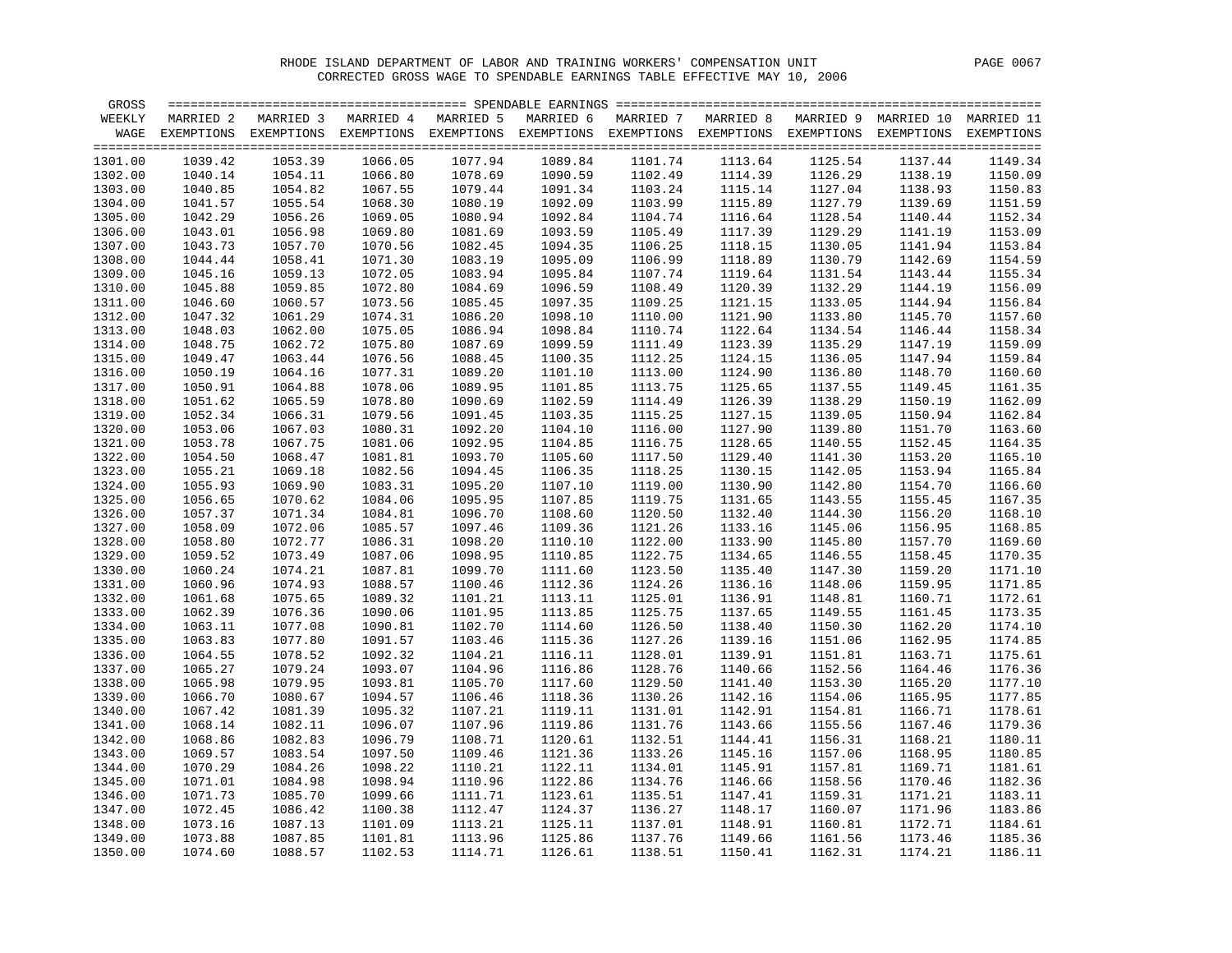| GROSS   |           |                                                                                                               |           |           |           |           |           |         |                                 |         |
|---------|-----------|---------------------------------------------------------------------------------------------------------------|-----------|-----------|-----------|-----------|-----------|---------|---------------------------------|---------|
| WEEKLY  | MARRIED 2 | MARRIED 3                                                                                                     | MARRIED 4 | MARRIED 5 | MARRIED 6 | MARRIED 7 | MARRIED 8 |         | MARRIED 9 MARRIED 10 MARRIED 11 |         |
| WAGE    |           | EXEMPTIONS EXEMPTIONS EXEMPTIONS EXEMPTIONS EXEMPTIONS EXEMPTIONS EXEMPTIONS EXEMPTIONS EXEMPTIONS EXEMPTIONS |           |           |           |           |           |         |                                 |         |
|         |           |                                                                                                               |           |           |           |           |           |         |                                 |         |
| 1351.00 | 1075.32   | 1089.29                                                                                                       | 1103.25   | 1115.47   | 1127.37   | 1139.27   | 1151.17   | 1163.07 | 1174.96                         | 1186.86 |
| 1352.00 | 1076.04   | 1090.01                                                                                                       | 1103.97   | 1116.22   | 1128.12   | 1140.02   | 1151.92   | 1163.82 | 1175.72                         | 1187.62 |
| 1353.00 | 1076.75   | 1090.72                                                                                                       | 1104.68   | 1116.96   | 1128.86   | 1140.76   | 1152.66   | 1164.56 | 1176.46                         | 1188.36 |
| 1354.00 | 1077.47   | 1091.44                                                                                                       | 1105.40   | 1117.71   | 1129.61   | 1141.51   | 1153.41   | 1165.31 | 1177.21                         | 1189.11 |
| 1355.00 | 1078.19   | 1092.16                                                                                                       | 1106.12   | 1118.47   | 1130.37   | 1142.27   | 1154.17   | 1166.07 | 1177.96                         | 1189.86 |
| 1356.00 | 1078.91   | 1092.88                                                                                                       | 1106.84   | 1119.22   | 1131.12   | 1143.02   | 1154.92   | 1166.82 | 1178.72                         | 1190.62 |
| 1357.00 | 1079.63   | 1093.60                                                                                                       | 1107.56   | 1119.97   | 1131.87   | 1143.77   | 1155.67   | 1167.57 | 1179.47                         | 1191.37 |
| 1358.00 | 1080.34   | 1094.31                                                                                                       | 1108.27   | 1120.71   | 1132.61   | 1144.51   | 1156.41   | 1168.31 | 1180.21                         | 1192.11 |
| 1359.00 | 1081.06   | 1095.03                                                                                                       | 1108.99   | 1121.47   | 1133.37   | 1145.27   | 1157.17   | 1169.07 | 1180.96                         | 1192.86 |
| 1360.00 | 1081.78   | 1095.75                                                                                                       | 1109.71   | 1122.22   | 1134.12   | 1146.02   | 1157.92   | 1169.82 | 1181.72                         | 1193.62 |
| 1361.00 | 1082.50   | 1096.47                                                                                                       | 1110.43   | 1122.97   | 1134.87   | 1146.77   | 1158.67   | 1170.57 | 1182.47                         | 1194.37 |
| 1362.00 | 1083.22   | 1097.19                                                                                                       | 1111.15   | 1123.72   | 1135.62   | 1147.52   | 1159.42   | 1171.32 | 1183.22                         | 1195.12 |
| 1363.00 | 1083.93   | 1097.90                                                                                                       | 1111.86   | 1124.47   | 1136.37   | 1148.27   | 1160.17   | 1172.07 | 1183.96                         | 1195.86 |
| 1364.00 | 1084.65   | 1098.62                                                                                                       | 1112.58   | 1125.22   | 1137.12   | 1149.02   | 1160.92   | 1172.82 | 1184.72                         | 1196.62 |
| 1365.00 | 1085.37   | 1099.34                                                                                                       | 1113.30   | 1125.97   | 1137.87   | 1149.77   | 1161.67   | 1173.57 | 1185.47                         | 1197.37 |
| 1366.00 | 1086.09   | 1100.06                                                                                                       | 1114.02   | 1126.72   | 1138.62   | 1150.52   | 1162.42   | 1174.32 | 1186.22                         | 1198.12 |
| 1367.00 | 1086.81   | 1100.78                                                                                                       | 1114.74   | 1127.48   | 1139.38   | 1151.28   | 1163.18   | 1175.08 | 1186.97                         | 1198.87 |
| 1368.00 | 1087.52   | 1101.49                                                                                                       | 1115.45   | 1128.22   | 1140.12   | 1152.02   | 1163.92   | 1175.82 | 1187.72                         | 1199.62 |
| 1369.00 | 1088.24   | 1102.21                                                                                                       | 1116.17   | 1128.97   | 1140.87   | 1152.77   | 1164.67   | 1176.57 | 1188.47                         | 1200.37 |
| 1370.00 | 1088.96   | 1102.93                                                                                                       | 1116.89   | 1129.72   | 1141.62   | 1153.52   | 1165.42   | 1177.32 | 1189.22                         | 1201.12 |
| 1371.00 | 1089.68   | 1103.65                                                                                                       | 1117.61   | 1130.48   | 1142.38   | 1154.28   | 1166.18   | 1178.08 | 1189.97                         | 1201.87 |
| 1372.00 | 1090.40   | 1104.37                                                                                                       | 1118.33   | 1131.23   | 1143.13   | 1155.03   | 1166.93   | 1178.83 | 1190.73                         | 1202.63 |
| 1373.00 | 1091.11   | 1105.08                                                                                                       | 1119.04   | 1131.97   | 1143.87   | 1155.77   | 1167.67   | 1179.57 | 1191.47                         | 1203.37 |
| 1374.00 | 1091.83   | 1105.80                                                                                                       | 1119.76   | 1132.72   | 1144.62   | 1156.52   | 1168.42   | 1180.32 | 1192.22                         | 1204.12 |
| 1375.00 | 1092.55   | 1106.52                                                                                                       | 1120.48   | 1133.48   | 1145.38   | 1157.28   | 1169.18   | 1181.08 | 1192.97                         | 1204.87 |
| 1376.00 | 1093.27   | 1107.24                                                                                                       | 1121.20   | 1134.23   | 1146.13   | 1158.03   | 1169.93   | 1181.83 | 1193.73                         | 1205.63 |
| 1377.00 | 1093.99   | 1107.96                                                                                                       | 1121.92   | 1134.98   | 1146.88   | 1158.78   | 1170.68   | 1182.58 | 1194.48                         | 1206.38 |
| 1378.00 | 1094.70   | 1108.67                                                                                                       | 1122.63   | 1135.72   | 1147.62   | 1159.52   | 1171.42   | 1183.32 | 1195.22                         | 1207.12 |
| 1379.00 | 1095.42   | 1109.39                                                                                                       | 1123.35   | 1136.48   | 1148.38   | 1160.28   | 1172.18   | 1184.08 | 1195.97                         | 1207.87 |
| 1380.00 | 1096.14   | 1110.11                                                                                                       | 1124.07   | 1137.23   | 1149.13   | 1161.03   | 1172.93   | 1184.83 | 1196.73                         | 1208.63 |
| 1381.00 | 1096.86   | 1110.83                                                                                                       | 1124.79   | 1137.98   | 1149.88   | 1161.78   | 1173.68   | 1185.58 | 1197.48                         | 1209.38 |
| 1382.00 | 1097.58   | 1111.55                                                                                                       | 1125.51   | 1138.73   | 1150.63   | 1162.53   | 1174.43   | 1186.33 | 1198.23                         | 1210.13 |
| 1383.00 | 1098.29   | 1112.26                                                                                                       | 1126.22   | 1139.48   | 1151.38   | 1163.28   | 1175.18   | 1187.08 | 1198.97                         | 1210.87 |
| 1384.00 | 1099.01   | 1112.98                                                                                                       | 1126.94   | 1140.23   | 1152.13   | 1164.03   | 1175.93   | 1187.83 | 1199.73                         | 1211.63 |
| 1385.00 | 1099.73   | 1113.70                                                                                                       | 1127.66   | 1140.98   | 1152.88   | 1164.78   | 1176.68   | 1188.58 | 1200.48                         | 1212.38 |
| 1386.00 | 1100.45   | 1114.42                                                                                                       | 1128.38   | 1141.73   | 1153.63   | 1165.53   | 1177.43   | 1189.33 | 1201.23                         | 1213.13 |
| 1387.00 | 1101.17   | 1115.14                                                                                                       | 1129.10   | 1142.49   | 1154.39   | 1166.29   | 1178.19   | 1190.09 | 1201.98                         | 1213.88 |
| 1388.00 | 1101.88   | 1115.85                                                                                                       | 1129.81   | 1143.23   | 1155.13   | 1167.03   | 1178.93   | 1190.83 | 1202.73                         | 1214.63 |
| 1389.00 | 1102.60   | 1116.57                                                                                                       | 1130.53   | 1143.98   | 1155.88   | 1167.78   | 1179.68   | 1191.58 | 1203.48                         | 1215.38 |
| 1390.00 | 1103.32   | 1117.29                                                                                                       | 1131.25   | 1144.73   | 1156.63   | 1168.53   | 1180.43   | 1192.33 | 1204.23                         | 1216.13 |
| 1391.00 | 1104.04   | 1118.01                                                                                                       | 1131.97   | 1145.49   | 1157.39   | 1169.29   | 1181.19   | 1193.09 | 1204.98                         | 1216.88 |
| 1392.00 | 1104.76   | 1118.73                                                                                                       | 1132.69   | 1146.24   | 1158.14   | 1170.04   | 1181.94   | 1193.84 | 1205.74                         | 1217.64 |
| 1393.00 | 1105.47   | 1119.44                                                                                                       | 1133.40   | 1146.98   | 1158.88   | 1170.78   | 1182.68   | 1194.58 | 1206.48                         | 1218.38 |
| 1394.00 | 1106.19   | 1120.16                                                                                                       | 1134.12   | 1147.73   | 1159.63   | 1171.53   | 1183.43   | 1195.33 | 1207.23                         | 1219.13 |
| 1395.00 | 1106.91   | 1120.88                                                                                                       | 1134.84   | 1148.49   | 1160.39   | 1172.29   | 1184.19   | 1196.09 | 1207.98                         | 1219.88 |
| 1396.00 | 1107.63   | 1121.60                                                                                                       | 1135.56   | 1149.24   | 1161.14   | 1173.04   | 1184.94   | 1196.84 | 1208.74                         | 1220.64 |
| 1397.00 | 1108.35   | 1122.32                                                                                                       | 1136.28   | 1149.99   | 1161.89   | 1173.79   | 1185.69   | 1197.59 | 1209.49                         | 1221.39 |
| 1398.00 | 1109.06   | 1123.03                                                                                                       | 1136.99   | 1150.73   | 1162.63   | 1174.53   | 1186.43   | 1198.33 | 1210.23                         | 1222.13 |
| 1399.00 | 1109.78   | 1123.75                                                                                                       | 1137.71   | 1151.49   | 1163.39   | 1175.29   | 1187.19   | 1199.09 | 1210.98                         | 1222.88 |
| 1400.00 | 1110.50   | 1124.47                                                                                                       | 1138.43   | 1152.24   | 1164.14   | 1176.04   | 1187.94   | 1199.84 | 1211.74                         | 1223.64 |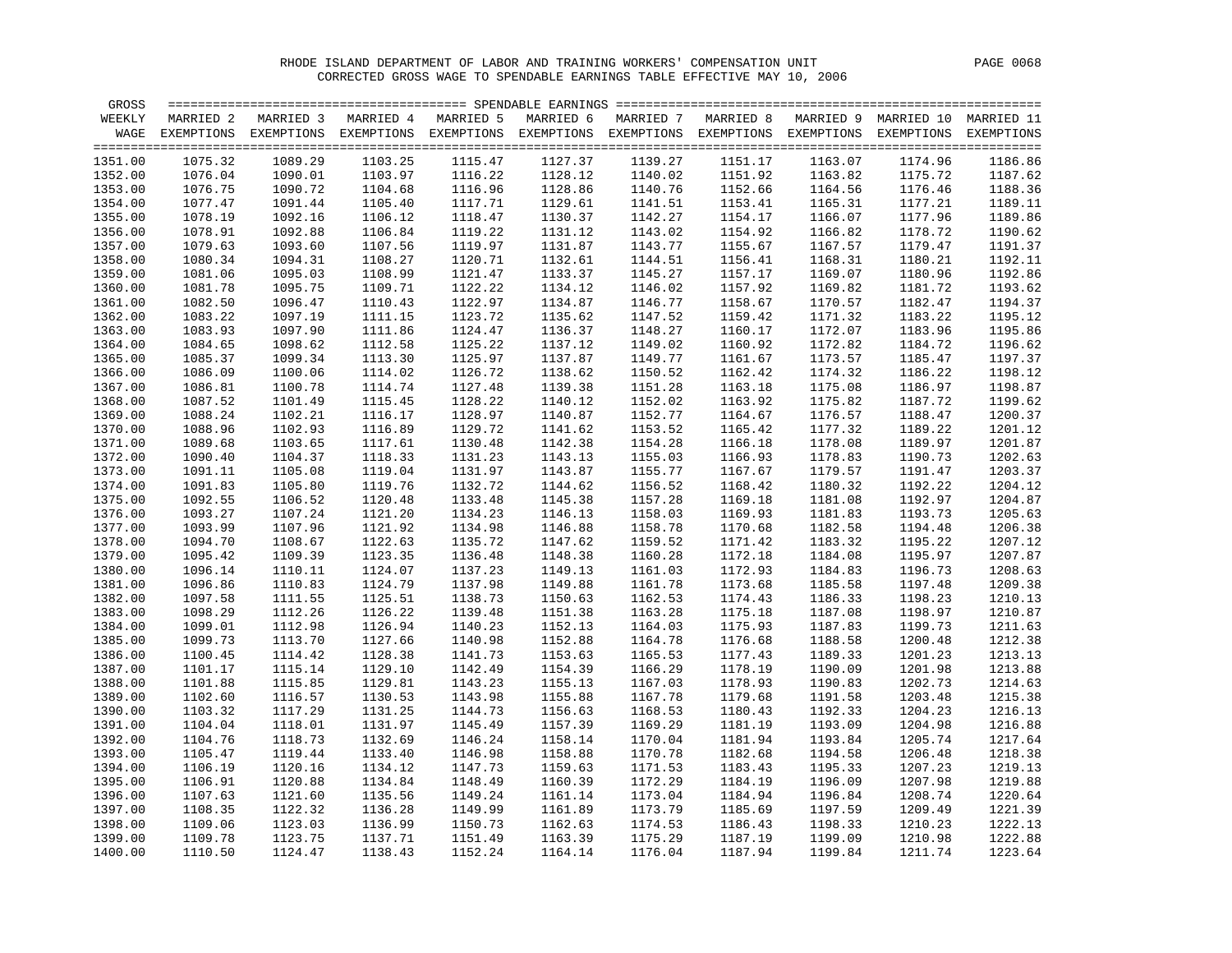| GROSS   |           |                                                                                                    |           |           |           |           |           |         |                                 |            |
|---------|-----------|----------------------------------------------------------------------------------------------------|-----------|-----------|-----------|-----------|-----------|---------|---------------------------------|------------|
| WEEKLY  | MARRIED 2 | MARRIED 3                                                                                          | MARRIED 4 | MARRIED 5 | MARRIED 6 | MARRIED 7 | MARRIED 8 |         | MARRIED 9 MARRIED 10 MARRIED 11 |            |
| WAGE    |           | EXEMPTIONS EXEMPTIONS EXEMPTIONS EXEMPTIONS EXEMPTIONS EXEMPTIONS EXEMPTIONS EXEMPTIONS EXEMPTIONS |           |           |           |           |           |         |                                 | EXEMPTIONS |
|         |           |                                                                                                    |           |           |           |           |           |         |                                 |            |
| 1401.00 | 1111.22   | 1125.19                                                                                            | 1139.15   | 1152.99   | 1164.89   | 1176.79   | 1188.69   | 1200.59 | 1212.49                         | 1224.39    |
| 1402.00 | 1111.94   | 1125.91                                                                                            | 1139.87   | 1153.74   | 1165.64   | 1177.54   | 1189.44   | 1201.34 | 1213.24                         | 1225.14    |
| 1403.00 | 1112.65   | 1126.62                                                                                            | 1140.58   | 1154.49   | 1166.39   | 1178.29   | 1190.19   | 1202.09 | 1213.98                         | 1225.88    |
| 1404.00 | 1113.37   | 1127.34                                                                                            | 1141.30   | 1155.24   | 1167.14   | 1179.04   | 1190.94   | 1202.84 | 1214.74                         | 1226.64    |
| 1405.00 | 1114.09   | 1128.06                                                                                            | 1142.02   | 1155.97   | 1167.89   | 1179.79   | 1191.69   | 1203.59 | 1215.49                         | 1227.39    |
| 1406.00 | 1114.81   | 1128.78                                                                                            | 1142.74   | 1156.69   | 1168.64   | 1180.54   | 1192.44   | 1204.34 | 1216.24                         | 1228.14    |
| 1407.00 | 1115.53   | 1129.50                                                                                            | 1143.46   | 1157.41   | 1169.40   | 1181.30   | 1193.20   | 1205.10 | 1216.99                         | 1228.89    |
| 1408.00 | 1116.24   | 1130.21                                                                                            | 1144.17   | 1158.12   | 1170.14   | 1182.04   | 1193.94   | 1205.84 | 1217.74                         | 1229.64    |
| 1409.00 | 1116.96   | 1130.93                                                                                            | 1144.89   | 1158.84   | 1170.89   | 1182.79   | 1194.69   | 1206.59 | 1218.49                         | 1230.39    |
| 1410.00 | 1117.68   | 1131.65                                                                                            | 1145.61   | 1159.56   | 1171.64   | 1183.54   | 1195.44   | 1207.34 | 1219.24                         | 1231.14    |
| 1411.00 | 1118.40   | 1132.37                                                                                            | 1146.33   | 1160.28   | 1172.40   | 1184.30   | 1196.20   | 1208.10 | 1219.99                         | 1231.89    |
| 1412.00 | 1119.12   | 1133.09                                                                                            | 1147.05   | 1161.00   | 1173.15   | 1185.05   | 1196.95   | 1208.85 | 1220.75                         | 1232.65    |
| 1413.00 | 1119.83   | 1133.80                                                                                            | 1147.76   | 1161.71   | 1173.89   | 1185.79   | 1197.69   | 1209.59 | 1221.49                         | 1233.39    |
| 1414.00 | 1120.55   | 1134.52                                                                                            | 1148.48   | 1162.43   | 1174.64   | 1186.54   | 1198.44   | 1210.34 | 1222.24                         | 1234.14    |
| 1415.00 | 1121.27   | 1135.24                                                                                            | 1149.20   | 1163.15   | 1175.40   | 1187.30   | 1199.20   | 1211.10 | 1222.99                         | 1234.89    |
| 1416.00 | 1121.99   | 1135.96                                                                                            | 1149.92   | 1163.87   | 1176.15   | 1188.05   | 1199.95   | 1211.85 | 1223.75                         | 1235.65    |
| 1417.00 | 1122.71   | 1136.68                                                                                            | 1150.64   | 1164.59   | 1176.90   | 1188.80   | 1200.70   | 1212.60 | 1224.50                         | 1236.40    |
| 1418.00 | 1123.42   | 1137.39                                                                                            | 1151.35   | 1165.30   | 1177.64   | 1189.54   | 1201.44   | 1213.34 | 1225.24                         | 1237.14    |
| 1419.00 | 1124.14   | 1138.11                                                                                            | 1152.07   | 1166.02   | 1178.40   | 1190.30   | 1202.20   | 1214.10 | 1225.99                         | 1237.89    |
| 1420.00 | 1124.86   | 1138.83                                                                                            | 1152.79   | 1166.74   | 1179.15   | 1191.05   | 1202.95   | 1214.85 | 1226.75                         | 1238.65    |
| 1421.00 | 1125.58   | 1139.55                                                                                            | 1153.51   | 1167.46   | 1179.90   | 1191.80   | 1203.70   | 1215.60 | 1227.50                         | 1239.40    |
| 1422.00 | 1126.30   | 1140.27                                                                                            | 1154.23   | 1168.18   | 1180.65   | 1192.55   | 1204.45   | 1216.35 | 1228.25                         | 1240.15    |
| 1423.00 | 1127.01   | 1140.98                                                                                            | 1154.94   | 1168.89   | 1181.40   | 1193.30   | 1205.20   | 1217.10 | 1228.99                         | 1240.89    |
| 1424.00 | 1127.73   | 1141.70                                                                                            | 1155.66   | 1169.61   | 1182.15   | 1194.05   | 1205.95   | 1217.85 | 1229.75                         | 1241.65    |
| 1425.00 | 1128.45   | 1142.42                                                                                            | 1156.38   | 1170.33   | 1182.90   | 1194.80   | 1206.70   | 1218.60 | 1230.50                         | 1242.40    |
| 1426.00 | 1129.17   | 1143.14                                                                                            | 1157.10   | 1171.05   | 1183.65   | 1195.55   | 1207.45   | 1219.35 | 1231.25                         | 1243.15    |
| 1427.00 | 1129.89   | 1143.86                                                                                            | 1157.82   | 1171.77   | 1184.41   | 1196.31   | 1208.21   | 1220.11 | 1232.00                         | 1243.90    |
| 1428.00 | 1130.60   | 1144.57                                                                                            | 1158.53   | 1172.48   | 1185.15   | 1197.05   | 1208.95   | 1220.85 | 1232.75                         | 1244.65    |
| 1429.00 | 1131.32   | 1145.29                                                                                            | 1159.25   | 1173.20   | 1185.90   | 1197.80   | 1209.70   | 1221.60 | 1233.50                         | 1245.40    |
| 1430.00 | 1132.04   | 1146.01                                                                                            | 1159.97   | 1173.92   | 1186.65   | 1198.55   | 1210.45   | 1222.35 | 1234.25                         | 1246.15    |
| 1431.00 | 1132.76   | 1146.73                                                                                            | 1160.69   | 1174.64   | 1187.41   | 1199.31   | 1211.21   | 1223.11 | 1235.00                         | 1246.90    |
| 1432.00 | 1133.48   | 1147.45                                                                                            | 1161.41   | 1175.36   | 1188.16   | 1200.06   | 1211.96   | 1223.86 | 1235.76                         | 1247.66    |
| 1433.00 | 1134.19   | 1148.16                                                                                            | 1162.12   | 1176.07   | 1188.90   | 1200.80   | 1212.70   | 1224.60 | 1236.50                         | 1248.40    |
| 1434.00 | 1134.91   | 1148.88                                                                                            | 1162.84   | 1176.79   | 1189.65   | 1201.55   | 1213.45   | 1225.35 | 1237.25                         | 1249.15    |
| 1435.00 | 1135.62   | 1149.60                                                                                            | 1163.56   | 1177.51   | 1190.41   | 1202.31   | 1214.21   | 1226.11 | 1238.00                         | 1249.90    |
| 1436.00 | 1136.24   | 1150.32                                                                                            | 1164.28   | 1178.23   | 1191.16   | 1203.06   | 1214.96   | 1226.86 | 1238.76                         | 1250.66    |
| 1437.00 | 1136.86   | 1151.04                                                                                            | 1165.00   | 1178.95   | 1191.91   | 1203.81   | 1215.71   | 1227.61 | 1239.51                         | 1251.41    |
| 1438.00 | 1137.47   | 1151.75                                                                                            | 1165.71   | 1179.66   | 1192.65   | 1204.55   | 1216.45   | 1228.35 | 1240.25                         | 1252.15    |
| 1439.00 | 1138.09   | 1152.47                                                                                            | 1166.43   | 1180.38   | 1193.41   | 1205.31   | 1217.21   | 1229.11 | 1241.00                         | 1252.90    |
| 1440.00 | 1138.71   | 1153.19                                                                                            | 1167.15   | 1181.10   | 1194.16   | 1206.06   | 1217.96   | 1229.86 | 1241.76                         | 1253.66    |
| 1441.00 | 1139.33   | 1153.91                                                                                            | 1167.87   | 1181.82   | 1194.91   | 1206.81   | 1218.71   | 1230.61 | 1242.51                         | 1254.41    |
| 1442.00 | 1139.95   | 1154.63                                                                                            | 1168.59   | 1182.54   | 1195.66   | 1207.56   | 1219.46   | 1231.36 | 1243.26                         | 1255.16    |
| 1443.00 | 1140.56   | 1155.34                                                                                            | 1169.30   | 1183.25   | 1196.41   | 1208.31   | 1220.21   | 1232.11 | 1244.00                         | 1255.90    |
| 1444.00 | 1141.18   | 1156.06                                                                                            | 1170.02   | 1183.97   | 1197.16   | 1209.06   | 1220.96   | 1232.86 | 1244.76                         | 1256.66    |
| 1445.00 | 1141.80   | 1156.78                                                                                            | 1170.74   | 1184.69   | 1197.91   | 1209.81   | 1221.71   | 1233.61 | 1245.51                         | 1257.41    |
| 1446.00 | 1142.42   | 1157.50                                                                                            | 1171.46   | 1185.41   | 1198.66   | 1210.56   | 1222.46   | 1234.36 | 1246.26                         | 1258.16    |
| 1447.00 | 1143.04   | 1158.22                                                                                            | 1172.18   | 1186.13   | 1199.42   | 1211.32   | 1223.22   | 1235.12 | 1247.01                         | 1258.91    |
| 1448.00 | 1143.65   | 1158.93                                                                                            | 1172.89   | 1186.84   | 1200.16   | 1212.06   | 1223.96   | 1235.86 | 1247.76                         | 1259.66    |
| 1449.00 | 1144.27   | 1159.65                                                                                            | 1173.61   | 1187.56   | 1200.91   | 1212.81   | 1224.71   | 1236.61 | 1248.51                         | 1260.41    |
| 1450.00 | 1144.89   | 1160.37                                                                                            | 1174.33   | 1188.28   | 1201.66   | 1213.56   | 1225.46   | 1237.36 | 1249.26                         | 1261.16    |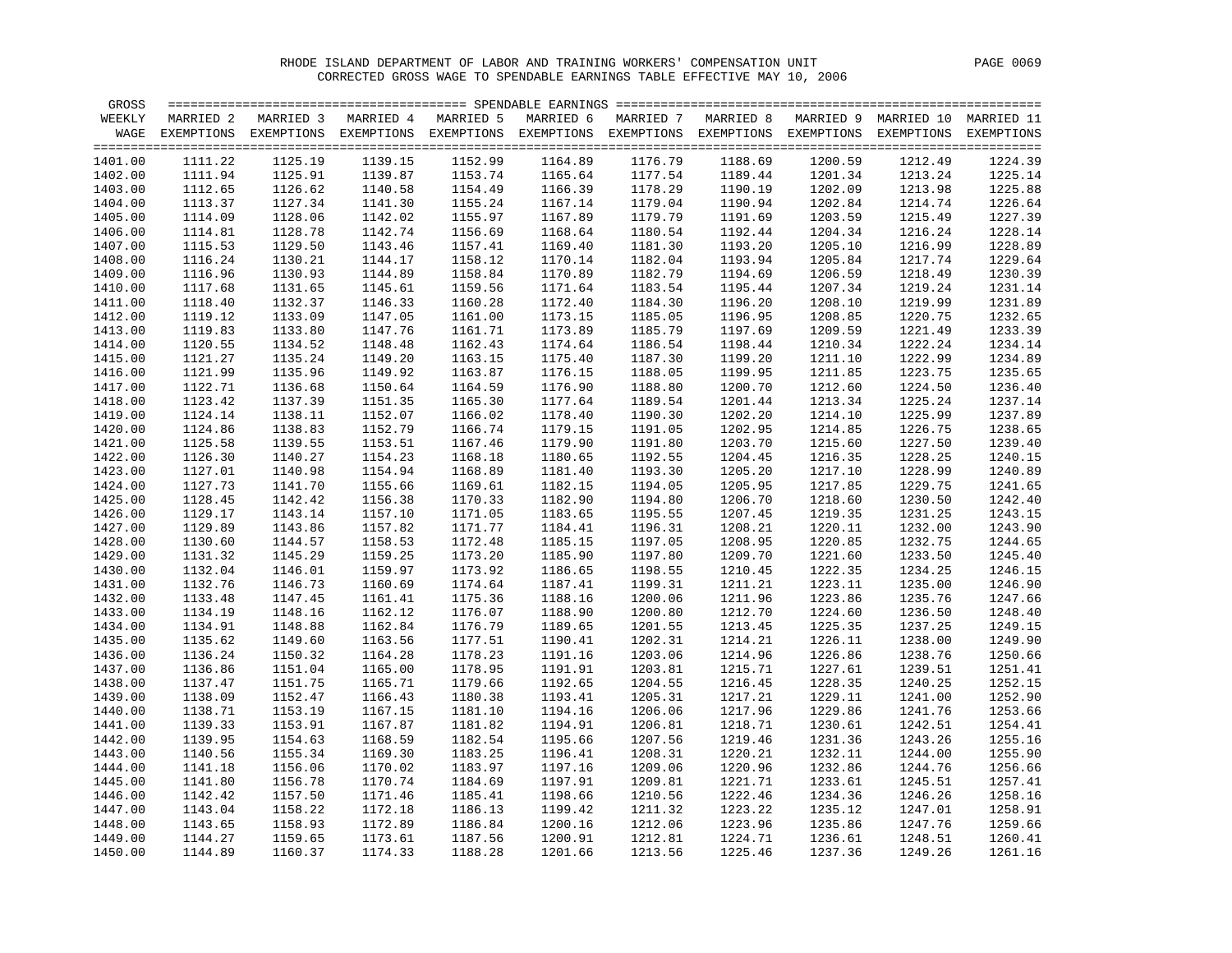| GROSS   |           |                                                                                                    |           |           |           |           |           |         |                                 |            |
|---------|-----------|----------------------------------------------------------------------------------------------------|-----------|-----------|-----------|-----------|-----------|---------|---------------------------------|------------|
| WEEKLY  | MARRIED 2 | MARRIED 3                                                                                          | MARRIED 4 | MARRIED 5 | MARRIED 6 | MARRIED 7 | MARRIED 8 |         | MARRIED 9 MARRIED 10 MARRIED 11 |            |
| WAGE    |           | EXEMPTIONS EXEMPTIONS EXEMPTIONS EXEMPTIONS EXEMPTIONS EXEMPTIONS EXEMPTIONS EXEMPTIONS EXEMPTIONS |           |           |           |           |           |         |                                 | EXEMPTIONS |
|         |           |                                                                                                    |           |           |           |           |           |         |                                 |            |
| 1451.00 | 1145.51   | 1161.09                                                                                            | 1175.05   | 1189.00   | 1202.42   | 1214.32   | 1226.22   | 1238.12 | 1250.01                         | 1261.91    |
| 1452.00 | 1146.13   | 1161.81                                                                                            | 1175.77   | 1189.72   | 1203.17   | 1215.07   | 1226.97   | 1238.87 | 1250.77                         | 1262.67    |
| 1453.00 | 1146.74   | 1162.52                                                                                            | 1176.48   | 1190.43   | 1203.91   | 1215.81   | 1227.71   | 1239.61 | 1251.51                         | 1263.41    |
| 1454.00 | 1147.36   | 1163.24                                                                                            | 1177.20   | 1191.15   | 1204.66   | 1216.56   | 1228.46   | 1240.36 | 1252.26                         | 1264.16    |
| 1455.00 | 1147.98   | 1163.96                                                                                            | 1177.92   | 1191.87   | 1205.42   | 1217.32   | 1229.22   | 1241.12 | 1253.01                         | 1264.91    |
| 1456.00 | 1148.60   | 1164.68                                                                                            | 1178.64   | 1192.59   | 1206.17   | 1218.07   | 1229.97   | 1241.87 | 1253.77                         | 1265.67    |
| 1457.00 | 1149.22   | 1165.40                                                                                            | 1179.36   | 1193.31   | 1206.92   | 1218.82   | 1230.72   | 1242.62 | 1254.52                         | 1266.42    |
| 1458.00 | 1149.83   | 1166.11                                                                                            | 1180.07   | 1194.02   | 1207.66   | 1219.56   | 1231.46   | 1243.36 | 1255.26                         | 1267.16    |
| 1459.00 | 1150.45   | 1166.83                                                                                            | 1180.79   | 1194.74   | 1208.42   | 1220.32   | 1232.22   | 1244.12 | 1256.01                         | 1267.91    |
| 1460.00 | 1151.07   | 1167.55                                                                                            | 1181.51   | 1195.46   | 1209.17   | 1221.07   | 1232.97   | 1244.87 | 1256.77                         | 1268.67    |
| 1461.00 | 1151.69   | 1168.27                                                                                            | 1182.23   | 1196.18   | 1209.92   | 1221.82   | 1233.72   | 1245.62 | 1257.52                         | 1269.42    |
| 1462.00 | 1152.31   | 1168.99                                                                                            | 1182.95   | 1196.90   | 1210.67   | 1222.57   | 1234.47   | 1246.37 | 1258.27                         | 1270.17    |
| 1463.00 | 1152.92   | 1169.70                                                                                            | 1183.66   | 1197.61   | 1211.42   | 1223.32   | 1235.22   | 1247.12 | 1259.01                         | 1270.91    |
| 1464.00 | 1153.54   | 1170.42                                                                                            | 1184.38   | 1198.33   | 1212.17   | 1224.07   | 1235.97   | 1247.87 | 1259.77                         | 1271.67    |
| 1465.00 | 1154.16   | 1171.14                                                                                            | 1185.10   | 1199.05   | 1212.92   | 1224.82   | 1236.72   | 1248.62 | 1260.52                         | 1272.42    |
| 1466.00 | 1154.78   | 1171.86                                                                                            | 1185.82   | 1199.77   | 1213.67   | 1225.57   | 1237.47   | 1249.37 | 1261.27                         | 1273.17    |
| 1467.00 | 1155.40   | 1172.58                                                                                            | 1186.54   | 1200.49   | 1214.43   | 1226.33   | 1238.23   | 1250.13 | 1262.02                         | 1273.92    |
| 1468.00 | 1156.01   | 1173.29                                                                                            | 1187.25   | 1201.20   | 1215.16   | 1227.07   | 1238.97   | 1250.87 | 1262.77                         | 1274.67    |
| 1469.00 | 1156.63   | 1174.01                                                                                            | 1187.97   | 1201.92   | 1215.88   | 1227.82   | 1239.72   | 1251.62 | 1263.52                         | 1275.42    |
| 1470.00 | 1157.25   | 1174.73                                                                                            | 1188.69   | 1202.64   | 1216.60   | 1228.57   | 1240.47   | 1252.37 | 1264.27                         | 1276.17    |
| 1471.00 | 1157.87   | 1175.45                                                                                            | 1189.41   | 1203.36   | 1217.32   | 1229.33   | 1241.23   | 1253.13 | 1265.02                         | 1276.92    |
| 1472.00 | 1158.49   | 1176.17                                                                                            | 1190.13   | 1204.08   | 1218.04   | 1230.08   | 1241.98   | 1253.88 | 1265.78                         | 1277.68    |
| 1473.00 | 1159.10   | 1176.88                                                                                            | 1190.84   | 1204.79   | 1218.75   | 1230.82   | 1242.72   | 1254.62 | 1266.52                         | 1278.42    |
| 1474.00 | 1159.72   | 1177.60                                                                                            | 1191.56   | 1205.51   | 1219.47   | 1231.57   | 1243.47   | 1255.37 | 1267.27                         | 1279.17    |
| 1475.00 | 1160.34   | 1178.32                                                                                            | 1192.28   | 1206.23   | 1220.19   | 1232.33   | 1244.23   | 1256.13 | 1268.02                         | 1279.92    |
| 1476.00 | 1160.96   | 1179.04                                                                                            | 1193.00   | 1206.95   | 1220.91   | 1233.08   | 1244.98   | 1256.88 | 1268.78                         | 1280.68    |
| 1477.00 | 1161.58   | 1179.76                                                                                            | 1193.72   | 1207.67   | 1221.63   | 1233.83   | 1245.73   | 1257.63 | 1269.53                         | 1281.43    |
| 1478.00 | 1162.19   | 1180.47                                                                                            | 1194.43   | 1208.38   | 1222.34   | 1234.57   | 1246.47   | 1258.37 | 1270.27                         | 1282.17    |
| 1479.00 | 1162.81   | 1181.19                                                                                            | 1195.15   | 1209.10   | 1223.06   | 1235.33   | 1247.23   | 1259.13 | 1271.02                         | 1282.92    |
| 1480.00 | 1163.43   | 1181.91                                                                                            | 1195.87   | 1209.82   | 1223.78   | 1236.08   | 1247.98   | 1259.88 | 1271.78                         | 1283.68    |
| 1481.00 | 1164.05   | 1182.63                                                                                            | 1196.59   | 1210.54   | 1224.50   | 1236.83   | 1248.73   | 1260.63 | 1272.53                         | 1284.43    |
| 1482.00 | 1164.67   | 1183.35                                                                                            | 1197.31   | 1211.26   | 1225.22   | 1237.58   | 1249.48   | 1261.38 | 1273.28                         | 1285.18    |
| 1483.00 | 1165.28   | 1184.06                                                                                            | 1198.02   | 1211.97   | 1225.93   | 1238.33   | 1250.23   | 1262.13 | 1274.02                         | 1285.92    |
| 1484.00 | 1165.90   | 1184.78                                                                                            | 1198.74   | 1212.69   | 1226.65   | 1239.08   | 1250.98   | 1262.88 | 1274.78                         | 1286.68    |
| 1485.00 | 1166.52   | 1185.50                                                                                            | 1199.46   | 1213.41   | 1227.37   | 1239.83   | 1251.73   | 1263.63 | 1275.53                         | 1287.43    |
| 1486.00 | 1167.14   | 1186.22                                                                                            | 1200.18   | 1214.13   | 1228.09   | 1240.58   | 1252.48   | 1264.38 | 1276.28                         | 1288.18    |
| 1487.00 | 1167.76   | 1186.94                                                                                            | 1200.90   | 1214.85   | 1228.81   | 1241.34   | 1253.24   | 1265.14 | 1277.03                         | 1288.93    |
| 1488.00 | 1168.37   | 1187.65                                                                                            | 1201.61   | 1215.56   | 1229.52   | 1242.08   | 1253.98   | 1265.88 | 1277.78                         | 1289.68    |
| 1489.00 | 1168.99   | 1188.37                                                                                            | 1202.33   | 1216.28   | 1230.24   | 1242.83   | 1254.73   | 1266.63 | 1278.53                         | 1290.43    |
| 1490.00 | 1169.61   | 1189.09                                                                                            | 1203.05   | 1217.00   | 1230.96   | 1243.58   | 1255.48   | 1267.38 | 1279.28                         | 1291.18    |
| 1491.00 | 1170.23   | 1189.81                                                                                            | 1203.77   | 1217.72   | 1231.68   | 1244.34   | 1256.24   | 1268.14 | 1280.03                         | 1291.93    |
| 1492.00 | 1170.85   | 1190.53                                                                                            | 1204.49   | 1218.44   | 1232.40   | 1245.09   | 1256.99   | 1268.89 | 1280.79                         | 1292.69    |
| 1493.00 | 1171.46   | 1191.24                                                                                            | 1205.20   | 1219.15   | 1233.11   | 1245.83   | 1257.73   | 1269.63 | 1281.53                         | 1293.43    |
| 1494.00 | 1172.08   | 1191.96                                                                                            | 1205.92   | 1219.87   | 1233.83   | 1246.58   | 1258.48   | 1270.38 | 1282.28                         | 1294.18    |
| 1495.00 | 1172.70   | 1192.68                                                                                            | 1206.64   | 1220.59   | 1234.55   | 1247.34   | 1259.24   | 1271.14 | 1283.03                         | 1294.93    |
| 1496.00 | 1173.32   | 1193.40                                                                                            | 1207.36   | 1221.31   | 1235.27   | 1248.09   | 1259.99   | 1271.89 | 1283.79                         | 1295.69    |
| 1497.00 | 1173.94   | 1194.12                                                                                            | 1208.08   | 1222.03   | 1235.99   | 1248.84   | 1260.74   | 1272.64 | 1284.54                         | 1296.44    |
| 1498.00 | 1174.55   | 1194.83                                                                                            | 1208.79   | 1222.74   | 1236.70   | 1249.58   | 1261.48   | 1273.38 | 1285.28                         | 1297.18    |
| 1499.00 | 1175.17   | 1195.48                                                                                            | 1209.51   | 1223.46   | 1237.42   | 1250.34   | 1262.24   | 1274.14 | 1286.03                         | 1297.93    |
| 1500.00 | 1175.79   | 1196.10                                                                                            | 1210.23   | 1224.18   | 1238.14   | 1251.09   | 1262.99   | 1274.89 | 1286.79                         | 1298.69    |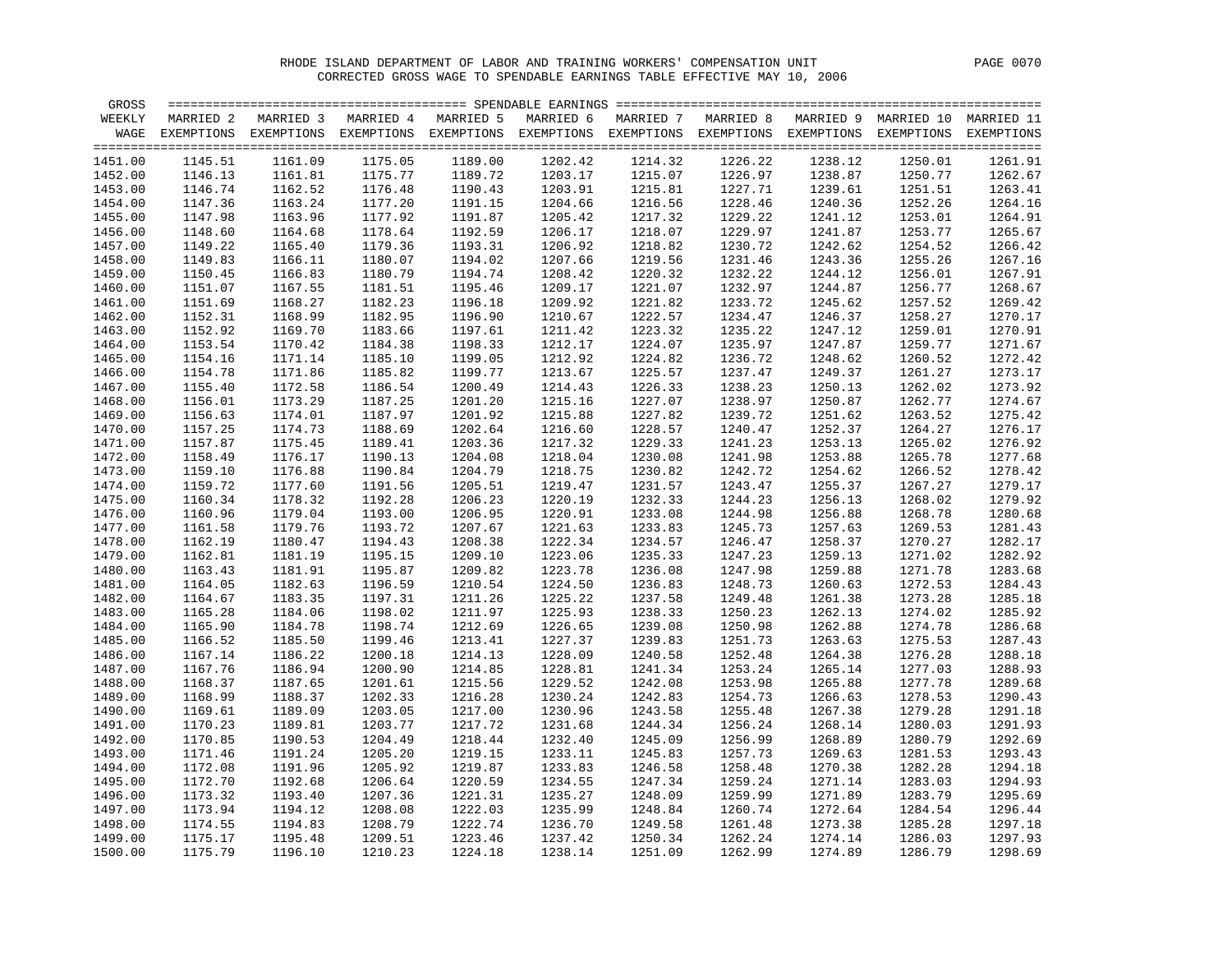| GROSS   |           |                                                                                                               |           |           |           |           |           |         |                                 |         |
|---------|-----------|---------------------------------------------------------------------------------------------------------------|-----------|-----------|-----------|-----------|-----------|---------|---------------------------------|---------|
| WEEKLY  | MARRIED 2 | MARRIED 3                                                                                                     | MARRIED 4 | MARRIED 5 | MARRIED 6 | MARRIED 7 | MARRIED 8 |         | MARRIED 9 MARRIED 10 MARRIED 11 |         |
| WAGE    |           | EXEMPTIONS EXEMPTIONS EXEMPTIONS EXEMPTIONS EXEMPTIONS EXEMPTIONS EXEMPTIONS EXEMPTIONS EXEMPTIONS EXEMPTIONS |           |           |           |           |           |         |                                 |         |
|         |           |                                                                                                               |           |           |           |           |           |         |                                 |         |
| 1501.00 | 1176.41   | 1196.72                                                                                                       | 1210.95   | 1224.90   | 1238.86   | 1251.84   | 1263.74   | 1275.64 | 1287.54                         | 1299.44 |
| 1502.00 | 1177.03   | 1197.34                                                                                                       | 1211.67   | 1225.62   | 1239.58   | 1252.59   | 1264.49   | 1276.39 | 1288.29                         | 1300.19 |
| 1503.00 | 1177.64   | 1197.95                                                                                                       | 1212.38   | 1226.33   | 1240.29   | 1253.34   | 1265.24   | 1277.14 | 1289.03                         | 1300.93 |
| 1504.00 | 1178.26   | 1198.57                                                                                                       | 1213.10   | 1227.05   | 1241.01   | 1254.09   | 1265.99   | 1277.89 | 1289.79                         | 1301.69 |
| 1505.00 | 1178.88   | 1199.19                                                                                                       | 1213.82   | 1227.77   | 1241.73   | 1254.84   | 1266.74   | 1278.64 | 1290.54                         | 1302.44 |
| 1506.00 | 1179.50   | 1199.81                                                                                                       | 1214.54   | 1228.49   | 1242.45   | 1255.59   | 1267.49   | 1279.39 | 1291.29                         | 1303.19 |
| 1507.00 | 1180.12   | 1200.43                                                                                                       | 1215.26   | 1229.21   | 1243.17   | 1256.35   | 1268.25   | 1280.15 | 1292.04                         | 1303.94 |
| 1508.00 | 1180.73   | 1201.04                                                                                                       | 1215.97   | 1229.92   | 1243.88   | 1257.09   | 1268.99   | 1280.89 | 1292.79                         | 1304.69 |
| 1509.00 | 1181.35   | 1201.66                                                                                                       | 1216.69   | 1230.64   | 1244.60   | 1257.84   | 1269.74   | 1281.64 | 1293.54                         | 1305.44 |
| 1510.00 | 1181.97   | 1202.28                                                                                                       | 1217.41   | 1231.36   | 1245.32   | 1258.59   | 1270.49   | 1282.39 | 1294.29                         | 1306.19 |
| 1511.00 | 1182.59   | 1202.90                                                                                                       | 1218.13   | 1232.08   | 1246.04   | 1259.35   | 1271.25   | 1283.15 | 1295.04                         | 1306.94 |
| 1512.00 | 1183.21   | 1203.52                                                                                                       | 1218.85   | 1232.80   | 1246.76   | 1260.10   | 1272.00   | 1283.90 | 1295.80                         | 1307.70 |
| 1513.00 | 1183.82   | 1204.13                                                                                                       | 1219.56   | 1233.51   | 1247.47   | 1260.84   | 1272.74   | 1284.64 | 1296.54                         | 1308.44 |
| 1514.00 | 1184.44   | 1204.75                                                                                                       | 1220.28   | 1234.23   | 1248.19   | 1261.59   | 1273.49   | 1285.39 | 1297.29                         | 1309.19 |
| 1515.00 | 1185.06   | 1205.37                                                                                                       | 1221.00   | 1234.95   | 1248.91   | 1262.35   | 1274.25   | 1286.15 | 1298.04                         | 1309.94 |
| 1516.00 | 1185.68   | 1205.99                                                                                                       | 1221.72   | 1235.67   | 1249.63   | 1263.10   | 1275.00   | 1286.90 | 1298.80                         | 1310.70 |
| 1517.00 | 1186.30   | 1206.61                                                                                                       | 1222.44   | 1236.39   | 1250.35   | 1263.85   | 1275.75   | 1287.65 | 1299.55                         | 1311.45 |
| 1518.00 | 1186.91   | 1207.22                                                                                                       | 1223.15   | 1237.10   | 1251.06   | 1264.59   | 1276.49   | 1288.39 | 1300.29                         | 1312.19 |
| 1519.00 | 1187.53   | 1207.84                                                                                                       | 1223.87   | 1237.82   | 1251.78   | 1265.35   | 1277.25   | 1289.15 | 1301.04                         | 1312.94 |
| 1520.00 | 1188.15   | 1208.46                                                                                                       | 1224.59   | 1238.54   | 1252.50   | 1266.10   | 1278.00   | 1289.90 | 1301.80                         | 1313.70 |
| 1521.00 | 1188.77   | 1209.08                                                                                                       | 1225.31   | 1239.26   | 1253.22   | 1266.85   | 1278.75   | 1290.65 | 1302.55                         | 1314.45 |
| 1522.00 | 1189.39   | 1209.70                                                                                                       | 1226.03   | 1239.98   | 1253.94   | 1267.60   | 1279.50   | 1291.40 | 1303.30                         | 1315.20 |
| 1523.00 | 1190.00   | 1210.31                                                                                                       | 1226.74   | 1240.69   | 1254.65   | 1268.35   | 1280.25   | 1292.15 | 1304.04                         | 1315.94 |
| 1524.00 | 1190.62   | 1210.93                                                                                                       | 1227.46   | 1241.41   | 1255.37   | 1269.10   | 1281.00   | 1292.90 | 1304.80                         | 1316.70 |
| 1525.00 | 1191.24   | 1211.55                                                                                                       | 1228.18   | 1242.13   | 1256.09   | 1269.85   | 1281.75   | 1293.65 | 1305.55                         | 1317.45 |
| 1526.00 | 1191.86   | 1212.17                                                                                                       | 1228.90   | 1242.85   | 1256.81   | 1270.60   | 1282.50   | 1294.40 | 1306.30                         | 1318.20 |
| 1527.00 | 1192.48   | 1212.79                                                                                                       | 1229.62   | 1243.57   | 1257.53   | 1271.36   | 1283.26   | 1295.16 | 1307.05                         | 1318.95 |
| 1528.00 | 1193.09   | 1213.40                                                                                                       | 1230.33   | 1244.28   | 1258.24   | 1272.10   | 1284.00   | 1295.90 | 1307.80                         | 1319.70 |
| 1529.00 | 1193.71   | 1214.02                                                                                                       | 1231.05   | 1245.00   | 1258.96   | 1272.85   | 1284.75   | 1296.65 | 1308.55                         | 1320.45 |
| 1530.00 | 1194.33   | 1214.64                                                                                                       | 1231.77   | 1245.72   | 1259.68   | 1273.60   | 1285.50   | 1297.40 | 1309.30                         | 1321.20 |
| 1531.00 | 1194.95   | 1215.26                                                                                                       | 1232.49   | 1246.44   | 1260.40   | 1274.36   | 1286.26   | 1298.16 | 1310.05                         | 1321.95 |
| 1532.00 | 1195.57   | 1215.88                                                                                                       | 1233.21   | 1247.16   | 1261.12   | 1275.09   | 1287.01   | 1298.91 | 1310.81                         | 1322.71 |
| 1533.00 | 1196.18   | 1216.49                                                                                                       | 1233.92   | 1247.87   | 1261.83   | 1275.80   | 1287.75   | 1299.65 | 1311.55                         | 1323.45 |
| 1534.00 | 1196.80   | 1217.11                                                                                                       | 1234.64   | 1248.59   | 1262.55   | 1276.52   | 1288.50   | 1300.40 | 1312.30                         | 1324.20 |
| 1535.00 | 1197.42   | 1217.73                                                                                                       | 1235.36   | 1249.31   | 1263.27   | 1277.24   | 1289.26   | 1301.16 | 1313.05                         | 1324.95 |
| 1536.00 | 1198.04   | 1218.35                                                                                                       | 1236.08   | 1250.03   | 1263.99   | 1277.96   | 1290.01   | 1301.91 | 1313.81                         | 1325.71 |
| 1537.00 | 1198.66   | 1218.97                                                                                                       | 1236.80   | 1250.75   | 1264.71   | 1278.68   | 1290.76   | 1302.66 | 1314.56                         | 1326.46 |
| 1538.00 | 1199.27   | 1219.58                                                                                                       | 1237.51   | 1251.46   | 1265.42   | 1279.39   | 1291.50   | 1303.40 | 1315.30                         | 1327.20 |
| 1539.00 | 1199.89   | 1220.20                                                                                                       | 1238.23   | 1252.18   | 1266.14   | 1280.11   | 1292.26   | 1304.16 | 1316.05                         | 1327.95 |
| 1540.00 | 1200.51   | 1220.82                                                                                                       | 1238.95   | 1252.90   | 1266.86   | 1280.83   | 1293.01   | 1304.91 | 1316.81                         | 1328.71 |
| 1541.00 | 1201.13   | 1221.44                                                                                                       | 1239.67   | 1253.62   | 1267.58   | 1281.55   | 1293.76   | 1305.66 | 1317.56                         | 1329.46 |
| 1542.00 | 1201.75   | 1222.06                                                                                                       | 1240.39   | 1254.34   | 1268.30   | 1282.27   | 1294.51   | 1306.41 | 1318.31                         | 1330.21 |
| 1543.00 | 1202.36   | 1222.67                                                                                                       | 1241.10   | 1255.05   | 1269.01   | 1282.98   | 1295.26   | 1307.16 | 1319.05                         | 1330.95 |
| 1544.00 | 1202.98   | 1223.29                                                                                                       | 1241.82   | 1255.77   | 1269.73   | 1283.70   | 1296.01   | 1307.91 | 1319.81                         | 1331.71 |
| 1545.00 | 1203.60   | 1223.91                                                                                                       | 1242.54   | 1256.49   | 1270.45   | 1284.42   | 1296.76   | 1308.66 | 1320.56                         | 1332.46 |
| 1546.00 | 1204.22   | 1224.53                                                                                                       | 1243.26   | 1257.21   | 1271.17   | 1285.14   | 1297.51   | 1309.41 | 1321.31                         | 1333.21 |
| 1547.00 | 1204.84   | 1225.15                                                                                                       | 1243.98   | 1257.93   | 1271.89   | 1285.86   | 1298.27   | 1310.17 | 1322.06                         | 1333.96 |
| 1548.00 | 1205.45   | 1225.76                                                                                                       | 1244.69   | 1258.64   | 1272.60   | 1286.57   | 1299.01   | 1310.91 | 1322.81                         | 1334.71 |
| 1549.00 | 1206.07   | 1226.38                                                                                                       | 1245.41   | 1259.36   | 1273.32   | 1287.29   | 1299.76   | 1311.66 | 1323.56                         | 1335.46 |
| 1550.00 | 1206.69   | 1227.00                                                                                                       | 1246.13   | 1260.08   | 1274.04   | 1288.01   | 1300.51   | 1312.41 | 1324.31                         | 1336.21 |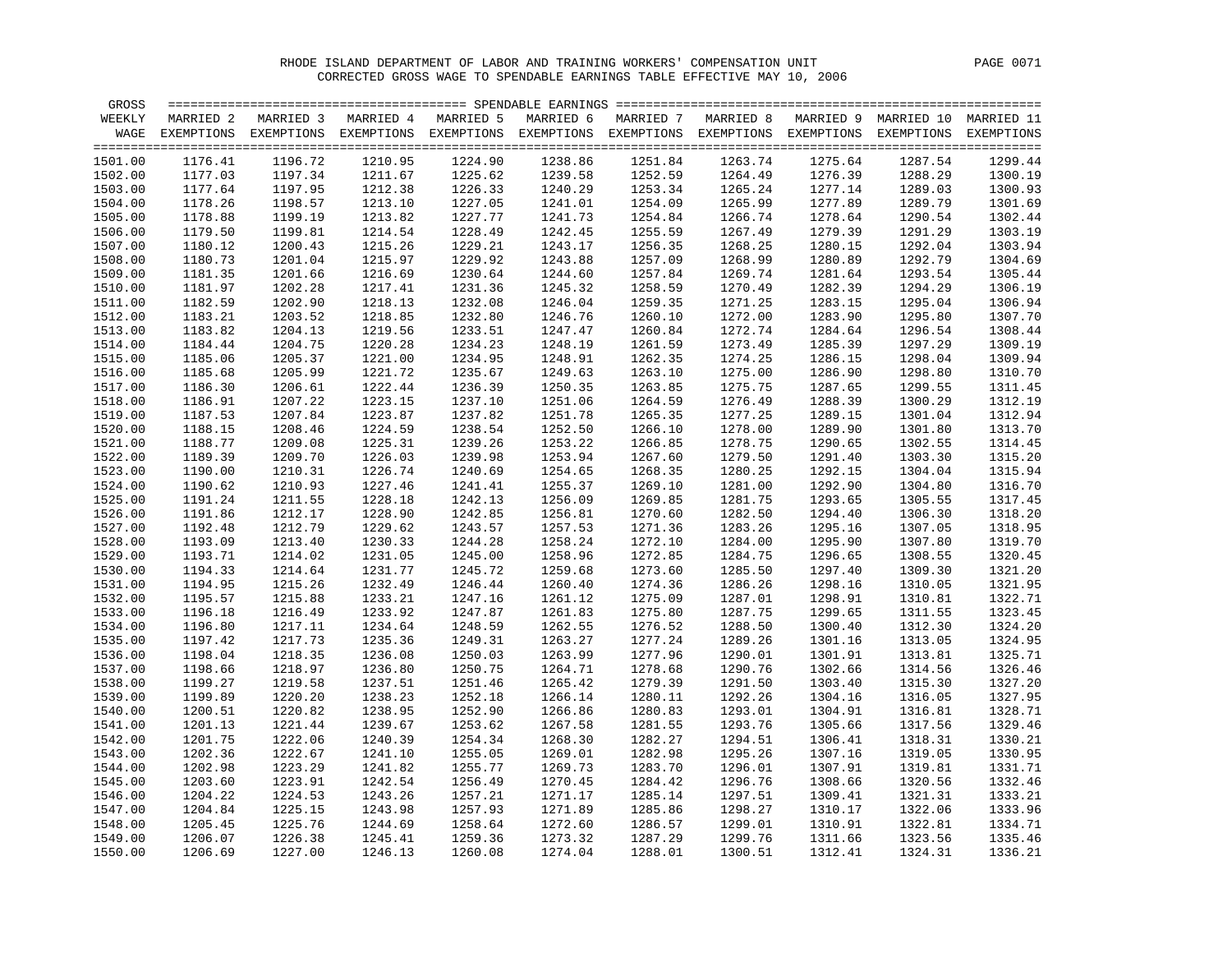| GROSS   |           |                                                                                                               |           |           |           |           |           |         |                                 |         |
|---------|-----------|---------------------------------------------------------------------------------------------------------------|-----------|-----------|-----------|-----------|-----------|---------|---------------------------------|---------|
| WEEKLY  | MARRIED 2 | MARRIED 3                                                                                                     | MARRIED 4 | MARRIED 5 | MARRIED 6 | MARRIED 7 | MARRIED 8 |         | MARRIED 9 MARRIED 10 MARRIED 11 |         |
| WAGE    |           | EXEMPTIONS EXEMPTIONS EXEMPTIONS EXEMPTIONS EXEMPTIONS EXEMPTIONS EXEMPTIONS EXEMPTIONS EXEMPTIONS EXEMPTIONS |           |           |           |           |           |         |                                 |         |
|         |           |                                                                                                               |           |           |           |           |           |         |                                 |         |
| 1551.00 | 1207.31   | 1227.62                                                                                                       | 1246.85   | 1260.80   | 1274.76   | 1288.73   | 1301.27   | 1313.17 | 1325.06                         | 1336.96 |
| 1552.00 | 1207.93   | 1228.24                                                                                                       | 1247.57   | 1261.52   | 1275.48   | 1289.45   | 1302.02   | 1313.92 | 1325.82                         | 1337.72 |
| 1553.00 | 1208.54   | 1228.85                                                                                                       | 1248.28   | 1262.23   | 1276.19   | 1290.16   | 1302.76   | 1314.66 | 1326.56                         | 1338.46 |
| 1554.00 | 1209.16   | 1229.47                                                                                                       | 1249.00   | 1262.95   | 1276.91   | 1290.88   | 1303.51   | 1315.41 | 1327.31                         | 1339.21 |
| 1555.00 | 1209.78   | 1230.09                                                                                                       | 1249.72   | 1263.67   | 1277.63   | 1291.60   | 1304.27   | 1316.17 | 1328.06                         | 1339.96 |
| 1556.00 | 1210.40   | 1230.71                                                                                                       | 1250.44   | 1264.39   | 1278.35   | 1292.32   | 1305.02   | 1316.92 | 1328.82                         | 1340.72 |
| 1557.00 | 1211.02   | 1231.33                                                                                                       | 1251.16   | 1265.11   | 1279.07   | 1293.04   | 1305.77   | 1317.67 | 1329.57                         | 1341.47 |
| 1558.00 | 1211.63   | 1231.94                                                                                                       | 1251.87   | 1265.82   | 1279.78   | 1293.75   | 1306.51   | 1318.41 | 1330.31                         | 1342.21 |
| 1559.00 | 1212.25   | 1232.56                                                                                                       | 1252.59   | 1266.54   | 1280.50   | 1294.47   | 1307.27   | 1319.17 | 1331.06                         | 1342.96 |
| 1560.00 | 1212.87   | 1233.18                                                                                                       | 1253.31   | 1267.26   | 1281.22   | 1295.19   | 1308.02   | 1319.92 | 1331.82                         | 1343.72 |
| 1561.00 | 1213.49   | 1233.80                                                                                                       | 1254.03   | 1267.98   | 1281.94   | 1295.91   | 1308.77   | 1320.67 | 1332.57                         | 1344.47 |
| 1562.00 | 1214.11   | 1234.42                                                                                                       | 1254.73   | 1268.70   | 1282.66   | 1296.63   | 1309.52   | 1321.42 | 1333.32                         | 1345.22 |
| 1563.00 | 1214.72   | 1235.03                                                                                                       | 1255.34   | 1269.41   | 1283.37   | 1297.34   | 1310.27   | 1322.17 | 1334.06                         | 1345.96 |
| 1564.00 | 1215.34   | 1235.65                                                                                                       | 1255.96   | 1270.13   | 1284.09   | 1298.06   | 1311.02   | 1322.92 | 1334.82                         | 1346.72 |
| 1565.00 | 1215.96   | 1236.27                                                                                                       | 1256.58   | 1270.85   | 1284.81   | 1298.78   | 1311.77   | 1323.67 | 1335.57                         | 1347.47 |
| 1566.00 | 1216.58   | 1236.89                                                                                                       | 1257.20   | 1271.57   | 1285.53   | 1299.50   | 1312.52   | 1324.42 | 1336.32                         | 1348.22 |
| 1567.00 | 1217.20   | 1237.51                                                                                                       | 1257.82   | 1272.29   | 1286.25   | 1300.22   | 1313.28   | 1325.18 | 1337.07                         | 1348.97 |
| 1568.00 | 1217.81   | 1238.12                                                                                                       | 1258.43   | 1273.00   | 1286.96   | 1300.93   | 1314.02   | 1325.92 | 1337.82                         | 1349.72 |
| 1569.00 | 1218.43   | 1238.74                                                                                                       | 1259.05   | 1273.72   | 1287.68   | 1301.65   | 1314.77   | 1326.67 | 1338.57                         | 1350.47 |
| 1570.00 | 1219.05   | 1239.36                                                                                                       | 1259.67   | 1274.44   | 1288.40   | 1302.37   | 1315.52   | 1327.42 | 1339.32                         | 1351.22 |
| 1571.00 | 1219.67   | 1239.98                                                                                                       | 1260.29   | 1275.16   | 1289.12   | 1303.09   | 1316.28   | 1328.18 | 1340.07                         | 1351.97 |
| 1572.00 | 1220.29   | 1240.60                                                                                                       | 1260.91   | 1275.88   | 1289.84   | 1303.81   | 1317.03   | 1328.93 | 1340.83                         | 1352.73 |
| 1573.00 | 1220.90   | 1241.21                                                                                                       | 1261.52   | 1276.59   | 1290.55   | 1304.52   | 1317.77   | 1329.67 | 1341.57                         | 1353.47 |
| 1574.00 | 1221.52   | 1241.83                                                                                                       | 1262.14   | 1277.31   | 1291.27   | 1305.24   | 1318.52   | 1330.42 | 1342.32                         | 1354.22 |
| 1575.00 | 1222.14   | 1242.45                                                                                                       | 1262.76   | 1278.03   | 1291.99   | 1305.96   | 1319.28   | 1331.18 | 1343.07                         | 1354.97 |
| 1576.00 | 1222.76   | 1243.07                                                                                                       | 1263.38   | 1278.75   | 1292.71   | 1306.68   | 1320.03   | 1331.93 | 1343.83                         | 1355.73 |
| 1577.00 | 1223.38   | 1243.69                                                                                                       | 1264.00   | 1279.47   | 1293.43   | 1307.40   | 1320.78   | 1332.68 | 1344.58                         | 1356.48 |
| 1578.00 | 1223.99   | 1244.30                                                                                                       | 1264.61   | 1280.18   | 1294.14   | 1308.11   | 1321.52   | 1333.42 | 1345.32                         | 1357.22 |
| 1579.00 | 1224.61   | 1244.92                                                                                                       | 1265.23   | 1280.90   | 1294.86   | 1308.83   | 1322.28   | 1334.18 | 1346.07                         | 1357.97 |
| 1580.00 | 1225.23   | 1245.54                                                                                                       | 1265.85   | 1281.62   | 1295.58   | 1309.55   | 1323.03   | 1334.93 | 1346.83                         | 1358.73 |
| 1581.00 | 1225.85   | 1246.16                                                                                                       | 1266.47   | 1282.34   | 1296.30   | 1310.27   | 1323.78   | 1335.68 | 1347.58                         | 1359.48 |
| 1582.00 | 1226.47   | 1246.78                                                                                                       | 1267.09   | 1283.06   | 1297.02   | 1310.99   | 1324.53   | 1336.43 | 1348.33                         | 1360.23 |
| 1583.00 | 1227.08   | 1247.39                                                                                                       | 1267.70   | 1283.77   | 1297.73   | 1311.70   | 1325.28   | 1337.18 | 1349.07                         | 1360.97 |
| 1584.00 | 1227.70   | 1248.01                                                                                                       | 1268.32   | 1284.49   | 1298.45   | 1312.42   | 1326.03   | 1337.93 | 1349.83                         | 1361.73 |
| 1585.00 | 1228.32   | 1248.63                                                                                                       | 1268.94   | 1285.21   | 1299.17   | 1313.14   | 1326.78   | 1338.68 | 1350.58                         | 1362.48 |
| 1586.00 | 1228.94   | 1249.25                                                                                                       | 1269.56   | 1285.93   | 1299.89   | 1313.86   | 1327.53   | 1339.43 | 1351.33                         | 1363.23 |
| 1587.00 | 1229.56   | 1249.87                                                                                                       | 1270.18   | 1286.65   | 1300.61   | 1314.58   | 1328.29   | 1340.19 | 1352.08                         | 1363.98 |
| 1588.00 | 1230.17   | 1250.48                                                                                                       | 1270.79   | 1287.36   | 1301.32   | 1315.29   | 1329.03   | 1340.93 | 1352.83                         | 1364.73 |
| 1589.00 | 1230.79   | 1251.10                                                                                                       | 1271.41   | 1288.08   | 1302.04   | 1316.01   | 1329.78   | 1341.68 | 1353.58                         | 1365.48 |
| 1590.00 | 1231.41   | 1251.72                                                                                                       | 1272.03   | 1288.80   | 1302.76   | 1316.73   | 1330.53   | 1342.43 | 1354.33                         | 1366.23 |
| 1591.00 | 1232.03   | 1252.34                                                                                                       | 1272.65   | 1289.52   | 1303.48   | 1317.45   | 1331.29   | 1343.19 | 1355.08                         | 1366.98 |
| 1592.00 | 1232.65   | 1252.96                                                                                                       | 1273.27   | 1290.24   | 1304.20   | 1318.17   | 1332.04   | 1343.94 | 1355.84                         | 1367.74 |
| 1593.00 | 1233.26   | 1253.57                                                                                                       | 1273.88   | 1290.95   | 1304.91   | 1318.88   | 1332.78   | 1344.68 | 1356.58                         | 1368.48 |
| 1594.00 | 1233.88   | 1254.19                                                                                                       | 1274.50   | 1291.67   | 1305.63   | 1319.60   | 1333.53   | 1345.43 | 1357.33                         | 1369.23 |
| 1595.00 | 1234.50   | 1254.81                                                                                                       | 1275.12   | 1292.39   | 1306.35   | 1320.32   | 1334.28   | 1346.19 | 1358.08                         | 1369.98 |
| 1596.00 | 1235.12   | 1255.43                                                                                                       | 1275.74   | 1293.11   | 1307.07   | 1321.04   | 1335.00   | 1346.94 | 1358.84                         | 1370.74 |
| 1597.00 | 1235.74   | 1256.05                                                                                                       | 1276.36   | 1293.83   | 1307.79   | 1321.76   | 1335.72   | 1347.69 | 1359.59                         | 1371.49 |
| 1598.00 | 1236.35   | 1256.66                                                                                                       | 1276.97   | 1294.54   | 1308.50   | 1322.47   | 1336.43   | 1348.43 | 1360.33                         | 1372.23 |
| 1599.00 | 1236.97   | 1257.28                                                                                                       | 1277.59   | 1295.26   | 1309.22   | 1323.19   | 1337.15   | 1349.19 | 1361.08                         | 1372.98 |
| 1600.00 | 1237.59   | 1257.90                                                                                                       | 1278.21   | 1295.98   | 1309.94   | 1323.91   | 1337.87   | 1349.94 | 1361.84                         | 1373.74 |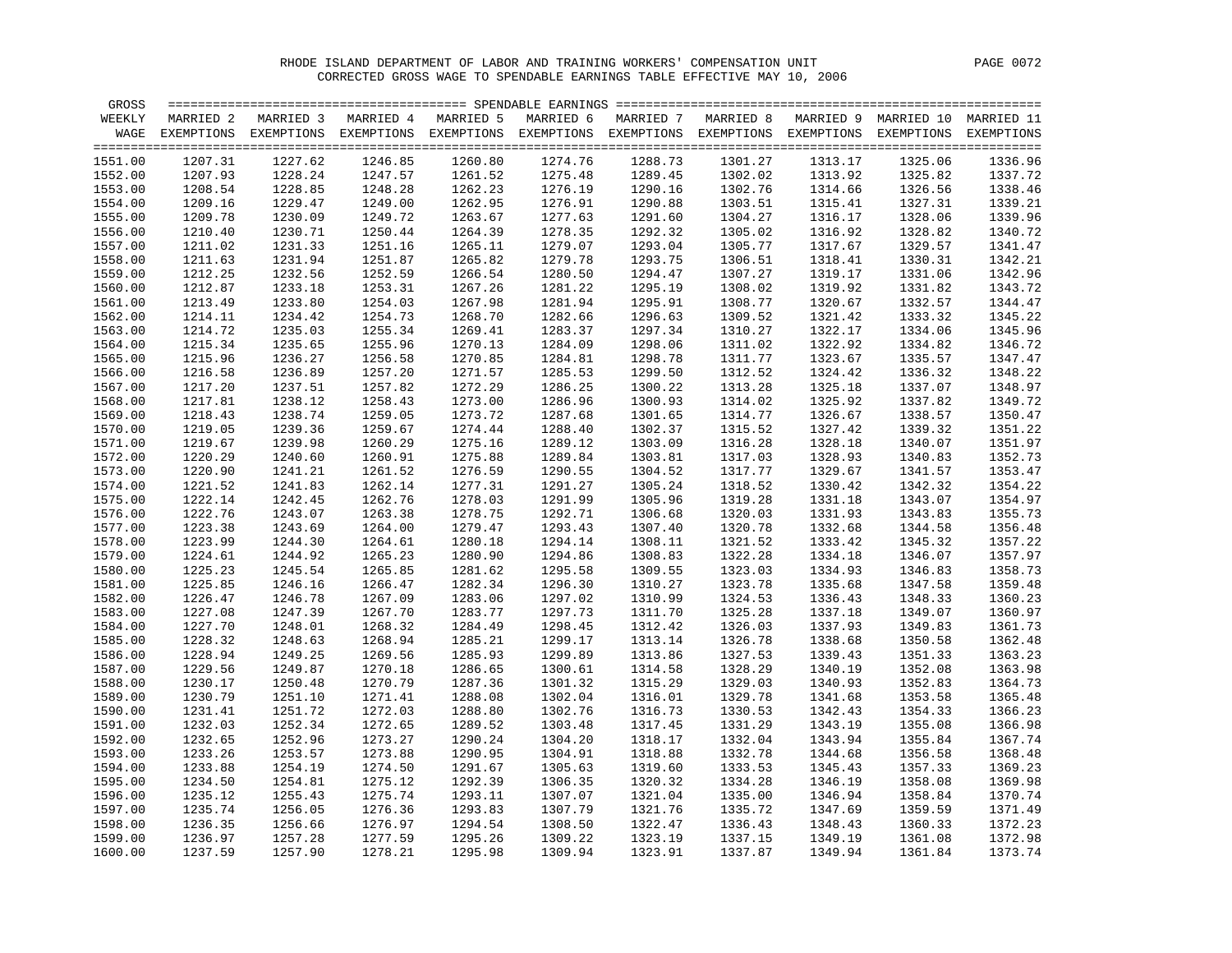| GROSS   |           |                                                                                                               |           |           |           |           |           |         |                                 |         |
|---------|-----------|---------------------------------------------------------------------------------------------------------------|-----------|-----------|-----------|-----------|-----------|---------|---------------------------------|---------|
| WEEKLY  | MARRIED 2 | MARRIED 3                                                                                                     | MARRIED 4 | MARRIED 5 | MARRIED 6 | MARRIED 7 | MARRIED 8 |         | MARRIED 9 MARRIED 10 MARRIED 11 |         |
| WAGE    |           | EXEMPTIONS EXEMPTIONS EXEMPTIONS EXEMPTIONS EXEMPTIONS EXEMPTIONS EXEMPTIONS EXEMPTIONS EXEMPTIONS EXEMPTIONS |           |           |           |           |           |         |                                 |         |
|         |           |                                                                                                               |           |           |           |           |           |         |                                 |         |
| 1601.00 | 1238.21   | 1258.52                                                                                                       | 1278.83   | 1296.70   | 1310.66   | 1324.63   | 1338.59   | 1350.69 | 1362.59                         | 1374.49 |
| 1602.00 | 1238.83   | 1259.14                                                                                                       | 1279.45   | 1297.42   | 1311.38   | 1325.35   | 1339.31   | 1351.44 | 1363.34                         | 1375.24 |
| 1603.00 | 1239.44   | 1259.75                                                                                                       | 1280.06   | 1298.13   | 1312.09   | 1326.06   | 1340.02   | 1352.19 | 1364.08                         | 1375.98 |
| 1604.00 | 1240.06   | 1260.37                                                                                                       | 1280.68   | 1298.85   | 1312.81   | 1326.78   | 1340.74   | 1352.94 | 1364.84                         | 1376.74 |
| 1605.00 | 1240.68   | 1260.99                                                                                                       | 1281.30   | 1299.57   | 1313.53   | 1327.50   | 1341.46   | 1353.69 | 1365.59                         | 1377.49 |
| 1606.00 | 1241.30   | 1261.61                                                                                                       | 1281.92   | 1300.29   | 1314.25   | 1328.22   | 1342.18   | 1354.44 | 1366.34                         | 1378.24 |
| 1607.00 | 1241.92   | 1262.23                                                                                                       | 1282.54   | 1301.01   | 1314.97   | 1328.94   | 1342.90   | 1355.20 | 1367.09                         | 1378.99 |
| 1608.00 | 1242.53   | 1262.84                                                                                                       | 1283.15   | 1301.72   | 1315.68   | 1329.65   | 1343.61   | 1355.94 | 1367.84                         | 1379.74 |
| 1609.00 | 1243.15   | 1263.46                                                                                                       | 1283.77   | 1302.44   | 1316.40   | 1330.37   | 1344.33   | 1356.69 | 1368.59                         | 1380.49 |
| 1610.00 | 1243.77   | 1264.08                                                                                                       | 1284.39   | 1303.16   | 1317.12   | 1331.09   | 1345.05   | 1357.44 | 1369.34                         | 1381.24 |
| 1611.00 | 1244.39   | 1264.70                                                                                                       | 1285.01   | 1303.88   | 1317.84   | 1331.81   | 1345.77   | 1358.20 | 1370.09                         | 1381.99 |
| 1612.00 | 1245.01   | 1265.32                                                                                                       | 1285.63   | 1304.60   | 1318.56   | 1332.53   | 1346.49   | 1358.95 | 1370.85                         | 1382.75 |
| 1613.00 | 1245.62   | 1265.93                                                                                                       | 1286.24   | 1305.31   | 1319.27   | 1333.24   | 1347.20   | 1359.69 | 1371.59                         | 1383.49 |
| 1614.00 | 1246.24   | 1266.55                                                                                                       | 1286.86   | 1306.03   | 1319.99   | 1333.96   | 1347.92   | 1360.44 | 1372.34                         | 1384.24 |
| 1615.00 | 1246.86   | 1267.17                                                                                                       | 1287.48   | 1306.75   | 1320.71   | 1334.68   | 1348.64   | 1361.20 | 1373.09                         | 1384.99 |
| 1616.00 | 1247.48   | 1267.79                                                                                                       | 1288.10   | 1307.47   | 1321.43   | 1335.40   | 1349.36   | 1361.95 | 1373.85                         | 1385.75 |
| 1617.00 | 1248.10   | 1268.41                                                                                                       | 1288.72   | 1308.19   | 1322.15   | 1336.12   | 1350.08   | 1362.70 | 1374.60                         | 1386.50 |
| 1618.00 | 1248.71   | 1269.02                                                                                                       | 1289.33   | 1308.90   | 1322.86   | 1336.83   | 1350.79   | 1363.44 | 1375.34                         | 1387.24 |
| 1619.00 | 1249.33   | 1269.64                                                                                                       | 1289.95   | 1309.62   | 1323.58   | 1337.55   | 1351.51   | 1364.20 | 1376.09                         | 1387.99 |
| 1620.00 | 1249.95   | 1270.26                                                                                                       | 1290.57   | 1310.34   | 1324.30   | 1338.27   | 1352.23   | 1364.95 | 1376.85                         | 1388.75 |
| 1621.00 | 1250.57   | 1270.88                                                                                                       | 1291.19   | 1311.06   | 1325.02   | 1338.99   | 1352.95   | 1365.70 | 1377.60                         | 1389.50 |
| 1622.00 | 1251.19   | 1271.50                                                                                                       | 1291.81   | 1311.78   | 1325.74   | 1339.71   | 1353.67   | 1366.45 | 1378.35                         | 1390.25 |
| 1623.00 | 1251.80   | 1272.11                                                                                                       | 1292.42   | 1312.49   | 1326.45   | 1340.42   | 1354.38   | 1367.20 | 1379.09                         | 1390.99 |
| 1624.00 | 1252.42   | 1272.73                                                                                                       | 1293.04   | 1313.21   | 1327.17   | 1341.14   | 1355.10   | 1367.95 | 1379.85                         | 1391.75 |
| 1625.00 | 1253.04   | 1273.35                                                                                                       | 1293.66   | 1313.93   | 1327.89   | 1341.86   | 1355.82   | 1368.70 | 1380.60                         | 1392.50 |
| 1626.00 | 1253.66   | 1273.97                                                                                                       | 1294.28   | 1314.58   | 1328.61   | 1342.58   | 1356.54   | 1369.45 | 1381.35                         | 1393.25 |
| 1627.00 | 1254.28   | 1274.59                                                                                                       | 1294.90   | 1315.20   | 1329.33   | 1343.30   | 1357.26   | 1370.21 | 1382.10                         | 1394.00 |
| 1628.00 | 1254.89   | 1275.20                                                                                                       | 1295.51   | 1315.81   | 1330.04   | 1344.01   | 1357.97   | 1370.95 | 1382.85                         | 1394.75 |
| 1629.00 | 1255.51   | 1275.82                                                                                                       | 1296.13   | 1316.43   | 1330.76   | 1344.73   | 1358.69   | 1371.70 | 1383.60                         | 1395.50 |
| 1630.00 | 1256.13   | 1276.44                                                                                                       | 1296.75   | 1317.05   | 1331.48   | 1345.45   | 1359.41   | 1372.45 | 1384.35                         | 1396.25 |
| 1631.00 | 1256.75   | 1277.06                                                                                                       | 1297.37   | 1317.67   | 1332.20   | 1346.17   | 1360.13   | 1373.21 | 1385.10                         | 1397.00 |
| 1632.00 | 1257.37   | 1277.68                                                                                                       | 1297.99   | 1318.29   | 1332.92   | 1346.89   | 1360.85   | 1373.96 | 1385.86                         | 1397.76 |
| 1633.00 | 1257.98   | 1278.29                                                                                                       | 1298.60   | 1318.90   | 1333.63   | 1347.60   | 1361.56   | 1374.70 | 1386.60                         | 1398.50 |
| 1634.00 | 1258.60   | 1278.91                                                                                                       | 1299.22   | 1319.52   | 1334.35   | 1348.32   | 1362.28   | 1375.45 | 1387.35                         | 1399.25 |
| 1635.00 | 1259.22   | 1279.53                                                                                                       | 1299.84   | 1320.14   | 1335.07   | 1349.04   | 1363.00   | 1376.21 | 1388.10                         | 1400.00 |
| 1636.00 | 1259.84   | 1280.15                                                                                                       | 1300.46   | 1320.76   | 1335.79   | 1349.76   | 1363.72   | 1376.96 | 1388.86                         | 1400.76 |
| 1637.00 | 1260.46   | 1280.77                                                                                                       | 1301.08   | 1321.38   | 1336.51   | 1350.48   | 1364.44   | 1377.71 | 1389.61                         | 1401.51 |
| 1638.00 | 1261.07   | 1281.38                                                                                                       | 1301.69   | 1321.99   | 1337.22   | 1351.19   | 1365.15   | 1378.45 | 1390.35                         | 1402.25 |
| 1639.00 | 1261.69   | 1282.00                                                                                                       | 1302.31   | 1322.61   | 1337.94   | 1351.91   | 1365.87   | 1379.21 | 1391.10                         | 1403.00 |
| 1640.00 | 1262.31   | 1282.62                                                                                                       | 1302.93   | 1323.23   | 1338.66   | 1352.63   | 1366.59   | 1379.96 | 1391.86                         | 1403.76 |
| 1641.00 | 1262.93   | 1283.24                                                                                                       | 1303.55   | 1323.85   | 1339.38   | 1353.35   | 1367.31   | 1380.71 | 1392.61                         | 1404.51 |
| 1642.00 | 1263.55   | 1283.86                                                                                                       | 1304.17   | 1324.47   | 1340.10   | 1354.07   | 1368.03   | 1381.46 | 1393.36                         | 1405.26 |
| 1643.00 | 1264.16   | 1284.47                                                                                                       | 1304.78   | 1325.08   | 1340.81   | 1354.78   | 1368.74   | 1382.21 | 1394.10                         | 1406.00 |
| 1644.00 | 1264.78   | 1285.09                                                                                                       | 1305.40   | 1325.70   | 1341.53   | 1355.50   | 1369.46   | 1382.96 | 1394.86                         | 1406.76 |
| 1645.00 | 1265.40   | 1285.71                                                                                                       | 1306.02   | 1326.32   | 1342.25   | 1356.22   | 1370.18   | 1383.71 | 1395.61                         | 1407.51 |
| 1646.00 | 1266.02   | 1286.33                                                                                                       | 1306.64   | 1326.94   | 1342.97   | 1356.94   | 1370.90   | 1384.46 | 1396.36                         | 1408.26 |
| 1647.00 | 1266.64   | 1286.95                                                                                                       | 1307.26   | 1327.56   | 1343.69   | 1357.66   | 1371.62   | 1385.22 | 1397.11                         | 1409.01 |
| 1648.00 | 1267.25   | 1287.56                                                                                                       | 1307.87   | 1328.17   | 1344.40   | 1358.37   | 1372.33   | 1385.96 | 1397.86                         | 1409.76 |
| 1649.00 | 1267.87   | 1288.18                                                                                                       | 1308.49   | 1328.79   | 1345.12   | 1359.09   | 1373.05   | 1386.71 | 1398.61                         | 1410.51 |
| 1650.00 | 1268.49   | 1288.80                                                                                                       | 1309.11   | 1329.41   | 1345.84   | 1359.81   | 1373.77   | 1387.46 | 1399.36                         | 1411.26 |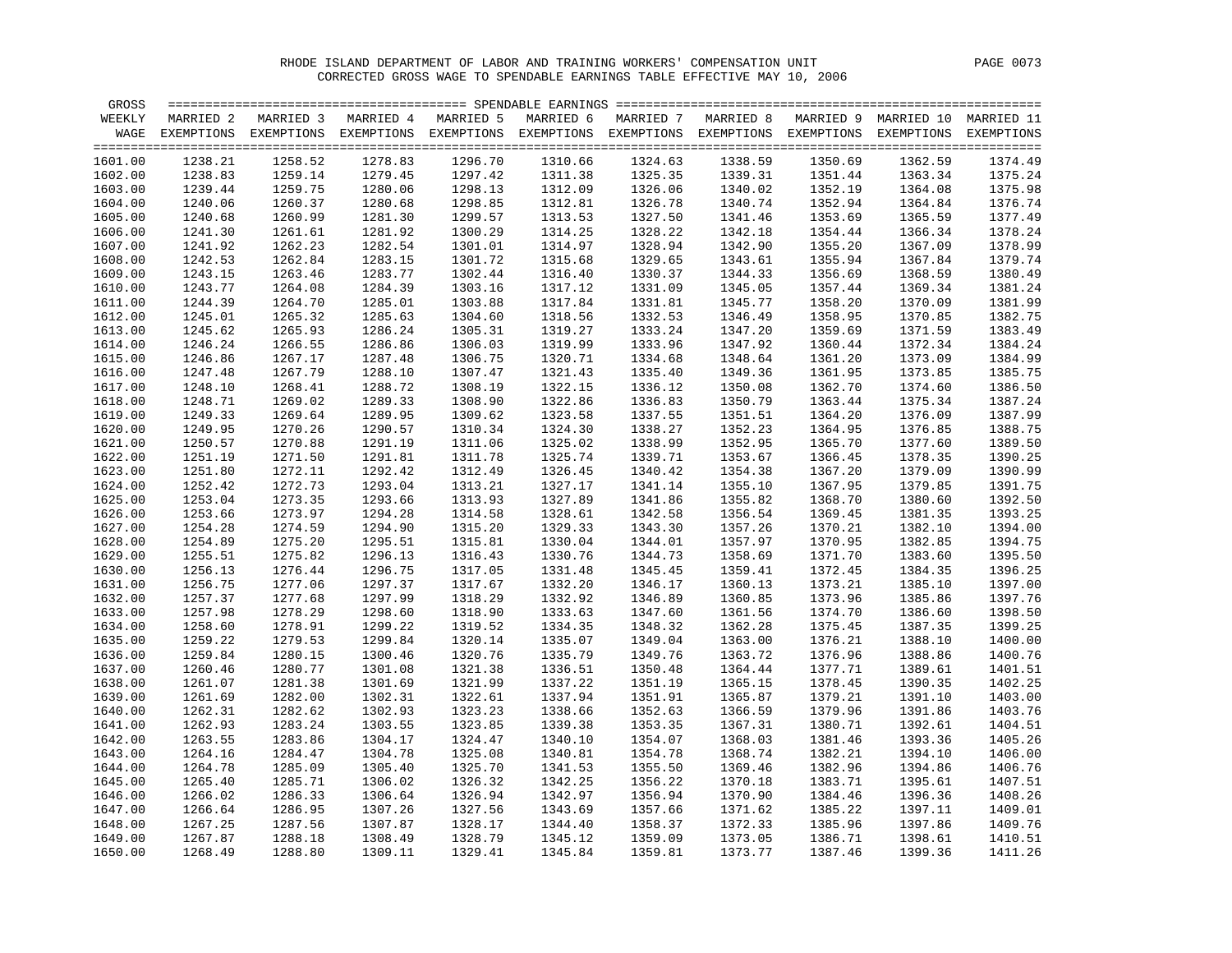| GROSS   |           |                                                                                                               |           |           |           |           |           |         |                                 |         |
|---------|-----------|---------------------------------------------------------------------------------------------------------------|-----------|-----------|-----------|-----------|-----------|---------|---------------------------------|---------|
| WEEKLY  | MARRIED 2 | MARRIED 3                                                                                                     | MARRIED 4 | MARRIED 5 | MARRIED 6 | MARRIED 7 | MARRIED 8 |         | MARRIED 9 MARRIED 10 MARRIED 11 |         |
| WAGE    |           | EXEMPTIONS EXEMPTIONS EXEMPTIONS EXEMPTIONS EXEMPTIONS EXEMPTIONS EXEMPTIONS EXEMPTIONS EXEMPTIONS EXEMPTIONS |           |           |           |           |           |         |                                 |         |
|         |           |                                                                                                               |           |           |           |           |           |         |                                 |         |
| 1651.00 | 1269.11   | 1289.42                                                                                                       | 1309.73   | 1330.03   | 1346.56   | 1360.53   | 1374.49   | 1388.22 | 1400.11                         | 1412.01 |
| 1652.00 | 1269.73   | 1290.04                                                                                                       | 1310.35   | 1330.65   | 1347.28   | 1361.25   | 1375.21   | 1388.97 | 1400.87                         | 1412.77 |
| 1653.00 | 1270.34   | 1290.65                                                                                                       | 1310.96   | 1331.26   | 1347.99   | 1361.96   | 1375.92   | 1389.71 | 1401.61                         | 1413.51 |
| 1654.00 | 1270.96   | 1291.27                                                                                                       | 1311.58   | 1331.88   | 1348.71   | 1362.68   | 1376.64   | 1390.46 | 1402.36                         | 1414.26 |
| 1655.00 | 1271.58   | 1291.89                                                                                                       | 1312.20   | 1332.50   | 1349.43   | 1363.40   | 1377.36   | 1391.22 | 1403.11                         | 1415.01 |
| 1656.00 | 1272.20   | 1292.51                                                                                                       | 1312.82   | 1333.12   | 1350.15   | 1364.12   | 1378.08   | 1391.97 | 1403.87                         | 1415.77 |
| 1657.00 | 1272.82   | 1293.13                                                                                                       | 1313.44   | 1333.74   | 1350.87   | 1364.84   | 1378.80   | 1392.72 | 1404.62                         | 1416.52 |
| 1658.00 | 1273.43   | 1293.74                                                                                                       | 1314.05   | 1334.35   | 1351.58   | 1365.55   | 1379.51   | 1393.46 | 1405.36                         | 1417.26 |
| 1659.00 | 1274.05   | 1294.36                                                                                                       | 1314.67   | 1334.97   | 1352.30   | 1366.27   | 1380.23   | 1394.19 | 1406.11                         | 1418.01 |
| 1660.00 | 1274.67   | 1294.98                                                                                                       | 1315.29   | 1335.59   | 1353.02   | 1366.99   | 1380.95   | 1394.91 | 1406.87                         | 1418.77 |
| 1661.00 | 1275.29   | 1295.60                                                                                                       | 1315.91   | 1336.21   | 1353.74   | 1367.71   | 1381.67   | 1395.63 | 1407.62                         | 1419.52 |
| 1662.00 | 1275.91   | 1296.22                                                                                                       | 1316.53   | 1336.83   | 1354.46   | 1368.43   | 1382.39   | 1396.35 | 1408.37                         | 1420.27 |
| 1663.00 | 1276.52   | 1296.83                                                                                                       | 1317.14   | 1337.44   | 1355.17   | 1369.14   | 1383.10   | 1397.06 | 1409.11                         | 1421.01 |
| 1664.00 | 1277.14   | 1297.45                                                                                                       | 1317.76   | 1338.06   | 1355.89   | 1369.86   | 1383.82   | 1397.78 | 1409.87                         | 1421.77 |
| 1665.00 | 1277.76   | 1298.07                                                                                                       | 1318.38   | 1338.68   | 1356.61   | 1370.58   | 1384.54   | 1398.50 | 1410.62                         | 1422.52 |
| 1666.00 | 1278.38   | 1298.69                                                                                                       | 1319.00   | 1339.30   | 1357.33   | 1371.30   | 1385.26   | 1399.22 | 1411.37                         | 1423.27 |
| 1667.00 | 1279.00   | 1299.31                                                                                                       | 1319.62   | 1339.92   | 1358.05   | 1372.02   | 1385.98   | 1399.94 | 1412.12                         | 1424.02 |
| 1668.00 | 1279.61   | 1299.92                                                                                                       | 1320.23   | 1340.53   | 1358.76   | 1372.73   | 1386.69   | 1400.65 | 1412.87                         | 1424.77 |
| 1669.00 | 1280.23   | 1300.54                                                                                                       | 1320.85   | 1341.15   | 1359.48   | 1373.45   | 1387.41   | 1401.37 | 1413.62                         | 1425.52 |
| 1670.00 | 1280.85   | 1301.16                                                                                                       | 1321.47   | 1341.77   | 1360.20   | 1374.17   | 1388.13   | 1402.09 | 1414.37                         | 1426.27 |
| 1671.00 | 1281.47   | 1301.78                                                                                                       | 1322.09   | 1342.39   | 1360.92   | 1374.89   | 1388.85   | 1402.81 | 1415.12                         | 1427.02 |
| 1672.00 | 1282.09   | 1302.40                                                                                                       | 1322.71   | 1343.01   | 1361.64   | 1375.61   | 1389.57   | 1403.53 | 1415.88                         | 1427.78 |
| 1673.00 | 1282.70   | 1303.01                                                                                                       | 1323.32   | 1343.62   | 1362.35   | 1376.32   | 1390.28   | 1404.24 | 1416.62                         | 1428.52 |
| 1674.00 | 1283.32   | 1303.63                                                                                                       | 1323.94   | 1344.24   | 1363.07   | 1377.04   | 1391.00   | 1404.96 | 1417.37                         | 1429.27 |
| 1675.00 | 1283.94   | 1304.25                                                                                                       | 1324.56   | 1344.86   | 1363.79   | 1377.76   | 1391.72   | 1405.68 | 1418.12                         | 1430.02 |
| 1676.00 | 1284.56   | 1304.87                                                                                                       | 1325.18   | 1345.48   | 1364.51   | 1378.48   | 1392.44   | 1406.40 | 1418.88                         | 1430.78 |
| 1677.00 | 1285.18   | 1305.49                                                                                                       | 1325.80   | 1346.10   | 1365.23   | 1379.20   | 1393.16   | 1407.12 | 1419.63                         | 1431.53 |
| 1678.00 | 1285.79   | 1306.10                                                                                                       | 1326.41   | 1346.71   | 1365.94   | 1379.91   | 1393.87   | 1407.83 | 1420.37                         | 1432.27 |
| 1679.00 | 1286.41   | 1306.72                                                                                                       | 1327.03   | 1347.33   | 1366.66   | 1380.63   | 1394.59   | 1408.55 | 1421.12                         | 1433.02 |
| 1680.00 | 1287.03   | 1307.34                                                                                                       | 1327.65   | 1347.95   | 1367.38   | 1381.35   | 1395.31   | 1409.27 | 1421.88                         | 1433.78 |
| 1681.00 | 1287.65   | 1307.96                                                                                                       | 1328.27   | 1348.57   | 1368.10   | 1382.07   | 1396.03   | 1409.99 | 1422.63                         | 1434.53 |
| 1682.00 | 1288.27   | 1308.58                                                                                                       | 1328.89   | 1349.19   | 1368.82   | 1382.79   | 1396.75   | 1410.71 | 1423.38                         | 1435.28 |
| 1683.00 | 1288.88   | 1309.19                                                                                                       | 1329.50   | 1349.80   | 1369.53   | 1383.50   | 1397.46   | 1411.42 | 1424.12                         | 1436.02 |
| 1684.00 | 1289.50   | 1309.81                                                                                                       | 1330.12   | 1350.42   | 1370.25   | 1384.22   | 1398.18   | 1412.14 | 1424.88                         | 1436.78 |
| 1685.00 | 1290.12   | 1310.43                                                                                                       | 1330.74   | 1351.04   | 1370.97   | 1384.94   | 1398.90   | 1412.86 | 1425.63                         | 1437.53 |
| 1686.00 | 1290.74   | 1311.05                                                                                                       | 1331.36   | 1351.66   | 1371.69   | 1385.66   | 1399.62   | 1413.58 | 1426.38                         | 1438.28 |
| 1687.00 | 1291.36   | 1311.67                                                                                                       | 1331.98   | 1352.28   | 1372.41   | 1386.38   | 1400.34   | 1414.30 | 1427.13                         | 1439.03 |
| 1688.00 | 1291.97   | 1312.28                                                                                                       | 1332.59   | 1352.89   | 1373.12   | 1387.09   | 1401.05   | 1415.01 | 1427.88                         | 1439.78 |
| 1689.00 | 1292.59   | 1312.90                                                                                                       | 1333.21   | 1353.51   | 1373.82   | 1387.81   | 1401.77   | 1415.73 | 1428.63                         | 1440.53 |
| 1690.00 | 1293.21   | 1313.52                                                                                                       | 1333.83   | 1354.13   | 1374.44   | 1388.53   | 1402.49   | 1416.45 | 1429.38                         | 1441.28 |
| 1691.00 | 1293.83   | 1314.14                                                                                                       | 1334.45   | 1354.75   | 1375.06   | 1389.25   | 1403.21   | 1417.17 | 1430.13                         | 1442.03 |
| 1692.00 | 1294.45   | 1314.76                                                                                                       | 1335.07   | 1355.37   | 1375.68   | 1389.97   | 1403.93   | 1417.89 | 1430.89                         | 1442.79 |
| 1693.00 | 1295.06   | 1315.37                                                                                                       | 1335.68   | 1355.98   | 1376.29   | 1390.68   | 1404.64   | 1418.60 | 1431.63                         | 1443.53 |
| 1694.00 | 1295.68   | 1315.99                                                                                                       | 1336.30   | 1356.60   | 1376.91   | 1391.40   | 1405.36   | 1419.32 | 1432.38                         | 1444.28 |
| 1695.00 | 1296.30   | 1316.61                                                                                                       | 1336.92   | 1357.22   | 1377.53   | 1392.12   | 1406.08   | 1420.04 | 1433.13                         | 1445.03 |
| 1696.00 | 1296.92   | 1317.23                                                                                                       | 1337.54   | 1357.84   | 1378.15   | 1392.84   | 1406.80   | 1420.76 | 1433.89                         | 1445.79 |
| 1697.00 | 1297.54   | 1317.85                                                                                                       | 1338.16   | 1358.46   | 1378.77   | 1393.56   | 1407.52   | 1421.48 | 1434.64                         | 1446.54 |
| 1698.00 | 1298.15   | 1318.46                                                                                                       | 1338.77   | 1359.07   | 1379.38   | 1394.27   | 1408.23   | 1422.19 | 1435.38                         | 1447.28 |
| 1699.00 | 1298.77   | 1319.08                                                                                                       | 1339.39   | 1359.69   | 1380.00   | 1394.99   | 1408.95   | 1422.91 | 1436.13                         | 1448.03 |
| 1700.00 | 1299.39   | 1319.70                                                                                                       | 1340.01   | 1360.31   | 1380.62   | 1395.71   | 1409.67   | 1423.63 | 1436.89                         | 1448.79 |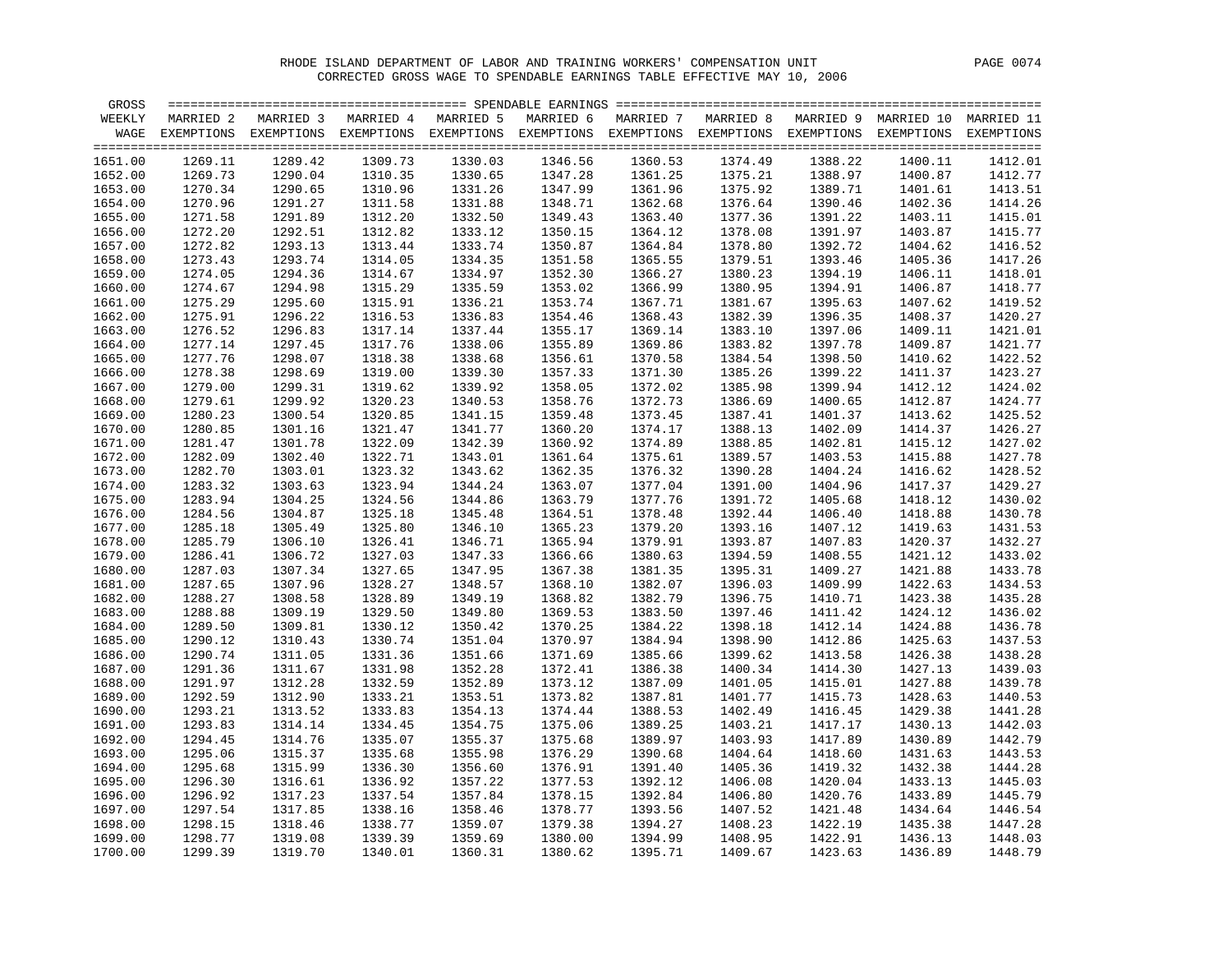| GROSS   |           |                                                                                                               |           |           |           |           |           |         |                                 |         |
|---------|-----------|---------------------------------------------------------------------------------------------------------------|-----------|-----------|-----------|-----------|-----------|---------|---------------------------------|---------|
| WEEKLY  | MARRIED 2 | MARRIED 3                                                                                                     | MARRIED 4 | MARRIED 5 | MARRIED 6 | MARRIED 7 | MARRIED 8 |         | MARRIED 9 MARRIED 10 MARRIED 11 |         |
| WAGE    |           | EXEMPTIONS EXEMPTIONS EXEMPTIONS EXEMPTIONS EXEMPTIONS EXEMPTIONS EXEMPTIONS EXEMPTIONS EXEMPTIONS EXEMPTIONS |           |           |           |           |           |         |                                 |         |
|         |           |                                                                                                               |           |           |           |           |           |         |                                 |         |
| 1701.00 | 1300.01   | 1320.32                                                                                                       | 1340.63   | 1360.93   | 1381.24   | 1396.43   | 1410.39   | 1424.35 | 1437.64                         | 1449.54 |
| 1702.00 | 1300.63   | 1320.94                                                                                                       | 1341.25   | 1361.55   | 1381.86   | 1397.15   | 1411.11   | 1425.07 | 1438.39                         | 1450.29 |
| 1703.00 | 1301.24   | 1321.55                                                                                                       | 1341.86   | 1362.16   | 1382.47   | 1397.86   | 1411.82   | 1425.78 | 1439.13                         | 1451.03 |
| 1704.00 | 1301.86   | 1322.17                                                                                                       | 1342.48   | 1362.78   | 1383.09   | 1398.58   | 1412.54   | 1426.50 | 1439.89                         | 1451.79 |
| 1705.00 | 1302.48   | 1322.79                                                                                                       | 1343.10   | 1363.40   | 1383.71   | 1399.30   | 1413.26   | 1427.22 | 1440.64                         | 1452.54 |
| 1706.00 | 1303.10   | 1323.41                                                                                                       | 1343.72   | 1364.02   | 1384.33   | 1400.02   | 1413.98   | 1427.94 | 1441.39                         | 1453.29 |
| 1707.00 | 1303.72   | 1324.03                                                                                                       | 1344.34   | 1364.64   | 1384.95   | 1400.74   | 1414.70   | 1428.66 | 1442.14                         | 1454.04 |
| 1708.00 | 1304.33   | 1324.64                                                                                                       | 1344.95   | 1365.25   | 1385.56   | 1401.45   | 1415.41   | 1429.37 | 1442.89                         | 1454.79 |
| 1709.00 | 1304.95   | 1325.26                                                                                                       | 1345.57   | 1365.87   | 1386.18   | 1402.17   | 1416.13   | 1430.09 | 1443.64                         | 1455.54 |
| 1710.00 | 1305.57   | 1325.88                                                                                                       | 1346.19   | 1366.49   | 1386.80   | 1402.89   | 1416.85   | 1430.81 | 1444.39                         | 1456.29 |
| 1711.00 | 1306.19   | 1326.50                                                                                                       | 1346.81   | 1367.11   | 1387.42   | 1403.61   | 1417.57   | 1431.53 | 1445.14                         | 1457.04 |
| 1712.00 | 1306.81   | 1327.12                                                                                                       | 1347.43   | 1367.73   | 1388.04   | 1404.33   | 1418.29   | 1432.25 | 1445.90                         | 1457.80 |
| 1713.00 | 1307.42   | 1327.73                                                                                                       | 1348.04   | 1368.34   | 1388.65   | 1405.04   | 1419.00   | 1432.96 | 1446.64                         | 1458.54 |
| 1714.00 | 1308.04   | 1328.35                                                                                                       | 1348.66   | 1368.96   | 1389.27   | 1405.76   | 1419.72   | 1433.68 | 1447.39                         | 1459.29 |
| 1715.00 | 1308.66   | 1328.97                                                                                                       | 1349.28   | 1369.58   | 1389.89   | 1406.48   | 1420.44   | 1434.40 | 1448.14                         | 1460.04 |
| 1716.00 | 1309.28   | 1329.59                                                                                                       | 1349.90   | 1370.20   | 1390.51   | 1407.20   | 1421.16   | 1435.12 | 1448.90                         | 1460.80 |
| 1717.00 | 1309.90   | 1330.21                                                                                                       | 1350.52   | 1370.82   | 1391.13   | 1407.92   | 1421.88   | 1435.84 | 1449.65                         | 1461.55 |
| 1718.00 | 1310.51   | 1330.82                                                                                                       | 1351.13   | 1371.43   | 1391.74   | 1408.63   | 1422.59   | 1436.55 | 1450.39                         | 1462.29 |
| 1719.00 | 1311.13   | 1331.44                                                                                                       | 1351.75   | 1372.05   | 1392.36   | 1409.35   | 1423.31   | 1437.27 | 1451.14                         | 1463.04 |
| 1720.00 | 1311.75   | 1332.06                                                                                                       | 1352.37   | 1372.67   | 1392.98   | 1410.07   | 1424.03   | 1437.99 | 1451.90                         | 1463.80 |
| 1721.00 | 1312.37   | 1332.68                                                                                                       | 1352.99   | 1373.29   | 1393.60   | 1410.79   | 1424.75   | 1438.71 | 1452.65                         | 1464.55 |
| 1722.00 | 1312.99   | 1333.30                                                                                                       | 1353.61   | 1373.91   | 1394.22   | 1411.51   | 1425.47   | 1439.43 | 1453.39                         | 1465.30 |
| 1723.00 | 1313.60   | 1333.91                                                                                                       | 1354.22   | 1374.52   | 1394.83   | 1412.22   | 1426.18   | 1440.14 | 1454.10                         | 1466.04 |
| 1724.00 | 1314.22   | 1334.53                                                                                                       | 1354.84   | 1375.14   | 1395.45   | 1412.94   | 1426.90   | 1440.86 | 1454.82                         | 1466.80 |
| 1725.00 | 1314.84   | 1335.15                                                                                                       | 1355.46   | 1375.76   | 1396.07   | 1413.66   | 1427.62   | 1441.58 | 1455.54                         | 1467.55 |
| 1726.00 | 1315.46   | 1335.77                                                                                                       | 1356.08   | 1376.38   | 1396.69   | 1414.38   | 1428.34   | 1442.30 | 1456.26                         | 1468.30 |
| 1727.00 | 1316.08   | 1336.39                                                                                                       | 1356.70   | 1377.00   | 1397.31   | 1415.10   | 1429.06   | 1443.02 | 1456.98                         | 1469.05 |
| 1728.00 | 1316.69   | 1337.00                                                                                                       | 1357.31   | 1377.61   | 1397.92   | 1415.81   | 1429.77   | 1443.73 | 1457.69                         | 1469.80 |
| 1729.00 | 1317.31   | 1337.62                                                                                                       | 1357.93   | 1378.23   | 1398.54   | 1416.53   | 1430.49   | 1444.45 | 1458.41                         | 1470.55 |
| 1730.00 | 1317.93   | 1338.24                                                                                                       | 1358.55   | 1378.85   | 1399.16   | 1417.25   | 1431.21   | 1445.17 | 1459.13                         | 1471.30 |
| 1731.00 | 1318.55   | 1338.86                                                                                                       | 1359.17   | 1379.47   | 1399.78   | 1417.97   | 1431.93   | 1445.89 | 1459.85                         | 1472.05 |
| 1732.00 | 1319.17   | 1339.48                                                                                                       | 1359.79   | 1380.09   | 1400.40   | 1418.69   | 1432.65   | 1446.61 | 1460.57                         | 1472.81 |
| 1733.00 | 1319.78   | 1340.09                                                                                                       | 1360.40   | 1380.70   | 1401.01   | 1419.40   | 1433.36   | 1447.32 | 1461.28                         | 1473.55 |
| 1734.00 | 1320.40   | 1340.71                                                                                                       | 1361.02   | 1381.32   | 1401.63   | 1420.12   | 1434.08   | 1448.04 | 1462.00                         | 1474.30 |
| 1735.00 | 1321.02   | 1341.33                                                                                                       | 1361.64   | 1381.94   | 1402.25   | 1420.84   | 1434.80   | 1448.76 | 1462.72                         | 1475.05 |
| 1736.00 | 1321.64   | 1341.95                                                                                                       | 1362.26   | 1382.56   | 1402.87   | 1421.56   | 1435.52   | 1449.48 | 1463.44                         | 1475.81 |
| 1737.00 | 1322.26   | 1342.57                                                                                                       | 1362.88   | 1383.18   | 1403.49   | 1422.28   | 1436.24   | 1450.20 | 1464.16                         | 1476.56 |
| 1738.00 | 1322.87   | 1343.18                                                                                                       | 1363.49   | 1383.79   | 1404.10   | 1422.99   | 1436.95   | 1450.91 | 1464.87                         | 1477.30 |
| 1739.00 | 1323.49   | 1343.80                                                                                                       | 1364.11   | 1384.41   | 1404.72   | 1423.71   | 1437.67   | 1451.63 | 1465.59                         | 1478.05 |
| 1740.00 | 1324.11   | 1344.42                                                                                                       | 1364.73   | 1385.03   | 1405.34   | 1424.43   | 1438.39   | 1452.35 | 1466.31                         | 1478.81 |
| 1741.00 | 1324.73   | 1345.04                                                                                                       | 1365.35   | 1385.65   | 1405.96   | 1425.15   | 1439.11   | 1453.07 | 1467.03                         | 1479.56 |
| 1742.00 | 1325.35   | 1345.66                                                                                                       | 1365.97   | 1386.27   | 1406.58   | 1425.87   | 1439.83   | 1453.79 | 1467.75                         | 1480.31 |
| 1743.00 | 1325.96   | 1346.27                                                                                                       | 1366.58   | 1386.88   | 1407.19   | 1426.58   | 1440.54   | 1454.50 | 1468.46                         | 1481.05 |
| 1744.00 | 1326.58   | 1346.89                                                                                                       | 1367.20   | 1387.50   | 1407.81   | 1427.30   | 1441.26   | 1455.22 | 1469.18                         | 1481.81 |
| 1745.00 | 1327.20   | 1347.51                                                                                                       | 1367.82   | 1388.12   | 1408.43   | 1428.02   | 1441.98   | 1455.94 | 1469.90                         | 1482.56 |
| 1746.00 | 1327.82   | 1348.13                                                                                                       | 1368.44   | 1388.74   | 1409.05   | 1428.74   | 1442.70   | 1456.66 | 1470.62                         | 1483.31 |
| 1747.00 | 1328.44   | 1348.75                                                                                                       | 1369.06   | 1389.36   | 1409.67   | 1429.46   | 1443.42   | 1457.38 | 1471.34                         | 1484.06 |
| 1748.00 | 1329.05   | 1349.36                                                                                                       | 1369.67   | 1389.97   | 1410.28   | 1430.17   | 1444.13   | 1458.09 | 1472.05                         | 1484.81 |
| 1749.00 | 1329.67   | 1349.98                                                                                                       | 1370.29   | 1390.59   | 1410.90   | 1430.89   | 1444.85   | 1458.81 | 1472.77                         | 1485.56 |
| 1750.00 | 1330.29   | 1350.60                                                                                                       | 1370.91   | 1391.21   | 1411.52   | 1431.61   | 1445.57   | 1459.53 | 1473.49                         | 1486.31 |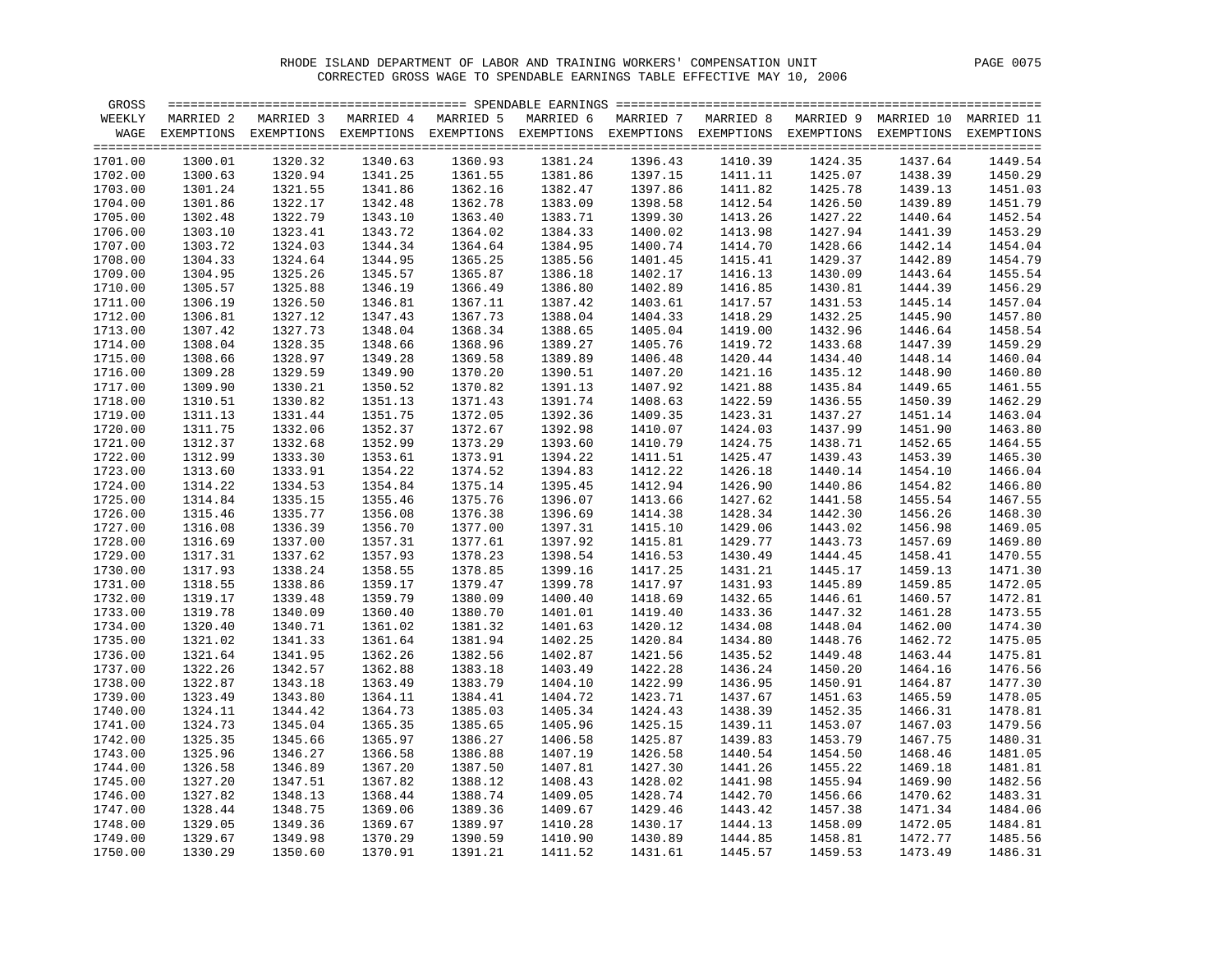| GROSS   |           |                                                                                                    |           |           |           |           |           |         |                                 |            |
|---------|-----------|----------------------------------------------------------------------------------------------------|-----------|-----------|-----------|-----------|-----------|---------|---------------------------------|------------|
| WEEKLY  | MARRIED 2 | MARRIED 3                                                                                          | MARRIED 4 | MARRIED 5 | MARRIED 6 | MARRIED 7 | MARRIED 8 |         | MARRIED 9 MARRIED 10 MARRIED 11 |            |
| WAGE    |           | EXEMPTIONS EXEMPTIONS EXEMPTIONS EXEMPTIONS EXEMPTIONS EXEMPTIONS EXEMPTIONS EXEMPTIONS EXEMPTIONS |           |           |           |           |           |         |                                 | EXEMPTIONS |
|         |           |                                                                                                    |           |           |           |           |           |         |                                 |            |
| 1751.00 | 1330.91   | 1351.22                                                                                            | 1371.53   | 1391.83   | 1412.14   | 1432.33   | 1446.29   | 1460.25 | 1474.21                         | 1487.06    |
| 1752.00 | 1331.53   | 1351.84                                                                                            | 1372.15   | 1392.45   | 1412.76   | 1433.05   | 1447.01   | 1460.97 | 1474.93                         | 1487.82    |
| 1753.00 | 1332.14   | 1352.45                                                                                            | 1372.76   | 1393.06   | 1413.37   | 1433.68   | 1447.72   | 1461.68 | 1475.64                         | 1488.56    |
| 1754.00 | 1332.76   | 1353.07                                                                                            | 1373.38   | 1393.68   | 1413.99   | 1434.30   | 1448.44   | 1462.40 | 1476.36                         | 1489.31    |
| 1755.00 | 1333.38   | 1353.69                                                                                            | 1374.00   | 1394.30   | 1414.61   | 1434.92   | 1449.16   | 1463.12 | 1477.08                         | 1490.06    |
| 1756.00 | 1334.00   | 1354.31                                                                                            | 1374.62   | 1394.92   | 1415.23   | 1435.54   | 1449.88   | 1463.84 | 1477.80                         | 1490.82    |
| 1757.00 | 1334.62   | 1354.93                                                                                            | 1375.24   | 1395.54   | 1415.85   | 1436.16   | 1450.60   | 1464.56 | 1478.52                         | 1491.57    |
| 1758.00 | 1335.23   | 1355.54                                                                                            | 1375.85   | 1396.15   | 1416.46   | 1436.77   | 1451.31   | 1465.27 | 1479.23                         | 1492.31    |
| 1759.00 | 1335.85   | 1356.16                                                                                            | 1376.47   | 1396.77   | 1417.08   | 1437.39   | 1452.03   | 1465.99 | 1479.95                         | 1493.06    |
| 1760.00 | 1336.47   | 1356.78                                                                                            | 1377.09   | 1397.39   | 1417.70   | 1438.01   | 1452.75   | 1466.71 | 1480.67                         | 1493.82    |
| 1761.00 | 1337.09   | 1357.40                                                                                            | 1377.71   | 1398.01   | 1418.32   | 1438.63   | 1453.47   | 1467.43 | 1481.39                         | 1494.57    |
| 1762.00 | 1337.71   | 1358.02                                                                                            | 1378.33   | 1398.63   | 1418.94   | 1439.25   | 1454.19   | 1468.15 | 1482.11                         | 1495.32    |
| 1763.00 | 1338.32   | 1358.63                                                                                            | 1378.94   | 1399.24   | 1419.55   | 1439.86   | 1454.90   | 1468.86 | 1482.82                         | 1496.06    |
| 1764.00 | 1338.94   | 1359.25                                                                                            | 1379.56   | 1399.86   | 1420.17   | 1440.48   | 1455.62   | 1469.58 | 1483.54                         | 1496.82    |
| 1765.00 | 1339.56   | 1359.87                                                                                            | 1380.18   | 1400.48   | 1420.79   | 1441.10   | 1456.34   | 1470.30 | 1484.26                         | 1497.57    |
| 1766.00 | 1340.18   | 1360.49                                                                                            | 1380.80   | 1401.10   | 1421.41   | 1441.72   | 1457.06   | 1471.02 | 1484.98                         | 1498.32    |
| 1767.00 | 1340.80   | 1361.11                                                                                            | 1381.42   | 1401.72   | 1422.03   | 1442.34   | 1457.78   | 1471.74 | 1485.70                         | 1499.07    |
| 1768.00 | 1341.41   | 1361.72                                                                                            | 1382.03   | 1402.33   | 1422.64   | 1442.95   | 1458.49   | 1472.45 | 1486.41                         | 1499.82    |
| 1769.00 | 1342.03   | 1362.34                                                                                            | 1382.65   | 1402.95   | 1423.26   | 1443.57   | 1459.21   | 1473.17 | 1487.13                         | 1500.57    |
| 1770.00 | 1342.65   | 1362.96                                                                                            | 1383.27   | 1403.57   | 1423.88   | 1444.19   | 1459.93   | 1473.89 | 1487.85                         | 1501.32    |
| 1771.00 | 1343.27   | 1363.58                                                                                            | 1383.89   | 1404.19   | 1424.50   | 1444.81   | 1460.65   | 1474.61 | 1488.57                         | 1502.07    |
| 1772.00 | 1343.89   | 1364.20                                                                                            | 1384.51   | 1404.81   | 1425.12   | 1445.43   | 1461.37   | 1475.33 | 1489.29                         | 1502.83    |
| 1773.00 | 1344.50   | 1364.81                                                                                            | 1385.12   | 1405.42   | 1425.73   | 1446.04   | 1462.08   | 1476.04 | 1490.00                         | 1503.57    |
| 1774.00 | 1345.12   | 1365.43                                                                                            | 1385.74   | 1406.04   | 1426.35   | 1446.66   | 1462.80   | 1476.76 | 1490.72                         | 1504.32    |
| 1775.00 | 1345.74   | 1366.05                                                                                            | 1386.36   | 1406.66   | 1426.97   | 1447.28   | 1463.52   | 1477.48 | 1491.44                         | 1505.07    |
| 1776.00 | 1346.36   | 1366.67                                                                                            | 1386.98   | 1407.28   | 1427.59   | 1447.90   | 1464.24   | 1478.20 | 1492.16                         | 1505.83    |
| 1777.00 | 1346.98   | 1367.29                                                                                            | 1387.60   | 1407.90   | 1428.21   | 1448.52   | 1464.96   | 1478.92 | 1492.88                         | 1506.58    |
| 1778.00 | 1347.59   | 1367.90                                                                                            | 1388.21   | 1408.51   | 1428.82   | 1449.13   | 1465.67   | 1479.63 | 1493.59                         | 1507.32    |
| 1779.00 | 1348.21   | 1368.52                                                                                            | 1388.83   | 1409.13   | 1429.44   | 1449.75   | 1466.39   | 1480.35 | 1494.31                         | 1508.07    |
| 1780.00 | 1348.83   | 1369.14                                                                                            | 1389.45   | 1409.75   | 1430.06   | 1450.37   | 1467.11   | 1481.07 | 1495.03                         | 1508.83    |
| 1781.00 | 1349.45   | 1369.76                                                                                            | 1390.07   | 1410.37   | 1430.68   | 1450.99   | 1467.83   | 1481.79 | 1495.75                         | 1509.58    |
| 1782.00 | 1350.07   | 1370.38                                                                                            | 1390.69   | 1410.99   | 1431.30   | 1451.61   | 1468.55   | 1482.51 | 1496.47                         | 1510.33    |
| 1783.00 | 1350.68   | 1370.99                                                                                            | 1391.30   | 1411.60   | 1431.91   | 1452.22   | 1469.26   | 1483.22 | 1497.18                         | 1511.07    |
| 1784.00 | 1351.30   | 1371.61                                                                                            | 1391.92   | 1412.22   | 1432.53   | 1452.84   | 1469.98   | 1483.94 | 1497.90                         | 1511.83    |
| 1785.00 | 1351.92   | 1372.23                                                                                            | 1392.54   | 1412.84   | 1433.15   | 1453.46   | 1470.70   | 1484.66 | 1498.62                         | 1512.58    |
| 1786.00 | 1352.54   | 1372.85                                                                                            | 1393.16   | 1413.46   | 1433.77   | 1454.08   | 1471.42   | 1485.38 | 1499.34                         | 1513.30    |
| 1787.00 | 1353.16   | 1373.47                                                                                            | 1393.78   | 1414.08   | 1434.39   | 1454.70   | 1472.14   | 1486.10 | 1500.06                         | 1514.02    |
| 1788.00 | 1353.77   | 1374.08                                                                                            | 1394.39   | 1414.69   | 1435.00   | 1455.31   | 1472.85   | 1486.81 | 1500.77                         | 1514.73    |
| 1789.00 | 1354.39   | 1374.70                                                                                            | 1395.01   | 1415.31   | 1435.62   | 1455.93   | 1473.57   | 1487.53 | 1501.49                         | 1515.45    |
| 1790.00 | 1355.01   | 1375.32                                                                                            | 1395.63   | 1415.93   | 1436.24   | 1456.55   | 1474.29   | 1488.25 | 1502.21                         | 1516.17    |
| 1791.00 | 1355.63   | 1375.94                                                                                            | 1396.25   | 1416.55   | 1436.86   | 1457.17   | 1475.01   | 1488.97 | 1502.93                         | 1516.89    |
| 1792.00 | 1356.25   | 1376.56                                                                                            | 1396.87   | 1417.17   | 1437.48   | 1457.79   | 1475.73   | 1489.69 | 1503.65                         | 1517.61    |
| 1793.00 | 1356.86   | 1377.17                                                                                            | 1397.48   | 1417.78   | 1438.09   | 1458.40   | 1476.44   | 1490.40 | 1504.36                         | 1518.32    |
| 1794.00 | 1357.48   | 1377.79                                                                                            | 1398.10   | 1418.40   | 1438.71   | 1459.02   | 1477.16   | 1491.12 | 1505.08                         | 1519.04    |
| 1795.00 | 1358.10   | 1378.41                                                                                            | 1398.72   | 1419.02   | 1439.33   | 1459.64   | 1477.88   | 1491.84 | 1505.80                         | 1519.76    |
| 1796.00 | 1358.72   | 1379.03                                                                                            | 1399.34   | 1419.64   | 1439.95   | 1460.26   | 1478.60   | 1492.56 | 1506.52                         | 1520.48    |
| 1797.00 | 1359.34   | 1379.65                                                                                            | 1399.96   | 1420.26   | 1440.57   | 1460.88   | 1479.32   | 1493.28 | 1507.24                         | 1521.20    |
| 1798.00 | 1359.95   | 1380.26                                                                                            | 1400.57   | 1420.87   | 1441.18   | 1461.49   | 1480.03   | 1493.99 | 1507.95                         | 1521.91    |
| 1799.00 | 1360.57   | 1380.88                                                                                            | 1401.19   | 1421.49   | 1441.80   | 1462.11   | 1480.75   | 1494.71 | 1508.67                         | 1522.63    |
| 1800.00 | 1361.19   | 1381.50                                                                                            | 1401.81   | 1422.11   | 1442.42   | 1462.73   | 1481.47   | 1495.43 | 1509.39                         | 1523.35    |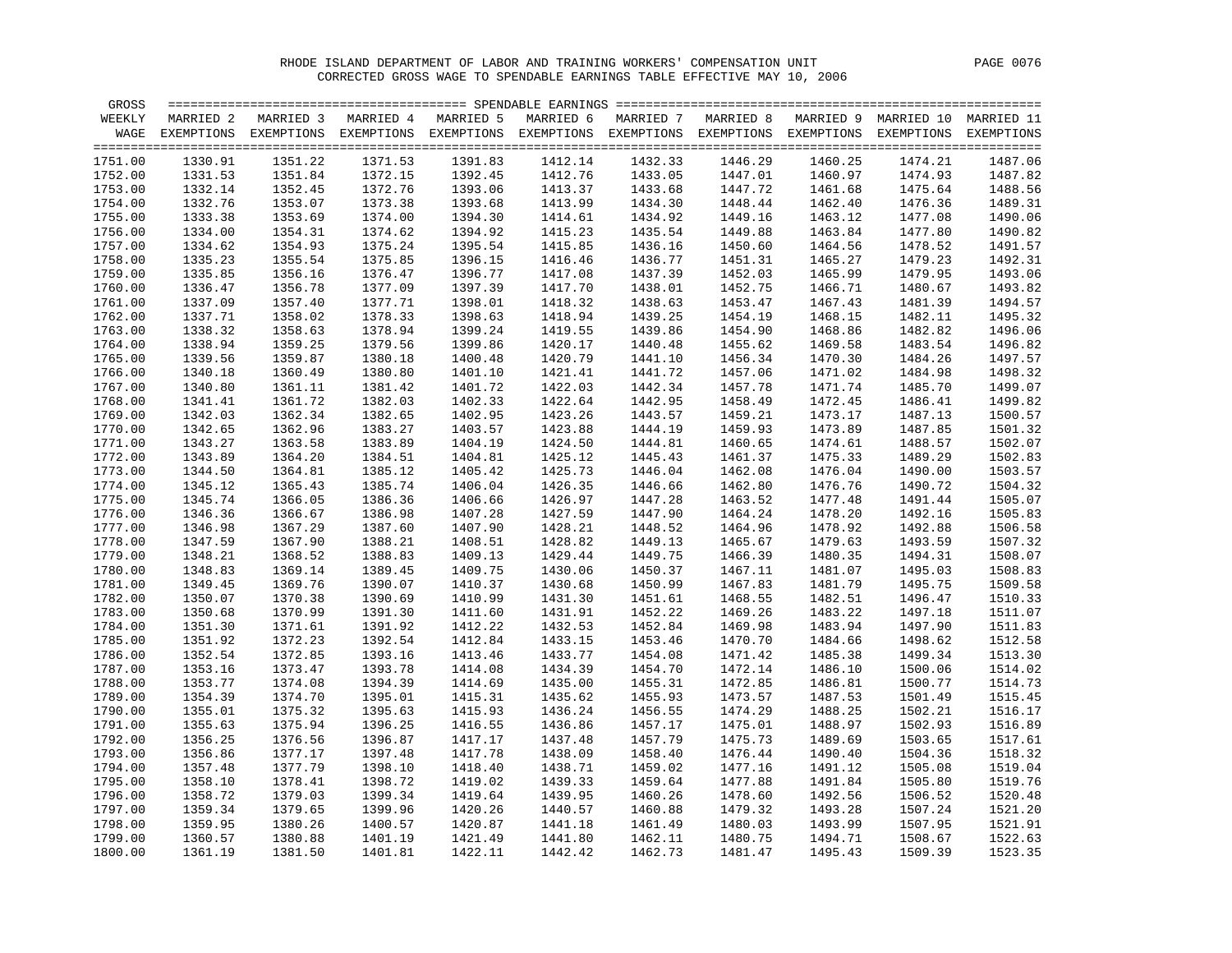| GROSS   |           |                                                                                                               |           |           |           |           |           |         |                                 |         |
|---------|-----------|---------------------------------------------------------------------------------------------------------------|-----------|-----------|-----------|-----------|-----------|---------|---------------------------------|---------|
| WEEKLY  | MARRIED 2 | MARRIED 3                                                                                                     | MARRIED 4 | MARRIED 5 | MARRIED 6 | MARRIED 7 | MARRIED 8 |         | MARRIED 9 MARRIED 10 MARRIED 11 |         |
| WAGE    |           | EXEMPTIONS EXEMPTIONS EXEMPTIONS EXEMPTIONS EXEMPTIONS EXEMPTIONS EXEMPTIONS EXEMPTIONS EXEMPTIONS EXEMPTIONS |           |           |           |           |           |         |                                 |         |
|         |           |                                                                                                               |           |           |           |           |           |         |                                 |         |
| 1801.00 | 1361.81   | 1382.12                                                                                                       | 1402.43   | 1422.73   | 1443.04   | 1463.35   | 1482.19   | 1496.15 | 1510.11                         | 1524.07 |
| 1802.00 | 1362.43   | 1382.74                                                                                                       | 1403.05   | 1423.35   | 1443.66   | 1463.97   | 1482.91   | 1496.87 | 1510.83                         | 1524.79 |
| 1803.00 | 1363.04   | 1383.35                                                                                                       | 1403.66   | 1423.96   | 1444.27   | 1464.58   | 1483.62   | 1497.58 | 1511.54                         | 1525.50 |
| 1804.00 | 1363.66   | 1383.97                                                                                                       | 1404.28   | 1424.58   | 1444.89   | 1465.20   | 1484.34   | 1498.30 | 1512.26                         | 1526.22 |
| 1805.00 | 1364.28   | 1384.59                                                                                                       | 1404.90   | 1425.20   | 1445.51   | 1465.82   | 1485.06   | 1499.02 | 1512.98                         | 1526.94 |
| 1806.00 | 1364.90   | 1385.21                                                                                                       | 1405.52   | 1425.82   | 1446.13   | 1466.44   | 1485.78   | 1499.74 | 1513.70                         | 1527.66 |
| 1807.00 | 1365.52   | 1385.83                                                                                                       | 1406.14   | 1426.44   | 1446.75   | 1467.06   | 1486.50   | 1500.46 | 1514.42                         | 1528.38 |
| 1808.00 | 1366.13   | 1386.44                                                                                                       | 1406.75   | 1427.05   | 1447.36   | 1467.67   | 1487.21   | 1501.17 | 1515.13                         | 1529.09 |
| 1809.00 | 1366.75   | 1387.06                                                                                                       | 1407.37   | 1427.67   | 1447.98   | 1468.29   | 1487.93   | 1501.89 | 1515.85                         | 1529.81 |
| 1810.00 | 1367.37   | 1387.68                                                                                                       | 1407.99   | 1428.29   | 1448.60   | 1468.91   | 1488.65   | 1502.61 | 1516.57                         | 1530.53 |
| 1811.00 | 1367.99   | 1388.30                                                                                                       | 1408.61   | 1428.91   | 1449.22   | 1469.53   | 1489.37   | 1503.33 | 1517.29                         | 1531.25 |
| 1812.00 | 1368.61   | 1388.92                                                                                                       | 1409.23   | 1429.53   | 1449.84   | 1470.15   | 1490.09   | 1504.05 | 1518.01                         | 1531.97 |
| 1813.00 | 1369.22   | 1389.53                                                                                                       | 1409.84   | 1430.14   | 1450.45   | 1470.76   | 1490.80   | 1504.76 | 1518.72                         | 1532.68 |
| 1814.00 | 1369.84   | 1390.15                                                                                                       | 1410.46   | 1430.76   | 1451.07   | 1471.38   | 1491.52   | 1505.48 | 1519.44                         | 1533.40 |
| 1815.00 | 1370.46   | 1390.77                                                                                                       | 1411.08   | 1431.38   | 1451.69   | 1472.00   | 1492.24   | 1506.20 | 1520.16                         | 1534.12 |
| 1816.00 | 1371.08   | 1391.39                                                                                                       | 1411.70   | 1432.00   | 1452.31   | 1472.62   | 1492.93   | 1506.92 | 1520.88                         | 1534.84 |
| 1817.00 | 1371.70   | 1392.01                                                                                                       | 1412.32   | 1432.62   | 1452.93   | 1473.24   | 1493.55   | 1507.64 | 1521.60                         | 1535.56 |
| 1818.00 | 1372.31   | 1392.62                                                                                                       | 1412.93   | 1433.23   | 1453.54   | 1473.85   | 1494.16   | 1508.35 | 1522.31                         | 1536.27 |
| 1819.00 | 1372.93   | 1393.24                                                                                                       | 1413.55   | 1433.85   | 1454.16   | 1474.47   | 1494.78   | 1509.07 | 1523.03                         | 1536.99 |
| 1820.00 | 1373.55   | 1393.86                                                                                                       | 1414.17   | 1434.47   | 1454.78   | 1475.09   | 1495.40   | 1509.79 | 1523.75                         | 1537.71 |
| 1821.00 | 1374.17   | 1394.48                                                                                                       | 1414.79   | 1435.09   | 1455.40   | 1475.71   | 1496.02   | 1510.51 | 1524.47                         | 1538.43 |
| 1822.00 | 1374.79   | 1395.10                                                                                                       | 1415.41   | 1435.71   | 1456.02   | 1476.33   | 1496.64   | 1511.23 | 1525.19                         | 1539.15 |
| 1823.00 | 1375.40   | 1395.71                                                                                                       | 1416.02   | 1436.32   | 1456.63   | 1476.94   | 1497.25   | 1511.94 | 1525.90                         | 1539.86 |
| 1824.00 | 1376.02   | 1396.33                                                                                                       | 1416.64   | 1436.94   | 1457.25   | 1477.56   | 1497.87   | 1512.66 | 1526.62                         | 1540.58 |
| 1825.00 | 1376.64   | 1396.95                                                                                                       | 1417.26   | 1437.56   | 1457.87   | 1478.18   | 1498.49   | 1513.38 | 1527.34                         | 1541.30 |
| 1826.00 | 1377.26   | 1397.57                                                                                                       | 1417.88   | 1438.18   | 1458.49   | 1478.80   | 1499.11   | 1514.10 | 1528.06                         | 1542.02 |
| 1827.00 | 1377.88   | 1398.19                                                                                                       | 1418.50   | 1438.80   | 1459.11   | 1479.42   | 1499.73   | 1514.82 | 1528.78                         | 1542.74 |
| 1828.00 | 1378.49   | 1398.80                                                                                                       | 1419.11   | 1439.41   | 1459.72   | 1480.03   | 1500.34   | 1515.53 | 1529.49                         | 1543.45 |
| 1829.00 | 1379.11   | 1399.42                                                                                                       | 1419.73   | 1440.03   | 1460.34   | 1480.65   | 1500.96   | 1516.25 | 1530.21                         | 1544.17 |
| 1830.00 | 1379.73   | 1400.04                                                                                                       | 1420.35   | 1440.65   | 1460.96   | 1481.27   | 1501.58   | 1516.97 | 1530.93                         | 1544.89 |
| 1831.00 | 1380.35   | 1400.66                                                                                                       | 1420.97   | 1441.27   | 1461.58   | 1481.89   | 1502.20   | 1517.69 | 1531.65                         | 1545.61 |
| 1832.00 | 1380.97   | 1401.28                                                                                                       | 1421.59   | 1441.89   | 1462.20   | 1482.51   | 1502.82   | 1518.41 | 1532.37                         | 1546.33 |
| 1833.00 | 1381.58   | 1401.89                                                                                                       | 1422.20   | 1442.50   | 1462.81   | 1483.12   | 1503.43   | 1519.12 | 1533.08                         | 1547.04 |
| 1834.00 | 1382.20   | 1402.51                                                                                                       | 1422.82   | 1443.12   | 1463.43   | 1483.74   | 1504.05   | 1519.84 | 1533.80                         | 1547.76 |
| 1835.00 | 1382.82   | 1403.13                                                                                                       | 1423.44   | 1443.74   | 1464.05   | 1484.36   | 1504.67   | 1520.56 | 1534.52                         | 1548.48 |
| 1836.00 | 1383.44   | 1403.75                                                                                                       | 1424.06   | 1444.36   | 1464.67   | 1484.98   | 1505.29   | 1521.28 | 1535.24                         | 1549.20 |
| 1837.00 | 1384.06   | 1404.37                                                                                                       | 1424.68   | 1444.98   | 1465.29   | 1485.60   | 1505.91   | 1522.00 | 1535.96                         | 1549.92 |
| 1838.00 | 1384.67   | 1404.98                                                                                                       | 1425.29   | 1445.59   | 1465.90   | 1486.21   | 1506.52   | 1522.71 | 1536.67                         | 1550.63 |
| 1839.00 | 1385.29   | 1405.60                                                                                                       | 1425.91   | 1446.21   | 1466.52   | 1486.83   | 1507.14   | 1523.43 | 1537.39                         | 1551.35 |
| 1840.00 | 1385.91   | 1406.22                                                                                                       | 1426.53   | 1446.83   | 1467.14   | 1487.45   | 1507.76   | 1524.15 | 1538.11                         | 1552.07 |
| 1841.00 | 1386.53   | 1406.84                                                                                                       | 1427.15   | 1447.45   | 1467.76   | 1488.07   | 1508.38   | 1524.87 | 1538.83                         | 1552.79 |
| 1842.00 | 1387.15   | 1407.46                                                                                                       | 1427.77   | 1448.07   | 1468.38   | 1488.69   | 1509.00   | 1525.59 | 1539.55                         | 1553.51 |
| 1843.00 | 1387.76   | 1408.07                                                                                                       | 1428.38   | 1448.68   | 1468.99   | 1489.30   | 1509.61   | 1526.30 | 1540.26                         | 1554.22 |
| 1844.00 | 1388.38   | 1408.69                                                                                                       | 1429.00   | 1449.30   | 1469.61   | 1489.92   | 1510.23   | 1527.02 | 1540.98                         | 1554.94 |
| 1845.00 | 1389.00   | 1409.31                                                                                                       | 1429.62   | 1449.92   | 1470.23   | 1490.54   | 1510.85   | 1527.74 | 1541.70                         | 1555.66 |
| 1846.00 | 1389.62   | 1409.93                                                                                                       | 1430.24   | 1450.54   | 1470.85   | 1491.16   | 1511.47   | 1528.46 | 1542.42                         | 1556.38 |
| 1847.00 | 1390.24   | 1410.55                                                                                                       | 1430.86   | 1451.16   | 1471.47   | 1491.78   | 1512.09   | 1529.18 | 1543.14                         | 1557.10 |
| 1848.00 | 1390.85   | 1411.16                                                                                                       | 1431.47   | 1451.77   | 1472.08   | 1492.39   | 1512.70   | 1529.89 | 1543.85                         | 1557.81 |
| 1849.00 | 1391.47   | 1411.78                                                                                                       | 1432.09   | 1452.39   | 1472.70   | 1493.01   | 1513.32   | 1530.61 | 1544.57                         | 1558.53 |
| 1850.00 | 1392.09   | 1412.40                                                                                                       | 1432.71   | 1453.01   | 1473.32   | 1493.63   | 1513.94   | 1531.33 | 1545.29                         | 1559.25 |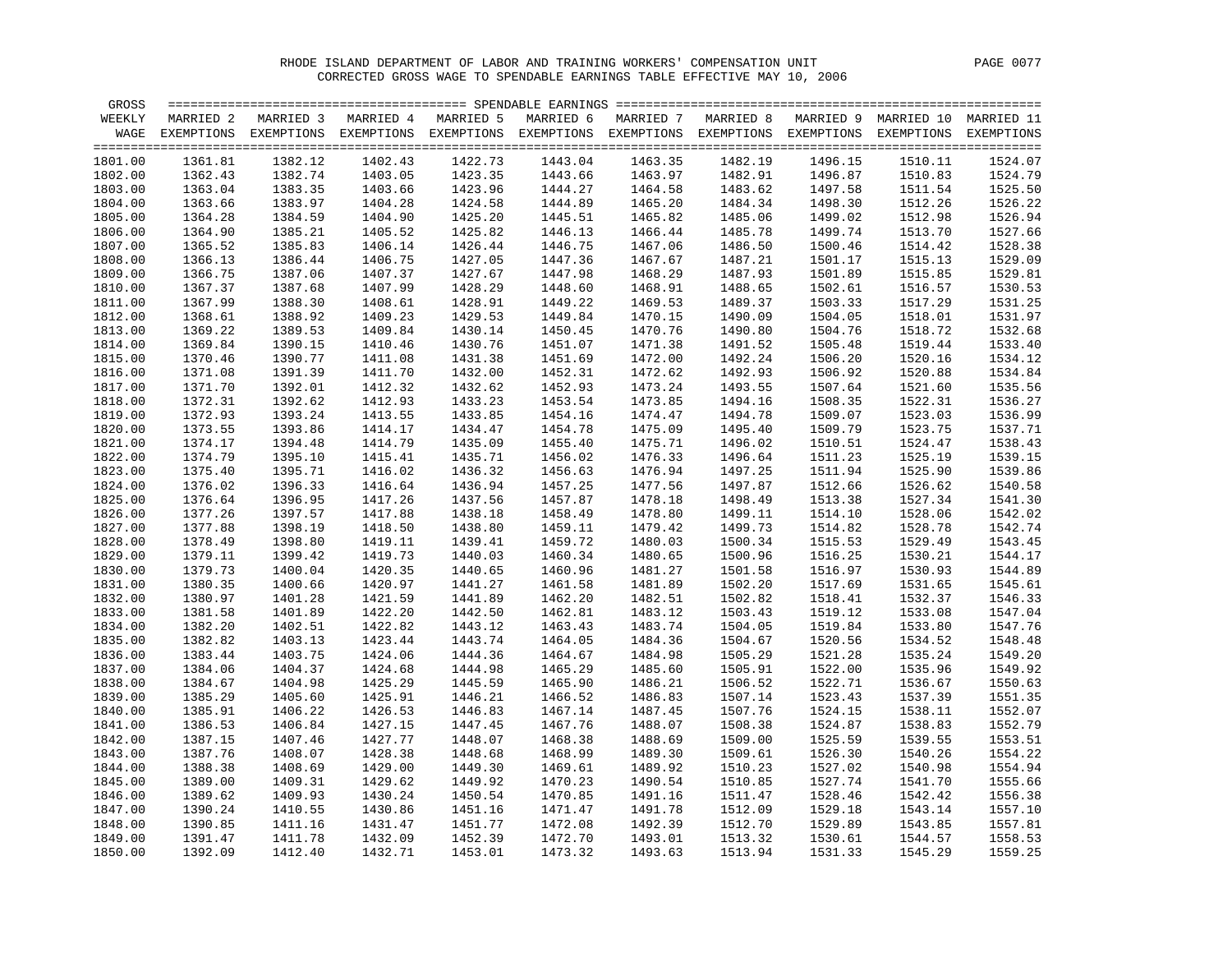| GROSS   |           |                                                                                                               |           |           |           |           |           |         |                                 |         |
|---------|-----------|---------------------------------------------------------------------------------------------------------------|-----------|-----------|-----------|-----------|-----------|---------|---------------------------------|---------|
| WEEKLY  | MARRIED 2 | MARRIED 3                                                                                                     | MARRIED 4 | MARRIED 5 | MARRIED 6 | MARRIED 7 | MARRIED 8 |         | MARRIED 9 MARRIED 10 MARRIED 11 |         |
| WAGE    |           | EXEMPTIONS EXEMPTIONS EXEMPTIONS EXEMPTIONS EXEMPTIONS EXEMPTIONS EXEMPTIONS EXEMPTIONS EXEMPTIONS EXEMPTIONS |           |           |           |           |           |         |                                 |         |
|         |           |                                                                                                               |           |           |           |           |           |         |                                 |         |
| 1851.00 | 1392.71   | 1413.02                                                                                                       | 1433.33   | 1453.63   | 1473.94   | 1494.25   | 1514.56   | 1532.05 | 1546.01                         | 1559.97 |
| 1852.00 | 1393.33   | 1413.64                                                                                                       | 1433.95   | 1454.25   | 1474.56   | 1494.87   | 1515.18   | 1532.77 | 1546.73                         | 1560.69 |
| 1853.00 | 1393.94   | 1414.25                                                                                                       | 1434.56   | 1454.86   | 1475.17   | 1495.48   | 1515.79   | 1533.48 | 1547.44                         | 1561.40 |
| 1854.00 | 1394.56   | 1414.87                                                                                                       | 1435.18   | 1455.48   | 1475.79   | 1496.10   | 1516.41   | 1534.20 | 1548.16                         | 1562.12 |
| 1855.00 | 1395.18   | 1415.49                                                                                                       | 1435.80   | 1456.10   | 1476.41   | 1496.72   | 1517.03   | 1534.92 | 1548.88                         | 1562.84 |
| 1856.00 | 1395.80   | 1416.11                                                                                                       | 1436.42   | 1456.72   | 1477.03   | 1497.34   | 1517.65   | 1535.64 | 1549.60                         | 1563.56 |
| 1857.00 | 1396.42   | 1416.73                                                                                                       | 1437.04   | 1457.34   | 1477.65   | 1497.96   | 1518.27   | 1536.36 | 1550.32                         | 1564.28 |
| 1858.00 | 1397.03   | 1417.34                                                                                                       | 1437.65   | 1457.95   | 1478.26   | 1498.57   | 1518.88   | 1537.07 | 1551.03                         | 1564.99 |
| 1859.00 | 1397.65   | 1417.96                                                                                                       | 1438.27   | 1458.57   | 1478.88   | 1499.19   | 1519.50   | 1537.79 | 1551.75                         | 1565.71 |
| 1860.00 | 1398.27   | 1418.58                                                                                                       | 1438.89   | 1459.19   | 1479.50   | 1499.81   | 1520.12   | 1538.51 | 1552.47                         | 1566.43 |
| 1861.00 | 1398.89   | 1419.20                                                                                                       | 1439.51   | 1459.81   | 1480.12   | 1500.43   | 1520.74   | 1539.23 | 1553.19                         | 1567.15 |
| 1862.00 | 1399.51   | 1419.82                                                                                                       | 1440.13   | 1460.43   | 1480.74   | 1501.05   | 1521.36   | 1539.95 | 1553.91                         | 1567.87 |
| 1863.00 | 1400.12   | 1420.43                                                                                                       | 1440.74   | 1461.04   | 1481.35   | 1501.66   | 1521.97   | 1540.66 | 1554.62                         | 1568.58 |
| 1864.00 | 1400.74   | 1421.05                                                                                                       | 1441.36   | 1461.66   | 1481.97   | 1502.28   | 1522.59   | 1541.38 | 1555.34                         | 1569.30 |
| 1865.00 | 1401.36   | 1421.67                                                                                                       | 1441.98   | 1462.28   | 1482.59   | 1502.90   | 1523.21   | 1542.10 | 1556.06                         | 1570.02 |
| 1866.00 | 1401.98   | 1422.29                                                                                                       | 1442.60   | 1462.90   | 1483.21   | 1503.52   | 1523.83   | 1542.82 | 1556.78                         | 1570.74 |
| 1867.00 | 1402.60   | 1422.91                                                                                                       | 1443.22   | 1463.52   | 1483.83   | 1504.14   | 1524.45   | 1543.54 | 1557.50                         | 1571.46 |
| 1868.00 | 1403.21   | 1423.52                                                                                                       | 1443.83   | 1464.13   | 1484.44   | 1504.75   | 1525.06   | 1544.25 | 1558.21                         | 1572.17 |
| 1869.00 | 1403.83   | 1424.14                                                                                                       | 1444.45   | 1464.75   | 1485.06   | 1505.37   | 1525.68   | 1544.97 | 1558.93                         | 1572.89 |
| 1870.00 | 1404.45   | 1424.76                                                                                                       | 1445.07   | 1465.37   | 1485.68   | 1505.99   | 1526.30   | 1545.69 | 1559.65                         | 1573.61 |
| 1871.00 | 1405.07   | 1425.38                                                                                                       | 1445.69   | 1465.99   | 1486.30   | 1506.61   | 1526.92   | 1546.41 | 1560.37                         | 1574.33 |
| 1872.00 | 1405.69   | 1426.00                                                                                                       | 1446.31   | 1466.61   | 1486.92   | 1507.23   | 1527.54   | 1547.13 | 1561.09                         | 1575.05 |
| 1873.00 | 1406.30   | 1426.61                                                                                                       | 1446.92   | 1467.22   | 1487.53   | 1507.84   | 1528.15   | 1547.84 | 1561.80                         | 1575.76 |
| 1874.00 | 1406.92   | 1427.23                                                                                                       | 1447.54   | 1467.84   | 1488.15   | 1508.46   | 1528.77   | 1548.56 | 1562.52                         | 1576.48 |
| 1875.00 | 1407.54   | 1427.85                                                                                                       | 1448.16   | 1468.46   | 1488.77   | 1509.08   | 1529.39   | 1549.28 | 1563.24                         | 1577.20 |
| 1876.00 | 1408.16   | 1428.47                                                                                                       | 1448.78   | 1469.08   | 1489.39   | 1509.70   | 1530.01   | 1550.00 | 1563.96                         | 1577.92 |
| 1877.00 | 1408.78   | 1429.09                                                                                                       | 1449.40   | 1469.70   | 1490.01   | 1510.32   | 1530.63   | 1550.72 | 1564.68                         | 1578.64 |
| 1878.00 | 1409.39   | 1429.70                                                                                                       | 1450.01   | 1470.31   | 1490.62   | 1510.93   | 1531.24   | 1551.43 | 1565.39                         | 1579.35 |
| 1879.00 | 1410.01   | 1430.32                                                                                                       | 1450.63   | 1470.93   | 1491.24   | 1511.55   | 1531.86   | 1552.15 | 1566.11                         | 1580.07 |
| 1880.00 | 1410.63   | 1430.94                                                                                                       | 1451.25   | 1471.55   | 1491.86   | 1512.17   | 1532.48   | 1552.78 | 1566.83                         | 1580.79 |
| 1881.00 | 1411.25   | 1431.56                                                                                                       | 1451.87   | 1472.17   | 1492.48   | 1512.79   | 1533.10   | 1553.40 | 1567.55                         | 1581.51 |
| 1882.00 | 1411.87   | 1432.18                                                                                                       | 1452.49   | 1472.79   | 1493.10   | 1513.41   | 1533.72   | 1554.02 | 1568.27                         | 1582.23 |
| 1883.00 | 1412.48   | 1432.79                                                                                                       | 1453.10   | 1473.40   | 1493.71   | 1514.02   | 1534.33   | 1554.63 | 1568.98                         | 1582.94 |
| 1884.00 | 1413.10   | 1433.41                                                                                                       | 1453.72   | 1474.02   | 1494.33   | 1514.64   | 1534.95   | 1555.25 | 1569.70                         | 1583.66 |
| 1885.00 | 1413.72   | 1434.03                                                                                                       | 1454.34   | 1474.64   | 1494.95   | 1515.26   | 1535.57   | 1555.87 | 1570.42                         | 1584.38 |
| 1886.00 | 1414.34   | 1434.65                                                                                                       | 1454.96   | 1475.26   | 1495.57   | 1515.88   | 1536.19   | 1556.49 | 1571.14                         | 1585.10 |
| 1887.00 | 1414.96   | 1435.27                                                                                                       | 1455.58   | 1475.88   | 1496.19   | 1516.50   | 1536.81   | 1557.11 | 1571.86                         | 1585.82 |
| 1888.00 | 1415.57   | 1435.88                                                                                                       | 1456.19   | 1476.49   | 1496.80   | 1517.11   | 1537.42   | 1557.72 | 1572.57                         | 1586.53 |
| 1889.00 | 1416.19   | 1436.50                                                                                                       | 1456.81   | 1477.11   | 1497.42   | 1517.73   | 1538.04   | 1558.34 | 1573.29                         | 1587.25 |
| 1890.00 | 1416.81   | 1437.12                                                                                                       | 1457.43   | 1477.73   | 1498.04   | 1518.35   | 1538.66   | 1558.96 | 1574.01                         | 1587.97 |
| 1891.00 | 1417.43   | 1437.74                                                                                                       | 1458.05   | 1478.35   | 1498.66   | 1518.97   | 1539.28   | 1559.58 | 1574.73                         | 1588.69 |
| 1892.00 | 1418.05   | 1438.36                                                                                                       | 1458.67   | 1478.97   | 1499.28   | 1519.59   | 1539.90   | 1560.20 | 1575.45                         | 1589.41 |
| 1893.00 | 1418.66   | 1438.97                                                                                                       | 1459.28   | 1479.58   | 1499.89   | 1520.20   | 1540.51   | 1560.81 | 1576.16                         | 1590.12 |
| 1894.00 | 1419.28   | 1439.59                                                                                                       | 1459.90   | 1480.20   | 1500.51   | 1520.82   | 1541.13   | 1561.43 | 1576.88                         | 1590.84 |
| 1895.00 | 1419.90   | 1440.21                                                                                                       | 1460.52   | 1480.82   | 1501.13   | 1521.44   | 1541.75   | 1562.05 | 1577.60                         | 1591.56 |
| 1896.00 | 1420.52   | 1440.83                                                                                                       | 1461.14   | 1481.44   | 1501.75   | 1522.06   | 1542.37   | 1562.67 | 1578.32                         | 1592.28 |
| 1897.00 | 1421.14   | 1441.45                                                                                                       | 1461.76   | 1482.06   | 1502.37   | 1522.68   | 1542.99   | 1563.29 | 1579.04                         | 1593.00 |
| 1898.00 | 1421.75   | 1442.06                                                                                                       | 1462.37   | 1482.67   | 1502.98   | 1523.29   | 1543.60   | 1563.90 | 1579.75                         | 1593.71 |
| 1899.00 | 1422.37   | 1442.68                                                                                                       | 1462.99   | 1483.29   | 1503.60   | 1523.91   | 1544.22   | 1564.52 | 1580.47                         | 1594.43 |
| 1900.00 | 1422.99   | 1443.30                                                                                                       | 1463.61   | 1483.91   | 1504.22   | 1524.53   | 1544.84   | 1565.14 | 1581.19                         | 1595.15 |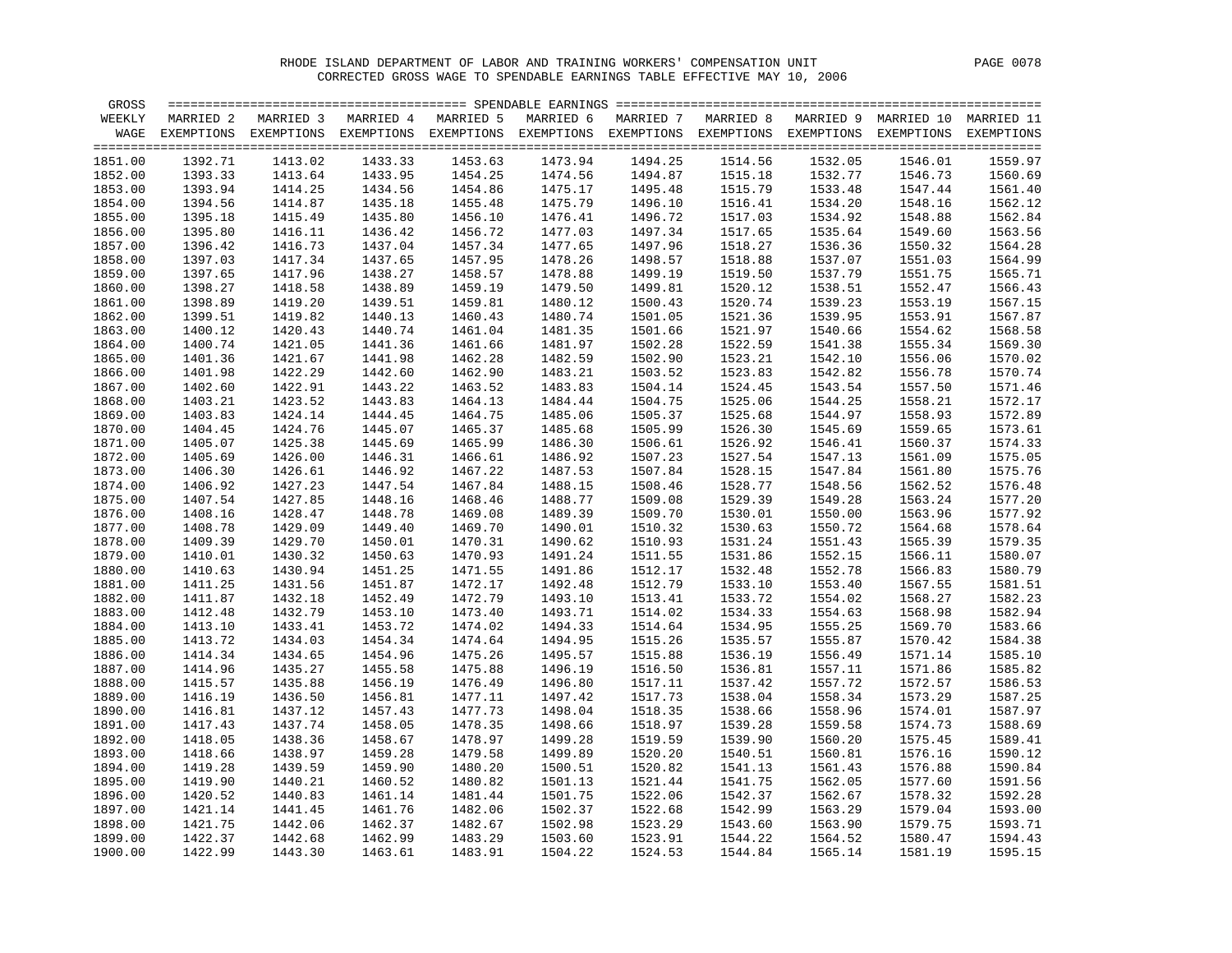| GROSS   |           |                                                                                                    |           |           |           |           |           |         |                                 |            |
|---------|-----------|----------------------------------------------------------------------------------------------------|-----------|-----------|-----------|-----------|-----------|---------|---------------------------------|------------|
| WEEKLY  | MARRIED 2 | MARRIED 3                                                                                          | MARRIED 4 | MARRIED 5 | MARRIED 6 | MARRIED 7 | MARRIED 8 |         | MARRIED 9 MARRIED 10 MARRIED 11 |            |
| WAGE    |           | EXEMPTIONS EXEMPTIONS EXEMPTIONS EXEMPTIONS EXEMPTIONS EXEMPTIONS EXEMPTIONS EXEMPTIONS EXEMPTIONS |           |           |           |           |           |         |                                 | EXEMPTIONS |
|         |           |                                                                                                    |           |           |           |           |           |         |                                 |            |
| 1901.00 | 1423.61   | 1443.92                                                                                            | 1464.23   | 1484.53   | 1504.84   | 1525.15   | 1545.46   | 1565.76 | 1581.91                         | 1595.87    |
| 1902.00 | 1424.23   | 1444.54                                                                                            | 1464.85   | 1485.15   | 1505.46   | 1525.77   | 1546.08   | 1566.38 | 1582.63                         | 1596.59    |
| 1903.00 | 1424.84   | 1445.15                                                                                            | 1465.46   | 1485.76   | 1506.07   | 1526.38   | 1546.69   | 1566.99 | 1583.34                         | 1597.30    |
| 1904.00 | 1425.46   | 1445.77                                                                                            | 1466.08   | 1486.38   | 1506.69   | 1527.00   | 1547.31   | 1567.61 | 1584.06                         | 1598.02    |
| 1905.00 | 1426.08   | 1446.39                                                                                            | 1466.70   | 1487.00   | 1507.31   | 1527.62   | 1547.93   | 1568.23 | 1584.78                         | 1598.74    |
| 1906.00 | 1426.70   | 1447.01                                                                                            | 1467.32   | 1487.62   | 1507.93   | 1528.24   | 1548.55   | 1568.85 | 1585.50                         | 1599.46    |
| 1907.00 | 1427.32   | 1447.63                                                                                            | 1467.94   | 1488.24   | 1508.55   | 1528.86   | 1549.17   | 1569.47 | 1586.22                         | 1600.18    |
| 1908.00 | 1427.93   | 1448.24                                                                                            | 1468.55   | 1488.85   | 1509.16   | 1529.47   | 1549.78   | 1570.08 | 1586.93                         | 1600.89    |
| 1909.00 | 1428.55   | 1448.86                                                                                            | 1469.17   | 1489.47   | 1509.78   | 1530.09   | 1550.40   | 1570.70 | 1587.65                         | 1601.61    |
| 1910.00 | 1429.17   | 1449.48                                                                                            | 1469.79   | 1490.09   | 1510.40   | 1530.71   | 1551.02   | 1571.32 | 1588.37                         | 1602.33    |
| 1911.00 | 1429.79   | 1450.10                                                                                            | 1470.41   | 1490.71   | 1511.02   | 1531.33   | 1551.64   | 1571.94 | 1589.09                         | 1603.05    |
| 1912.00 | 1430.41   | 1450.72                                                                                            | 1471.03   | 1491.33   | 1511.64   | 1531.95   | 1552.26   | 1572.56 | 1589.81                         | 1603.77    |
| 1913.00 | 1431.02   | 1451.33                                                                                            | 1471.64   | 1491.94   | 1512.25   | 1532.56   | 1552.87   | 1573.17 | 1590.52                         | 1604.48    |
| 1914.00 | 1431.64   | 1451.95                                                                                            | 1472.26   | 1492.56   | 1512.87   | 1533.18   | 1553.49   | 1573.79 | 1591.24                         | 1605.20    |
| 1915.00 | 1432.26   | 1452.57                                                                                            | 1472.88   | 1493.18   | 1513.49   | 1533.80   | 1554.11   | 1574.41 | 1591.96                         | 1605.92    |
| 1916.00 | 1432.88   | 1453.19                                                                                            | 1473.50   | 1493.80   | 1514.11   | 1534.42   | 1554.73   | 1575.03 | 1592.68                         | 1606.64    |
| 1917.00 | 1433.50   | 1453.81                                                                                            | 1474.12   | 1494.42   | 1514.73   | 1535.04   | 1555.35   | 1575.65 | 1593.40                         | 1607.36    |
| 1918.00 | 1434.11   | 1454.42                                                                                            | 1474.73   | 1495.03   | 1515.34   | 1535.65   | 1555.96   | 1576.26 | 1594.11                         | 1608.07    |
| 1919.00 | 1434.73   | 1455.04                                                                                            | 1475.35   | 1495.65   | 1515.96   | 1536.27   | 1556.58   | 1576.88 | 1594.83                         | 1608.79    |
| 1920.00 | 1435.35   | 1455.66                                                                                            | 1475.97   | 1496.27   | 1516.58   | 1536.89   | 1557.20   | 1577.50 | 1595.55                         | 1609.51    |
| 1921.00 | 1435.97   | 1456.28                                                                                            | 1476.59   | 1496.89   | 1517.20   | 1537.51   | 1557.82   | 1578.12 | 1596.27                         | 1610.23    |
| 1922.00 | 1436.59   | 1456.90                                                                                            | 1477.21   | 1497.51   | 1517.82   | 1538.13   | 1558.44   | 1578.74 | 1596.99                         | 1610.95    |
| 1923.00 | 1437.20   | 1457.51                                                                                            | 1477.82   | 1498.12   | 1518.43   | 1538.74   | 1559.05   | 1579.35 | 1597.70                         | 1611.66    |
| 1924.00 | 1437.82   | 1458.13                                                                                            | 1478.44   | 1498.74   | 1519.05   | 1539.36   | 1559.67   | 1579.97 | 1598.42                         | 1612.38    |
| 1925.00 | 1438.44   | 1458.75                                                                                            | 1479.06   | 1499.36   | 1519.67   | 1539.98   | 1560.29   | 1580.59 | 1599.14                         | 1613.10    |
| 1926.00 | 1439.06   | 1459.37                                                                                            | 1479.68   | 1499.98   | 1520.29   | 1540.60   | 1560.91   | 1581.21 | 1599.86                         | 1613.82    |
| 1927.00 | 1439.68   | 1459.99                                                                                            | 1480.30   | 1500.60   | 1520.91   | 1541.22   | 1561.53   | 1581.83 | 1600.58                         | 1614.54    |
| 1928.00 | 1440.29   | 1460.60                                                                                            | 1480.91   | 1501.21   | 1521.52   | 1541.83   | 1562.14   | 1582.44 | 1601.29                         | 1615.25    |
| 1929.00 | 1440.91   | 1461.22                                                                                            | 1481.53   | 1501.83   | 1522.14   | 1542.45   | 1562.76   | 1583.06 | 1602.01                         | 1615.97    |
| 1930.00 | 1441.53   | 1461.84                                                                                            | 1482.15   | 1502.45   | 1522.76   | 1543.07   | 1563.38   | 1583.68 | 1602.73                         | 1616.69    |
| 1931.00 | 1442.15   | 1462.46                                                                                            | 1482.77   | 1503.07   | 1523.38   | 1543.69   | 1564.00   | 1584.30 | 1603.45                         | 1617.41    |
| 1932.00 | 1442.77   | 1463.08                                                                                            | 1483.39   | 1503.69   | 1524.00   | 1544.31   | 1564.62   | 1584.92 | 1604.17                         | 1618.13    |
| 1933.00 | 1443.38   | 1463.69                                                                                            | 1484.00   | 1504.30   | 1524.61   | 1544.92   | 1565.23   | 1585.53 | 1604.88                         | 1618.84    |
| 1934.00 | 1444.00   | 1464.31                                                                                            | 1484.62   | 1504.92   | 1525.23   | 1545.54   | 1565.85   | 1586.15 | 1605.60                         | 1619.56    |
| 1935.00 | 1444.62   | 1464.93                                                                                            | 1485.24   | 1505.54   | 1525.85   | 1546.16   | 1566.47   | 1586.77 | 1606.32                         | 1620.28    |
| 1936.00 | 1445.24   | 1465.55                                                                                            | 1485.86   | 1506.16   | 1526.47   | 1546.78   | 1567.09   | 1587.39 | 1607.04                         | 1621.00    |
| 1937.00 | 1445.86   | 1466.17                                                                                            | 1486.48   | 1506.78   | 1527.09   | 1547.40   | 1567.71   | 1588.01 | 1607.76                         | 1621.72    |
| 1938.00 | 1446.47   | 1466.78                                                                                            | 1487.09   | 1507.39   | 1527.70   | 1548.01   | 1568.32   | 1588.62 | 1608.47                         | 1622.43    |
| 1939.00 | 1447.09   | 1467.40                                                                                            | 1487.71   | 1508.01   | 1528.32   | 1548.63   | 1568.94   | 1589.24 | 1609.19                         | 1623.15    |
| 1940.00 | 1447.71   | 1468.02                                                                                            | 1488.33   | 1508.63   | 1528.94   | 1549.25   | 1569.56   | 1589.86 | 1609.91                         | 1623.87    |
| 1941.00 | 1448.33   | 1468.64                                                                                            | 1488.95   | 1509.25   | 1529.56   | 1549.87   | 1570.18   | 1590.48 | 1610.63                         | 1624.59    |
| 1942.00 | 1448.95   | 1469.26                                                                                            | 1489.57   | 1509.87   | 1530.18   | 1550.49   | 1570.80   | 1591.10 | 1611.35                         | 1625.31    |
| 1943.00 | 1449.56   | 1469.87                                                                                            | 1490.18   | 1510.48   | 1530.79   | 1551.10   | 1571.41   | 1591.71 | 1612.02                         | 1626.02    |
| 1944.00 | 1450.18   | 1470.49                                                                                            | 1490.80   | 1511.10   | 1531.41   | 1551.72   | 1572.03   | 1592.33 | 1612.64                         | 1626.74    |
| 1945.00 | 1450.80   | 1471.11                                                                                            | 1491.42   | 1511.72   | 1532.03   | 1552.34   | 1572.65   | 1592.95 | 1613.26                         | 1627.46    |
| 1946.00 | 1451.42   | 1471.73                                                                                            | 1492.04   | 1512.34   | 1532.65   | 1552.96   | 1573.27   | 1593.57 | 1613.88                         | 1628.18    |
| 1947.00 | 1452.04   | 1472.35                                                                                            | 1492.66   | 1512.96   | 1533.27   | 1553.58   | 1573.89   | 1594.19 | 1614.50                         | 1628.90    |
| 1948.00 | 1452.65   | 1472.96                                                                                            | 1493.27   | 1513.57   | 1533.88   | 1554.19   | 1574.50   | 1594.80 | 1615.11                         | 1629.61    |
| 1949.00 | 1453.27   | 1473.58                                                                                            | 1493.89   | 1514.19   | 1534.50   | 1554.81   | 1575.12   | 1595.42 | 1615.73                         | 1630.33    |
| 1950.00 | 1453.89   | 1474.20                                                                                            | 1494.51   | 1514.81   | 1535.12   | 1555.43   | 1575.74   | 1596.04 | 1616.35                         | 1631.05    |